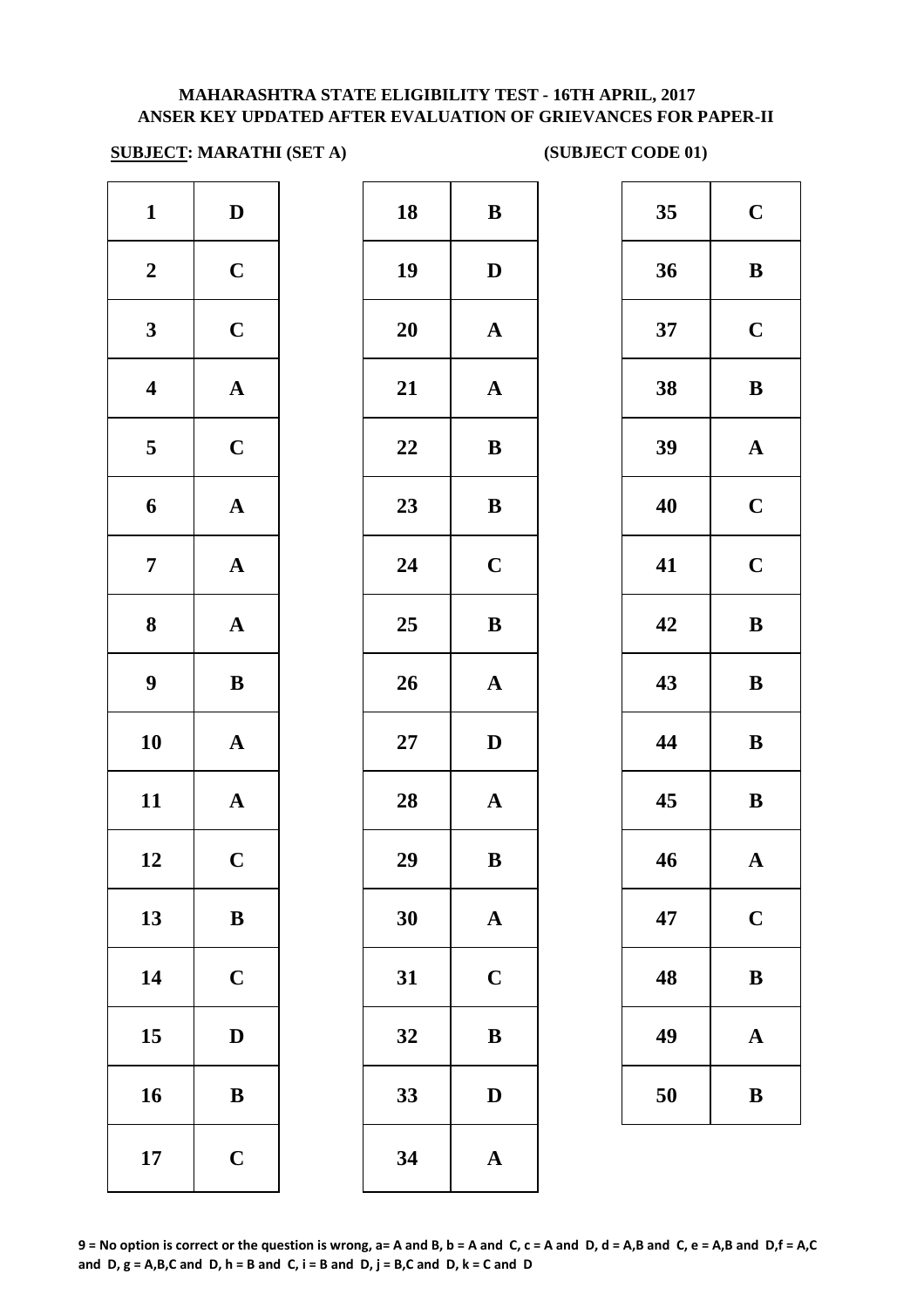#### **MAHARASHTRA STATE ELIGIBILITY TEST - 16TH APRIL, 2017 ANSER KEY UPDATED AFTER EVALUATION OF GRIEVANCES FOR PAPER-II SUBJECT: MARATHI(SET B)** (SUBJECT CODE 01)

| $\mathbf{1}$            | ${\bf A}$             | 18 | $\bf{B}$     |
|-------------------------|-----------------------|----|--------------|
| $\boldsymbol{2}$        | $\, {\bf B}$          | 19 | $\mathbf A$  |
| $\mathbf{3}$            | $\, {\bf B}$          | 20 | $\mathbf C$  |
| $\boldsymbol{4}$        | $\mathbf C$           | 21 | $\mathbf C$  |
| $\overline{\mathbf{5}}$ | $\, {\bf B}$          | 22 | $\bf{B}$     |
| 6                       | $\boldsymbol{\rm{A}}$ | 23 | $\bf{B}$     |
| $\boldsymbol{7}$        | $\mathbf D$           | 24 | $\bf{B}$     |
| $\bf 8$                 | $\mathbf A$           | 25 | $\bf{B}$     |
| $\boldsymbol{9}$        | $\, {\bf B}$          | 26 | $\mathbf{A}$ |
| 10                      | $\mathbf A$           | 27 | $\mathbf C$  |
| 11                      | $\mathbf C$           | 28 | $\bf{B}$     |
| 12                      | $\bf{B}$              | 29 | $\mathbf{A}$ |
| 13                      | $\mathbf D$           | 30 | $\bf{B}$     |
| 14                      | $\boldsymbol{\rm{A}}$ | 31 | $\mathbf{D}$ |
| 15                      | $\mathbf C$           | 32 | $\mathbf C$  |
| 16                      | $\bf{B}$              | 33 | $\mathbf C$  |
| 17                      | $\mathbf C$           | 34 | $\mathbf{A}$ |

| $\mathbf{1}$            | ${\bf A}$    | 18 | ${\bf B}$             | 35 | $\mathbf C$  |
|-------------------------|--------------|----|-----------------------|----|--------------|
| $\boldsymbol{2}$        | ${\bf B}$    | 19 | ${\bf A}$             | 36 | $\mathbf A$  |
| $\mathbf{3}$            | $\, {\bf B}$ | 20 | $\mathbf C$           | 37 | $\mathbf A$  |
| $\overline{\mathbf{4}}$ | $\mathbf C$  | 21 | $\mathbf C$           | 38 | $\mathbf A$  |
| $5\phantom{.0}$         | $\, {\bf B}$ | 22 | $\, {\bf B}$          | 39 | $\bf{B}$     |
| $\boldsymbol{6}$        | ${\bf A}$    | 23 | $\, {\bf B}$          | 40 | $\mathbf A$  |
| $\overline{7}$          | $\mathbf D$  | 24 | ${\bf B}$             | 41 | $\mathbf A$  |
| $\boldsymbol{8}$        | ${\bf A}$    | 25 | ${\bf B}$             | 42 | $\mathbf C$  |
| $\boldsymbol{9}$        | $\, {\bf B}$ | 26 | $\boldsymbol{\rm{A}}$ | 43 | $\bf{B}$     |
| 10                      | ${\bf A}$    | 27 | $\mathbf C$           | 44 | $\mathbf C$  |
| 11                      | $\mathbf C$  | 28 | $\, {\bf B}$          | 45 | $\mathbf{D}$ |
| 12                      | $\, {\bf B}$ | 29 | $\boldsymbol{\rm{A}}$ | 46 | $\bf{B}$     |
| 13                      | $\mathbf{D}$ | 30 | ${\bf B}$             | 47 | $\mathbf C$  |
| 14                      | ${\bf A}$    | 31 | $\mathbf D$           | 48 | $\bf{B}$     |
| 15                      | $\mathbf C$  | 32 | $\mathbf C$           | 49 | $\mathbf{D}$ |
| 16                      | $\bf{B}$     | 33 | $\mathbf C$           | 50 | $\mathbf A$  |
| 17                      | $\mathbf C$  | 34 | $\mathbf A$           |    |              |
|                         |              |    |                       |    |              |

| 35 | $\mathbf C$  |
|----|--------------|
| 36 | $\mathbf A$  |
| 37 | $\mathbf A$  |
| 38 | $\mathbf{A}$ |
| 39 | B            |
| 40 | $\mathbf A$  |
| 41 | $\mathbf{A}$ |
| 42 | $\mathbf C$  |
| 43 | B            |
| 44 | $\mathbf C$  |
| 45 | D            |
| 46 | B            |
| 47 | $\mathbf C$  |
| 48 | B            |
| 49 | D            |
| 50 | $\mathbf A$  |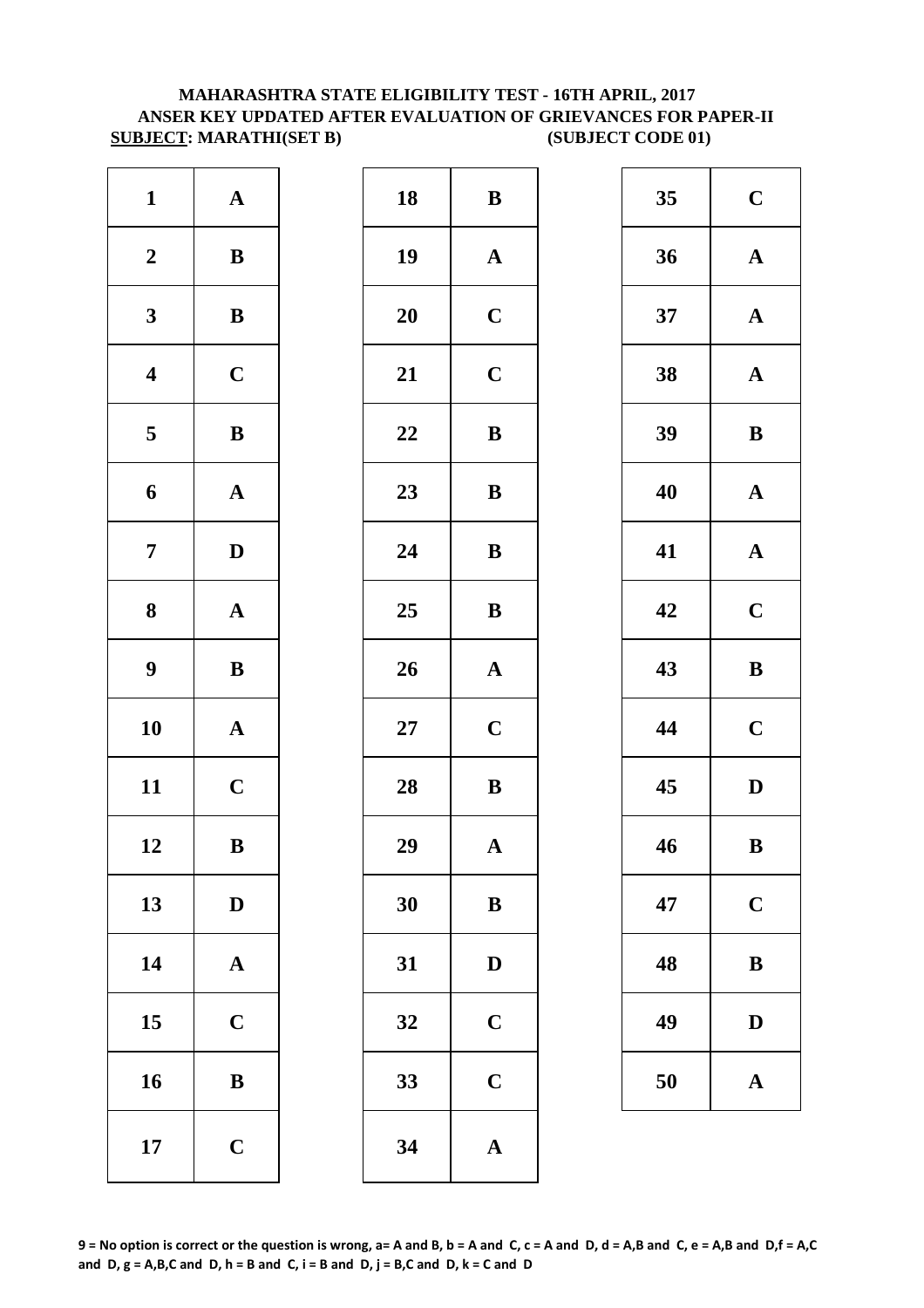#### **MAHARASHTRA STATE ELIGIBILITY TEST - 16TH APRIL, 2017 ANSER KEY UPDATED AFTER EVALUATION OF GRIEVANCES FOR PAPER-II SUBJECT: MARATHI (SET C) (SUBJECT CODE 01)**

| $\mathbf{1}$            | $\mathbf C$           | 18        | $\bf{B}$     |
|-------------------------|-----------------------|-----------|--------------|
| $\boldsymbol{2}$        | $\, {\bf B}$          | 19        | $\mathbf{A}$ |
| $\mathbf{3}$            | $\mathbf D$           | 20        | $\bf{B}$     |
| $\boldsymbol{4}$        | $\mathbf A$           | 21        | $\mathbf{D}$ |
| $\overline{\mathbf{5}}$ | $\mathbf C$           | 22        | $\mathbf C$  |
| 6                       | $\, {\bf B}$          | 23        | $\mathbf C$  |
| $\overline{7}$          | $\mathbf C$           | 24        | $\mathbf{A}$ |
| 8                       | $\, {\bf B}$          | 25        | $\mathbf C$  |
| $\boldsymbol{9}$        | $\boldsymbol{\rm{A}}$ | 26        | $\mathbf{A}$ |
| 10                      | $\mathbf C$           | <b>27</b> | $\mathbf{A}$ |
| 11                      | $\mathbf C$           | 28        | $\mathbf{A}$ |
| 12                      | $\bf{B}$              | 29        | $\bf{B}$     |
| 13                      | $\bf{B}$              | 30        | $\mathbf A$  |
| 14                      | $\, {\bf B}$          | 31        | $\mathbf{A}$ |
| 15                      | $\bf{B}$              | 32        | $\mathbf C$  |
| 16                      | $\boldsymbol{\rm{A}}$ | 33        | B            |
| 17                      | $\mathbf C$           | 34        | $\mathbf C$  |

| $\mathbf{1}$            | $\mathbf C$  | 18     | $\, {\bf B}$          | 35 | $\mathbf{D}$ |
|-------------------------|--------------|--------|-----------------------|----|--------------|
| $\boldsymbol{2}$        | ${\bf B}$    | 19     | $\mathbf{A}$          | 36 | $\bf{B}$     |
| $\mathbf{3}$            | $\mathbf D$  | 20     | ${\bf B}$             | 37 | $\mathbf C$  |
| $\overline{\mathbf{4}}$ | ${\bf A}$    | 21     | $\mathbf D$           | 38 | $\bf{B}$     |
| $\overline{5}$          | $\mathbf C$  | 22     | $\mathbf C$           | 39 | $\mathbf{D}$ |
| $\boldsymbol{6}$        | $\, {\bf B}$ | 23     | $\mathbf C$           | 40 | $\mathbf A$  |
| $\overline{7}$          | $\mathbf C$  | 24     | $\boldsymbol{\rm{A}}$ | 41 | $\mathbf A$  |
| $\boldsymbol{8}$        | $\bf{B}$     | 25     | $\mathbf C$           | 42 | $\bf{B}$     |
| $\boldsymbol{9}$        | ${\bf A}$    | 26     | ${\bf A}$             | 43 | $\bf{B}$     |
| 10                      | $\mathbf C$  | $27\,$ | $\mathbf A$           | 44 | $\mathbf C$  |
| 11                      | $\mathbf C$  | 28     | $\mathbf A$           | 45 | $\bf{B}$     |
| 12                      | $\, {\bf B}$ | 29     | $\, {\bf B}$          | 46 | $\mathbf A$  |
| 13                      | $\, {\bf B}$ | 30     | $\mathbf A$           | 47 | $\mathbf{D}$ |
| 14                      | $\, {\bf B}$ | 31     | ${\bf A}$             | 48 | $\mathbf A$  |
| 15                      | $\bf{B}$     | 32     | $\mathbf C$           | 49 | $\bf{B}$     |
| 16                      | ${\bf A}$    | 33     | $\bf{B}$              | 50 | $\mathbf A$  |
| 17                      | $\mathbf C$  | 34     | $\mathbf C$           |    |              |
|                         |              |        |                       |    |              |

| 35 | D           |  |  |
|----|-------------|--|--|
| 36 | B           |  |  |
| 37 | $\mathbf C$ |  |  |
| 38 | B           |  |  |
| 39 | D           |  |  |
| 40 | $\mathbf A$ |  |  |
| 41 | $\mathbf A$ |  |  |
| 42 | B           |  |  |
| 43 | B           |  |  |
| 44 | $\mathbf C$ |  |  |
| 45 | B           |  |  |
| 46 | $\mathbf A$ |  |  |
| 47 | D           |  |  |
| 48 | $\mathbf A$ |  |  |
| 49 | B           |  |  |
| 50 | $\mathbf A$ |  |  |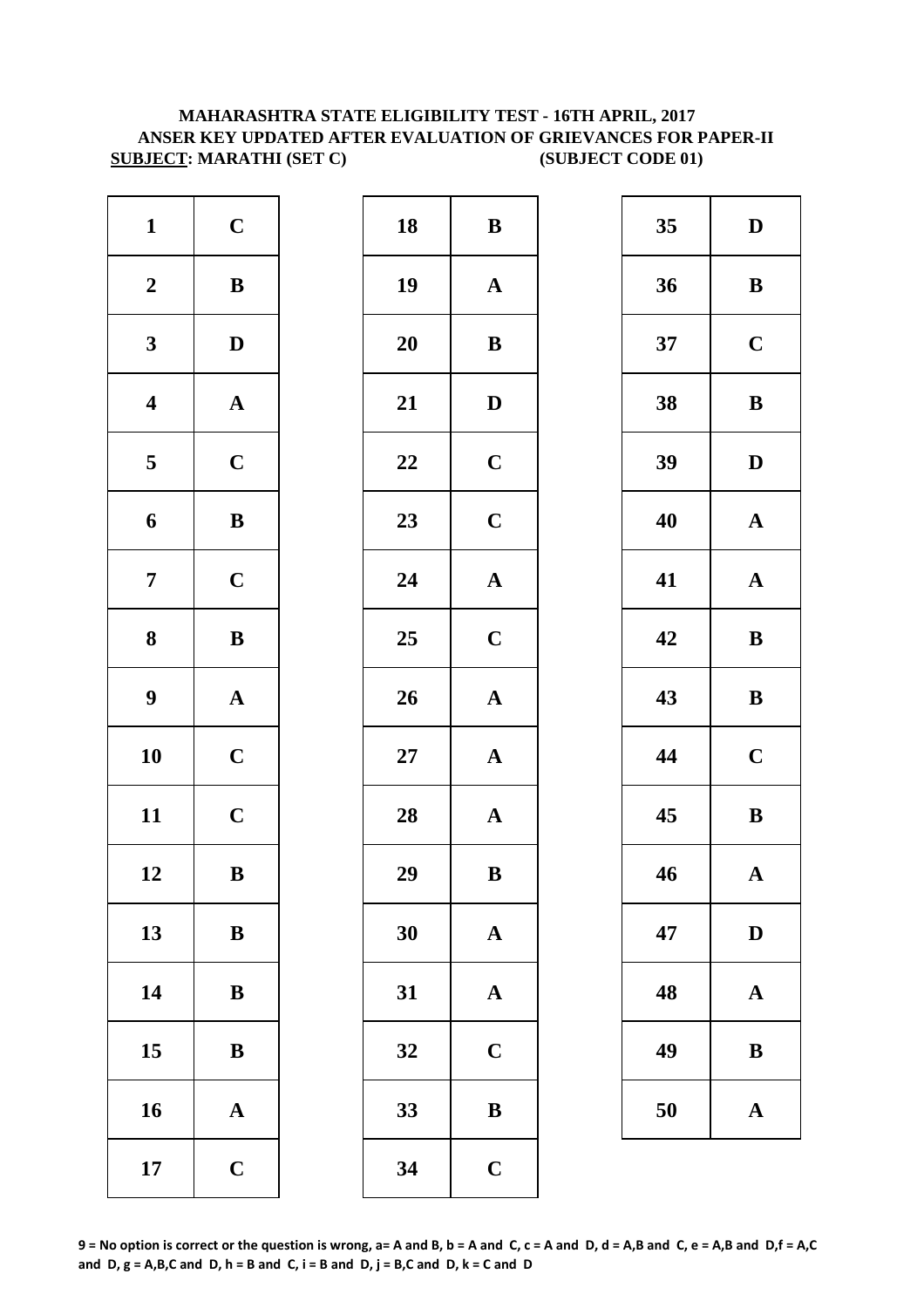#### **ANSER KEY UPDATED AFTER EVALUATION OF GRIEVANCES FOR PAPER-II SUBJECT: MARATHI (SET D)** (SUBJECT CODE 01) **MAHARASHTRA STATE ELIGIBILITY TEST - 16TH APRIL, 2017**

| $\mathbf{1}$     | $\mathbf C$           | 18        | $\mathbf A$  |
|------------------|-----------------------|-----------|--------------|
| $\boldsymbol{2}$ | $\, {\bf B}$          | 19        | $\bf{B}$     |
| $\mathbf{3}$     | $\bf{B}$              | <b>20</b> | $\mathbf A$  |
| $\boldsymbol{4}$ | $\, {\bf B}$          | 21        | $\mathbf A$  |
| 5                | $\, {\bf B}$          | 22        | $\mathbf C$  |
| 6                | ${\bf A}$             | 23        | $\bf{B}$     |
| $\overline{7}$   | $\mathbf C$           | 24        | $\mathbf C$  |
| 8                | $\bf{B}$              | 25        | $\mathbf{D}$ |
| $\boldsymbol{9}$ | ${\bf A}$             | 26        | $\bf{B}$     |
| 10               | $\, {\bf B}$          | $27\,$    | $\mathbf C$  |
| 11               | $\mathbf D$           | 28        | $\bf{B}$     |
| 12               | $\mathbf C$           | 29        | D            |
| 13               | $\mathbf C$           | 30        | $\mathbf{A}$ |
| 14               | ${\bf A}$             | 31        | $\mathbf{A}$ |
| 15               | $\mathbf C$           | 32        | $\bf{B}$     |
| 16               | $\mathbf A$           | 33        | $\bf{B}$     |
| 17               | $\boldsymbol{\rm{A}}$ | 34        | $\mathbf C$  |

| $\mathbf{1}$            | $\mathbf C$  | 18     | ${\bf A}$    | 35 | $\bf{B}$     |
|-------------------------|--------------|--------|--------------|----|--------------|
| $\boldsymbol{2}$        | $\, {\bf B}$ | 19     | $\, {\bf B}$ | 36 | $\mathbf A$  |
| $\mathbf{3}$            | ${\bf B}$    | 20     | $\mathbf{A}$ | 37 | $\mathbf{D}$ |
| $\overline{\mathbf{4}}$ | $\, {\bf B}$ | 21     | ${\bf A}$    | 38 | $\mathbf A$  |
| $\overline{5}$          | $\, {\bf B}$ | 22     | $\mathbf C$  | 39 | $\bf{B}$     |
| 6                       | ${\bf A}$    | 23     | $\, {\bf B}$ | 40 | $\mathbf A$  |
| $\overline{7}$          | $\mathbf C$  | 24     | $\mathbf C$  | 41 | $\mathbf C$  |
| $\boldsymbol{8}$        | $\, {\bf B}$ | 25     | $\mathbf D$  | 42 | $\bf{B}$     |
| $\boldsymbol{9}$        | ${\bf A}$    | 26     | $\, {\bf B}$ | 43 | $\mathbf{D}$ |
| 10                      | $\, {\bf B}$ | $27\,$ | $\mathbf C$  | 44 | $\mathbf A$  |
| 11                      | $\mathbf D$  | 28     | ${\bf B}$    | 45 | $\mathbf C$  |
| 12                      | $\mathbf C$  | 29     | $\mathbf D$  | 46 | $\bf{B}$     |
| 13                      | $\mathbf C$  | 30     | ${\bf A}$    | 47 | $\mathbf C$  |
| 14                      | ${\bf A}$    | 31     | $\mathbf A$  | 48 | $\bf{B}$     |
| 15                      | $\mathbf C$  | 32     | ${\bf B}$    | 49 | $\mathbf A$  |
| 16                      | ${\bf A}$    | 33     | $\, {\bf B}$ | 50 | $\mathbf C$  |
| 17                      | ${\bf A}$    | 34     | $\mathbf C$  |    |              |
|                         |              |        |              |    |              |

| 35 | B                       |  |  |
|----|-------------------------|--|--|
| 36 | $\mathbf A$             |  |  |
| 37 | D                       |  |  |
| 38 | $\mathbf A$             |  |  |
| 39 | B                       |  |  |
| 40 | $\mathbf A$             |  |  |
| 41 | $\mathbf C$             |  |  |
| 42 | B                       |  |  |
| 43 | D                       |  |  |
| 44 | $\mathbf A$             |  |  |
| 45 | $\overline{\mathbf{C}}$ |  |  |
| 46 | B                       |  |  |
| 47 | $\mathbf C$             |  |  |
| 48 | B                       |  |  |
| 49 | $\mathbf A$             |  |  |
| 50 | $\mathbf C$             |  |  |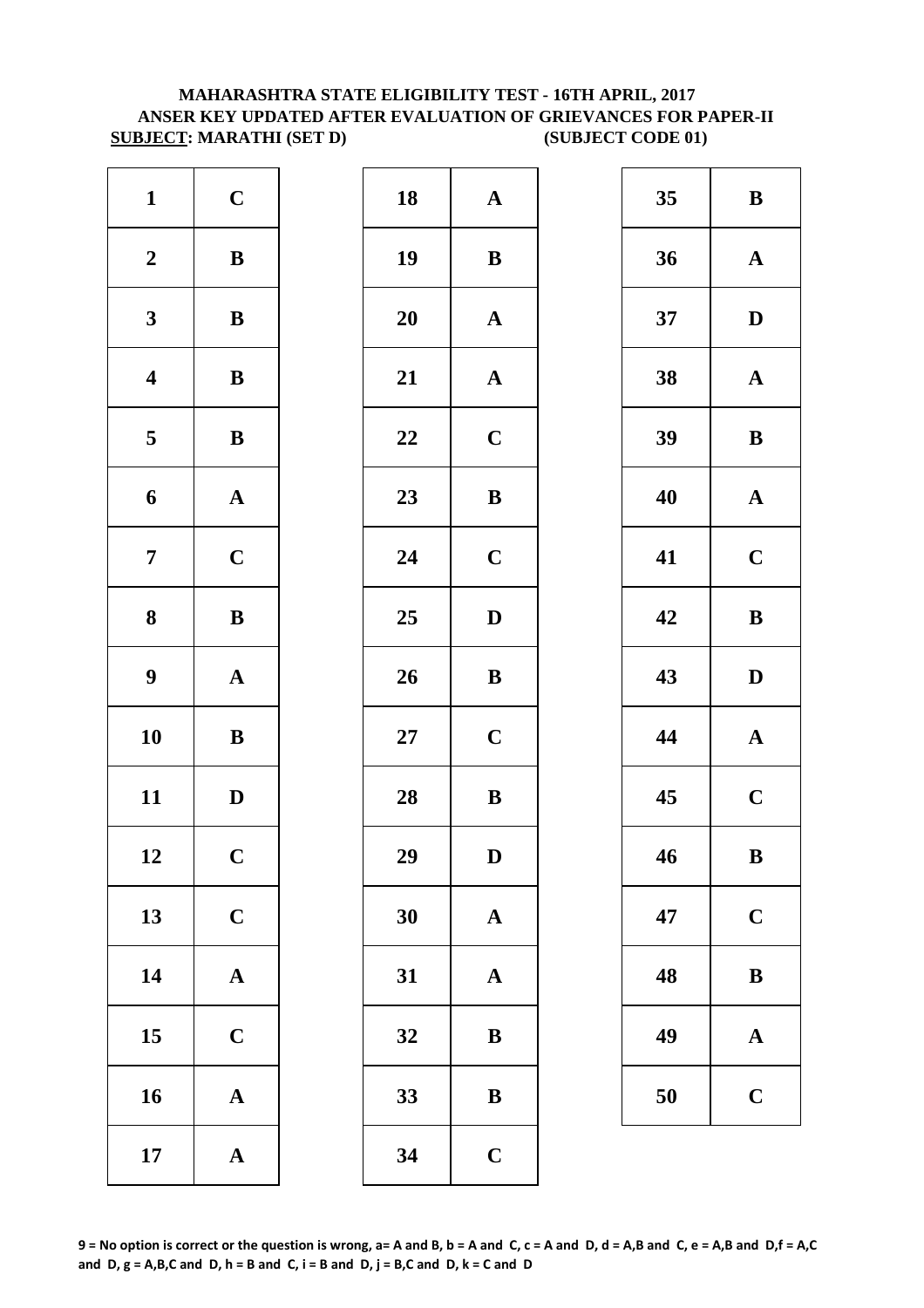#### **MAHARASHTRA STATE ELIGIBILITY TEST - 16TH APRIL, 2017 ANSER KEY UPDATED AFTER EVALUATION OF GRIEVANCES FOR PAPER-II SUBJECT: HINDI (SET A) (SUBJECT CODE 02)**

| $\mathbf{1}$     | ${\bf A}$             | 18 | $\mathbf{A}$ |
|------------------|-----------------------|----|--------------|
| $\boldsymbol{2}$ | $\, {\bf B}$          | 19 | $\bf{B}$     |
| $\mathbf{3}$     | $\mathbf C$           | 20 | $\mathbf C$  |
| $\boldsymbol{4}$ | $\mathbf D$           | 21 | $\mathbf C$  |
| $\sqrt{5}$       | $\mathbf C$           | 22 | $\mathbf C$  |
| 6                | $\mathbf C$           | 23 | $\mathbf{D}$ |
| $\boldsymbol{7}$ | $\boldsymbol{\rm{A}}$ | 24 | $\mathbf{D}$ |
| 8                | $\, {\bf B}$          | 25 | $\mathbf{A}$ |
| $\boldsymbol{9}$ | $\, {\bf B}$          | 26 | $\mathbf C$  |
| 10               | $\boldsymbol{\rm{A}}$ | 27 | $\bf{B}$     |
| 11               | $\mathbf C$           | 28 | $\bf{B}$     |
| 12               | $\mathbf A$           | 29 | $\mathbf{A}$ |
| 13               | $\mathbf D$           | 30 | $\mathbf C$  |
| 14               | ${\bf B}$             | 31 | $\mathbf{A}$ |
| 15               | $\, {\bf B}$          | 32 | D            |
| 16               | $\mathbf D$           | 33 | D            |
| 17               | $\mathbf C$           | 34 | $\mathbf C$  |

| $\mathbf{1}$            | ${\bf A}$    | 18 | ${\bf A}$             | 35 | $\mathbf C$  |
|-------------------------|--------------|----|-----------------------|----|--------------|
| $\boldsymbol{2}$        | $\bf{B}$     | 19 | ${\bf B}$             | 36 | $\mathbf C$  |
| $\mathbf{3}$            | $\mathbf C$  | 20 | $\mathbf C$           | 37 | $\mathbf A$  |
| $\overline{\mathbf{4}}$ | $\mathbf D$  | 21 | $\mathbf C$           | 38 | $\mathbf{D}$ |
| $\overline{\mathbf{5}}$ | $\mathbf C$  | 22 | $\mathbf C$           | 39 | $\bf{B}$     |
| $\boldsymbol{6}$        | $\mathbf C$  | 23 | $\mathbf D$           | 40 | $\mathbf A$  |
| $\overline{7}$          | ${\bf A}$    | 24 | $\mathbf{D}$          | 41 | $\mathbf A$  |
| $\boldsymbol{8}$        | $\bf{B}$     | 25 | $\mathbf A$           | 42 | $\mathbf A$  |
| $\boldsymbol{9}$        | $\bf{B}$     | 26 | $\mathbf C$           | 43 | $\bf{B}$     |
| 10                      | ${\bf A}$    | 27 | $\, {\bf B}$          | 44 | $\mathbf A$  |
| 11                      | $\mathbf C$  | 28 | $\, {\bf B}$          | 45 | $\mathbf C$  |
| 12                      | ${\bf A}$    | 29 | $\boldsymbol{\rm{A}}$ | 46 | $\bf{B}$     |
| 13                      | $\mathbf D$  | 30 | $\mathbf C$           | 47 | $\mathbf A$  |
| 14                      | $\, {\bf B}$ | 31 | $\boldsymbol{\rm{A}}$ | 48 | $\mathbf A$  |
| 15                      | $\bf{B}$     | 32 | D                     | 49 | $\mathbf C$  |
| 16                      | $\mathbf{D}$ | 33 | D                     | 50 | $\mathbf{D}$ |
| 17                      | $\mathbf C$  | 34 | $\mathbf C$           |    |              |
|                         |              |    |                       |    |              |

| 35 | $\mathbf C$             |
|----|-------------------------|
| 36 | $\mathbf C$             |
| 37 | $\mathbf A$             |
| 38 | $\mathbf{D}$            |
| 39 | B                       |
| 40 | $\mathbf A$             |
| 41 | $\mathbf A$             |
| 42 | $\overline{\mathbf{A}}$ |
| 43 | B                       |
| 44 | $\mathbf{A}$            |
| 45 | $\overline{\mathbf{C}}$ |
| 46 | B                       |
| 47 | $\mathbf A$             |
| 48 | ${\bf A}$               |
| 49 | $\mathbf C$             |
| 50 | $\mathbf D$             |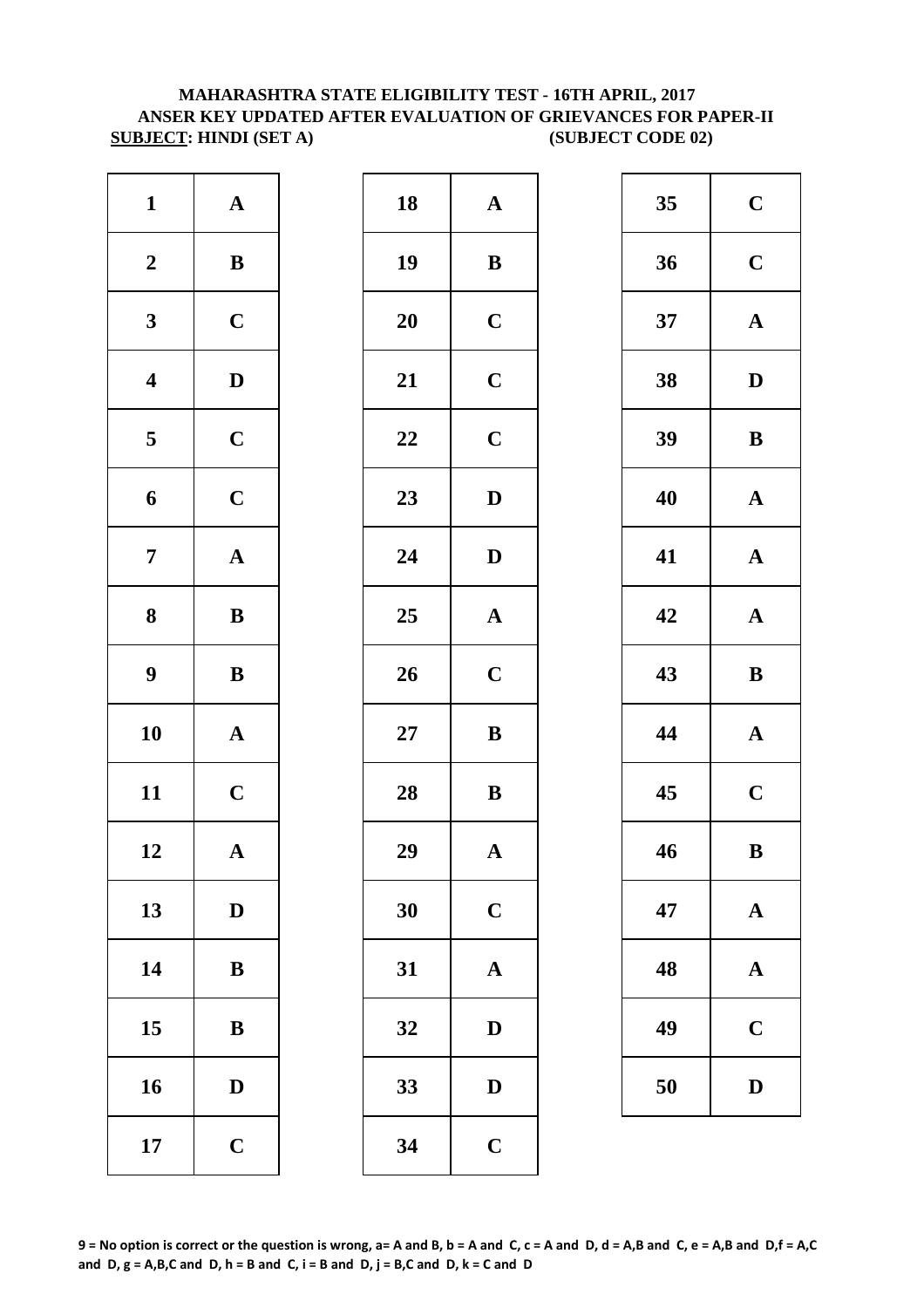## **MAHARASHTRA STATE ELIGIBILITY TEST - 16TH APRIL, 2017 ANSER KEY UPDATED AFTER EVALUATION OF GRIEVANCES FOR PAPER-II SUBJECT: HINDI (SET B) (SUBJECT CODE 02)**

| $\mathbf{1}$            | $\mathbf C$           | 18 | $\mathbf{D}$ |
|-------------------------|-----------------------|----|--------------|
| $\boldsymbol{2}$        | $\mathbf C$           | 19 | $\bf{B}$     |
| $\mathbf{3}$            | $\mathbf D$           | 20 | $\mathbf A$  |
| $\overline{\mathbf{4}}$ | $\mathbf D$           | 21 | $\mathbf{A}$ |
| $\overline{\mathbf{5}}$ | $\boldsymbol{\rm{A}}$ | 22 | $\mathbf{A}$ |
| 6                       | $\mathbf C$           | 23 | $\bf{B}$     |
| $\boldsymbol{7}$        | $\, {\bf B}$          | 24 | $\mathbf{A}$ |
| 8                       | $\, {\bf B}$          | 25 | $\mathbf C$  |
| $\boldsymbol{9}$        | $\boldsymbol{\rm{A}}$ | 26 | $\bf{B}$     |
| 10                      | $\mathbf C$           | 27 | $\mathbf A$  |
| 11                      | $\mathbf A$           | 28 | $\mathbf{A}$ |
| 12                      | D                     | 29 | $\mathbf C$  |
| 13                      | $\mathbf D$           | 30 | $\mathbf{D}$ |
| 14                      | $\mathbf C$           | 31 | $\mathbf A$  |
| 15                      | $\mathbf C$           | 32 | $\bf{B}$     |
| 16                      | $\mathbf C$           | 33 | $\mathbf C$  |
| 17                      | ${\bf A}$             | 34 | $\mathbf{D}$ |

| $\mathbf{1}$            | $\mathbf C$  | 18     | $\mathbf D$           | 35 | $\mathbf C$  |
|-------------------------|--------------|--------|-----------------------|----|--------------|
| $\boldsymbol{2}$        | $\mathbf C$  | 19     | $\, {\bf B}$          | 36 | $\mathbf C$  |
| $\mathbf{3}$            | $\mathbf{D}$ | 20     | $\mathbf A$           | 37 | $\mathbf A$  |
| $\overline{\mathbf{4}}$ | $\mathbf D$  | 21     | ${\bf A}$             | 38 | $\bf{B}$     |
| $\overline{\mathbf{5}}$ | ${\bf A}$    | 22     | $\boldsymbol{\rm{A}}$ | 39 | $\bf{B}$     |
| 6                       | $\mathbf C$  | 23     | ${\bf B}$             | 40 | $\mathbf A$  |
| $\overline{7}$          | $\, {\bf B}$ | 24     | $\mathbf A$           | 41 | $\mathbf C$  |
| 8                       | ${\bf B}$    | 25     | $\mathbf C$           | 42 | $\mathbf A$  |
| $\boldsymbol{9}$        | ${\bf A}$    | 26     | $\bf{B}$              | 43 | $\mathbf{D}$ |
| 10                      | $\mathbf C$  | $27\,$ | $\mathbf A$           | 44 | $\bf{B}$     |
| 11                      | ${\bf A}$    | 28     | $\mathbf A$           | 45 | $\bf{B}$     |
| 12                      | $\mathbf D$  | 29     | $\mathbf C$           | 46 | $\mathbf{D}$ |
| 13                      | $\mathbf D$  | 30     | $\mathbf D$           | 47 | $\mathbf C$  |
| 14                      | $\mathbf C$  | 31     | $\mathbf A$           | 48 | $\mathbf A$  |
| 15                      | $\mathbf C$  | 32     | ${\bf B}$             | 49 | $\bf{B}$     |
| 16                      | $\mathbf C$  | 33     | $\mathbf C$           | 50 | $\mathbf C$  |
| 17                      | ${\bf A}$    | 34     | $\mathbf D$           |    |              |
|                         |              |        |                       |    |              |

| 35 | $\mathbf C$ |
|----|-------------|
| 36 | $\mathbf C$ |
| 37 | $\mathbf A$ |
| 38 | B           |
| 39 | B           |
| 40 | $\mathbf A$ |
| 41 | $\mathbf C$ |
| 42 | $\mathbf A$ |
| 43 | D           |
| 44 | B           |
| 45 | $\bf{B}$    |
| 46 | D           |
| 47 | $\mathbf C$ |
| 48 | $\mathbf A$ |
| 49 | B           |
| 50 | $\mathbf C$ |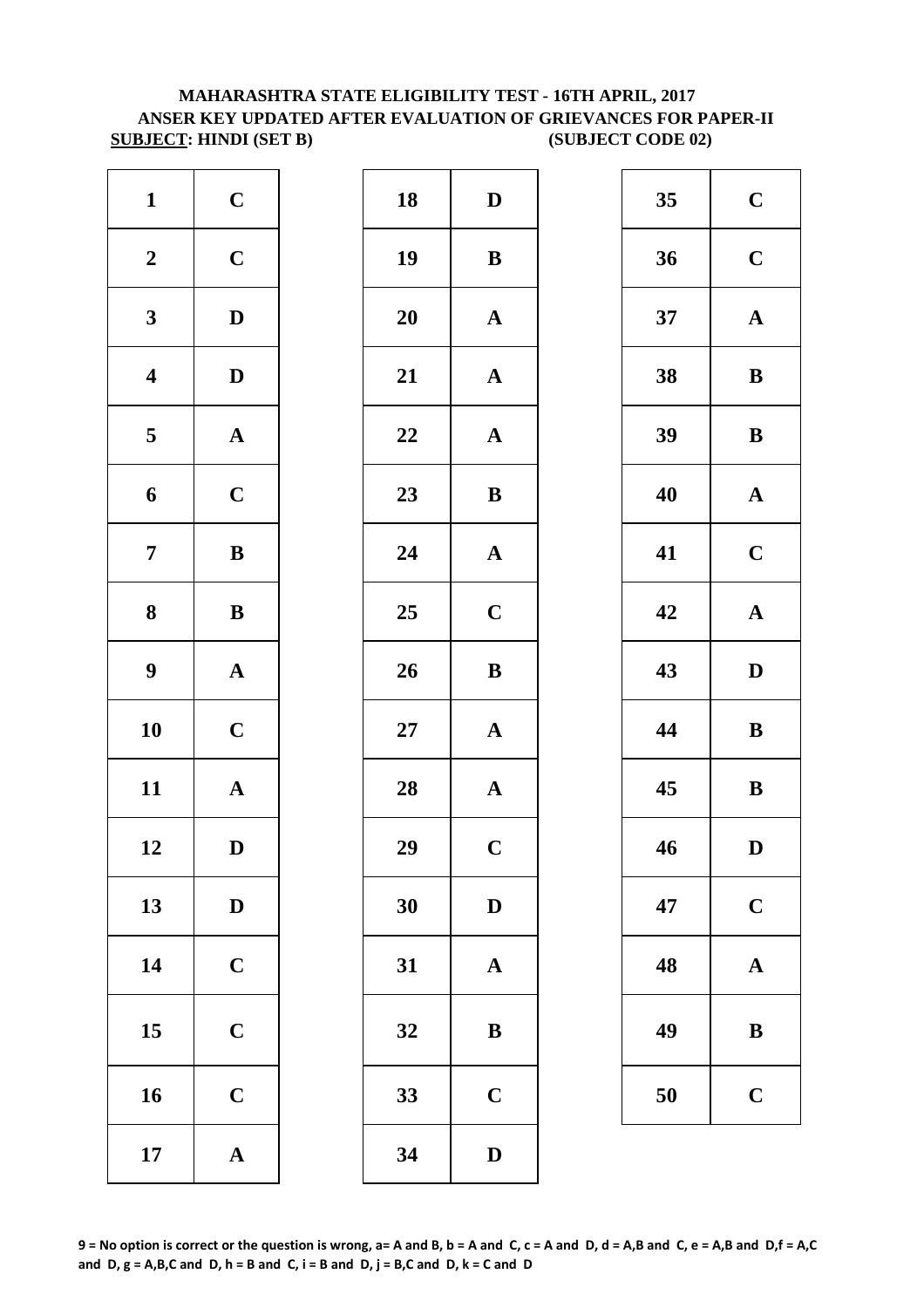#### **SUBJECT: HINDI (SET C) (SUBJECT CODE 02) MAHARASHTRA STATE ELIGIBILITY TEST - 16TH APRIL, 2017 ANSER KEY UPDATED AFTER EVALUATION OF GRIEVANCES FOR PAPER-II**

| $\mathbf{1}$            | ${\bf A}$             | 18        | $\mathbf A$  |
|-------------------------|-----------------------|-----------|--------------|
| $\boldsymbol{2}$        | $\mathbf D$           | 19        | $\mathbf C$  |
| $\mathbf{3}$            | $\mathbf D$           | <b>20</b> | D            |
| $\overline{\mathbf{4}}$ | $\mathbf C$           | 21        | $\mathbf{A}$ |
| $\overline{\mathbf{5}}$ | $\mathbf C$           | 22        | $\bf{B}$     |
| 6                       | $\mathbf C$           | 23        | $\mathbf C$  |
| $\boldsymbol{7}$        | $\boldsymbol{\rm{A}}$ | 24        | $\mathbf{D}$ |
| ${\bf 8}$               | $\mathbf D$           | 25        | $\mathbf C$  |
| $\boldsymbol{9}$        | $\bf{B}$              | 26        | $\mathbf C$  |
| 10                      | ${\bf A}$             | $27\,$    | $\mathbf A$  |
| 11                      | $\mathbf A$           | 28        | $\bf{B}$     |
| 12                      | $\mathbf A$           | 29        | B            |
| 13                      | $\bf{B}$              | 30        | $\mathbf{A}$ |
| 14                      | $\boldsymbol{\rm{A}}$ | 31        | $\mathbf C$  |
| 15                      | $\mathbf C$           | 32        | $\mathbf A$  |
| 16                      | $\, {\bf B}$          | 33        | D            |
| 17                      | ${\bf A}$             | 34        | $\bf{B}$     |

| $\mathbf{1}$            | ${\bf A}$    | 18 | ${\bf A}$             | 35 | $\bf{B}$     |
|-------------------------|--------------|----|-----------------------|----|--------------|
| $\boldsymbol{2}$        | $\mathbf{D}$ | 19 | $\mathbf C$           | 36 | $\mathbf{D}$ |
| $\mathbf{3}$            | $\mathbf D$  | 20 | $\mathbf D$           | 37 | $\mathbf C$  |
| $\overline{\mathbf{4}}$ | $\mathbf C$  | 21 | $\boldsymbol{\rm{A}}$ | 38 | $\mathbf A$  |
| $\overline{\mathbf{5}}$ | $\mathbf C$  | 22 | ${\bf B}$             | 39 | $\bf{B}$     |
| $\boldsymbol{6}$        | $\mathbf C$  | 23 | $\mathbf C$           | 40 | $\mathbf C$  |
| $\overline{7}$          | ${\bf A}$    | 24 | $\mathbf D$           | 41 | $\mathbf C$  |
| $\boldsymbol{8}$        | $\mathbf{D}$ | 25 | $\mathbf C$           | 42 | $\mathbf C$  |
| $\boldsymbol{9}$        | $\, {\bf B}$ | 26 | $\mathbf C$           | 43 | $\mathbf{D}$ |
| 10                      | ${\bf A}$    | 27 | $\boldsymbol{\rm{A}}$ | 44 | $\mathbf{D}$ |
| 11                      | ${\bf A}$    | 28 | $\, {\bf B}$          | 45 | $\mathbf A$  |
| 12                      | $\mathbf{A}$ | 29 | $\bf{B}$              | 46 | $\mathbf C$  |
| 13                      | $\, {\bf B}$ | 30 | ${\bf A}$             | 47 | $\bf{B}$     |
| 14                      | ${\bf A}$    | 31 | $\mathbf C$           | 48 | $\bf{B}$     |
| 15                      | $\mathbf C$  | 32 | $\boldsymbol{\rm{A}}$ | 49 | $\mathbf A$  |
| 16                      | $\, {\bf B}$ | 33 | ${\bf D}$             | 50 | $\mathbf C$  |
| 17                      | ${\bf A}$    | 34 | $\bf{B}$              |    |              |
|                         |              |    |                       |    |              |

| 35 | B                       |
|----|-------------------------|
| 36 | D                       |
| 37 | $\mathbf C$             |
| 38 | $\mathbf A$             |
| 39 | B                       |
| 40 | $\mathbf C$             |
| 41 | $\mathbf C$             |
| 42 | $\overline{\mathbf{C}}$ |
| 43 | D                       |
| 44 | D                       |
| 45 | $\mathbf{A}$            |
| 46 | $\overline{\mathbf{C}}$ |
| 47 | B                       |
| 48 | B                       |
| 49 | $\mathbf A$             |
| 50 | $\overline{\mathbf{C}}$ |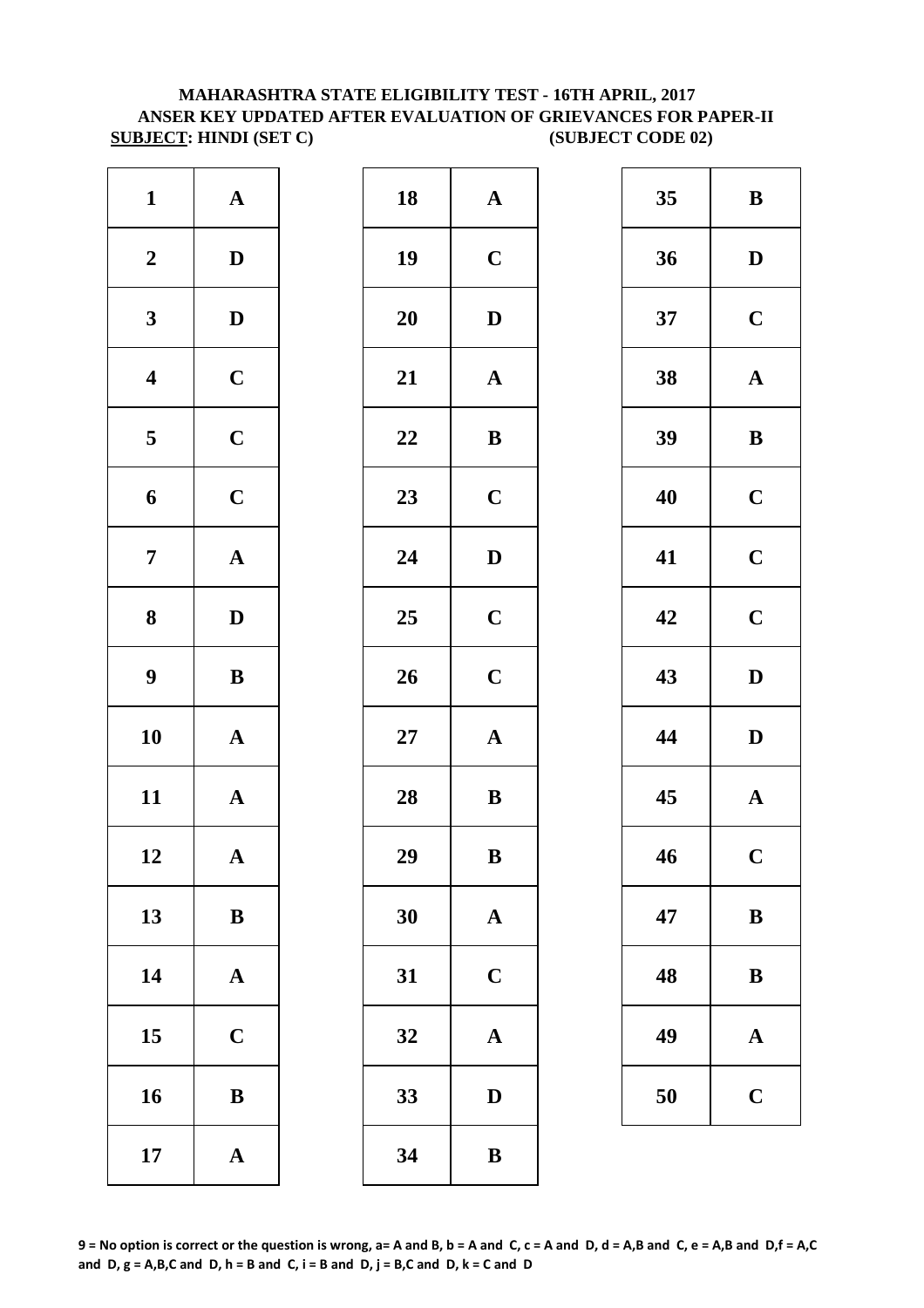#### **MAHARASHTRA STATE ELIGIBILITY TEST - 16TH APRIL, 2017 ANSER KEY UPDATED AFTER EVALUATION OF GRIEVANCES FOR PAPER-II SUBJECT:** HINDI (SET D) (SUBJECT CODE 02)

| $\mathbf{1}$            | ${\bf A}$             | 18     | $\bf{B}$     |
|-------------------------|-----------------------|--------|--------------|
| $\boldsymbol{2}$        | $\boldsymbol{\rm{A}}$ | 19     | $\bf{B}$     |
| $\mathbf{3}$            | $\bf{B}$              | 20     | $\mathbf{A}$ |
| $\overline{\mathbf{4}}$ | $\boldsymbol{\rm{A}}$ | 21     | $\mathbf C$  |
| $\overline{\mathbf{5}}$ | $\mathbf C$           | 22     | $\mathbf{A}$ |
| 6                       | $\, {\bf B}$          | 23     | $\mathbf{D}$ |
| $\boldsymbol{7}$        | $\mathbf A$           | 24     | $\bf{B}$     |
| $\boldsymbol{8}$        | $\mathbf A$           | 25     | $\bf{B}$     |
| $\boldsymbol{9}$        | $\mathbf C$           | 26     | $\mathbf{D}$ |
| 10                      | $\mathbf D$           | $27\,$ | $\mathbf C$  |
| 11                      | $\mathbf A$           | 28     | $\mathbf{A}$ |
| 12                      | B                     | 29     | $\bf{B}$     |
| 13                      | $\mathbf C$           | 30     | $\mathbf C$  |
| 14                      | $\mathbf D$           | 31     | $\mathbf C$  |
| 15                      | $\mathbf C$           | 32     | $\mathbf C$  |
| 16                      | $\mathbf C$           | 33     | D            |
| 17                      | $\boldsymbol{\rm{A}}$ | 34     | $\mathbf{D}$ |

| $\mathbf{1}$            | ${\bf A}$    | 18     | $\bf{B}$              | 35 | $\mathbf A$  |
|-------------------------|--------------|--------|-----------------------|----|--------------|
| $\boldsymbol{2}$        | ${\bf A}$    | 19     | ${\bf B}$             | 36 | $\mathbf C$  |
| $\mathbf{3}$            | ${\bf B}$    | 20     | ${\bf A}$             | 37 | $\bf{B}$     |
| $\overline{\mathbf{4}}$ | ${\bf A}$    | 21     | $\mathbf C$           | 38 | $\bf{B}$     |
| $\overline{\mathbf{5}}$ | $\mathbf C$  | 22     | $\boldsymbol{\rm{A}}$ | 39 | $\mathbf A$  |
| $\boldsymbol{6}$        | ${\bf B}$    | 23     | $\mathbf D$           | 40 | $\mathbf C$  |
| $\overline{7}$          | ${\bf A}$    | 24     | ${\bf B}$             | 41 | $\mathbf A$  |
| 8                       | ${\bf A}$    | 25     | ${\bf B}$             | 42 | $\mathbf{D}$ |
| $\boldsymbol{9}$        | $\mathbf C$  | 26     | $\mathbf{D}$          | 43 | $\mathbf{D}$ |
| 10                      | $\mathbf D$  | $27\,$ | $\mathbf C$           | 44 | $\mathbf C$  |
| 11                      | ${\bf A}$    | 28     | ${\bf A}$             | 45 | $\mathbf C$  |
| 12                      | $\, {\bf B}$ | 29     | $\, {\bf B}$          | 46 | $\mathbf C$  |
| 13                      | $\mathbf C$  | 30     | $\mathbf C$           | 47 | $\mathbf A$  |
| 14                      | $\mathbf D$  | 31     | $\mathbf C$           | 48 | $\mathbf{D}$ |
| 15                      | $\mathbf C$  | 32     | $\mathbf C$           | 49 | $\bf{B}$     |
| 16                      | $\mathbf C$  | 33     | $\mathbf D$           | 50 | $\mathbf A$  |
| 17                      | ${\bf A}$    | 34     | ${\bf D}$             |    |              |
|                         |              |        |                       |    |              |

| 35 | $\mathbf A$             |
|----|-------------------------|
| 36 | $\mathbf C$             |
| 37 | B                       |
| 38 | B                       |
| 39 | $\mathbf A$             |
| 40 | $\mathbf C$             |
| 41 | $\mathbf A$             |
| 42 | D                       |
| 43 | D                       |
| 44 | $\mathbf C$             |
| 45 | $\overline{\mathbf{C}}$ |
| 46 | $\overline{\mathbf{C}}$ |
| 47 | $\mathbf A$             |
| 48 | D                       |
| 49 | B                       |
| 50 | $\mathbf A$             |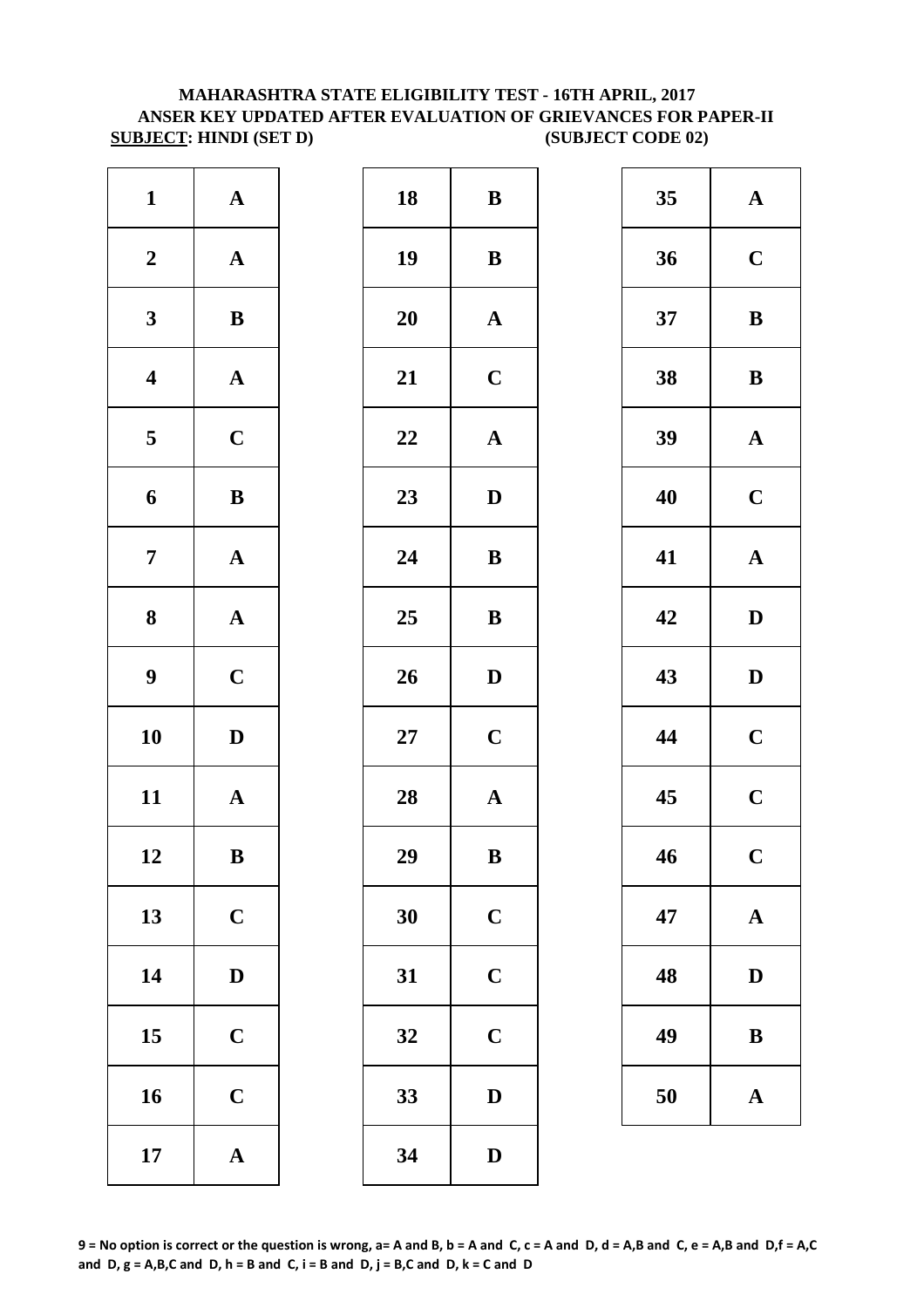#### **SUBJECT: ENGLISH (SET A)** (SUBJECT CODE 03) **MAHARASHTRA STATE ELIGIBILITY TEST - 16TH APRIL, 2017 ANSER KEY UPDATED AFTER EVALUATION OF GRIEVANCES FOR PAPER-II**

| $\mathbf{1}$     | $\, {\bf B}$          | 18        | $\mathbf C$  |
|------------------|-----------------------|-----------|--------------|
| $\boldsymbol{2}$ | $\, {\bf B}$          | 19        | $\mathbf{D}$ |
| $\mathbf{3}$     | $\mathbf C$           | <b>20</b> | C/           |
| $\boldsymbol{4}$ | $\, {\bf B}$          | 21        | $\bf{B}$     |
| 5                | $\mathbf D$           | 22        | $\bf{B}$     |
| $\boldsymbol{6}$ | $\, {\bf B}$          | 23        | $\bf{B}$     |
| $\overline{7}$   | $\boldsymbol{\rm{A}}$ | 24        | $\mathbf{D}$ |
| $\boldsymbol{8}$ | $\boldsymbol{\rm{A}}$ | 25        | $\bf{B}$     |
| 9                | $\mathbf D$           | 26        | $\bf{B}$     |
| 10               | A/D                   | <b>27</b> | $\mathbf{A}$ |
| 11               | $\, {\bf B}$          | 28        | $\mathbf C$  |
| 12               | $\mathbf C$           | 29        | $\bf{B}$     |
| 13               | $\mathbf D$           | 30        | $\mathbf{A}$ |
| 14               | $\mathbf D$           | 31        | $\bf{B}$     |
| 15               | ${\bf A}$             | 32        | $\mathbf A$  |
| 16               | $\mathbf D$           | 33        | $\bf{B}$     |
| 17               | $\mathbf D$           | 34        | $\mathbf{D}$ |

| $\mathbf{1}$            | $\bf{B}$     | 18 | $\mathbf C$  | 35 | $\mathbf A$  |
|-------------------------|--------------|----|--------------|----|--------------|
| $\boldsymbol{2}$        | ${\bf B}$    | 19 | $\mathbf D$  | 36 | $\mathbf{D}$ |
| $\mathbf{3}$            | $\mathbf C$  | 20 | C/D          | 37 | $\mathbf A$  |
| $\overline{\mathbf{4}}$ | $\, {\bf B}$ | 21 | $\bf{B}$     | 38 | $\mathbf C$  |
| $\overline{\mathbf{5}}$ | $\mathbf{D}$ | 22 | ${\bf B}$    | 39 | $\mathbf A$  |
| $\boldsymbol{6}$        | ${\bf B}$    | 23 | ${\bf B}$    | 40 | $\mathbf{D}$ |
| $\overline{7}$          | ${\bf A}$    | 24 | $\mathbf D$  | 41 | $\mathbf{D}$ |
| $\boldsymbol{8}$        | ${\bf A}$    | 25 | ${\bf B}$    | 42 | $\mathbf C$  |
| $\boldsymbol{9}$        | $\mathbf{D}$ | 26 | $\, {\bf B}$ | 43 | $\mathbf{D}$ |
| 10                      | A/D          | 27 | ${\bf A}$    | 44 | $\mathbf A$  |
| 11                      | ${\bf B}$    | 28 | $\mathbf C$  | 45 | $\mathbf{D}$ |
| 12                      | $\mathbf C$  | 29 | $\, {\bf B}$ | 46 | $\bf{B}$     |
| 13                      | $\mathbf D$  | 30 | $\mathbf A$  | 47 | $\mathbf{D}$ |
| 14                      | $\mathbf D$  | 31 | $\, {\bf B}$ | 48 | $\mathbf A$  |
| 15                      | $\mathbf{A}$ | 32 | $\mathbf{A}$ | 49 | $\mathbf{D}$ |
| 16                      | $\mathbf D$  | 33 | $\, {\bf B}$ | 50 | $\mathbf C$  |
| 17                      | $\mathbf D$  | 34 | $\mathbf D$  |    |              |
|                         |              |    |              |    |              |

| 35 | $\mathbf A$             |  |  |
|----|-------------------------|--|--|
| 36 | D                       |  |  |
| 37 | $\mathbf A$             |  |  |
| 38 | $\mathbf C$             |  |  |
| 39 | $\mathbf A$             |  |  |
| 40 | D                       |  |  |
| 41 | D                       |  |  |
| 42 | $\overline{\mathbf{C}}$ |  |  |
| 43 | D                       |  |  |
| 44 | $\mathbf A$             |  |  |
| 45 | $\mathbf D$             |  |  |
| 46 | $\bf{B}$                |  |  |
| 47 | D                       |  |  |
| 48 | A                       |  |  |
| 49 | $\mathbf D$             |  |  |
| 50 | $\mathbf C$             |  |  |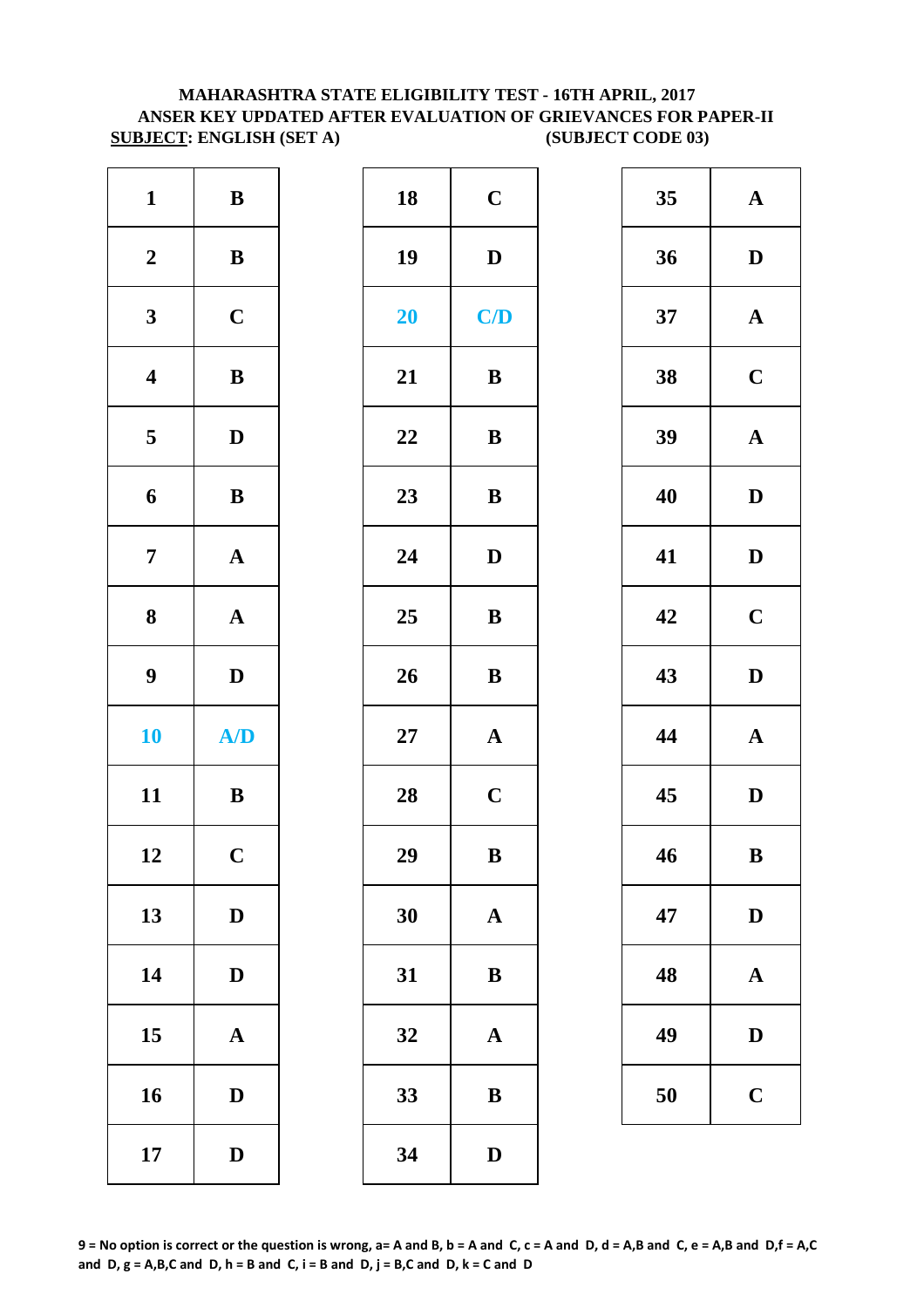#### **ANSER KEY UPDATED AFTER EVALUATION OF GRIEVANCES FOR PAPER-II SUBJECT: ENGLISH (SET B) (SUBJECT CODE 03) MAHARASHTRA STATE ELIGIBILITY TEST - 16TH APRIL, 2017**

| $\mathbf{1}$     | $\, {\bf B}$          | 18        | $\mathbf C$  |
|------------------|-----------------------|-----------|--------------|
| $\boldsymbol{2}$ | $\, {\bf B}$          | 19        | $\mathbf{A}$ |
| $\mathbf{3}$     | $\bf{B}$              | <b>20</b> | D            |
| $\boldsymbol{4}$ | $\mathbf D$           | 21        | D            |
| 5                | $\, {\bf B}$          | 22        | $\mathbf C$  |
| 6                | $\bf{B}$              | 23        | $\mathbf{D}$ |
| $\overline{7}$   | $\mathbf A$           | 24        | $\mathbf{A}$ |
| 8                | $\mathbf C$           | 25        | D            |
| $\boldsymbol{9}$ | $\, {\bf B}$          | 26        | $\bf{B}$     |
| 10               | ${\bf A}$             | $27\,$    | D            |
| 11               | $\, {\bf B}$          | 28        | $\mathbf{A}$ |
| 12               | $\mathbf A$           | 29        | D            |
| 13               | $\, {\bf B}$          | 30        | $\mathbf C$  |
| 14               | $\mathbf D$           | 31        | $\bf{B}$     |
| 15               | $\mathbf A$           | 32        | $\bf{B}$     |
| 16               | $\mathbf D$           | 33        | $\mathbf C$  |
| 17               | $\boldsymbol{\rm{A}}$ | 34        | $\bf{B}$     |

| $\mathbf{1}$            | $\bf{B}$              | 18 | $\mathbf C$           | 35 | $\mathbf D$           |
|-------------------------|-----------------------|----|-----------------------|----|-----------------------|
| $\boldsymbol{2}$        | $\bf{B}$              | 19 | ${\bf A}$             | 36 | $\, {\bf B}$          |
| $\mathbf{3}$            | ${\bf B}$             | 20 | $\mathbf{D}$          | 37 | $\mathbf{A}$          |
| $\overline{\mathbf{4}}$ | $\mathbf D$           | 21 | $\mathbf D$           | 38 | $\boldsymbol{\rm{A}}$ |
| $\overline{\mathbf{5}}$ | $\bf{B}$              | 22 | $\mathbf C$           | 39 | $\mathbf D$           |
| 6                       | ${\bf B}$             | 23 | $\mathbf D$           | 40 | A/D                   |
| $\overline{7}$          | ${\bf A}$             | 24 | $\boldsymbol{\rm{A}}$ | 41 | $\, {\bf B}$          |
| $\boldsymbol{8}$        | $\mathbf C$           | 25 | $\mathbf{D}$          | 42 | $\mathbf C$           |
| $\boldsymbol{9}$        | $\, {\bf B}$          | 26 | $\, {\bf B}$          | 43 | $\mathbf{D}$          |
| 10                      | ${\bf A}$             | 27 | $\mathbf D$           | 44 | $\mathbf D$           |
| 11                      | $\bf{B}$              | 28 | $\boldsymbol{\rm{A}}$ | 45 | ${\bf A}$             |
| 12                      | $\boldsymbol{\rm{A}}$ | 29 | $\mathbf D$           | 46 | $\mathbf D$           |
| 13                      | ${\bf B}$             | 30 | $\mathbf C$           | 47 | $\mathbf D$           |
| 14                      | $\mathbf D$           | 31 | $\, {\bf B}$          | 48 | $\mathbf C$           |
| 15                      | $\mathbf{A}$          | 32 | ${\bf B}$             | 49 | $\mathbf D$           |
| 16                      | D                     | 33 | $\mathbf C$           | 50 | C/D                   |
| 17                      | $\mathbf A$           | 34 | $\, {\bf B}$          |    |                       |

| 35 | D            |
|----|--------------|
| 36 | B            |
| 37 | $\mathbf A$  |
| 38 | $\mathbf A$  |
| 39 | D            |
| 40 | A/D          |
| 41 | B            |
| 42 | $\mathbf C$  |
| 43 | $\mathbf D$  |
| 44 | $\mathbf D$  |
| 45 | $\mathbf A$  |
| 46 | $\mathbf{D}$ |
| 47 | D            |
| 48 | $\mathbf C$  |
| 49 | $\mathbf D$  |
| 50 | C/D          |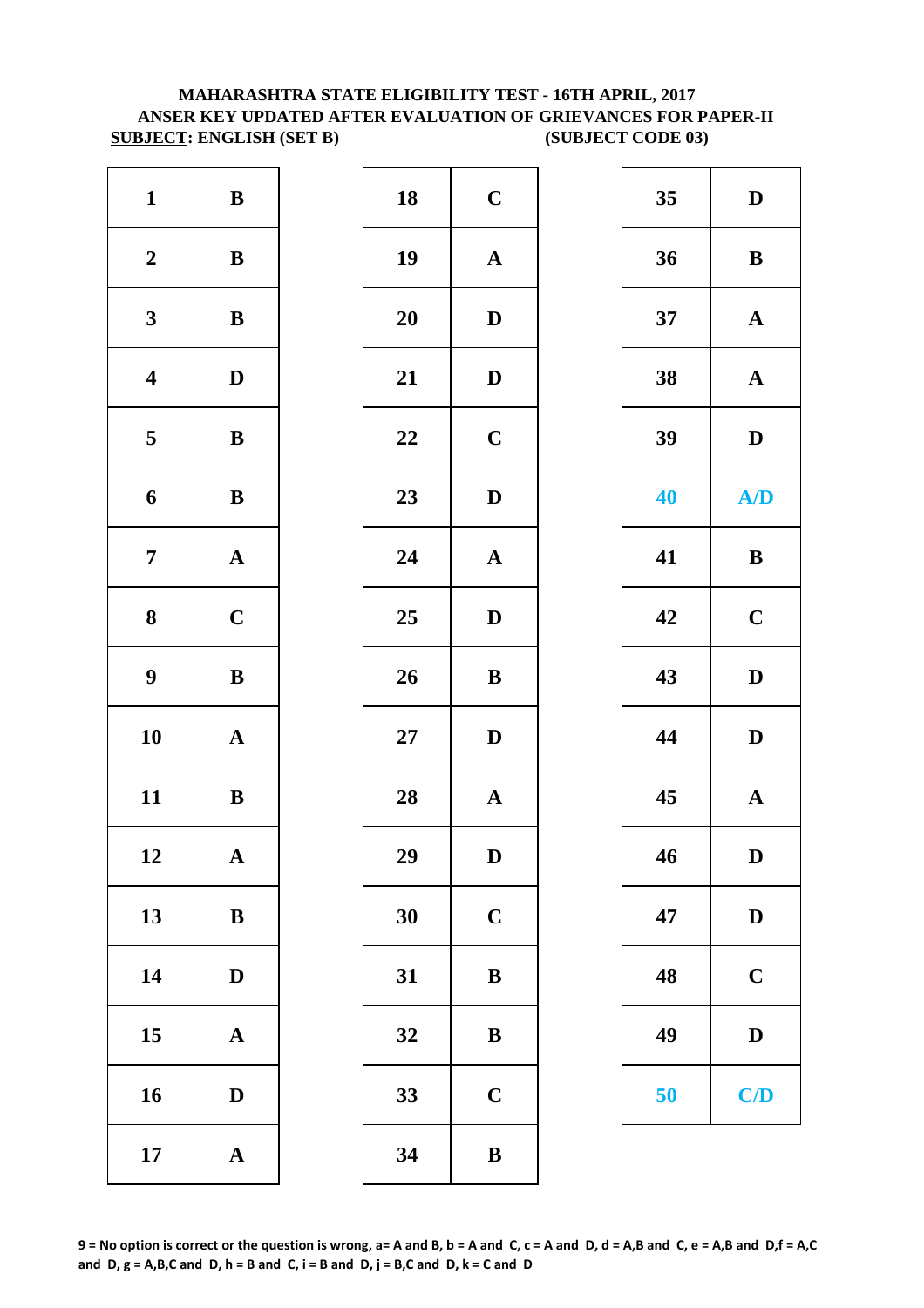# **MAHARASHTRA STATE ELIGIBILITY TEST - 16TH APRIL, 2017 ANSER KEY UPDATED AFTER EVALUATION OF GRIEVANCES FOR PAPER-II SUBJECT: ENGLISH (SET C) (SUBJECT CODE 03)**

| $\mathbf{1}$            | $\, {\bf B}$          | 18        | $\mathbf A$  |
|-------------------------|-----------------------|-----------|--------------|
| $\boldsymbol{2}$        | $\mathbf A$           | 19        | $\mathbf{D}$ |
| $\mathbf{3}$            | $\, {\bf B}$          | <b>20</b> | $\mathbf C$  |
| $\overline{\mathbf{4}}$ | $\mathbf D$           | 21        | $\bf{B}$     |
| $\overline{\mathbf{5}}$ | $\boldsymbol{\rm{A}}$ | 22        | $\bf{B}$     |
| 6                       | ${\bf D}$             | 23        | $\mathbf C$  |
| $\overline{7}$          | $\mathbf A$           | 24        | $\bf{B}$     |
| ${\bf 8}$               | $\mathbf C$           | 25        | $\mathbf{D}$ |
| $\boldsymbol{9}$        | $\boldsymbol{\rm{A}}$ | 26        | $\bf{B}$     |
| 10                      | $\mathbf D$           | $27\,$    | $\mathbf A$  |
| 11                      | $\mathbf D$           | 28        | $\mathbf A$  |
| 12                      | $\mathbf C$           | 29        | D            |
| 13                      | $\mathbf D$           | 30        | <b>A</b>     |
| 14                      | $\boldsymbol{\rm{A}}$ | 31        | $\bf{B}$     |
| 15                      | $\mathbf D$           | 32        | $\mathbf C$  |
| 16                      | $\bf{B}$              | 33        | D            |
| 17                      | $\mathbf D$           | 34        | $\mathbf{D}$ |

| $\mathbf{1}$            | $\bf{B}$     | 18     | ${\bf A}$             | 35 | $\mathbf{A}$ |
|-------------------------|--------------|--------|-----------------------|----|--------------|
| $\boldsymbol{2}$        | $\mathbf{A}$ | 19     | $\mathbf D$           | 36 | $\mathbf D$  |
| $\mathbf{3}$            | ${\bf B}$    | 20     | $\mathbf C$           | 37 | $\mathbf{D}$ |
| $\overline{\mathbf{4}}$ | $\mathbf{D}$ | 21     | $\, {\bf B}$          | 38 | $\mathbf C$  |
| $5\overline{)}$         | ${\bf A}$    | 22     | $\bf{B}$              | 39 | $\mathbf D$  |
| 6                       | $\mathbf{D}$ | 23     | $\mathbf C$           | 40 | C/D          |
| $\overline{7}$          | ${\bf A}$    | 24     | $\, {\bf B}$          | 41 | $\bf{B}$     |
| $\boldsymbol{8}$        | $\mathbf C$  | 25     | $\mathbf D$           | 42 | $\, {\bf B}$ |
| $\boldsymbol{9}$        | ${\bf A}$    | 26     | $\, {\bf B}$          | 43 | $\bf{B}$     |
| 10                      | $\mathbf{D}$ | $27\,$ | $\boldsymbol{\rm{A}}$ | 44 | $\mathbf D$  |
| 11                      | $\mathbf{D}$ | 28     | ${\bf A}$             | 45 | $\, {\bf B}$ |
| 12                      | $\mathbf C$  | 29     | $\mathbf D$           | 46 | $\, {\bf B}$ |
| 13                      | $\mathbf{D}$ | 30     | A/D                   | 47 | ${\bf A}$    |
| 14                      | $\mathbf{A}$ | 31     | $\, {\bf B}$          | 48 | $\mathbf C$  |
| 15                      | $\mathbf{D}$ | 32     | $\mathbf C$           | 49 | $\bf{B}$     |
| 16                      | $\bf{B}$     | 33     | $\mathbf D$           | 50 | ${\bf A}$    |
| 17                      | $\mathbf{D}$ | 34     | $\mathbf{D}$          |    |              |

| 35 | $\mathbf A$             |  |  |
|----|-------------------------|--|--|
| 36 | D                       |  |  |
| 37 | D                       |  |  |
| 38 | $\mathbf C$             |  |  |
| 39 | D                       |  |  |
| 40 | C/D                     |  |  |
| 41 | B                       |  |  |
| 42 | B                       |  |  |
| 43 | B                       |  |  |
| 44 | D                       |  |  |
| 45 | B                       |  |  |
| 46 | B                       |  |  |
| 47 | $\mathbf A$             |  |  |
| 48 | $\overline{\mathbf{C}}$ |  |  |
| 49 | B                       |  |  |
| 50 | $\mathbf A$             |  |  |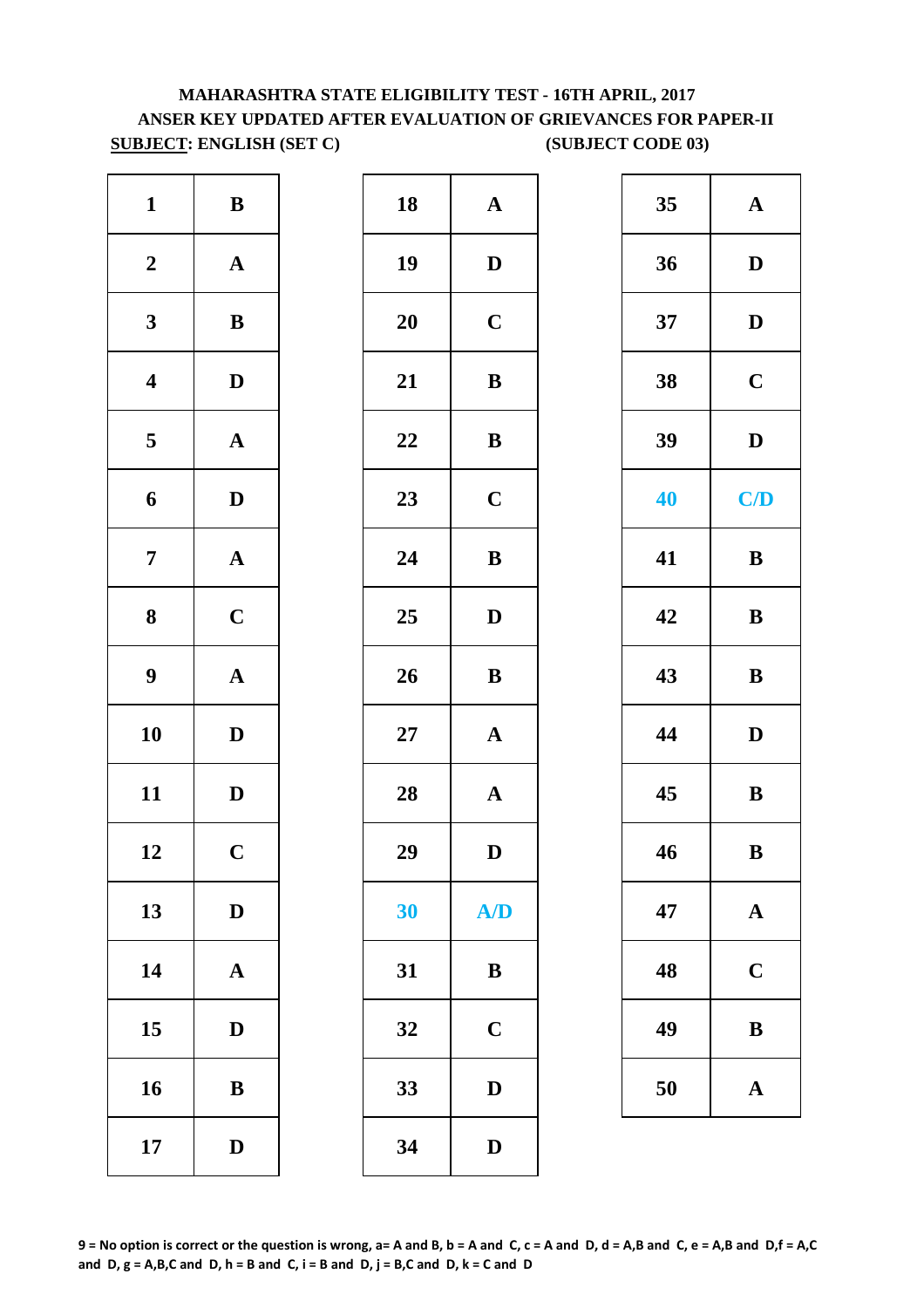#### **SUBJECT: ENGLISH (SET D) (SUBJECT CODE 03) ANSER KEY UPDATED AFTER EVALUATION OF GRIEVANCES FOR PAPER-II MAHARASHTRA STATE ELIGIBILITY TEST - 16TH APRIL, 2017**

| $\mathbf{A}$ | 18     | $\mathbf D$           | $\mathbf{1}$            |
|--------------|--------|-----------------------|-------------------------|
| $\mathbf{D}$ | 19     | $\mathbf C$           | $\boldsymbol{2}$        |
| A            | 20     | $\mathbf D$           | $\mathbf{3}$            |
| $\bf{B}$     | 21     | $\boldsymbol{\rm{A}}$ | $\overline{\mathbf{4}}$ |
| $\mathbf C$  | 22     | $\mathbf D$           | $\overline{\mathbf{5}}$ |
| $\mathbf{D}$ | 23     | $\, {\bf B}$          | 6                       |
| $\mathbf{D}$ | 24     | $\mathbf D$           | $\overline{7}$          |
| $\mathbf{A}$ | 25     | $\boldsymbol{\rm{A}}$ | ${\bf 8}$               |
| $\mathbf{D}$ | 26     | $\mathbf D$           | $\boldsymbol{9}$        |
| $\mathbf{D}$ | $27\,$ | $\mathbf C$           | 10                      |
| $\mathbf C$  | 28     | $\, {\bf B}$          | 11                      |
| D            | 29     | $\bf{B}$              | 12                      |
| C/           | 30     | $\mathbf C$           | 13                      |
| B            | 31     | $\, {\bf B}$          | 14                      |
| B            | 32     | $\mathbf D$           | 15                      |
| B            | 33     | ${\bf B}$             | 16                      |
| $\mathbf{D}$ | 34     | $\boldsymbol{\rm{A}}$ | 17                      |

| $\mathbf{1}$            | $\mathbf D$  | 18     | ${\bf A}$     | 35 | $\bf{B}$     |
|-------------------------|--------------|--------|---------------|----|--------------|
| $\boldsymbol{2}$        | $\mathbf C$  | 19     | $\mathbf D$   | 36 | $\bf{B}$     |
| $\mathbf{3}$            | $\mathbf D$  | 20     | A/D           | 37 | $\mathbf A$  |
| $\overline{\mathbf{4}}$ | ${\bf A}$    | 21     | $\, {\bf B}$  | 38 | $\mathbf C$  |
| 5                       | $\mathbf{D}$ | 22     | $\mathbf C$   | 39 | $\bf{B}$     |
| $\boldsymbol{6}$        | ${\bf B}$    | 23     | $\mathbf D$   | 40 | $\mathbf A$  |
| $\overline{7}$          | $\mathbf D$  | 24     | $\mathbf D$   | 41 | $\bf{B}$     |
| $\boldsymbol{8}$        | ${\bf A}$    | 25     | $\mathbf A$   | 42 | $\mathbf A$  |
| $\boldsymbol{9}$        | $\mathbf{D}$ | 26     | $\mathbf{D}$  | 43 | $\bf{B}$     |
| 10                      | $\mathbf C$  | $27\,$ | $\mathbf D$   | 44 | $\mathbf{D}$ |
| 11                      | ${\bf B}$    | 28     | $\mathbf C$   | 45 | $\mathbf A$  |
| 12                      | $\, {\bf B}$ | 29     | $\mathbf{D}%$ | 46 | $\mathbf{D}$ |
| 13                      | $\mathbf C$  | 30     | C/D           | 47 | $\mathbf A$  |
| 14                      | $\, {\bf B}$ | 31     | $\, {\bf B}$  | 48 | $\mathbf C$  |
| 15                      | $\mathbf D$  | 32     | $\bf{B}$      | 49 | $\mathbf A$  |
| 16                      | $\, {\bf B}$ | 33     | $\bf{B}$      | 50 | $\mathbf{D}$ |
| 17                      | ${\bf A}$    | 34     | $\mathbf D$   |    |              |

| 35 | B           |
|----|-------------|
| 36 | B           |
| 37 | $\mathbf A$ |
| 38 | $\mathbf C$ |
| 39 | B           |
| 40 | $\mathbf A$ |
| 41 | B           |
| 42 | $\mathbf A$ |
| 43 | B           |
| 44 | D           |
| 45 | $\mathbf A$ |
| 46 | $\mathbf D$ |
| 47 | $\mathbf A$ |
| 48 | $\mathbf C$ |
| 49 | A           |
| 50 | D           |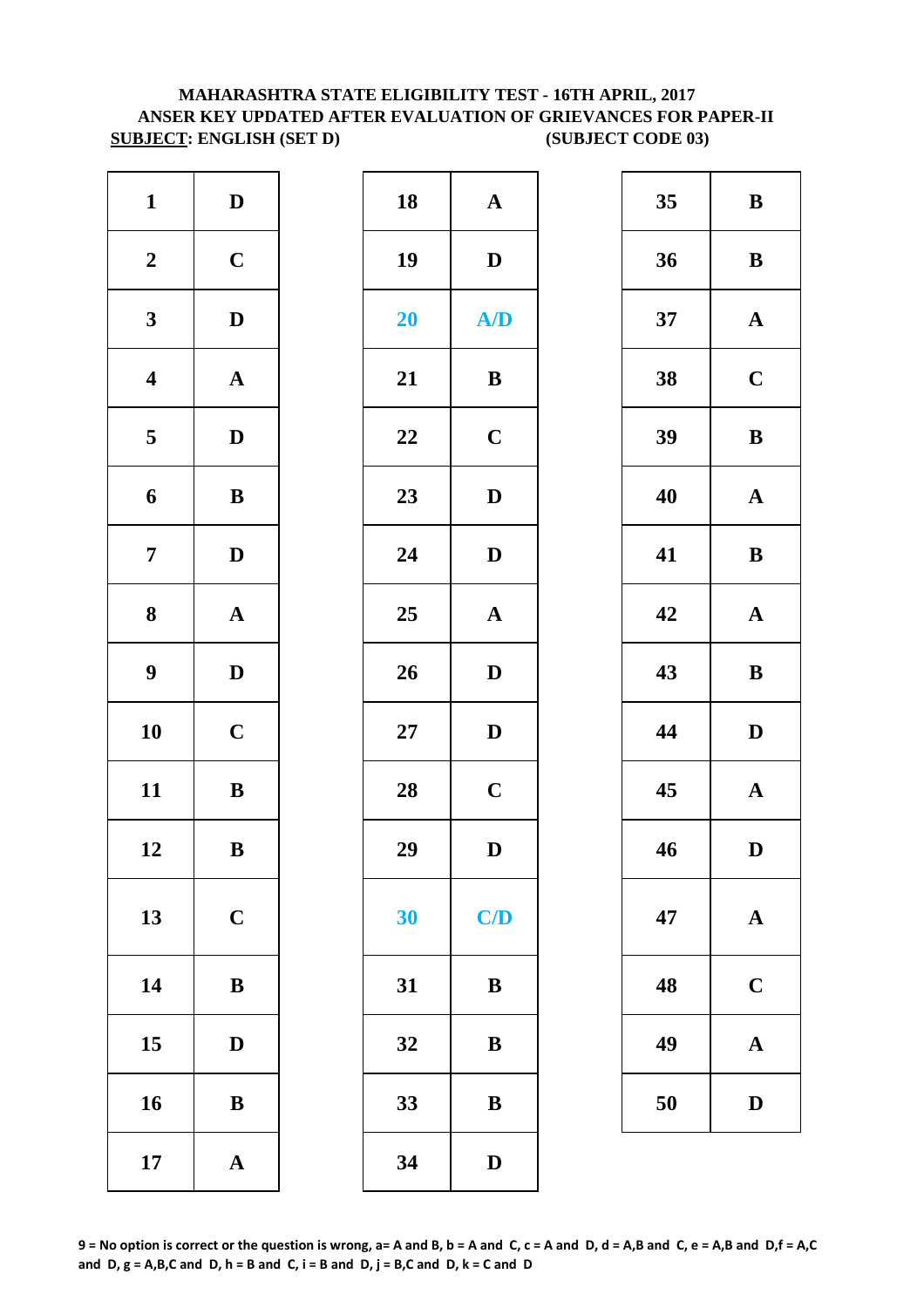### **ANSER KEY UPDATED AFTER EVALUATION OF GRIEVANCES FOR PAPER-II SUBJECT: SANSKRIT(SET A)** (SUBJECT CODE 04) **MAHARASHTRA STATE ELIGIBILITY TEST - 16TH APRIL, 2017**

| $\mathbf{1}$            | $\mathbf C$           | 18        | $\mathbf C$  |
|-------------------------|-----------------------|-----------|--------------|
| $\boldsymbol{2}$        | $\mathbf D$           | 19        | $\mathbf C$  |
| $\mathbf{3}$            | $\mathbf D$           | <b>20</b> | $\mathbf{A}$ |
| $\overline{\mathbf{4}}$ | $\mathbf C$           | 21        | $\mathbf{D}$ |
| $\overline{\mathbf{5}}$ | $\, {\bf B}$          | 22        | $\mathbf{D}$ |
| 6                       | $\bf{B}$              | 23        | $\bf{B}$     |
| $\overline{7}$          | $\mathbf C$           | 24        | $\bf{B}$     |
| ${\bf 8}$               | ${\bf B}$             | 25        | $\mathbf C$  |
| $\boldsymbol{9}$        | $\mathbf D$           | 26        | $\mathbf{A}$ |
| 10                      | $\mathbf A$           | $27\,$    | $\mathbf{D}$ |
| 11                      | $\bf{B}$              | 28        | $\mathbf C$  |
| 12                      | $\bf{B}$              | 29        | A            |
| 13                      | $\bf{B}$              | 30        | $\mathbf{A}$ |
| 14                      | $\mathbf D$           | 31        | $\mathbf C$  |
| 15                      | $\mathbf C$           | 32        | $\bf{B}$     |
| 16                      | $\, {\bf B}$          | 33        | $\mathbf C$  |
| 17                      | $\boldsymbol{\rm{A}}$ | 34        | $\mathbf{D}$ |

| $\mathbf{1}$            | $\mathbf C$  | 18 | $\mathbf C$  | 35 | $\mathbf A$  |
|-------------------------|--------------|----|--------------|----|--------------|
| $\boldsymbol{2}$        | $\mathbf D$  | 19 | $\mathbf C$  | 36 | $\mathbf C$  |
| $\mathbf{3}$            | $\mathbf D$  | 20 | ${\bf A}$    | 37 | $\mathbf{D}$ |
| $\overline{\mathbf{4}}$ | $\mathbf C$  | 21 | $\mathbf D$  | 38 | $\mathbf C$  |
| $5\phantom{.0}$         | ${\bf B}$    | 22 | $\mathbf D$  | 39 | $\mathbf C$  |
| $\boldsymbol{6}$        | ${\bf B}$    | 23 | $\, {\bf B}$ | 40 | $\mathbf{D}$ |
| $\overline{7}$          | $\mathbf C$  | 24 | $\, {\bf B}$ | 41 | $\mathbf A$  |
| $\boldsymbol{8}$        | $\, {\bf B}$ | 25 | $\mathbf C$  | 42 | $\bf{B}$     |
| $\boldsymbol{9}$        | $\mathbf{D}$ | 26 | ${\bf A}$    | 43 | $\bf{B}$     |
| 10                      | ${\bf A}$    | 27 | $\mathbf D$  | 44 | $\bf{B}$     |
| 11                      | ${\bf B}$    | 28 | $\mathbf C$  | 45 | $\mathbf C$  |
| 12                      | $\bf{B}$     | 29 | $\mathbf{A}$ | 46 | $\mathbf C$  |
| 13                      | $\, {\bf B}$ | 30 | $\mathbf A$  | 47 | $\mathbf C$  |
| 14                      | $\mathbf{D}$ | 31 | $\mathbf C$  | 48 | $\mathbf A$  |
| 15                      | $\mathbf C$  | 32 | $\, {\bf B}$ | 49 | $\bf{B}$     |
| 16                      | $\, {\bf B}$ | 33 | $\mathbf C$  | 50 | $\bf{B}$     |
| 17                      | ${\bf A}$    | 34 | $\mathbf D$  |    |              |

| 35 | $\mathbf A$ |
|----|-------------|
| 36 | $\mathbf C$ |
| 37 | D           |
| 38 | $\mathbf C$ |
| 39 | $\mathbf C$ |
| 40 | D           |
| 41 | $\mathbf A$ |
| 42 | B           |
| 43 | $\bf{B}$    |
| 44 | B           |
| 45 | $\mathbf C$ |
| 46 | $\mathbf C$ |
| 47 | $\mathbf C$ |
| 48 | $\bf A$     |
| 49 | B           |
| 50 | B           |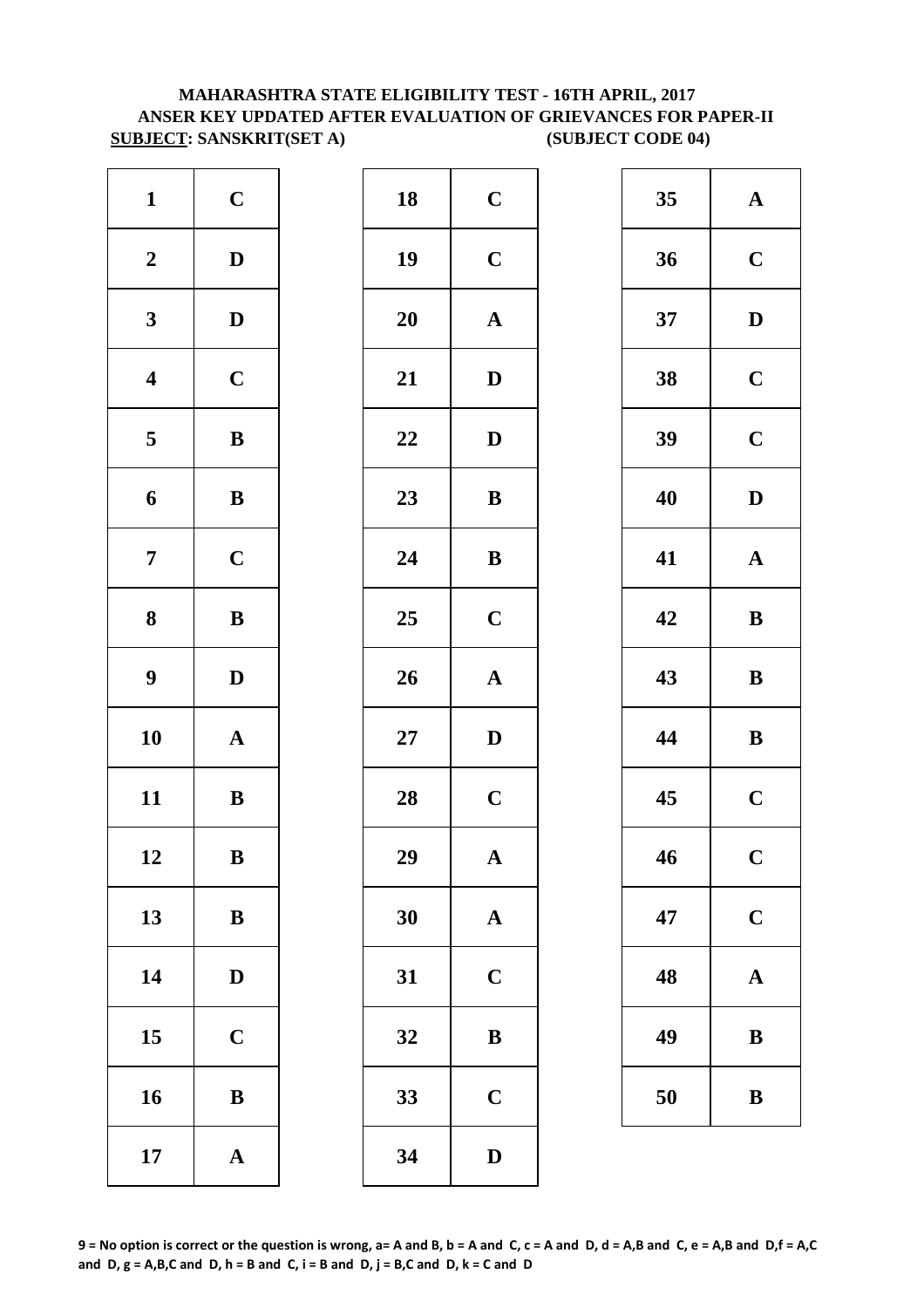#### **MAHARASHTRA STATE ELIGIBILITY TEST - 16TH APRIL, 2017 ANSER KEY UPDATED AFTER EVALUATION OF GRIEVANCES FOR PAPER-II SUBJECT: SANSKRIT(SET B) (SUBJECT CODE 04)**

| $\mathbf{1}$     | $\mathbf D$           | 18        | $\mathbf C$  |
|------------------|-----------------------|-----------|--------------|
| $\boldsymbol{2}$ | $\mathbf D$           | 19        | $\mathbf C$  |
| $\mathbf{3}$     | $\, {\bf B}$          | <b>20</b> | $\mathbf{D}$ |
| $\boldsymbol{4}$ | $\, {\bf B}$          | 21        | $\mathbf{A}$ |
| 5                | $\mathbf C$           | 22        | $\bf{B}$     |
| 6                | $\boldsymbol{\rm{A}}$ | 23        | $\bf{B}$     |
| $\overline{7}$   | $\mathbf D$           | 24        | $\bf{B}$     |
| 8                | $\mathbf C$           | 25        | $\mathbf C$  |
| $\boldsymbol{9}$ | $\boldsymbol{\rm{A}}$ | 26        | $\mathbf C$  |
| 10               | $\mathbf A$           | $27\,$    | $\mathbf C$  |
| 11               | $\mathbf C$           | 28        | $\mathbf{A}$ |
| 12               | ${\bf B}$             | 29        | $\bf{B}$     |
| 13               | $\mathbf C$           | 30        | $\bf{B}$     |
| 14               | $\mathbf D$           | 31        | $\mathbf C$  |
| 15               | ${\bf A}$             | 32        | $\mathbf{D}$ |
| 16               | $\mathbf C$           | 33        | D            |
| 17               | $\mathbf D$           | 34        | $\mathbf C$  |

| $\mathbf{1}$            | $\mathbf D$  | 18     | $\mathbf C$  | 35 | $\bf{B}$     |
|-------------------------|--------------|--------|--------------|----|--------------|
| $\boldsymbol{2}$        | $\mathbf D$  | 19     | $\mathbf C$  | 36 | $\bf{B}$     |
| $\mathbf{3}$            | ${\bf B}$    | 20     | $\mathbf D$  | 37 | $\mathbf C$  |
| $\overline{\mathbf{4}}$ | $\, {\bf B}$ | 21     | ${\bf A}$    | 38 | $\bf{B}$     |
| $5\overline{)}$         | $\mathbf C$  | 22     | $\bf{B}$     | 39 | $\mathbf{D}$ |
| 6                       | ${\bf A}$    | 23     | ${\bf B}$    | 40 | $\mathbf A$  |
| $\overline{7}$          | $\mathbf{D}$ | 24     | $\bf{B}$     | 41 | $\bf{B}$     |
| $\boldsymbol{8}$        | $\mathbf C$  | 25     | $\mathbf C$  | 42 | $\bf{B}$     |
| $\boldsymbol{9}$        | ${\bf A}$    | 26     | $\mathbf C$  | 43 | $\bf{B}$     |
| 10                      | ${\bf A}$    | $27\,$ | $\mathbf C$  | 44 | $\mathbf{D}$ |
| 11                      | $\mathbf C$  | 28     | ${\bf A}$    | 45 | $\mathbf C$  |
| 12                      | $\, {\bf B}$ | 29     | $\, {\bf B}$ | 46 | $\bf{B}$     |
| 13                      | $\mathbf C$  | 30     | ${\bf B}$    | 47 | $\mathbf A$  |
| 14                      | $\mathbf D$  | 31     | $\mathbf C$  | 48 | $\mathbf C$  |
| 15                      | ${\bf A}$    | 32     | $\mathbf D$  | 49 | $\mathbf C$  |
| 16                      | $\mathbf C$  | 33     | ${\bf D}$    | 50 | $\mathbf A$  |
| 17                      | $\mathbf D$  | 34     | $\mathbf C$  |    |              |

| 35 | B           |
|----|-------------|
| 36 | B           |
| 37 | $\mathbf C$ |
| 38 | B           |
| 39 | D           |
| 40 | $\mathbf A$ |
| 41 | B           |
| 42 | B           |
| 43 | B           |
| 44 | D           |
| 45 | $\mathbf C$ |
| 46 | B           |
| 47 | $\mathbf A$ |
| 48 | $\mathbf C$ |
| 49 | $\mathbf C$ |
| 50 | $\mathbf A$ |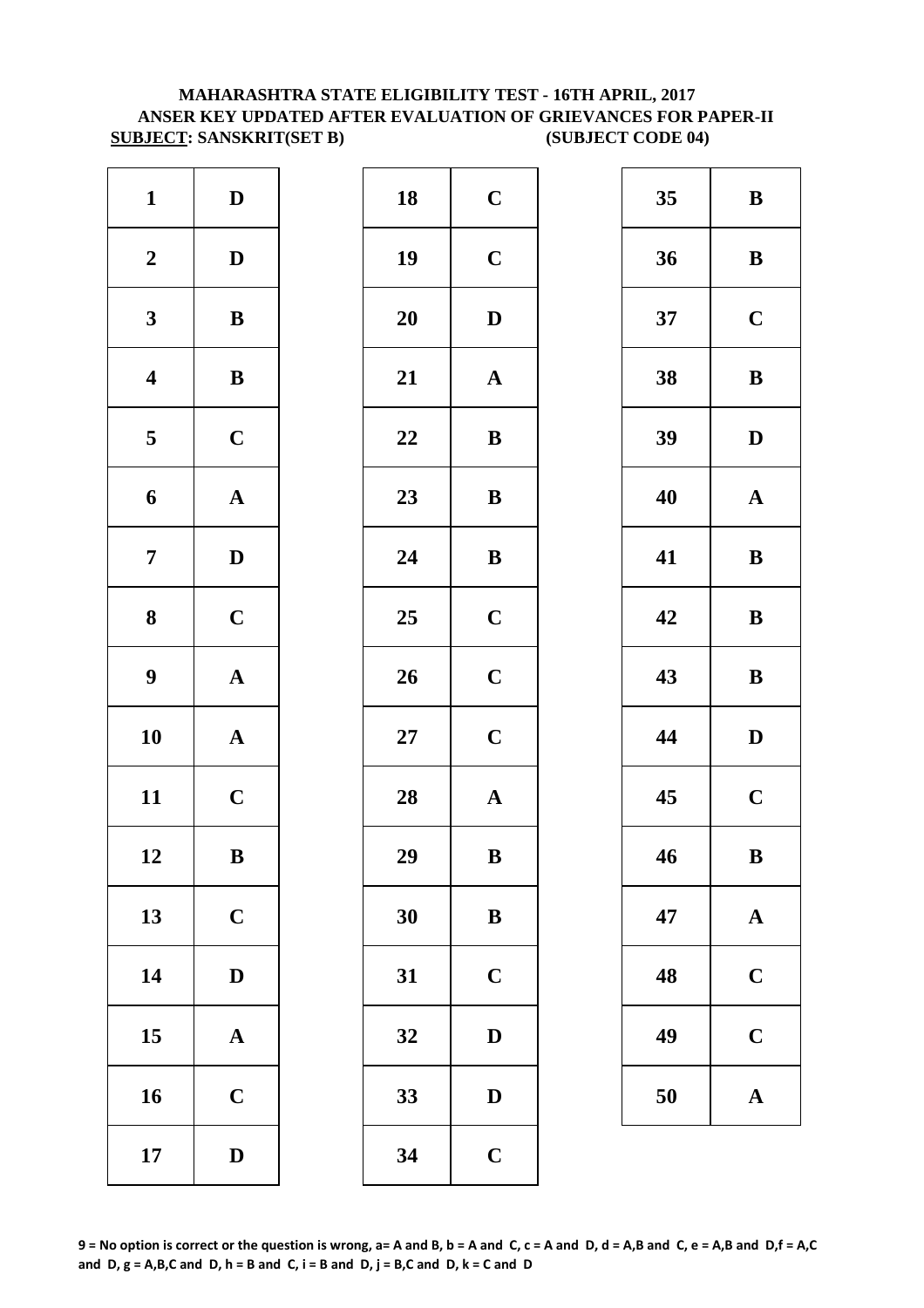#### **ANSER KEY UPDATED AFTER EVALUATION OF GRIEVANCES FOR PAPER-II SUBJECT: SANSKRIT(SET C) (SUBJECT CODE 04) MAHARASHTRA STATE ELIGIBILITY TEST - 16TH APRIL, 2017**

| $\mathbf{1}$     | $\mathbf C$           | 18     | $\mathbf A$  |
|------------------|-----------------------|--------|--------------|
| $\boldsymbol{2}$ | $\, {\bf B}$          | 19     | $\bf{B}$     |
| $\mathbf{3}$     | $\mathbf C$           | 20     | $\bf{B}$     |
| $\boldsymbol{4}$ | $\mathbf D$           | 21     | $\mathbf C$  |
| 5                | $\boldsymbol{\rm{A}}$ | 22     | $\mathbf{D}$ |
| $\boldsymbol{6}$ | $\mathbf C$           | 23     | $\mathbf{D}$ |
| $\overline{7}$   | $\mathbf D$           | 24     | $\mathbf C$  |
| $\boldsymbol{8}$ | $\mathbf C$           | 25     | $\bf{B}$     |
| $\boldsymbol{9}$ | $\mathbf C$           | 26     | $\bf{B}$     |
| 10               | $\mathbf D$           | $27\,$ | $\mathbf C$  |
| 11               | $\mathbf A$           | 28     | $\bf{B}$     |
| 12               | $\bf{B}$              | 29     | D            |
| 13               | $\bf{B}$              | 30     | $\mathbf{A}$ |
| 14               | $\, {\bf B}$          | 31     | $\bf{B}$     |
| 15               | $\mathbf C$           | 32     | B            |
| 16               | $\mathbf C$           | 33     | $\bf{B}$     |
| 17               | $\mathbf C$           | 34     | $\mathbf{D}$ |

| $\mathbf{1}$            | $\mathbf C$  | 18     | ${\bf A}$    | 35 | $\mathbf C$  |
|-------------------------|--------------|--------|--------------|----|--------------|
| $\boldsymbol{2}$        | ${\bf B}$    | 19     | $\, {\bf B}$ | 36 | $\bf{B}$     |
| $\mathbf{3}$            | $\mathbf C$  | 20     | ${\bf B}$    | 37 | $\mathbf A$  |
| $\overline{\mathbf{4}}$ | $\mathbf D$  | 21     | $\mathbf C$  | 38 | $\mathbf C$  |
| $5\phantom{.0}$         | ${\bf A}$    | 22     | $\mathbf D$  | 39 | $\mathbf C$  |
| $\boldsymbol{6}$        | $\mathbf C$  | 23     | $\mathbf D$  | 40 | $\mathbf A$  |
| $\overline{7}$          | $\mathbf D$  | 24     | $\mathbf C$  | 41 | $\mathbf{D}$ |
| $\boldsymbol{8}$        | $\mathbf C$  | 25     | $\, {\bf B}$ | 42 | $\mathbf{D}$ |
| $\boldsymbol{9}$        | $\mathbf C$  | 26     | $\, {\bf B}$ | 43 | $\bf{B}$     |
| 10                      | $\mathbf D$  | $27\,$ | $\mathbf C$  | 44 | $\bf{B}$     |
| 11                      | ${\bf A}$    | 28     | $\, {\bf B}$ | 45 | $\mathbf C$  |
| 12                      | $\, {\bf B}$ | 29     | ${\bf D}$    | 46 | $\mathbf A$  |
| 13                      | $\bf{B}$     | 30     | $\mathbf A$  | 47 | $\mathbf{D}$ |
| 14                      | $\, {\bf B}$ | 31     | ${\bf B}$    | 48 | $\mathbf C$  |
| 15                      | $\mathbf C$  | 32     | $\bf{B}$     | 49 | $\mathbf A$  |
| 16                      | $\mathbf C$  | 33     | $\, {\bf B}$ | 50 | $\mathbf A$  |
| 17                      | $\mathbf C$  | 34     | $\mathbf D$  |    |              |
|                         |              |        |              |    |              |

| 35 | $\mathbf C$    |
|----|----------------|
| 36 | B              |
| 37 | $\mathbf A$    |
| 38 | $\overline{C}$ |
| 39 | $\mathbf C$    |
| 40 | $\mathbf A$    |
| 41 | $\mathbf D$    |
| 42 | D              |
| 43 | $\bf{B}$       |
|    |                |
| 44 | B              |
| 45 | $\mathbf C$    |
| 46 | Ą              |
| 47 | $\mathbf D$    |
| 48 | $\mathbf C$    |
| 49 | $\mathbf A$    |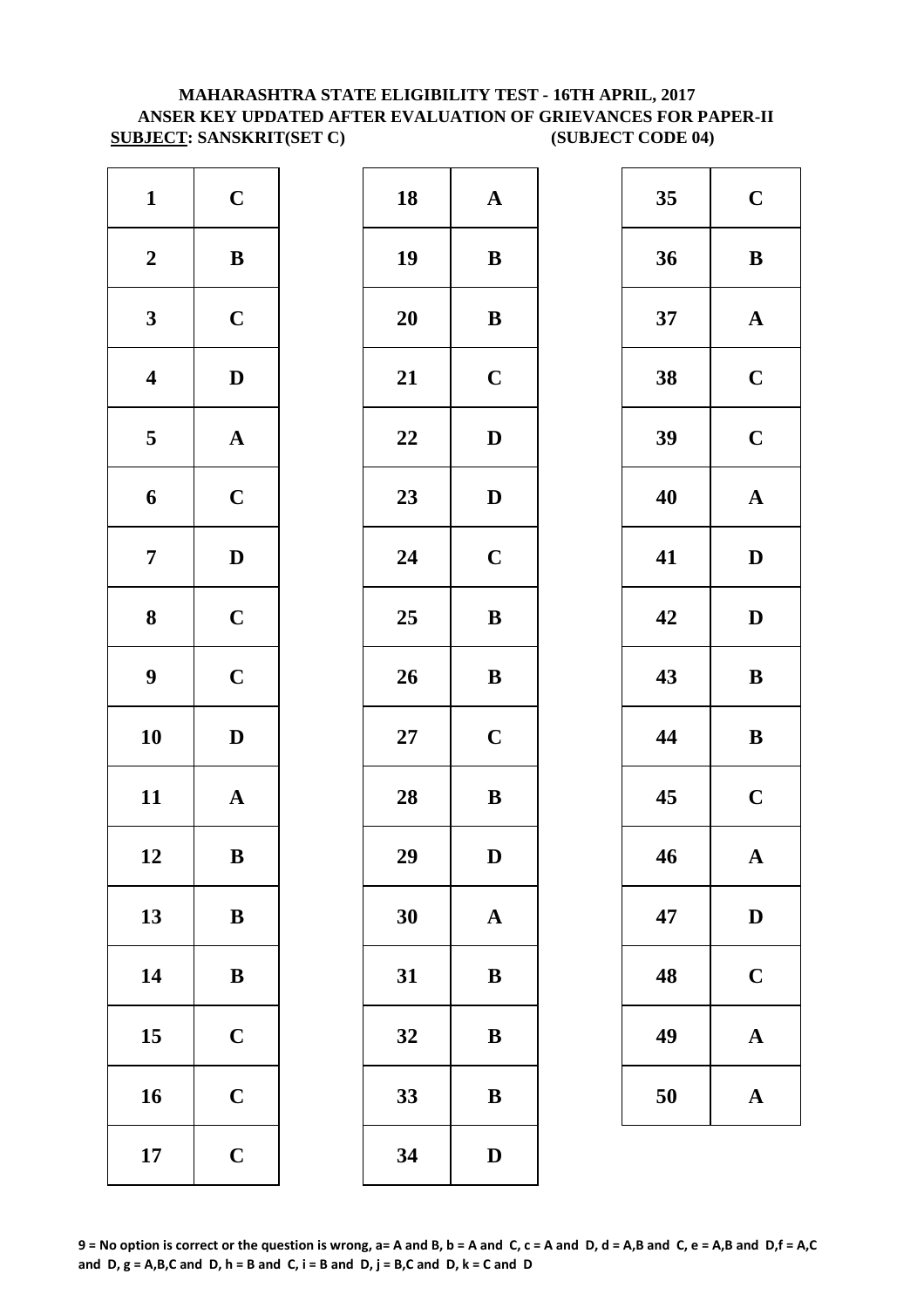### **MAHARASHTRA STATE ELIGIBILITY TEST - 16TH APRIL, 2017 ANSER KEY UPDATED AFTER EVALUATION OF GRIEVANCES FOR PAPER-II SUBJECT: SANSKRIT(SET D)** (SUBJECT CODE 04)

| $\mathbf{1}$     | ${\bf A}$             | 18        | $\bf{B}$     |
|------------------|-----------------------|-----------|--------------|
| $\boldsymbol{2}$ | $\, {\bf B}$          | 19        | $\mathbf{D}$ |
| $\mathbf{3}$     | $\, {\bf B}$          | 20        | $\mathbf A$  |
| $\boldsymbol{4}$ | $\, {\bf B}$          | 21        | $\bf{B}$     |
| $\mathbf 5$      | $\mathbf C$           | 22        | $\bf{B}$     |
| 6                | $\mathbf C$           | 23        | $\bf{B}$     |
| $\boldsymbol{7}$ | $\mathbf C$           | 24        | $\mathbf{D}$ |
| 8                | $\boldsymbol{\rm{A}}$ | 25        | $\mathbf C$  |
| $\boldsymbol{9}$ | $\, {\bf B}$          | 26        | $\bf{B}$     |
| 10               | $\, {\bf B}$          | <b>27</b> | $\mathbf{A}$ |
| 11               | $\mathbf C$           | 28        | $\mathbf C$  |
| 12               | $\mathbf D$           | 29        | $\mathbf C$  |
| 13               | $\mathbf D$           | 30        | $\mathbf A$  |
| 14               | $\mathbf C$           | 31        | D            |
| 15               | $\, {\bf B}$          | 32        | D            |
| 16               | ${\bf B}$             | 33        | B            |
| 17               | $\mathbf C$           | 34        | B            |

| $\mathbf{1}$            | ${\bf A}$    | 18 | $\, {\bf B}$ | 35 | $\mathbf C$  |
|-------------------------|--------------|----|--------------|----|--------------|
| $\boldsymbol{2}$        | ${\bf B}$    | 19 | $\mathbf{D}$ | 36 | $\mathbf A$  |
| $\mathbf{3}$            | ${\bf B}$    | 20 | ${\bf A}$    | 37 | $\mathbf{D}$ |
| $\overline{\mathbf{4}}$ | $\, {\bf B}$ | 21 | $\, {\bf B}$ | 38 | $\mathbf C$  |
| $\overline{\mathbf{5}}$ | $\mathbf C$  | 22 | $\bf{B}$     | 39 | $\mathbf A$  |
| $\boldsymbol{6}$        | $\mathbf C$  | 23 | $\bf{B}$     | 40 | $\mathbf A$  |
| $\overline{7}$          | $\mathbf C$  | 24 | $\mathbf D$  | 41 | $\mathbf C$  |
| $\boldsymbol{8}$        | ${\bf A}$    | 25 | $\mathbf C$  | 42 | $\bf{B}$     |
| $\boldsymbol{9}$        | $\bf{B}$     | 26 | $\, {\bf B}$ | 43 | $\mathbf C$  |
| 10                      | $\, {\bf B}$ | 27 | ${\bf A}$    | 44 | $\mathbf{D}$ |
| 11                      | $\mathbf C$  | 28 | $\mathbf C$  | 45 | $\mathbf A$  |
| 12                      | $\mathbf D$  | 29 | $\mathbf C$  | 46 | $\mathbf C$  |
| 13                      | $\mathbf D$  | 30 | $\mathbf A$  | 47 | D            |
| 14                      | $\mathbf C$  | 31 | ${\bf D}$    | 48 | $\mathbf C$  |
| 15                      | $\, {\bf B}$ | 32 | D            | 49 | $\mathbf C$  |
| 16                      | $\bf{B}$     | 33 | ${\bf B}$    | 50 | $\mathbf{D}$ |
| 17                      | $\mathbf C$  | 34 | $\, {\bf B}$ |    |              |
|                         |              |    |              |    |              |

| 35 | $\mathbf C$  |
|----|--------------|
| 36 | $\mathbf A$  |
| 37 | $\mathbf D$  |
| 38 | $\mathbf C$  |
| 39 | $\mathbf A$  |
| 40 | $\mathbf A$  |
| 41 | $\mathbf C$  |
| 42 | B            |
| 43 | $\mathbf C$  |
| 44 | $\mathbf{D}$ |
| 45 | $\mathbf A$  |
| 46 | $\mathbf C$  |
| 47 | $\bf{D}$     |
| 48 | $\mathbf C$  |
| 49 | $\mathbf C$  |
| 50 | $\mathbf D$  |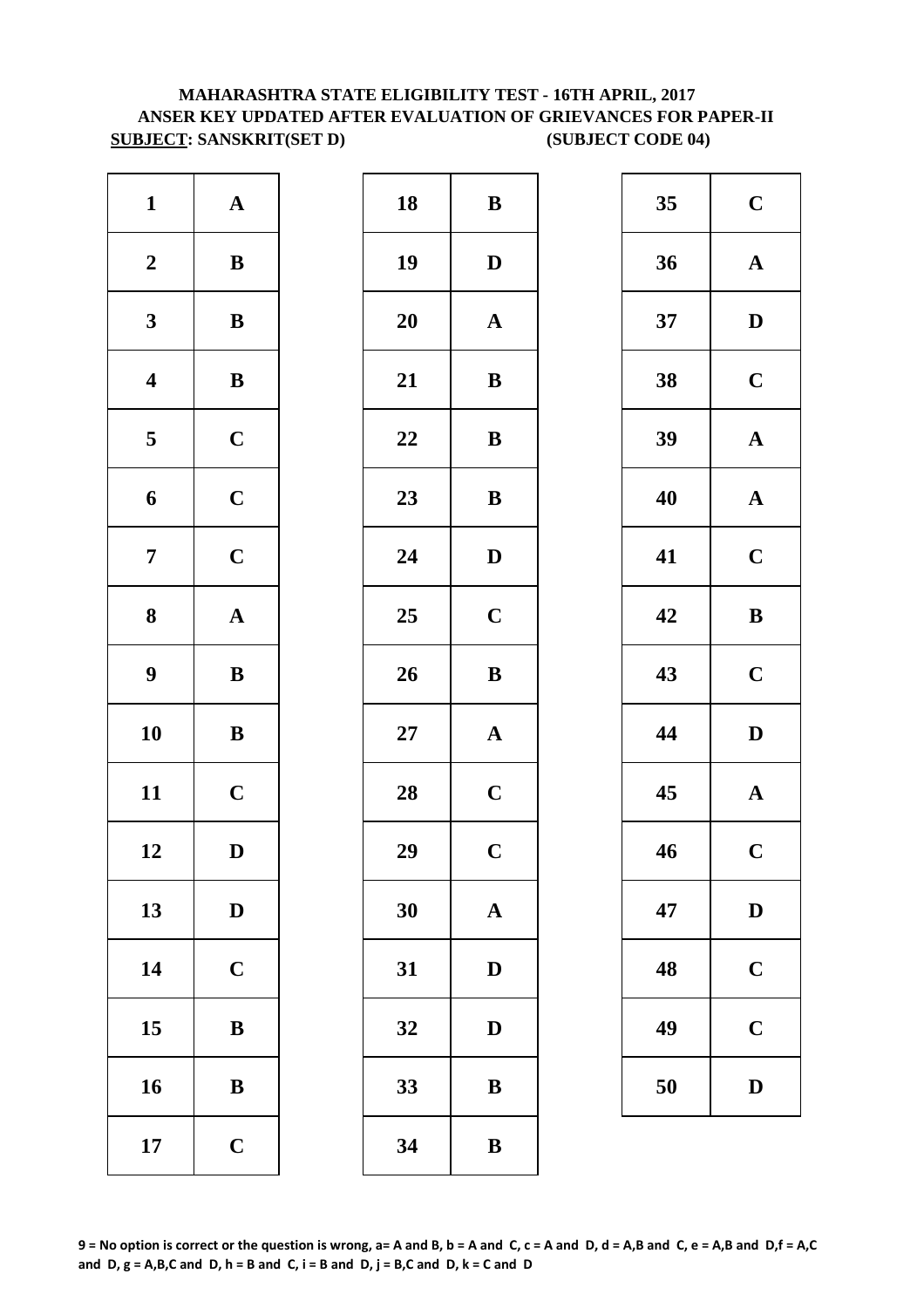## **SUBJECT: URDU (SET A) (SUBJECT CODE 05) MAHARASHTRA STATE ELIGIBILITY TEST - 16TH APRIL, 2017 ANSER KEY UPDATED AFTER EVALUATION OF GRIEVANCES FOR PAPER-II**

| $\mathbf{1}$            | $\mathbf C$           | 18        | $\mathbf{D}$ |
|-------------------------|-----------------------|-----------|--------------|
| $\boldsymbol{2}$        | $\, {\bf B}$          | 19        | $\mathbf A$  |
| $\mathbf{3}$            | ${\bf A}$             | 20        | $\bf{B}$     |
| $\boldsymbol{4}$        | $\mathbf D$           | 21        | $\mathbf A$  |
| $\overline{\mathbf{5}}$ | $\boldsymbol{\rm{A}}$ | 22        | $\bf{B}$     |
| 6                       | $\, {\bf B}$          | 23        | D            |
| $\overline{7}$          | $\mathbf C$           | 24        | ${\bf B}$    |
| 8                       | $\mathbf D$           | 25        | $\mathbf{D}$ |
| $\boldsymbol{9}$        | $\mathbf D$           | 26        | $\mathbf C$  |
| 10                      | $\mathbf C$           | <b>27</b> | $\bf{B}$     |
| 11                      | $\bf{B}$              | 28        | $\mathbf{A}$ |
| 12                      | $\bf{B}$              | 29        | $\bf{B}$     |
| 13                      | ${\bf A}$             | 30        | $\mathbf A$  |
| 14                      | ${\bf A}$             | 31        | $\mathbf A$  |
| 15                      | $\boldsymbol{\rm{A}}$ | 32        | $\mathbf{A}$ |
| 16                      | $\mathbf C$           | 33        | D            |
| 17                      | $\mathbf D$           | 34        | $\bf{B}$     |

| $\mathbf C$  | 18 | $\mathbf D$           | 35 | $\bf{B}$     |
|--------------|----|-----------------------|----|--------------|
| ${\bf B}$    | 19 | $\mathbf A$           | 36 | $\mathbf{D}$ |
| ${\bf A}$    | 20 | $\, {\bf B}$          | 37 | $\bf{B}$     |
| $\mathbf{D}$ | 21 | ${\bf A}$             | 38 | $\mathbf A$  |
| ${\bf A}$    | 22 | $\, {\bf B}$          | 39 | $\mathbf{D}$ |
| ${\bf B}$    | 23 | $\mathbf{D}$          | 40 | $\mathbf A$  |
| $\mathbf C$  | 24 | $\bf{B}$              | 41 | $\mathbf{D}$ |
| $\mathbf D$  | 25 | $\mathbf D$           | 42 | $\bf{B}$     |
| $\mathbf{D}$ | 26 | $\mathbf C$           | 43 | $\mathbf{D}$ |
| $\mathbf C$  | 27 | $\, {\bf B}$          | 44 | $\bf{B}$     |
| $\, {\bf B}$ | 28 | ${\bf A}$             | 45 | $\mathbf A$  |
| $\, {\bf B}$ | 29 | $\, {\bf B}$          | 46 | $\mathbf{D}$ |
| ${\bf A}$    | 30 | $\mathbf A$           | 47 | $\bf{B}$     |
| ${\bf A}$    | 31 | $\boldsymbol{\rm{A}}$ | 48 | $\mathbf A$  |
| ${\bf A}$    | 32 | $\mathbf A$           | 49 | $\mathbf{D}$ |
| $\mathbf C$  | 33 | $\mathbf D$           | 50 | $\mathbf A$  |
| $\mathbf D$  | 34 | $\, {\bf B}$          |    |              |
|              |    |                       |    |              |

| 35 | B            |
|----|--------------|
| 36 | D            |
| 37 | B            |
| 38 | $\mathbf A$  |
| 39 | D            |
| 40 | $\mathbf A$  |
| 41 | D            |
| 42 | B            |
| 43 | D            |
| 44 | B            |
| 45 | $\mathbf{A}$ |
| 46 | D            |
| 47 | $\bf{B}$     |
| 48 | $\mathbf A$  |
| 49 | $\mathbf D$  |
| 50 | $\mathbf{A}$ |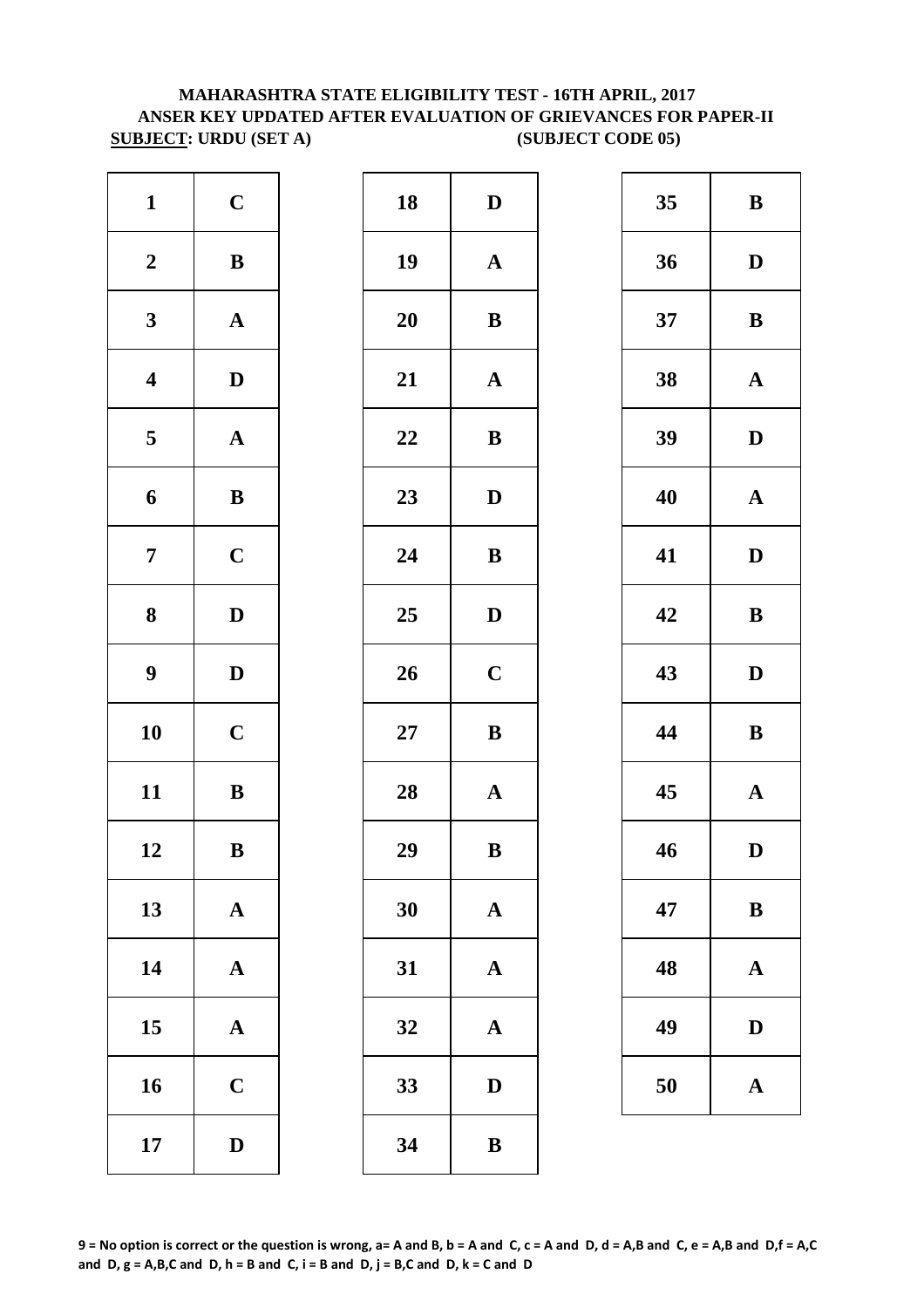#### **MAHARASHTRA STATE ELIGIBILITY TEST - 16TH APRIL, 2017 ANSER KEY UPDATED AFTER EVALUATION OF GRIEVANCES FOR PAPER-II SUBJECT: URDU (SET B) (SUBJECT CODE 05)**

| $\mathbf{1}$            | ${\bf A}$    | 18     | $\mathbf A$  |
|-------------------------|--------------|--------|--------------|
| $\boldsymbol{2}$        | $\, {\bf B}$ | 19     | $\mathbf{D}$ |
| $\mathbf{3}$            | $\mathbf D$  | 20     | $\mathbf A$  |
| $\overline{\mathbf{4}}$ | ${\bf B}$    | 21     | $\mathbf{D}$ |
| $\overline{\mathbf{5}}$ | $\mathbf D$  | 22     | $\bf{B}$     |
| 6                       | $\mathbf C$  | 23     | $\mathbf{D}$ |
| $\overline{7}$          | $\, {\bf B}$ | 24     | $\bf{B}$     |
| $\bf{8}$                | $\mathbf A$  | 25     | $\mathbf{A}$ |
| $\boldsymbol{9}$        | $\bf{B}$     | 26     | $\mathbf{D}$ |
| 10                      | $\mathbf A$  | $27\,$ | $\bf{B}$     |
| 11                      | $\mathbf A$  | 28     | $\mathbf{A}$ |
| 12                      | A            | 29     | D            |
| 13                      | $\mathbf D$  | 30     | $\mathbf{A}$ |
| 14                      | $\bf{B}$     | 31     | $\mathbf C$  |
| 15                      | $\, {\bf B}$ | 32     | $\bf{B}$     |
| 16                      | $\mathbf D$  | 33     | $\mathbf{A}$ |
| 17                      | $\bf{B}$     | 34     | $\mathbf{D}$ |

| $\mathbf{1}$            | ${\bf A}$    | 18     | ${\bf A}$    | 35 | $\mathbf A$  |
|-------------------------|--------------|--------|--------------|----|--------------|
| $\overline{2}$          | $\, {\bf B}$ | 19     | $\mathbf D$  | 36 | $\bf{B}$     |
| $\mathbf{3}$            | $\mathbf{D}$ | 20     | ${\bf A}$    | 37 | $\mathbf C$  |
| $\overline{\mathbf{4}}$ | ${\bf B}$    | 21     | $\mathbf D$  | 38 | $\mathbf{D}$ |
| $\overline{\mathbf{5}}$ | $\mathbf D$  | 22     | $\, {\bf B}$ | 39 | $\mathbf{D}$ |
| $\boldsymbol{6}$        | $\mathbf C$  | 23     | $\mathbf D$  | 40 | $\mathbf C$  |
| $\overline{7}$          | ${\bf B}$    | 24     | $\bf{B}$     | 41 | $\bf{B}$     |
| $\boldsymbol{8}$        | ${\bf A}$    | 25     | $\mathbf{A}$ | 42 | $\bf{B}$     |
| $\boldsymbol{9}$        | $\, {\bf B}$ | 26     | $\mathbf D$  | 43 | $\mathbf A$  |
| 10                      | ${\bf A}$    | $27\,$ | $\bf{B}$     | 44 | $\mathbf A$  |
| 11                      | ${\bf A}$    | 28     | ${\bf A}$    | 45 | $\mathbf A$  |
| 12                      | ${\bf A}$    | 29     | $\mathbf D$  | 46 | $\mathbf C$  |
| 13                      | $\mathbf D$  | 30     | $\mathbf{A}$ | 47 | $\mathbf{D}$ |
| 14                      | $\bf{B}$     | 31     | $\mathbf C$  | 48 | D            |
| 15                      | $\bf{B}$     | 32     | ${\bf B}$    | 49 | $\mathbf A$  |
| 16                      | $\mathbf D$  | 33     | $\mathbf A$  | 50 | $\bf{B}$     |
| 17                      | $\, {\bf B}$ | 34     | ${\bf D}$    |    |              |
|                         |              |        |              |    |              |

| 35 | A            |
|----|--------------|
| 36 | B            |
| 37 | $\mathbf C$  |
| 38 | D            |
| 39 | D            |
| 40 | $\mathbf C$  |
| 41 | B            |
| 42 | B            |
| 43 | $\mathbf A$  |
| 44 | $\mathbf{A}$ |
| 45 | $\mathbf A$  |
| 46 | $\mathbf C$  |
| 47 | $\bf{D}$     |
| 48 | $\mathbf D$  |
| 49 | A            |
| 50 | B            |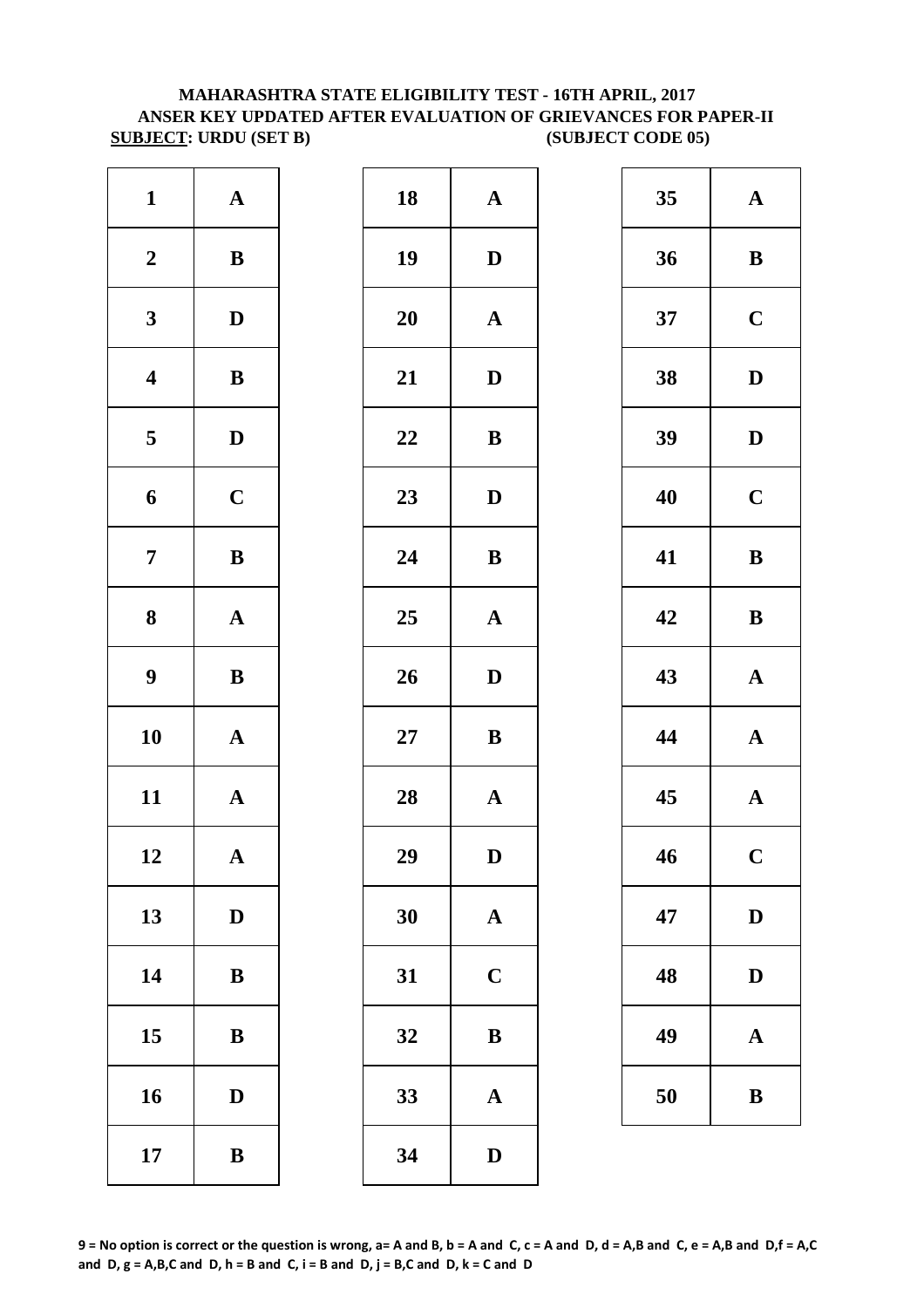#### **SUBJECT: URDU (SET C)** (SUBJECT CODE 05) **MAHARASHTRA STATE ELIGIBILITY TEST - 16TH APRIL, 2017 ANSER KEY UPDATED AFTER EVALUATION OF GRIEVANCES FOR PAPER-II**

| $\mathbf{1}$            | $\boldsymbol{\rm{A}}$ | 18        | $\mathbf A$  |
|-------------------------|-----------------------|-----------|--------------|
| $\boldsymbol{2}$        | $\boldsymbol{\rm{A}}$ | 19        | $\mathbf{D}$ |
| $\mathbf{3}$            | $\mathbf D$           | <b>20</b> | $\mathbf A$  |
| $\overline{\mathbf{4}}$ | ${\bf B}$             | 21        | $\mathbf C$  |
| $\overline{\mathbf{5}}$ | $\, {\bf B}$          | 22        | $\bf{B}$     |
| 6                       | $\mathbf D$           | 23        | $\mathbf{A}$ |
| $\overline{7}$          | $\bf{B}$              | 24        | $\mathbf{D}$ |
| 8                       | $\mathbf A$           | 25        | $\mathbf{A}$ |
| $\boldsymbol{9}$        | $\mathbf D$           | 26        | $\bf{B}$     |
| 10                      | $\mathbf A$           | $27\,$    | $\mathbf C$  |
| 11                      | $\mathbf D$           | 28        | D            |
| 12                      | ${\bf B}$             | 29        | D            |
| 13                      | $\mathbf D$           | 30        | $\mathbf C$  |
| 14                      | $\, {\bf B}$          | 31        | $\bf{B}$     |
| 15                      | ${\bf A}$             | 32        | $\bf{B}$     |
| 16                      | $\mathbf D$           | 33        | $\mathbf{A}$ |
| 17                      | ${\bf B}$             | 34        | $\mathbf{A}$ |

| $\mathbf{1}$            | ${\bf A}$    | 18 | ${\bf A}$             | 35 | $\mathbf A$  |
|-------------------------|--------------|----|-----------------------|----|--------------|
| $\boldsymbol{2}$        | ${\bf A}$    | 19 | $\mathbf D$           | 36 | $\mathbf C$  |
| $\mathbf{3}$            | $\mathbf D$  | 20 | ${\bf A}$             | 37 | $\mathbf{D}$ |
| $\overline{\mathbf{4}}$ | $\, {\bf B}$ | 21 | $\mathbf C$           | 38 | $\mathbf{D}$ |
| $\overline{\mathbf{5}}$ | $\, {\bf B}$ | 22 | $\, {\bf B}$          | 39 | $\mathbf A$  |
| $\boldsymbol{6}$        | $\mathbf D$  | 23 | ${\bf A}$             | 40 | $\bf{B}$     |
| $\overline{7}$          | ${\bf B}$    | 24 | $\mathbf{D}$          | 41 | $\mathbf A$  |
| $\boldsymbol{8}$        | ${\bf A}$    | 25 | $\mathbf{A}$          | 42 | $\bf{B}$     |
| $\boldsymbol{9}$        | $\mathbf D$  | 26 | $\, {\bf B}$          | 43 | $\mathbf{D}$ |
| 10                      | ${\bf A}$    | 27 | $\mathbf C$           | 44 | $\bf{B}$     |
| 11                      | $\mathbf{D}$ | 28 | $\mathbf D$           | 45 | $\mathbf{D}$ |
| 12                      | $\bf{B}$     | 29 | D                     | 46 | $\mathbf C$  |
| 13                      | $\mathbf D$  | 30 | $\mathbf C$           | 47 | $\bf{B}$     |
| 14                      | $\, {\bf B}$ | 31 | $\bf{B}$              | 48 | $\mathbf A$  |
| 15                      | $\mathbf{A}$ | 32 | $\, {\bf B}$          | 49 | $\bf{B}$     |
| 16                      | $\mathbf D$  | 33 | $\boldsymbol{\rm{A}}$ | 50 | $\mathbf A$  |
| 17                      | $\, {\bf B}$ | 34 | $\mathbf A$           |    |              |
|                         |              |    |                       |    |              |

| 35 | $\mathbf A$ |
|----|-------------|
| 36 | $\mathbf C$ |
| 37 | D           |
| 38 | D           |
| 39 | $\mathbf A$ |
| 40 | B           |
| 41 | $\mathbf A$ |
| 42 | B           |
|    |             |
| 43 | D           |
| 44 | B           |
| 45 | D           |
| 46 | $\mathbf C$ |
| 47 | B           |
| 48 | $\mathbf A$ |
| 49 | B           |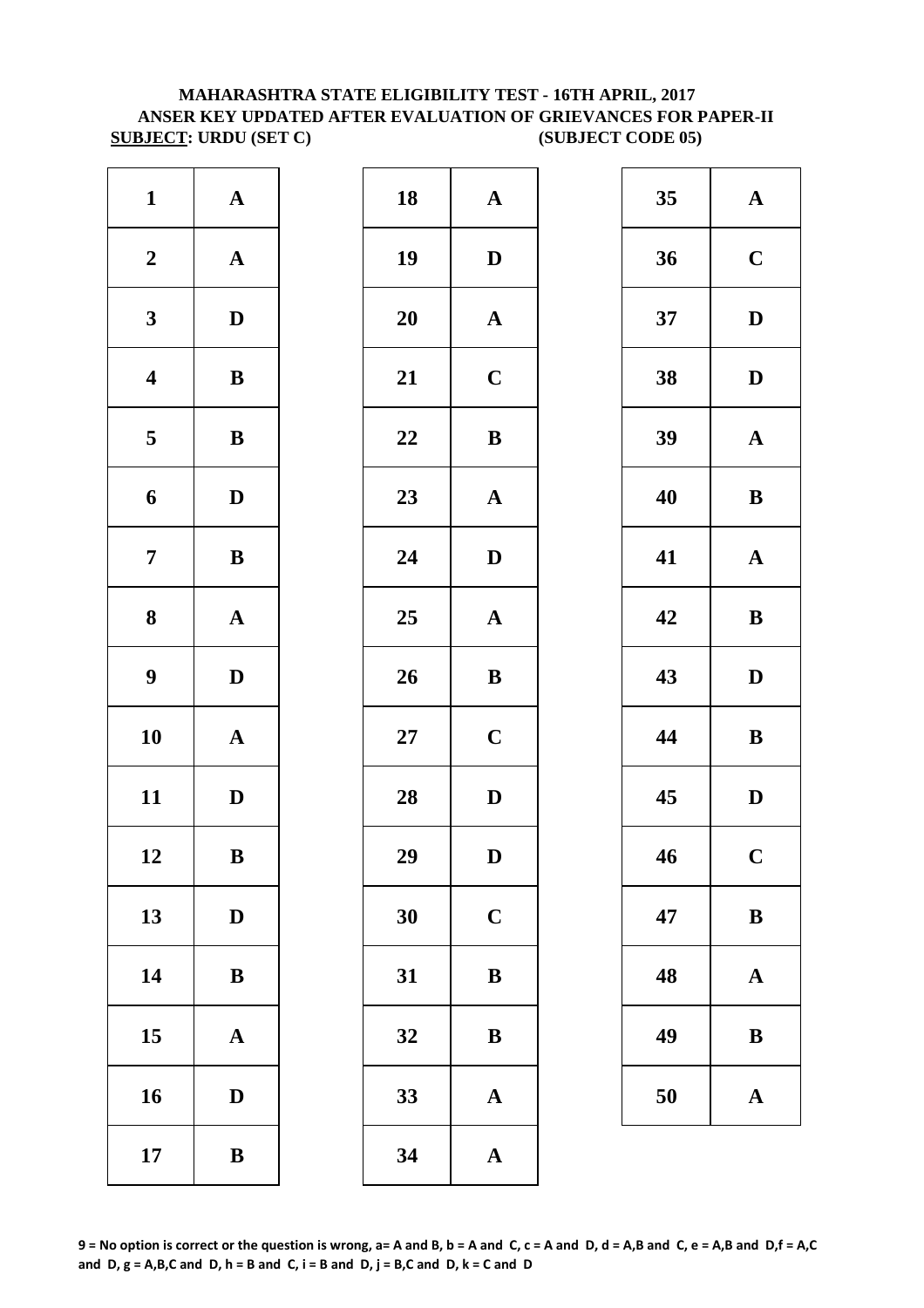#### **SUBJECT: URDU (SET D)** (SUBJECT CODE 05) **MAHARASHTRA STATE ELIGIBILITY TEST - 16TH APRIL, 2017 ANSER KEY UPDATED AFTER EVALUATION OF GRIEVANCES FOR PAPER-II**

| $\mathbf{1}$            | $\mathbf D$           | 18        | D            |
|-------------------------|-----------------------|-----------|--------------|
| $\boldsymbol{2}$        | $\, {\bf B}$          | 19        | D            |
| $\mathbf{3}$            | $\mathbf D$           | 20        | $\mathbf C$  |
| $\boldsymbol{4}$        | $\bf{B}$              | 21        | $\bf{B}$     |
| $\overline{\mathbf{5}}$ | $\mathbf A$           | 22        | $\bf{B}$     |
| 6                       | $\mathbf D$           | 23        | $\mathbf{A}$ |
| $\boldsymbol{7}$        | $\, {\bf B}$          | 24        | $\mathbf{A}$ |
| 8                       | $\mathbf A$           | 25        | $\mathbf{A}$ |
| $\boldsymbol{9}$        | $\mathbf D$           | 26        | $\mathbf C$  |
| 10                      | ${\bf A}$             | <b>27</b> | D            |
| 11                      | $\mathbf C$           | 28        | D            |
| 12                      | $\bf{B}$              | 29        | $\mathbf{A}$ |
| 13                      | ${\bf A}$             | 30        | $\bf{B}$     |
| 14                      | $\mathbf D$           | 31        | $\mathbf{A}$ |
| 15                      | $\boldsymbol{\rm{A}}$ | 32        | $\bf{B}$     |
| 16                      | $\bf{B}$              | 33        | D            |
| 17                      | $\mathbf C$           | 34        | B            |

| $\mathbf{D}$ | 18 | $\mathbf D$           | 35 | $\mathbf{D}$ |
|--------------|----|-----------------------|----|--------------|
| $\, {\bf B}$ | 19 | $\mathbf D$           | 36 | $\mathbf C$  |
| $\mathbf{D}$ | 20 | $\mathbf C$           | 37 | $\bf{B}$     |
| ${\bf B}$    | 21 | $\, {\bf B}$          | 38 | $\mathbf A$  |
| ${\bf A}$    | 22 | $\, {\bf B}$          | 39 | $\bf{B}$     |
| $\mathbf{D}$ | 23 | ${\bf A}$             | 40 | $\mathbf A$  |
| ${\bf B}$    | 24 | ${\bf A}$             | 41 | $\mathbf A$  |
| ${\bf A}$    | 25 | ${\bf A}$             | 42 | $\mathbf A$  |
| $\mathbf D$  | 26 | $\mathbf C$           | 43 | $\mathbf{D}$ |
| ${\bf A}$    | 27 | $\mathbf D$           | 44 | $\bf{B}$     |
| $\mathbf C$  | 28 | $\mathbf D$           | 45 | $\bf{B}$     |
| $\, {\bf B}$ | 29 | $\boldsymbol{\rm{A}}$ | 46 | $\mathbf{D}$ |
| ${\bf A}$    | 30 | $\, {\bf B}$          | 47 | $\bf{B}$     |
| $\mathbf D$  | 31 | $\mathbf A$           | 48 | $\mathbf A$  |
| ${\bf A}$    | 32 | $\bf{B}$              | 49 | $\mathbf{D}$ |
| $\bf{B}$     | 33 | $\mathbf D$           | 50 | $\mathbf A$  |
| $\mathbf C$  | 34 | $\bf{B}$              |    |              |
|              |    |                       |    |              |

| 35 | D            |
|----|--------------|
| 36 | $\mathbf C$  |
| 37 | B            |
| 38 | $\mathbf A$  |
| 39 | B            |
| 40 | $\mathbf A$  |
| 41 | $\mathbf{A}$ |
| 42 | $\mathbf A$  |
| 43 | D            |
| 44 | B            |
| 45 | $\bf{B}$     |
| 46 | D            |
| 47 | $\bf{B}$     |
| 48 | $\mathbf A$  |
| 49 | $\mathbf D$  |
| 50 | $\mathbf A$  |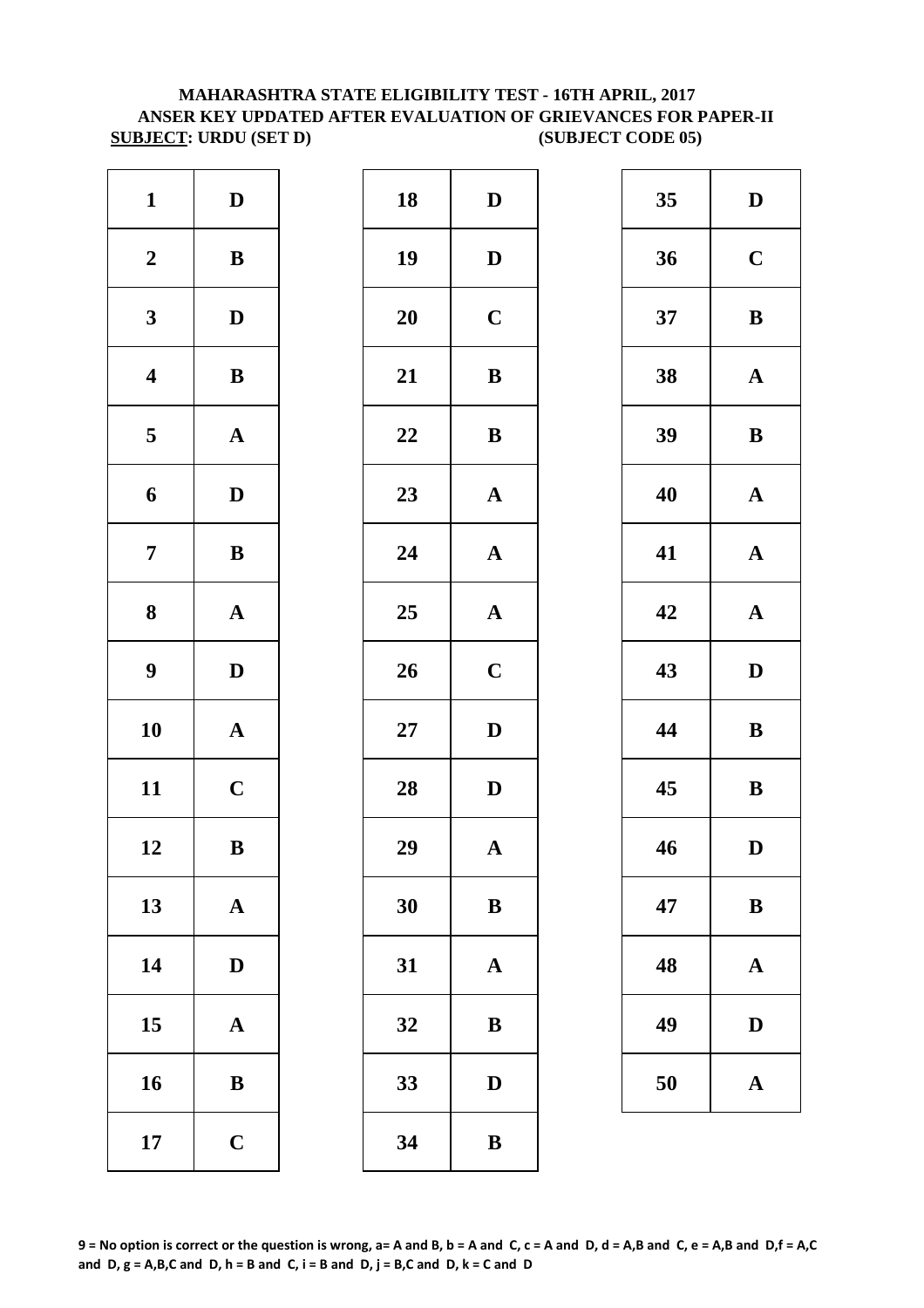#### **MAHARASHTRA STATE ELIGIBILITY TEST - 16TH APRIL, 2017 ANSER KEY UPDATED AFTER EVALUATION OF GRIEVANCES FOR PAPER-II SUBJECT: HISTORY (SET A)** (SUBJECT CODE 10)

| $\mathbf{1}$            | $\, {\bf B}$          | 18        | $\mathbf{D}$ |
|-------------------------|-----------------------|-----------|--------------|
| $\boldsymbol{2}$        | $\mathbf C$           | 19        | $\mathbf{A}$ |
| $\mathbf{3}$            | $\mathbf D$           | 20        | $\bf{B}$     |
| $\boldsymbol{4}$        | $\, {\bf B}$          | 21        | $\mathbf A$  |
| $\overline{\mathbf{5}}$ | $\mathbf D$           | 22        | $\bf{B}$     |
| 6                       | $\mathbf D$           | 23        | D            |
| $\boldsymbol{7}$        | $\boldsymbol{\rm{A}}$ | 24        | $\bf{B}$     |
| 8                       | $\, {\bf B}$          | 25        | $\mathbf C$  |
| $\boldsymbol{9}$        | $\boldsymbol{\rm{A}}$ | 26        | D            |
| 10                      | $\mathbf D$           | <b>27</b> | $\bf{B}$     |
| 11                      | $\, {\bf B}$          | 28        | $\bf{B}$     |
| 12                      | $\boldsymbol{\rm{A}}$ | 29        | $\bf{B}$     |
| 13                      | ${\bf A}$             | 30        | $\bf{B}$     |
| 14                      | $\, {\bf B}$          | 31        | B/           |
| 15                      | $\boldsymbol{\rm{A}}$ | 32        | D            |
| 16                      | $\mathbf D$           | 33        | $\bf{B}$     |
| 17                      | $\mathbf C$           | 34        | B            |

| $\mathbf{1}$            | $\bf{B}$     | 18     | $\mathbf{D}$ | 35 | $\mathbf A$  |
|-------------------------|--------------|--------|--------------|----|--------------|
| $\boldsymbol{2}$        | $\mathbf C$  | 19     | ${\bf A}$    | 36 | $\mathbf C$  |
| $\mathbf{3}$            | $\mathbf D$  | 20     | ${\bf B}$    | 37 | $\mathbf A$  |
| $\overline{\mathbf{4}}$ | ${\bf B}$    | 21     | $\mathbf A$  | 38 | $\mathbf A$  |
| $\overline{\mathbf{5}}$ | $\mathbf{D}$ | 22     | $\, {\bf B}$ | 39 | $\mathbf C$  |
| $\boldsymbol{6}$        | $\mathbf D$  | 23     | $\mathbf D$  | 40 | $\mathbf C$  |
| $\overline{7}$          | ${\bf A}$    | 24     | ${\bf B}$    | 41 | $\bf{B}$     |
| 8                       | ${\bf B}$    | 25     | $\mathbf C$  | 42 | $\mathbf A$  |
| $\boldsymbol{9}$        | ${\bf A}$    | 26     | $\mathbf D$  | 43 | $\mathbf A$  |
| 10                      | $\mathbf D$  | $27\,$ | ${\bf B}$    | 44 | $\bf{B}$     |
| 11                      | ${\bf B}$    | 28     | ${\bf B}$    | 45 | $\bf{B}$     |
| 12                      | ${\bf A}$    | 29     | $\, {\bf B}$ | 46 | $\mathbf C$  |
| 13                      | ${\bf A}$    | 30     | ${\bf B}$    | 47 | $\mathbf C$  |
| 14                      | ${\bf B}$    | 31     | B/D          | 48 | $\mathbf{D}$ |
| 15                      | ${\bf A}$    | 32     | $\mathbf{D}$ | 49 | $\mathbf{D}$ |
| 16                      | $\mathbf{D}$ | 33     | ${\bf B}$    | 50 | $\bf{B}$     |
| 17                      | $\mathbf C$  | 34     | $\bf{B}$     |    |              |

| 35 | $\mathbf A$ |
|----|-------------|
| 36 | $\mathbf C$ |
| 37 | $\mathbf A$ |
| 38 | $\mathbf A$ |
| 39 | $\mathbf C$ |
| 40 | $\mathbf C$ |
| 41 | B           |
| 42 | $\mathbf A$ |
| 43 | $\mathbf A$ |
| 44 | B           |
| 45 | B           |
| 46 | $\mathbf C$ |
| 47 | $\mathbf C$ |
| 48 | D           |
| 49 | $\bf{D}$    |
| 50 | B           |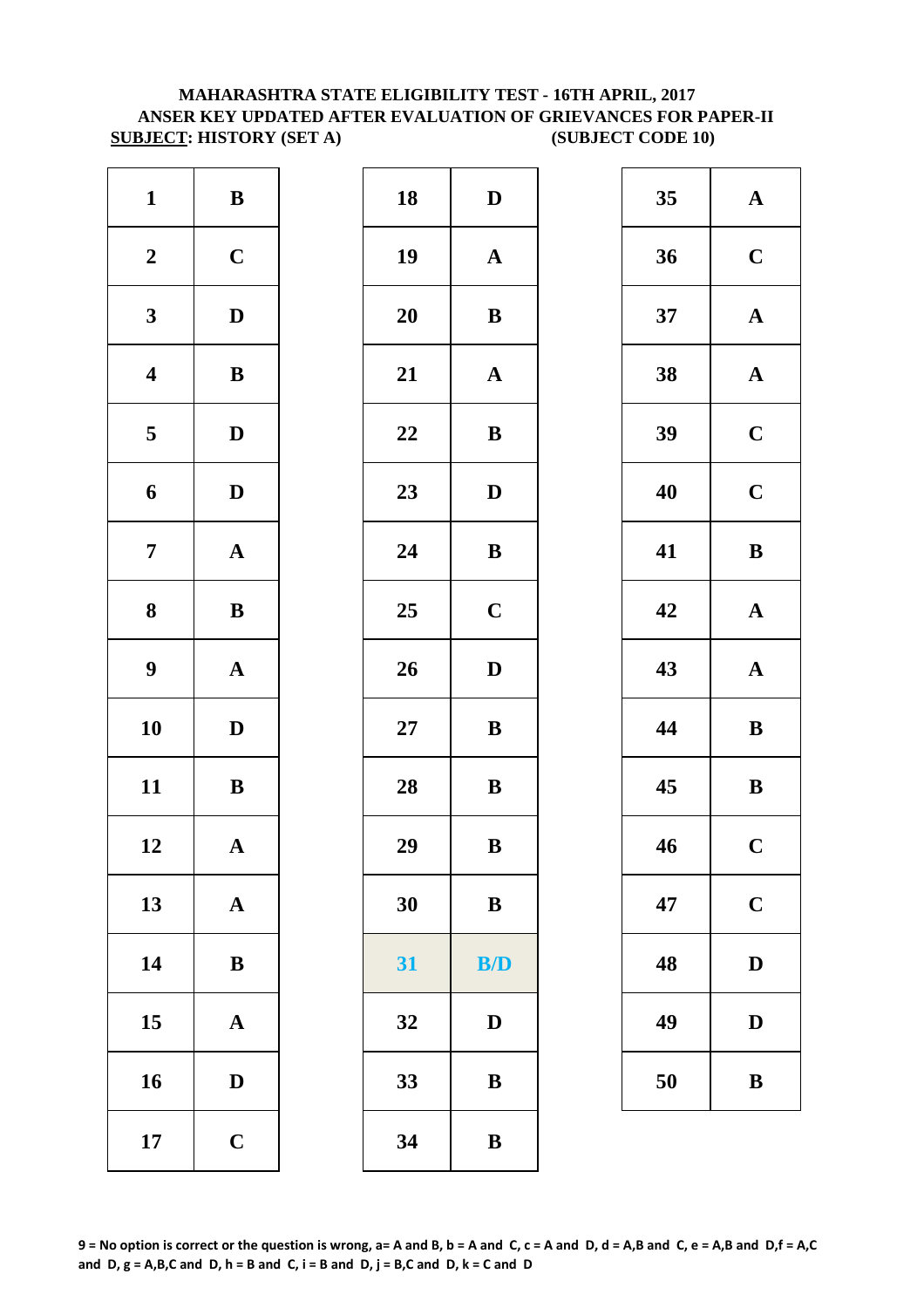#### **SUBJECT: HISTORY (SET B)** (SUBJECT CODE 10) **MAHARASHTRA STATE ELIGIBILITY TEST - 16TH APRIL, 2017 ANSER KEY UPDATED AFTER EVALUATION OF GRIEVANCES FOR PAPER-II**

| $\mathbf{1}$     | $\boldsymbol{\rm{A}}$ | 18        | $\mathbf A$ |
|------------------|-----------------------|-----------|-------------|
| $\boldsymbol{2}$ | $\, {\bf B}$          | 19        | $\mathbf C$ |
| $\mathbf{3}$     | $\mathbf D$           | 20        | $\mathbf C$ |
| $\boldsymbol{4}$ | $\, {\bf B}$          | 21        | $\bf{B}$    |
| 5                | $\mathbf C$           | 22        | $\mathbf A$ |
| 6                | $\mathbf D$           | 23        | $\mathbf A$ |
| $\boldsymbol{7}$ | $\, {\bf B}$          | 24        | $\bf{B}$    |
| 8                | $\, {\bf B}$          | 25        | $\bf{B}$    |
| 9                | $\, {\bf B}$          | 26        | $\mathbf C$ |
| 10               | $\, {\bf B}$          | <b>27</b> | $\mathbf C$ |
| 11               | B/D                   | 28        | D           |
| 12               | $\mathbf D$           | 29        | D           |
| 13               | $\, {\bf B}$          | 30        | $\bf{B}$    |
| 14               | $\, {\bf B}$          | 31        | $\bf{B}$    |
| 15               | $\boldsymbol{\rm{A}}$ | 32        | $\mathbf C$ |
| 16               | $\mathbf C$           | 33        | D           |
| 17               | ${\bf A}$             | 34        | $\bf{B}$    |
|                  |                       |           |             |

| $\mathbf{1}$            | ${\bf A}$    | 18     | ${\bf A}$    | 35 | $\mathbf{D}$ |
|-------------------------|--------------|--------|--------------|----|--------------|
| $\boldsymbol{2}$        | ${\bf B}$    | 19     | $\mathbf C$  | 36 | $\mathbf{D}$ |
| $\mathbf{3}$            | $\mathbf{D}$ | 20     | $\mathbf C$  | 37 | $\mathbf A$  |
| $\overline{\mathbf{4}}$ | ${\bf B}$    | 21     | $\, {\bf B}$ | 38 | $\bf{B}$     |
| $\overline{\mathbf{5}}$ | $\mathbf C$  | 22     | ${\bf A}$    | 39 | $\mathbf A$  |
| $\boldsymbol{6}$        | $\mathbf{D}$ | 23     | ${\bf A}$    | 40 | $\mathbf{D}$ |
| $\overline{7}$          | ${\bf B}$    | 24     | $\bf{B}$     | 41 | $\bf{B}$     |
| $\boldsymbol{8}$        | ${\bf B}$    | 25     | $\, {\bf B}$ | 42 | $\mathbf A$  |
| $\boldsymbol{9}$        | ${\bf B}$    | 26     | $\mathbf C$  | 43 | $\mathbf A$  |
| 10                      | $\bf{B}$     | $27\,$ | $\mathbf C$  | 44 | $\bf{B}$     |
| 11                      | B/D          | 28     | $\mathbf D$  | 45 | $\mathbf A$  |
| 12                      | $\mathbf D$  | 29     | $\mathbf D$  | 46 | $\mathbf{D}$ |
| 13                      | $\bf{B}$     | 30     | $\bf{B}$     | 47 | $\mathbf C$  |
| 14                      | $\, {\bf B}$ | 31     | $\bf{B}$     | 48 | $\mathbf{D}$ |
| 15                      | ${\bf A}$    | 32     | $\mathbf C$  | 49 | $\mathbf A$  |
| 16                      | $\mathbf C$  | 33     | D            | 50 | $\bf{B}$     |
| 17                      | ${\bf A}$    | 34     | $\bf{B}$     |    |              |
|                         |              |        |              |    |              |

| 35 | D           |
|----|-------------|
| 36 | D           |
| 37 | $\mathbf A$ |
| 38 | B           |
| 39 | $\mathbf A$ |
| 40 | D           |
| 41 | B           |
| 42 | $\mathbf A$ |
| 43 | $\mathbf A$ |
| 44 | B           |
| 45 | $\mathbf A$ |
| 46 | D           |
| 47 | $\mathbf C$ |
| 48 | D           |
| 49 | $\mathbf A$ |
| 50 | B           |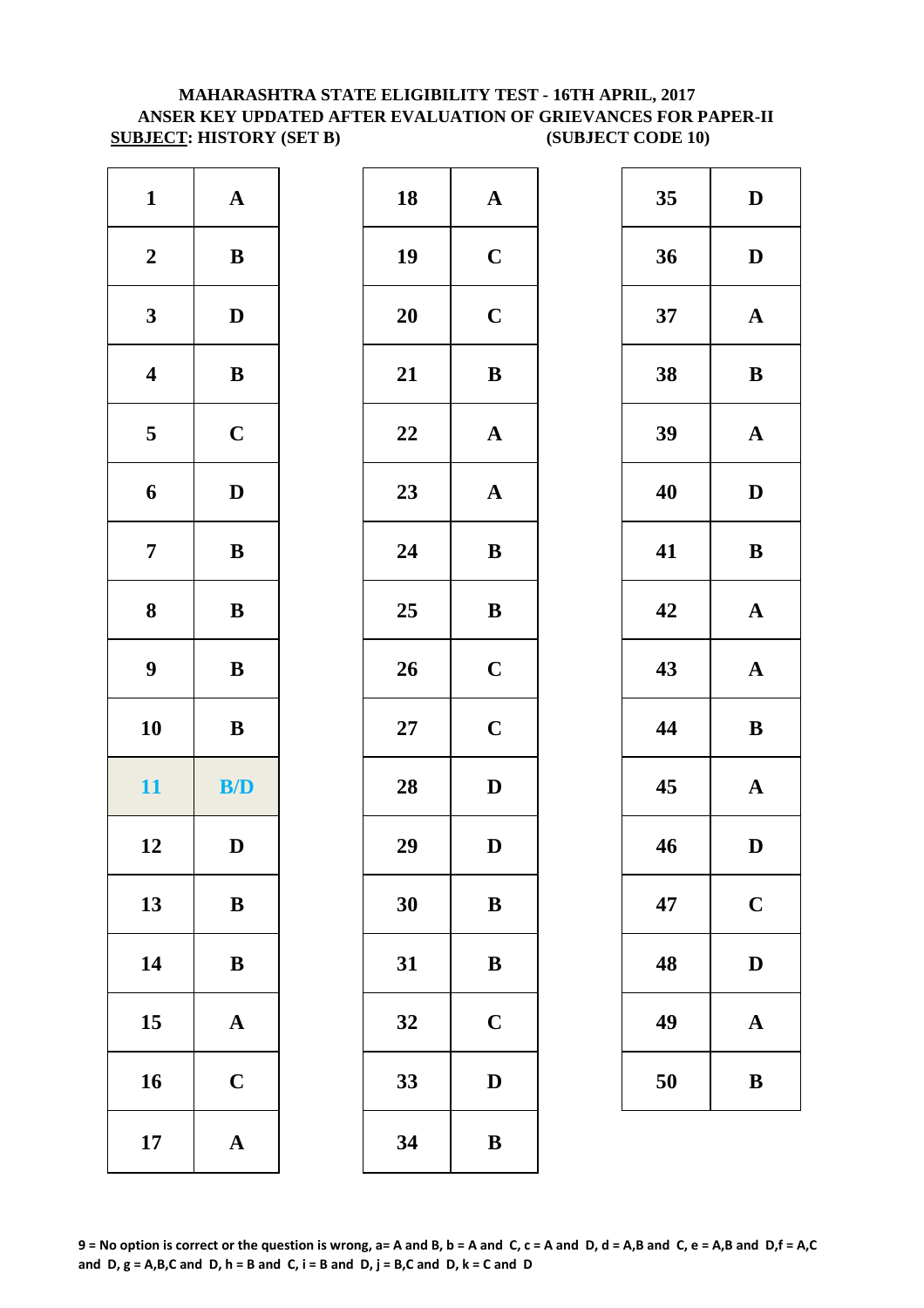### **MAHARASHTRA STATE ELIGIBILITY TEST - 16TH APRIL, 2017 ANSER KEY UPDATED AFTER EVALUATION OF GRIEVANCES FOR PAPER-II SUBJECT: HISTORY (SET C)** (SUBJECT CODE 10)

| $\mathbf{1}$            | B/D                   | 18        | D            |
|-------------------------|-----------------------|-----------|--------------|
| $\boldsymbol{2}$        | $\mathbf D$           | 19        | $\mathbf{D}$ |
| $\mathbf{3}$            | $\, {\bf B}$          | 20        | $\bf{B}$     |
| $\boldsymbol{4}$        | $\bf{B}$              | 21        | $\bf{B}$     |
| $\overline{\mathbf{5}}$ | $\boldsymbol{\rm{A}}$ | 22        | $\mathbf C$  |
| 6                       | $\mathbf C$           | 23        | D            |
| $\boldsymbol{7}$        | $\boldsymbol{\rm{A}}$ | 24        | ${\bf B}$    |
| $\bf 8$                 | $\mathbf A$           | 25        | $\mathbf{D}$ |
| $\boldsymbol{9}$        | $\mathbf C$           | 26        | D            |
| 10                      | $\mathbf C$           | <b>27</b> | $\mathbf{A}$ |
| 11                      | $\bf{B}$              | 28        | $\bf{B}$     |
| 12                      | $\mathbf A$           | 29        | $\mathbf{A}$ |
| 13                      | $\mathbf A$           | 30        | D            |
| 14                      | ${\bf B}$             | 31        | $\bf{B}$     |
| 15                      | $\, {\bf B}$          | 32        | $\mathbf{A}$ |
| 16                      | $\mathbf C$           | 33        | $\mathbf A$  |
| 17                      | $\mathbf C$           | 34        | $\bf{B}$     |

| $\mathbf{1}$            | B/D          | 18 | $\mathbf D$           | 35 | $\mathbf A$  |
|-------------------------|--------------|----|-----------------------|----|--------------|
| $\boldsymbol{2}$        | $\mathbf D$  | 19 | $\mathbf D$           | 36 | $\mathbf{D}$ |
| $\mathbf{3}$            | ${\bf B}$    | 20 | $\bf{B}$              | 37 | $\mathbf C$  |
| $\overline{\mathbf{4}}$ | ${\bf B}$    | 21 | ${\bf B}$             | 38 | $\mathbf{D}$ |
| $\overline{\mathbf{5}}$ | ${\bf A}$    | 22 | $\mathbf C$           | 39 | $\mathbf A$  |
| 6                       | $\mathbf C$  | 23 | $\mathbf D$           | 40 | $\bf{B}$     |
| $\overline{7}$          | ${\bf A}$    | 24 | ${\bf B}$             | 41 | $\mathbf A$  |
| $\boldsymbol{8}$        | $\mathbf{A}$ | 25 | $\mathbf{D}$          | 42 | $\bf{B}$     |
| $\boldsymbol{9}$        | $\mathbf C$  | 26 | $\mathbf{D}$          | 43 | $\mathbf{D}$ |
| 10                      | $\mathbf C$  | 27 | ${\bf A}$             | 44 | $\bf{B}$     |
| 11                      | $\, {\bf B}$ | 28 | $\, {\bf B}$          | 45 | $\mathbf C$  |
| 12                      | ${\bf A}$    | 29 | $\boldsymbol{\rm{A}}$ | 46 | $\mathbf{D}$ |
| 13                      | ${\bf A}$    | 30 | $\mathbf D$           | 47 | $\bf{B}$     |
| 14                      | $\, {\bf B}$ | 31 | $\, {\bf B}$          | 48 | $\bf{B}$     |
| 15                      | $\bf{B}$     | 32 | $\boldsymbol{\rm{A}}$ | 49 | $\bf{B}$     |
| 16                      | $\mathbf C$  | 33 | $\mathbf A$           | 50 | $\bf{B}$     |
| 17                      | $\mathbf C$  | 34 | ${\bf B}$             |    |              |

| 35 | $\mathbf A$             |
|----|-------------------------|
| 36 | D                       |
| 37 | $\mathbf C$             |
| 38 | D                       |
| 39 | $\mathbf A$             |
| 40 | B                       |
| 41 | $\mathbf A$             |
| 42 | B                       |
| 43 | D                       |
| 44 | B                       |
| 45 | $\overline{\mathbf{C}}$ |
| 46 | D                       |
| 47 | B                       |
| 48 | B                       |
| 49 | B                       |
| 50 | B                       |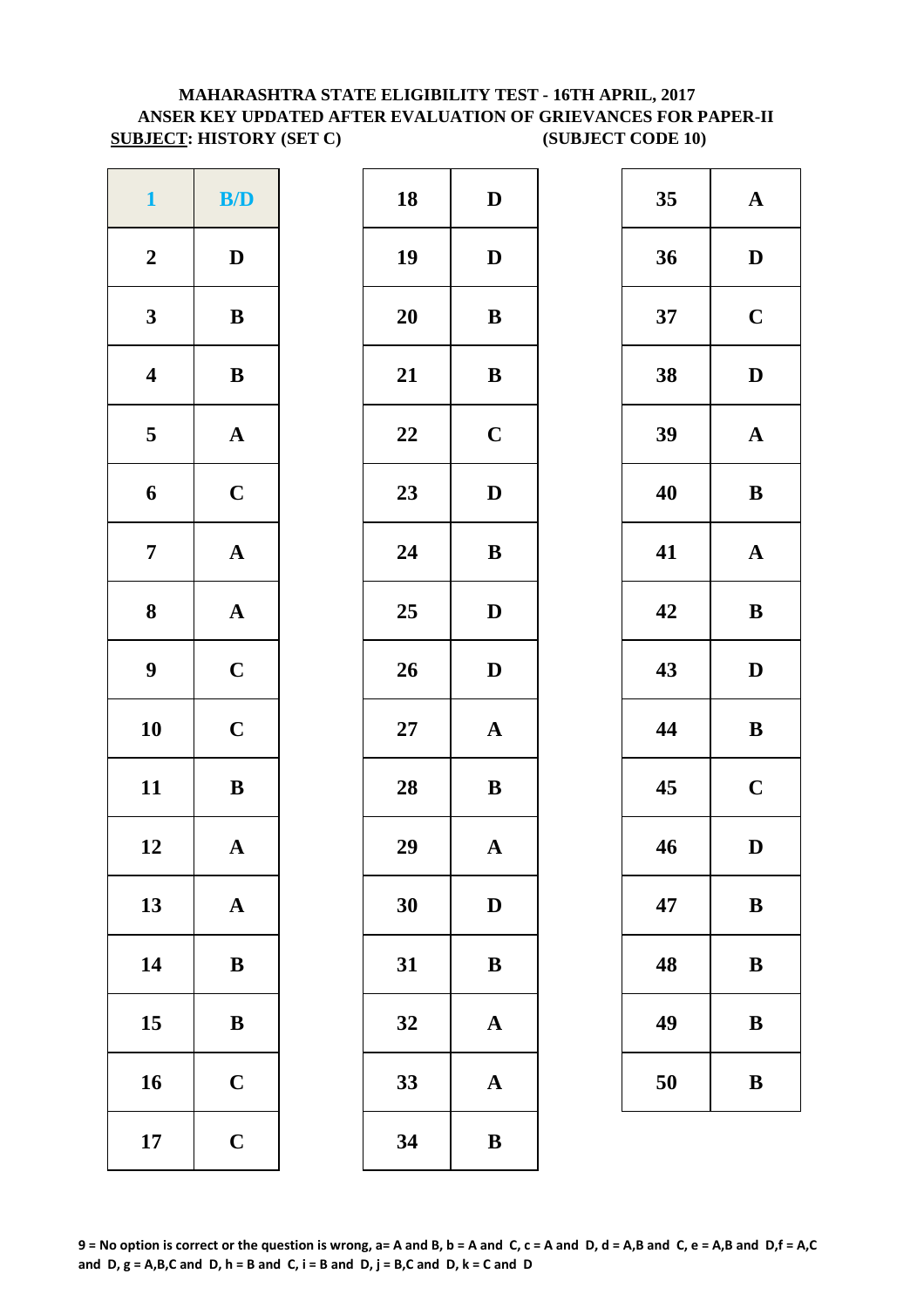#### **MAHARASHTRA STATE ELIGIBILITY TEST - 16TH APRIL, 2017 ANSER KEY UPDATED AFTER EVALUATION OF GRIEVANCES FOR PAPER-II SUBJECT: HISTORY (SET D)** (SUBJECT CODE 10)

| $\mathbf{1}$            | $\, {\bf B}$          | 18        | $\bf{B}$     |
|-------------------------|-----------------------|-----------|--------------|
| $\boldsymbol{2}$        | $\boldsymbol{\rm{A}}$ | 19        | $\mathbf{A}$ |
| $\mathbf{3}$            | $\boldsymbol{\rm{A}}$ | <b>20</b> | D            |
| $\overline{\mathbf{4}}$ | $\, {\bf B}$          | 21        | $\bf{B}$     |
| $\overline{\mathbf{5}}$ | $\bf{B}$              | 22        | $\mathbf A$  |
| 6                       | $\mathbf C$           | 23        | $\mathbf A$  |
| $\overline{7}$          | $\mathbf C$           | 24        | $\bf{B}$     |
| ${\bf 8}$               | $\mathbf D$           | 25        | $\mathbf A$  |
| $\boldsymbol{9}$        | $\mathbf D$           | 26        | D            |
| 10                      | $\, {\bf B}$          | $27\,$    | $\mathbf C$  |
| 11                      | $\, {\bf B}$          | 28        | D            |
| 12                      | $\mathbf C$           | 29        | A            |
| 13                      | $\mathbf D$           | 30        | $\bf{B}$     |
| 14                      | $\, {\bf B}$          | 31        | $\mathbf A$  |
| 15                      | $\mathbf D$           | 32        | $\bf{B}$     |
| 16                      | $\mathbf D$           | 33        | D            |
| 17                      | $\boldsymbol{\rm{A}}$ | 34        | $\bf{B}$     |

| $\mathbf{1}$            | ${\bf B}$             | 18 | $\, {\bf B}$          | 35 | $\mathbf C$           |
|-------------------------|-----------------------|----|-----------------------|----|-----------------------|
| $\boldsymbol{2}$        | ${\bf A}$             | 19 | ${\bf A}$             | 36 | $\mathbf D$           |
| $\mathbf{3}$            | ${\bf A}$             | 20 | $\mathbf D$           | 37 | $\bf{B}$              |
| $\overline{\mathbf{4}}$ | ${\bf B}$             | 21 | $\, {\bf B}$          | 38 | $\bf{B}$              |
| $\overline{\mathbf{5}}$ | ${\bf B}$             | 22 | $\boldsymbol{\rm{A}}$ | 39 | $\, {\bf B}$          |
| 6                       | $\mathbf C$           | 23 | $\mathbf A$           | 40 | ${\bf B}$             |
| $\overline{7}$          | $\mathbf C$           | 24 | $\, {\bf B}$          | 41 | B/D                   |
| $\boldsymbol{8}$        | $\mathbf D$           | 25 | ${\bf A}$             | 42 | $\mathbf D$           |
| $\boldsymbol{9}$        | $\mathbf{D}$          | 26 | $\mathbf D$           | 43 | $\bf{B}$              |
| 10                      | $\bf{B}$              | 27 | $\mathbf C$           | 44 | $\, {\bf B}$          |
| 11                      | ${\bf B}$             | 28 | $\mathbf D$           | 45 | $\boldsymbol{\rm{A}}$ |
| 12                      | $\mathbf C$           | 29 | $\mathbf A$           | 46 | $\mathbf C$           |
| 13                      | $\mathbf{D}$          | 30 | $\bf{B}$              | 47 | $\mathbf A$           |
| 14                      | $\, {\bf B}$          | 31 | ${\bf A}$             | 48 | $\mathbf A$           |
| 15                      | $\mathbf{D}$          | 32 | $\bf{B}$              | 49 | $\mathbf C$           |
| 16                      | $\mathbf{D}$          | 33 | $\mathbf D$           | 50 | $\mathbf C$           |
| 17                      | $\boldsymbol{\rm{A}}$ | 34 | $\, {\bf B}$          |    |                       |

| 35 | $\mathbf C$  |
|----|--------------|
| 36 | $\mathbf{D}$ |
| 37 | B            |
| 38 | B            |
| 39 | B            |
| 40 | B            |
| 41 | B/D          |
| 42 | D            |
| 43 | B            |
| 44 | B            |
| 45 | $\mathbf A$  |
| 46 | $\mathbf C$  |
| 47 | A            |
| 48 | $\mathbf A$  |
| 49 | $\mathbf C$  |
| 50 | $\mathbf C$  |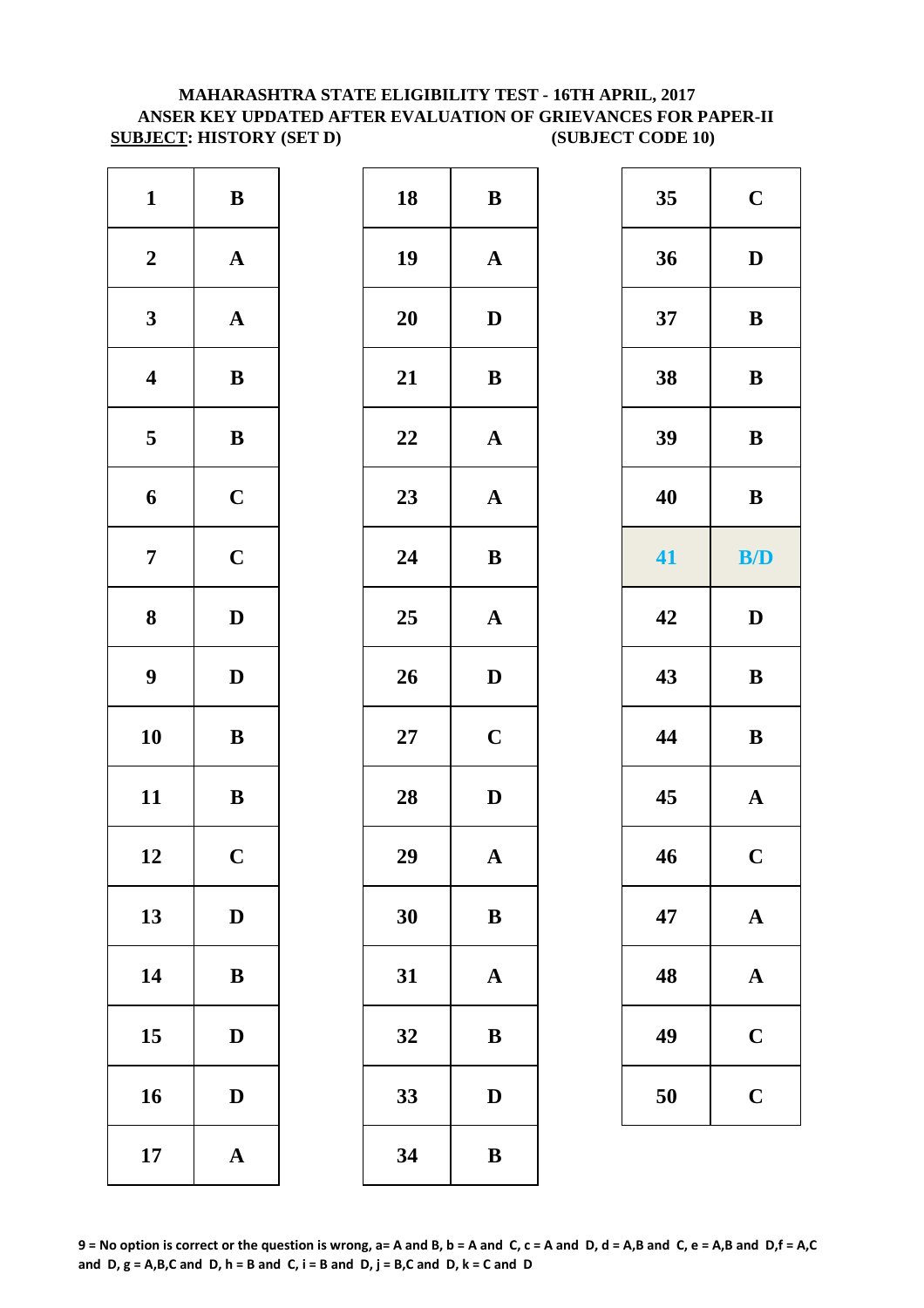#### **ANSER KEY UPDATED AFTER EVALUATION OF GRIEVANCES FOR PAPER-II SUBJECT: ECONOMICS (SET A) (SUBJECT CODE 11) MAHARASHTRA STATE ELIGIBILITY TEST - 16TH APRIL, 2017**

| $\mathbf{1}$            | ${\bf A}$             | 18        | $\mathbf A$  |
|-------------------------|-----------------------|-----------|--------------|
| $\boldsymbol{2}$        | $\mathbf D$           | 19        | $\bf{B}$     |
| $\mathbf{3}$            | $\, {\bf B}$          | 20        | $\mathbf{D}$ |
| $\boldsymbol{4}$        | $\mathbf D$           | 21        | $\bf{B}$     |
| $\overline{\mathbf{5}}$ | $\mathbf C$           | 22        | $\mathbf A$  |
| 6                       | $\, {\bf B}$          | 23        | $\mathbf C$  |
| $\boldsymbol{7}$        | $\, {\bf B}$          | 24        | $\mathbf C$  |
| $\bf 8$                 | $\, {\bf B}$          | 25        | $\mathbf C$  |
| $\boldsymbol{9}$        | $\mathbf C$           | 26        | $\mathbf C$  |
| 10                      | $\mathbf C$           | <b>27</b> | $\mathbf C$  |
| 11                      | $\, {\bf B}$          | 28        | $\mathbf{A}$ |
| 12                      | $\mathbf A$           | 29        | $\bf{B}$     |
| 13                      | ${\bf A}$             | 30        | $\mathbf A$  |
| 14                      | $\mathbf D$           | 31        | D            |
| 15                      | $\, {\bf B}$          | 32        | $\mathbf{A}$ |
| 16                      | $\boldsymbol{\rm{A}}$ | 33        | D            |
| 17                      | $\mathbf C$           | 34        | $\bf{B}$     |

| $\mathbf{1}$            | ${\bf A}$    | 18     | ${\bf A}$             | 35 | $\mathbf{D}$ |
|-------------------------|--------------|--------|-----------------------|----|--------------|
| $\boldsymbol{2}$        | $\mathbf{D}$ | 19     | ${\bf B}$             | 36 | $\mathbf C$  |
| $\mathbf{3}$            | ${\bf B}$    | 20     | $\mathbf D$           | 37 | $\bf{B}$     |
| $\overline{\mathbf{4}}$ | $\mathbf D$  | 21     | $\, {\bf B}$          | 38 | $\mathbf C$  |
| $\overline{\mathbf{5}}$ | $\mathbf C$  | 22     | $\boldsymbol{\rm{A}}$ | 39 | $\mathbf A$  |
| $\boldsymbol{6}$        | $\, {\bf B}$ | 23     | $\mathbf C$           | 40 | $\mathbf A$  |
| $\overline{7}$          | ${\bf B}$    | 24     | $\mathbf C$           | 41 | $\mathbf A$  |
| $\boldsymbol{8}$        | ${\bf B}$    | 25     | $\mathbf C$           | 42 | $\bf{B}$     |
| $\boldsymbol{9}$        | $\mathbf C$  | 26     | $\mathbf C$           | 43 | $\mathbf A$  |
| 10                      | $\mathbf C$  | $27\,$ | $\mathbf C$           | 44 | $\bf{B}$     |
| 11                      | ${\bf B}$    | 28     | ${\bf A}$             | 45 | $\mathbf A$  |
| 12                      | ${\bf A}$    | 29     | $\, {\bf B}$          | 46 | $\bf{B}$     |
| 13                      | ${\bf A}$    | 30     | $\mathbf A$           | 47 | D            |
| 14                      | $\mathbf D$  | 31     | ${\bf D}$             | 48 | $\mathbf C$  |
| 15                      | $\, {\bf B}$ | 32     | $\mathbf A$           | 49 | $\mathbf{D}$ |
| 16                      | ${\bf A}$    | 33     | $\mathbf D$           | 50 | $\bf{B}$     |
| 17                      | $\mathbf C$  | 34     | $\, {\bf B}$          |    |              |

| 35 | D            |
|----|--------------|
| 36 | $\mathbf C$  |
| 37 | B            |
| 38 | $\mathbf C$  |
| 39 | $\mathbf A$  |
| 40 | $\mathbf A$  |
| 41 | $\mathbf A$  |
| 42 | B            |
| 43 | $\mathbf A$  |
| 44 | B            |
| 45 | $\mathbf{A}$ |
| 46 | B            |
| 47 | $\mathbf D$  |
| 48 | $\mathbf C$  |
| 49 | $\bf{D}$     |
| 50 | B            |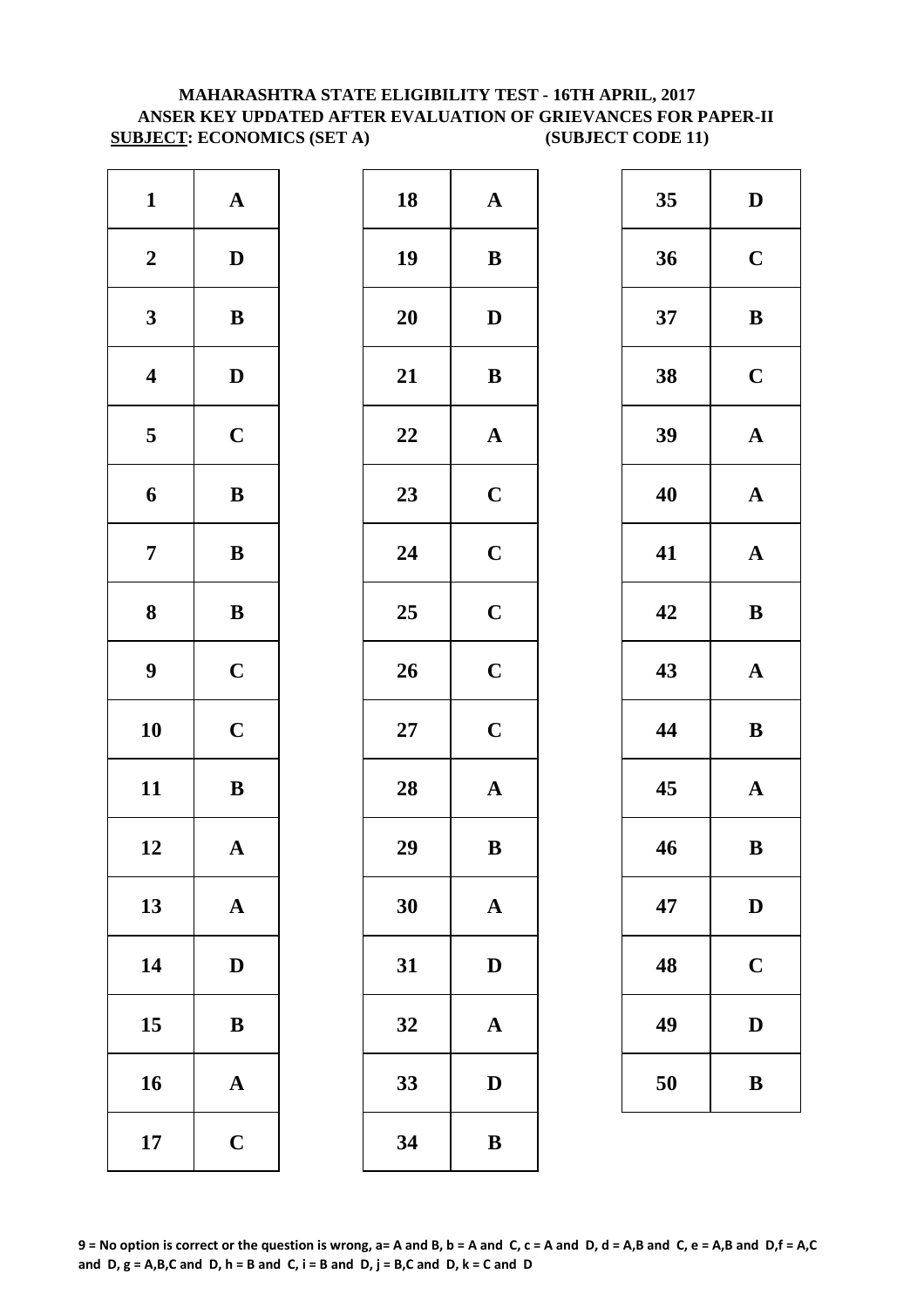#### **MAHARASHTRA STATE ELIGIBILITY TEST - 16TH APRIL, 2017 ANSER KEY UPDATED AFTER EVALUATION OF GRIEVANCES FOR PAPER-II SUBJECT: ECONOMICS (SET B) (SUBJECT CODE 11)**

| $\mathbf{1}$            | $\, {\bf B}$          | 18     | $\mathbf C$  |
|-------------------------|-----------------------|--------|--------------|
| $\boldsymbol{2}$        | $\boldsymbol{\rm{A}}$ | 19     | $\mathbf{A}$ |
| $\mathbf{3}$            | $\mathbf C$           | 20     | $\mathbf{A}$ |
| $\overline{\mathbf{4}}$ | $\mathbf C$           | 21     | $\mathbf{A}$ |
| $\overline{\mathbf{5}}$ | $\mathbf C$           | 22     | $\bf{B}$     |
| $\boldsymbol{6}$        | $\mathbf C$           | 23     | $\mathbf{A}$ |
| $\boldsymbol{7}$        | $\mathbf C$           | 24     | $\bf{B}$     |
| $\boldsymbol{8}$        | $\boldsymbol{\rm{A}}$ | 25     | $\mathbf{A}$ |
| $\boldsymbol{9}$        | $\, {\bf B}$          | 26     | $\bf{B}$     |
| 10                      | ${\bf A}$             | $27\,$ | $\mathbf{D}$ |
| 11                      | $\mathbf D$           | 28     | $\mathbf C$  |
| 12                      | A                     | 29     | D            |
| 13                      | $\mathbf D$           | 30     | $\bf{B}$     |
| 14                      | $\bf{B}$              | 31     | $\mathbf{A}$ |
| 15                      | $\mathbf D$           | 32     | D            |
| 16                      | $\mathbf C$           | 33     | $\bf{B}$     |
| 17                      | $\, {\bf B}$          | 34     | $\mathbf{D}$ |

| $\mathbf{1}$            | ${\bf B}$             | 18 | $\mathbf C$  | 35 | $\mathbf C$  |
|-------------------------|-----------------------|----|--------------|----|--------------|
| $\boldsymbol{2}$        | ${\bf A}$             | 19 | ${\bf A}$    | 36 | $\bf{B}$     |
| $\mathbf{3}$            | $\mathbf C$           | 20 | $\mathbf{A}$ | 37 | $\bf{B}$     |
| $\overline{\mathbf{4}}$ | $\mathbf C$           | 21 | ${\bf A}$    | 38 | $\bf{B}$     |
| $\overline{\mathbf{5}}$ | $\mathbf C$           | 22 | $\, {\bf B}$ | 39 | $\mathbf C$  |
| $\boldsymbol{6}$        | $\mathbf C$           | 23 | ${\bf A}$    | 40 | $\mathbf C$  |
| $\overline{7}$          | $\mathbf C$           | 24 | $\bf{B}$     | 41 | $\bf{B}$     |
| $\boldsymbol{8}$        | ${\bf A}$             | 25 | $\mathbf A$  | 42 | $\mathbf A$  |
| $\boldsymbol{9}$        | ${\bf B}$             | 26 | $\, {\bf B}$ | 43 | $\mathbf A$  |
| 10                      | ${\bf A}$             | 27 | $\mathbf{D}$ | 44 | $\mathbf{D}$ |
| 11                      | $\mathbf{D}$          | 28 | $\mathbf C$  | 45 | $\bf{B}$     |
| 12                      | $\boldsymbol{\rm{A}}$ | 29 | $\mathbf D$  | 46 | $\mathbf A$  |
| 13                      | $\mathbf D$           | 30 | ${\bf B}$    | 47 | $\mathbf C$  |
| 14                      | $\, {\bf B}$          | 31 | $\mathbf A$  | 48 | $\mathbf A$  |
| 15                      | $\mathbf{D}$          | 32 | $\mathbf D$  | 49 | $\bf{B}$     |
| 16                      | $\mathbf C$           | 33 | $\, {\bf B}$ | 50 | D            |
| 17                      | $\, {\bf B}$          | 34 | $\mathbf D$  |    |              |

| 35 | $\mathbf C$ |
|----|-------------|
| 36 | B           |
| 37 | B           |
| 38 | B           |
| 39 | $\mathbf C$ |
| 40 | $\mathbf C$ |
| 41 | B           |
| 42 | $\mathbf A$ |
| 43 | $\mathbf A$ |
| 44 | D           |
| 45 | B           |
| 46 | $\mathbf A$ |
| 47 | $\mathbf C$ |
| 48 | A           |
| 49 | B           |
| 50 | $\bf{D}$    |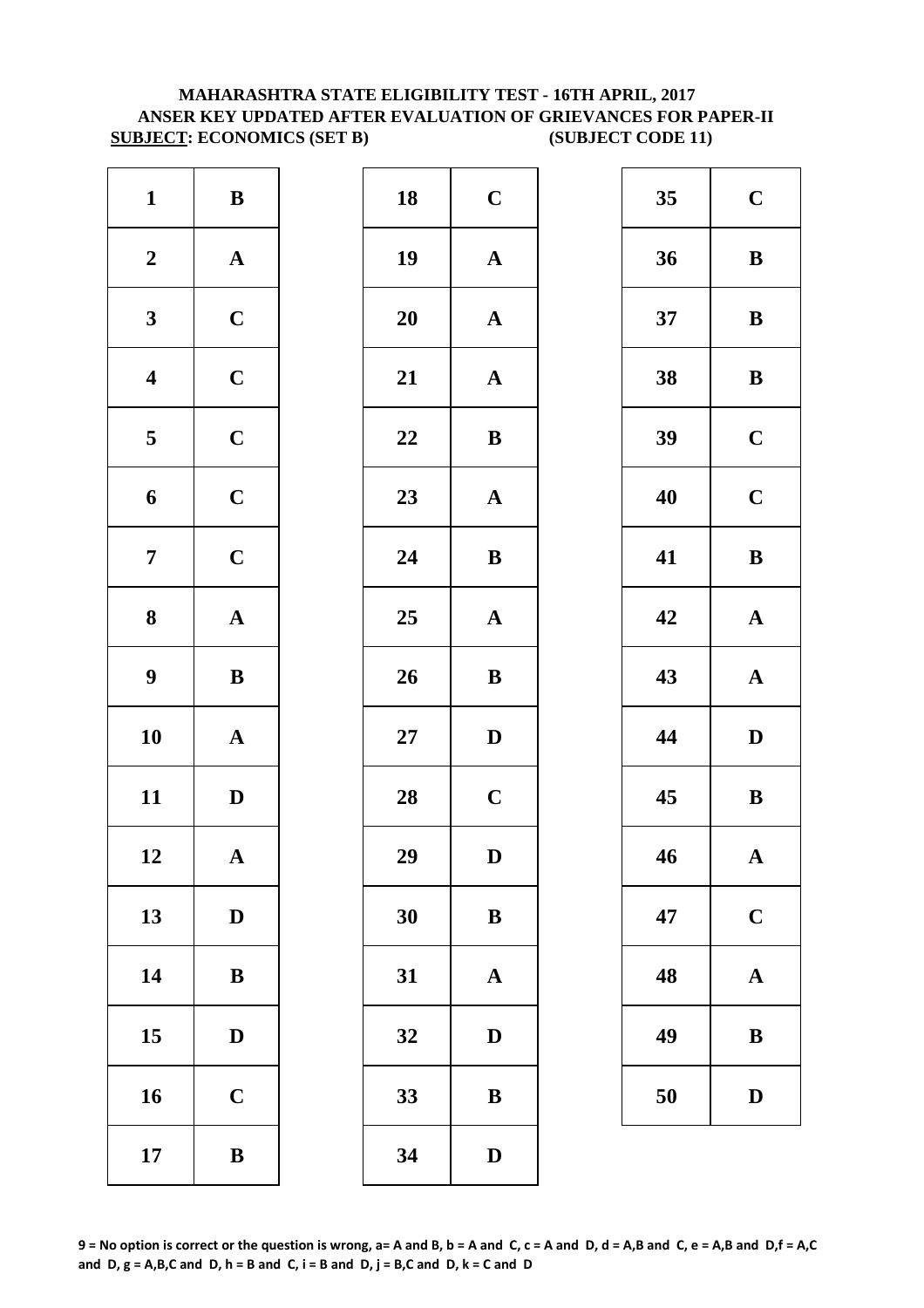#### **SUBJECT: ECONOMICS (SET C) (SUBJECT CODE 11) MAHARASHTRA STATE ELIGIBILITY TEST - 16TH APRIL, 2017 ANSER KEY UPDATED AFTER EVALUATION OF GRIEVANCES FOR PAPER-II**

| $\mathbf{1}$            | $\mathbf D$           | 18        | $\mathbf C$  |
|-------------------------|-----------------------|-----------|--------------|
| $\boldsymbol{2}$        | $\boldsymbol{\rm{A}}$ | 19        | $\mathbf{D}$ |
| $\mathbf{3}$            | $\mathbf D$           | <b>20</b> | $\bf{B}$     |
| $\overline{\mathbf{4}}$ | $\, {\bf B}$          | 21        | $\mathbf{A}$ |
| 5                       | $\mathbf D$           | 22        | $\mathbf{D}$ |
| 6                       | $\mathbf C$           | 23        | $\bf{B}$     |
| $\overline{7}$          | $\bf{B}$              | 24        | $\mathbf{D}$ |
| $\bf{8}$                | $\mathbf C$           | 25        | $\mathbf C$  |
| $\boldsymbol{9}$        | $\boldsymbol{\rm{A}}$ | 26        | $\bf{B}$     |
| 10                      | $\boldsymbol{\rm{A}}$ | $27\,$    | $\bf{B}$     |
| 11                      | $\mathbf A$           | 28        | $\bf{B}$     |
| 12                      | $\, {\bf B}$          | 29        | $\mathbf C$  |
| 13                      | $\boldsymbol{\rm{A}}$ | 30        | $\mathbf C$  |
| 14                      | $\, {\bf B}$          | 31        | $\bf{B}$     |
| 15                      | $\boldsymbol{\rm{A}}$ | 32        | $\mathbf{A}$ |
| 16                      | $\, {\bf B}$          | 33        | $\mathbf{A}$ |
| 17                      | $\mathbf D$           | 34        | $\mathbf{D}$ |

| $\mathbf{1}$            | $\mathbf D$  | 18     | $\mathbf C$           | 35 | $\bf{B}$     |
|-------------------------|--------------|--------|-----------------------|----|--------------|
| $\boldsymbol{2}$        | ${\bf A}$    | 19     | $\mathbf{D}$          | 36 | $\mathbf A$  |
| $\mathbf{3}$            | $\mathbf{D}$ | 20     | $\, {\bf B}$          | 37 | $\mathbf C$  |
| $\overline{\mathbf{4}}$ | $\, {\bf B}$ | 21     | $\boldsymbol{\rm{A}}$ | 38 | $\mathbf A$  |
| $\overline{\mathbf{5}}$ | $\mathbf{D}$ | 22     | $\mathbf{D}$          | 39 | $\bf{B}$     |
| 6                       | $\mathbf C$  | 23     | ${\bf B}$             | 40 | $\mathbf{D}$ |
| $\overline{7}$          | ${\bf B}$    | 24     | $\mathbf D$           | 41 | $\bf{B}$     |
| $\boldsymbol{8}$        | $\mathbf C$  | 25     | $\mathbf C$           | 42 | $\mathbf A$  |
| $\boldsymbol{9}$        | ${\bf A}$    | 26     | $\, {\bf B}$          | 43 | $\mathbf C$  |
| 10                      | ${\bf A}$    | $27\,$ | $\, {\bf B}$          | 44 | $\mathbf C$  |
| 11                      | ${\bf A}$    | 28     | $\bf{B}$              | 45 | $\mathbf C$  |
| 12                      | $\, {\bf B}$ | 29     | $\mathbf C$           | 46 | $\mathbf C$  |
| 13                      | ${\bf A}$    | 30     | $\mathbf C$           | 47 | $\mathbf C$  |
| 14                      | $\, {\bf B}$ | 31     | $\, {\bf B}$          | 48 | $\mathbf A$  |
| 15                      | ${\bf A}$    | 32     | $\mathbf A$           | 49 | $\bf{B}$     |
| 16                      | $\, {\bf B}$ | 33     | $\mathbf A$           | 50 | $\mathbf A$  |
| 17                      | $\mathbf{D}$ | 34     | $\mathbf D$           |    |              |
|                         |              |        |                       |    |              |

| 35 | B                       |
|----|-------------------------|
| 36 | $\mathbf A$             |
| 37 | $\mathbf C$             |
| 38 | $\mathbf A$             |
| 39 | B                       |
| 40 | D                       |
| 41 | B                       |
| 42 | $\mathbf A$             |
| 43 | $\mathbf C$             |
| 44 | $\mathbf C$             |
| 45 | $\overline{\mathbf{C}}$ |
| 46 | $\overline{\mathbf{C}}$ |
| 47 | $\mathbf C$             |
| 48 | $\mathbf{A}$            |
| 49 | B                       |
| 50 | $\mathbf A$             |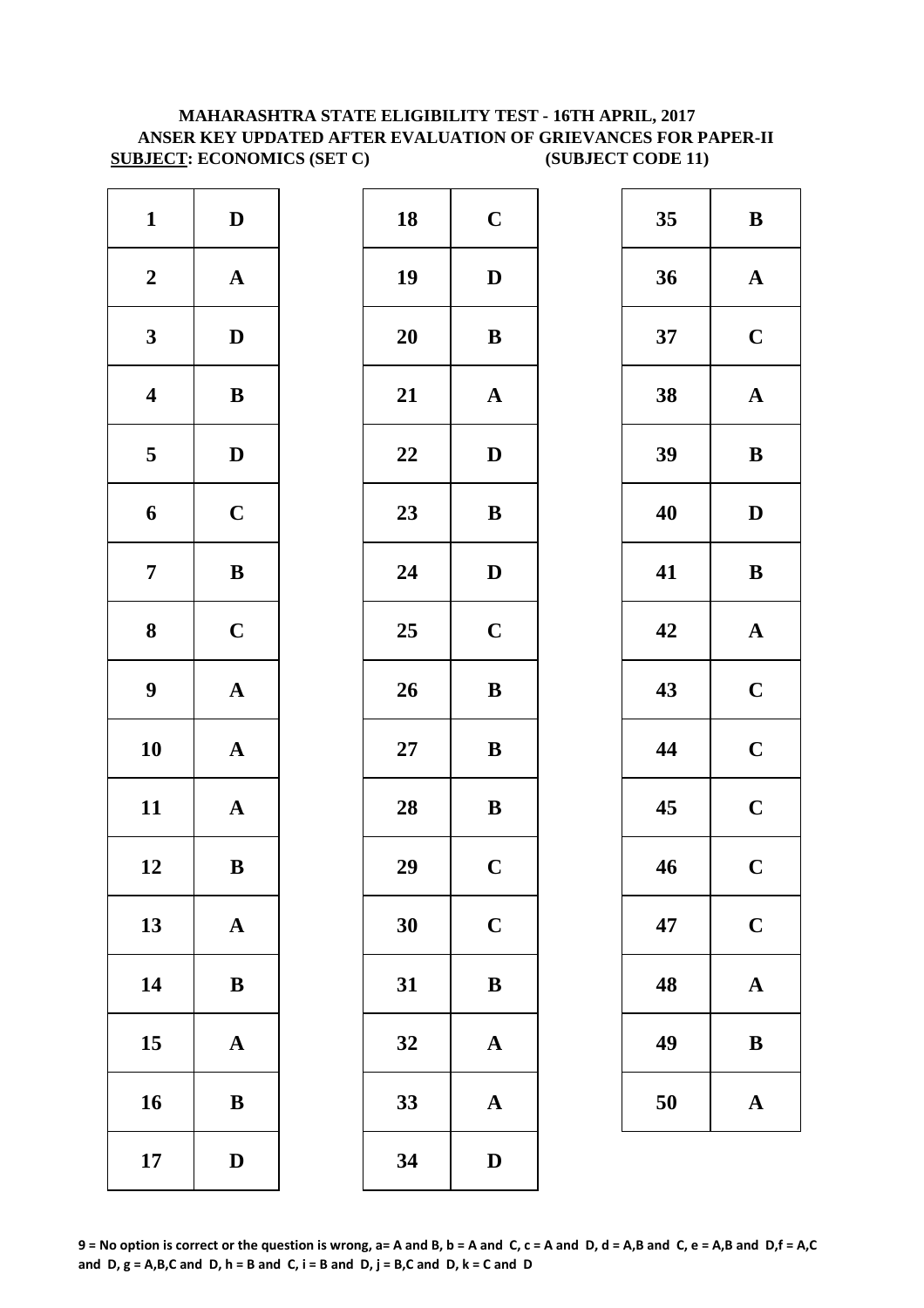#### **MAHARASHTRA STATE ELIGIBILITY TEST - 16TH APRIL, 2017 ANSER KEY UPDATED AFTER EVALUATION OF GRIEVANCES FOR PAPER-II SUBJECT: ECONOMICS (SET D) (SUBJECT CODE 11)**

| $\mathbf{1}$            | ${\bf A}$             | 18        | $\bf{B}$     |
|-------------------------|-----------------------|-----------|--------------|
| $\boldsymbol{2}$        | $\, {\bf B}$          | 19        | $\mathbf C$  |
| $\mathbf{3}$            | $\boldsymbol{\rm{A}}$ | 20        | $\mathbf C$  |
| $\overline{\mathbf{4}}$ | $\bf{B}$              | 21        | $\bf{B}$     |
| 5                       | ${\bf A}$             | 22        | $\mathbf A$  |
| 6                       | $\bf{B}$              | 23        | $\mathbf{A}$ |
| $\boldsymbol{7}$        | $\mathbf D$           | 24        | $\mathbf{D}$ |
| 8                       | $\mathbf C$           | 25        | $\bf{B}$     |
| $\boldsymbol{9}$        | $\mathbf D$           | 26        | $\mathbf{A}$ |
| 10                      | $\bf{B}$              | <b>27</b> | $\mathbf C$  |
| 11                      | ${\bf A}$             | 28        | $\mathbf{A}$ |
| 12                      | D                     | 29        | $\bf{B}$     |
| 13                      | $\bf{B}$              | 30        | $\mathbf{D}$ |
| 14                      | $\mathbf D$           | 31        | $\bf{B}$     |
| 15                      | $\mathbf C$           | 32        | $\mathbf{A}$ |
| 16                      | $\, {\bf B}$          | 33        | $\mathbf C$  |
| 17                      | $\, {\bf B}$          | 34        | $\mathbf C$  |

| $\mathbf{1}$            | ${\bf A}$    | 18     | ${\bf B}$             | 35 | $\mathbf C$  |
|-------------------------|--------------|--------|-----------------------|----|--------------|
| $\boldsymbol{2}$        | ${\bf B}$    | 19     | $\mathbf C$           | 36 | $\mathbf C$  |
| $\mathbf{3}$            | ${\bf A}$    | 20     | $\mathbf C$           | 37 | $\mathbf C$  |
| $\overline{\mathbf{4}}$ | ${\bf B}$    | 21     | ${\bf B}$             | 38 | $\mathbf A$  |
| $\overline{\mathbf{5}}$ | ${\bf A}$    | 22     | ${\bf A}$             | 39 | $\bf{B}$     |
| $\boldsymbol{6}$        | $\, {\bf B}$ | 23     | $\boldsymbol{\rm{A}}$ | 40 | $\mathbf A$  |
| $\overline{7}$          | $\mathbf D$  | 24     | $\mathbf D$           | 41 | $\mathbf{D}$ |
| $\boldsymbol{8}$        | $\mathbf C$  | 25     | ${\bf B}$             | 42 | $\mathbf A$  |
| $\boldsymbol{9}$        | $\mathbf D$  | 26     | ${\bf A}$             | 43 | $\mathbf{D}$ |
| 10                      | $\, {\bf B}$ | $27\,$ | $\mathbf C$           | 44 | $\bf{B}$     |
| 11                      | ${\bf A}$    | 28     | ${\bf A}$             | 45 | $\mathbf{D}$ |
| 12                      | D            | 29     | $\bf{B}$              | 46 | $\mathbf C$  |
| 13                      | $\, {\bf B}$ | 30     | $\mathbf D$           | 47 | $\bf{B}$     |
| 14                      | $\mathbf{D}$ | 31     | $\bf{B}$              | 48 | $\mathbf C$  |
| 15                      | $\mathbf C$  | 32     | $\boldsymbol{\rm{A}}$ | 49 | $\mathbf A$  |
| 16                      | $\, {\bf B}$ | 33     | $\mathbf C$           | 50 | $\mathbf A$  |
| 17                      | $\, {\bf B}$ | 34     | $\mathbf C$           |    |              |
|                         |              |        |                       |    |              |

| 35 | $\mathbf C$  |
|----|--------------|
| 36 | $\mathbf C$  |
| 37 | $\mathbf C$  |
| 38 | $\mathbf A$  |
| 39 | B            |
| 40 | $\mathbf{A}$ |
| 41 | D            |
| 42 | $\mathbf A$  |
|    |              |
| 43 | D            |
| 44 | B            |
| 45 | D            |
| 46 | $\mathbf C$  |
| 47 | B            |
| 48 | $\mathbf C$  |
| 49 | A            |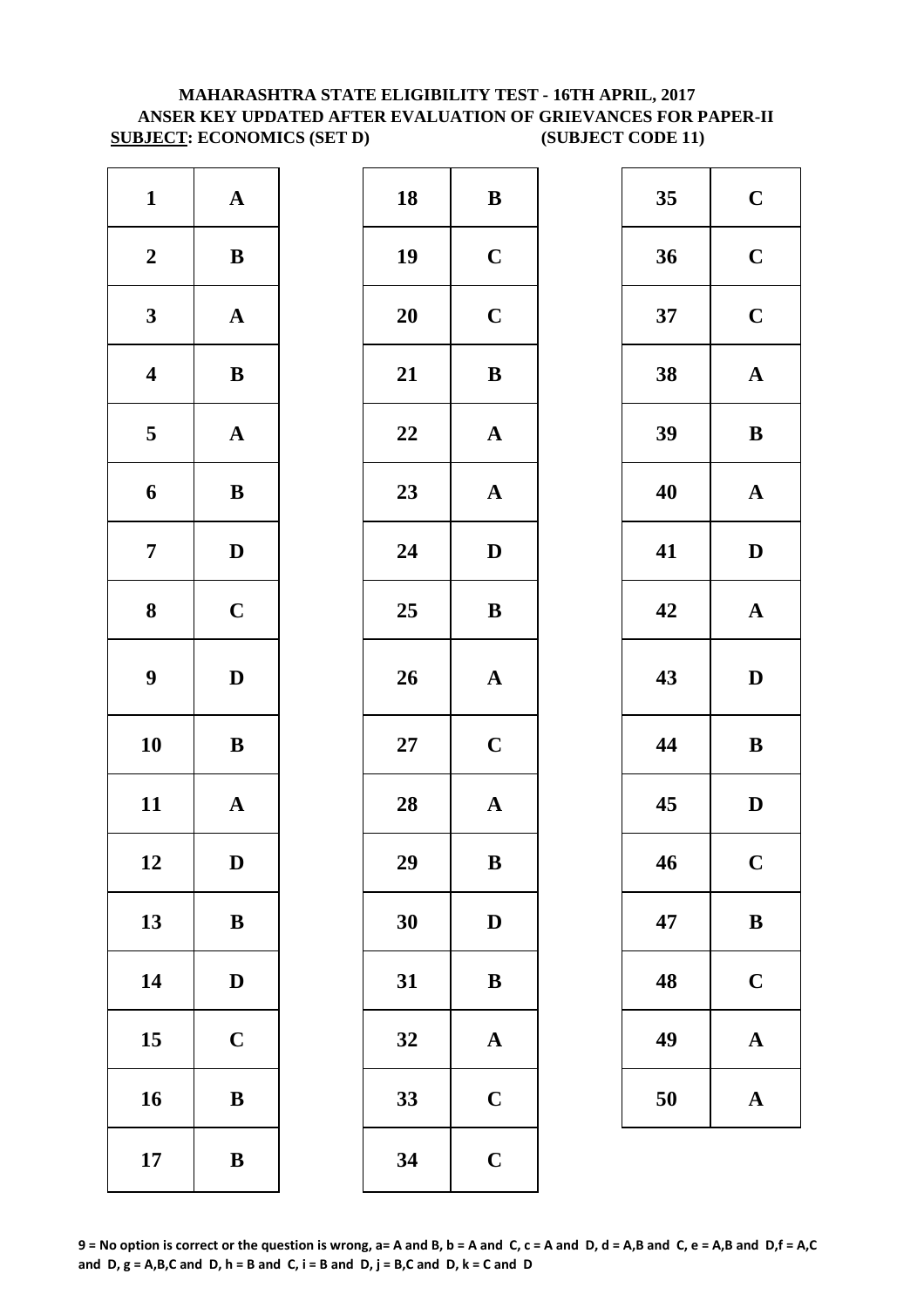#### **SUBJECT: PHILOSOPHY (SET A) (SUBJECT CODE 12) MAHARASHTRA STATE ELIGIBILITY TEST - 16TH APRIL, 2017 ANSER KEY UPDATED AFTER EVALUATION OF GRIEVANCES FOR PAPER-II**

| $\mathbf{1}$            | $\, {\bf B}$          | 18        | $\bf{B}$     |
|-------------------------|-----------------------|-----------|--------------|
| $\boldsymbol{2}$        | $\mathbf C$           | 19        | $\mathbf C$  |
| $\mathbf{3}$            | $\mathbf A$           | <b>20</b> | $\mathbf C$  |
| $\overline{\mathbf{4}}$ | $\bf{B}$              | 21        | $\mathbf C$  |
| $\overline{\mathbf{5}}$ | $\, {\bf B}$          | 22        | $\bf{B}$     |
| 6                       | $\mathbf D$           | 23        | $\mathbf{D}$ |
| $\overline{7}$          | $\mathbf D$           | 24        | $\mathbf{D}$ |
| 8                       | $\mathbf D$           | 25        | $\bf{B}$     |
| $\boldsymbol{9}$        | $\mathbf C$           | 26        | $\mathbf{A}$ |
| 10                      | $\mathbf D$           | $27\,$    | $\mathbf{A}$ |
| 11                      | $\mathbf A$           | 28        | $\mathbf{D}$ |
| 12                      | B                     | 29        | D            |
| 13                      | $\mathbf A$           | 30        | $\bf{B}$     |
| 14                      | $\boldsymbol{\rm{A}}$ | 31        | $\mathbf{D}$ |
| 15                      | $\mathbf A$           | 32        | $\mathbf C$  |
| 16                      | $\mathbf A$           | 33        | $\bf{B}$     |
| 17                      | $\bf{B}$              | 34        | $\mathbf C$  |

| $\mathbf{1}$            | $\bf{B}$     | 18 | ${\bf B}$    | 35 | $\mathbf A$  |
|-------------------------|--------------|----|--------------|----|--------------|
| $\boldsymbol{2}$        | $\mathbf C$  | 19 | $\mathbf C$  | 36 | $\bf{B}$     |
| $\mathbf{3}$            | ${\bf A}$    | 20 | $\mathbf C$  | 37 | $\bf{B}$     |
| $\overline{\mathbf{4}}$ | ${\bf B}$    | 21 | $\mathbf C$  | 38 | $\bf{B}$     |
| $\overline{\mathbf{5}}$ | ${\bf B}$    | 22 | ${\bf B}$    | 39 | $\mathbf C$  |
| $\boldsymbol{6}$        | $\mathbf D$  | 23 | $\mathbf D$  | 40 | $\mathbf{D}$ |
| $\overline{7}$          | $\mathbf D$  | 24 | $\mathbf D$  | 41 | $\bf{B}$     |
| $\boldsymbol{8}$        | $\mathbf{D}$ | 25 | ${\bf B}$    | 42 | $\bf{B}$     |
| $\boldsymbol{9}$        | $\mathbf C$  | 26 | ${\bf A}$    | 43 | $\mathbf C$  |
| 10                      | $\mathbf D$  | 27 | ${\bf A}$    | 44 | $\mathbf C$  |
| 11                      | ${\bf A}$    | 28 | $\mathbf{D}$ | 45 | $\bf{B}$     |
| 12                      | $\bf{B}$     | 29 | $\mathbf D$  | 46 | $\mathbf C$  |
| 13                      | ${\bf A}$    | 30 | $\bf{B}$     | 47 | $\mathbf C$  |
| 14                      | ${\bf A}$    | 31 | $\mathbf D$  | 48 | $\bf{B}$     |
| 15                      | ${\bf A}$    | 32 | $\mathbf C$  | 49 | $\mathbf C$  |
| 16                      | ${\bf A}$    | 33 | $\, {\bf B}$ | 50 | $\bf{B}$     |
| 17                      | $\, {\bf B}$ | 34 | $\mathbf C$  |    |              |
|                         |              |    |              |    |              |

| 35 | $\mathbf A$    |  |  |
|----|----------------|--|--|
| 36 | B              |  |  |
| 37 | B              |  |  |
| 38 | B              |  |  |
| 39 | $\mathbf C$    |  |  |
| 40 | D              |  |  |
| 41 | B              |  |  |
| 42 | B              |  |  |
| 43 | $\mathbf C$    |  |  |
| 44 | $\mathbf C$    |  |  |
| 45 | B              |  |  |
| 46 | $\overline{C}$ |  |  |
| 47 | $\mathbf C$    |  |  |
| 48 | B              |  |  |
| 49 | $\mathbf C$    |  |  |
| 50 | B              |  |  |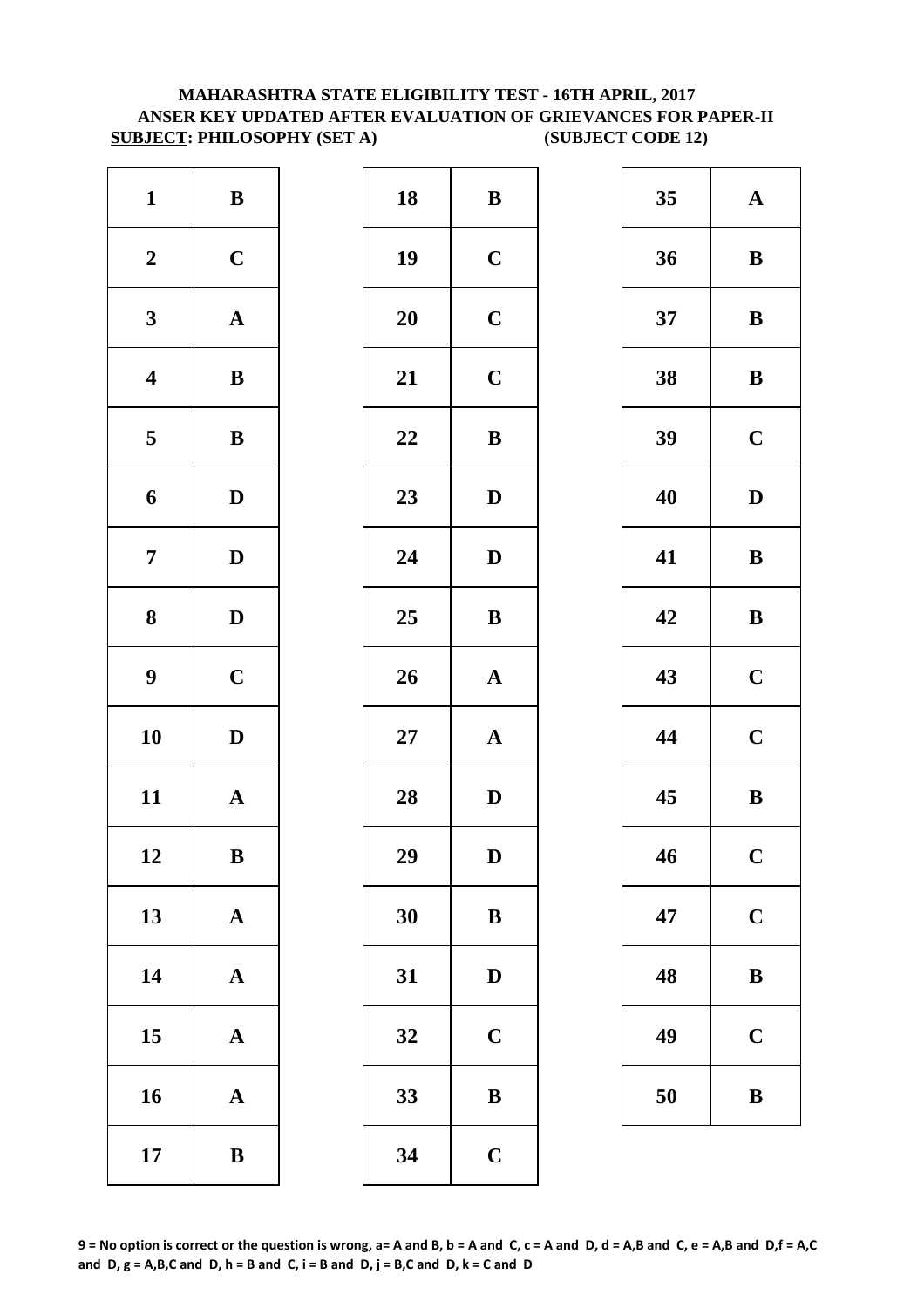#### **SUBJECT: PHILOSOPHY (SET B) (SUBJECT CODE 12) MAHARASHTRA STATE ELIGIBILITY TEST - 16TH APRIL, 2017 ANSER KEY UPDATED AFTER EVALUATION OF GRIEVANCES FOR PAPER-II**

| $\mathbf{1}$            | $\mathbf C$           | 18        | $\bf{B}$     |
|-------------------------|-----------------------|-----------|--------------|
| $\boldsymbol{2}$        | $\, {\bf B}$          | 19        | $\mathbf C$  |
| $\mathbf{3}$            | $\mathbf D$           | <b>20</b> | $\bf{D}$     |
| $\overline{\mathbf{4}}$ | $\mathbf D$           | 21        | $\bf{B}$     |
| 5                       | $\, {\bf B}$          | 22        | $\bf{B}$     |
| $\boldsymbol{6}$        | ${\bf A}$             | 23        | $\mathbf C$  |
| $\overline{7}$          | $\boldsymbol{\rm{A}}$ | 24        | $\mathbf C$  |
| $\bf 8$                 | $\mathbf D$           | 25        | $\bf{B}$     |
| $\boldsymbol{9}$        | $\mathbf D$           | 26        | $\mathbf C$  |
| 10                      | $\bf{B}$              | $27\,$    | $\mathbf C$  |
| 11                      | $\mathbf D$           | 28        | $\bf{B}$     |
| 12                      | $\mathbf C$           | 29        | $\mathbf C$  |
| 13                      | $\bf{B}$              | 30        | $\bf{B}$     |
| 14                      | $\mathbf C$           | 31        | $\bf{B}$     |
| 15                      | $\mathbf A$           | 32        | $\mathbf C$  |
| 16                      | ${\bf B}$             | 33        | $\mathbf{A}$ |
| 17                      | $\bf{B}$              | 34        | $\bf{B}$     |

| $\mathbf{1}$            | $\mathbf C$  | 18     | ${\bf B}$    | 35 | $\bf{B}$     |
|-------------------------|--------------|--------|--------------|----|--------------|
| $\boldsymbol{2}$        | $\, {\bf B}$ | 19     | $\mathbf C$  | 36 | $\mathbf{D}$ |
| $\mathbf{3}$            | $\mathbf D$  | 20     | $\mathbf D$  | 37 | $\mathbf{D}$ |
| $\overline{\mathbf{4}}$ | $\mathbf D$  | 21     | $\, {\bf B}$ | 38 | $\mathbf{D}$ |
| $\overline{5}$          | $\, {\bf B}$ | 22     | ${\bf B}$    | 39 | $\mathbf C$  |
| $\boldsymbol{6}$        | ${\bf A}$    | 23     | $\mathbf C$  | 40 | $\mathbf{D}$ |
| $\overline{7}$          | ${\bf A}$    | 24     | $\mathbf C$  | 41 | $\mathbf A$  |
| $\boldsymbol{8}$        | $\mathbf{D}$ | 25     | $\, {\bf B}$ | 42 | $\bf{B}$     |
| $\boldsymbol{9}$        | $\mathbf D$  | 26     | $\mathbf C$  | 43 | $\mathbf A$  |
| 10                      | $\, {\bf B}$ | $27\,$ | $\mathbf C$  | 44 | $\mathbf A$  |
| 11                      | $\mathbf D$  | 28     | $\, {\bf B}$ | 45 | $\mathbf A$  |
| 12                      | $\mathbf C$  | 29     | $\mathbf C$  | 46 | $\mathbf A$  |
| 13                      | $\, {\bf B}$ | 30     | $\bf{B}$     | 47 | $\bf{B}$     |
| 14                      | $\mathbf C$  | 31     | $\bf{B}$     | 48 | $\bf{B}$     |
| 15                      | ${\bf A}$    | 32     | $\mathbf C$  | 49 | $\mathbf C$  |
| 16                      | $\, {\bf B}$ | 33     | ${\bf A}$    | 50 | $\mathbf C$  |
| 17                      | $\, {\bf B}$ | 34     | $\bf{B}$     |    |              |
|                         |              |        |              |    |              |

| 35 | B                       |
|----|-------------------------|
| 36 | D                       |
| 37 | D                       |
| 38 | D                       |
| 39 | $\mathbf C$             |
| 40 | D                       |
| 41 | $\mathbf A$             |
| 42 | B                       |
| 43 | $\mathbf A$             |
| 44 | $\mathbf A$             |
| 45 | $\overline{\mathbf{A}}$ |
| 46 | ${\bf A}$               |
| 47 | B                       |
| 48 | B                       |
|    |                         |
| 49 | $\mathbf C$             |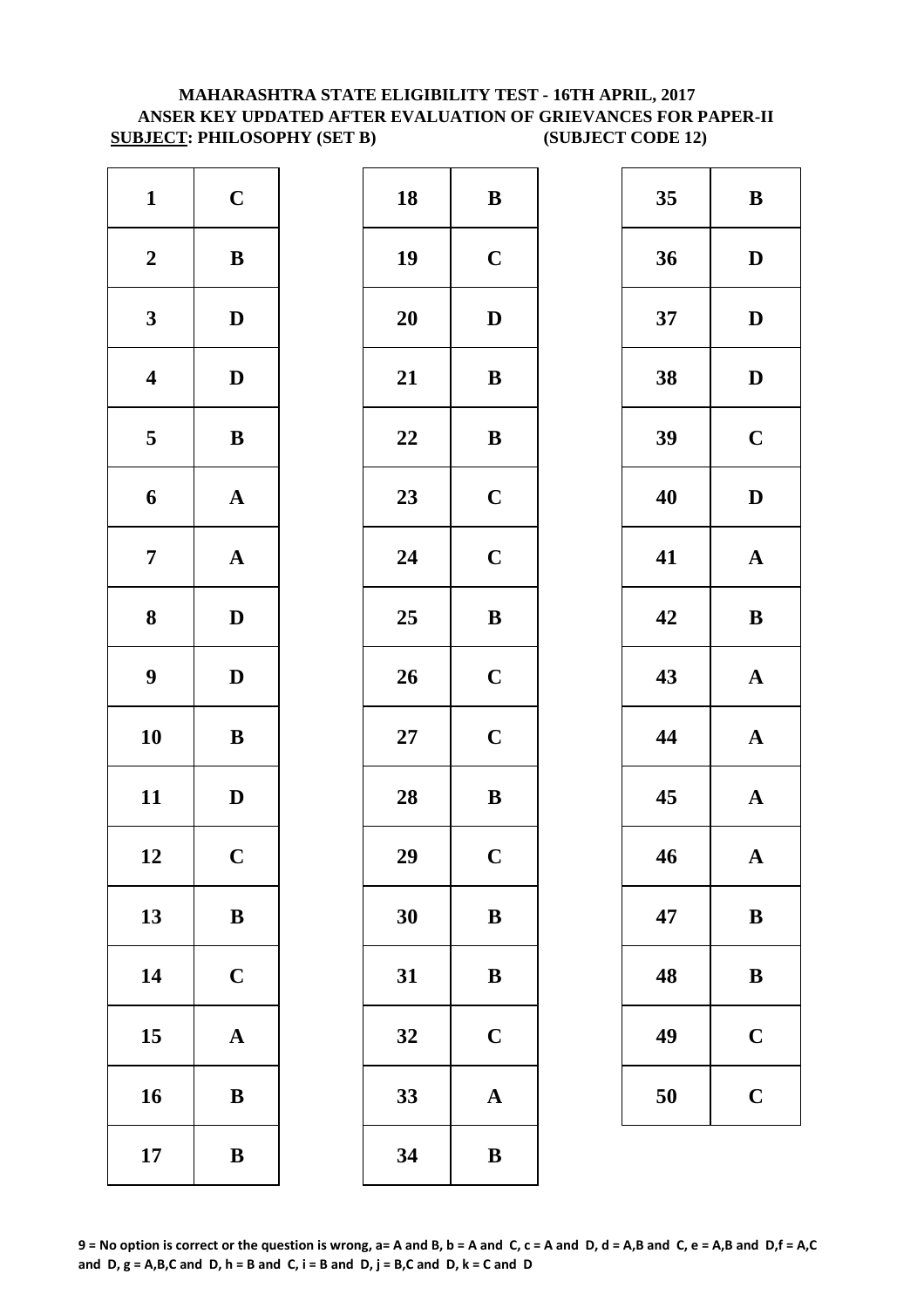#### **MAHARASHTRA STATE ELIGIBILITY TEST - 16TH APRIL, 2017 ANSER KEY UPDATED AFTER EVALUATION OF GRIEVANCES FOR PAPER-II SUBJECT: PHILOSOPHY (SET C) (SUBJECT CODE 12)**

| $\mathbf D$  |             | 18        | $\bf{B}$                |
|--------------|-------------|-----------|-------------------------|
| $\mathbf C$  |             | 19        | $\mathbf C$             |
| $\, {\bf B}$ |             | <b>20</b> | $\bf{B}$                |
| $\mathbf C$  |             | 21        | $\bf{B}$                |
| $\mathbf A$  |             | 22        | $\mathbf C$             |
| $\, {\bf B}$ |             | 23        | $\mathbf A$             |
| $\, {\bf B}$ |             | 24        | $\bf{B}$                |
| $\, {\bf B}$ |             | 25        | $\bf{B}$                |
| $\mathbf C$  |             | 26        | $\mathbf{D}$            |
| $\mathbf D$  |             | $27\,$    | $\mathbf{D}$            |
| $\, {\bf B}$ |             | 28        | $\mathbf{D}$            |
| B            |             | 29        | $\overline{\mathbf{C}}$ |
| $\mathbf C$  |             | 30        | $\mathbf{D}$            |
| $\mathbf C$  |             | 31        | $\mathbf{A}$            |
| $\, {\bf B}$ |             | 32        | $\bf{B}$                |
| $\mathbf C$  |             | 33        | $\mathbf{A}$            |
|              |             |           |                         |
|              | $\mathbf C$ |           |                         |

| $\mathbf{1}$            | $\mathbf D$  | 18     | ${\bf B}$    | 35 | $\mathbf A$  |
|-------------------------|--------------|--------|--------------|----|--------------|
| $\boldsymbol{2}$        | $\mathbf C$  | 19     | $\mathbf C$  | 36 | $\mathbf A$  |
| $\mathbf{3}$            | $\, {\bf B}$ | 20     | $\, {\bf B}$ | 37 | $\bf{B}$     |
| $\overline{\mathbf{4}}$ | $\mathbf C$  | 21     | $\, {\bf B}$ | 38 | $\bf{B}$     |
| $5\phantom{.0}$         | ${\bf A}$    | 22     | $\mathbf C$  | 39 | $\mathbf C$  |
| $\boldsymbol{6}$        | $\, {\bf B}$ | 23     | ${\bf A}$    | 40 | $\mathbf C$  |
| $\overline{7}$          | ${\bf B}$    | 24     | ${\bf B}$    | 41 | $\mathbf C$  |
| $\boldsymbol{8}$        | ${\bf B}$    | 25     | ${\bf B}$    | 42 | $\bf{B}$     |
| $\boldsymbol{9}$        | $\mathbf C$  | 26     | ${\bf D}$    | 43 | $\mathbf{D}$ |
| 10                      | $\mathbf D$  | $27\,$ | $\mathbf D$  | 44 | $\mathbf{D}$ |
| 11                      | ${\bf B}$    | 28     | $\mathbf D$  | 45 | $\bf{B}$     |
| 12                      | $\, {\bf B}$ | 29     | $\mathbf C$  | 46 | $\mathbf A$  |
| 13                      | $\mathbf C$  | 30     | $\mathbf D$  | 47 | $\mathbf A$  |
| 14                      | $\mathbf C$  | 31     | $\mathbf A$  | 48 | $\mathbf{D}$ |
| 15                      | $\bf{B}$     | 32     | ${\bf B}$    | 49 | $\mathbf{D}$ |
| 16                      | $\mathbf C$  | 33     | ${\bf A}$    | 50 | $\bf{B}$     |
| 17                      | $\mathbf C$  | 34     | $\mathbf{A}$ |    |              |
|                         |              |        |              |    |              |

| 35 | $\mathbf A$ |
|----|-------------|
| 36 | $\mathbf A$ |
| 37 | B           |
| 38 | B           |
| 39 | $\mathbf C$ |
| 40 | $\mathbf C$ |
| 41 | $\mathbf C$ |
| 42 | B           |
| 43 | D           |
|    |             |
| 44 | D           |
| 45 | B           |
| 46 | $\mathbf A$ |
| 47 | $\mathbf A$ |
| 48 | D           |
| 49 | $\mathbf D$ |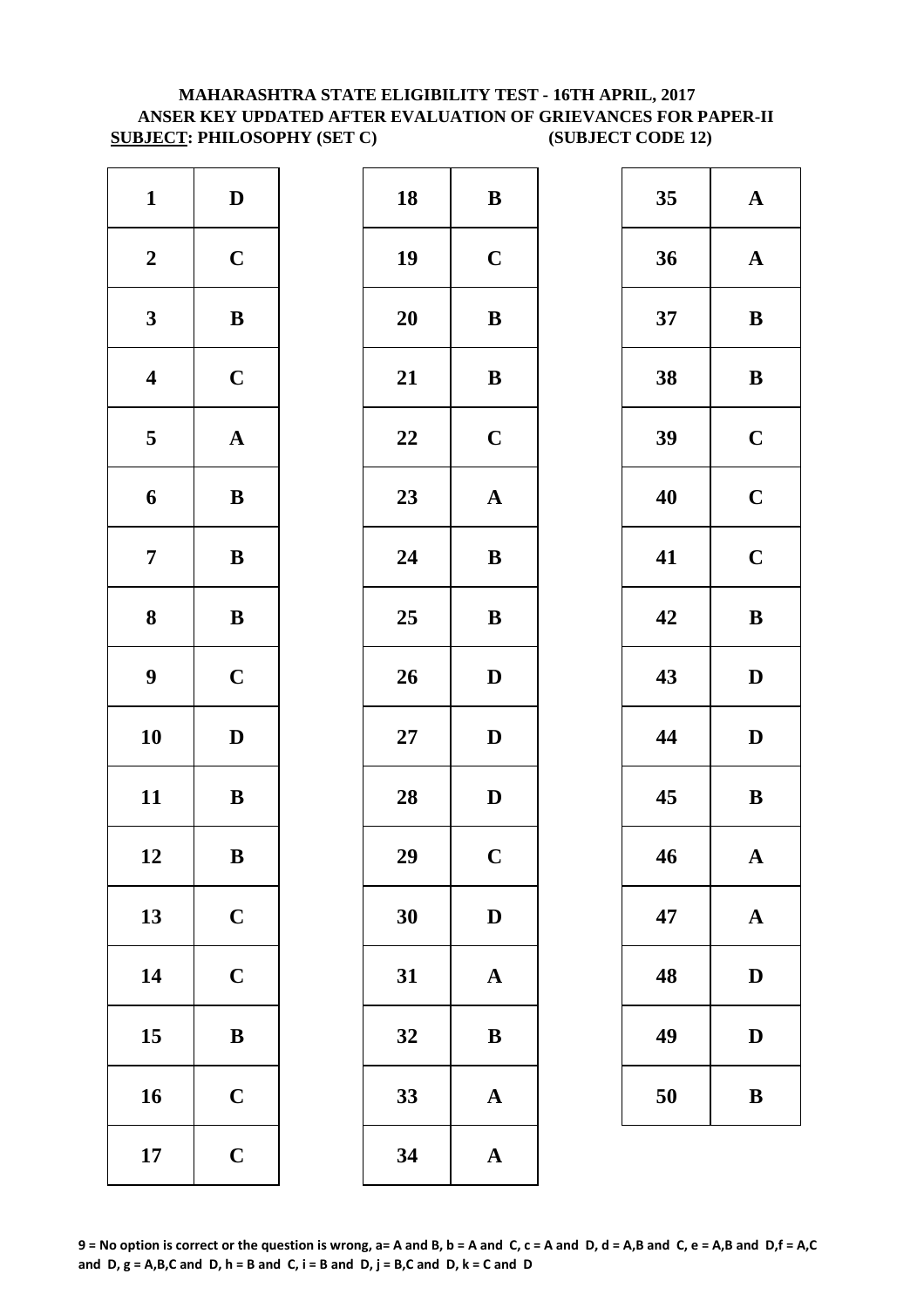#### **SUBJECT: PHILOSOPHY (SET D) (SUBJECT CODE 12) MAHARASHTRA STATE ELIGIBILITY TEST - 16TH APRIL, 2017 ANSER KEY UPDATED AFTER EVALUATION OF GRIEVANCES FOR PAPER-II**

| $\mathbf{1}$            | $\, {\bf B}$          | 18     | $\mathbf{D}$            |
|-------------------------|-----------------------|--------|-------------------------|
| $\boldsymbol{2}$        | $\, {\bf B}$          | 19     | $\mathbf C$             |
| $\mathbf{3}$            | $\mathbf C$           | 20     | $\mathbf{D}$            |
| $\overline{\mathbf{4}}$ | $\mathbf C$           | 21     | $\mathbf{A}$            |
| 5                       | $\, {\bf B}$          | 22     | $\bf{B}$                |
| $\boldsymbol{6}$        | $\mathbf C$           | 23     | $\mathbf{A}$            |
| $\overline{7}$          | $\mathbf C$           | 24     | $\mathbf{A}$            |
| $\bf{8}$                | $\bf{B}$              | 25     | $\mathbf{A}$            |
| $\boldsymbol{9}$        | $\mathbf C$           | 26     | $\mathbf{A}$            |
| 10                      | $\bf{B}$              | $27\,$ | $\bf{B}$                |
| 11                      | $\bf{B}$              | 28     | $\bf{B}$                |
| 12                      | $\mathbf C$           | 29     | $\overline{\mathbf{C}}$ |
| 13                      | $\boldsymbol{\rm{A}}$ | 30     | $\mathbf C$             |
| 14                      | $\bf{B}$              | 31     | $\mathbf C$             |
| 15                      | $\bf{B}$              | 32     | $\bf{B}$                |
| 16                      | $\mathbf D$           | 33     | D                       |
| 17                      | $\mathbf D$           | 34     | $\mathbf{D}$            |

| $\mathbf{1}$            | ${\bf B}$    | 18 | $\mathbf D$  | 35 | $\bf{B}$     |
|-------------------------|--------------|----|--------------|----|--------------|
| $\boldsymbol{2}$        | ${\bf B}$    | 19 | $\mathbf C$  | 36 | $\mathbf A$  |
| $\mathbf{3}$            | $\mathbf C$  | 20 | $\mathbf D$  | 37 | $\mathbf A$  |
| $\overline{\mathbf{4}}$ | $\mathbf C$  | 21 | ${\bf A}$    | 38 | $\mathbf{D}$ |
| $\overline{\mathbf{5}}$ | $\, {\bf B}$ | 22 | $\bf{B}$     | 39 | $\mathbf{D}$ |
| $\boldsymbol{6}$        | $\mathbf C$  | 23 | ${\bf A}$    | 40 | $\bf{B}$     |
| $\overline{7}$          | $\mathbf C$  | 24 | $\mathbf A$  | 41 | $\mathbf{D}$ |
| $\boldsymbol{8}$        | ${\bf B}$    | 25 | ${\bf A}$    | 42 | $\mathbf C$  |
| $\boldsymbol{9}$        | $\mathbf C$  | 26 | ${\bf A}$    | 43 | $\bf{B}$     |
| 10                      | ${\bf B}$    | 27 | $\bf{B}$     | 44 | $\mathbf C$  |
| 11                      | ${\bf B}$    | 28 | $\, {\bf B}$ | 45 | $\mathbf A$  |
| 12                      | $\mathbf C$  | 29 | $\mathbf C$  | 46 | $\bf{B}$     |
| 13                      | ${\bf A}$    | 30 | $\mathbf C$  | 47 | $\bf{B}$     |
| 14                      | $\bf{B}$     | 31 | $\mathbf C$  | 48 | $\bf{B}$     |
| 15                      | ${\bf B}$    | 32 | $\bf{B}$     | 49 | $\mathbf C$  |
| 16                      | $\mathbf D$  | 33 | $\mathbf D$  | 50 | D            |
| 17                      | $\mathbf D$  | 34 | $\mathbf D$  |    |              |

| 35 | B                       |
|----|-------------------------|
| 36 | $\mathbf A$             |
| 37 | $\mathbf A$             |
| 38 | D                       |
| 39 | D                       |
| 40 | B                       |
| 41 | D                       |
| 42 | $\overline{\mathbf{C}}$ |
| 43 | B                       |
| 44 | $\mathbf C$             |
| 45 | $\mathbf{A}$            |
| 46 | B                       |
| 47 | $\bf{B}$                |
| 48 | B                       |
| 49 | $\mathbf C$             |
| 50 | $\bf{D}$                |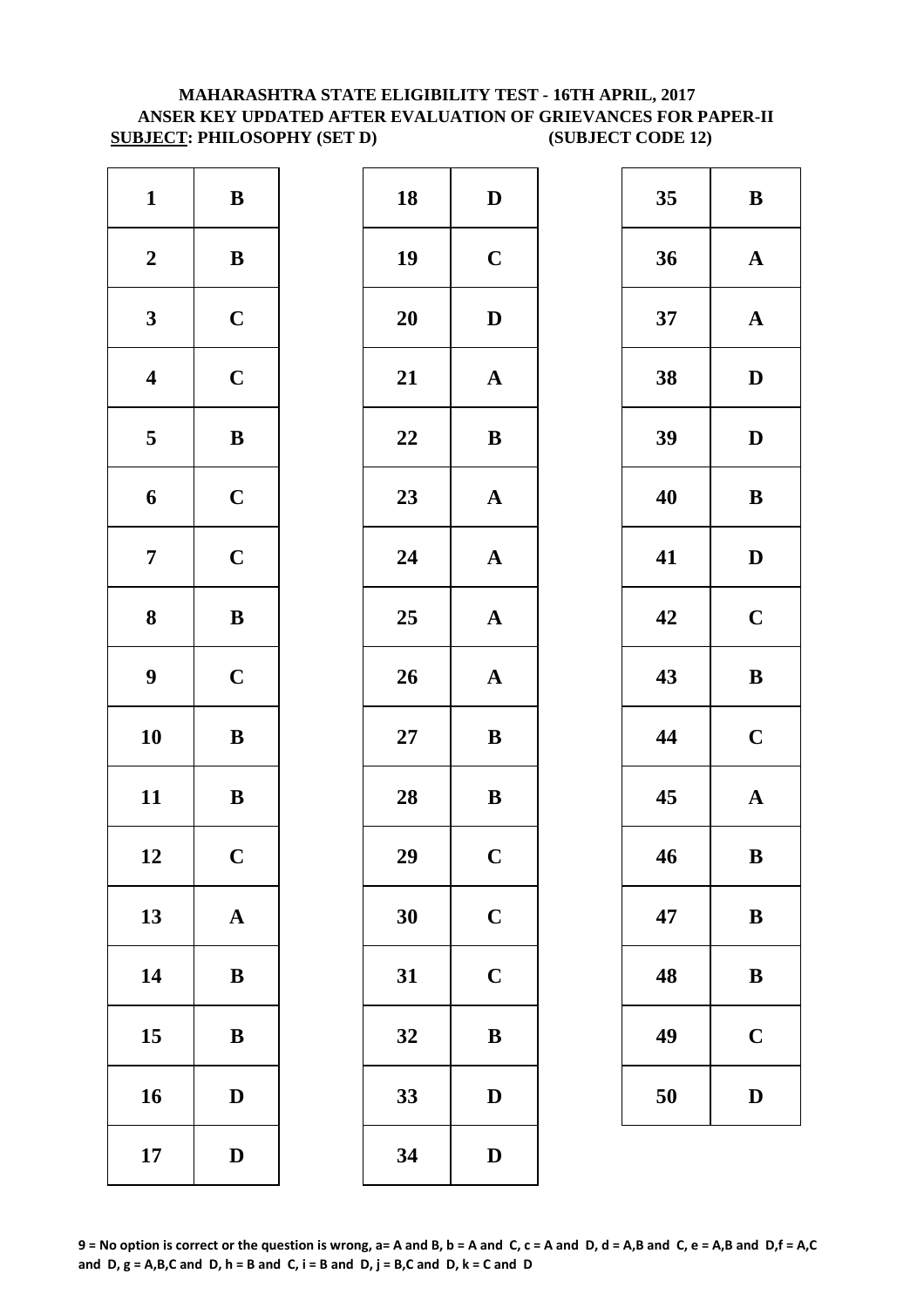#### **MAHARASHTRA STATE ELIGIBILITY TEST - 16TH APRIL, 2017 ANSER KEY UPDATED AFTER EVALUATION OF GRIEVANCES FOR PAPER-II SUBJECT: PSYCHOLOGY (SET A) (SUBJECT CODE 13)**

| $\mathbf{1}$            | ${\bf A}$             | 18         | $\bf{B}$     |
|-------------------------|-----------------------|------------|--------------|
| $\boldsymbol{2}$        | $\bf{B}$              | 19         | $\mathbf{D}$ |
| $\mathbf{3}$            | $\boldsymbol{\rm{A}}$ | <b>20</b>  | $\mathbf{D}$ |
| $\overline{\mathbf{4}}$ | $\mathbf D$           | 21         | $\mathbf C$  |
| $\overline{\mathbf{5}}$ | $\mathbf C$           | 22         | $\mathbf A$  |
| 6                       | $\, {\bf B}$          | 23         | $\mathbf C$  |
| $\boldsymbol{7}$        | $\, {\bf B}$          | 24         | $\bf{B}$     |
| $\boldsymbol{8}$        | $\mathbf C$           | 25         | $\mathbf{D}$ |
| $\boldsymbol{9}$        | ${\bf A}$             | 26         | $\mathbf{D}$ |
| 10                      | $\mathbf D$           | ${\bf 27}$ | $\mathbf C$  |
| 11                      | ${\bf A}$             | 28         | $\mathbf{A}$ |
| 12                      | $\mathbf C$           | 29         | D            |
| 13                      | $\mathbf D$           | 30         | $\bf{B}$     |
| 14                      | $\mathbf C$           | 31         | $\mathbf{A}$ |
| 15                      | $\mathbf A$           | 32         | $\mathbf C$  |
| 16                      | $\mathbf D$           | 33         | $\mathbf{A}$ |
| 17                      | ${\bf A}$             | 34         | $\mathbf A$  |

| ${\bf A}$    | 18 | $\bf{B}$              | 35 | $\mathbf A$  |
|--------------|----|-----------------------|----|--------------|
| $\, {\bf B}$ | 19 | $\mathbf D$           | 36 | $\mathbf C$  |
| ${\bf A}$    | 20 | $\mathbf{D}$          | 37 | $\mathbf A$  |
| $\mathbf D$  | 21 | $\mathbf C$           | 38 | $\mathbf A$  |
| $\mathbf C$  | 22 | $\boldsymbol{\rm{A}}$ | 39 | $\mathbf C$  |
| ${\bf B}$    | 23 | $\mathbf C$           | 40 | $\mathbf{D}$ |
| $\bf{B}$     | 24 | $\bf{B}$              | 41 | $\mathbf{D}$ |
| $\mathbf C$  | 25 | $\mathbf D$           | 42 | $\mathbf{D}$ |
| ${\bf A}$    | 26 | $\mathbf D$           | 43 | $\mathbf A$  |
| $\mathbf{D}$ | 27 | $\mathbf C$           | 44 | $\bf{B}$     |
| ${\bf A}$    | 28 | $\boldsymbol{\rm{A}}$ | 45 | $\mathbf C$  |
| $\mathbf C$  | 29 | ${\bf D}$             | 46 | $\mathbf C$  |
| $\mathbf D$  | 30 | ${\bf B}$             | 47 | $\bf{B}$     |
| $\mathbf C$  | 31 | $\mathbf A$           | 48 | $\mathbf A$  |
| ${\bf A}$    | 32 | $\mathbf C$           | 49 | $\bf{B}$     |
| $\mathbf D$  | 33 | ${\bf A}$             | 50 | $\bf{B}$     |
| ${\bf A}$    | 34 | $\mathbf A$           |    |              |
|              |    |                       |    |              |

| 35 | $\mathbf A$ |
|----|-------------|
| 36 | $\mathbf C$ |
| 37 | $\mathbf A$ |
| 38 | $\mathbf A$ |
| 39 | $\mathbf C$ |
| 40 | D           |
| 41 | D           |
| 42 | D           |
|    |             |
| 43 | $\mathbf A$ |
| 44 | B           |
| 45 | $\mathbf C$ |
| 46 | $\mathbf C$ |
| 47 | B           |
| 48 | $\mathbf A$ |
| 49 | B           |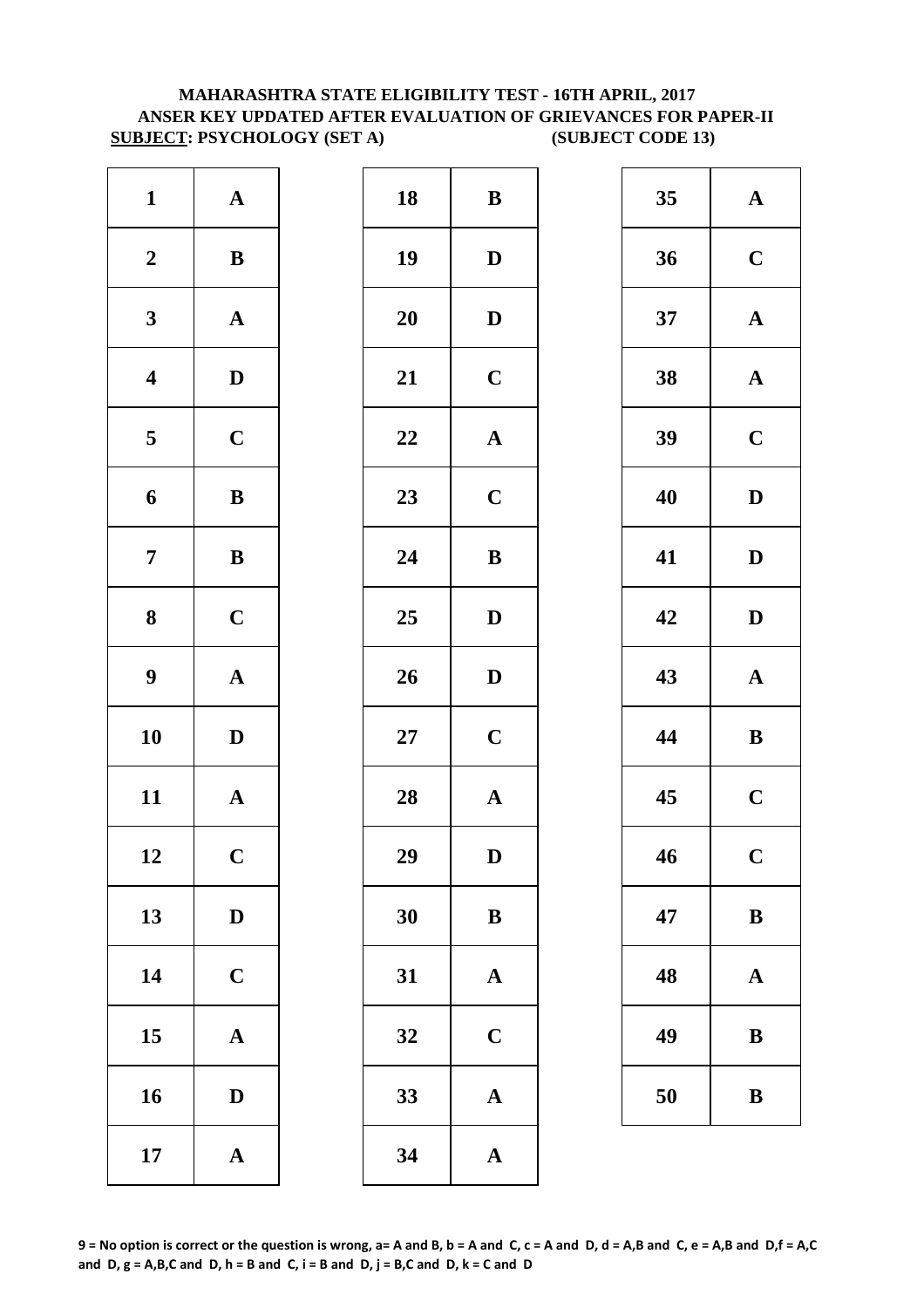#### **SUBJECT: PSYCHOLOGY (SET B) (SUBJECT CODE 13) MAHARASHTRA STATE ELIGIBILITY TEST - 16TH APRIL, 2017 ANSER KEY UPDATED AFTER EVALUATION OF GRIEVANCES FOR PAPER-II**

| $\mathbf{1}$            | $\mathbf C$           | 18        | $\mathbf A$  |
|-------------------------|-----------------------|-----------|--------------|
| $\boldsymbol{2}$        | $\boldsymbol{\rm{A}}$ | 19        | $\mathbf C$  |
| $\mathbf{3}$            | $\mathbf C$           | <b>20</b> | $\mathbf{D}$ |
| $\overline{\mathbf{4}}$ | $\, {\bf B}$          | 21        | $\mathbf{D}$ |
| 5                       | $\mathbf D$           | 22        | $\mathbf{D}$ |
| $\boldsymbol{6}$        | $\mathbf D$           | 23        | $\mathbf{A}$ |
| $\overline{7}$          | $\mathbf C$           | 24        | $\bf{B}$     |
| 8                       | $\boldsymbol{\rm{A}}$ | 25        | $\mathbf C$  |
| $\boldsymbol{9}$        | $\mathbf D$           | 26        | $\mathbf C$  |
| 10                      | $\, {\bf B}$          | $27\,$    | $\bf{B}$     |
| 11                      | ${\bf A}$             | 28        | $\mathbf A$  |
| 12                      | $\mathbf C$           | 29        | B            |
| 13                      | $\mathbf A$           | 30        | $\bf{B}$     |
| 14                      | $\boldsymbol{\rm{A}}$ | 31        | $\mathbf{A}$ |
| 15                      | $\boldsymbol{\rm{A}}$ | 32        | $\bf{B}$     |
| 16                      | $\mathbf C$           | 33        | $\mathbf{A}$ |
| 17                      | $\boldsymbol{\rm{A}}$ | 34        | $\mathbf{D}$ |

| $\mathbf{1}$            | $\mathbf C$  | 18     | ${\bf A}$    | 35 | $\mathbf C$  |
|-------------------------|--------------|--------|--------------|----|--------------|
| $\boldsymbol{2}$        | ${\bf A}$    | 19     | $\mathbf C$  | 36 | $\bf{B}$     |
| $\mathbf{3}$            | $\mathbf C$  | 20     | $\mathbf D$  | 37 | $\bf{B}$     |
| $\overline{\mathbf{4}}$ | $\, {\bf B}$ | 21     | ${\bf D}$    | 38 | $\mathbf C$  |
| $\overline{5}$          | $\mathbf D$  | 22     | $\mathbf D$  | 39 | $\mathbf A$  |
| $\boldsymbol{6}$        | $\mathbf D$  | 23     | ${\bf A}$    | 40 | $\mathbf{D}$ |
| $\overline{7}$          | $\mathbf C$  | 24     | $\bf{B}$     | 41 | $\mathbf A$  |
| $\boldsymbol{8}$        | ${\bf A}$    | 25     | $\mathbf C$  | 42 | $\mathbf C$  |
| $\boldsymbol{9}$        | $\mathbf D$  | 26     | $\mathbf C$  | 43 | $\mathbf{D}$ |
| 10                      | $\, {\bf B}$ | $27\,$ | $\bf{B}$     | 44 | $\mathbf C$  |
| 11                      | ${\bf A}$    | 28     | ${\bf A}$    | 45 | $\mathbf A$  |
| 12                      | $\mathbf C$  | 29     | $\, {\bf B}$ | 46 | D            |
| 13                      | ${\bf A}$    | 30     | $\bf{B}$     | 47 | $\mathbf A$  |
| 14                      | ${\bf A}$    | 31     | $\mathbf A$  | 48 | $\bf{B}$     |
| 15                      | ${\bf A}$    | 32     | ${\bf B}$    | 49 | $\mathbf{D}$ |
| 16                      | $\mathbf C$  | 33     | ${\bf A}$    | 50 | D            |
| 17                      | ${\bf A}$    | 34     | $\mathbf{D}$ |    |              |
|                         |              |        |              |    |              |

| 35 | $\mathbf C$  |
|----|--------------|
| 36 | B            |
| 37 | B            |
| 38 | $\mathbf C$  |
| 39 | $\mathbf A$  |
| 40 | D            |
| 41 | $\mathbf{A}$ |
| 42 | $\mathbf C$  |
| 43 | D            |
|    |              |
| 44 | $\mathbf C$  |
| 45 | $\mathbf{A}$ |
| 46 | $\bf{D}$     |
| 47 | $\mathbf A$  |
| 48 | B            |
| 49 | D            |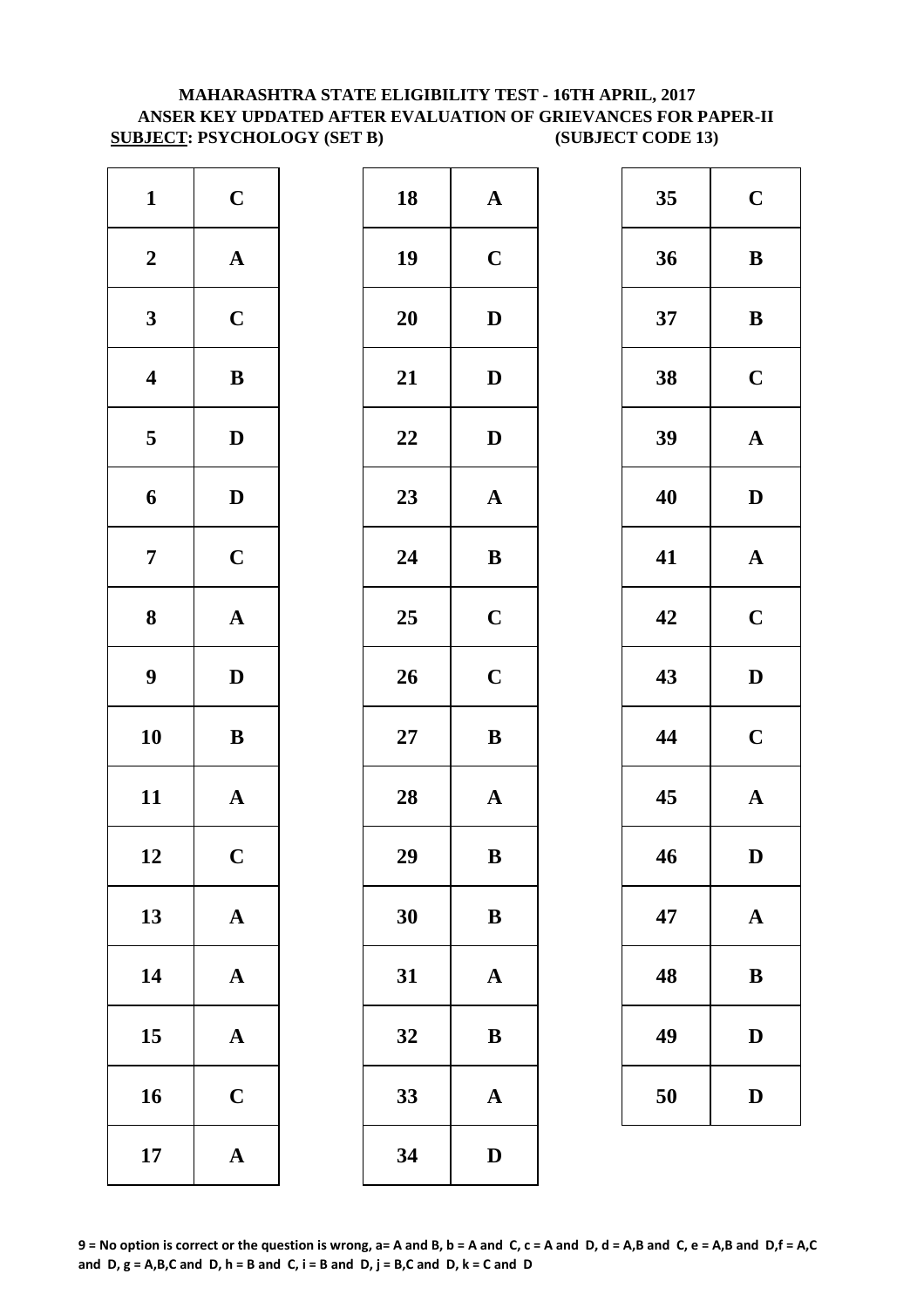#### **MAHARASHTRA STATE ELIGIBILITY TEST - 16TH APRIL, 2017 ANSER KEY UPDATED AFTER EVALUATION OF GRIEVANCES FOR PAPER-II SUBJECT: PSYCHOLOGY (SET C) (SUBJECT CODE 13)**

| $\mathbf{1}$            | ${\bf A}$             | 18     | $\mathbf A$  |
|-------------------------|-----------------------|--------|--------------|
| $\boldsymbol{2}$        | $\mathbf C$           | 19     | $\bf{B}$     |
| $\mathbf{3}$            | $\boldsymbol{\rm{A}}$ | 20     | $\bf{B}$     |
| $\overline{\mathbf{4}}$ | ${\bf A}$             | 21     | $\mathbf{A}$ |
| 5                       | $\mathbf A$           | 22     | $\bf{B}$     |
| $\boldsymbol{6}$        | $\mathbf C$           | 23     | $\mathbf{A}$ |
| $\boldsymbol{7}$        | $\boldsymbol{\rm{A}}$ | 24     | $\mathbf{D}$ |
| $\boldsymbol{8}$        | $\boldsymbol{\rm{A}}$ | 25     | $\mathbf C$  |
| $\boldsymbol{9}$        | $\mathbf C$           | 26     | $\bf{B}$     |
| 10                      | $\mathbf D$           | $27\,$ | $\bf{B}$     |
| 11                      | $\mathbf D$           | 28     | $\mathbf C$  |
| 12                      | D                     | 29     | A            |
| 13                      | $\boldsymbol{\rm{A}}$ | 30     | $\mathbf{D}$ |
| 14                      | $\, {\bf B}$          | 31     | $\mathbf{A}$ |
| 15                      | $\mathbf C$           | 32     | $\mathbf C$  |
| 16                      | $\mathbf C$           | 33     | D            |
| 17                      | $\, {\bf B}$          | 34     | $\mathbf C$  |

| $\mathbf{1}$            | ${\bf A}$    | 18 | ${\bf A}$    | 35 | $\mathbf A$  |
|-------------------------|--------------|----|--------------|----|--------------|
| $\boldsymbol{2}$        | $\mathbf C$  | 19 | $\, {\bf B}$ | 36 | $\mathbf{D}$ |
| $\mathbf{3}$            | ${\bf A}$    | 20 | $\bf{B}$     | 37 | $\mathbf A$  |
| $\overline{\mathbf{4}}$ | ${\bf A}$    | 21 | ${\bf A}$    | 38 | $\bf{B}$     |
| $5\overline{)}$         | ${\bf A}$    | 22 | $\, {\bf B}$ | 39 | $\mathbf{D}$ |
| $\boldsymbol{6}$        | $\mathbf C$  | 23 | ${\bf A}$    | 40 | $\mathbf{D}$ |
| $\overline{7}$          | ${\bf A}$    | 24 | $\mathbf{D}$ | 41 | $\mathbf C$  |
| $\boldsymbol{8}$        | ${\bf A}$    | 25 | $\mathbf C$  | 42 | $\mathbf{A}$ |
| $\boldsymbol{9}$        | $\mathbf C$  | 26 | $\, {\bf B}$ | 43 | $\mathbf C$  |
| 10                      | $\mathbf{D}$ | 27 | ${\bf B}$    | 44 | $\bf{B}$     |
| 11                      | $\mathbf D$  | 28 | $\mathbf C$  | 45 | $\mathbf{D}$ |
| 12                      | $\mathbf D$  | 29 | $\mathbf{A}$ | 46 | D            |
| 13                      | ${\bf A}$    | 30 | $\mathbf D$  | 47 | $\mathbf C$  |
| 14                      | ${\bf B}$    | 31 | $\mathbf A$  | 48 | $\mathbf A$  |
| 15                      | $\mathbf C$  | 32 | $\mathbf C$  | 49 | $\mathbf{D}$ |
| 16                      | $\mathbf C$  | 33 | $\mathbf D$  | 50 | $\bf{B}$     |
| 17                      | $\bf{B}$     | 34 | $\mathbf C$  |    |              |
|                         |              |    |              |    |              |

| 35 | $\mathbf A$  |  |  |
|----|--------------|--|--|
| 36 | D            |  |  |
| 37 | ${\bf A}$    |  |  |
| 38 | B            |  |  |
| 39 | D            |  |  |
| 40 | D            |  |  |
| 41 | $\mathbf C$  |  |  |
| 42 | $\mathbf A$  |  |  |
| 43 | $\mathbf C$  |  |  |
| 44 | B            |  |  |
| 45 | D            |  |  |
| 46 | D            |  |  |
| 47 | $\mathbf C$  |  |  |
| 48 | $\bf A$      |  |  |
| 49 | $\mathbf{D}$ |  |  |
| 50 | B            |  |  |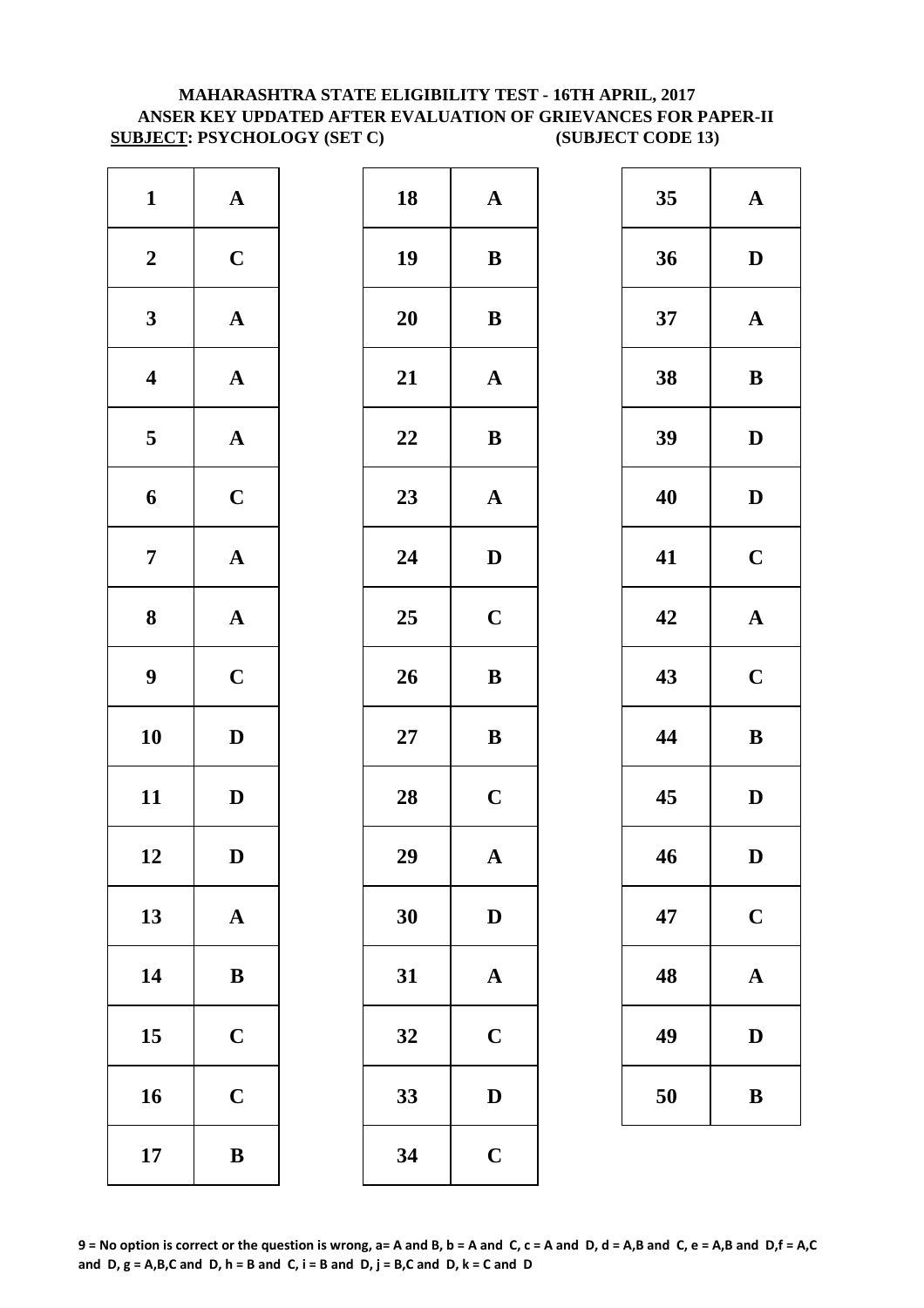#### **ANSER KEY UPDATED AFTER EVALUATION OF GRIEVANCES FOR PAPER-II SUBJECT: PSYCHOLOGY (SET D) (SUBJECT CODE 13) MAHARASHTRA STATE ELIGIBILITY TEST - 16TH APRIL, 2017**

| $\mathbf{1}$            | $\mathbf D$           | 18        | $\mathbf C$  |
|-------------------------|-----------------------|-----------|--------------|
| $\boldsymbol{2}$        | $\mathbf D$           | 19        | $\mathbf A$  |
| $\mathbf{3}$            | $\mathbf A$           | <b>20</b> | $\bf{D}$     |
| $\boldsymbol{4}$        | $\, {\bf B}$          | 21        | $\mathbf A$  |
| $\overline{\mathbf{5}}$ | $\mathbf C$           | 22        | $\mathbf C$  |
| 6                       | $\mathbf C$           | 23        | $\mathbf{D}$ |
| $\overline{7}$          | $\, {\bf B}$          | 24        | $\mathbf C$  |
| ${\bf 8}$               | $\boldsymbol{\rm{A}}$ | 25        | $\mathbf A$  |
| $\boldsymbol{9}$        | $\, {\bf B}$          | 26        | D            |
| 10                      | $\bf{B}$              | $27\,$    | $\mathbf A$  |
| 11                      | $\mathbf A$           | 28        | $\bf{B}$     |
| 12                      | B                     | 29        | D            |
| 13                      | $\mathbf A$           | 30        | $\mathbf{D}$ |
| 14                      | $\mathbf D$           | 31        | $\mathbf C$  |
| 15                      | $\mathbf C$           | 32        | $\mathbf A$  |
| 16                      | ${\bf B}$             | 33        | $\mathbf C$  |
| 17                      | $\bf{B}$              | 34        | $\bf{B}$     |

| $\mathbf{1}$            | $\mathbf D$  | 18 | $\mathbf C$           | 35 | $\mathbf{D}$ |
|-------------------------|--------------|----|-----------------------|----|--------------|
| $\boldsymbol{2}$        | $\mathbf D$  | 19 | $\boldsymbol{\rm{A}}$ | 36 | $\mathbf{D}$ |
| $\mathbf{3}$            | ${\bf A}$    | 20 | $\mathbf{D}$          | 37 | $\mathbf C$  |
| $\overline{\mathbf{4}}$ | $\, {\bf B}$ | 21 | ${\bf A}$             | 38 | $\mathbf A$  |
| $5\phantom{.0}$         | $\mathbf C$  | 22 | $\mathbf C$           | 39 | $\mathbf{D}$ |
| $\boldsymbol{6}$        | $\mathbf C$  | 23 | $\mathbf D$           | 40 | $\bf{B}$     |
| $\overline{7}$          | $\, {\bf B}$ | 24 | $\mathbf C$           | 41 | $\mathbf A$  |
| $\boldsymbol{8}$        | ${\bf A}$    | 25 | $\boldsymbol{\rm{A}}$ | 42 | $\mathbf C$  |
| $\boldsymbol{9}$        | $\, {\bf B}$ | 26 | $\mathbf D$           | 43 | $\mathbf A$  |
| 10                      | $\, {\bf B}$ | 27 | ${\bf A}$             | 44 | $\mathbf A$  |
| 11                      | ${\bf A}$    | 28 | ${\bf B}$             | 45 | $\mathbf A$  |
| 12                      | $\, {\bf B}$ | 29 | ${\bf D}$             | 46 | $\mathbf C$  |
| 13                      | ${\bf A}$    | 30 | $\mathbf D$           | 47 | $\mathbf A$  |
| 14                      | $\mathbf D$  | 31 | $\mathbf C$           | 48 | $\mathbf A$  |
| 15                      | $\mathbf C$  | 32 | $\mathbf A$           | 49 | $\mathbf C$  |
| 16                      | $\bf{B}$     | 33 | $\mathbf C$           | 50 | D            |
| 17                      | $\, {\bf B}$ | 34 | $\, {\bf B}$          |    |              |

| 35 | D                       |
|----|-------------------------|
| 36 | D                       |
| 37 | $\mathbf C$             |
| 38 | $\mathbf{A}$            |
| 39 | D                       |
| 40 | B                       |
| 41 | $\mathbf A$             |
| 42 | $\mathbf C$             |
| 43 | $\mathbf A$             |
| 44 | $\mathbf A$             |
| 45 | $\overline{\mathbf{A}}$ |
| 46 | $\mathbf C$             |
| 47 | $\mathbf A$             |
| 48 | $\mathbf{A}$            |
| 49 | $\mathbf C$             |
| 50 | $\overline{\mathbf{D}}$ |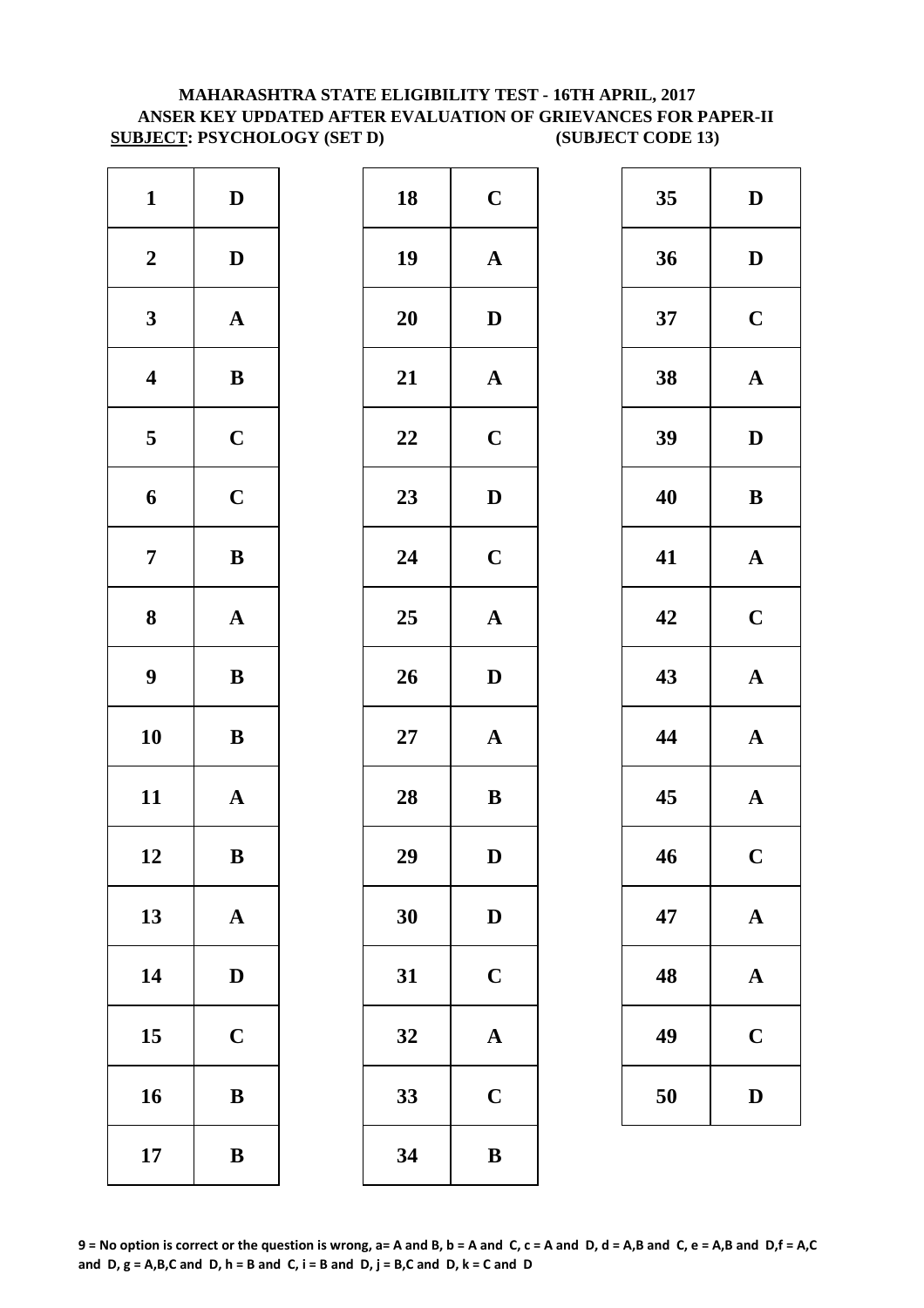# **MAHARASHTRA STATE ELIGIBILITY TEST - 16TH APRIL, 2017 ANSER KEY UPDATED AFTER EVALUATION OF GRIEVANCES FOR PAPER-II SUBJECT: SOCIOLOGY (SET A) (SUBJECT CODE 14)**

| 18<br>19  | $\mathbf A$  |
|-----------|--------------|
|           |              |
|           | $\mathbf C$  |
| <b>20</b> | $\bf{B}$     |
| 21        | $\mathbf C$  |
| 22        | $\bf{B}$     |
| 23        | $\mathbf A$  |
| 24        | $\mathbf A$  |
| 25        | $\mathbf C$  |
| 26        | $\bf{B}$     |
| $27\,$    | $\mathbf C$  |
| 28        | $\mathbf{D}$ |
| 29        | B            |
| 30        | $\bf{B}$     |
| 31        | $\bf{B}$     |
| 32        | $\bf{B}$     |
| 33        | $\mathbf C$  |
| 34        | $\mathbf C$  |
|           |              |

| $\mathbf{1}$            | $\, {\bf B}$ | 18 | ${\bf A}$             | 35 | $\bf{B}$     |
|-------------------------|--------------|----|-----------------------|----|--------------|
| $\boldsymbol{2}$        | $\mathbf C$  | 19 | $\mathbf C$           | 36 | $\bf{B}$     |
| $\mathbf{3}$            | $\mathbf{D}$ | 20 | $\bf{B}$              | 37 | $\mathbf A$  |
| $\overline{\mathbf{4}}$ | $\mathbf C$  | 21 | $\mathbf C$           | 38 | $\mathbf A$  |
| $5\phantom{.0}$         | $\, {\bf B}$ | 22 | $\, {\bf B}$          | 39 | $\mathbf{D}$ |
| $\boldsymbol{6}$        | ${\bf B}$    | 23 | ${\bf A}$             | 40 | $\mathbf{D}$ |
| $\overline{7}$          | $\mathbf C$  | 24 | $\boldsymbol{\rm{A}}$ | 41 | $\mathbf C$  |
| $\boldsymbol{8}$        | ${\bf A}$    | 25 | $\mathbf C$           | 42 | $\mathbf C$  |
| $\boldsymbol{9}$        | $\mathbf D$  | 26 | $\, {\bf B}$          | 43 | $\bf{B}$     |
| 10                      | $\, {\bf B}$ | 27 | $\mathbf C$           | 44 | $\bf{B}$     |
| 11                      | $\mathbf C$  | 28 | $\mathbf D$           | 45 | $\mathbf A$  |
| 12                      | $\mathbf{A}$ | 29 | $\, {\bf B}$          | 46 | $\mathbf A$  |
| 13                      | $\mathbf D$  | 30 | ${\bf B}$             | 47 | $\mathbf C$  |
| 14                      | $\mathbf C$  | 31 | $\bf{B}$              | 48 | $\bf{B}$     |
| 15                      | $\mathbf D$  | 32 | $\bf{B}$              | 49 | $\mathbf A$  |
| 16                      | $\mathbf D$  | 33 | $\mathbf C$           | 50 | $\bf{B}$     |
| 17                      | ${\bf A}$    | 34 | $\mathbf C$           |    |              |
|                         |              |    |                       |    |              |

| 35 | B            |
|----|--------------|
| 36 | B            |
| 37 | $\mathbf A$  |
| 38 | $\mathbf A$  |
| 39 | D            |
| 40 | D            |
| 41 | $\mathbf C$  |
| 42 | $\mathbf C$  |
|    |              |
| 43 | $\bf{B}$     |
| 44 | $\bf{B}$     |
| 45 | $\mathbf{A}$ |
| 46 | $\mathbf A$  |
| 47 | $\mathbf C$  |
| 48 | B            |
| 49 | A            |

**9 = No option is correct or the question is wrong, a= A and B, b = A and C, c = A and D, d = A,B and C, e = A,B and D,f = A,C**  and  $D$ ,  $g = A$ ,  $B$ ,  $C$  and  $D$ ,  $h = B$  and  $C$ ,  $i = B$  and  $D$ ,  $j = B$ ,  $C$  and  $D$ ,  $k = C$  and  $D$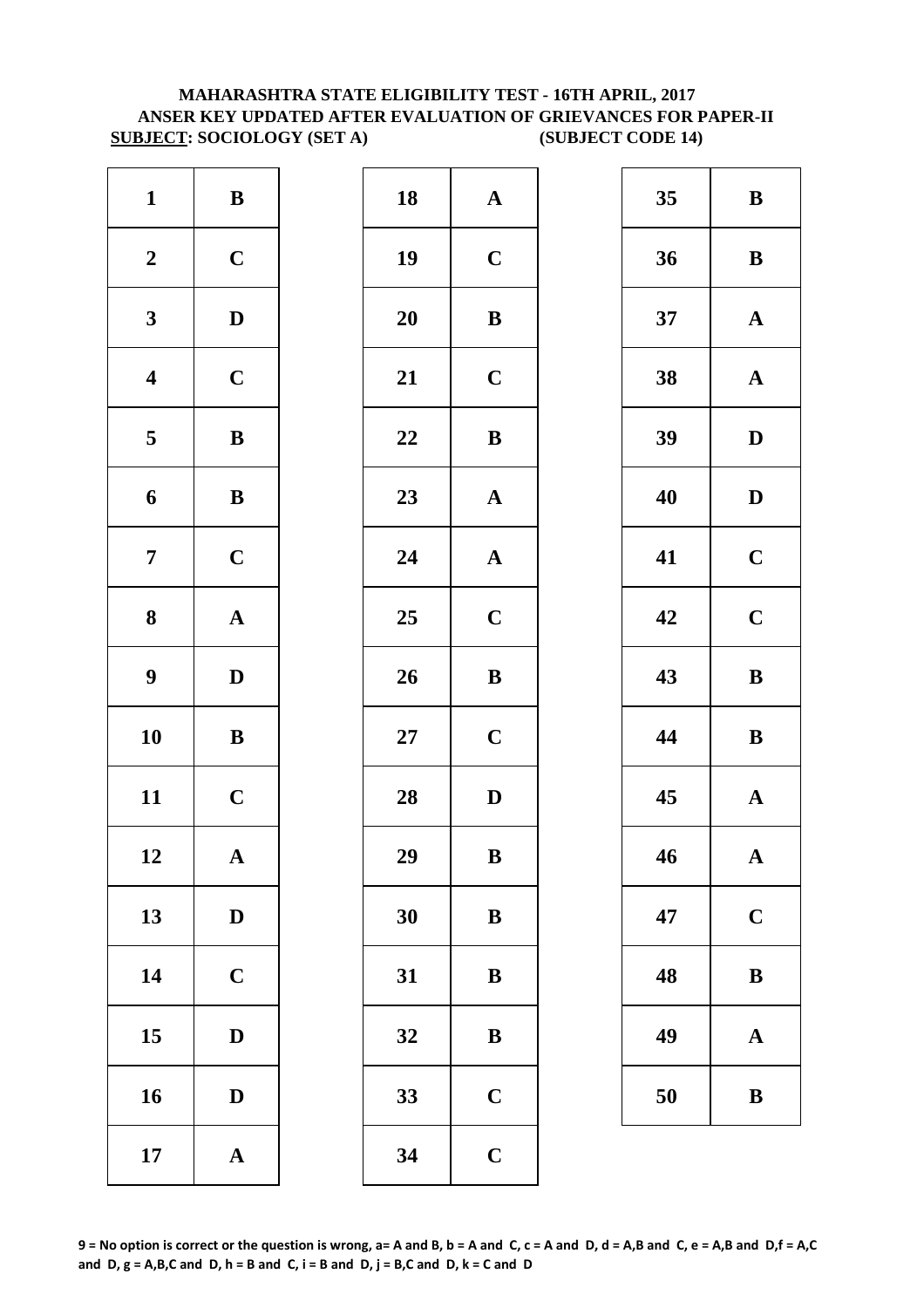# **MAHARASHTRA STATE ELIGIBILITY TEST - 16TH APRIL, 2017 ANSER KEY UPDATED AFTER EVALUATION OF GRIEVANCES FOR PAPER-II SUBJECT: SOCIOLOGY (SET B) (SUBJECT CODE 14)**

| $\mathbf{1}$            | $\mathbf C$           | 18        | $\mathbf A$  |
|-------------------------|-----------------------|-----------|--------------|
| $\boldsymbol{2}$        | $\, {\bf B}$          | 19        | $\mathbf{D}$ |
| $\mathbf{3}$            | ${\bf A}$             | <b>20</b> | $\mathbf{D}$ |
| $\overline{\mathbf{4}}$ | ${\bf A}$             | 21        | $\mathbf C$  |
| 5                       | $\mathbf C$           | 22        | $\mathbf C$  |
| $\boldsymbol{6}$        | $\bf{B}$              | 23        | $\bf{B}$     |
| $\overline{7}$          | $\mathbf C$           | 24        | $\bf{B}$     |
| 8                       | $\mathbf D$           | 25        | $\mathbf{A}$ |
| $\boldsymbol{9}$        | $\, {\bf B}$          | 26        | $\mathbf{A}$ |
| 10                      | $\, {\bf B}$          | $27\,$    | $\mathbf C$  |
| 11                      | $\, {\bf B}$          | 28        | $\bf{B}$     |
| 12                      | $\bf{B}$              | 29        | A            |
| 13                      | $\mathbf C$           | 30        | $\bf{B}$     |
| 14                      | $\mathbf C$           | 31        | $\bf{B}$     |
| 15                      | ${\bf B}$             | 32        | $\mathbf C$  |
| 16                      | ${\bf B}$             | 33        | D            |
| 17                      | $\boldsymbol{\rm{A}}$ | 34        | $\mathbf C$  |

| $\mathbf C$  | 18     | ${\bf A}$             | 35 | $\bf{B}$     |
|--------------|--------|-----------------------|----|--------------|
| $\, {\bf B}$ | 19     | $\mathbf D$           | 36 | $\bf{B}$     |
| ${\bf A}$    | 20     | $\mathbf D$           | 37 | $\mathbf C$  |
| ${\bf A}$    | 21     | $\mathbf C$           | 38 | $\mathbf A$  |
| $\mathbf C$  | 22     | $\mathbf C$           | 39 | $\mathbf{D}$ |
| $\, {\bf B}$ | 23     | $\, {\bf B}$          | 40 | $\bf{B}$     |
| $\mathbf C$  | 24     | $\bf{B}$              | 41 | $\mathbf C$  |
| $\mathbf D$  | 25     | ${\bf A}$             | 42 | $\mathbf A$  |
| $\, {\bf B}$ | 26     | $\boldsymbol{\rm{A}}$ | 43 | $\mathbf{D}$ |
| ${\bf B}$    | $27\,$ | $\mathbf C$           | 44 | $\mathbf C$  |
| ${\bf B}$    | 28     | $\bf{B}$              | 45 | $\mathbf{D}$ |
| $\, {\bf B}$ | 29     | $\mathbf{A}$          | 46 | D            |
| $\mathbf C$  | 30     | $\bf{B}$              | 47 | $\mathbf A$  |
| $\mathbf C$  | 31     | $\bf{B}$              | 48 | $\mathbf A$  |
| $\, {\bf B}$ | 32     | $\mathbf C$           | 49 | $\mathbf C$  |
| $\, {\bf B}$ | 33     | $\mathbf D$           | 50 | $\bf{B}$     |
| ${\bf A}$    | 34     | $\mathbf C$           |    |              |
|              |        |                       |    |              |

| 35 | B           |
|----|-------------|
| 36 | B           |
| 37 | $\mathbf C$ |
| 38 | $\mathbf A$ |
| 39 | D           |
| 40 | B           |
| 41 | $\mathbf C$ |
| 42 | $\mathbf A$ |
| 43 | D           |
| 44 | $\mathbf C$ |
| 45 | D           |
| 46 | D           |
| 47 | $\mathbf A$ |
| 48 | $\bf A$     |
| 49 | $\mathbf C$ |
| 50 | B           |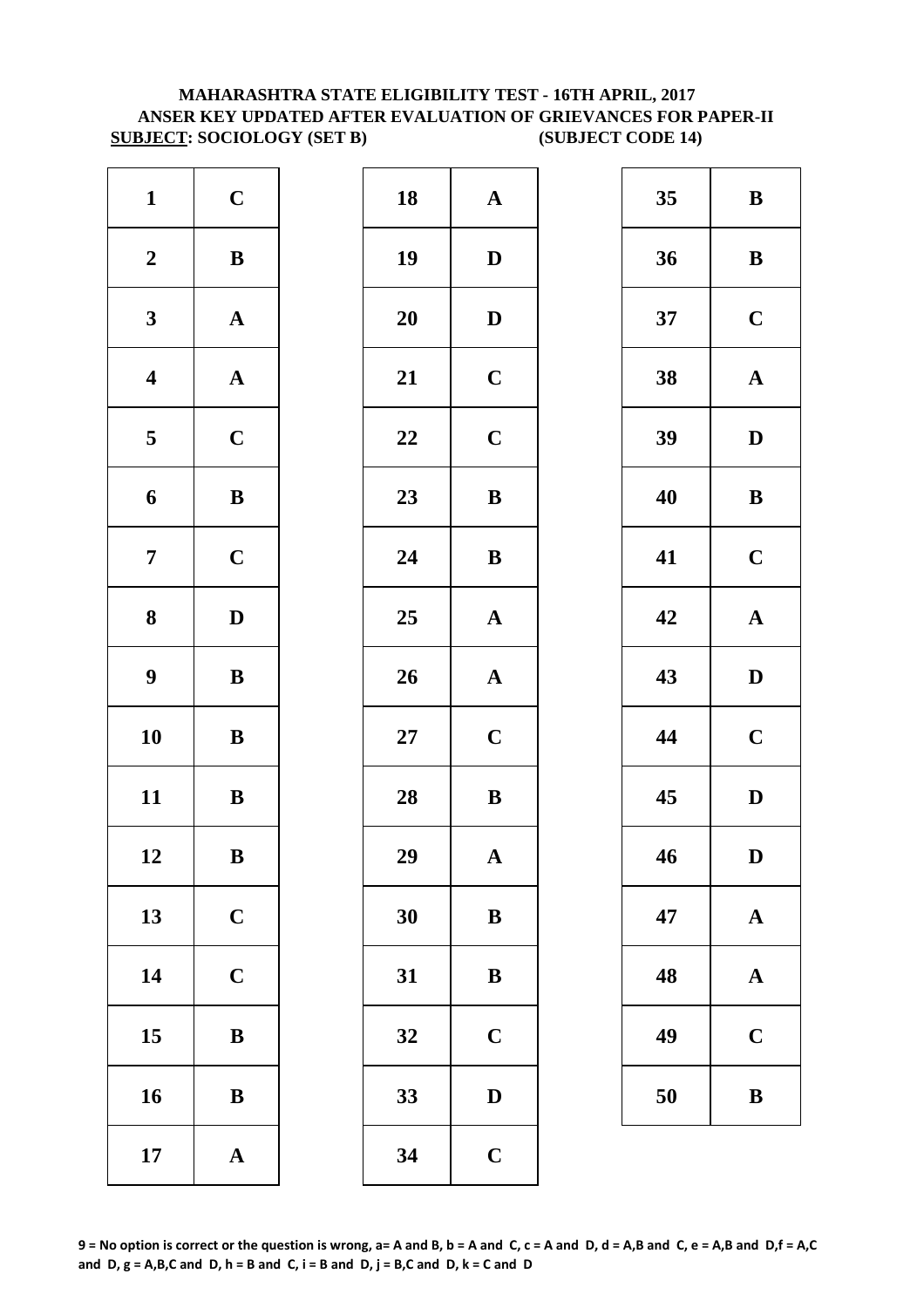# **SUBJECT: SOCIOLOGY (SET C) (SUBJECT CODE 14) MAHARASHTRA STATE ELIGIBILITY TEST - 16TH APRIL, 2017 ANSER KEY UPDATED AFTER EVALUATION OF GRIEVANCES FOR PAPER-II**

| $\mathbf{1}$            | $\, {\bf B}$          | 18     | $\bf{B}$     |
|-------------------------|-----------------------|--------|--------------|
| $\boldsymbol{2}$        | $\, {\bf B}$          | 19     | $\mathbf{A}$ |
| $\mathbf{3}$            | $\mathbf C$           | 20     | $\bf{B}$     |
| $\overline{\mathbf{4}}$ | $\mathbf C$           | 21     | $\bf{B}$     |
| 5                       | $\, {\bf B}$          | 22     | $\mathbf C$  |
| $\boldsymbol{6}$        | $\, {\bf B}$          | 23     | $\mathbf{D}$ |
| $\boldsymbol{7}$        | $\boldsymbol{\rm{A}}$ | 24     | $\mathbf C$  |
| $\bf{8}$                | $\boldsymbol{\rm{A}}$ | 25     | $\bf{B}$     |
| $\boldsymbol{9}$        | $\mathbf D$           | 26     | $\bf{B}$     |
| 10                      | $\mathbf D$           | $27\,$ | $\mathbf C$  |
| 11                      | $\mathbf C$           | 28     | $\mathbf{A}$ |
| 12                      | $\mathbf C$           | 29     | D            |
| 13                      | $\bf{B}$              | 30     | $\bf{B}$     |
| 14                      | $\, {\bf B}$          | 31     | $\mathbf C$  |
| 15                      | ${\bf A}$             | 32     | $\mathbf{A}$ |
| 16                      | $\mathbf A$           | 33     | D            |
| 17                      | $\mathbf C$           | 34     | $\mathbf C$  |

| $\mathbf{1}$            | ${\bf B}$    | 18 | ${\bf B}$    | 35 | $\mathbf{D}$ |
|-------------------------|--------------|----|--------------|----|--------------|
| $\boldsymbol{2}$        | $\, {\bf B}$ | 19 | ${\bf A}$    | 36 | $\mathbf{D}$ |
| $\mathbf{3}$            | $\mathbf C$  | 20 | $\bf{B}$     | 37 | $\mathbf A$  |
| $\overline{\mathbf{4}}$ | $\mathbf C$  | 21 | $\, {\bf B}$ | 38 | $\mathbf A$  |
| $\overline{\mathbf{5}}$ | $\, {\bf B}$ | 22 | $\mathbf C$  | 39 | $\mathbf C$  |
| $\boldsymbol{6}$        | ${\bf B}$    | 23 | ${\bf D}$    | 40 | $\bf{B}$     |
| $\overline{7}$          | ${\bf A}$    | 24 | $\mathbf C$  | 41 | $\mathbf C$  |
| $\boldsymbol{8}$        | ${\bf A}$    | 25 | $\, {\bf B}$ | 42 | $\bf{B}$     |
| $\boldsymbol{9}$        | $\mathbf D$  | 26 | $\, {\bf B}$ | 43 | $\mathbf A$  |
| 10                      | $\mathbf{D}$ | 27 | $\mathbf C$  | 44 | $\mathbf A$  |
| 11                      | $\mathbf C$  | 28 | ${\bf A}$    | 45 | $\mathbf C$  |
| 12                      | $\mathbf C$  | 29 | $\mathbf D$  | 46 | $\bf{B}$     |
| 13                      | $\bf{B}$     | 30 | $\bf{B}$     | 47 | $\mathbf C$  |
| 14                      | $\, {\bf B}$ | 31 | $\mathbf C$  | 48 | $\mathbf{D}$ |
| 15                      | $\mathbf{A}$ | 32 | $\mathbf A$  | 49 | $\bf{B}$     |
| 16                      | ${\bf A}$    | 33 | $\mathbf D$  | 50 | $\bf{B}$     |
| 17                      | $\mathbf C$  | 34 | $\mathbf C$  |    |              |

| 35 | $\mathbf D$  |
|----|--------------|
| 36 | D            |
| 37 | $\mathbf A$  |
| 38 | $\mathbf A$  |
| 39 | $\mathbf C$  |
| 40 | B            |
| 41 | $\mathbf C$  |
| 42 | B            |
| 43 | $\mathbf A$  |
| 44 | $\mathbf{A}$ |
| 45 | $\mathbf C$  |
| 46 | B            |
| 47 | $\mathbf C$  |
| 48 | $\mathbf D$  |
| 49 | B            |
| 50 | B            |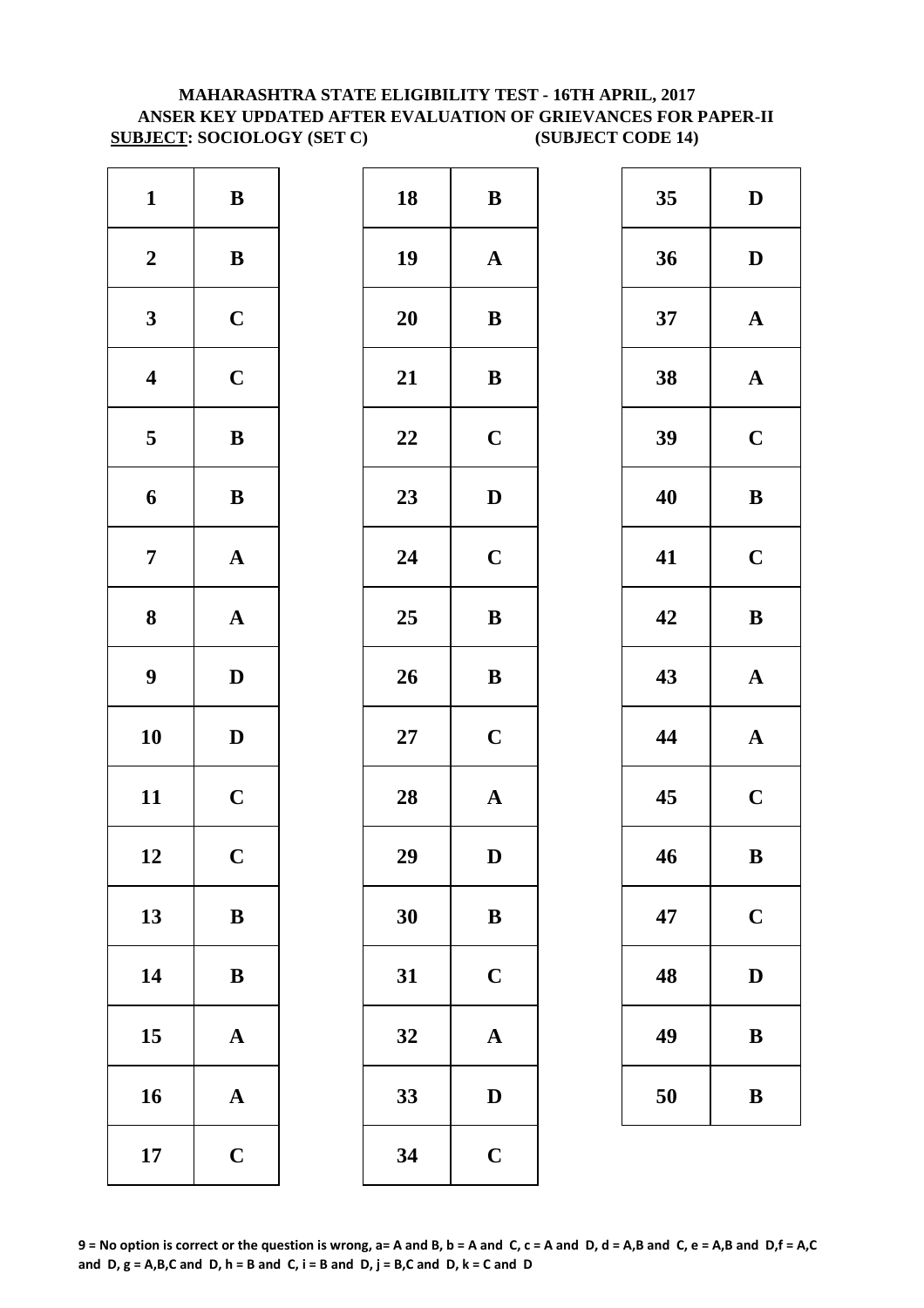# **MAHARASHTRA STATE ELIGIBILITY TEST - 16TH APRIL, 2017 ANSER KEY UPDATED AFTER EVALUATION OF GRIEVANCES FOR PAPER-II SUBJECT: SOCIOLOGY (SET D) (SUBJECT CODE 14)**

| $\mathbf{1}$            | $\mathbf C$           | 18     | $\mathbf A$             |
|-------------------------|-----------------------|--------|-------------------------|
| $\boldsymbol{2}$        | $\mathbf C$           | 19     | $\mathbf{D}$            |
| $\mathbf{3}$            | $\bf{B}$              | 20     | $\bf{B}$                |
| $\overline{\mathbf{4}}$ | $\, {\bf B}$          | 21     | $\mathbf C$             |
| 5                       | ${\bf A}$             | 22     | $\mathbf{A}$            |
| $\boldsymbol{6}$        | ${\bf A}$             | 23     | $\mathbf{D}$            |
| $\boldsymbol{7}$        | $\mathbf C$           | 24     | $\mathbf C$             |
| $\bf{8}$                | $\bf{B}$              | 25     | $\mathbf{D}$            |
| $\boldsymbol{9}$        | $\boldsymbol{\rm{A}}$ | 26     | $\mathbf{D}$            |
| 10                      | $\, {\bf B}$          | $27\,$ | $\mathbf A$             |
| 11                      | $\bf{B}$              | 28     | $\mathbf A$             |
| 12                      | $\mathbf C$           | 29     | $\overline{\mathbf{C}}$ |
| 13                      | $\mathbf D$           | 30     | $\bf{B}$                |
| 14                      | $\mathbf C$           | 31     | $\mathbf C$             |
| 15                      | $\bf{B}$              | 32     | $\bf{B}$                |
| 16                      | ${\bf B}$             | 33     | $\mathbf{A}$            |
| 17                      | $\mathbf C$           | 34     | $\mathbf A$             |

| $\mathbf{1}$            | $\mathbf C$  | 18 | ${\bf A}$             | 35 | $\mathbf C$  |
|-------------------------|--------------|----|-----------------------|----|--------------|
| $\boldsymbol{2}$        | $\mathbf C$  | 19 | $\mathbf D$           | 36 | $\bf{B}$     |
| $\mathbf{3}$            | ${\bf B}$    | 20 | $\bf{B}$              | 37 | $\mathbf C$  |
| $\overline{\mathbf{4}}$ | ${\bf B}$    | 21 | $\mathbf C$           | 38 | $\mathbf{D}$ |
| $\overline{\mathbf{5}}$ | ${\bf A}$    | 22 | $\boldsymbol{\rm{A}}$ | 39 | $\bf{B}$     |
| $\boldsymbol{6}$        | ${\bf A}$    | 23 | $\mathbf D$           | 40 | $\bf{B}$     |
| $\overline{7}$          | $\mathbf C$  | 24 | $\mathbf C$           | 41 | $\bf{B}$     |
| $\boldsymbol{8}$        | ${\bf B}$    | 25 | $\mathbf{D}$          | 42 | $\bf{B}$     |
| $\boldsymbol{9}$        | ${\bf A}$    | 26 | $\mathbf D$           | 43 | $\mathbf C$  |
| 10                      | $\, {\bf B}$ | 27 | ${\bf A}$             | 44 | $\mathbf C$  |
| 11                      | ${\bf B}$    | 28 | ${\bf A}$             | 45 | $\bf{B}$     |
| 12                      | $\mathbf C$  | 29 | $\mathbf C$           | 46 | $\bf{B}$     |
| 13                      | $\mathbf D$  | 30 | $\bf{B}$              | 47 | $\mathbf A$  |
| 14                      | $\mathbf C$  | 31 | $\mathbf C$           | 48 | $\mathbf A$  |
| 15                      | $\bf{B}$     | 32 | $\bf{B}$              | 49 | $\mathbf{D}$ |
| 16                      | $\, {\bf B}$ | 33 | $\boldsymbol{\rm{A}}$ | 50 | D            |
| 17                      | $\mathbf C$  | 34 | $\mathbf A$           |    |              |

| 35 | $\mathbf C$  |
|----|--------------|
| 36 | B            |
| 37 | $\mathbf C$  |
| 38 | D            |
| 39 | B            |
| 40 | B            |
| 41 | B            |
| 42 | B            |
| 43 | $\mathbf C$  |
| 44 | $\mathbf C$  |
| 45 | B            |
| 46 | B            |
| 47 | $\mathbf A$  |
| 48 | $\mathbf A$  |
| 49 | $\mathbf D$  |
| 50 | $\mathbf{D}$ |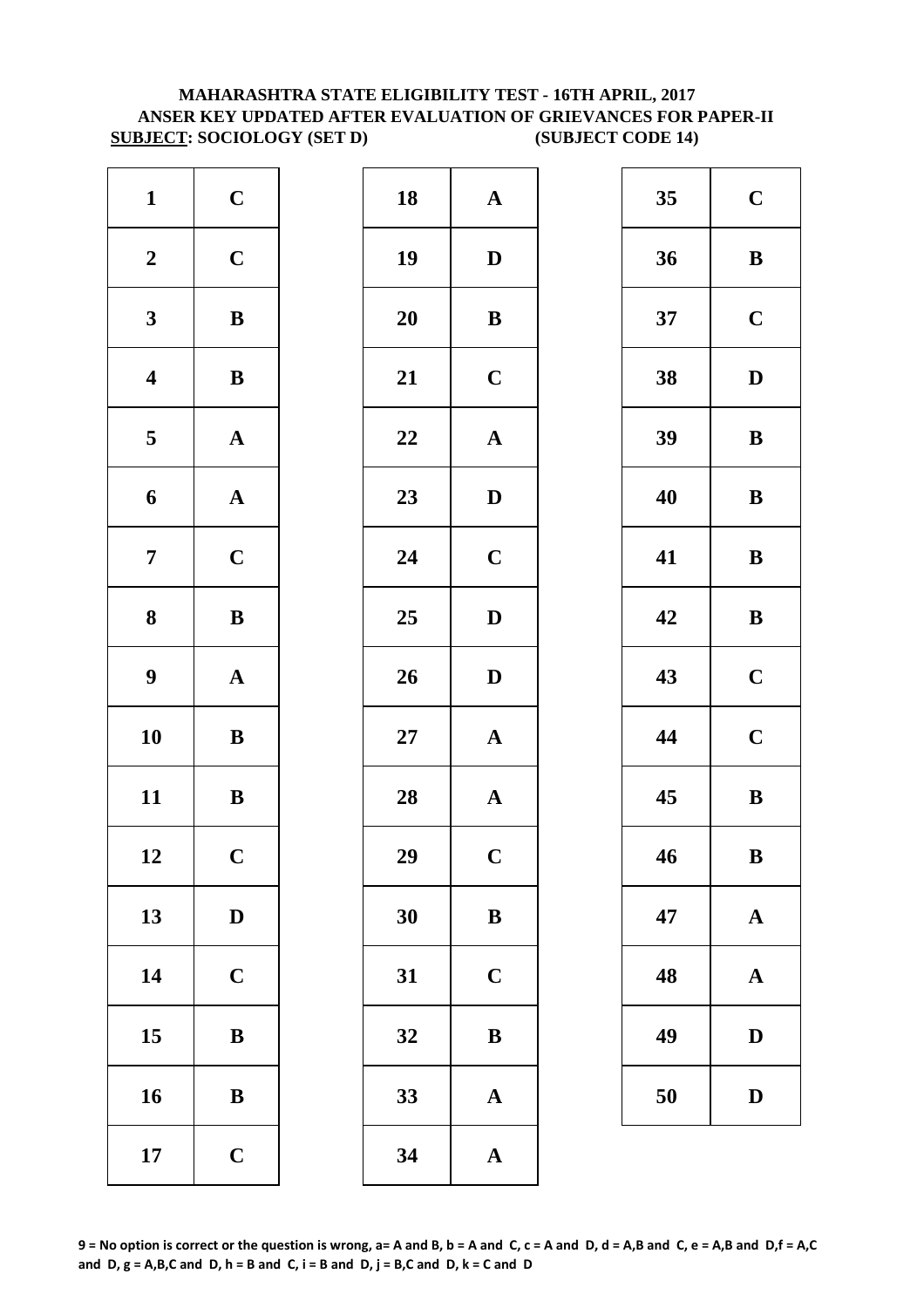# **ANSER KEY UPDATED AFTER EVALUATION OF GRIEVANCES FOR PAPER-II SUBJECT: POLITICAL SCIENCE (SET A) (SUBJECT CODE 15) MAHARASHTRA STATE ELIGIBILITY TEST - 16TH APRIL, 2017**

| $\mathbf{1}$            | $\mathbf D$           | 18        | $\mathbf C$  |
|-------------------------|-----------------------|-----------|--------------|
| $\boldsymbol{2}$        | $\, {\bf B}$          | 19        | $\bf{B}$     |
| $\mathbf{3}$            | $\bf{B}$              | <b>20</b> | $\bf{B}$     |
| $\overline{\mathbf{4}}$ | $\bf{B}$              | 21        | $\mathbf C$  |
| $\overline{\mathbf{5}}$ | $\boldsymbol{\rm{A}}$ | 22        | $\mathbf C$  |
| $\boldsymbol{6}$        | $\mathbf C$           | 23        | $\mathbf{A}$ |
| $\overline{7}$          | $\mathbf C$           | 24        | $\bf{B}$     |
| 8                       | $\mathbf C$           | 25        | $\bf{B}$     |
| $\boldsymbol{9}$        | $\mathbf C$           | 26        | $\mathbf C$  |
| 10                      | $\bf{B}$              | $27\,$    | $\mathbf C$  |
| 11                      | $\mathbf C$           | 28        | $\bf{B}$     |
| 12                      | $\boldsymbol{9}$      | 29        | D            |
| 13                      | $\mathbf C$           | 30        | $\mathbf{D}$ |
| 14                      | $\, {\bf B}$          | 31        | $\mathbf C$  |
| 15                      | $\mathbf C$           | 32        | $\mathbf C$  |
| 16                      | $\, {\bf B}$          | 33        | $\mathbf{A}$ |
| 17                      | B/D                   | 34        | $\mathbf{D}$ |

| $\mathbf{1}$            | $\mathbf D$      | 18 | $\mathbf C$           | 35 | $\boldsymbol{g}$ |
|-------------------------|------------------|----|-----------------------|----|------------------|
| $\boldsymbol{2}$        | ${\bf B}$        | 19 | $\bf{B}$              | 36 | $\mathbf C$      |
| $\mathbf{3}$            | $\bf{B}$         | 20 | $\bf{B}$              | 37 | $\mathbf C$      |
| $\overline{\mathbf{4}}$ | $\, {\bf B}$     | 21 | $\mathbf C$           | 38 | $\bf{B}$         |
| $\overline{\mathbf{5}}$ | ${\bf A}$        | 22 | $\mathbf C$           | 39 | $\mathbf A$      |
| $\boldsymbol{6}$        | $\mathbf C$      | 23 | $\boldsymbol{\rm{A}}$ | 40 | $\mathbf C$      |
| $\overline{7}$          | $\mathbf C$      | 24 | $\bf{B}$              | 41 | $\mathbf C$      |
| $\boldsymbol{8}$        | $\mathbf C$      | 25 | ${\bf B}$             | 42 | $\mathbf{D}$     |
| $\boldsymbol{9}$        | $\mathbf C$      | 26 | $\mathbf C$           | 43 | $\mathbf A$      |
| 10                      | $\, {\bf B}$     | 27 | $\mathbf C$           | 44 | $\mathbf C$      |
| 11                      | $\mathbf C$      | 28 | $\, {\bf B}$          | 45 | $\mathbf C$      |
| 12                      | $\boldsymbol{9}$ | 29 | D                     | 46 | $\mathbf C$      |
| 13                      | $\mathbf C$      | 30 | $\mathbf D$           | 47 | $\mathbf C$      |
| 14                      | ${\bf B}$        | 31 | $\mathbf C$           | 48 | $\mathbf A$      |
| 15                      | $\mathbf C$      | 32 | $\mathbf C$           | 49 | $\mathbf C$      |
| 16                      | $\, {\bf B}$     | 33 | $\boldsymbol{\rm{A}}$ | 50 | $\mathbf C$      |
| 17                      | B/D              | 34 | $\mathbf D$           |    |                  |

| 35 | g                       |
|----|-------------------------|
| 36 | $\mathbf C$             |
| 37 | $\mathbf C$             |
| 38 | B                       |
| 39 | $\mathbf A$             |
| 40 | $\overline{\mathbf{C}}$ |
| 41 | $\mathbf C$             |
| 42 | D                       |
|    |                         |
| 43 | $\mathbf A$             |
| 44 | $\mathbf C$             |
| 45 | $\overline{\mathbf{C}}$ |
| 46 | $\overline{\mathbf{C}}$ |
| 47 | $\mathbf C$             |
| 48 | $\bf A$                 |
| 49 | $\mathbf C$             |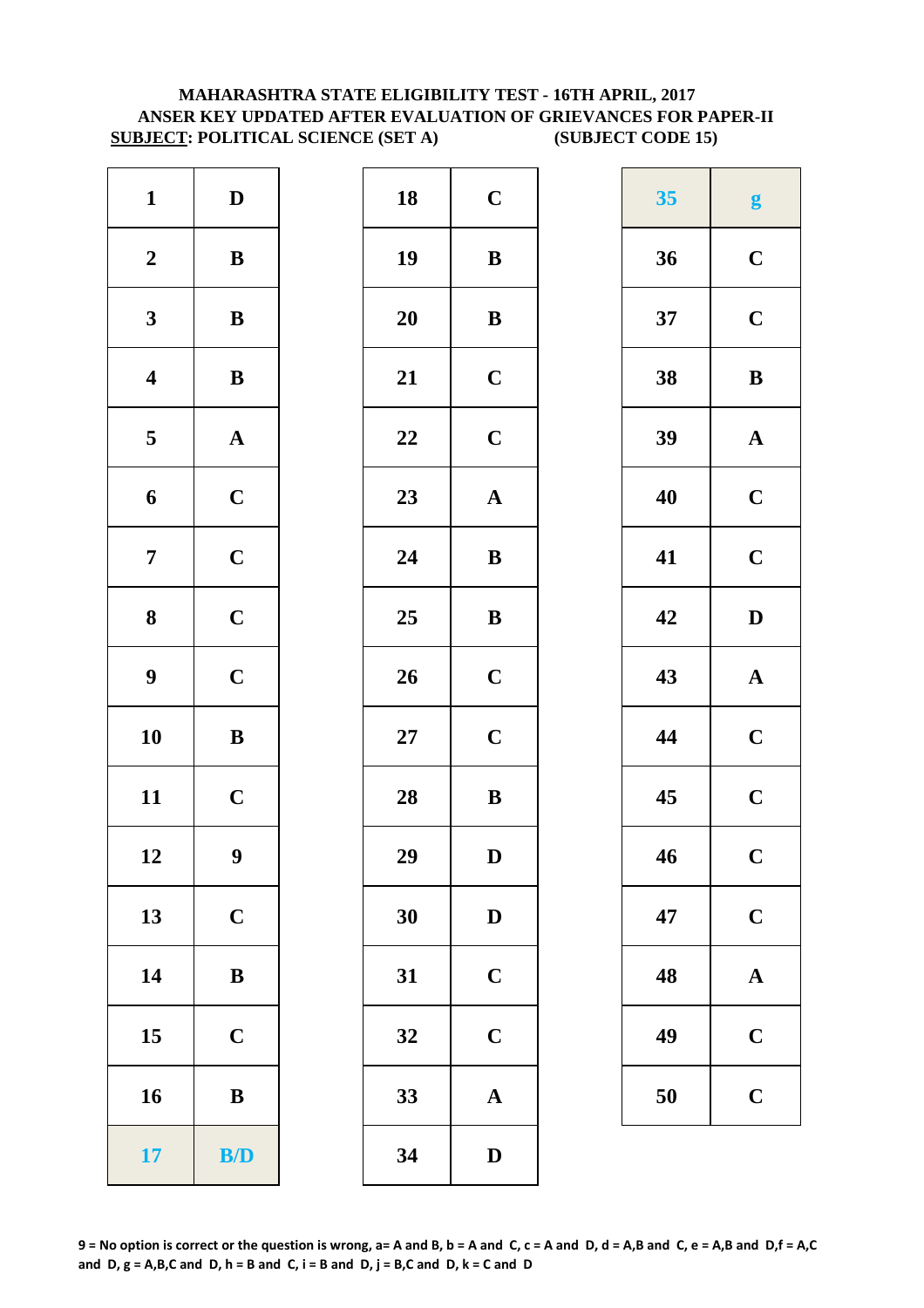# **MAHARASHTRA STATE ELIGIBILITY TEST - 16TH APRIL, 2017 ANSER KEY UPDATED AFTER EVALUATION OF GRIEVANCES FOR PAPER-II SUBJECT: POLITICAL SCIENCE (SET B) (SUBJECT CODE 15)**

| $\mathbf{1}$            | $\mathbf C$           | 18        | $\bf{B}$                |
|-------------------------|-----------------------|-----------|-------------------------|
| $\boldsymbol{2}$        | $\mathbf C$           | 19        | $\mathbf A$             |
| $\mathbf{3}$            | $\boldsymbol{\rm{A}}$ | <b>20</b> | $\mathbf C$             |
| $\boldsymbol{4}$        | $\, {\bf B}$          | 21        | $\mathbf C$             |
| $\overline{\mathbf{5}}$ | $\, {\bf B}$          | 22        | D                       |
| 6                       | $\mathbf C$           | 23        | $\mathbf A$             |
| $\overline{7}$          | $\mathbf C$           | 24        | $\mathbf C$             |
| ${\bf 8}$               | $\, {\bf B}$          | 25        | $\mathbf C$             |
| $\boldsymbol{9}$        | $\mathbf D$           | 26        | $\mathbf C$             |
| 10                      | $\mathbf D$           | $27\,$    | $\mathbf C$             |
| 11                      | $\mathbf C$           | 28        | $\mathbf{A}$            |
| 12                      | $\mathbf C$           | 29        | $\overline{\mathbf{C}}$ |
| 13                      | $\mathbf A$           | 30        | $\mathbf C$             |
| 14                      | $\mathbf D$           | 31        | D                       |
| 15                      | g                     | 32        | $\bf{B}$                |
| 16                      | $\mathbf C$           | 33        | $\bf{B}$                |
| 17                      | $\mathbf C$           | 34        | $\bf{B}$                |

| $\mathbf{1}$            | $\mathbf C$      | 18 | $\, {\bf B}$          | 35 | ${\bf A}$        |
|-------------------------|------------------|----|-----------------------|----|------------------|
| $\boldsymbol{2}$        | $\mathbf C$      | 19 | ${\bf A}$             | 36 | $\mathbf C$      |
| $\mathbf{3}$            | ${\bf A}$        | 20 | $\mathbf C$           | 37 | $\mathbf C$      |
| $\overline{\mathbf{4}}$ | ${\bf B}$        | 21 | $\mathbf C$           | 38 | $\mathbf C$      |
| $\overline{\mathbf{5}}$ | ${\bf B}$        | 22 | $\mathbf D$           | 39 | $\mathbf C$      |
| 6                       | $\mathbf C$      | 23 | ${\bf A}$             | 40 | $\bf{B}$         |
| $\overline{7}$          | $\mathbf C$      | 24 | $\mathbf C$           | 41 | $\mathbf C$      |
| $\boldsymbol{8}$        | $\, {\bf B}$     | 25 | $\mathbf C$           | 42 | $\boldsymbol{9}$ |
| $\boldsymbol{9}$        | $\mathbf{D}$     | 26 | $\mathbf C$           | 43 | $\mathbf C$      |
| 10                      | $\mathbf D$      | 27 | $\mathbf C$           | 44 | $\, {\bf B}$     |
| 11                      | $\mathbf C$      | 28 | $\boldsymbol{\rm{A}}$ | 45 | $\mathbf C$      |
| 12                      | $\mathbf C$      | 29 | $\mathbf C$           | 46 | $\bf{B}$         |
| 13                      | ${\bf A}$        | 30 | $\mathbf C$           | 47 | B/D              |
| 14                      | $\mathbf D$      | 31 | $\mathbf D$           | 48 | $\mathbf C$      |
| 15                      | $\boldsymbol{g}$ | 32 | $\, {\bf B}$          | 49 | $\bf{B}$         |
| 16                      | $\mathbf C$      | 33 | $\, {\bf B}$          | 50 | $\bf{B}$         |
| 17                      | $\mathbf C$      | 34 | $\, {\bf B}$          |    |                  |
|                         |                  |    |                       |    |                  |

| 35 | $\mathbf A$ |
|----|-------------|
| 36 | $\mathbf C$ |
| 37 | $\mathbf C$ |
| 38 | $\mathbf C$ |
| 39 | $\mathbf C$ |
| 40 | B           |
| 41 | $\mathbf C$ |
| 42 | 9           |
| 43 | $\mathbf C$ |
| 44 | B           |
| 45 | $\mathbf C$ |
| 46 | B           |
| 47 | B/D         |
| 48 | $\mathbf C$ |
| 49 | B           |
| 50 | B           |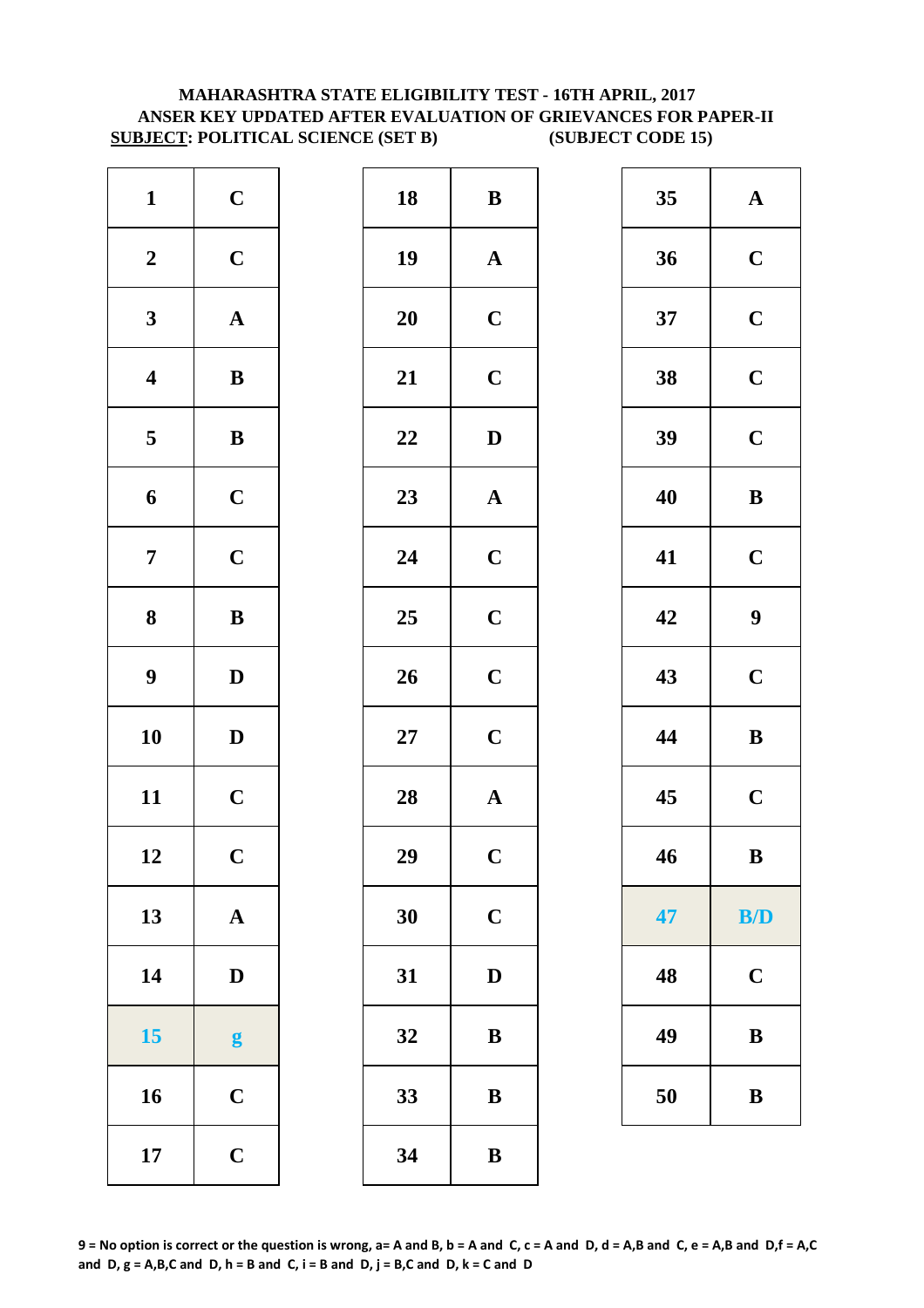# **MAHARASHTRA STATE ELIGIBILITY TEST - 16TH APRIL, 2017 ANSER KEY UPDATED AFTER EVALUATION OF GRIEVANCES FOR PAPER-II SUBJECT: POLITICAL SCIENCE (SET C) (SUBJECT CODE 15)**

| $\mathbf{1}$            | $\mathbf C$           | 18        | $\mathbf A$             |
|-------------------------|-----------------------|-----------|-------------------------|
| $\boldsymbol{2}$        | $\mathbf C$           | 19        | $\mathbf C$             |
| $\mathbf{3}$            | $\boldsymbol{\rm{A}}$ | <b>20</b> | $\mathbf C$             |
| $\overline{\mathbf{4}}$ | $\mathbf D$           | 21        | D                       |
| 5                       | g                     | 22        | $\bf{B}$                |
| 6                       | $\mathbf C$           | 23        | $\bf{B}$                |
| $\overline{7}$          | $\mathbf C$           | 24        | $\bf{B}$                |
| 8                       | $\bf{B}$              | 25        | $\mathbf A$             |
| $\boldsymbol{9}$        | $\boldsymbol{\rm{A}}$ | 26        | $\mathbf C$             |
| 10                      | $\mathbf C$           | $27\,$    | $\mathbf C$             |
| 11                      | $\mathbf C$           | 28        | $\mathbf C$             |
| 12                      | D                     | 29        | $\overline{\mathbf{C}}$ |
| 13                      | ${\bf A}$             | 30        | $\bf{B}$                |
| 14                      | $\mathbf C$           | 31        | $\mathbf C$             |
| 15                      | $\mathbf C$           | 32        | 9                       |
| 16                      | $\mathbf C$           | 33        | $\mathbf C$             |
| 17                      | $\mathbf C$           | 34        | $\bf{B}$                |

| $\mathbf{1}$            | $\mathbf C$      | 18     | ${\bf A}$        | 35 | $\mathbf C$  |
|-------------------------|------------------|--------|------------------|----|--------------|
| $\boldsymbol{2}$        | $\mathbf C$      | 19     | $\mathbf C$      | 36 | $\, {\bf B}$ |
| $\mathbf{3}$            | ${\bf A}$        | 20     | $\mathbf C$      | 37 | B/D          |
| $\overline{\mathbf{4}}$ | $\mathbf D$      | 21     | $\mathbf D$      | 38 | $\mathbf C$  |
| 5 <sup>5</sup>          | $\boldsymbol{g}$ | 22     | $\, {\bf B}$     | 39 | $\, {\bf B}$ |
| 6                       | $\mathbf C$      | 23     | $\, {\bf B}$     | 40 | $\bf{B}$     |
| $\overline{7}$          | $\mathbf C$      | 24     | $\, {\bf B}$     | 41 | $\mathbf C$  |
| $\boldsymbol{8}$        | $\, {\bf B}$     | 25     | ${\bf A}$        | 42 | $\mathbf C$  |
| $\boldsymbol{9}$        | ${\bf A}$        | 26     | $\mathbf C$      | 43 | ${\bf A}$    |
| 10                      | $\mathbf C$      | $27\,$ | $\mathbf C$      | 44 | $\, {\bf B}$ |
| 11                      | $\mathbf C$      | 28     | $\mathbf C$      | 45 | $\, {\bf B}$ |
| 12                      | $\mathbf D$      | 29     | $\mathbf C$      | 46 | $\mathbf C$  |
| 13                      | ${\bf A}$        | 30     | $\, {\bf B}$     | 47 | $\mathbf C$  |
| 14                      | $\mathbf C$      | 31     | $\mathbf C$      | 48 | $\bf{B}$     |
| 15                      | $\mathbf C$      | 32     | $\boldsymbol{9}$ | 49 | $\mathbf D$  |
| 16                      | $\mathbf C$      | 33     | $\mathbf C$      | 50 | D            |
| 17                      | $\mathbf C$      | 34     | $\, {\bf B}$     |    |              |

| 35 | $\mathbf C$ |
|----|-------------|
| 36 | $\bf{B}$    |
| 37 | B/D         |
| 38 | $\mathbf C$ |
| 39 | B           |
| 40 | B           |
| 41 | $\mathbf C$ |
| 42 | $\mathbf C$ |
| 43 | $\mathbf A$ |
| 44 | B           |
| 45 | B           |
| 46 | $\mathbf C$ |
| 47 | $\mathbf C$ |
| 48 | B           |
| 49 | D           |
| 50 | $\bf{D}$    |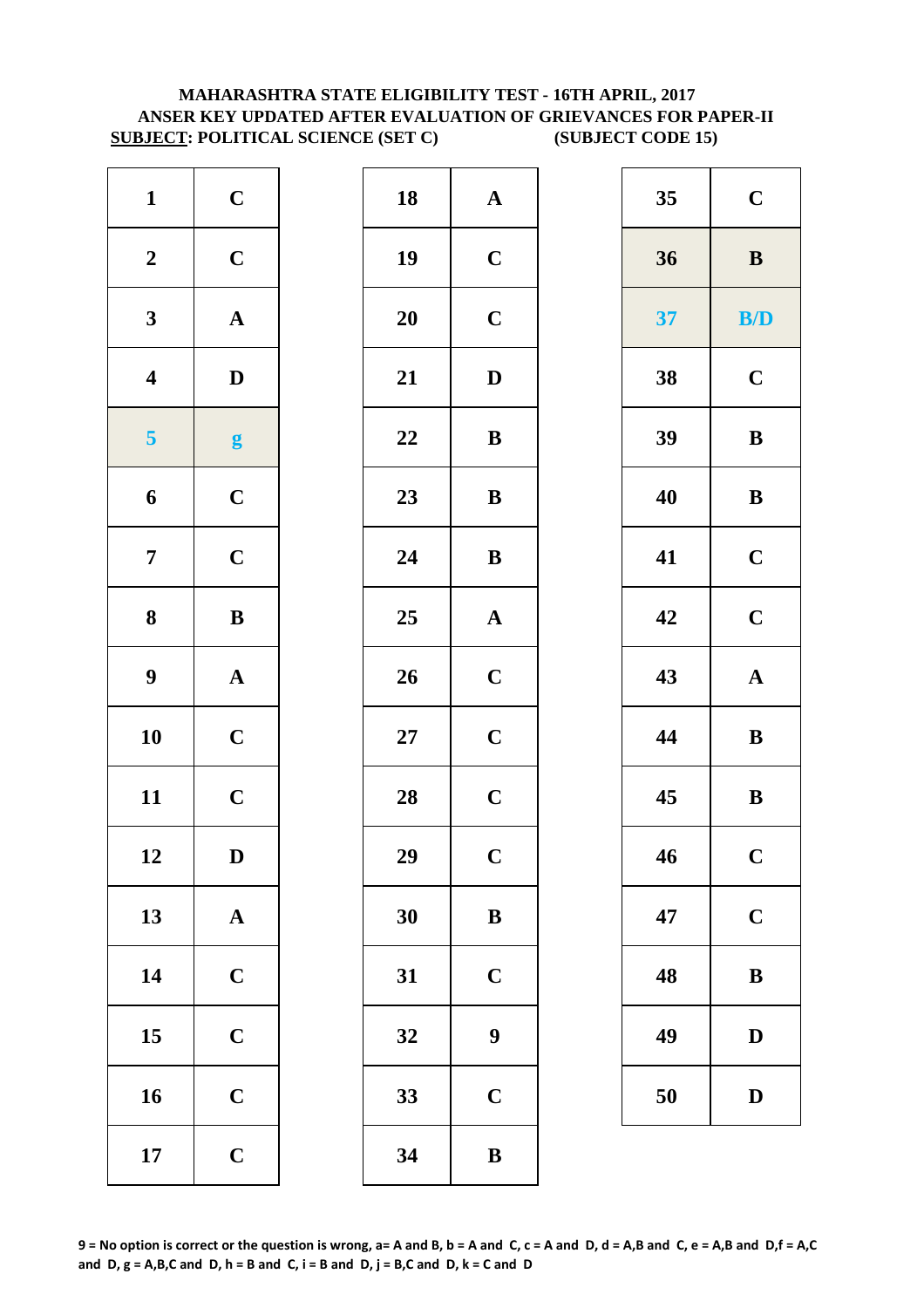# **SUBJECT: POLITICAL SCIENCE (SET D) (SUBJECT CODE 15) MAHARASHTRA STATE ELIGIBILITY TEST - 16TH APRIL, 2017 ANSER KEY UPDATED AFTER EVALUATION OF GRIEVANCES FOR PAPER-II**

| $\mathbf C$           | 18        | $\mathbf C$      |
|-----------------------|-----------|------------------|
| $\mathbf D$           | 19        | $\mathbf C$      |
| $\boldsymbol{\rm{A}}$ | <b>20</b> | $\bf{B}$         |
| $\mathbf C$           | 21        | $\mathbf C$      |
| $\mathbf C$           | 22        | $\boldsymbol{9}$ |
| $\mathbf C$           | 23        | $\mathbf C$      |
| $\mathbf C$           | 24        | $\bf{B}$         |
|                       |           | $\mathbf C$      |
| $\boldsymbol{\rm{A}}$ | 25        |                  |
| $\mathbf C$           | 26        |                  |
| $\mathbf C$           | 27        | $\bf{B}$<br>B/   |
| $\mathbf D$           | 28        | $\mathbf C$      |
| B                     | 29        | B                |
| $\, {\bf B}$          | 30        | $\bf{B}$         |
| $\bf{B}$              | 31        | $\mathbf C$      |
| $\mathbf A$           | 32        | $\mathbf C$      |
| $\mathbf C$           | 33        | $\mathbf{A}$     |
|                       |           |                  |

| $\mathbf{1}$            | $\mathbf C$  | 18 | $\mathbf C$             | 35 | $\bf{B}$     |
|-------------------------|--------------|----|-------------------------|----|--------------|
| $\boldsymbol{2}$        | $\mathbf D$  | 19 | $\mathbf C$             | 36 | $\mathbf C$  |
| $\mathbf{3}$            | ${\bf A}$    | 20 | $\bf{B}$                | 37 | $\mathbf C$  |
| $\overline{\mathbf{4}}$ | $\mathbf C$  | 21 | $\mathbf C$             | 38 | $\bf{B}$     |
| $\overline{\mathbf{5}}$ | $\mathbf C$  | 22 | $\boldsymbol{9}$        | 39 | $\mathbf{D}$ |
| $\boldsymbol{6}$        | $\mathbf C$  | 23 | $\mathbf C$             | 40 | $\mathbf{D}$ |
| $\overline{7}$          | $\mathbf C$  | 24 | $\, {\bf B}$            | 41 | $\mathbf C$  |
| $\boldsymbol{8}$        | ${\bf A}$    | 25 | $\mathbf C$             | 42 | $\mathbf C$  |
| $\boldsymbol{9}$        | $\mathbf C$  | 26 | $\, {\bf B}$            | 43 | $\mathbf A$  |
| 10                      | $\mathbf C$  | 27 | $\mathbf{B}/\mathbf{D}$ | 44 | $\mathbf{D}$ |
| 11                      | $\mathbf{D}$ | 28 | $\mathbf C$             | 45 | g            |
| 12                      | $\, {\bf B}$ | 29 | $\, {\bf B}$            | 46 | $\mathbf C$  |
| 13                      | $\bf{B}$     | 30 | ${\bf B}$               | 47 | $\mathbf C$  |
| 14                      | $\, {\bf B}$ | 31 | $\mathbf C$             | 48 | $\bf{B}$     |
| 15                      | ${\bf A}$    | 32 | $\mathbf C$             | 49 | $\mathbf A$  |
| 16                      | $\mathbf C$  | 33 | $\boldsymbol{\rm{A}}$   | 50 | $\mathbf C$  |
| 17                      | $\mathbf C$  | 34 | $\, {\bf B}$            |    |              |
|                         |              |    |                         |    |              |

| 35 | B            |  |
|----|--------------|--|
| 36 | $\mathbf C$  |  |
| 37 | $\mathbf C$  |  |
| 38 | B            |  |
| 39 | $\mathbf{D}$ |  |
| 40 | D            |  |
| 41 | $\mathbf C$  |  |
| 42 | $\mathbf C$  |  |
| 43 | $\mathbf A$  |  |
| 44 | $\mathbf{D}$ |  |
| 45 | g            |  |
| 46 | $\mathbf C$  |  |
| 47 | $\mathbf C$  |  |
| 48 | B            |  |
| 49 | A            |  |
| 50 | $\mathbf C$  |  |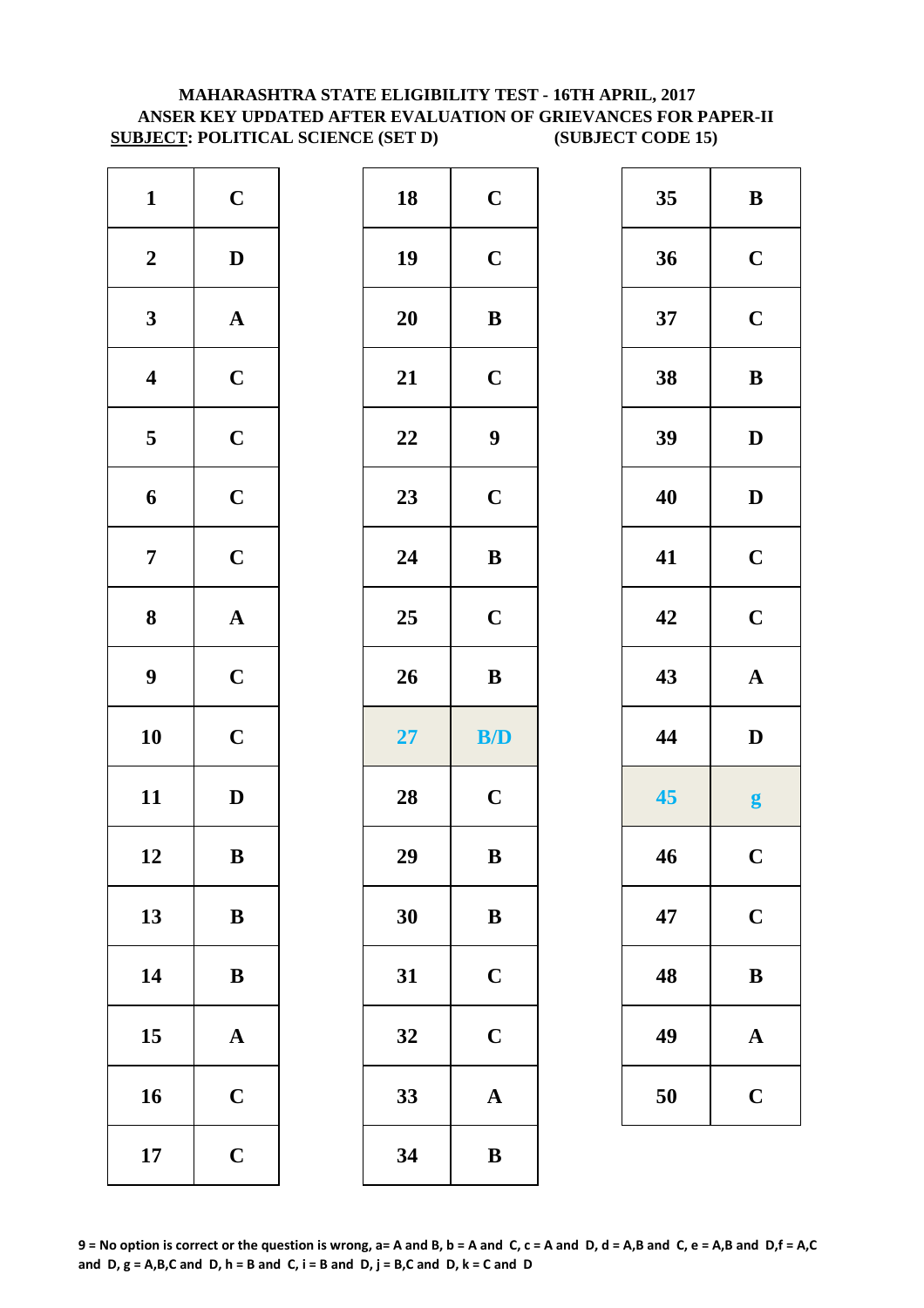# **MAHARASHTRA STATE ELIGIBILITY TEST - 16TH APRIL, 2017 ANSER KEY UPDATED AFTER EVALUATION OF GRIEVANCES FOR PAPER-II SUBJECT: DEFENCE & STRATEGIC STUDIES (SET A) (SUBJECT CODE 16)**

| $\mathbf{1}$            | ${\bf D}$             | 18        | $\bf{B}$       |
|-------------------------|-----------------------|-----------|----------------|
| $\boldsymbol{2}$        | $\, {\bf B}$          | 19        | D              |
| $\mathbf{3}$            | $\mathbf D$           | <b>20</b> | $\mathbf A$    |
| $\overline{\mathbf{4}}$ | $\mathbf C$           | 21        | $\mathbf C$    |
| $\overline{\mathbf{5}}$ | $\mathbf C$           | 22        | $\bf{B}$       |
| 6                       | ${\bf A}$             | 23        | $\mathbf C$    |
| $\overline{7}$          | $\mathbf C$           | 24        | $\bf{B}$       |
| 8                       | ${\bf B}$             | 25        | $\mathbf A$    |
| $\boldsymbol{9}$        | $\boldsymbol{\rm{A}}$ | 26        | $\bf{B}$       |
| 10                      | $\mathbf C$           | $27\,$    | $\bf{B}$       |
| 11                      | $\bf{B}$              | 28        | D              |
| 12                      | B                     | 29        | $\overline{C}$ |
| 13                      | ${\bf A}$             | 30        | $\bf{B}$       |
| 14                      | $\mathbf C$           | 31        | $\mathbf C$    |
| 15                      | $\mathbf A$           | 32        | D              |
| 16                      | $\mathbf C$           | 33        | $\bf{B}$       |
| 17                      | $\bf{B}$              | 34        | $\bf{B}$       |

| $\mathbf{1}$            | $\mathbf D$  | 18 | $\, {\bf B}$ | 35 | $\mathbf A$  |
|-------------------------|--------------|----|--------------|----|--------------|
| $\boldsymbol{2}$        | $\, {\bf B}$ | 19 | $\mathbf D$  | 36 | $\mathbf A$  |
| $\mathbf{3}$            | $\mathbf{D}$ | 20 | ${\bf A}$    | 37 | $\mathbf{D}$ |
| $\overline{\mathbf{4}}$ | $\mathbf C$  | 21 | $\mathbf C$  | 38 | $\bf{B}$     |
| $\overline{\mathbf{5}}$ | $\mathbf C$  | 22 | $\, {\bf B}$ | 39 | $\mathbf C$  |
| $\boldsymbol{6}$        | ${\bf A}$    | 23 | $\mathbf C$  | 40 | $\mathbf C$  |
| $\overline{7}$          | $\mathbf C$  | 24 | $\bf{B}$     | 41 | $\bf{B}$     |
| $\boldsymbol{8}$        | ${\bf B}$    | 25 | ${\bf A}$    | 42 | $\mathbf C$  |
| $\boldsymbol{9}$        | ${\bf A}$    | 26 | $\, {\bf B}$ | 43 | $\mathbf{D}$ |
| 10                      | $\mathbf C$  | 27 | $\bf{B}$     | 44 | $\mathbf{D}$ |
| 11                      | ${\bf B}$    | 28 | $\mathbf D$  | 45 | $\bf{B}$     |
| 12                      | $\, {\bf B}$ | 29 | $\mathbf C$  | 46 | $\bf{B}$     |
| 13                      | ${\bf A}$    | 30 | ${\bf B}$    | 47 | $\bf{B}$     |
| 14                      | $\mathbf C$  | 31 | $\mathbf C$  | 48 | $\mathbf{D}$ |
| 15                      | ${\bf A}$    | 32 | $\mathbf D$  | 49 | $\mathbf A$  |
| 16                      | $\mathbf C$  | 33 | $\, {\bf B}$ | 50 | $\bf{B}$     |
| 17                      | $\, {\bf B}$ | 34 | $\, {\bf B}$ |    |              |

| 35 | $\mathbf A$ |
|----|-------------|
| 36 | $\mathbf A$ |
| 37 | D           |
| 38 | B           |
| 39 | $\mathbf C$ |
| 40 | $\mathbf C$ |
| 41 | B           |
| 42 | $\mathbf C$ |
|    |             |
| 43 | D           |
| 44 | D           |
| 45 | B           |
| 46 | B           |
| 47 | B           |
| 48 | $\bf{D}$    |
| 49 | A           |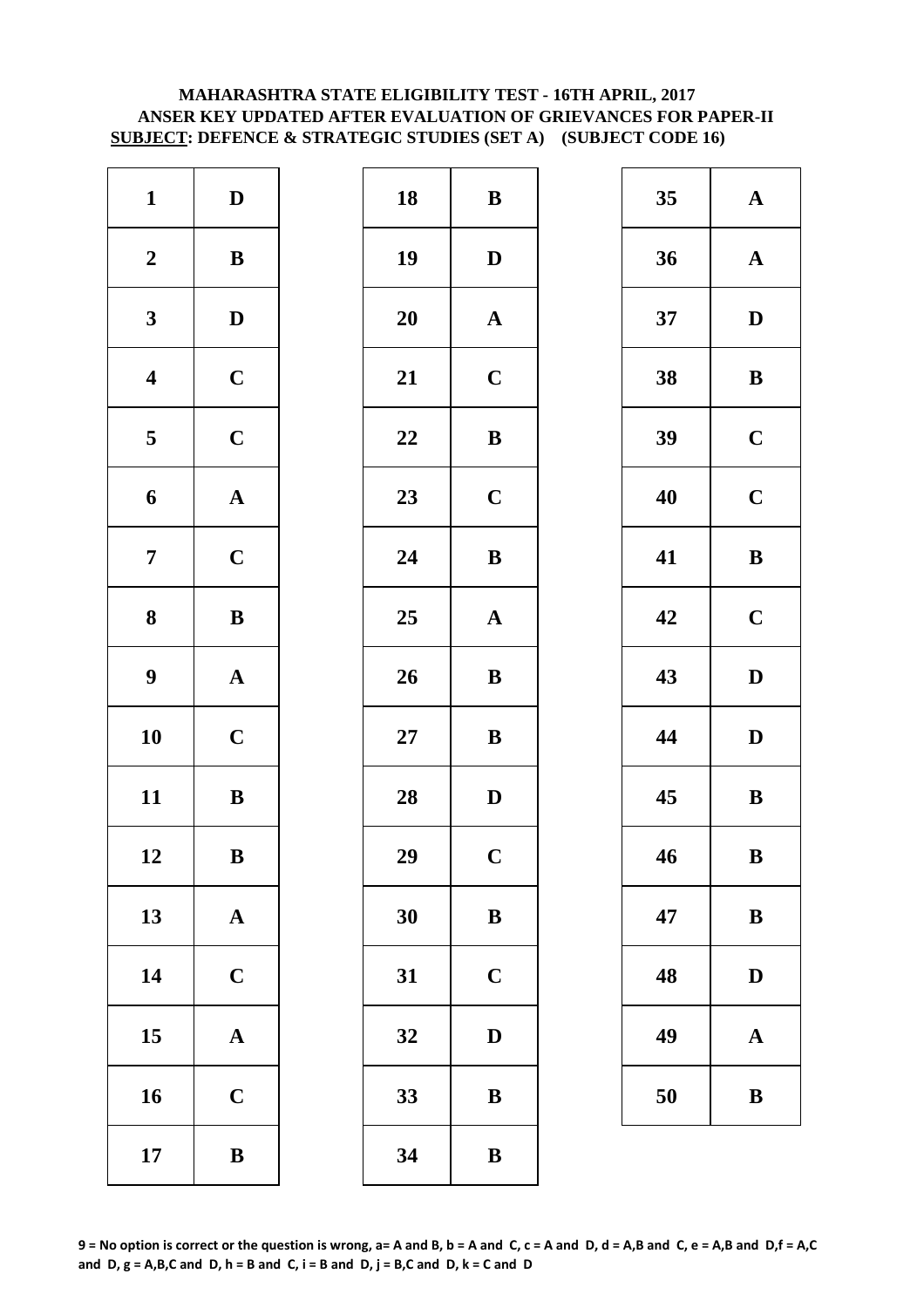# **ANSER KEY UPDATED AFTER EVALUATION OF GRIEVANCES FOR PAPER-II SUBJECT: DEFENCE & STRATEGIC STUDIES (SET B) (SUBJECT CODE 16) MAHARASHTRA STATE ELIGIBILITY TEST - 16TH APRIL, 2017**

| $\mathbf{1}$            | $\mathbf C$           | 18        | $\bf{B}$     |
|-------------------------|-----------------------|-----------|--------------|
| $\boldsymbol{2}$        | $\, {\bf B}$          | 19        | $\mathbf C$  |
| $\mathbf{3}$            | $\mathbf C$           | <b>20</b> | $\mathbf C$  |
| $\overline{\mathbf{4}}$ | $\bf{B}$              | 21        | $\bf{B}$     |
| $\overline{\mathbf{5}}$ | $\boldsymbol{\rm{A}}$ | 22        | $\mathbf C$  |
| 6                       | $\, {\bf B}$          | 23        | $\mathbf{D}$ |
| $\overline{7}$          | $\bf{B}$              | 24        | $\mathbf{D}$ |
| 8                       | $\mathbf D$           | 25        | $\bf{B}$     |
| $\boldsymbol{9}$        | $\mathbf C$           | 26        | $\bf{B}$     |
| 10                      | $\bf{B}$              | $27\,$    | $\bf{B}$     |
| 11                      | $\mathbf C$           | 28        | $\mathbf{D}$ |
| 12                      | D                     | 29        | A            |
| 13                      | $\, {\bf B}$          | 30        | $\bf{B}$     |
| 14                      | ${\bf B}$             | 31        | $\mathbf{D}$ |
| 15                      | $\mathbf A$           | 32        | $\bf{B}$     |
| 16                      | $\mathbf A$           | 33        | D            |
| 17                      | $\mathbf D$           | 34        | $\mathbf C$  |

| $\mathbf{1}$            | $\mathbf C$  | 18 | $\, {\bf B}$ | 35 | $\mathbf C$  |
|-------------------------|--------------|----|--------------|----|--------------|
| $\boldsymbol{2}$        | $\, {\bf B}$ | 19 | $\mathbf C$  | 36 | $\mathbf A$  |
| $\mathbf{3}$            | $\mathbf C$  | 20 | $\mathbf C$  | 37 | $\mathbf C$  |
| $\overline{\mathbf{4}}$ | $\, {\bf B}$ | 21 | $\, {\bf B}$ | 38 | $\bf{B}$     |
| $\overline{\mathbf{5}}$ | ${\bf A}$    | 22 | $\mathbf C$  | 39 | $\mathbf A$  |
| $\boldsymbol{6}$        | ${\bf B}$    | 23 | $\mathbf D$  | 40 | $\mathbf C$  |
| $\overline{7}$          | $\, {\bf B}$ | 24 | $\mathbf D$  | 41 | $\bf{B}$     |
| $\boldsymbol{8}$        | $\mathbf{D}$ | 25 | ${\bf B}$    | 42 | $\bf{B}$     |
| $\boldsymbol{9}$        | $\mathbf C$  | 26 | $\, {\bf B}$ | 43 | $\mathbf A$  |
| 10                      | ${\bf B}$    | 27 | $\bf{B}$     | 44 | $\mathbf C$  |
| 11                      | $\mathbf C$  | 28 | $\mathbf D$  | 45 | $\mathbf A$  |
| 12                      | $\mathbf D$  | 29 | $\mathbf A$  | 46 | $\mathbf C$  |
| 13                      | $\bf{B}$     | 30 | ${\bf B}$    | 47 | $\bf{B}$     |
| 14                      | $\, {\bf B}$ | 31 | $\mathbf D$  | 48 | $\bf{B}$     |
| 15                      | $\mathbf{A}$ | 32 | $\bf{B}$     | 49 | $\mathbf{D}$ |
| 16                      | ${\bf A}$    | 33 | ${\bf D}$    | 50 | $\mathbf A$  |
| 17                      | $\mathbf D$  | 34 | $\mathbf C$  |    |              |

| 35 | $\mathbf C$             |
|----|-------------------------|
| 36 | $\mathbf A$             |
| 37 | $\mathbf C$             |
| 38 | B                       |
| 39 | $\mathbf A$             |
| 40 | $\mathbf C$             |
| 41 | B                       |
| 42 | B                       |
| 43 | $\mathbf A$             |
| 44 | $\mathbf C$             |
| 45 | $\mathbf A$             |
| 46 | $\overline{\mathbf{C}}$ |
| 47 | $\bf{B}$                |
| 48 | B                       |
| 49 | D                       |
| 50 | $\bf A$                 |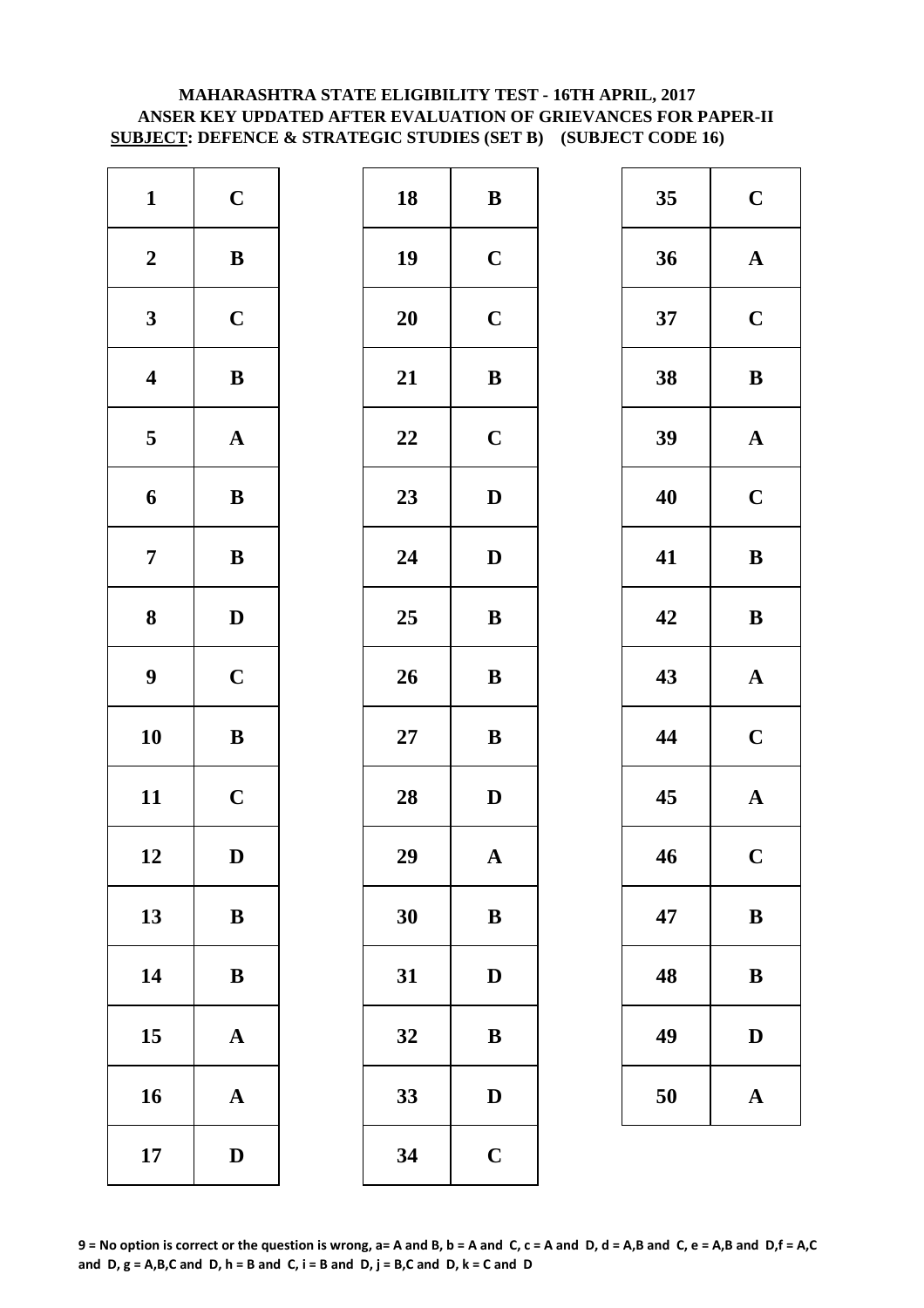# **MAHARASHTRA STATE ELIGIBILITY TEST - 16TH APRIL, 2017 ANSER KEY UPDATED AFTER EVALUATION OF GRIEVANCES FOR PAPER-II SUBJECT: DEFENCE & STRATEGIC STUDIES (SET C) (SUBJECT CODE 16)**

| $\mathbf{1}$            | $\mathbf C$           | 18        | $\mathbf{D}$ |
|-------------------------|-----------------------|-----------|--------------|
| $\boldsymbol{2}$        | $\mathbf D$           | 19        | $\mathbf A$  |
| $\mathbf{3}$            | $\bf{B}$              | <b>20</b> | $\bf{B}$     |
| $\boldsymbol{4}$        | ${\bf B}$             | 21        | $\mathbf{D}$ |
| $\overline{\mathbf{5}}$ | $\boldsymbol{\rm{A}}$ | 22        | $\bf{B}$     |
| 6                       | ${\bf A}$             | 23        | $\mathbf{D}$ |
| $\overline{7}$          | $\mathbf D$           | 24        | $\mathbf C$  |
| 8                       | $\bf{B}$              | 25        | $\mathbf C$  |
| $\boldsymbol{9}$        | $\mathbf C$           | 26        | $\mathbf{A}$ |
| 10                      | $\mathbf C$           | $27\,$    | $\mathbf C$  |
| 11                      | $\, {\bf B}$          | 28        | $\bf{B}$     |
| 12                      | $\mathbf C$           | 29        | A            |
| 13                      | $\mathbf D$           | 30        | $\mathbf C$  |
| 14                      | $\mathbf D$           | 31        | $\bf{B}$     |
| 15                      | $\bf{B}$              | 32        | $\bf{B}$     |
| 16                      | $\bf{B}$              | 33        | $\mathbf{A}$ |
| 17                      | $\bf{B}$              | 34        | $\mathbf C$  |

| $\mathbf C$  | 18     | $\mathbf{D}$          | 35 | $\mathbf A$  |
|--------------|--------|-----------------------|----|--------------|
| $\mathbf D$  | 19     | $\mathbf A$           | 36 | $\mathbf C$  |
| ${\bf B}$    | 20     | ${\bf B}$             | 37 | $\bf{B}$     |
| ${\bf B}$    | 21     | $\mathbf D$           | 38 | $\bf{B}$     |
| ${\bf A}$    | 22     | $\, {\bf B}$          | 39 | $\mathbf{D}$ |
| ${\bf A}$    | 23     | $\mathbf D$           | 40 | $\mathbf A$  |
| $\mathbf D$  | 24     | $\mathbf C$           | 41 | $\mathbf C$  |
| ${\bf B}$    | 25     | $\mathbf C$           | 42 | $\bf{B}$     |
| $\mathbf C$  | 26     | $\mathbf A$           | 43 | $\mathbf C$  |
| $\mathbf C$  | $27\,$ | $\mathbf C$           | 44 | $\bf{B}$     |
| $\mathbf{B}$ | 28     | ${\bf B}$             | 45 | $\mathbf A$  |
| $\mathbf C$  | 29     | $\boldsymbol{\rm{A}}$ | 46 | $\bf{B}$     |
| $\mathbf D$  | 30     | $\mathbf C$           | 47 | $\bf{B}$     |
| $\mathbf D$  | 31     | $\bf{B}$              | 48 | $\mathbf{D}$ |
| $\bf{B}$     | 32     | $\bf{B}$              | 49 | $\mathbf C$  |
| ${\bf B}$    | 33     | $\mathbf A$           | 50 | $\bf{B}$     |
| $\, {\bf B}$ | 34     | $\mathbf C$           |    |              |
|              |        |                       |    |              |

| 35 | $\mathbf A$ |
|----|-------------|
| 36 | $\mathbf C$ |
| 37 | B           |
| 38 | B           |
| 39 | D           |
| 40 | $\mathbf A$ |
| 41 | $\mathbf C$ |
| 42 | B           |
| 43 | $\mathbf C$ |
| 44 | B           |
| 45 | $\mathbf A$ |
| 46 | B           |
| 47 | B           |
| 48 | $\bf{D}$    |
| 49 | $\mathbf C$ |
| 50 | B           |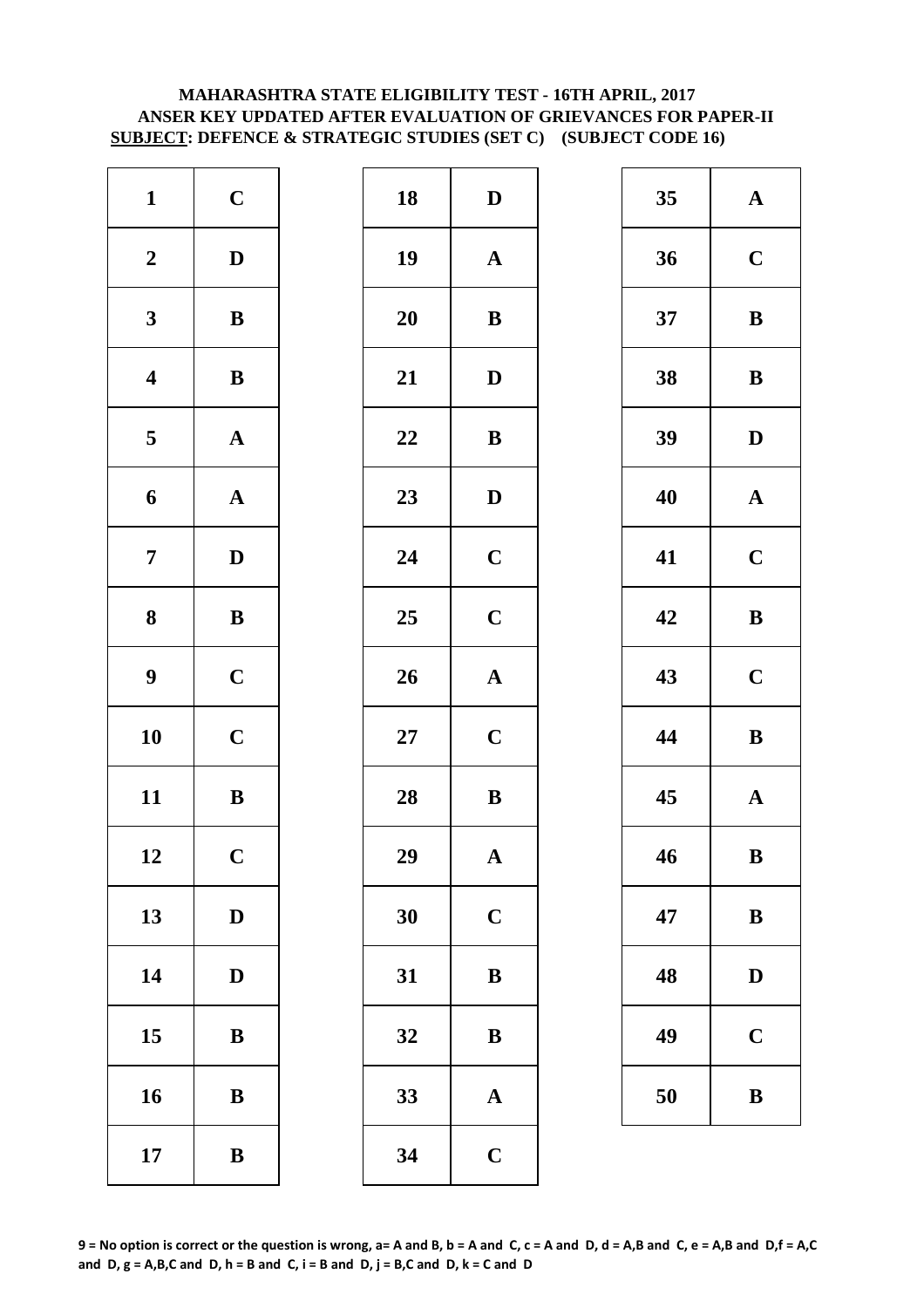# **MAHARASHTRA STATE ELIGIBILITY TEST - 16TH APRIL, 2017 ANSER KEY UPDATED AFTER EVALUATION OF GRIEVANCES FOR PAPER-II SUBJECT: DEFENCE & STRATEGIC STUDIES(SET D) (SUBJECT CODE 16)**

| $\mathbf{1}$            | $\, {\bf B}$          | 18 | $\bf{B}$     |
|-------------------------|-----------------------|----|--------------|
| $\boldsymbol{2}$        | $\mathbf C$           | 19 | $\mathbf A$  |
| $\mathbf{3}$            | $\mathbf D$           | 20 | $\mathbf C$  |
| $\overline{\mathbf{4}}$ | $\mathbf D$           | 21 | $\bf{B}$     |
| $\overline{\mathbf{5}}$ | $\bf{B}$              | 22 | $\bf{B}$     |
| 6                       | $\, {\bf B}$          | 23 | $\mathbf A$  |
| $\overline{7}$          | $\bf{B}$              | 24 | $\mathbf C$  |
| 8                       | $\mathbf D$           | 25 | $\mathbf{A}$ |
| $\boldsymbol{9}$        | $\boldsymbol{\rm{A}}$ | 26 | $\mathbf C$  |
| 10                      | $\bf{B}$              | 27 | $\bf{B}$     |
| 11                      | $\mathbf D$           | 28 | $\bf{B}$     |
| 12                      | B                     | 29 | D            |
| 13                      | $\mathbf D$           | 30 | $\mathbf{A}$ |
| 14                      | $\mathbf C$           | 31 | $\mathbf C$  |
| 15                      | $\mathbf C$           | 32 | $\bf{B}$     |
| 16                      | $\mathbf A$           | 33 | $\mathbf C$  |
| 17                      | $\mathbf C$           | 34 | $\bf{B}$     |

| $\mathbf{1}$            | $\, {\bf B}$ | 18     | ${\bf B}$             | 35 | $\mathbf A$  |
|-------------------------|--------------|--------|-----------------------|----|--------------|
| $\boldsymbol{2}$        | $\mathbf C$  | 19     | $\mathbf A$           | 36 | $\bf{B}$     |
| $\mathbf{3}$            | $\mathbf{D}$ | 20     | $\mathbf C$           | 37 | $\bf{B}$     |
| $\overline{\mathbf{4}}$ | $\mathbf D$  | 21     | ${\bf B}$             | 38 | $\mathbf{D}$ |
| $\overline{\mathbf{5}}$ | $\, {\bf B}$ | $22\,$ | $\, {\bf B}$          | 39 | $\mathbf C$  |
| $\boldsymbol{6}$        | ${\bf B}$    | 23     | $\mathbf A$           | 40 | $\bf{B}$     |
| $\overline{7}$          | ${\bf B}$    | 24     | $\mathbf C$           | 41 | $\mathbf C$  |
| $\boldsymbol{8}$        | $\mathbf{D}$ | 25     | $\boldsymbol{\rm{A}}$ | 42 | $\mathbf{D}$ |
| $\boldsymbol{9}$        | ${\bf A}$    | 26     | $\mathbf C$           | 43 | $\bf{B}$     |
| 10                      | ${\bf B}$    | $27\,$ | $\, {\bf B}$          | 44 | $\bf{B}$     |
| 11                      | $\mathbf D$  | 28     | ${\bf B}$             | 45 | $\mathbf A$  |
| 12                      | $\, {\bf B}$ | 29     | $\mathbf D$           | 46 | $\mathbf A$  |
| 13                      | $\mathbf D$  | 30     | $\mathbf A$           | 47 | $\mathbf{D}$ |
| 14                      | $\mathbf C$  | 31     | $\mathbf C$           | 48 | $\bf{B}$     |
| 15                      | $\mathbf C$  | 32     | $\bf{B}$              | 49 | $\mathbf C$  |
| 16                      | $\mathbf A$  | 33     | $\mathbf C$           | 50 | $\mathbf C$  |
| 17                      | $\mathbf C$  | 34     | $\, {\bf B}$          |    |              |

| 35 | $\mathbf A$ |
|----|-------------|
| 36 | B           |
| 37 | B           |
| 38 | D           |
| 39 | $\mathbf C$ |
| 40 | B           |
| 41 | $\mathbf C$ |
| 42 | D           |
|    |             |
| 43 | $\bf{B}$    |
| 44 | B           |
| 45 | $\mathbf A$ |
| 46 | $\mathbf A$ |
| 47 | $\mathbf D$ |
| 48 | B           |
| 49 | $\mathbf C$ |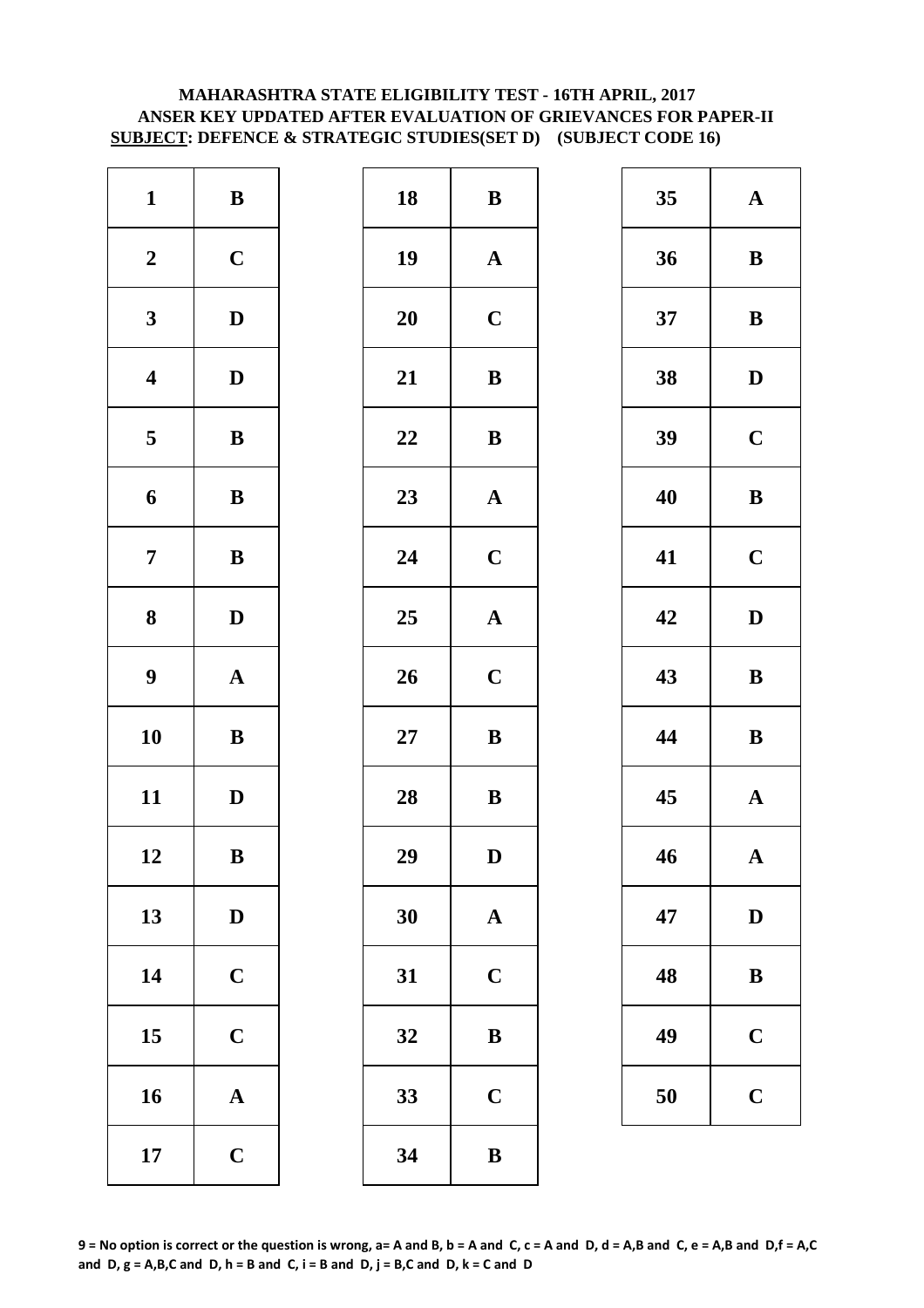# **SUBJECT: HOME SCIENCE (SET A) (SUBJECT CODE 17) MAHARASHTRA STATE ELIGIBILITY TEST - 16TH APRIL, 2017 ANSER KEY UPDATED AFTER EVALUATION OF GRIEVANCES FOR PAPER-II**

| $\mathbf{1}$            | $\mathbf D$           | 18        | D              |
|-------------------------|-----------------------|-----------|----------------|
| $\boldsymbol{2}$        | $\mathbf C$           | 19        | $\mathbf C$    |
| $\mathbf{3}$            | ${\bf A}$             | <b>20</b> | $\mathbf A$    |
| $\overline{\mathbf{4}}$ | $\mathbf C$           | 21        | $\mathbf C$    |
| $\overline{\mathbf{5}}$ | $\bf{B}$              | 22        | $\mathbf{A}$   |
| 6                       | $\mathbf C$           | 23        | $\mathbf{D}$   |
| $\overline{7}$          | $\boldsymbol{\rm{A}}$ | 24        | $\mathbf C$    |
| $\bf 8$                 | ${\bf A}$             | 25        | $\bf{B}$       |
| $\boldsymbol{9}$        | $\mathbf C$           | 26        | $\mathbf A$    |
| 10                      | $\mathbf D$           | $27\,$    | $\mathbf C$    |
| 11                      | $\mathbf A$           | 28        | $\mathbf{D}$   |
| 12                      | B                     | 29        | $\overline{C}$ |
| 13                      | $\mathbf D$           | 30        | $\bf{B}$       |
| 14                      | $\boldsymbol{\rm{A}}$ | 31        | $\mathbf C$    |
| 15                      | ${\bf B}$             | 32        | $\mathbf A$    |
| 16                      | ${\bf A}$             | 33        | $\mathbf A$    |
| 17                      | $\bf{B}$              | 34        | $\bf{B}$       |

| $\mathbf{1}$            | $\mathbf D$  | 18 | $\mathbf D$           | 35 | $\mathbf A$  |
|-------------------------|--------------|----|-----------------------|----|--------------|
| $\boldsymbol{2}$        | $\mathbf C$  | 19 | $\mathbf C$           | 36 | $\bf{B}$     |
| $\mathbf{3}$            | ${\bf A}$    | 20 | ${\bf A}$             | 37 | $\bf{B}$     |
| $\overline{\mathbf{4}}$ | $\mathbf C$  | 21 | $\mathbf C$           | 38 | $\mathbf A$  |
| $\overline{\mathbf{5}}$ | $\, {\bf B}$ | 22 | $\mathbf A$           | 39 | $\mathbf C$  |
| $\boldsymbol{6}$        | $\mathbf C$  | 23 | $\mathbf D$           | 40 | $\mathbf A$  |
| $\overline{7}$          | ${\bf A}$    | 24 | $\mathbf C$           | 41 | $\mathbf A$  |
| $\boldsymbol{8}$        | ${\bf A}$    | 25 | $\, {\bf B}$          | 42 | $\bf{B}$     |
| $\boldsymbol{9}$        | $\mathbf C$  | 26 | $\boldsymbol{\rm{A}}$ | 43 | $\mathbf A$  |
| 10                      | $\mathbf D$  | 27 | $\mathbf C$           | 44 | $\mathbf{D}$ |
| 11                      | ${\bf A}$    | 28 | $\mathbf D$           | 45 | $\mathbf A$  |
| 12                      | B            | 29 | $\mathbf C$           | 46 | $\mathbf C$  |
| 13                      | $\mathbf D$  | 30 | $\bf{B}$              | 47 | $\bf{B}$     |
| 14                      | ${\bf A}$    | 31 | $\mathbf C$           | 48 | $\mathbf A$  |
| 15                      | $\, {\bf B}$ | 32 | $\boldsymbol{\rm{A}}$ | 49 | $\mathbf{D}$ |
| 16                      | ${\bf A}$    | 33 | $\boldsymbol{\rm{A}}$ | 50 | $\bf{B}$     |
| 17                      | $\bf{B}$     | 34 | ${\bf B}$             |    |              |
|                         |              |    |                       |    |              |

| 35 | $\mathbf A$  |
|----|--------------|
| 36 | B            |
| 37 | B            |
| 38 | $\mathbf A$  |
| 39 | $\mathbf C$  |
| 40 | $\mathbf A$  |
| 41 | $\mathbf A$  |
| 42 | B            |
|    |              |
| 43 | $\mathbf A$  |
| 44 | D            |
| 45 | $\mathbf{A}$ |
| 46 | $\mathbf C$  |
| 47 | B            |
| 48 | $\mathbf A$  |
| 49 | D            |

**9 = No option is correct or the question is wrong, a= A and B, b = A and C, c = A and D, d = A,B and C, e = A,B and D,f = A,C**  and  $D$ ,  $g = A$ ,  $B$ ,  $C$  and  $D$ ,  $h = B$  and  $C$ ,  $i = B$  and  $D$ ,  $j = B$ ,  $C$  and  $D$ ,  $k = C$  and  $D$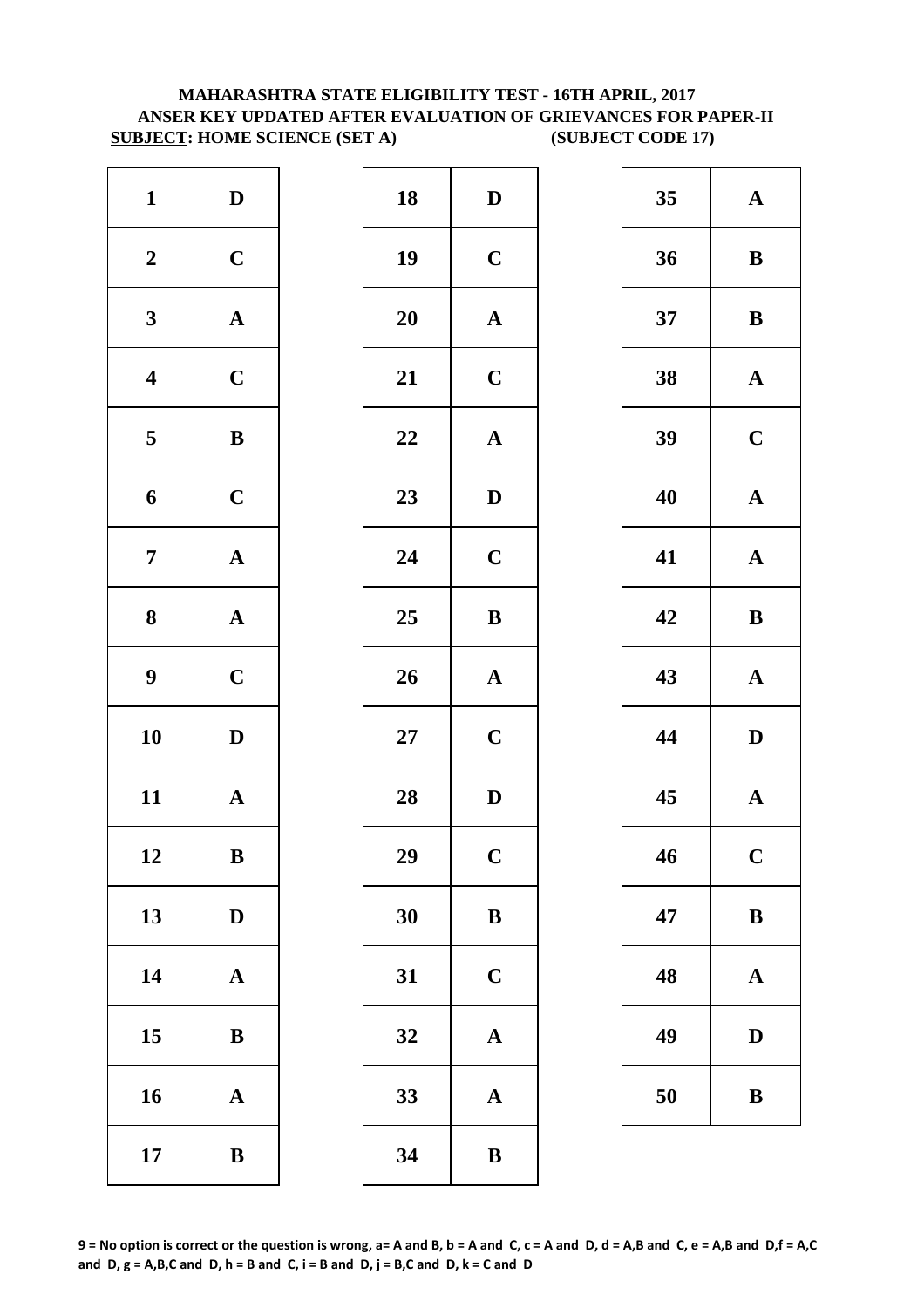# **MAHARASHTRA STATE ELIGIBILITY TEST - 16TH APRIL, 2017 ANSER KEY UPDATED AFTER EVALUATION OF GRIEVANCES FOR PAPER-II SUBJECT: HOME SCIENCE (SET B) (SUBJECT CODE 17)**

| $\mathbf{1}$     | $\mathbf C$           | 18        | $\mathbf{A}$ |
|------------------|-----------------------|-----------|--------------|
| $\boldsymbol{2}$ | $\boldsymbol{\rm{A}}$ | 19        | $\mathbf C$  |
| $\mathbf{3}$     | $\mathbf D$           | <b>20</b> | $\mathbf{A}$ |
| $\boldsymbol{4}$ | $\mathbf C$           | 21        | $\mathbf{A}$ |
| $\sqrt{5}$       | $\, {\bf B}$          | 22        | $\bf{B}$     |
| $\boldsymbol{6}$ | ${\bf A}$             | 23        | $\mathbf{A}$ |
| $\overline{7}$   | $\mathbf C$           | 24        | $\mathbf{D}$ |
| 8                | $\mathbf D$           | 25        | $\mathbf{A}$ |
| $\boldsymbol{9}$ | $\mathbf C$           | 26        | $\mathbf C$  |
| 10               | $\bf{B}$              | $27\,$    | $\bf{B}$     |
| 11               | $\mathbf C$           | 28        | $\mathbf{A}$ |
| 12               | A                     | 29        | D            |
| 13               | $\mathbf A$           | 30        | $\bf{B}$     |
| 14               | $\bf{B}$              | 31        | $\mathbf{D}$ |
| 15               | $\mathbf A$           | 32        | $\mathbf C$  |
| 16               | $\bf{B}$              | 33        | $\mathbf{A}$ |
| 17               | $\, {\bf B}$          | 34        | $\mathbf C$  |

| $\mathbf{1}$            | $\mathbf C$  | 18 | ${\bf A}$             | 35 | $\bf{B}$     |
|-------------------------|--------------|----|-----------------------|----|--------------|
| $\boldsymbol{2}$        | ${\bf A}$    | 19 | $\mathbf C$           | 36 | $\mathbf C$  |
| $\mathbf{3}$            | $\mathbf D$  | 20 | ${\bf A}$             | 37 | $\mathbf A$  |
| $\overline{\mathbf{4}}$ | $\mathbf C$  | 21 | ${\bf A}$             | 38 | $\mathbf A$  |
| $\overline{\mathbf{5}}$ | $\, {\bf B}$ | 22 | ${\bf B}$             | 39 | $\mathbf C$  |
| $\boldsymbol{6}$        | ${\bf A}$    | 23 | ${\bf A}$             | 40 | $\mathbf{D}$ |
| $\overline{7}$          | $\mathbf C$  | 24 | $\mathbf{D}$          | 41 | $\mathbf A$  |
| $\boldsymbol{8}$        | $\mathbf D$  | 25 | $\mathbf A$           | 42 | $\bf{B}$     |
| $\boldsymbol{9}$        | $\mathbf C$  | 26 | $\mathbf C$           | 43 | $\mathbf{D}$ |
| 10                      | $\, {\bf B}$ | 27 | $\, {\bf B}$          | 44 | $\mathbf A$  |
| 11                      | $\mathbf C$  | 28 | $\boldsymbol{\rm{A}}$ | 45 | $\bf{B}$     |
| 12                      | $\mathbf A$  | 29 | D                     | 46 | $\mathbf A$  |
| 13                      | ${\bf A}$    | 30 | $\, {\bf B}$          | 47 | $\bf{B}$     |
| 14                      | ${\bf B}$    | 31 | $\mathbf D$           | 48 | $\mathbf{D}$ |
| 15                      | $\mathbf{A}$ | 32 | $\mathbf C$           | 49 | $\mathbf C$  |
| 16                      | $\, {\bf B}$ | 33 | $\boldsymbol{\rm{A}}$ | 50 | $\mathbf A$  |
| 17                      | $\, {\bf B}$ | 34 | $\mathbf C$           |    |              |
|                         |              |    |                       |    |              |

| 35 | B           |
|----|-------------|
| 36 | $\mathbf C$ |
| 37 | $\mathbf A$ |
| 38 | $\mathbf A$ |
| 39 | $\mathbf C$ |
| 40 | D           |
| 41 | $\mathbf A$ |
| 42 | B           |
|    |             |
| 43 | D           |
| 44 | $\mathbf A$ |
| 45 | $\bf{B}$    |
| 46 | $\mathbf A$ |
| 47 | B           |
| 48 | D           |
| 49 | $\mathbf C$ |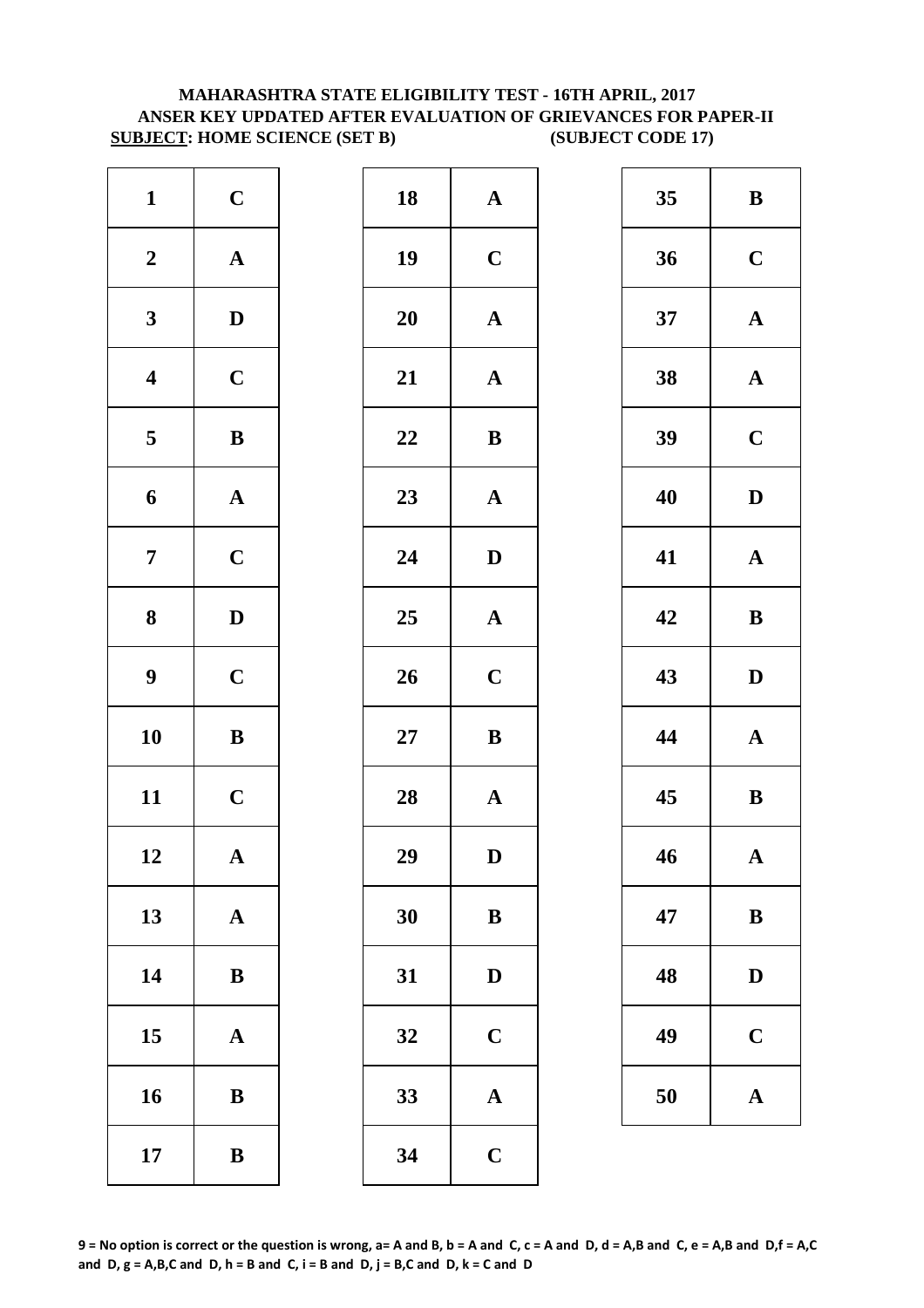# **ANSER KEY UPDATED AFTER EVALUATION OF GRIEVANCES FOR PAPER-II SUBJECT: HOME SCIENCE (SET C) (SUBJECT CODE 17) MAHARASHTRA STATE ELIGIBILITY TEST - 16TH APRIL, 2017**

| $\mathbf{1}$            | $\mathbf C$           | 18     | $\mathbf A$             |
|-------------------------|-----------------------|--------|-------------------------|
| $\boldsymbol{2}$        | $\boldsymbol{\rm{A}}$ | 19     | $\mathbf{D}$            |
| $\mathbf{3}$            | $\boldsymbol{\rm{A}}$ | 20     | $\bf{B}$                |
| $\overline{\mathbf{4}}$ | $\bf{B}$              | 21     | $\mathbf{D}$            |
| $\overline{\mathbf{5}}$ | $\boldsymbol{\rm{A}}$ | 22     | $\mathbf C$             |
| 6                       | $\, {\bf B}$          | 23     | $\mathbf{A}$            |
| $\boldsymbol{7}$        | $\, {\bf B}$          | 24     | $\mathbf C$             |
| $\bf{8}$                | $\boldsymbol{\rm{A}}$ | 25     | $\bf{B}$                |
| $\boldsymbol{9}$        | $\mathbf C$           | 26     | $\mathbf C$             |
| 10                      | $\boldsymbol{\rm{A}}$ | $27\,$ | $\mathbf{A}$            |
| 11                      | $\mathbf A$           | 28     | $\mathbf{A}$            |
| 12                      | B                     | 29     | $\overline{\mathbf{C}}$ |
| 13                      | $\boldsymbol{\rm{A}}$ | 30     | $\mathbf{D}$            |
| 14                      | $\mathbf D$           | 31     | $\mathbf{A}$            |
| 15                      | $\mathbf A$           | 32     | $\bf{B}$                |
| 16                      | $\mathbf C$           | 33     | D                       |
| 17                      | $\bf{B}$              | 34     | $\mathbf{A}$            |

| $\mathbf{1}$            | $\mathbf C$  | 18 | ${\bf A}$             | 35 | $\bf{B}$     |
|-------------------------|--------------|----|-----------------------|----|--------------|
| $\boldsymbol{2}$        | ${\bf A}$    | 19 | $\mathbf D$           | 36 | $\mathbf A$  |
| $\mathbf{3}$            | ${\bf A}$    | 20 | $\, {\bf B}$          | 37 | $\bf{B}$     |
| $\overline{\mathbf{4}}$ | $\, {\bf B}$ | 21 | $\mathbf D$           | 38 | $\mathbf{D}$ |
| $\overline{\mathbf{5}}$ | ${\bf A}$    | 22 | $\mathbf C$           | 39 | $\mathbf C$  |
| $\boldsymbol{6}$        | $\, {\bf B}$ | 23 | ${\bf A}$             | 40 | $\mathbf A$  |
| $\overline{7}$          | ${\bf B}$    | 24 | $\mathbf C$           | 41 | $\mathbf C$  |
| $\boldsymbol{8}$        | ${\bf A}$    | 25 | $\, {\bf B}$          | 42 | $\mathbf A$  |
| $\boldsymbol{9}$        | $\mathbf C$  | 26 | $\mathbf C$           | 43 | $\mathbf{D}$ |
| 10                      | ${\bf A}$    | 27 | $\boldsymbol{\rm{A}}$ | 44 | $\mathbf C$  |
| 11                      | ${\bf A}$    | 28 | ${\bf A}$             | 45 | $\bf{B}$     |
| 12                      | $\bf{B}$     | 29 | $\mathbf C$           | 46 | $\mathbf A$  |
| 13                      | ${\bf A}$    | 30 | $\mathbf D$           | 47 | $\mathbf C$  |
| 14                      | $\mathbf D$  | 31 | $\mathbf A$           | 48 | $\mathbf{D}$ |
| 15                      | $\mathbf A$  | 32 | $\, {\bf B}$          | 49 | $\mathbf C$  |
| 16                      | $\mathbf C$  | 33 | $\mathbf D$           | 50 | $\bf{B}$     |
| 17                      | ${\bf B}$    | 34 | $\mathbf A$           |    |              |
|                         |              |    |                       |    |              |

| 35 | B            |
|----|--------------|
| 36 | $\mathbf A$  |
| 37 | B            |
| 38 | D            |
| 39 | $\mathbf C$  |
| 40 | $\mathbf A$  |
| 41 | $\mathbf C$  |
| 42 | $\mathbf A$  |
| 43 | $\mathbf D$  |
| 44 | $\mathbf C$  |
| 45 | B            |
| 46 | $\mathbf A$  |
| 47 | $\mathbf C$  |
| 48 | $\mathbf{D}$ |
| 49 | $\mathbf C$  |
| 50 | B            |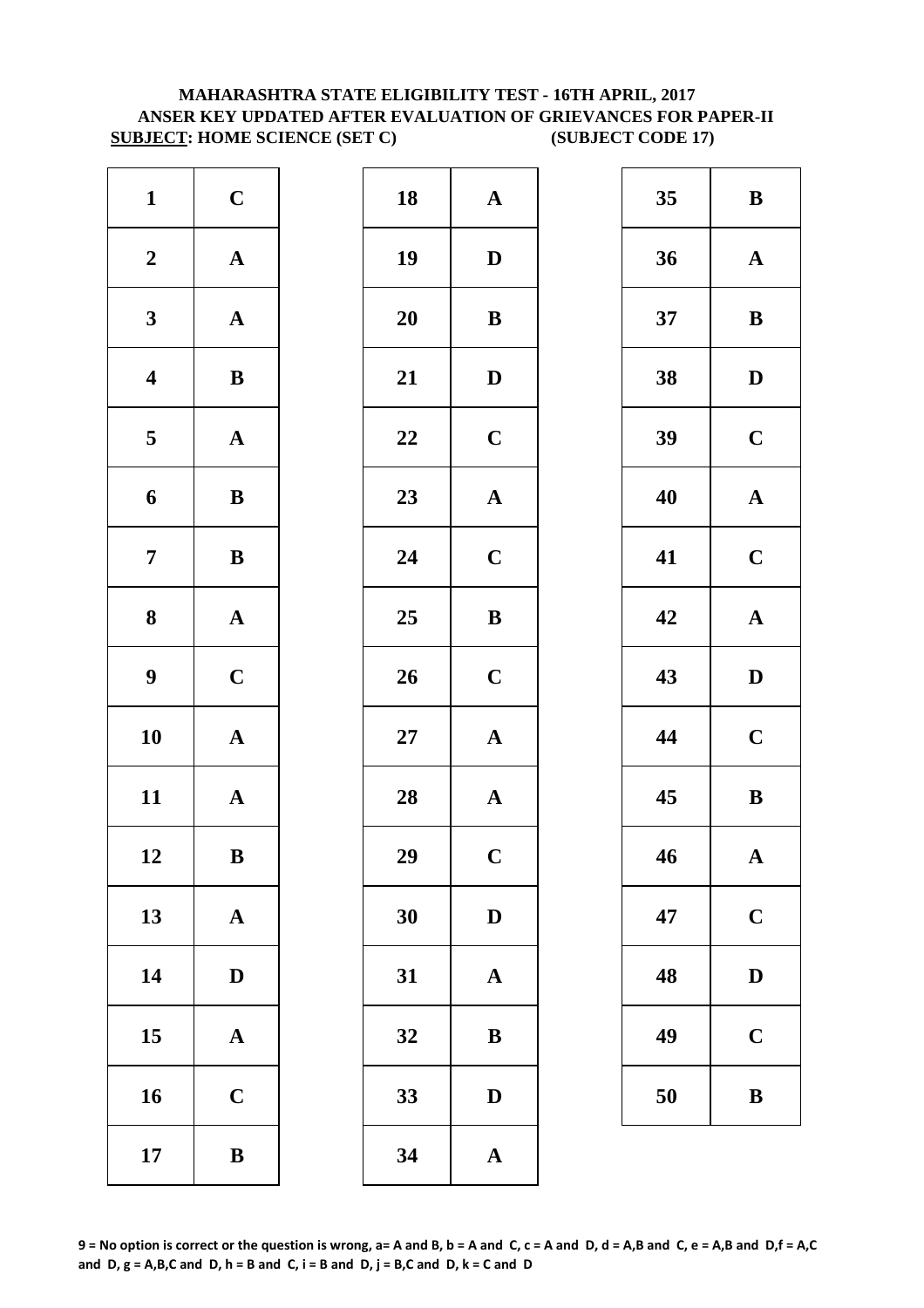# **MAHARASHTRA STATE ELIGIBILITY TEST - 16TH APRIL, 2017 ANSER KEY UPDATED AFTER EVALUATION OF GRIEVANCES FOR PAPER-II SUBJECT: HOME SCIENCE (SET D) (SUBJECT CODE 17)**

| $\mathbf{1}$            | ${\bf A}$             | 18        | $\mathbf{A}$            |
|-------------------------|-----------------------|-----------|-------------------------|
| $\boldsymbol{2}$        | $\bf{B}$              | 19        | $\mathbf C$             |
| $\mathbf{3}$            | $\mathbf A$           | <b>20</b> | $\mathbf{D}$            |
| $\overline{\mathbf{4}}$ | $\mathbf D$           | 21        | $\mathbf{A}$            |
| $\overline{\mathbf{5}}$ | ${\bf A}$             | 22        | $\bf{B}$                |
| 6                       | $\mathbf C$           | 23        | $\mathbf{D}$            |
| $\overline{7}$          | ${\bf B}$             | 24        | $\mathbf A$             |
| 8                       | $\boldsymbol{\rm{A}}$ | 25        | $\bf{B}$                |
| $\boldsymbol{9}$        | $\mathbf D$           | 26        | $\mathbf{A}$            |
| 10                      | $\bf{B}$              | $27\,$    | $\bf{B}$                |
| 11                      | $\mathbf D$           | 28        | $\mathbf{D}$            |
| 12                      | $\mathbf C$           | 29        | $\overline{\mathbf{C}}$ |
| 13                      | ${\bf A}$             | 30        | $\mathbf{A}$            |
| 14                      | $\mathbf C$           | 31        | $\mathbf C$             |
| 15                      | ${\bf B}$             | 32        | $\mathbf{A}$            |
| 16                      | $\mathbf C$           | 33        | $\mathbf{D}$            |
| 17                      | ${\bf A}$             | 34        | $\mathbf C$             |

| $\mathbf{1}$            | ${\bf A}$    | 18     | ${\bf A}$             | 35 | $\bf{B}$     |
|-------------------------|--------------|--------|-----------------------|----|--------------|
| $\boldsymbol{2}$        | $\, {\bf B}$ | 19     | $\mathbf C$           | 36 | $\mathbf A$  |
| $\mathbf{3}$            | ${\bf A}$    | 20     | $\mathbf D$           | 37 | $\mathbf C$  |
| $\overline{\mathbf{4}}$ | $\mathbf D$  | 21     | $\boldsymbol{\rm{A}}$ | 38 | $\mathbf{D}$ |
| $5\overline{)}$         | ${\bf A}$    | 22     | $\bf{B}$              | 39 | $\mathbf C$  |
| $\boldsymbol{6}$        | $\mathbf C$  | 23     | ${\bf D}$             | 40 | $\bf{B}$     |
| $\overline{7}$          | ${\bf B}$    | 24     | $\mathbf A$           | 41 | $\mathbf C$  |
| $\boldsymbol{8}$        | ${\bf A}$    | 25     | $\, {\bf B}$          | 42 | $\mathbf A$  |
| $\boldsymbol{9}$        | $\mathbf D$  | 26     | $\boldsymbol{\rm{A}}$ | 43 | $\mathbf A$  |
| 10                      | $\, {\bf B}$ | $27\,$ | $\bf{B}$              | 44 | $\bf{B}$     |
| 11                      | $\mathbf D$  | 28     | $\mathbf D$           | 45 | $\mathbf A$  |
| 12                      | $\mathbf C$  | 29     | $\mathbf C$           | 46 | $\bf{B}$     |
| 13                      | ${\bf A}$    | 30     | $\mathbf{A}$          | 47 | $\bf{B}$     |
| 14                      | $\mathbf C$  | 31     | $\mathbf C$           | 48 | $\mathbf A$  |
| 15                      | $\bf{B}$     | 32     | $\boldsymbol{\rm{A}}$ | 49 | $\mathbf C$  |
| 16                      | $\mathbf C$  | 33     | ${\bf D}$             | 50 | $\mathbf A$  |
| 17                      | ${\bf A}$    | 34     | $\mathbf C$           |    |              |
|                         |              |        |                       |    |              |

| 35 | B            |
|----|--------------|
| 36 | $\mathbf A$  |
| 37 | $\mathbf C$  |
| 38 | D            |
| 39 | $\mathbf C$  |
| 40 | B            |
| 41 | $\mathbf C$  |
| 42 | $\mathbf A$  |
| 43 | $\mathbf{A}$ |
| 44 | B            |
| 45 | $\mathbf A$  |
| 46 | $\bf{B}$     |
| 47 | B            |
| 48 | $\mathbf A$  |
| 49 | $\mathbf C$  |
| 50 | $\mathbf A$  |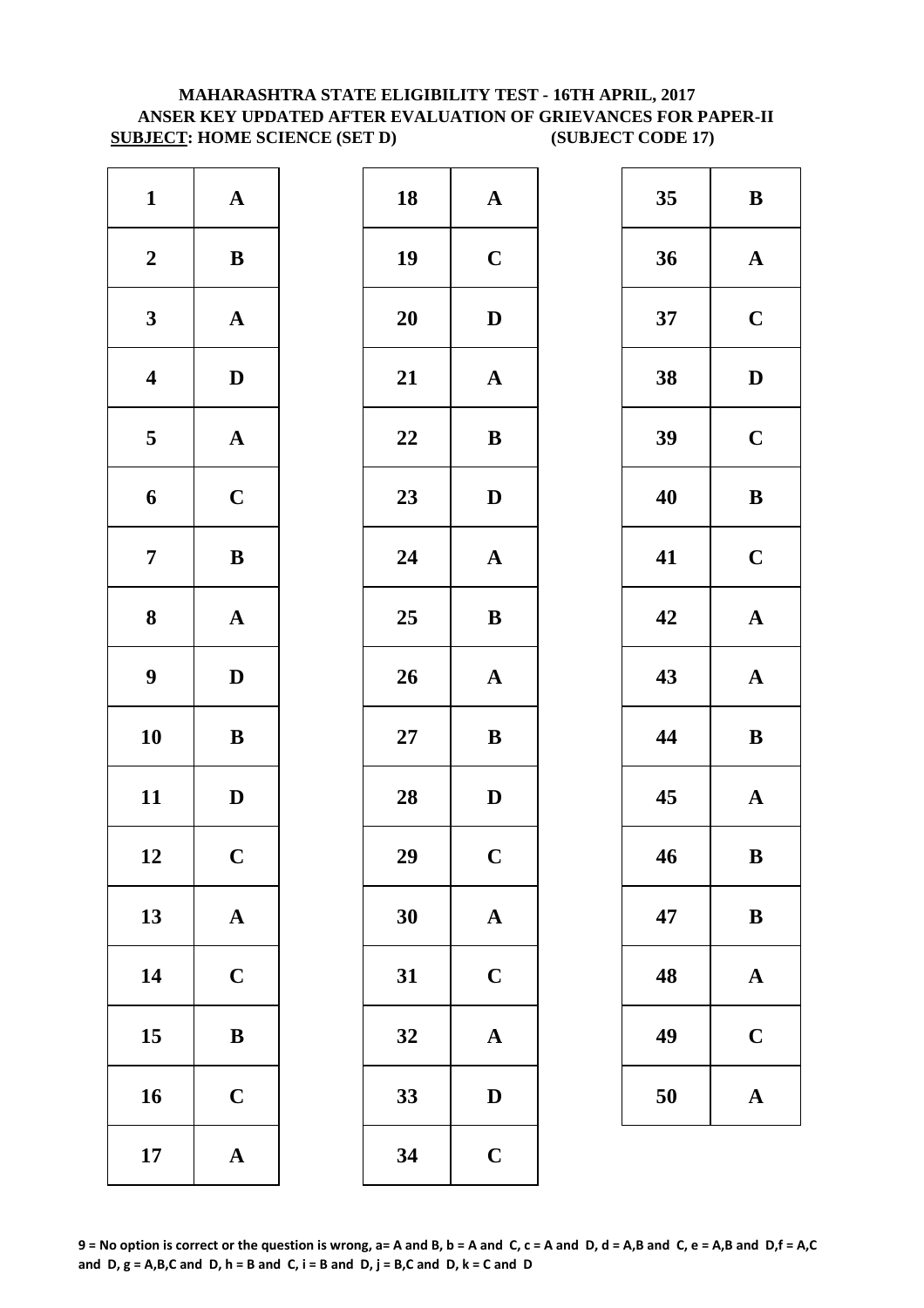#### **MAHARASHTRA STATE ELIGIBILITY TEST - 16TH APRIL, 2017 ANSER KEY UPDATED AFTER EVALUATION OF GRIEVANCES FOR PAPER-II SUBJECT: LIBRARY & INFORMATION SCIENCE (SET A) (SUBJECT CODE 18)**

| $\mathbf{1}$            | $\, {\bf B}$          | 18        | $\mathbf C$  |
|-------------------------|-----------------------|-----------|--------------|
| $\boldsymbol{2}$        | $\mathbf D$           | 19        | $\bf{B}$     |
| $\mathbf{3}$            | $\mathbf C$           | <b>20</b> | $\mathbf C$  |
| $\overline{\mathbf{4}}$ | $\mathbf D$           | 21        | $\mathbf{A}$ |
| $\overline{\mathbf{5}}$ | $\boldsymbol{\rm{A}}$ | 22        | $\mathbf C$  |
| 6                       | ${\bf A}$             | 23        | $\mathbf{D}$ |
| $\overline{7}$          | $\mathbf C$           | 24        | $\bf{B}$     |
| $\bf 8$                 | ${\bf B}$             | 25        | $\mathbf{D}$ |
| $\boldsymbol{9}$        | $\mathbf D$           | 26        | $\mathbf{D}$ |
| 10                      | $\bf{B}$              | $27\,$    | $\mathbf C$  |
| 11                      | $\mathbf C$           | 28        | $\bf{B}$     |
| 12                      | B                     | 29        | B            |
| 13                      | $\mathbf A$           | 30        | $\mathbf h$  |
| 14                      | ${\bf B}$             | 31        | $\bf{B}$     |
| 15                      | $\mathbf A$           | 32        | $\bf{B}$     |
| 16                      | $\mathbf A$           | 33        | $\mathbf C$  |
| 17                      | $\mathbf C$           | 34        | $\mathbf{A}$ |

| $\mathbf{1}$            | $\, {\bf B}$ | 18 | $\mathbf C$           | 35 | $\bf{B}$     |
|-------------------------|--------------|----|-----------------------|----|--------------|
| $\boldsymbol{2}$        | $\mathbf{D}$ | 19 | ${\bf B}$             | 36 | $\mathbf{D}$ |
| $\mathbf{3}$            | $\mathbf C$  | 20 | $\mathbf C$           | 37 | $\mathbf{D}$ |
| $\overline{\mathbf{4}}$ | $\mathbf D$  | 21 | $\boldsymbol{\rm{A}}$ | 38 | $\mathbf C$  |
| $\overline{\mathbf{5}}$ | ${\bf A}$    | 22 | $\mathbf C$           | 39 | $\mathbf C$  |
| $\boldsymbol{6}$        | ${\bf A}$    | 23 | $\mathbf D$           | 40 | $\bf{B}$     |
| $\overline{7}$          | $\mathbf C$  | 24 | ${\bf B}$             | 41 | $\mathbf C$  |
| $\boldsymbol{8}$        | ${\bf B}$    | 25 | $\mathbf D$           | 42 | $\bf{B}$     |
| $\boldsymbol{9}$        | $\mathbf D$  | 26 | $\mathbf D$           | 43 | $\bf{B}$     |
| 10                      | $\, {\bf B}$ | 27 | $\mathbf C$           | 44 | $\mathbf{D}$ |
| 11                      | $\mathbf C$  | 28 | ${\bf B}$             | 45 | $\bf{B}$     |
| 12                      | $\bf{B}$     | 29 | $\bf{B}$              | 46 | $\bf{B}$     |
| 13                      | ${\bf A}$    | 30 | $\mathbf h$           | 47 | $\bf{B}$     |
| 14                      | ${\bf B}$    | 31 | $\bf{B}$              | 48 | $\bf{B}$     |
| 15                      | $\mathbf A$  | 32 | $\bf{B}$              | 49 | $\mathbf C$  |
| 16                      | ${\bf A}$    | 33 | $\mathbf C$           | 50 | $\mathbf A$  |
| 17                      | $\mathbf C$  | 34 | $\mathbf A$           |    |              |
|                         |              |    |                       |    |              |

| 35 | B           |
|----|-------------|
| 36 | D           |
| 37 | D           |
| 38 | $\mathbf C$ |
| 39 | $\mathbf C$ |
| 40 | B           |
| 41 | $\mathbf C$ |
| 42 | $\bf{B}$    |
| 43 | B           |
| 44 | D           |
| 45 | B           |
| 46 | B           |
| 47 | B           |
| 48 | B           |
| 49 | $\mathbf C$ |
| 50 | A           |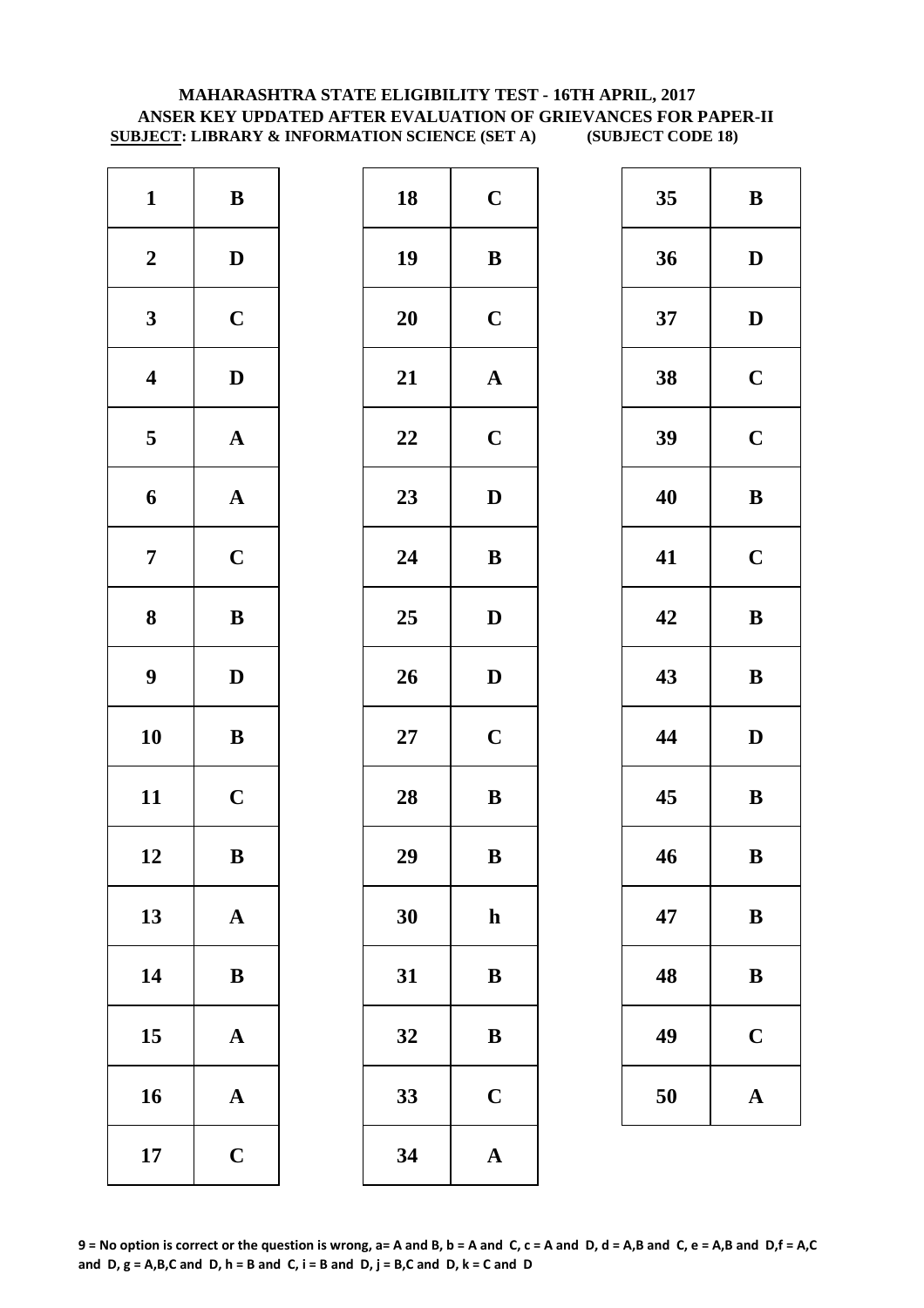# **SUBJECT: LIBRARY & INFORMATION SCIENCE (SET B) (SUBJECT CODE 18) MAHARASHTRA STATE ELIGIBILITY TEST - 16TH APRIL, 2017 ANSER KEY UPDATED AFTER EVALUATION OF GRIEVANCES FOR PAPER-II**

| $\mathbf{1}$            | ${\bf A}$    | 18        | $\mathbf C$    |
|-------------------------|--------------|-----------|----------------|
| $\boldsymbol{2}$        | $\mathbf C$  | 19        | $\mathbf C$    |
| $\mathbf{3}$            | $\mathbf D$  | <b>20</b> | $\bf{B}$       |
| $\overline{\mathbf{4}}$ | $\bf{B}$     | 21        | $\mathbf C$    |
| $\overline{\mathbf{5}}$ | $\mathbf D$  | 22        | $\bf{B}$       |
| 6                       | $\mathbf D$  | 23        | $\bf{B}$       |
| $\overline{7}$          | $\mathbf C$  | 24        | $\mathbf{D}$   |
| 8                       | ${\bf B}$    | 25        | $\bf{B}$       |
| $\boldsymbol{9}$        | $\, {\bf B}$ | 26        | $\bf{B}$       |
| 10                      | $\mathbf h$  | $27\,$    | ${\bf B}$      |
| 11                      | $\bf{B}$     | 28        | $\bf{B}$       |
| 12                      | B            | 29        | $\overline{C}$ |
| 13                      | $\mathbf C$  | 30        | $\mathbf{A}$   |
| 14                      | $\mathbf A$  | 31        | $\bf{B}$       |
| 15                      | ${\bf B}$    | 32        | D              |
| 16                      | $\mathbf D$  | 33        | $\mathbf C$    |
| 17                      | $\mathbf D$  | 34        | $\mathbf{D}$   |

| ${\bf A}$    | 18 | $\mathbf C$  | 35 | $\mathbf A$  |
|--------------|----|--------------|----|--------------|
| $\mathbf C$  | 19 | $\mathbf C$  | 36 | $\mathbf A$  |
| $\mathbf{D}$ | 20 | ${\bf B}$    | 37 | $\mathbf C$  |
| $\, {\bf B}$ | 21 | $\mathbf C$  | 38 | $\bf{B}$     |
| $\mathbf{D}$ | 22 | ${\bf B}$    | 39 | $\mathbf{D}$ |
| $\mathbf D$  | 23 | ${\bf B}$    | 40 | $\bf{B}$     |
| $\mathbf C$  | 24 | $\mathbf D$  | 41 | $\mathbf C$  |
| ${\bf B}$    | 25 | ${\bf B}$    | 42 | $\bf{B}$     |
| ${\bf B}$    | 26 | $\, {\bf B}$ | 43 | $\mathbf A$  |
| $\mathbf{h}$ | 27 | ${\bf B}$    | 44 | $\bf{B}$     |
| ${\bf B}$    | 28 | $\, {\bf B}$ | 45 | $\mathbf A$  |
| $\, {\bf B}$ | 29 | $\mathbf C$  | 46 | $\mathbf A$  |
| $\mathbf C$  | 30 | $\mathbf A$  | 47 | $\mathbf C$  |
| ${\bf A}$    | 31 | $\, {\bf B}$ | 48 | $\mathbf C$  |
| ${\bf B}$    | 32 | $\mathbf{D}$ | 49 | $\bf{B}$     |
| $\mathbf D$  | 33 | $\mathbf C$  | 50 | $\mathbf C$  |
| $\mathbf D$  | 34 | $\mathbf D$  |    |              |
|              |    |              |    |              |

| 35 | $\mathbf{A}$           |
|----|------------------------|
| 36 | $\mathbf A$            |
| 37 | $\mathbf C$            |
| 38 | B                      |
| 39 | D                      |
| 40 | B                      |
| 41 | $\mathbf C$            |
| 42 | $\bf{B}$               |
| 43 | $\mathbf A$            |
| 44 | B                      |
| 45 | $\mathbf A$            |
|    |                        |
| 46 | $\boldsymbol{\Lambda}$ |
| 47 | $\mathbf C$            |
| 48 | $\mathbf C$            |
| 49 | B                      |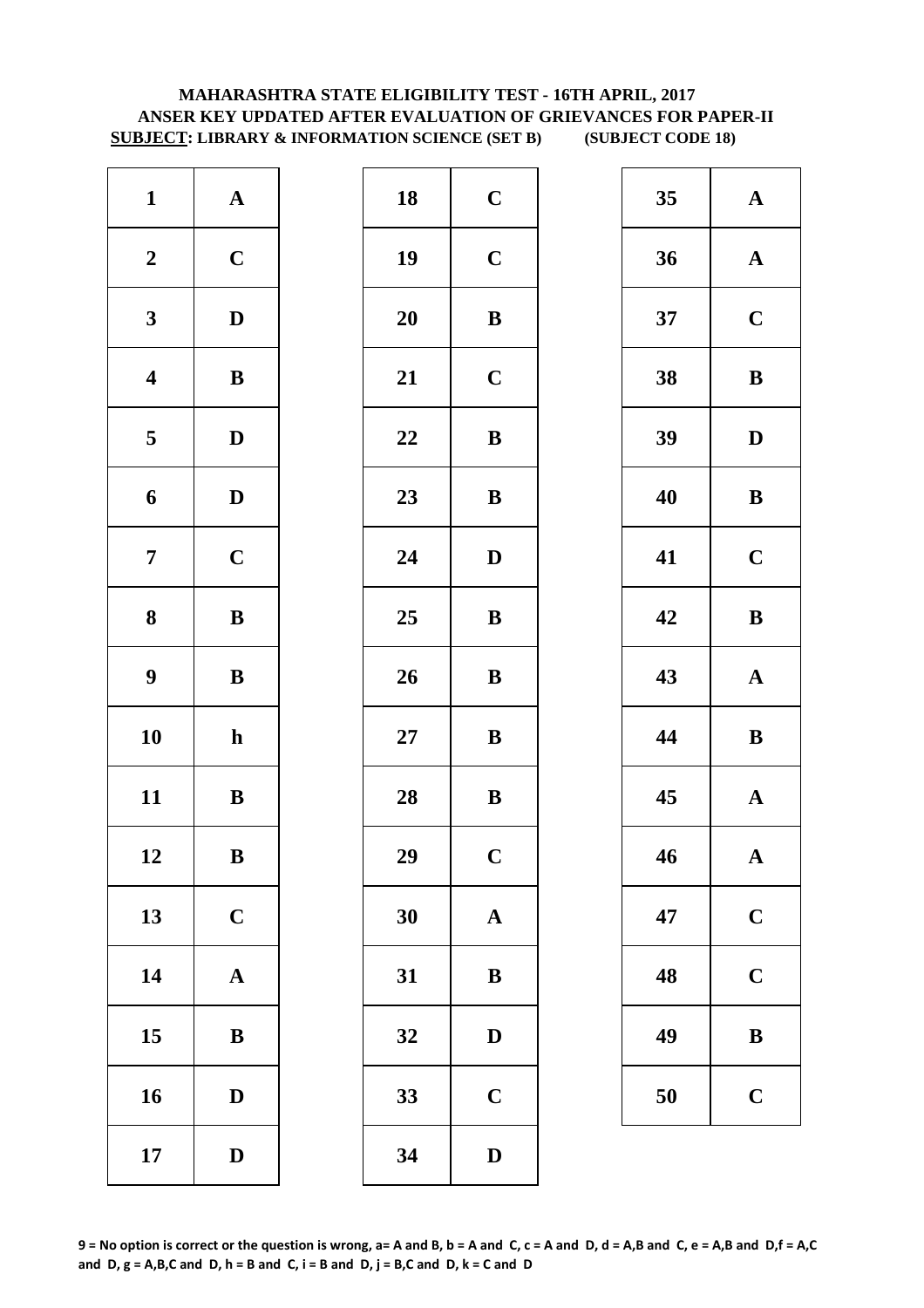# **MAHARASHTRA STATE ELIGIBILITY TEST - 16TH APRIL, 2017 ANSER KEY UPDATED AFTER EVALUATION OF GRIEVANCES FOR PAPER-II SUBJECT:LIBRARY & INFORMATION SCIENCE (SET C) (SUBJECT CODE 18)**

| $\mathbf{1}$            | $\, {\bf B}$ | 18        | $\bf{B}$     |
|-------------------------|--------------|-----------|--------------|
| $\boldsymbol{2}$        | $\, {\bf B}$ | 19        | $\mathbf C$  |
| $\mathbf{3}$            | $\mathbf C$  | <b>20</b> | $\mathbf A$  |
| $\overline{\mathbf{4}}$ | $\mathbf{A}$ | 21        | $\bf{B}$     |
| $\overline{\mathbf{5}}$ | $\, {\bf B}$ | 22        | $\mathbf{D}$ |
| 6                       | $\mathbf D$  | 23        | $\mathbf C$  |
| $\overline{7}$          | $\mathbf D$  | 24        | D            |
| ${\bf 8}$               | $\mathbf C$  | 25        | $\mathbf A$  |
| $\boldsymbol{9}$        | $\mathbf C$  | 26        | $\mathbf{A}$ |
| 10                      | $\bf{B}$     | $27\,$    | $\mathbf C$  |
| 11                      | $\mathbf C$  | 28        | $\bf{B}$     |
| 12                      | B            | 29        | D            |
| 13                      | $\, {\bf B}$ | 30        | $\bf{B}$     |
| 14                      | $\mathbf D$  | 31        | $\mathbf C$  |
| 15                      | ${\bf B}$    | 32        | $\bf{B}$     |
| 16                      | $\, {\bf B}$ | 33        | $\mathbf A$  |
| 17                      | $\bf{B}$     | 34        | $\bf{B}$     |

| $\mathbf{1}$            | $\, {\bf B}$ | 18 | $\, {\bf B}$          | 35 | $\mathbf A$  |
|-------------------------|--------------|----|-----------------------|----|--------------|
| $\boldsymbol{2}$        | ${\bf B}$    | 19 | $\mathbf C$           | 36 | $\mathbf A$  |
| $\mathbf{3}$            | $\mathbf C$  | 20 | ${\bf A}$             | 37 | $\mathbf C$  |
| $\overline{\mathbf{4}}$ | ${\bf A}$    | 21 | $\bf{B}$              | 38 | $\mathbf C$  |
| $\overline{\mathbf{5}}$ | ${\bf B}$    | 22 | $\mathbf D$           | 39 | $\bf{B}$     |
| $\boldsymbol{6}$        | $\mathbf D$  | 23 | $\mathbf C$           | 40 | $\mathbf C$  |
| $\overline{7}$          | $\mathbf{D}$ | 24 | $\mathbf D$           | 41 | $\mathbf A$  |
| $\boldsymbol{8}$        | $\mathbf C$  | 25 | ${\bf A}$             | 42 | $\mathbf C$  |
| $\boldsymbol{9}$        | $\mathbf C$  | 26 | ${\bf A}$             | 43 | $\mathbf{D}$ |
| 10                      | ${\bf B}$    | 27 | $\mathbf C$           | 44 | $\bf{B}$     |
| 11                      | $\mathbf C$  | 28 | $\, {\bf B}$          | 45 | $\mathbf{D}$ |
| 12                      | $\bf{B}$     | 29 | D                     | 46 | D            |
| 13                      | $\, {\bf B}$ | 30 | $\bf{B}$              | 47 | $\mathbf C$  |
| 14                      | $\mathbf D$  | 31 | $\mathbf C$           | 48 | $\bf{B}$     |
| 15                      | $\, {\bf B}$ | 32 | $\, {\bf B}$          | 49 | $\bf{B}$     |
| 16                      | $\, {\bf B}$ | 33 | $\boldsymbol{\rm{A}}$ | 50 | $\mathbf h$  |
| 17                      | $\, {\bf B}$ | 34 | $\bf{B}$              |    |              |

| 35 | $\mathbf A$             |
|----|-------------------------|
| 36 | $\mathbf A$             |
| 37 | $\mathbf C$             |
| 38 | $\mathbf C$             |
| 39 | B                       |
| 40 | $\mathbf C$             |
| 41 | $\mathbf{A}$            |
| 42 | $\overline{\mathbf{C}}$ |
| 43 | D                       |
| 44 | B                       |
| 45 | D                       |
| 46 | D                       |
| 47 | $\mathbf C$             |
| 48 | B                       |
| 49 | B                       |
| 50 | h                       |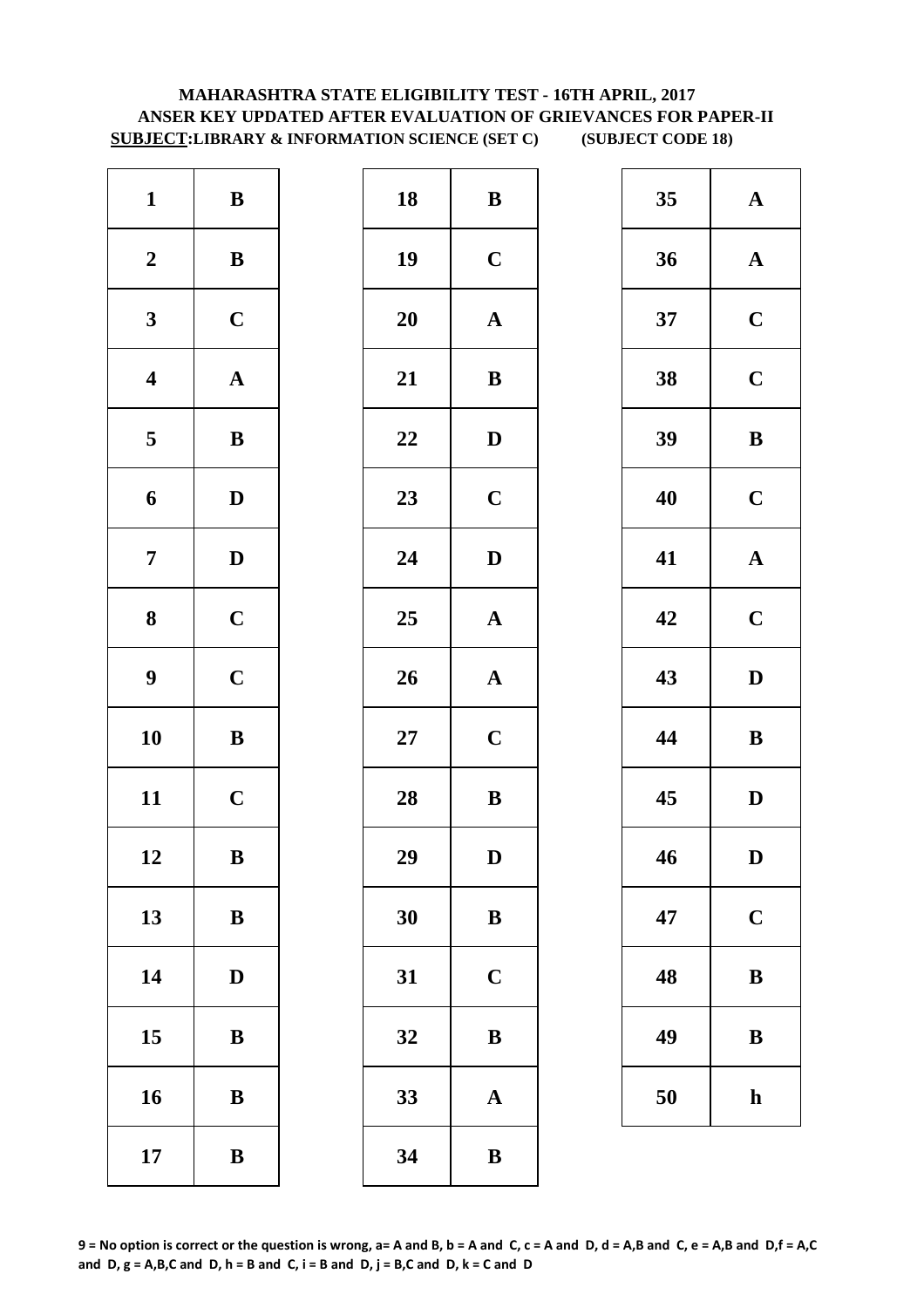# **ANSER KEY UPDATED AFTER EVALUATION OF GRIEVANCES FOR PAPER-II SUBJECT: LIBRARY & INFORMATION SCIENCE (SET D) (SUBJECT CODE 18) MAHARASHTRA STATE ELIGIBILITY TEST - 16TH APRIL, 2017**

| $\mathbf{1}$            | $\mathbf C$  | 18        | $\bf{B}$     |
|-------------------------|--------------|-----------|--------------|
| $\boldsymbol{2}$        | $\, {\bf B}$ | 19        | D            |
| $\mathbf{3}$            | $\bf{B}$     | <b>20</b> | $\bf{B}$     |
| $\overline{\mathbf{4}}$ | $\mathbf D$  | 21        | $\mathbf C$  |
| $\overline{\mathbf{5}}$ | $\, {\bf B}$ | 22        | $\bf{B}$     |
| 6                       | $\, {\bf B}$ | 23        | $\mathbf A$  |
| $\overline{7}$          | $\bf{B}$     | 24        | $\bf{B}$     |
| 8                       | ${\bf B}$    | 25        | $\mathbf A$  |
| $\boldsymbol{9}$        | $\mathbf C$  | 26        | $\mathbf{A}$ |
| 10                      | $\mathbf A$  | $27\,$    | $\mathbf C$  |
| 11                      | $\bf{B}$     | 28        | $\mathbf C$  |
| 12                      | D            | 29        | B            |
| 13                      | $\mathbf C$  | 30        | $\mathbf C$  |
| 14                      | $\mathbf D$  | 31        | $\mathbf A$  |
| 15                      | $\mathbf A$  | 32        | $\mathbf C$  |
| 16                      | $\mathbf A$  | 33        | D            |
| 17                      | $\mathbf C$  | 34        | $\bf{B}$     |

| $\mathbf{1}$            | $\mathbf C$  | 18 | $\, {\bf B}$ | 35 | $\mathbf{D}$ |
|-------------------------|--------------|----|--------------|----|--------------|
| $\boldsymbol{2}$        | $\, {\bf B}$ | 19 | $\mathbf D$  | 36 | $\mathbf{D}$ |
| $\mathbf{3}$            | ${\bf B}$    | 20 | ${\bf B}$    | 37 | $\mathbf C$  |
| $\overline{\mathbf{4}}$ | $\mathbf D$  | 21 | $\mathbf C$  | 38 | $\bf{B}$     |
| $\overline{\mathbf{5}}$ | $\, {\bf B}$ | 22 | $\, {\bf B}$ | 39 | $\bf{B}$     |
| 6                       | ${\bf B}$    | 23 | ${\bf A}$    | 40 | $\mathbf h$  |
| $\overline{7}$          | $\, {\bf B}$ | 24 | $\bf{B}$     | 41 | $\bf{B}$     |
| $\boldsymbol{8}$        | ${\bf B}$    | 25 | ${\bf A}$    | 42 | $\bf{B}$     |
| $\boldsymbol{9}$        | $\mathbf C$  | 26 | ${\bf A}$    | 43 | $\mathbf C$  |
| 10                      | ${\bf A}$    | 27 | $\mathbf C$  | 44 | $\mathbf A$  |
| 11                      | ${\bf B}$    | 28 | $\mathbf C$  | 45 | $\bf{B}$     |
| 12                      | $\mathbf D$  | 29 | $\, {\bf B}$ | 46 | $\mathbf{D}$ |
| 13                      | $\mathbf C$  | 30 | $\mathbf C$  | 47 | $\mathbf{D}$ |
| 14                      | $\mathbf D$  | 31 | $\mathbf A$  | 48 | $\mathbf C$  |
| 15                      | ${\bf A}$    | 32 | $\mathbf C$  | 49 | $\mathbf C$  |
| 16                      | ${\bf A}$    | 33 | $\mathbf D$  | 50 | $\bf{B}$     |
| 17                      | $\mathbf C$  | 34 | $\, {\bf B}$ |    |              |

| 35 | D            |
|----|--------------|
| 36 | D            |
| 37 | $\mathbf C$  |
| 38 | B            |
| 39 | B            |
| 40 | $\mathbf h$  |
| 41 | B            |
| 42 | B            |
| 43 | $\mathbf C$  |
| 44 | $\mathbf A$  |
| 45 | B            |
| 46 | D            |
| 47 | $\mathbf{D}$ |
| 48 | $\mathbf C$  |
| 49 | $\mathbf C$  |
| 50 | B            |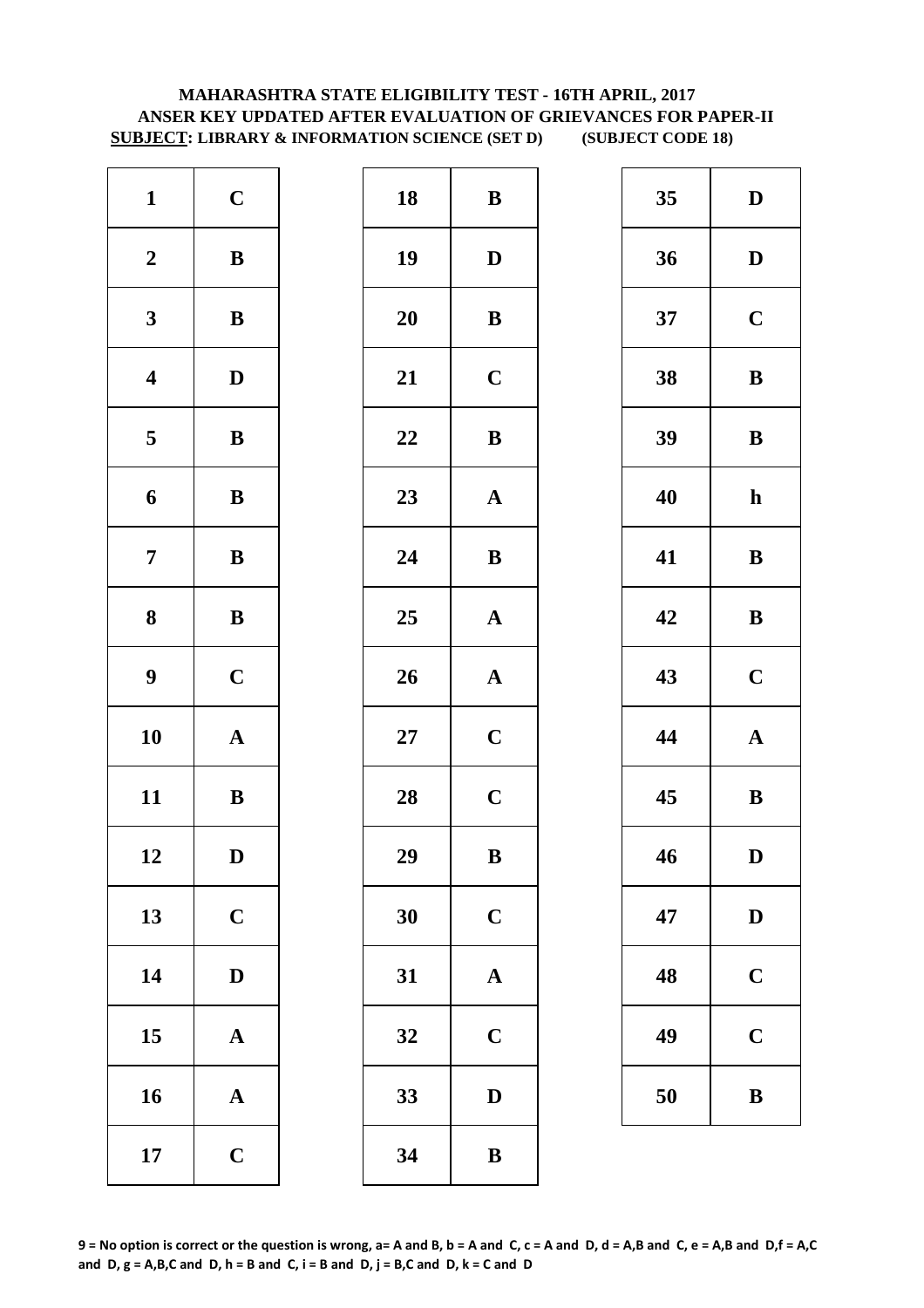#### **MAHARASHTRA STATE ELIGIBILITY TEST - 16TH APRIL, 2017 ANSER KEY UPDATED AFTER EVALUATION OF GRIEVANCES FOR PAPER-II SUBJECT: JOURNALISM & MASS COMMUNICATION(SET A) (SUBJECT CODE 19)**

| $\mathbf{1}$            | $\boldsymbol{\rm{A}}$ | 18        | $\mathbf C$  |
|-------------------------|-----------------------|-----------|--------------|
| $\boldsymbol{2}$        | $\boldsymbol{\rm{A}}$ | 19        | D            |
| $\mathbf{3}$            | $\boldsymbol{\rm{A}}$ | <b>20</b> | $\mathbf C$  |
| $\overline{\mathbf{4}}$ | $\mathbf C$           | 21        | $\mathbf C$  |
| $\overline{\mathbf{5}}$ | $\mathbf C$           | 22        | $\mathbf C$  |
| 6                       | $\mathbf D$           | 23        | $\bf{B}$     |
| $\overline{7}$          | $\mathbf C$           | 24        | $\bf{B}$     |
| 8                       | $\bf{B}$              | 25        | $\bf{B}$     |
| $\boldsymbol{9}$        | $\boldsymbol{\rm{A}}$ | 26        | $\bf{B}$     |
| 10                      | $\bf{B}$              | $27\,$    | $\mathbf C$  |
| 11                      | $\bf{B}$              | 28        | $\mathbf C$  |
| 12                      | B                     | 29        | A            |
| 13                      | $\mathbf D$           | 30        | $\mathbf A$  |
| 14                      | $\boldsymbol{\rm{A}}$ | 31        | D            |
| 15                      | $\mathbf D$           | 32        | $\bf{B}$     |
| 16                      | $\mathbf D$           | 33        | $\mathbf{A}$ |
| 17                      | $\mathbf C$           | 34        | $\bf{B}$     |

| $\mathbf{1}$            | ${\bf A}$    | 18 | $\mathbf C$           | 35 | $\mathbf C$  |
|-------------------------|--------------|----|-----------------------|----|--------------|
| $\boldsymbol{2}$        | ${\bf A}$    | 19 | $\mathbf D$           | 36 | $\mathbf A$  |
| $\mathbf{3}$            | ${\bf A}$    | 20 | $\mathbf C$           | 37 | $\mathbf A$  |
| $\overline{\mathbf{4}}$ | $\mathbf C$  | 21 | $\mathbf C$           | 38 | $\mathbf C$  |
| $\overline{\mathbf{5}}$ | $\mathbf C$  | 22 | $\mathbf C$           | 39 | $\mathbf A$  |
| $\boldsymbol{6}$        | $\mathbf D$  | 23 | ${\bf B}$             | 40 | $\mathbf C$  |
| $\overline{7}$          | $\mathbf C$  | 24 | $\, {\bf B}$          | 41 | $\bf{B}$     |
| $\boldsymbol{8}$        | ${\bf B}$    | 25 | ${\bf B}$             | 42 | $\bf{B}$     |
| $\boldsymbol{9}$        | ${\bf A}$    | 26 | $\, {\bf B}$          | 43 | $\mathbf{D}$ |
| 10                      | $\, {\bf B}$ | 27 | $\mathbf C$           | 44 | $\mathbf A$  |
| 11                      | $\bf{B}$     | 28 | $\mathbf C$           | 45 | $\mathbf C$  |
| 12                      | $\, {\bf B}$ | 29 | $\mathbf A$           | 46 | $\bf{B}$     |
| 13                      | $\mathbf D$  | 30 | $\mathbf A$           | 47 | $\mathbf C$  |
| 14                      | ${\bf A}$    | 31 | $\mathbf D$           | 48 | $\mathbf A$  |
| 15                      | $\mathbf{D}$ | 32 | $\bf{B}$              | 49 | $\mathbf A$  |
| 16                      | $\mathbf D$  | 33 | $\boldsymbol{\rm{A}}$ | 50 | $\mathbf C$  |
| 17                      | $\mathbf C$  | 34 | $\, {\bf B}$          |    |              |

| 35 | $\mathbf C$ |
|----|-------------|
| 36 | ${\bf A}$   |
| 37 | $\mathbf A$ |
| 38 | $\mathbf C$ |
| 39 | $\mathbf A$ |
| 40 | $\mathbf C$ |
| 41 | B           |
| 42 | $\bf{B}$    |
|    |             |
| 43 | D           |
| 44 | $\mathbf A$ |
| 45 | $\mathbf C$ |
| 46 | B           |
| 47 | $\mathbf C$ |
| 48 | A           |
| 49 | $\mathbf A$ |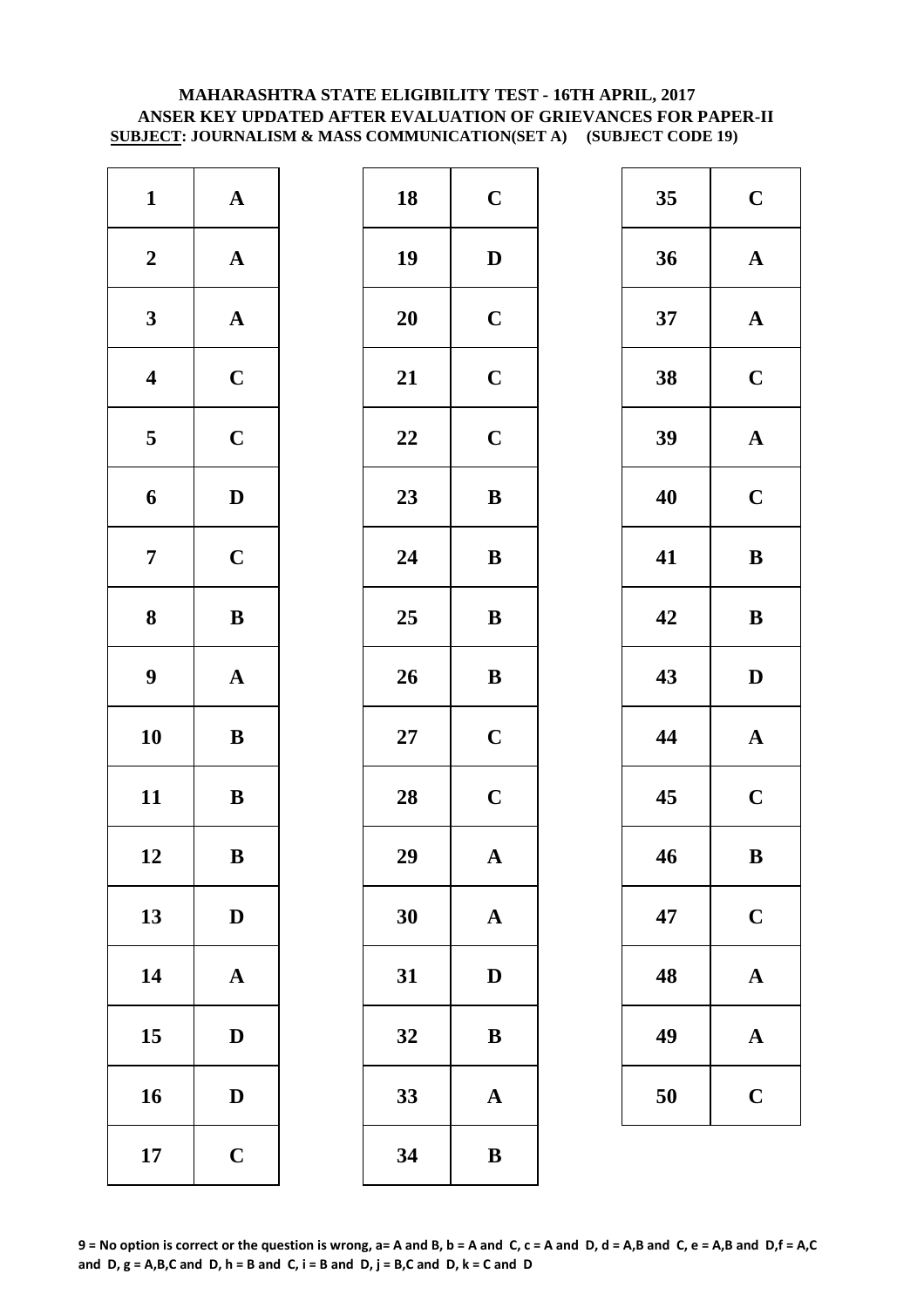# **MAHARASHTRA STATE ELIGIBILITY TEST - 16TH APRIL, 2017 ANSER KEY UPDATED AFTER EVALUATION OF GRIEVANCES FOR PAPER-II SUBJECT: JOURNALISM & MASS COMMUNICATION(SET B) (SUBJECT CODE 19)**

| $\mathbf{1}$            | $\mathbf C$           | 18        | $\mathbf C$  |
|-------------------------|-----------------------|-----------|--------------|
| $\boldsymbol{2}$        | $\mathbf C$           | 19        | $\mathbf{A}$ |
| $\mathbf{3}$            | $\bf{B}$              | <b>20</b> | $\mathbf C$  |
| $\overline{\mathbf{4}}$ | $\, {\bf B}$          | 21        | $\bf{B}$     |
| $\overline{\mathbf{5}}$ | $\, {\bf B}$          | 22        | $\bf{B}$     |
| 6                       | $\, {\bf B}$          | 23        | $\mathbf{D}$ |
| $\overline{7}$          | $\mathbf C$           | 24        | $\mathbf{A}$ |
| ${\bf 8}$               | $\mathbf C$           | 25        | $\mathbf C$  |
| $\boldsymbol{9}$        | $\boldsymbol{\rm{A}}$ | 26        | $\bf{B}$     |
| 10                      | $\boldsymbol{\rm{A}}$ | $27\,$    | $\mathbf C$  |
| 11                      | $\mathbf D$           | 28        | $\mathbf{A}$ |
| 12                      | B                     | 29        | A            |
| 13                      | ${\bf A}$             | 30        | $\mathbf C$  |
| 14                      | $\, {\bf B}$          | 31        | $\mathbf{A}$ |
| 15                      | $\mathbf C$           | 32        | $\mathbf{A}$ |
| 16                      | $\boldsymbol{\rm{A}}$ | 33        | $\mathbf{A}$ |
| 17                      | ${\bf A}$             | 34        | $\mathbf C$  |

| $\mathbf{1}$            | $\mathbf C$  | 18     | $\mathbf C$           | 35 | $\mathbf C$  |
|-------------------------|--------------|--------|-----------------------|----|--------------|
| $\boldsymbol{2}$        | $\mathbf C$  | 19     | ${\bf A}$             | 36 | $\mathbf{D}$ |
| $\mathbf{3}$            | $\, {\bf B}$ | 20     | $\mathbf C$           | 37 | $\mathbf C$  |
| $\overline{\mathbf{4}}$ | $\, {\bf B}$ | 21     | $\, {\bf B}$          | 38 | $\bf{B}$     |
| $\overline{5}$          | $\, {\bf B}$ | 22     | $\bf{B}$              | 39 | $\mathbf A$  |
| 6                       | $\, {\bf B}$ | 23     | $\mathbf D$           | 40 | $\bf{B}$     |
| $\overline{7}$          | $\mathbf C$  | 24     | $\boldsymbol{\rm{A}}$ | 41 | $\bf{B}$     |
| $\boldsymbol{8}$        | $\mathbf C$  | 25     | $\mathbf C$           | 42 | $\bf{B}$     |
| $\boldsymbol{9}$        | ${\bf A}$    | 26     | $\, {\bf B}$          | 43 | $\mathbf{D}$ |
| 10                      | ${\bf A}$    | $27\,$ | $\mathbf C$           | 44 | $\mathbf A$  |
| 11                      | $\mathbf D$  | 28     | $\boldsymbol{\rm{A}}$ | 45 | $\mathbf{D}$ |
| 12                      | $\, {\bf B}$ | 29     | $\mathbf A$           | 46 | D            |
| 13                      | ${\bf A}$    | 30     | $\mathbf C$           | 47 | $\mathbf C$  |
| 14                      | ${\bf B}$    | 31     | $\mathbf A$           | 48 | $\mathbf C$  |
| 15                      | $\mathbf C$  | 32     | $\mathbf A$           | 49 | $\mathbf{D}$ |
| 16                      | ${\bf A}$    | 33     | ${\bf A}$             | 50 | $\mathbf C$  |
| 17                      | ${\bf A}$    | 34     | $\mathbf C$           |    |              |

| 35 | $\mathbf C$ |
|----|-------------|
| 36 | D           |
| 37 | $\mathbf C$ |
| 38 | B           |
| 39 | $\mathbf A$ |
| 40 | B           |
| 41 | B           |
| 42 | B           |
|    |             |
| 43 | D           |
| 44 | $\mathbf A$ |
| 45 | D           |
| 46 | D           |
| 47 | $\mathbf C$ |
| 48 | $\mathbf C$ |
| 49 | D           |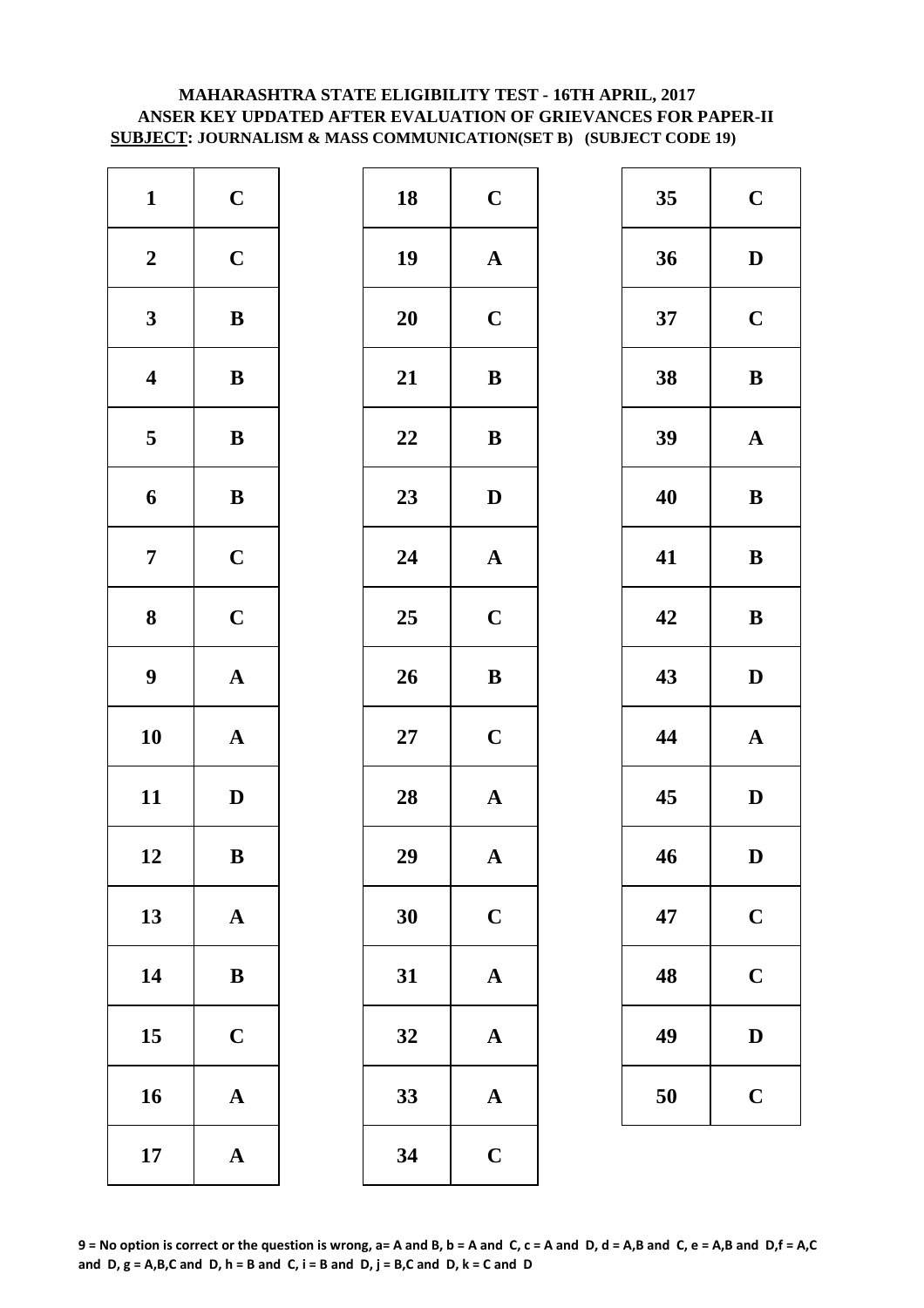# **SUBJECT: JOURNALISM & MASS COMMUNICATION(SET C) (SUBJECT CODE 19) MAHARASHTRA STATE ELIGIBILITY TEST - 16TH APRIL, 2017 ANSER KEY UPDATED AFTER EVALUATION OF GRIEVANCES FOR PAPER-II**

| $\mathbf{1}$            | ${\bf D}$             | 18        | $\mathbf A$  |
|-------------------------|-----------------------|-----------|--------------|
| $\boldsymbol{2}$        | $\, {\bf B}$          | 19        | $\mathbf{A}$ |
| $\mathbf{3}$            | $\boldsymbol{\rm{A}}$ | <b>20</b> | $\mathbf C$  |
| $\overline{\mathbf{4}}$ | $\, {\bf B}$          | 21        | $\mathbf{A}$ |
| $\overline{\mathbf{5}}$ | $\mathbf C$           | 22        | $\mathbf{A}$ |
| 6                       | ${\bf A}$             | 23        | $\mathbf{A}$ |
| $\overline{7}$          | $\boldsymbol{\rm{A}}$ | 24        | $\mathbf C$  |
| 8                       | $\mathbf C$           | 25        | $\mathbf C$  |
| $\boldsymbol{9}$        | $\boldsymbol{\rm{A}}$ | 26        | $\mathbf{D}$ |
| 10                      | $\mathbf C$           | $27\,$    | $\mathbf C$  |
| 11                      | $\, {\bf B}$          | 28        | $\bf{B}$     |
| 12                      | B                     | 29        | A            |
| 13                      | $\mathbf D$           | 30        | $\bf{B}$     |
| 14                      | $\boldsymbol{\rm{A}}$ | 31        | $\bf{B}$     |
| 15                      | $\mathbf C$           | 32        | $\bf{B}$     |
| 16                      | ${\bf B}$             | 33        | $\mathbf{D}$ |
| 17                      | $\mathbf C$           | 34        | $\mathbf{A}$ |

| $\mathbf{1}$            | $\mathbf{D}$ | 18 | $\boldsymbol{\rm{A}}$ | 35 | $\mathbf{D}$ |
|-------------------------|--------------|----|-----------------------|----|--------------|
| $\boldsymbol{2}$        | ${\bf B}$    | 19 | ${\bf A}$             | 36 | $\mathbf{D}$ |
| $\mathbf{3}$            | ${\bf A}$    | 20 | $\mathbf C$           | 37 | $\mathbf C$  |
| $\overline{\mathbf{4}}$ | $\, {\bf B}$ | 21 | $\boldsymbol{\rm{A}}$ | 38 | $\mathbf C$  |
| $\overline{\mathbf{5}}$ | $\mathbf C$  | 22 | $\boldsymbol{\rm{A}}$ | 39 | $\mathbf{D}$ |
| $\boldsymbol{6}$        | ${\bf A}$    | 23 | ${\bf A}$             | 40 | $\mathbf C$  |
| $\overline{7}$          | ${\bf A}$    | 24 | $\mathbf C$           | 41 | $\mathbf C$  |
| $\boldsymbol{8}$        | $\mathbf C$  | 25 | $\mathbf C$           | 42 | $\mathbf C$  |
| $\boldsymbol{9}$        | ${\bf A}$    | 26 | $\mathbf D$           | 43 | $\bf{B}$     |
| 10                      | $\mathbf C$  | 27 | $\mathbf C$           | 44 | $\bf{B}$     |
| 11                      | ${\bf B}$    | 28 | $\bf{B}$              | 45 | $\bf{B}$     |
| 12                      | $\, {\bf B}$ | 29 | $\mathbf A$           | 46 | $\bf{B}$     |
| 13                      | $\mathbf D$  | 30 | ${\bf B}$             | 47 | $\mathbf C$  |
| 14                      | ${\bf A}$    | 31 | $\, {\bf B}$          | 48 | $\mathbf C$  |
| 15                      | $\mathbf C$  | 32 | $\bf{B}$              | 49 | $\mathbf A$  |
| 16                      | $\, {\bf B}$ | 33 | $\mathbf D$           | 50 | A            |
| 17                      | $\mathbf C$  | 34 | $\mathbf A$           |    |              |

| 35 | $\mathbf D$ |
|----|-------------|
| 36 | D           |
| 37 | $\mathbf C$ |
| 38 | $\mathbf C$ |
| 39 | D           |
| 40 | $\mathbf C$ |
| 41 | $\mathbf C$ |
| 42 | $\mathbf C$ |
| 43 | B           |
| 44 | B           |
| 45 | B           |
| 46 | B           |
| 47 | $\mathbf C$ |
| 48 | $\mathbf C$ |
|    |             |
| 49 | $\mathbf A$ |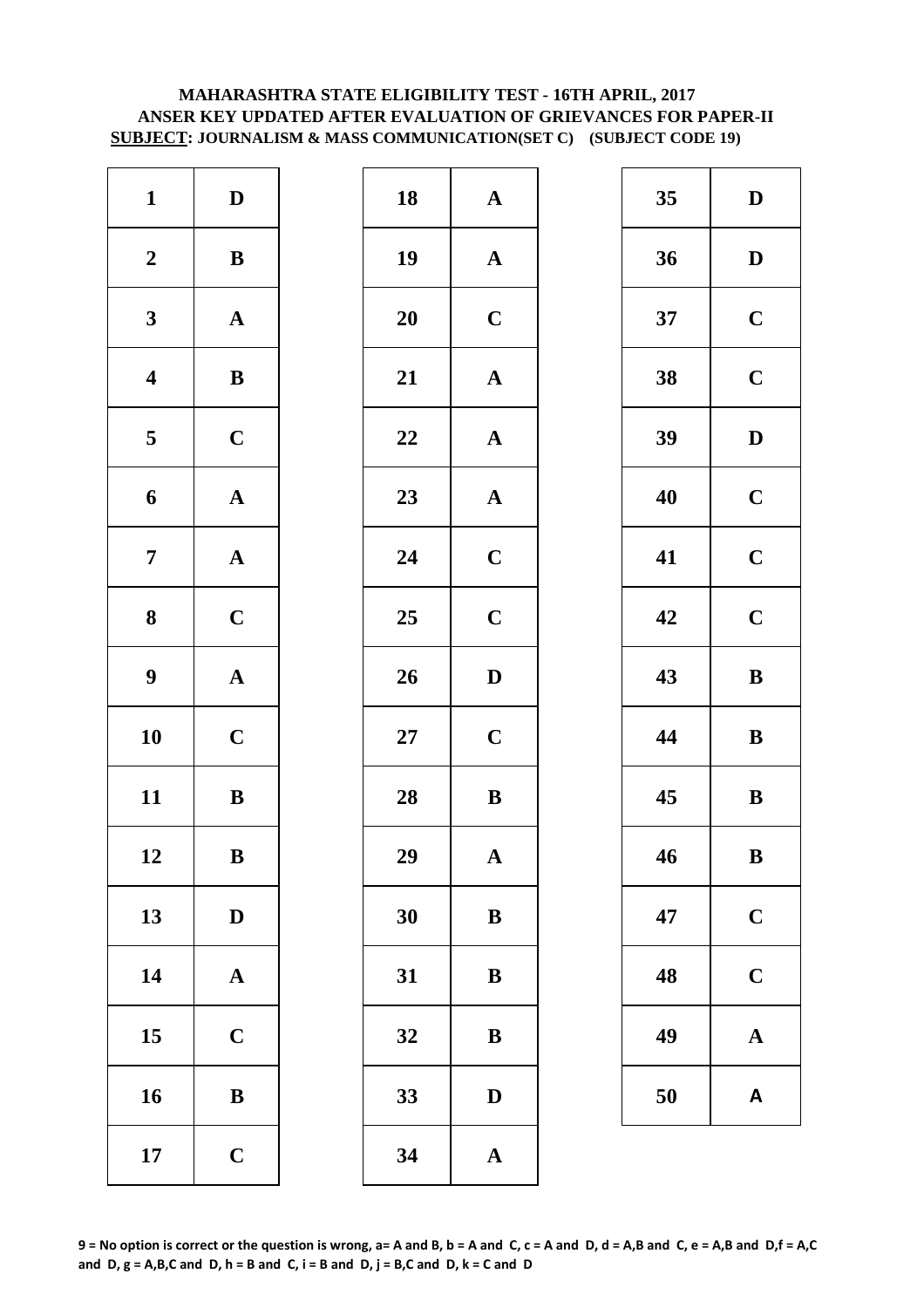# **MAHARASHTRA STATE ELIGIBILITY TEST - 16TH APRIL, 2017 ANSER KEY UPDATED AFTER EVALUATION OF GRIEVANCES FOR PAPER-II SUBJECT: JOURNALISM & MASS COMMUNICATION(SET D) (SUBJECT CODE 19)**

| $\mathbf{1}$            | $\, {\bf B}$          | 18        | $\bf{B}$     |
|-------------------------|-----------------------|-----------|--------------|
| $\boldsymbol{2}$        | $\bf{B}$              | 19        | $\mathbf A$  |
| $\mathbf{3}$            | $\mathbf D$           | <b>20</b> | $\bf{B}$     |
| $\overline{\mathbf{4}}$ | $\boldsymbol{\rm{A}}$ | 21        | $\bf{B}$     |
| $\overline{\mathbf{5}}$ | $\mathbf C$           | 22        | $\bf{B}$     |
| 6                       | $\, {\bf B}$          | 23        | $\mathbf{D}$ |
| $\overline{7}$          | $\mathbf C$           | 24        | $\mathbf{A}$ |
| 8                       | $\boldsymbol{\rm{A}}$ | 25        | D            |
| $\boldsymbol{9}$        | $\boldsymbol{\rm{A}}$ | 26        | D            |
| 10                      | $\mathbf C$           | $27\,$    | $\mathbf C$  |
| 11                      | ${\bf A}$             | 28        | $\mathbf C$  |
| 12                      | A                     | 29        | D            |
| 13                      | ${\bf A}$             | 30        | $\mathbf C$  |
| 14                      | $\mathbf C$           | 31        | $\mathbf C$  |
| 15                      | $\mathbf C$           | 32        | $\mathbf C$  |
| 16                      | $\mathbf D$           | 33        | $\bf{B}$     |
| 17                      | $\mathbf C$           | 34        | $\bf{B}$     |

| $\mathbf{1}$            | ${\bf B}$    | 18     | ${\bf B}$    | 35 | $\bf{B}$     |
|-------------------------|--------------|--------|--------------|----|--------------|
| $\boldsymbol{2}$        | $\, {\bf B}$ | 19     | $\mathbf A$  | 36 | $\bf{B}$     |
| $\mathbf{3}$            | $\mathbf{D}$ | 20     | ${\bf B}$    | 37 | $\mathbf C$  |
| $\overline{\mathbf{4}}$ | ${\bf A}$    | 21     | $\, {\bf B}$ | 38 | $\mathbf C$  |
| $5\phantom{.0}$         | $\mathbf C$  | 22     | $\bf{B}$     | 39 | $\mathbf A$  |
| $\boldsymbol{6}$        | ${\bf B}$    | 23     | $\mathbf D$  | 40 | $\mathbf A$  |
| $\overline{7}$          | $\mathbf C$  | 24     | $\mathbf A$  | 41 | $\mathbf{D}$ |
| $\boldsymbol{8}$        | ${\bf A}$    | 25     | ${\bf D}$    | 42 | $\bf{B}$     |
| $\boldsymbol{9}$        | ${\bf A}$    | 26     | $\mathbf D$  | 43 | $\mathbf A$  |
| 10                      | $\mathbf C$  | $27\,$ | $\mathbf C$  | 44 | $\bf{B}$     |
| 11                      | ${\bf A}$    | 28     | $\mathbf C$  | 45 | $\mathbf C$  |
| 12                      | $\mathbf{A}$ | 29     | ${\bf D}$    | 46 | $\mathbf A$  |
| 13                      | ${\bf A}$    | 30     | $\mathbf C$  | 47 | $\mathbf A$  |
| 14                      | $\mathbf C$  | 31     | $\mathbf C$  | 48 | $\mathbf C$  |
| 15                      | $\mathbf C$  | 32     | $\mathbf C$  | 49 | $\mathbf A$  |
| 16                      | $\mathbf D$  | 33     | $\, {\bf B}$ | 50 | $\mathbf C$  |
| 17                      | $\mathbf C$  | 34     | $\, {\bf B}$ |    |              |

| 35 | B                       |
|----|-------------------------|
| 36 | B                       |
| 37 | $\mathbf C$             |
| 38 | $\mathbf C$             |
| 39 | $\mathbf A$             |
| 40 | $\mathbf A$             |
| 41 | D                       |
| 42 | $\bf{B}$                |
| 43 | ${\bf A}$               |
|    |                         |
| 44 | B                       |
| 45 | $\overline{\mathbf{C}}$ |
| 46 | A                       |
| 47 | $\mathbf A$             |
| 48 | $\mathbf C$             |
| 49 | $\bf A$                 |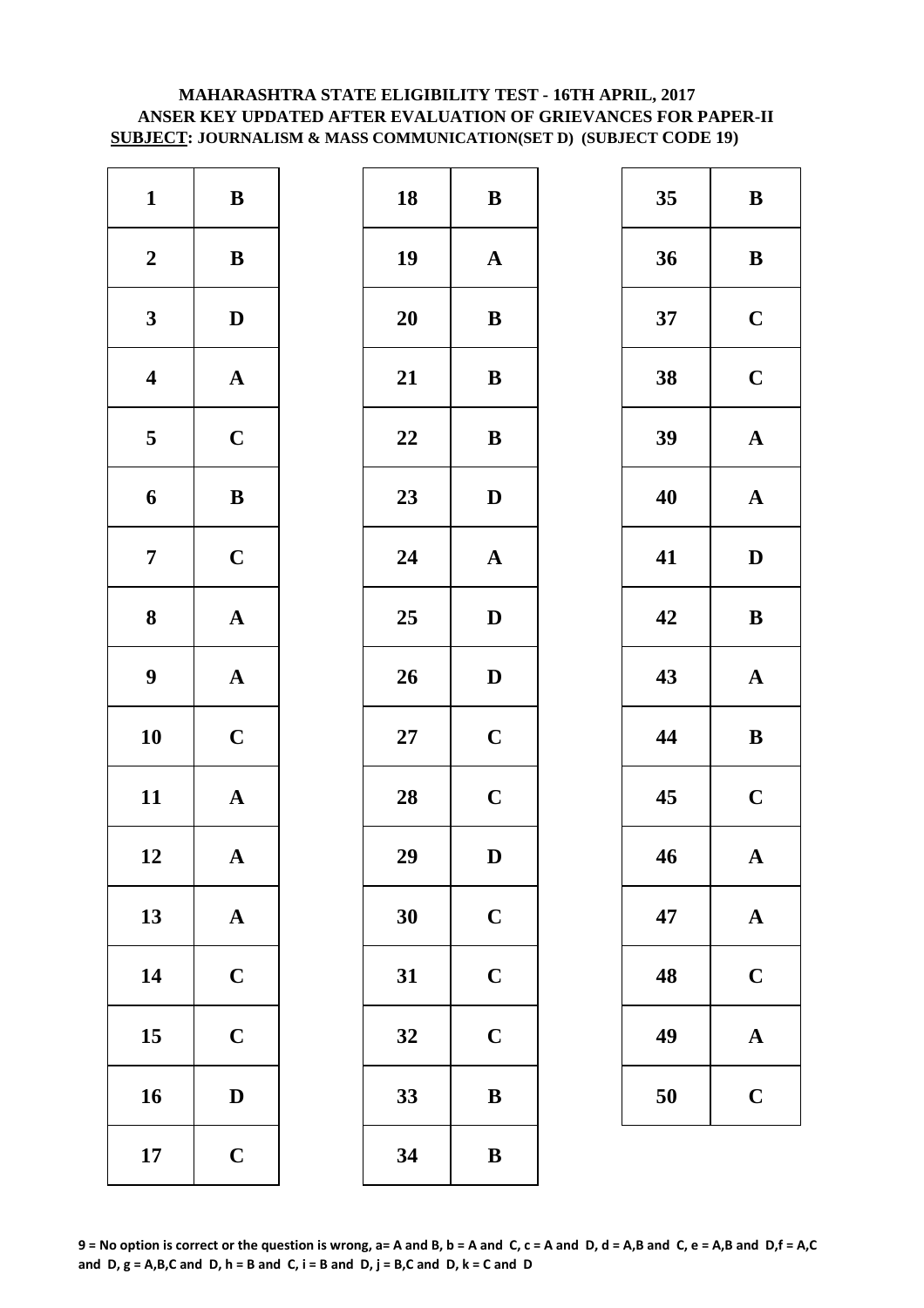# **ANSER KEY UPDATED AFTER EVALUATION OF GRIEVANCES FOR PAPER-II SUBJECT: SOCIAL WORK (SET A) (SUBJECT CODE 20) MAHARASHTRA STATE ELIGIBILITY TEST - 16TH APRIL, 2017**

| $\mathbf{1}$            | $\mathbf C$           | 18     | $\mathbf{D}$ |
|-------------------------|-----------------------|--------|--------------|
| $\boldsymbol{2}$        | $\boldsymbol{\rm{A}}$ | 19     | $\mathbf{A}$ |
| $\mathbf{3}$            | ${\bf A}$             | 20     | $\mathbf{A}$ |
| $\overline{\mathbf{4}}$ | $\mathbf D$           | 21     | $\bf{B}$     |
| 5                       | $\mathbf C$           | 22     | $\bf{B}$     |
| $\boldsymbol{6}$        | ${\bf A}$             | 23     | $\mathbf{D}$ |
| $\boldsymbol{7}$        | $\mathbf C$           | 24     | $\mathbf{A}$ |
| $\bf{8}$                | $\mathbf C$           | 25     | $\mathbf{A}$ |
| $\boldsymbol{9}$        | $\mathbf D$           | 26     | $\bf{B}$     |
| 10                      | ${\bf A}$             | $27\,$ | $\mathbf{D}$ |
| 11                      | ${\bf A}$             | 28     | $\bf{B}$     |
| 12                      | A                     | 29     | $\bf{B}$     |
| 13                      | $\boldsymbol{\rm{A}}$ | 30     | $\bf{B}$     |
| 14                      | $\, {\bf B}$          | 31     | $\bf{B}$     |
| 15                      | ${\bf A}$             | 32     | $\bf{B}$     |
| 16                      | ${\bf B}$             | 33     | $\mathbf C$  |
| 17                      | $\mathbf C$           | 34     | $\mathbf C$  |

| $\mathbf{1}$            | $\mathbf C$  | 18     | $\mathbf D$           | 35 | $\mathbf{D}$ |
|-------------------------|--------------|--------|-----------------------|----|--------------|
| $\boldsymbol{2}$        | ${\bf A}$    | 19     | ${\bf A}$             | 36 | $\mathbf A$  |
| $\mathbf{3}$            | ${\bf A}$    | 20     | ${\bf A}$             | 37 | $\bf{B}$     |
| $\overline{\mathbf{4}}$ | $\mathbf D$  | 21     | $\, {\bf B}$          | 38 | $\mathbf C$  |
| $5\overline{)}$         | $\mathbf C$  | 22     | $\bf{B}$              | 39 | $\mathbf{D}$ |
| 6                       | ${\bf A}$    | 23     | $\mathbf D$           | 40 | $\mathbf A$  |
| $\overline{7}$          | $\mathbf C$  | 24     | $\boldsymbol{\rm{A}}$ | 41 | $\bf{B}$     |
| $\boldsymbol{8}$        | $\mathbf C$  | 25     | ${\bf A}$             | 42 | $\bf{B}$     |
| $\boldsymbol{9}$        | $\mathbf D$  | 26     | $\, {\bf B}$          | 43 | $\bf{B}$     |
| 10                      | ${\bf A}$    | $27\,$ | $\mathbf D$           | 44 | $\mathbf C$  |
| 11                      | ${\bf A}$    | 28     | ${\bf B}$             | 45 | $\mathbf{D}$ |
| 12                      | $\mathbf A$  | 29     | $\, {\bf B}$          | 46 | $\mathbf C$  |
| 13                      | ${\bf A}$    | 30     | $\bf{B}$              | 47 | $\bf{B}$     |
| 14                      | ${\bf B}$    | 31     | $\bf{B}$              | 48 | $\bf{B}$     |
| 15                      | $\mathbf A$  | 32     | $\, {\bf B}$          | 49 | $\bf{B}$     |
| 16                      | $\, {\bf B}$ | 33     | $\mathbf C$           | 50 | $\mathbf A$  |
| 17                      | $\mathbf C$  | 34     | $\mathbf C$           |    |              |
|                         |              |        |                       |    |              |

| 35 | D           |
|----|-------------|
| 36 | $\mathbf A$ |
| 37 | B           |
| 38 | $\mathbf C$ |
| 39 | D           |
| 40 | $\mathbf A$ |
| 41 | B           |
| 42 | B           |
| 43 | B           |
| 44 | $\mathbf C$ |
| 45 | D           |
| 46 | $\mathbf C$ |
| 47 | B           |
| 48 | B           |
| 49 | B           |
| 50 | $\mathbf A$ |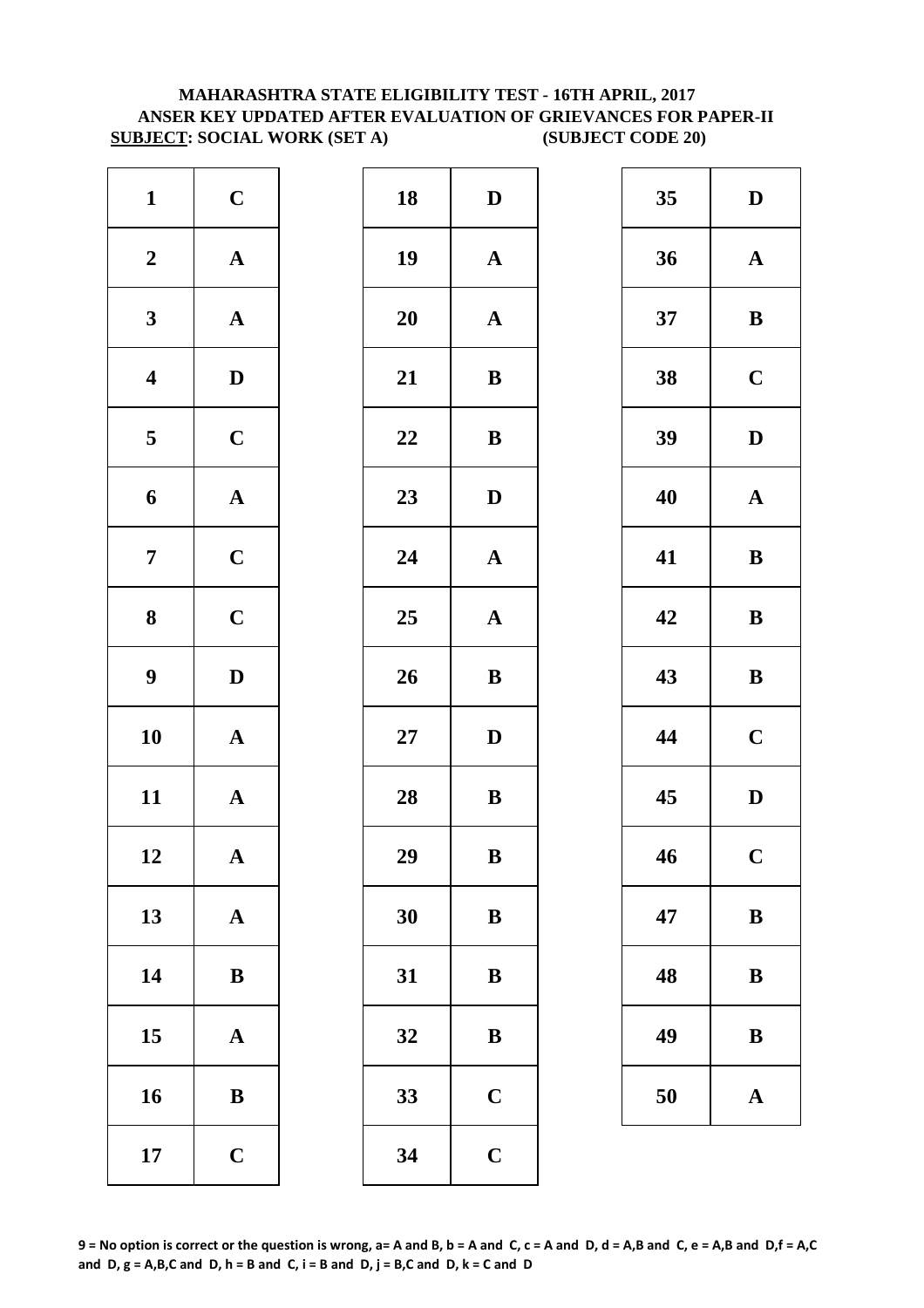# **MAHARASHTRA STATE ELIGIBILITY TEST - 16TH APRIL, 2017 ANSER KEY UPDATED AFTER EVALUATION OF GRIEVANCES FOR PAPER-II SUBJECT: SOCIAL WORK (SET B) (SUBJECT CODE 20)**

| $\mathbf{1}$            | $\, {\bf B}$          | 18        | $\mathbf C$  |
|-------------------------|-----------------------|-----------|--------------|
| $\boldsymbol{2}$        | $\bf{B}$              | 19        | $\mathbf{D}$ |
| $\mathbf{3}$            | $\mathbf D$           | <b>20</b> | $\mathbf{A}$ |
| $\boldsymbol{4}$        | $\boldsymbol{\rm{A}}$ | 21        | $\bf{B}$     |
| $\overline{\mathbf{5}}$ | ${\bf A}$             | 22        | $\bf{B}$     |
| 6                       | $\, {\bf B}$          | 23        | $\bf{B}$     |
| $\overline{7}$          | $\mathbf D$           | 24        | $\mathbf C$  |
| 8                       | ${\bf B}$             | 25        | $\mathbf{D}$ |
| $\boldsymbol{9}$        | $\bf{B}$              | 26        | $\mathbf C$  |
| 10                      | $\bf{B}$              | $27\,$    | $\bf{B}$     |
| 11                      | $\bf{B}$              | 28        | $\bf{B}$     |
| 12                      | B                     | 29        | B            |
| 13                      | $\mathbf C$           | 30        | $\mathbf A$  |
| 14                      | $\mathbf C$           | 31        | $\mathbf C$  |
| 15                      | $\mathbf D$           | 32        | $\mathbf A$  |
| 16                      | $\mathbf A$           | 33        | $\mathbf{A}$ |
| 17                      | $\bf{B}$              | 34        | $\mathbf{D}$ |

| $\mathbf{1}$            | $\, {\bf B}$ | 18 | $\mathbf C$           | 35 | $\mathbf C$  |
|-------------------------|--------------|----|-----------------------|----|--------------|
| $\boldsymbol{2}$        | ${\bf B}$    | 19 | $\mathbf D$           | 36 | $\mathbf A$  |
| $\mathbf{3}$            | $\mathbf D$  | 20 | $\mathbf A$           | 37 | $\mathbf C$  |
| $\overline{\mathbf{4}}$ | ${\bf A}$    | 21 | $\, {\bf B}$          | 38 | $\mathbf C$  |
| $\overline{\mathbf{5}}$ | ${\bf A}$    | 22 | ${\bf B}$             | 39 | $\mathbf{D}$ |
| $\boldsymbol{6}$        | $\, {\bf B}$ | 23 | $\, {\bf B}$          | 40 | $\mathbf A$  |
| $\overline{7}$          | $\mathbf{D}$ | 24 | $\mathbf C$           | 41 | $\mathbf A$  |
| $\boldsymbol{8}$        | $\, {\bf B}$ | 25 | $\mathbf{D}$          | 42 | $\mathbf A$  |
| $\boldsymbol{9}$        | $\, {\bf B}$ | 26 | $\mathbf C$           | 43 | $\mathbf A$  |
| 10                      | ${\bf B}$    | 27 | $\bf{B}$              | 44 | $\bf{B}$     |
| 11                      | ${\bf B}$    | 28 | $\, {\bf B}$          | 45 | $\mathbf A$  |
| 12                      | B            | 29 | $\bf{B}$              | 46 | $\bf{B}$     |
| 13                      | $\mathbf C$  | 30 | ${\bf A}$             | 47 | $\mathbf C$  |
| 14                      | $\mathbf C$  | 31 | $\mathbf C$           | 48 | $\mathbf{D}$ |
| 15                      | $\mathbf{D}$ | 32 | $\boldsymbol{\rm{A}}$ | 49 | $\mathbf A$  |
| 16                      | ${\bf A}$    | 33 | $\boldsymbol{\rm{A}}$ | 50 | $\mathbf A$  |
| 17                      | $\, {\bf B}$ | 34 | $\mathbf D$           |    |              |
|                         |              |    |                       |    |              |

| 35 | $\mathbf C$             |
|----|-------------------------|
| 36 | $\mathbf A$             |
| 37 | $\mathbf C$             |
| 38 | $\overline{\mathbf{C}}$ |
| 39 | D                       |
| 40 | $\mathbf A$             |
| 41 | $\mathbf A$             |
| 42 | $\mathbf A$             |
| 43 | $\mathbf{A}$            |
| 44 | B                       |
| 45 | $\mathbf A$             |
| 46 | B                       |
| 47 | $\mathbf C$             |
| 48 | D                       |
| 49 | $\mathbf A$             |
| 50 | $\mathbf A$             |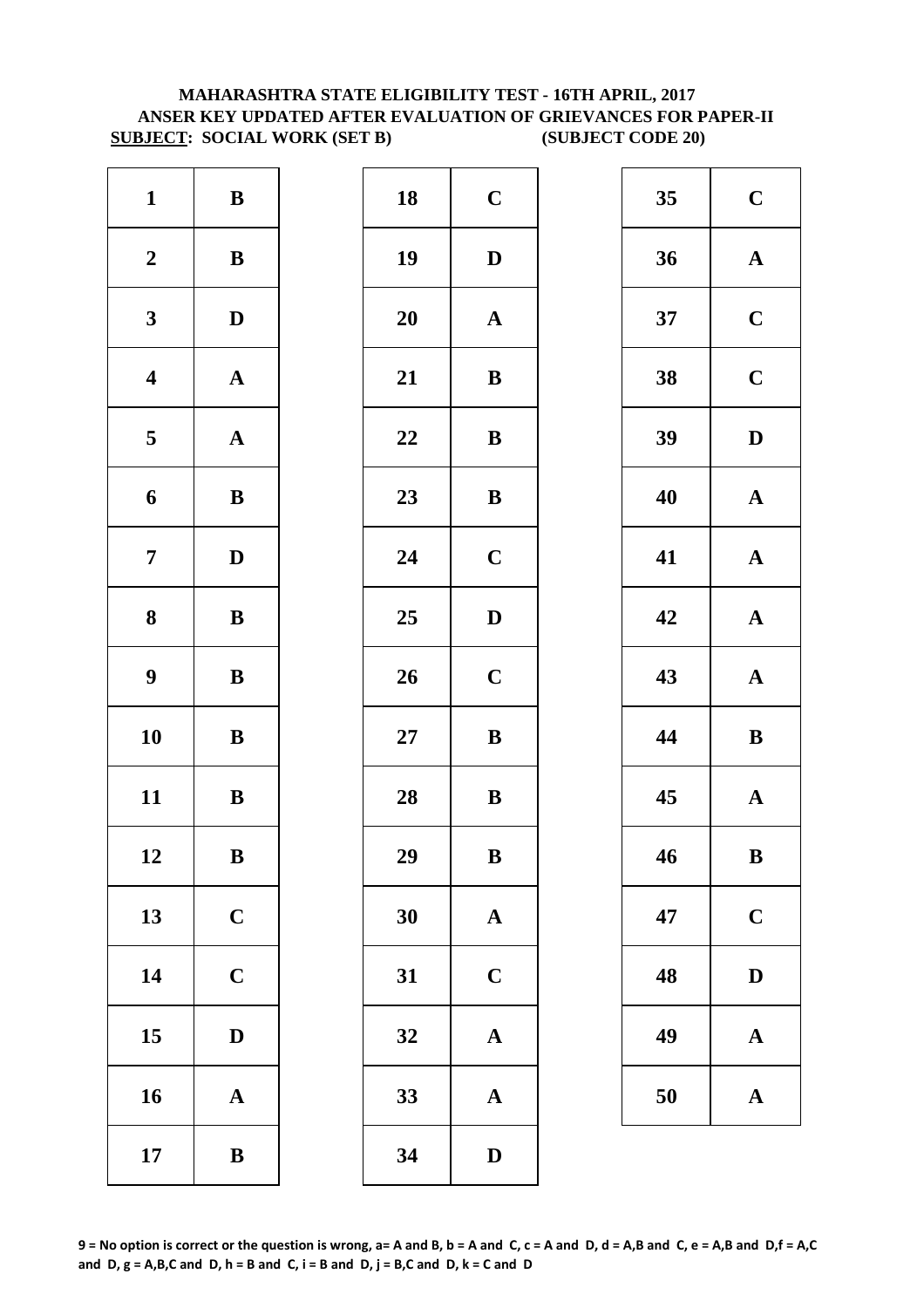# **MAHARASHTRA STATE ELIGIBILITY TEST - 16TH APRIL, 2017 ANSER KEY UPDATED AFTER EVALUATION OF GRIEVANCES FOR PAPER-II SUBJECT: SOCIAL WORK (SET C) (SUBJECT CODE 20)**

| $\mathbf{1}$            | $\, {\bf B}$          | 18        | ${\bf B}$    |
|-------------------------|-----------------------|-----------|--------------|
| $\boldsymbol{2}$        | $\, {\bf B}$          | 19        | $\bf{B}$     |
| $\mathbf{3}$            | $\mathbf C$           | <b>20</b> | $\mathbf A$  |
| $\overline{\mathbf{4}}$ | $\mathbf C$           | 21        | $\mathbf C$  |
| $\overline{\mathbf{5}}$ | $\mathbf D$           | 22        | $\mathbf A$  |
| 6                       | $\boldsymbol{\rm{A}}$ | 23        | $\mathbf{A}$ |
| $\overline{7}$          | $\, {\bf B}$          | 24        | D            |
| ${\bf 8}$               | $\mathbf C$           | 25        | $\mathbf C$  |
| $\boldsymbol{9}$        | $\mathbf D$           | 26        | $\mathbf{A}$ |
| 10                      | $\boldsymbol{\rm{A}}$ | $27\,$    | $\mathbf C$  |
| 11                      | $\bf{B}$              | 28        | $\mathbf C$  |
| 12                      | B                     | 29        | D            |
| 13                      | $\bf{B}$              | 30        | $\mathbf A$  |
| 14                      | $\mathbf C$           | 31        | $\mathbf{A}$ |
| 15                      | $\mathbf D$           | 32        | $\mathbf A$  |
| 16                      | $\mathbf C$           | 33        | $\mathbf{A}$ |
| 17                      | $\bf{B}$              | 34        | $\bf{B}$     |

| $\mathbf{1}$            | ${\bf B}$    | 18     | ${\bf B}$             | 35 | $\mathbf A$  |
|-------------------------|--------------|--------|-----------------------|----|--------------|
| $\boldsymbol{2}$        | $\, {\bf B}$ | 19     | $\, {\bf B}$          | 36 | $\bf{B}$     |
| $\mathbf{3}$            | $\mathbf C$  | 20     | ${\bf A}$             | 37 | $\mathbf C$  |
| $\overline{\mathbf{4}}$ | $\mathbf C$  | 21     | $\mathbf C$           | 38 | $\mathbf{D}$ |
| $\overline{5}$          | $\mathbf D$  | 22     | $\boldsymbol{\rm{A}}$ | 39 | $\mathbf A$  |
| $\boldsymbol{6}$        | ${\bf A}$    | 23     | ${\bf A}$             | 40 | $\mathbf A$  |
| $\overline{7}$          | ${\bf B}$    | 24     | $\mathbf D$           | 41 | $\bf{B}$     |
| $\boldsymbol{8}$        | $\mathbf C$  | 25     | $\mathbf C$           | 42 | $\bf{B}$     |
| $\boldsymbol{9}$        | $\mathbf D$  | 26     | ${\bf A}$             | 43 | $\mathbf{D}$ |
| 10                      | ${\bf A}$    | $27\,$ | $\mathbf C$           | 44 | $\mathbf A$  |
| 11                      | ${\bf B}$    | 28     | $\mathbf C$           | 45 | $\mathbf A$  |
| 12                      | $\, {\bf B}$ | 29     | $\mathbf D$           | 46 | $\bf{B}$     |
| 13                      | $\, {\bf B}$ | 30     | $\mathbf{A}$          | 47 | D            |
| 14                      | $\mathbf C$  | 31     | $\mathbf A$           | 48 | $\bf{B}$     |
| 15                      | $\mathbf D$  | 32     | $\mathbf A$           | 49 | $\bf{B}$     |
| 16                      | $\mathbf C$  | 33     | ${\bf A}$             | 50 | $\bf{B}$     |
| 17                      | $\, {\bf B}$ | 34     | $\bf{B}$              |    |              |
|                         |              |        |                       |    |              |

| 35 | A           |
|----|-------------|
| 36 | B           |
| 37 | $\mathbf C$ |
| 38 | D           |
| 39 | $\mathbf A$ |
| 40 | $\mathbf A$ |
| 41 | B           |
| 42 | B           |
| 43 | D           |
| 44 | $\mathbf A$ |
| 45 | $\mathbf A$ |
| 46 | B           |
| 47 | D           |
| 48 | B           |
| 49 | B           |
|    |             |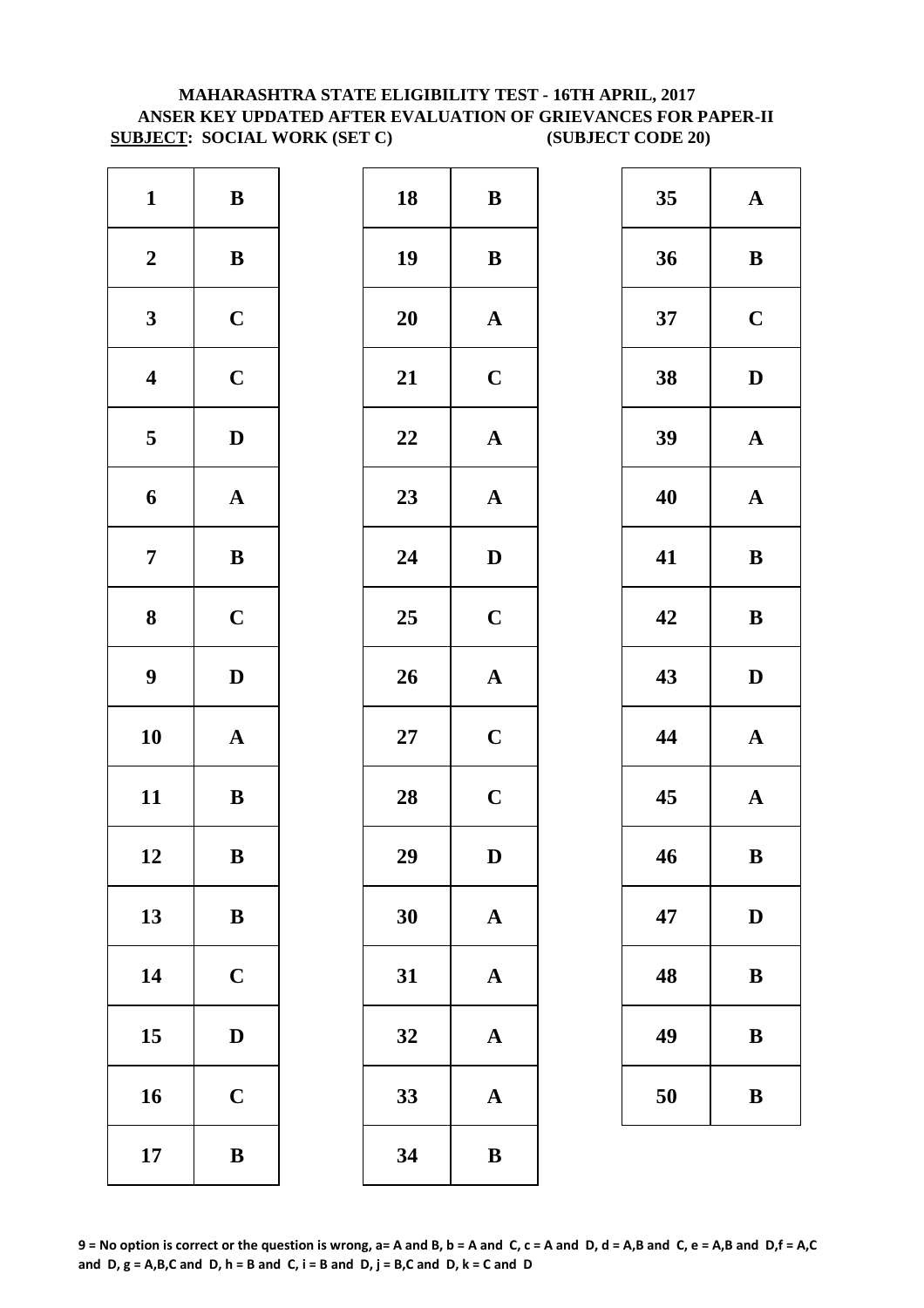# **SUBJECT: SOCIAL WORK (SET D) (SUBJECT CODE 20) MAHARASHTRA STATE ELIGIBILITY TEST - 16TH APRIL, 2017 ANSER KEY UPDATED AFTER EVALUATION OF GRIEVANCES FOR PAPER-II**

| $\mathbf{1}$            | $\, {\bf B}$          | 18        | $\mathbf C$  |
|-------------------------|-----------------------|-----------|--------------|
| $\boldsymbol{2}$        | $\, {\bf B}$          | 19        | $\mathbf{D}$ |
| $\mathbf{3}$            | $\, {\bf B}$          | <b>20</b> | $\mathbf A$  |
| $\overline{\mathbf{4}}$ | $\mathbf C$           | 21        | $\mathbf{A}$ |
| 5                       | $\mathbf D$           | 22        | $\mathbf{A}$ |
| 6                       | $\mathbf C$           | 23        | $\mathbf A$  |
| $\overline{7}$          | $\, {\bf B}$          | 24        | $\bf{B}$     |
| ${\bf 8}$               | $\, {\bf B}$          | 25        | $\mathbf A$  |
| $\boldsymbol{9}$        | $\, {\bf B}$          | 26        | $\bf{B}$     |
| 10                      | $\boldsymbol{\rm{A}}$ | $27\,$    | $\mathbf C$  |
| 11                      | $\mathbf C$           | 28        | $\mathbf{D}$ |
| 12                      | A                     | 29        | A            |
| 13                      | ${\bf A}$             | 30        | $\mathbf A$  |
| 14                      | $\mathbf D$           | 31        | $\bf{B}$     |
| 15                      | $\mathbf C$           | 32        | $\bf{B}$     |
| 16                      | $\boldsymbol{\rm{A}}$ | 33        | D            |
| 17                      | $\mathbf C$           | 34        | $\mathbf{A}$ |

| $\mathbf{1}$            | $\, {\bf B}$ | 18 | $\mathbf C$           | 35 | $\mathbf A$  |
|-------------------------|--------------|----|-----------------------|----|--------------|
| $\boldsymbol{2}$        | ${\bf B}$    | 19 | $\mathbf D$           | 36 | $\bf{B}$     |
| $\mathbf{3}$            | $\bf{B}$     | 20 | $\boldsymbol{\rm{A}}$ | 37 | $\mathbf{D}$ |
| $\overline{\mathbf{4}}$ | $\mathbf C$  | 21 | $\boldsymbol{\rm{A}}$ | 38 | $\bf{B}$     |
| $\overline{\mathbf{5}}$ | $\mathbf D$  | 22 | ${\bf A}$             | 39 | $\bf{B}$     |
| $\boldsymbol{6}$        | $\mathbf C$  | 23 | ${\bf A}$             | 40 | $\bf{B}$     |
| $\overline{7}$          | ${\bf B}$    | 24 | ${\bf B}$             | 41 | $\bf{B}$     |
| $\boldsymbol{8}$        | $\, {\bf B}$ | 25 | ${\bf A}$             | 42 | $\bf{B}$     |
| $\boldsymbol{9}$        | $\, {\bf B}$ | 26 | $\, {\bf B}$          | 43 | $\mathbf C$  |
| 10                      | ${\bf A}$    | 27 | $\mathbf C$           | 44 | $\mathbf C$  |
| 11                      | $\mathbf C$  | 28 | $\mathbf D$           | 45 | $\mathbf{D}$ |
| 12                      | $\mathbf{A}$ | 29 | $\mathbf{A}$          | 46 | $\mathbf A$  |
| 13                      | ${\bf A}$    | 30 | ${\bf A}$             | 47 | $\bf{B}$     |
| 14                      | $\mathbf D$  | 31 | $\bf{B}$              | 48 | $\mathbf C$  |
| 15                      | $\mathbf C$  | 32 | $\, {\bf B}$          | 49 | $\mathbf{D}$ |
| 16                      | ${\bf A}$    | 33 | $\mathbf D$           | 50 | $\mathbf A$  |
| 17                      | $\mathbf C$  | 34 | $\mathbf A$           |    |              |
|                         |              |    |                       |    |              |

| 35 | $\mathbf A$             |
|----|-------------------------|
| 36 | B                       |
| 37 | D                       |
| 38 | B                       |
| 39 | B                       |
| 40 | B                       |
| 41 | B                       |
| 42 | B                       |
| 43 | $\mathbf C$             |
| 44 | $\mathbf C$             |
| 45 | D                       |
| 46 | $\overline{\mathbf{A}}$ |
| 47 | B                       |
| 48 | $\mathbf C$             |
| 49 | $\mathbf D$             |
| 50 | $\mathbf A$             |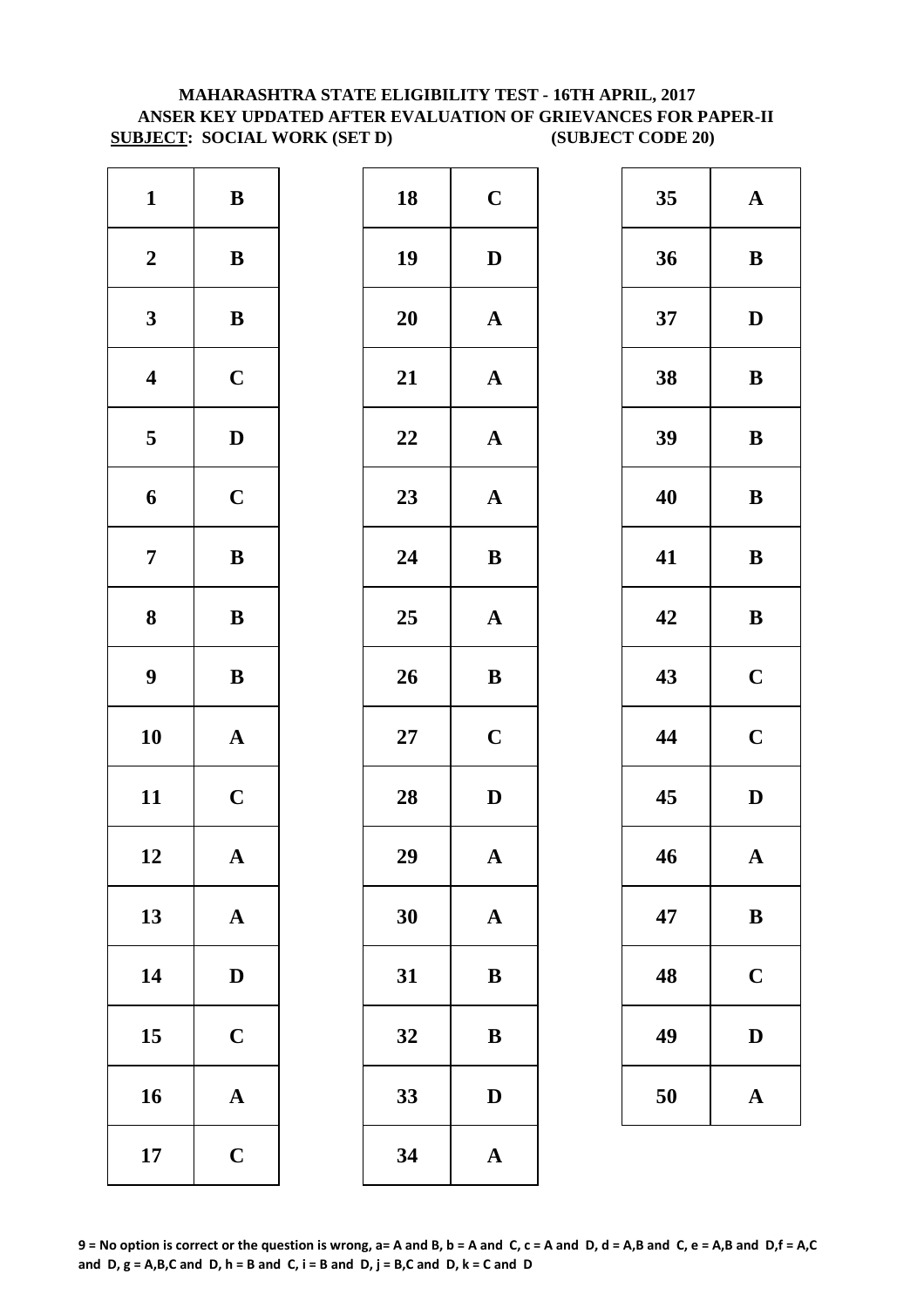# **MAHARASHTRA STATE ELIGIBILITY TEST - 16TH APRIL, 2017 ANSER KEY UPDATED AFTER EVALUATION OF GRIEVANCES FOR PAPER-II SUBJECT: PUBLIC ADMINISTRATION (SET A) (SUBJECT CODE 21)**

| $\mathbf{1}$            | $\, {\bf B}$          | 18        | $\mathbf{D}$   |
|-------------------------|-----------------------|-----------|----------------|
| $\boldsymbol{2}$        | $\, {\bf B}$          | 19        | $\mathbf C$    |
| $\mathbf{3}$            | $\mathbf C$           | <b>20</b> | $\mathbf A$    |
| $\overline{\mathbf{4}}$ | $\mathbf C$           | 21        | $\mathbf C$    |
| $\overline{\mathbf{5}}$ | $\mathbf C$           | 22        | $\mathbf A$    |
| $\boldsymbol{6}$        | $\, {\bf B}$          | 23        | $\bf{B}$       |
| $\overline{7}$          | $\mathbf D$           | 24        | $\mathbf C$    |
| ${\bf 8}$               | $\mathbf C$           | 25        | $\mathbf A$    |
| $\boldsymbol{9}$        | $\boldsymbol{\rm{A}}$ | 26        | $\mathbf A$    |
| 10                      | $\mathbf D$           | $27\,$    | $\mathbf C$    |
| 11                      | $\mathbf D$           | 28        | $\mathbf C$    |
| 12                      | $\mathbf C$           | 29        | $\overline{C}$ |
| 13                      | $\mathbf C$           | 30        | $\mathbf{A}$   |
| 14                      | $\, {\bf B}$          | 31        | $\mathbf C$    |
| 15                      | $\mathbf A$           | 32        | $\mathbf A$    |
| 16                      | $\boldsymbol{\rm{A}}$ | 33        | D              |
| 17                      | $\bf{B}$              | 34        | $\bf{B}$       |

| $\mathbf{1}$            | ${\bf B}$    | 18 | $\mathbf D$           | 35 | $\mathbf C$  |
|-------------------------|--------------|----|-----------------------|----|--------------|
| $\boldsymbol{2}$        | ${\bf B}$    | 19 | $\mathbf C$           | 36 | $\mathbf C$  |
| $\mathbf{3}$            | $\mathbf C$  | 20 | ${\bf A}$             | 37 | $\mathbf C$  |
| $\overline{\mathbf{4}}$ | $\mathbf C$  | 21 | $\mathbf C$           | 38 | $\mathbf{D}$ |
| $\overline{\mathbf{5}}$ | $\mathbf C$  | 22 | $\boldsymbol{\rm{A}}$ | 39 | $\mathbf{D}$ |
| $\boldsymbol{6}$        | $\, {\bf B}$ | 23 | ${\bf B}$             | 40 | $\bf{B}$     |
| $\overline{7}$          | $\mathbf D$  | 24 | $\mathbf C$           | 41 | $\mathbf A$  |
| $\boldsymbol{8}$        | $\mathbf C$  | 25 | ${\bf A}$             | 42 | $\mathbf A$  |
| $\boldsymbol{9}$        | ${\bf A}$    | 26 | ${\bf A}$             | 43 | $\mathbf{D}$ |
| 10                      | $\mathbf{D}$ | 27 | $\mathbf C$           | 44 | $\mathbf A$  |
| 11                      | $\mathbf D$  | 28 | $\mathbf C$           | 45 | $\bf{B}$     |
| 12                      | $\mathbf C$  | 29 | $\mathbf C$           | 46 | $\mathbf{D}$ |
| 13                      | $\mathbf C$  | 30 | $\mathbf{A}$          | 47 | $\mathbf C$  |
| 14                      | $\, {\bf B}$ | 31 | $\mathbf C$           | 48 | $\mathbf{D}$ |
| 15                      | ${\bf A}$    | 32 | $\mathbf{A}$          | 49 | $\mathbf{D}$ |
| 16                      | ${\bf A}$    | 33 | $\mathbf D$           | 50 | $\mathbf A$  |
| 17                      | $\, {\bf B}$ | 34 | $\, {\bf B}$          |    |              |
|                         |              |    |                       |    |              |

| 35 | $\mathbf C$  |
|----|--------------|
| 36 | $\mathbf C$  |
| 37 | $\mathbf C$  |
| 38 | D            |
| 39 | D            |
| 40 | B            |
| 41 | $\mathbf A$  |
| 42 | ${\bf A}$    |
| 43 | $\mathbf{D}$ |
|    |              |
| 44 | $\mathbf{A}$ |
| 45 | $\bf{B}$     |
| 46 | $\bf{D}$     |
| 47 | $\mathbf C$  |
| 48 | D            |
| 49 | D            |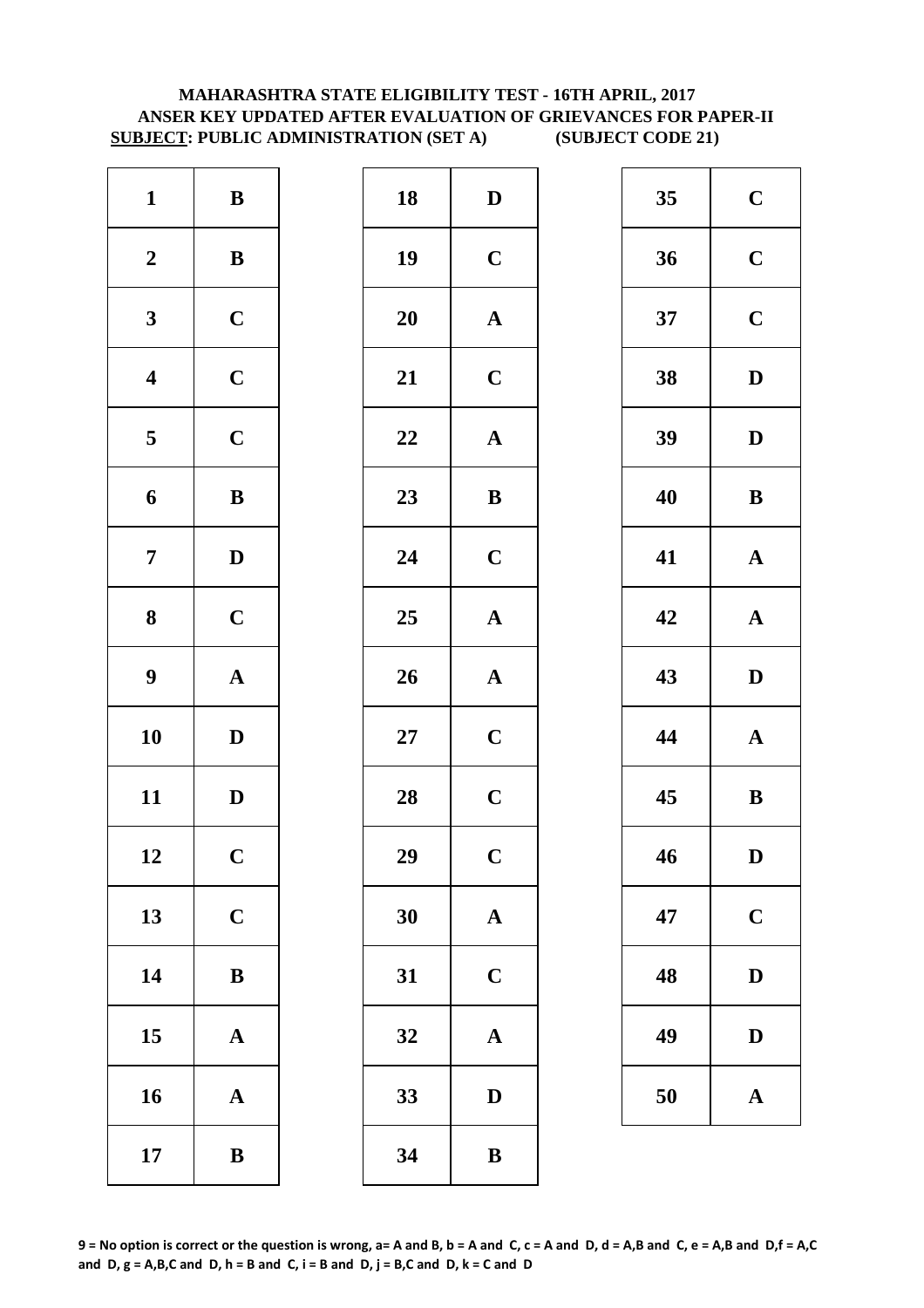# **ANSER KEY UPDATED AFTER EVALUATION OF GRIEVANCES FOR PAPER-II SUBJECT: PUBLIC ADMINISTRATION (SET B) (SUBJECT CODE 21) MAHARASHTRA STATE ELIGIBILITY TEST - 16TH APRIL, 2017**

| $\mathbf{1}$            | $\mathbf C$           | 18        | $\mathbf{D}$ |
|-------------------------|-----------------------|-----------|--------------|
| $\boldsymbol{2}$        | $\boldsymbol{\rm{A}}$ | 19        | $\mathbf{D}$ |
| $\mathbf{3}$            | $\bf{B}$              | <b>20</b> | $\bf{B}$     |
| $\overline{\mathbf{4}}$ | $\mathbf C$           | 21        | $\mathbf{A}$ |
| $\overline{\mathbf{5}}$ | $\boldsymbol{\rm{A}}$ | 22        | $\mathbf{A}$ |
| 6                       | ${\bf A}$             | 23        | $\mathbf{D}$ |
| $\overline{7}$          | $\mathbf C$           | 24        | $\mathbf A$  |
| 8                       | $\mathbf C$           | 25        | $\bf{B}$     |
| $\boldsymbol{9}$        | $\mathbf C$           | 26        | $\mathbf{D}$ |
| 10                      | $\mathbf A$           | $27\,$    | $\mathbf C$  |
| 11                      | $\mathbf C$           | 28        | $\mathbf{D}$ |
| 12                      | $\mathbf{A}$          | 29        | D            |
| 13                      | $\mathbf D$           | 30        | $\mathbf A$  |
| 14                      | $\, {\bf B}$          | 31        | $\bf{B}$     |
| 15                      | $\mathbf C$           | 32        | $\bf{B}$     |
| 16                      | $\mathbf C$           | 33        | $\mathbf C$  |
| 17                      | $\mathbf C$           | 34        | $\mathbf C$  |

| $\mathbf{1}$            | $\mathbf C$           | 18 | $\mathbf D$           | 35 | $\mathbf C$  |
|-------------------------|-----------------------|----|-----------------------|----|--------------|
| $\boldsymbol{2}$        | ${\bf A}$             | 19 | $\mathbf D$           | 36 | $\bf{B}$     |
| $\mathbf{3}$            | ${\bf B}$             | 20 | $\bf{B}$              | 37 | $\mathbf{D}$ |
| $\overline{\mathbf{4}}$ | $\mathbf C$           | 21 | ${\bf A}$             | 38 | $\mathbf C$  |
| $\overline{\mathbf{5}}$ | ${\bf A}$             | 22 | $\boldsymbol{\rm{A}}$ | 39 | $\mathbf A$  |
| $\boldsymbol{6}$        | ${\bf A}$             | 23 | $\mathbf D$           | 40 | $\mathbf{D}$ |
| $\overline{7}$          | $\mathbf C$           | 24 | $\boldsymbol{\rm{A}}$ | 41 | $\mathbf{D}$ |
| $\boldsymbol{8}$        | $\mathbf C$           | 25 | $\bf{B}$              | 42 | $\mathbf C$  |
| $\boldsymbol{9}$        | $\mathbf C$           | 26 | $\mathbf D$           | 43 | $\mathbf C$  |
| 10                      | ${\bf A}$             | 27 | $\mathbf C$           | 44 | $\bf{B}$     |
| 11                      | $\mathbf C$           | 28 | $\mathbf D$           | 45 | $\mathbf A$  |
| 12                      | $\boldsymbol{\rm{A}}$ | 29 | $\mathbf D$           | 46 | $\mathbf A$  |
| 13                      | $\mathbf D$           | 30 | $\mathbf{A}$          | 47 | $\bf{B}$     |
| 14                      | $\, {\bf B}$          | 31 | $\, {\bf B}$          | 48 | $\mathbf{D}$ |
| 15                      | $\mathbf C$           | 32 | $\bf{B}$              | 49 | $\mathbf C$  |
| 16                      | $\mathbf C$           | 33 | $\mathbf C$           | 50 | $\mathbf A$  |
| 17                      | $\mathbf C$           | 34 | $\mathbf C$           |    |              |

| 35 | $\mathbf C$ |
|----|-------------|
| 36 | B           |
| 37 | D           |
| 38 | $\mathbf C$ |
| 39 | $\mathbf A$ |
| 40 | D           |
| 41 | D           |
| 42 | $\mathbf C$ |
| 43 | $\mathbf C$ |
| 44 | B           |
| 45 | $\mathbf A$ |
| 46 | $\mathbf A$ |
| 47 | $\bf{B}$    |
| 48 | $\bf{D}$    |
| 49 | $\mathbf C$ |
| 50 | $\mathbf A$ |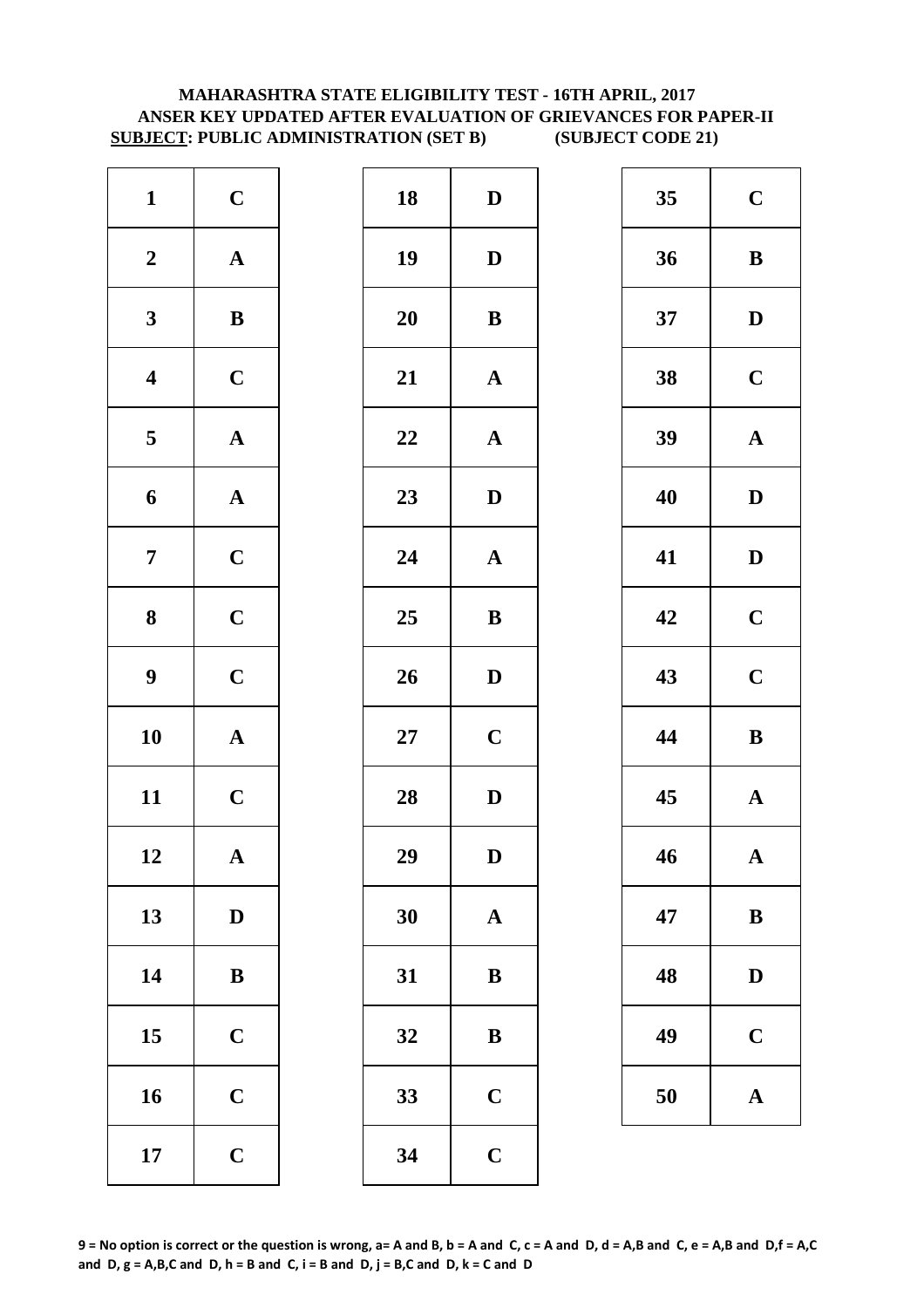# **MAHARASHTRA STATE ELIGIBILITY TEST - 16TH APRIL, 2017 ANSER KEY UPDATED AFTER EVALUATION OF GRIEVANCES FOR PAPER-II SUBJECT: PUBLIC ADMINISTRATION (SET C) (SUBJECT CODE 21)**

| $\mathbf{1}$            | $\mathbf C$           | 18        | $\mathbf{D}$ |
|-------------------------|-----------------------|-----------|--------------|
| $\boldsymbol{2}$        | $\boldsymbol{\rm{A}}$ | 19        | D            |
| $\mathbf{3}$            | $\mathbf D$           | <b>20</b> | $\mathbf A$  |
| $\overline{\mathbf{4}}$ | $\, {\bf B}$          | 21        | $\bf{B}$     |
| $\overline{\mathbf{5}}$ | $\mathbf C$           | 22        | $\bf{B}$     |
| $\boldsymbol{6}$        | $\mathbf C$           | 23        | $\mathbf C$  |
| $\boldsymbol{7}$        | $\mathbf C$           | 24        | $\mathbf C$  |
| ${\bf 8}$               | $\mathbf D$           | 25        | $\mathbf C$  |
| $\boldsymbol{9}$        | $\mathbf D$           | 26        | $\bf{B}$     |
| 10                      | $\bf{B}$              | $27\,$    | $\mathbf{D}$ |
| 11                      | $\mathbf A$           | 28        | $\mathbf C$  |
| 12                      | $\mathbf A$           | 29        | A            |
| 13                      | $\mathbf D$           | 30        | D            |
| 14                      | $\boldsymbol{\rm{A}}$ | 31        | $\mathbf{D}$ |
| 15                      | ${\bf B}$             | 32        | $\mathbf C$  |
| 16                      | $\mathbf D$           | 33        | $\mathbf C$  |
| 17                      | $\mathbf C$           | 34        | $\bf{B}$     |

| $\mathbf{1}$            | $\mathbf C$           | 18 | $\mathbf D$           | 35 | $\mathbf A$  |
|-------------------------|-----------------------|----|-----------------------|----|--------------|
| $\boldsymbol{2}$        | ${\bf A}$             | 19 | $\mathbf D$           | 36 | $\mathbf A$  |
| $\mathbf{3}$            | $\mathbf{D}$          | 20 | $\mathbf{A}$          | 37 | $\bf{B}$     |
| $\overline{\mathbf{4}}$ | $\, {\bf B}$          | 21 | $\, {\bf B}$          | 38 | $\mathbf{D}$ |
| $\overline{\mathbf{5}}$ | $\mathbf C$           | 22 | $\, {\bf B}$          | 39 | $\mathbf C$  |
| $\boldsymbol{6}$        | $\mathbf C$           | 23 | $\mathbf C$           | 40 | $\mathbf A$  |
| $\overline{7}$          | $\mathbf C$           | 24 | $\mathbf C$           | 41 | $\mathbf C$  |
| $\boldsymbol{8}$        | $\mathbf{D}$          | 25 | $\mathbf C$           | 42 | $\mathbf A$  |
| $\boldsymbol{9}$        | $\mathbf D$           | 26 | $\, {\bf B}$          | 43 | $\bf{B}$     |
| 10                      | ${\bf B}$             | 27 | $\mathbf D$           | 44 | $\mathbf C$  |
| 11                      | ${\bf A}$             | 28 | $\mathbf C$           | 45 | $\mathbf A$  |
| 12                      | $\boldsymbol{\rm{A}}$ | 29 | $\boldsymbol{\rm{A}}$ | 46 | $\mathbf A$  |
| 13                      | $\mathbf D$           | 30 | $\mathbf D$           | 47 | $\mathbf C$  |
| 14                      | ${\bf A}$             | 31 | ${\bf D}$             | 48 | $\mathbf C$  |
| 15                      | $\bf{B}$              | 32 | $\mathbf C$           | 49 | $\mathbf C$  |
| 16                      | $\mathbf D$           | 33 | $\mathbf C$           | 50 | $\mathbf A$  |
| 17                      | $\mathbf C$           | 34 | $\, {\bf B}$          |    |              |
|                         |                       |    |                       |    |              |

| 35 | $\mathbf A$  |
|----|--------------|
| 36 | $\mathbf A$  |
| 37 | $\bf{B}$     |
| 38 | D            |
| 39 | $\mathbf C$  |
| 40 | $\mathbf{A}$ |
| 41 | $\mathbf C$  |
| 42 | $\mathbf A$  |
|    |              |
| 43 | B            |
| 44 | $\mathbf C$  |
| 45 | $\mathbf A$  |
| 46 | $\mathbf A$  |
| 47 | $\mathbf C$  |
| 48 | $\mathbf C$  |
| 49 | $\mathbf C$  |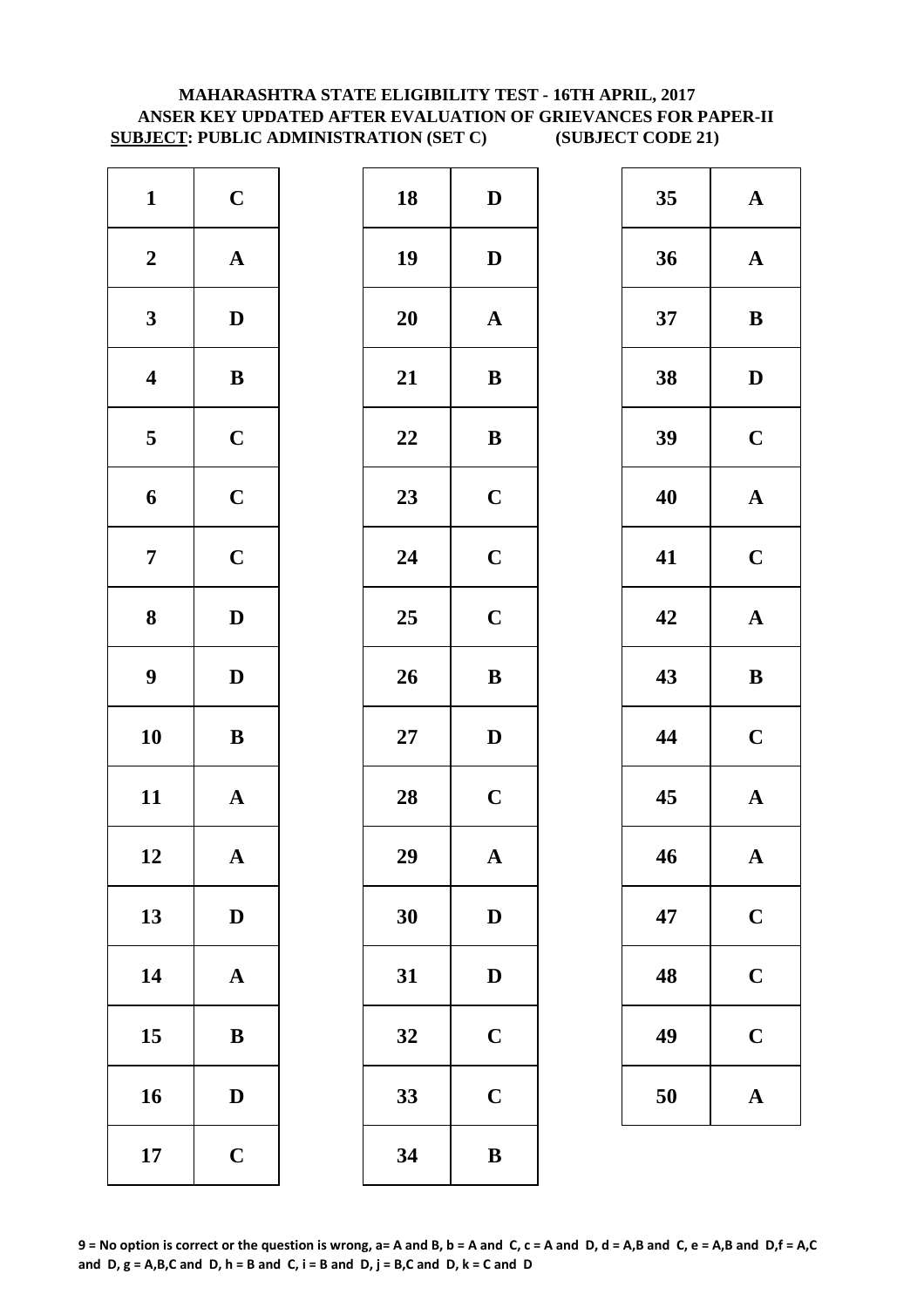# **MAHARASHTRA STATE ELIGIBILITY TEST - 16TH APRIL, 2017 ANSER KEY UPDATED AFTER EVALUATION OF GRIEVANCES FOR PAPER-II SUBJECT: PUBLIC ADMINISTRATION (SET D) (SUBJECT CODE 21)**

| $\mathbf{1}$            | $\mathbf A$           | 18     | $\mathbf C$  |
|-------------------------|-----------------------|--------|--------------|
| $\boldsymbol{2}$        | $\boldsymbol{\rm{A}}$ | 19     | $\mathbf{A}$ |
| $\mathbf{3}$            | $\mathbf D$           | 20     | $\mathbf{D}$ |
| $\boldsymbol{4}$        | $\boldsymbol{\rm{A}}$ | 21     | $\mathbf{D}$ |
| $\overline{\mathbf{5}}$ | $\bf{B}$              | 22     | $\mathbf C$  |
| 6                       | $\mathbf D$           | 23     | $\mathbf C$  |
| $\overline{7}$          | $\mathbf C$           | 24     | $\bf{B}$     |
| 8                       | $\mathbf D$           | 25     | $\mathbf{A}$ |
| $\boldsymbol{9}$        | $\mathbf D$           | 26     | $\mathbf{A}$ |
| 10                      | $\mathbf A$           | $27\,$ | $\bf{B}$     |
| 11                      | $\, {\bf B}$          | 28     | $\mathbf{D}$ |
| 12                      | B                     | 29     | $\mathbf C$  |
| 13                      | $\mathbf C$           | 30     | $\mathbf{A}$ |
| 14                      | $\mathbf C$           | 31     | $\mathbf C$  |
| 15                      | $\mathbf C$           | 32     | $\mathbf{A}$ |
| 16                      | $\bf{B}$              | 33     | $\bf{B}$     |
| 17                      | $\mathbf D$           | 34     | $\mathbf C$  |

| $\mathbf{1}$            | ${\bf A}$    | 18 | $\mathbf C$           | 35 | $\mathbf A$  |
|-------------------------|--------------|----|-----------------------|----|--------------|
| $\boldsymbol{2}$        | ${\bf A}$    | 19 | $\boldsymbol{\rm{A}}$ | 36 | $\mathbf A$  |
| $\mathbf{3}$            | $\mathbf{D}$ | 20 | $\mathbf{D}$          | 37 | $\mathbf C$  |
| $\overline{\mathbf{4}}$ | ${\bf A}$    | 21 | ${\bf D}$             | 38 | $\mathbf C$  |
| $5\phantom{.0}$         | $\, {\bf B}$ | 22 | $\mathbf C$           | 39 | $\mathbf C$  |
| $\boldsymbol{6}$        | $\mathbf{D}$ | 23 | $\mathbf C$           | 40 | $\mathbf A$  |
| $\overline{7}$          | $\mathbf C$  | 24 | $\bf{B}$              | 41 | $\mathbf C$  |
| $\boldsymbol{8}$        | $\mathbf D$  | 25 | $\boldsymbol{\rm{A}}$ | 42 | $\mathbf A$  |
| $\boldsymbol{9}$        | $\mathbf D$  | 26 | ${\bf A}$             | 43 | $\mathbf{D}$ |
| 10                      | ${\bf A}$    | 27 | $\bf{B}$              | 44 | $\bf{B}$     |
| 11                      | ${\bf B}$    | 28 | $\mathbf D$           | 45 | $\mathbf C$  |
| 12                      | $\, {\bf B}$ | 29 | $\mathbf C$           | 46 | $\mathbf C$  |
| 13                      | $\mathbf C$  | 30 | $\mathbf A$           | 47 | $\mathbf C$  |
| 14                      | $\mathbf C$  | 31 | $\mathbf C$           | 48 | $\mathbf{D}$ |
| 15                      | $\mathbf C$  | 32 | $\mathbf A$           | 49 | $\mathbf{D}$ |
| 16                      | $\, {\bf B}$ | 33 | $\, {\bf B}$          | 50 | $\bf{B}$     |
| 17                      | $\mathbf D$  | 34 | $\mathbf C$           |    |              |
|                         |              |    |                       |    |              |

| 35 | $\mathbf A$             |
|----|-------------------------|
| 36 | $\mathbf A$             |
| 37 | $\mathbf C$             |
| 38 | $\overline{\mathbf{C}}$ |
| 39 | $\mathbf C$             |
| 40 | $\mathbf A$             |
| 41 | $\mathbf C$             |
| 42 | $\mathbf A$             |
|    |                         |
| 43 | $\mathbf{D}$            |
| 44 | B                       |
| 45 | $\mathbf C$             |
| 46 | $\mathbf C$             |
| 47 | $\mathbf C$             |
| 48 | D                       |
| 49 | $\mathbf D$             |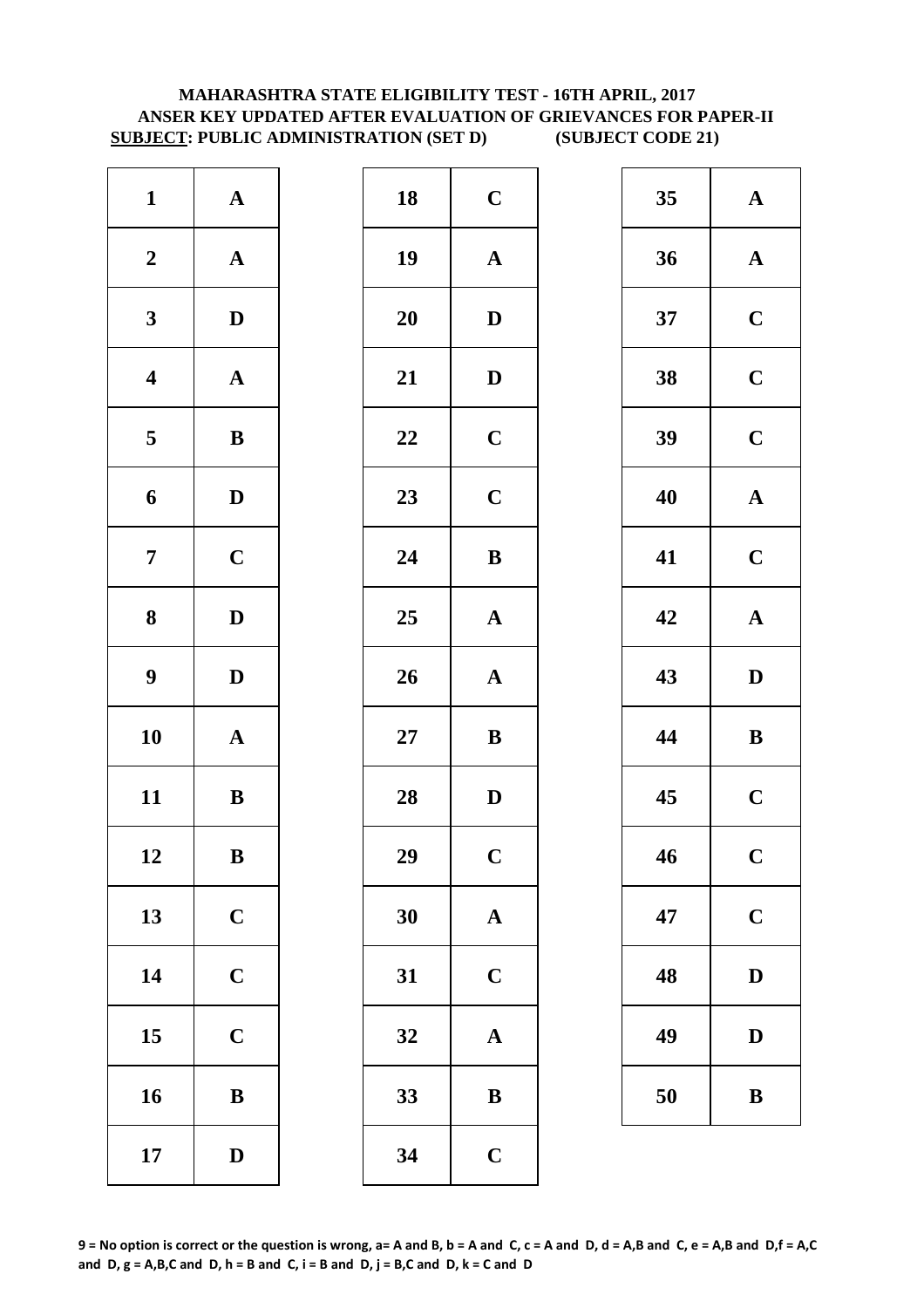# **MAHARASHTRA STATE ELIGIBILITY TEST - 16TH APRIL, 2017 ANSER KEY UPDATED AFTER EVALUATION OF GRIEVANCES FOR PAPER-II SUBJECT: ENVIRONMENTAL SCIENCE (SET A) (SUBJECT CODE 31)**

| $\mathbf{1}$            | $\boldsymbol{\rm{A}}$ | 18        | $\bf{B}$       |
|-------------------------|-----------------------|-----------|----------------|
| $\boldsymbol{2}$        | $\boldsymbol{\rm{A}}$ | 19        | D              |
| $\mathbf{3}$            | $\mathbf C$           | <b>20</b> | $\mathbf A$    |
| $\overline{\mathbf{4}}$ | $\mathbf C$           | 21        | $\mathbf C$    |
| $\overline{\mathbf{5}}$ | $\mathbf C$           | 22        | $\bf{B}$       |
| 6                       | $\mathbf C$           | 23        | $\mathbf C$    |
| $\boldsymbol{7}$        | $\boldsymbol{\rm{A}}$ | 24        | $\mathbf{A}$   |
| $\bf 8$                 | $\mathbf D$           | 25        | $\mathbf C$    |
| $\boldsymbol{9}$        | $\, {\bf B}$          | 26        | $\mathbf C$    |
| 10                      | $\bf{B}$              | $27\,$    | $\mathbf C$    |
| 11                      | $\mathbf A$           | 28        | $\mathbf C$    |
| 12                      | A                     | 29        | $\overline{C}$ |
| 13                      | ${\bf A}$             | 30        | $\mathbf C$    |
| 14                      | $\mathbf C$           | 31        | $\mathbf C$    |
| 15                      | ${\bf B}$             | 32        | $\mathbf A$    |
| 16                      | $\bf{B}$              | 33        | $\mathbf C$    |
| 17                      | $\mathbf D$           | 34        | $\bf{B}$       |

| ${\bf A}$             | 18 | $\, {\bf B}$ | 35 | $\bf{B}$     |
|-----------------------|----|--------------|----|--------------|
| ${\bf A}$             | 19 | $\mathbf D$  | 36 | $\mathbf C$  |
| $\mathbf C$           | 20 | $\mathbf{A}$ | 37 | $\mathbf C$  |
| $\mathbf C$           | 21 | $\mathbf C$  | 38 | $\mathbf C$  |
| $\mathbf C$           | 22 | $\, {\bf B}$ | 39 | $\mathbf A$  |
| $\mathbf C$           | 23 | $\mathbf C$  | 40 | $\mathbf A$  |
| ${\bf A}$             | 24 | ${\bf A}$    | 41 | $\mathbf C$  |
| $\mathbf{D}$          | 25 | $\mathbf C$  | 42 | $\mathbf{D}$ |
| ${\bf B}$             | 26 | $\mathbf C$  | 43 | $\mathbf{D}$ |
| ${\bf B}$             | 27 | $\mathbf C$  | 44 | $\mathbf A$  |
| ${\bf A}$             | 28 | $\mathbf C$  | 45 | $\mathbf A$  |
| $\boldsymbol{\rm{A}}$ | 29 | $\mathbf C$  | 46 | $\bf{B}$     |
| ${\bf A}$             | 30 | $\mathbf C$  | 47 | $\mathbf C$  |
| $\mathbf C$           | 31 | $\mathbf C$  | 48 | $\bf{B}$     |
| $\bf{B}$              | 32 | $\mathbf{A}$ | 49 | $\mathbf{D}$ |
| $\, {\bf B}$          | 33 | $\mathbf C$  | 50 | $\mathbf C$  |
| $\mathbf D$           | 34 | $\, {\bf B}$ |    |              |
|                       |    |              |    |              |

| 35 | B           |
|----|-------------|
| 36 | $\mathbf C$ |
| 37 | $\mathbf C$ |
| 38 | $\mathbf C$ |
| 39 | $\mathbf A$ |
| 40 | $\mathbf A$ |
| 41 | $\mathbf C$ |
| 42 | D           |
| 43 | D           |
|    |             |
| 44 | $\mathbf A$ |
| 45 | $\mathbf A$ |
| 46 | B           |
| 47 | $\mathbf C$ |
| 48 | B           |
| 49 | $\mathbf D$ |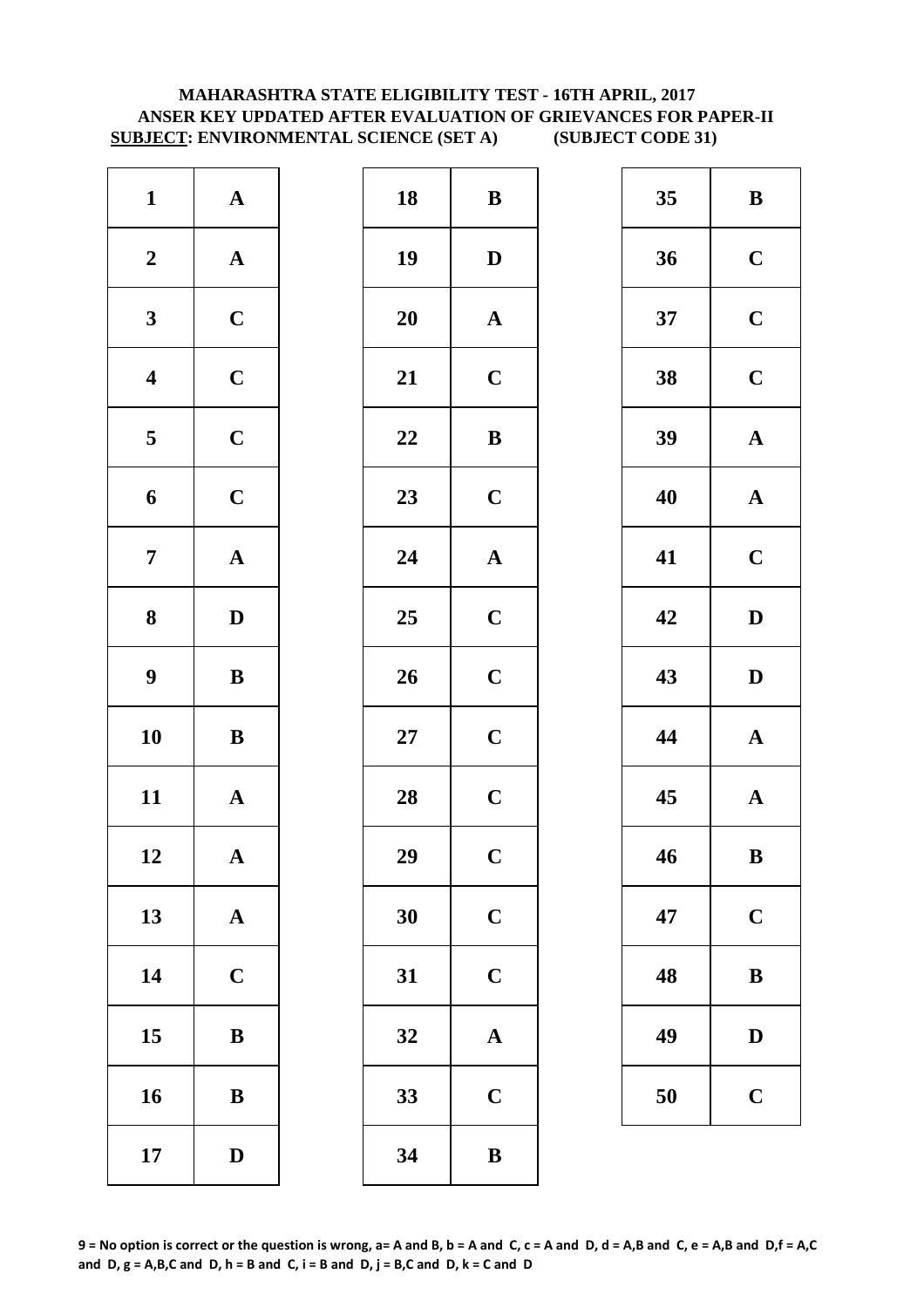# **SUBJECT: ENVIRONMENTAL SCIENCE (SET B) (SUBJECT CODE 31) MAHARASHTRA STATE ELIGIBILITY TEST - 16TH APRIL, 2017 ANSER KEY UPDATED AFTER EVALUATION OF GRIEVANCES FOR PAPER-II**

| $\mathbf{1}$            | $\mathbf C$           | 18        | $\mathbf C$  |
|-------------------------|-----------------------|-----------|--------------|
| $\boldsymbol{2}$        | $\, {\bf B}$          | 19        | $\mathbf{A}$ |
| $\mathbf{3}$            | $\mathbf C$           | <b>20</b> | $\mathbf{A}$ |
| $\overline{\mathbf{4}}$ | $\boldsymbol{\rm{A}}$ | 21        | $\mathbf C$  |
| $\overline{\mathbf{5}}$ | $\mathbf C$           | 22        | $\mathbf{D}$ |
| $\boldsymbol{6}$        | $\mathbf C$           | 23        | $\mathbf{D}$ |
| $\overline{7}$          | $\mathbf C$           | 24        | $\mathbf{A}$ |
| 8                       | $\mathbf C$           | 25        | $\mathbf{A}$ |
| $\boldsymbol{9}$        | $\mathbf C$           | 26        | $\bf{B}$     |
| 10                      | $\mathbf C$           | $27\,$    | $\mathbf C$  |
| 11                      | $\mathbf C$           | 28        | $\bf{B}$     |
| 12                      | $\mathbf A$           | 29        | D            |
| 13                      | $\mathbf C$           | 30        | $\mathbf C$  |
| 14                      | $\, {\bf B}$          | 31        | $\mathbf{A}$ |
| 15                      | $\bf{B}$              | 32        | $\mathbf{A}$ |
| 16                      | $\mathbf C$           | 33        | $\mathbf C$  |
| 17                      | $\mathbf C$           | 34        | $\mathbf C$  |

| $\mathbf C$  | 18     | $\mathbf C$   | 35 | $\mathbf C$  |
|--------------|--------|---------------|----|--------------|
| $\, {\bf B}$ | 19     | ${\bf A}$     | 36 | $\mathbf C$  |
| $\mathbf C$  | 20     | ${\bf A}$     | 37 | $\mathbf A$  |
| ${\bf A}$    | 21     | $\mathbf C$   | 38 | $\mathbf{D}$ |
| $\mathbf C$  | 22     | $\mathbf D$   | 39 | $\bf{B}$     |
| $\mathbf C$  | 23     | $\mathbf D$   | 40 | $\bf{B}$     |
| $\mathbf C$  | 24     | ${\bf A}$     | 41 | $\mathbf A$  |
| $\mathbf C$  | 25     | ${\bf A}$     | 42 | $\mathbf A$  |
| $\mathbf C$  | 26     | $\, {\bf B}$  | 43 | $\mathbf A$  |
| $\mathbf C$  | $27\,$ | $\mathbf C$   | 44 | $\mathbf C$  |
| $\mathbf C$  | 28     | $\bf{B}$      | 45 | $\bf{B}$     |
| ${\bf A}$    | 29     | $\mathbf{D}%$ | 46 | $\bf{B}$     |
| $\mathbf C$  | 30     | $\mathbf C$   | 47 | $\mathbf{D}$ |
| $\, {\bf B}$ | 31     | $\mathbf A$   | 48 | $\bf{B}$     |
| ${\bf B}$    | 32     | $\mathbf{A}$  | 49 | $\mathbf{D}$ |
| $\mathbf C$  | 33     | $\mathbf C$   | 50 | $\mathbf A$  |
| $\mathbf C$  | 34     | $\mathbf C$   |    |              |
|              |        |               |    |              |

| 35 | $\mathbf C$  |
|----|--------------|
| 36 | $\mathbf C$  |
| 37 | $\mathbf A$  |
| 38 | D            |
| 39 | B            |
| 40 | B            |
| 41 | $\mathbf A$  |
| 42 | $\mathbf A$  |
| 43 | $\mathbf A$  |
| 44 | $\mathbf C$  |
| 45 | B            |
| 46 | B            |
| 47 | $\mathbf{D}$ |
| 48 | B            |
| 49 | D            |
| 50 | $\mathbf A$  |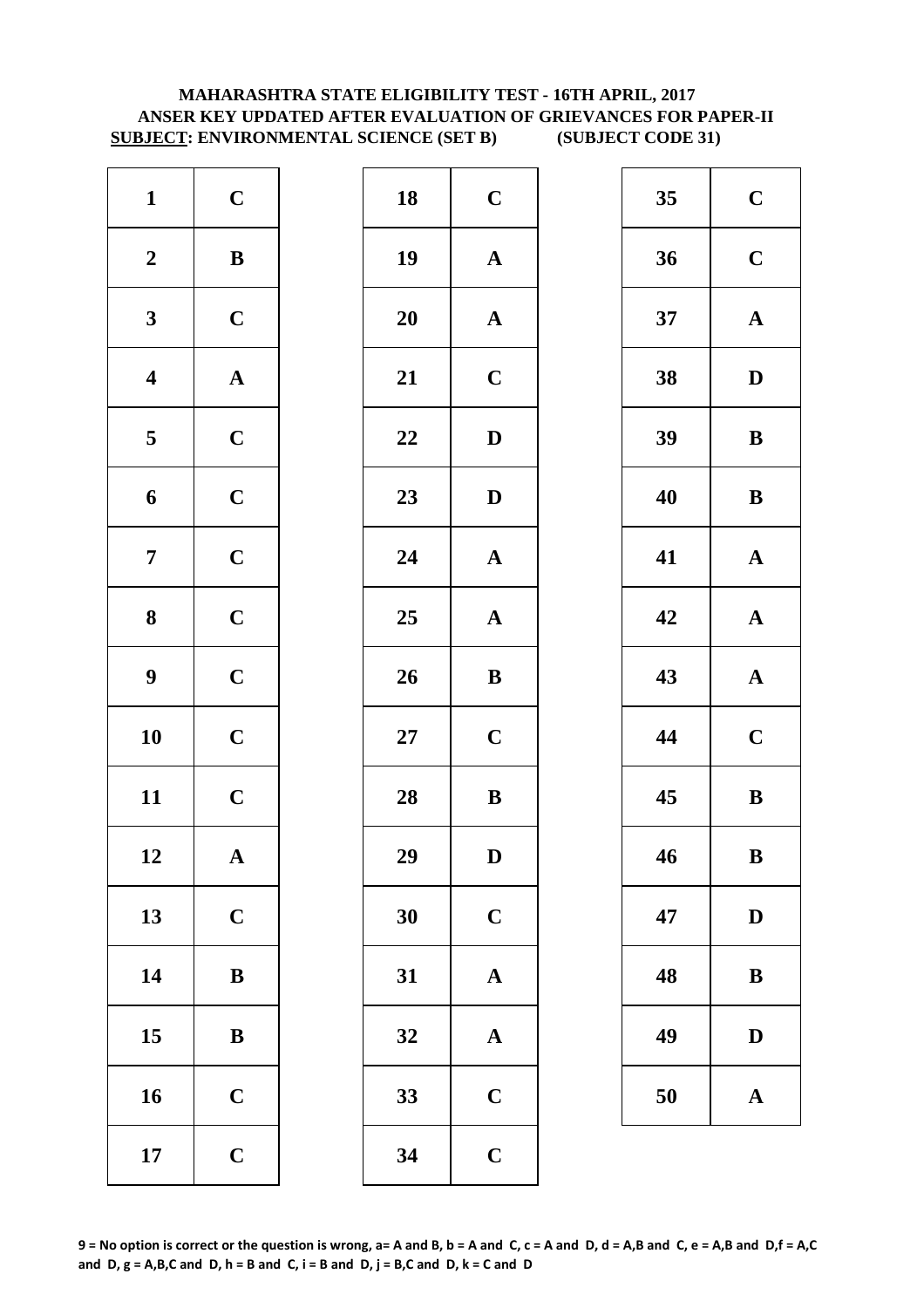# **MAHARASHTRA STATE ELIGIBILITY TEST - 16TH APRIL, 2017 ANSER KEY UPDATED AFTER EVALUATION OF GRIEVANCES FOR PAPER-II SUBJECT: ENVIRONMENTAL SCIENCE (SET C) (SUBJECT CODE 31)**

| $\mathbf{1}$            | $\mathbf C$           | 18        | $\bf{B}$     |
|-------------------------|-----------------------|-----------|--------------|
| $\boldsymbol{2}$        | $\boldsymbol{\rm{A}}$ | 19        | $\mathbf{D}$ |
| $\mathbf{3}$            | $\mathbf C$           | <b>20</b> | $\mathbf C$  |
| $\overline{\mathbf{4}}$ | $\, {\bf B}$          | 21        | $\mathbf{A}$ |
| $\overline{\mathbf{5}}$ | $\, {\bf B}$          | 22        | $\mathbf{A}$ |
| $\boldsymbol{6}$        | $\mathbf C$           | 23        | $\mathbf C$  |
| $\overline{7}$          | $\mathbf C$           | 24        | $\mathbf C$  |
| 8                       | $\mathbf C$           | 25        | $\mathbf C$  |
| $\boldsymbol{9}$        | $\boldsymbol{\rm{A}}$ | 26        | $\mathbf C$  |
| 10                      | $\boldsymbol{\rm{A}}$ | $27\,$    | $\mathbf{A}$ |
| 11                      | $\mathbf C$           | 28        | $\mathbf{D}$ |
| 12                      | D                     | 29        | B            |
| 13                      | $\mathbf D$           | 30        | $\bf{B}$     |
| 14                      | $\boldsymbol{\rm{A}}$ | 31        | $\mathbf{A}$ |
| 15                      | $\mathbf A$           | 32        | $\mathbf{A}$ |
| 16                      | $\bf{B}$              | 33        | $\mathbf{A}$ |
| 17                      | $\mathbf C$           | 34        | $\mathbf C$  |

| $\mathbf{1}$            | $\mathbf C$  | 18 | ${\bf B}$             | 35 | $\bf{B}$     |
|-------------------------|--------------|----|-----------------------|----|--------------|
| $\boldsymbol{2}$        | ${\bf A}$    | 19 | $\mathbf D$           | 36 | $\bf{B}$     |
| $\mathbf{3}$            | $\mathbf C$  | 20 | $\mathbf C$           | 37 | $\mathbf{D}$ |
| $\overline{\mathbf{4}}$ | ${\bf B}$    | 21 | ${\bf A}$             | 38 | $\bf{B}$     |
| $\overline{\mathbf{5}}$ | ${\bf B}$    | 22 | $\boldsymbol{\rm{A}}$ | 39 | $\mathbf{D}$ |
| $\boldsymbol{6}$        | $\mathbf C$  | 23 | $\mathbf C$           | 40 | $\mathbf A$  |
| $\overline{7}$          | $\mathbf C$  | 24 | $\mathbf C$           | 41 | $\mathbf C$  |
| $\boldsymbol{8}$        | $\mathbf C$  | 25 | $\mathbf C$           | 42 | $\bf{B}$     |
| $\boldsymbol{9}$        | ${\bf A}$    | 26 | $\mathbf C$           | 43 | $\mathbf C$  |
| 10                      | ${\bf A}$    | 27 | ${\bf A}$             | 44 | $\mathbf A$  |
| 11                      | $\mathbf C$  | 28 | $\mathbf{D}$          | 45 | $\mathbf C$  |
| 12                      | $\mathbf D$  | 29 | $\, {\bf B}$          | 46 | $\mathbf C$  |
| 13                      | $\mathbf D$  | 30 | ${\bf B}$             | 47 | $\mathbf C$  |
| 14                      | ${\bf A}$    | 31 | $\mathbf A$           | 48 | $\mathbf C$  |
| 15                      | ${\bf A}$    | 32 | $\mathbf{A}$          | 49 | $\mathbf C$  |
| 16                      | $\, {\bf B}$ | 33 | $\mathbf A$           | 50 | $\mathbf C$  |
| 17                      | $\mathbf C$  | 34 | $\mathbf C$           |    |              |
|                         |              |    |                       |    |              |

| 35 | B              |
|----|----------------|
| 36 | B              |
| 37 | D              |
| 38 | B              |
| 39 | D              |
| 40 | $\mathbf A$    |
| 41 | $\mathbf C$    |
| 42 | B              |
| 43 | $\mathbf C$    |
| 44 | $\mathbf A$    |
| 45 | $\mathbf C$    |
| 46 | $\overline{C}$ |
|    |                |
| 47 | $\mathbf C$    |
| 48 | $\mathbf C$    |
| 49 | $\mathbf C$    |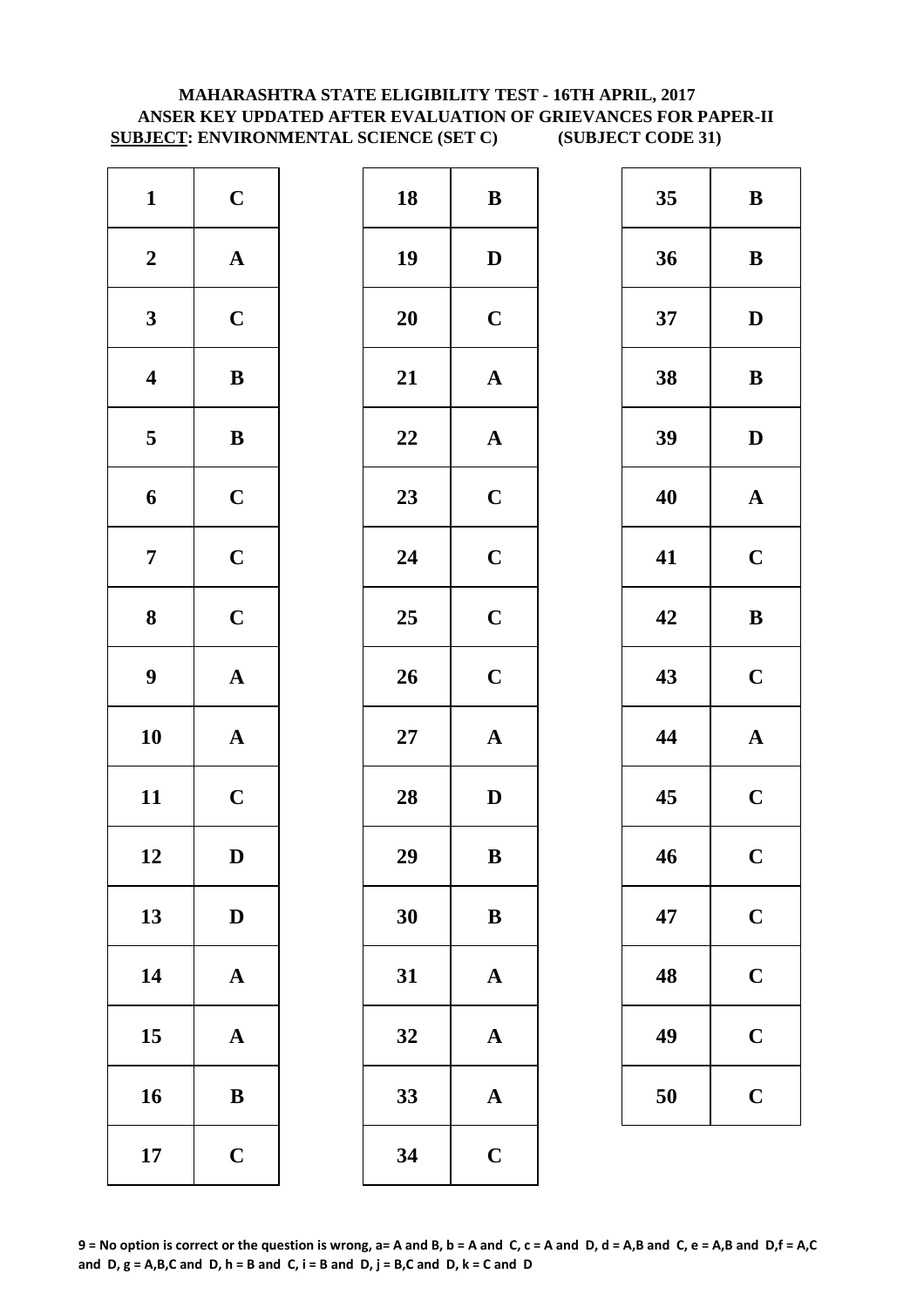# **ANSER KEY UPDATED AFTER EVALUATION OF GRIEVANCES FOR PAPER-II SUBJECT: ENVIRONMENTAL SCIENCE (SET D) (SUBJECT CODE 31) MAHARASHTRA STATE ELIGIBILITY TEST - 16TH APRIL, 2017**

| $\mathbf{1}$            | $\mathbf C$           | 18        | $\mathbf{D}$ |
|-------------------------|-----------------------|-----------|--------------|
| $\boldsymbol{2}$        | $\mathbf D$           | 19        | $\bf{B}$     |
| $\mathbf{3}$            | $\mathbf D$           | <b>20</b> | $\bf{B}$     |
| $\overline{\mathbf{4}}$ | $\boldsymbol{\rm{A}}$ | 21        | $\mathbf{A}$ |
| $\overline{\mathbf{5}}$ | ${\bf A}$             | 22        | $\mathbf A$  |
| 6                       | $\, {\bf B}$          | 23        | $\mathbf{A}$ |
| $\overline{7}$          | $\mathbf C$           | 24        | $\mathbf C$  |
| 8                       | ${\bf B}$             | 25        | $\bf{B}$     |
| $\boldsymbol{9}$        | $\mathbf D$           | 26        | $\bf{B}$     |
| 10                      | $\mathbf C$           | $27\,$    | $\mathbf{D}$ |
| 11                      | ${\bf A}$             | 28        | $\bf{B}$     |
| 12                      | A                     | 29        | D            |
| 13                      | $\mathbf C$           | 30        | $\mathbf{A}$ |
| 14                      | $\mathbf C$           | 31        | $\mathbf C$  |
| 15                      | $\mathbf C$           | 32        | $\bf{B}$     |
| 16                      | $\mathbf C$           | 33        | $\mathbf C$  |
| 17                      | $\boldsymbol{\rm{A}}$ | 34        | $\mathbf{A}$ |

| $\mathbf{1}$            | $\mathbf C$  | 18     | $\mathbf D$           | 35 | $\mathbf C$ |
|-------------------------|--------------|--------|-----------------------|----|-------------|
| $\boldsymbol{2}$        | $\mathbf D$  | 19     | ${\bf B}$             | 36 | $\mathbf C$ |
| $\mathbf{3}$            | $\mathbf{D}$ | 20     | ${\bf B}$             | 37 | $\mathbf C$ |
| $\overline{\mathbf{4}}$ | ${\bf A}$    | 21     | ${\bf A}$             | 38 | $\mathbf C$ |
| $\overline{\mathbf{5}}$ | ${\bf A}$    | 22     | $\boldsymbol{\rm{A}}$ | 39 | $\mathbf C$ |
| $\boldsymbol{6}$        | ${\bf B}$    | 23     | ${\bf A}$             | 40 | $\mathbf C$ |
| $\overline{7}$          | $\mathbf C$  | 24     | $\mathbf C$           | 41 | $\mathbf C$ |
| 8                       | ${\bf B}$    | 25     | $\bf{B}$              | 42 | $\mathbf A$ |
| $\boldsymbol{9}$        | $\mathbf{D}$ | 26     | $\, {\bf B}$          | 43 | $\mathbf C$ |
| 10                      | $\mathbf C$  | $27\,$ | $\mathbf D$           | 44 | $\bf{B}$    |
| 11                      | ${\bf A}$    | 28     | ${\bf B}$             | 45 | $\bf{B}$    |
| 12                      | ${\bf A}$    | 29     | $\mathbf D$           | 46 | $\mathbf C$ |
| 13                      | $\mathbf C$  | 30     | $\mathbf{A}$          | 47 | $\mathbf C$ |
| 14                      | $\mathbf C$  | 31     | $\mathbf C$           | 48 | $\mathbf C$ |
| 15                      | $\mathbf C$  | 32     | ${\bf B}$             | 49 | $\mathbf A$ |
| 16                      | $\mathbf C$  | 33     | $\mathbf C$           | 50 | $\mathbf A$ |
| 17                      | ${\bf A}$    | 34     | $\boldsymbol{\rm{A}}$ |    |             |

| 35 | $\mathbf C$ |
|----|-------------|
| 36 | $\mathbf C$ |
| 37 | $\mathbf C$ |
| 38 | $\mathbf C$ |
| 39 | $\mathbf C$ |
| 40 | $\mathbf C$ |
| 41 | $\mathbf C$ |
| 42 | $\mathbf A$ |
| 43 | $\mathbf C$ |
|    |             |
| 44 | B           |
| 45 | B           |
| 46 | $\mathbf C$ |
| 47 | $\mathbf C$ |
| 48 | $\mathbf C$ |
| 49 | $\mathbf A$ |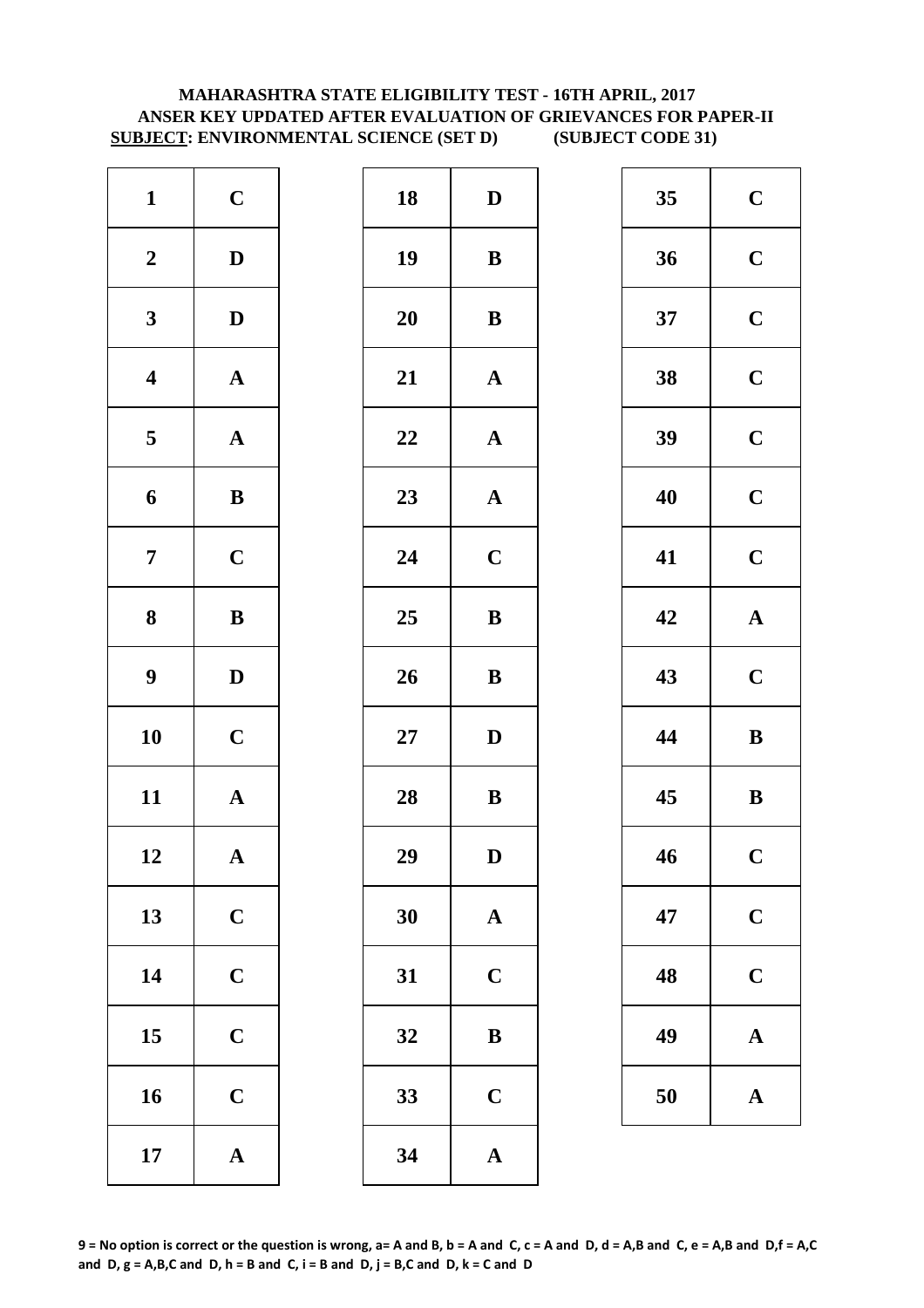# **MAHARASHTRA STATE ELIGIBILITY TEST - 16TH APRIL, 2017 ANSER KEY UPDATED AFTER EVALUATION OF GRIEVANCES FOR PAPER-II SUBJECT: PHYSICAL SCIENCE (SET A) (SUBJECT CODE 32)**

| $\mathbf{1}$            | ${\bf A}$             | 18        | $\mathbf b$             |
|-------------------------|-----------------------|-----------|-------------------------|
| $\boldsymbol{2}$        | $\mathbf D$           | 19        | $\mathbf{D}$            |
| $\mathbf{3}$            | $\mathbf C$           | <b>20</b> | $\mathbf C$             |
| $\boldsymbol{4}$        | $\mathbf D$           | 21        | $\bf{B}$                |
| $\overline{\mathbf{5}}$ | $\bf{B}$              | 22        | $\mathbf A$             |
| 6                       | $\, {\bf B}$          | 23        | $\mathbf{D}$            |
| $\overline{7}$          | $\mathbf D$           | 24        | $\bf{B}$                |
| 8                       | $\boldsymbol{\rm{A}}$ | 25        | $\mathbf C$             |
| $\boldsymbol{9}$        | $\mathbf D$           | 26        | $\mathbf{A}$            |
| 10                      | $\mathbf C$           | $27\,$    | $\bf{B}$                |
| 11                      | 9                     | 28        | $\bf{B}$                |
| 12                      | D                     | 29        | $\overline{\mathbf{C}}$ |
| 13                      | ${\bf B}$             | 30        | $\mathbf C$             |
| 14                      | $\bf{B}$              | 31        | $\bf{B}$                |
| 15                      | $\mathbf A$           | 32        | $\mathbf{D}$            |
| 16                      | $\mathbf A$           | 33        | $\mathbf C$             |
| 17                      | $\mathbf D$           | 34        | $\mathbf{A}$            |

| $\mathbf{1}$            | ${\bf A}$        | 18     | $\mathbf b$           | 35 | $\mathbf C$  |
|-------------------------|------------------|--------|-----------------------|----|--------------|
| $\boldsymbol{2}$        | $\mathbf D$      | 19     | $\mathbf D$           | 36 | $\mathbf C$  |
| $\mathbf{3}$            | $\mathbf C$      | 20     | $\mathbf C$           | 37 | $\mathbf{D}$ |
| $\overline{\mathbf{4}}$ | $\mathbf D$      | 21     | $\, {\bf B}$          | 38 | $\mathbf A$  |
| $\overline{5}$          | $\, {\bf B}$     | 22     | $\mathbf A$           | 39 | $\mathbf{D}$ |
| $\boldsymbol{6}$        | $\, {\bf B}$     | 23     | $\mathbf D$           | 40 | $\mathbf a$  |
| $\overline{7}$          | $\mathbf{D}$     | 24     | ${\bf B}$             | 41 | $\mathbf C$  |
| $\boldsymbol{8}$        | ${\bf A}$        | 25     | $\mathbf C$           | 42 | $\bf{B}$     |
| $\boldsymbol{9}$        | $\mathbf D$      | 26     | $\boldsymbol{\rm{A}}$ | 43 | $\mathbf{D}$ |
| 10                      | $\mathbf C$      | $27\,$ | ${\bf B}$             | 44 | $\mathbf A$  |
| 11                      | $\boldsymbol{9}$ | 28     | ${\bf B}$             | 45 | $\mathbf C$  |
| 12                      | D                | 29     | $\mathbf C$           | 46 | D            |
| 13                      | $\, {\bf B}$     | 30     | $\mathbf C$           | 47 | $\bf{B}$     |
| 14                      | ${\bf B}$        | 31     | $\bf{B}$              | 48 | $\mathbf A$  |
| 15                      | ${\bf A}$        | 32     | $\mathbf D$           | 49 | $\bf{B}$     |
| 16                      | ${\bf A}$        | 33     | $\mathbf C$           | 50 | $\mathbf{D}$ |
| 17                      | $\mathbf D$      | 34     | $\mathbf{A}$          |    |              |

| 35 | $\mathbf C$             |
|----|-------------------------|
| 36 | $\mathbf C$             |
| 37 | D                       |
| 38 | $\mathbf A$             |
| 39 | D                       |
| 40 | a                       |
| 41 | $\mathbf C$             |
| 42 | B                       |
|    |                         |
| 43 | D                       |
| 44 | $\mathbf A$             |
| 45 | $\overline{\mathbf{C}}$ |
| 46 | D                       |
| 47 | B                       |
| 48 | A                       |
| 49 | B                       |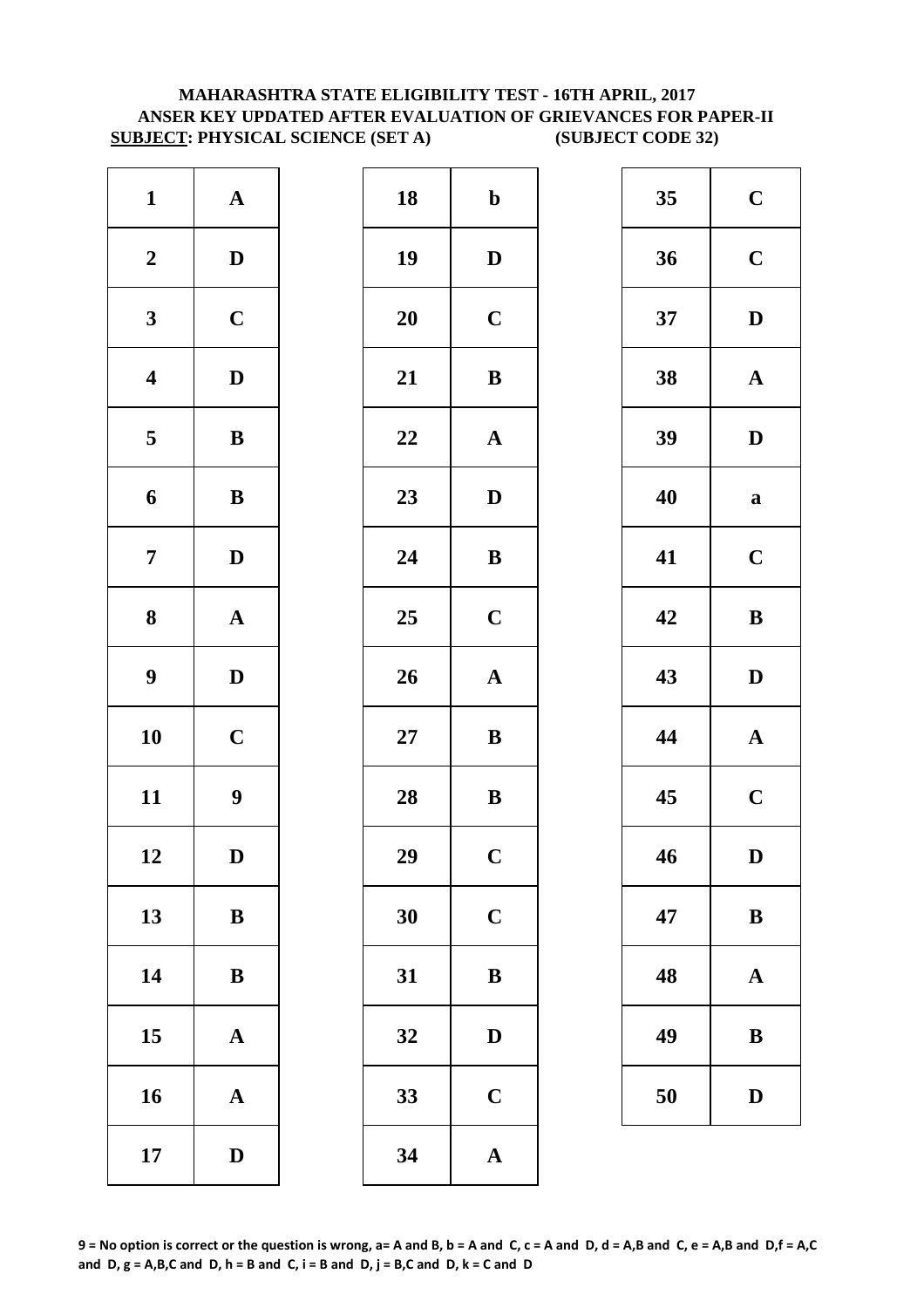# **MAHARASHTRA STATE ELIGIBILITY TEST - 16TH APRIL, 2017 ANSER KEY UPDATED AFTER EVALUATION OF GRIEVANCES FOR PAPER-II SUBJECT: PHYSICAL SCIENCE (SET B) (SUBJECT CODE 32)**

| $\mathbf{1}$            | $\, {\bf B}$          | 18        | $\mathbf{A}$ |
|-------------------------|-----------------------|-----------|--------------|
| $\boldsymbol{2}$        | $\boldsymbol{\rm{A}}$ | 19        | $\mathbf{D}$ |
| $\mathbf{3}$            | $\mathbf D$           | <b>20</b> | $\mathbf a$  |
| $\boldsymbol{4}$        | $\, {\bf B}$          | 21        | $\mathbf C$  |
| $\overline{\mathbf{5}}$ | $\mathbf C$           | 22        | $\bf{B}$     |
| 6                       | $\mathbf A$           | 23        | $\mathbf{D}$ |
| $\overline{7}$          | $\bf{B}$              | 24        | $\mathbf{A}$ |
| 8                       | $\bf{B}$              | 25        | $\mathbf C$  |
| $\boldsymbol{9}$        | $\mathbf C$           | 26        | $\mathbf{D}$ |
| 10                      | $\mathbf C$           | $27\,$    | $\bf{B}$     |
| 11                      | $\, {\bf B}$          | 28        | $\mathbf{A}$ |
| 12                      | D                     | 29        | B            |
| 13                      | $\mathbf C$           | 30        | $\mathbf{D}$ |
| 14                      | $\boldsymbol{\rm{A}}$ | 31        | $\mathbf{A}$ |
| 15                      | $\mathbf C$           | 32        | $\mathbf{D}$ |
| 16                      | $\mathbf C$           | 33        | $\mathbf C$  |
| 17                      | $\mathbf D$           | 34        | D            |

| $\mathbf{1}$            | $\, {\bf B}$ | 18     | ${\bf A}$             | 35 | $\bf{B}$     |
|-------------------------|--------------|--------|-----------------------|----|--------------|
| $\boldsymbol{2}$        | ${\bf A}$    | 19     | $\mathbf D$           | 36 | $\bf{B}$     |
| $\mathbf{3}$            | $\mathbf D$  | 20     | $\mathbf a$           | 37 | $\mathbf{D}$ |
| $\overline{\mathbf{4}}$ | $\, {\bf B}$ | 21     | $\mathbf C$           | 38 | $\mathbf A$  |
| $\overline{5}$          | $\mathbf C$  | 22     | $\, {\bf B}$          | 39 | $\mathbf{D}$ |
| $\boldsymbol{6}$        | ${\bf A}$    | 23     | $\mathbf D$           | 40 | $\mathbf C$  |
| $\overline{7}$          | ${\bf B}$    | 24     | $\boldsymbol{\rm{A}}$ | 41 | 9            |
| $\boldsymbol{8}$        | ${\bf B}$    | 25     | $\mathbf C$           | 42 | $\mathbf{D}$ |
| $\boldsymbol{9}$        | $\mathbf C$  | 26     | $\mathbf D$           | 43 | $\bf{B}$     |
| 10                      | $\mathbf C$  | $27\,$ | ${\bf B}$             | 44 | $\bf{B}$     |
| 11                      | $\, {\bf B}$ | 28     | $\mathbf A$           | 45 | $\mathbf A$  |
| 12                      | D            | 29     | $\, {\bf B}$          | 46 | $\mathbf A$  |
| 13                      | $\mathbf C$  | 30     | $\mathbf D$           | 47 | $\mathbf{D}$ |
| 14                      | ${\bf A}$    | 31     | $\mathbf A$           | 48 | $\mathbf b$  |
| 15                      | $\mathbf C$  | 32     | $\mathbf D$           | 49 | $\mathbf{D}$ |
| 16                      | $\mathbf C$  | 33     | $\mathbf C$           | 50 | $\mathbf C$  |
| 17                      | $\mathbf D$  | 34     | $\mathbf D$           |    |              |
|                         |              |        |                       |    |              |

| 35 | B           |
|----|-------------|
| 36 | B           |
| 37 | D           |
| 38 | $\mathbf A$ |
| 39 | D           |
| 40 | $\mathbf C$ |
| 41 | 9           |
| 42 | D           |
| 43 | B           |
| 44 | B           |
| 45 | $\mathbf A$ |
| 46 | $\mathbf A$ |
| 47 | D           |
| 48 | $\mathbf b$ |
| 49 | $\mathbf D$ |
|    |             |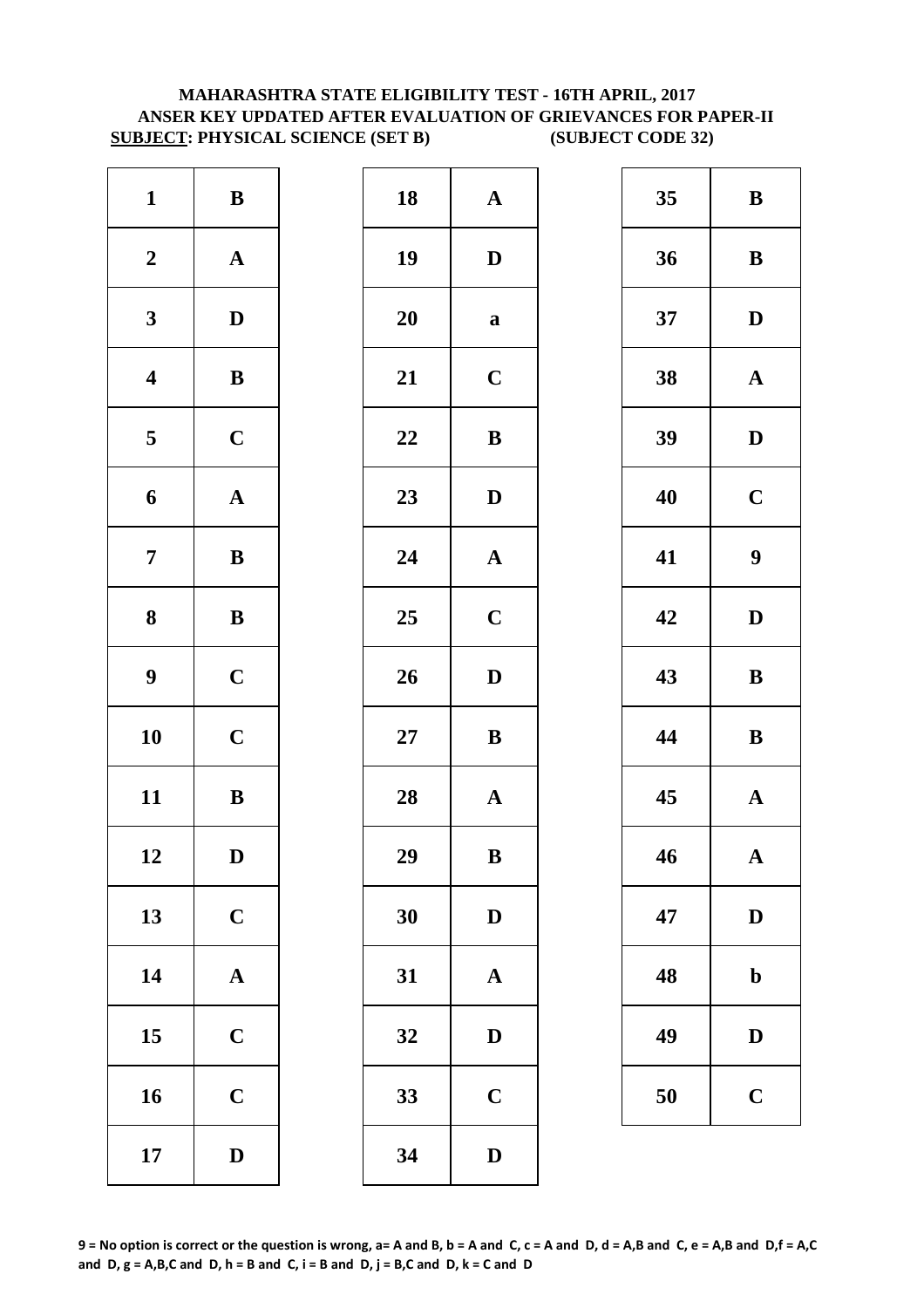# **SUBJECT: PHYSICAL SCIENCE (SET C) (SUBJECT CODE 32) MAHARASHTRA STATE ELIGIBILITY TEST - 16TH APRIL, 2017 ANSER KEY UPDATED AFTER EVALUATION OF GRIEVANCES FOR PAPER-II**

| $\mathbf{1}$            | $\bf{B}$              | 18        | $\mathbf A$  |
|-------------------------|-----------------------|-----------|--------------|
| $\boldsymbol{2}$        | $\mathbf D$           | 19        | $\bf{B}$     |
| $\mathbf{3}$            | $\mathbf C$           | <b>20</b> | $\bf{D}$     |
| $\overline{\mathbf{4}}$ | $\boldsymbol{\rm{A}}$ | 21        | $\mathbf{A}$ |
| $\overline{\mathbf{5}}$ | $\mathbf C$           | 22        | $\mathbf{D}$ |
| 6                       | $\mathbf C$           | 23        | $\mathbf C$  |
| $\overline{7}$          | $\mathbf D$           | 24        | $\mathbf{D}$ |
| 8                       | $\mathbf A$           | 25        | $\bf{B}$     |
| $\boldsymbol{9}$        | $\mathbf D$           | 26        | $\bf{B}$     |
| 10                      | $\mathbf a$           | $27\,$    | $\mathbf{D}$ |
| 11                      | $\mathbf C$           | 28        | $\mathbf A$  |
| 12                      | B                     | 29        | D            |
| 13                      | $\mathbf D$           | 30        | $\mathbf C$  |
| 14                      | $\boldsymbol{\rm{A}}$ | 31        | 9            |
| 15                      | $\mathbf C$           | 32        | D            |
| 16                      | $\mathbf D$           | 33        | $\bf{B}$     |
| 17                      | $\, {\bf B}$          | 34        | $\bf{B}$     |

| $\mathbf{1}$            | $\, {\bf B}$ | 18 | ${\bf A}$        | 35 | $\mathbf A$  |
|-------------------------|--------------|----|------------------|----|--------------|
| $\boldsymbol{2}$        | $\mathbf D$  | 19 | ${\bf B}$        | 36 | $\mathbf A$  |
| $\mathbf{3}$            | $\mathbf C$  | 20 | $\mathbf D$      | 37 | $\mathbf{D}$ |
| $\overline{\mathbf{4}}$ | ${\bf A}$    | 21 | ${\bf A}$        | 38 | $\mathbf b$  |
| $\overline{\mathbf{5}}$ | $\mathbf C$  | 22 | $\mathbf D$      | 39 | $\mathbf{D}$ |
| $\boldsymbol{6}$        | $\mathbf C$  | 23 | $\mathbf C$      | 40 | $\mathbf C$  |
| $\overline{7}$          | $\mathbf{D}$ | 24 | $\mathbf{D}$     | 41 | $\bf{B}$     |
| $\boldsymbol{8}$        | ${\bf A}$    | 25 | ${\bf B}$        | 42 | $\mathbf A$  |
| $\boldsymbol{9}$        | $\mathbf D$  | 26 | $\, {\bf B}$     | 43 | $\mathbf{D}$ |
| 10                      | $\mathbf a$  | 27 | $\mathbf D$      | 44 | $\bf{B}$     |
| 11                      | $\mathbf C$  | 28 | ${\bf A}$        | 45 | $\mathbf C$  |
| 12                      | $\bf{B}$     | 29 | D                | 46 | $\mathbf A$  |
| 13                      | $\mathbf D$  | 30 | $\mathbf C$      | 47 | $\bf{B}$     |
| 14                      | ${\bf A}$    | 31 | $\boldsymbol{9}$ | 48 | $\bf{B}$     |
| 15                      | $\mathbf C$  | 32 | $\mathbf D$      | 49 | $\mathbf C$  |
| 16                      | $\mathbf D$  | 33 | $\, {\bf B}$     | 50 | $\mathbf C$  |
| 17                      | $\, {\bf B}$ | 34 | $\bf{B}$         |    |              |

| 35 | $\mathbf A$ |  |  |
|----|-------------|--|--|
| 36 | $\mathbf A$ |  |  |
| 37 | D           |  |  |
| 38 | $\mathbf b$ |  |  |
| 39 | D           |  |  |
| 40 | $\mathbf C$ |  |  |
| 41 | B           |  |  |
| 42 | $\mathbf A$ |  |  |
| 43 | D           |  |  |
| 44 | B           |  |  |
| 45 | $\mathbf C$ |  |  |
| 46 | $\mathbf A$ |  |  |
| 47 | B           |  |  |
| 48 | B           |  |  |
| 49 | $\mathbf C$ |  |  |
|    |             |  |  |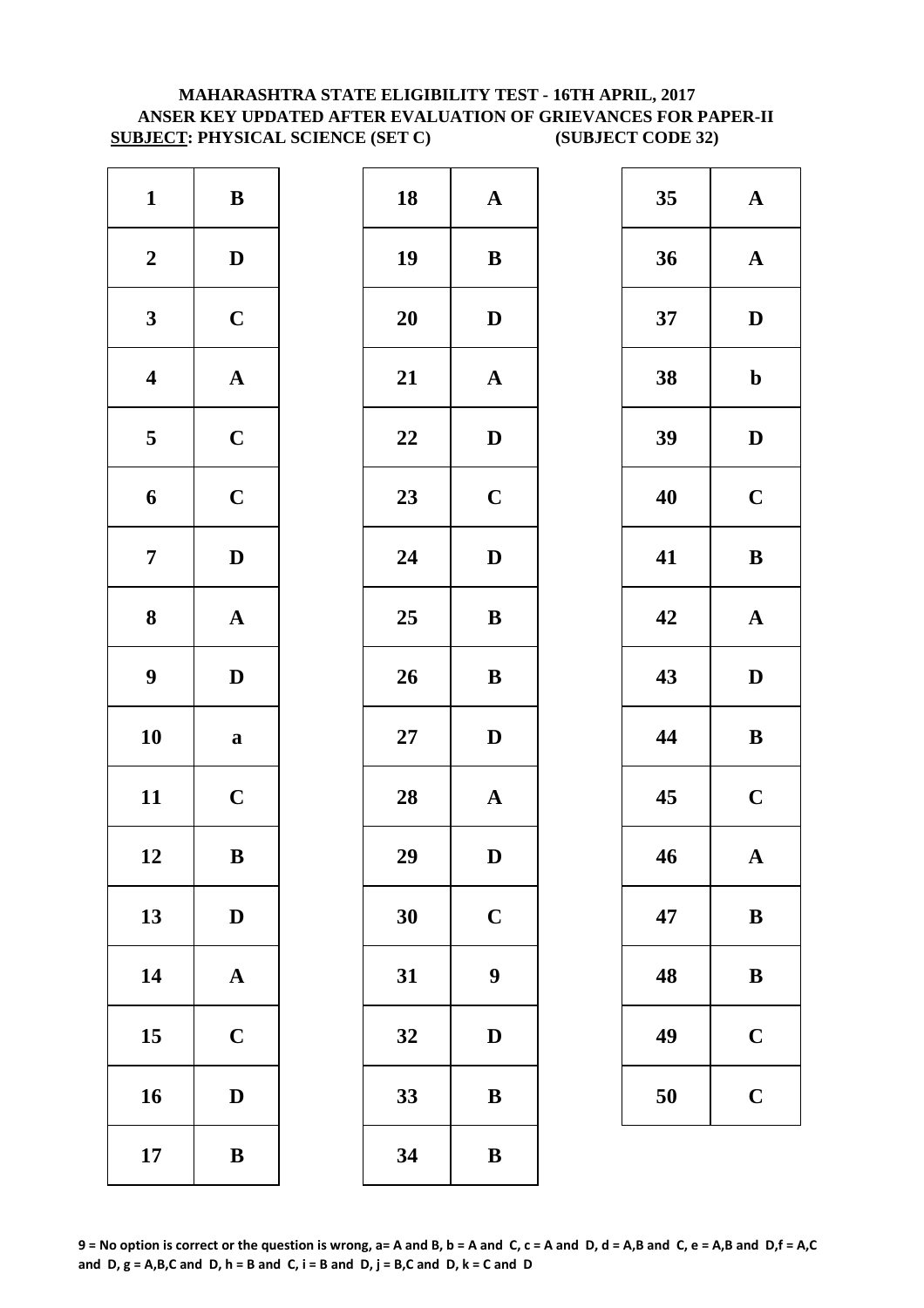# **MAHARASHTRA STATE ELIGIBILITY TEST - 16TH APRIL, 2017 ANSER KEY UPDATED AFTER EVALUATION OF GRIEVANCES FOR PAPER-II SUBJECT: PHYSICAL SCIENCE (SET D) (SUBJECT CODE 32)**

| $\mathbf{1}$            | $\mathbf C$           | 18        | $\mathbf{A}$     |
|-------------------------|-----------------------|-----------|------------------|
| $\boldsymbol{2}$        | $\, {\bf B}$          | 19        | D                |
| $\mathbf{3}$            | $\mathbf D$           | <b>20</b> | $\mathbf C$      |
| $\overline{\mathbf{4}}$ | $\boldsymbol{\rm{A}}$ | 21        | $\boldsymbol{9}$ |
| $\overline{\mathbf{5}}$ | $\mathbf C$           | 22        | $\mathbf{D}$     |
| 6                       | $\mathbf D$           | 23        | $\bf{B}$         |
| $\overline{7}$          | $\bf{B}$              | 24        | $\bf{B}$         |
| 8                       | $\boldsymbol{\rm{A}}$ | 25        | $\mathbf A$      |
| $\boldsymbol{9}$        | $\, {\bf B}$          | 26        | $\mathbf{A}$     |
| 10                      | $\mathbf D$           | $27\,$    | $\mathbf{D}$     |
| 11                      | ${\bf A}$             | 28        | $\mathbf b$      |
| 12                      | D                     | 29        | D                |
| 13                      | $\mathbf C$           | 30        | $\mathbf C$      |
| 14                      | $\mathbf D$           | 31        | $\bf{B}$         |
| 15                      | ${\bf B}$             | 32        | $\mathbf{A}$     |
| 16                      | $\, {\bf B}$          | 33        | D                |
| 17                      | $\mathbf D$           | 34        | $\bf{B}$         |

| $\mathbf{1}$            | $\mathbf C$  | 18 | $\boldsymbol{\rm{A}}$ | 35 | $\mathbf C$  |
|-------------------------|--------------|----|-----------------------|----|--------------|
| $\boldsymbol{2}$        | $\, {\bf B}$ | 19 | $\mathbf D$           | 36 | $\mathbf A$  |
| $\mathbf{3}$            | $\mathbf{D}$ | 20 | $\mathbf C$           | 37 | $\bf{B}$     |
| $\overline{\mathbf{4}}$ | ${\bf A}$    | 21 | $\boldsymbol{9}$      | 38 | $\bf{B}$     |
| $5\phantom{.0}$         | $\mathbf C$  | 22 | $\mathbf D$           | 39 | $\mathbf C$  |
| $\boldsymbol{6}$        | $\mathbf D$  | 23 | ${\bf B}$             | 40 | $\mathbf C$  |
| $\overline{7}$          | ${\bf B}$    | 24 | ${\bf B}$             | 41 | $\bf{B}$     |
| $\boldsymbol{8}$        | ${\bf A}$    | 25 | $\boldsymbol{\rm{A}}$ | 42 | $\mathbf{D}$ |
| $\boldsymbol{9}$        | $\, {\bf B}$ | 26 | ${\bf A}$             | 43 | $\mathbf C$  |
| 10                      | $\mathbf{D}$ | 27 | $\mathbf D$           | 44 | $\mathbf A$  |
| 11                      | ${\bf A}$    | 28 | $\mathbf b$           | 45 | $\mathbf C$  |
| 12                      | $\mathbf D$  | 29 | ${\bf D}$             | 46 | $\mathbf C$  |
| 13                      | $\mathbf C$  | 30 | $\mathbf C$           | 47 | $\mathbf{D}$ |
| 14                      | $\mathbf D$  | 31 | $\, {\bf B}$          | 48 | $\mathbf A$  |
| 15                      | $\bf{B}$     | 32 | $\mathbf A$           | 49 | $\mathbf{D}$ |
| 16                      | $\, {\bf B}$ | 33 | $\mathbf D$           | 50 | $\bf a$      |
| 17                      | $\mathbf D$  | 34 | $\, {\bf B}$          |    |              |
|                         |              |    |                       |    |              |

| 35 | $\mathbf C$             |
|----|-------------------------|
| 36 | $\mathbf A$             |
| 37 | B                       |
| 38 | B                       |
| 39 | $\mathbf C$             |
| 40 | $\mathbf C$             |
| 41 | B                       |
| 42 | D                       |
| 43 | $\mathbf C$             |
| 44 | $\mathbf{A}$            |
| 45 | $\overline{\mathbf{C}}$ |
| 46 | $\mathbf C$             |
| 47 | D                       |
| 48 | A                       |
| 49 | D                       |
| 50 | a                       |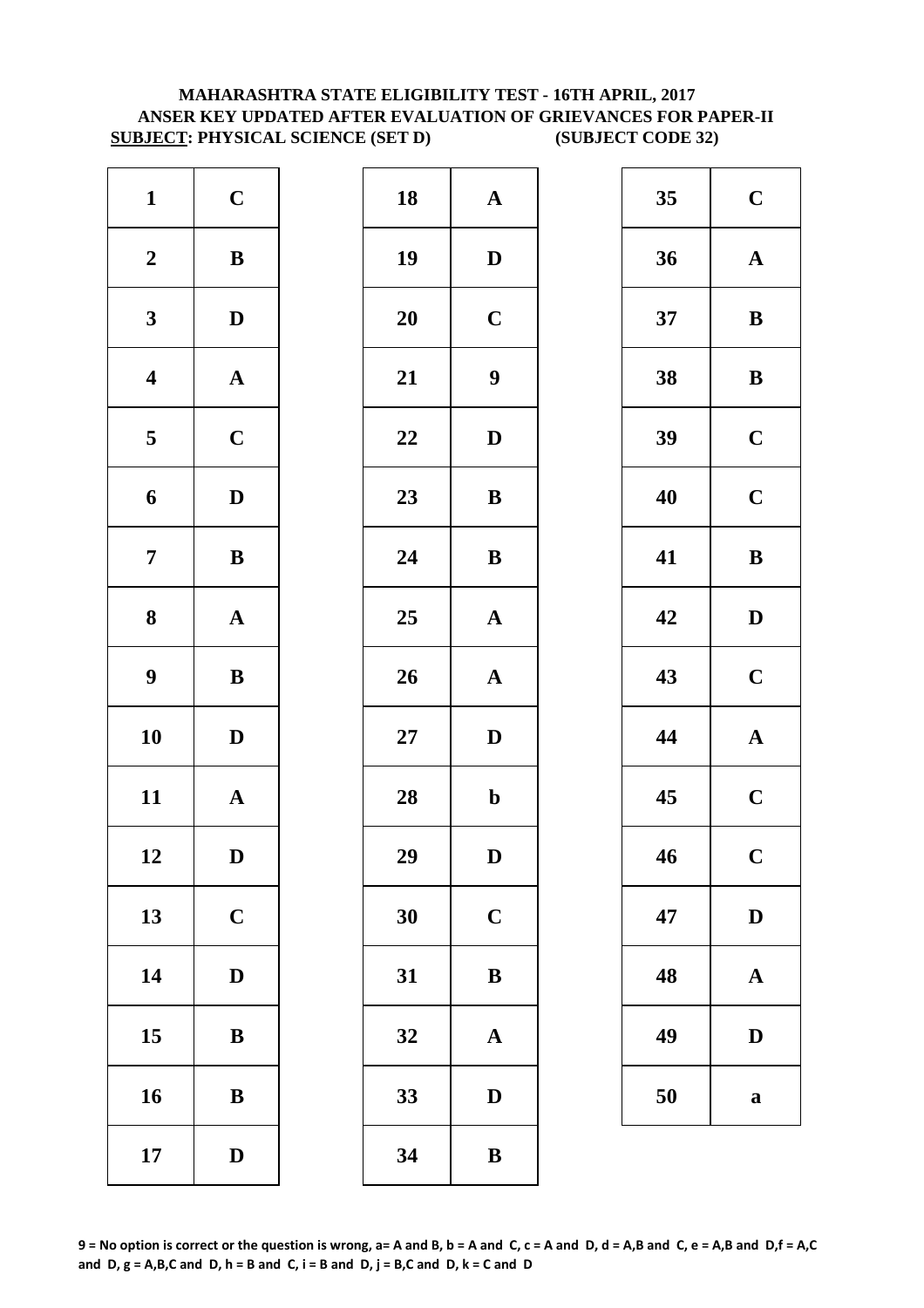# **MAHARASHTRA STATE ELIGIBILITY TEST - 16TH APRIL, 2017 ANSER KEY UPDATED AFTER EVALUATION OF GRIEVANCES FOR PAPER-II SUBJECT: CHEMICAL SCIENCE (SET A) (SUBJECT CODE 33)**

| $\mathbf{1}$            | $\, {\bf B}$          | 18        | $\mathbf C$  |
|-------------------------|-----------------------|-----------|--------------|
| $\boldsymbol{2}$        | $\bf{B}$              | 19        | $\bf{B}$     |
| $\mathbf{3}$            | $\mathbf D$           | <b>20</b> | $\bf{D}$     |
| $\overline{\mathbf{4}}$ | $\overline{9}$        | 21        | $\bf{B}$     |
| $\overline{\mathbf{5}}$ | $\mathbf C$           | 22        | $\mathbf A$  |
| 6                       | $\mathbf D$           | 23        | $\bf{B}$     |
| $\overline{7}$          | $\boldsymbol{\rm{A}}$ | 24        | $\mathbf C$  |
| 8                       | $\bf{B}$              | 25        | $\mathbf C$  |
| $\boldsymbol{9}$        | $\boldsymbol{\rm{A}}$ | 26        | $\mathbf{A}$ |
| 10                      | $\boldsymbol{\rm{A}}$ | $27\,$    | D            |
| 11                      | $\, {\bf B}$          | 28        | $\mathbf C$  |
| 12                      | A                     | 29        | B            |
| 13                      | $\bf{B}$              | 30        | $\mathbf{D}$ |
| 14                      | $\boldsymbol{\rm{A}}$ | 31        | $\bf{B}$     |
| 15                      | $\mathbf A$           | 32        | $\mathbf C$  |
| 16                      | $\mathbf A$           | 33        | $\bf{B}$     |
| 17                      | $\mathbf C$           | 34        | $\bf{B}$     |

| $\mathbf{1}$            | $\, {\bf B}$   | 18              | $\mathbf C$           | 35 | $\bf{B}$     |
|-------------------------|----------------|-----------------|-----------------------|----|--------------|
| $\boldsymbol{2}$        | $\, {\bf B}$   | 19              | $\, {\bf B}$          | 36 | $\mathbf{D}$ |
| $\mathbf{3}$            | $\mathbf D$    | 20              | $\mathbf D$           | 37 | $\mathbf C$  |
| $\overline{\mathbf{4}}$ | $\overline{9}$ | 21              | $\, {\bf B}$          | 38 | $\mathbf C$  |
| $5\overline{)}$         | $\mathbf C$    | 22              | ${\bf A}$             | 39 | $\bf{B}$     |
| $\boldsymbol{6}$        | $\mathbf D$    | 23              | $\, {\bf B}$          | 40 | $\mathbf k$  |
| $\overline{7}$          | ${\bf A}$      | 24              | $\mathbf C$           | 41 | $\bf{B}$     |
| $\boldsymbol{8}$        | ${\bf B}$      | 25              | $\mathbf C$           | 42 | $\mathbf C$  |
| $\boldsymbol{9}$        | ${\bf A}$      | $26\phantom{.}$ | $\boldsymbol{\rm{A}}$ | 43 | $\bf{B}$     |
| 10                      | ${\bf A}$      | $27\,$          | $\mathbf D$           | 44 | $\mathbf C$  |
| 11                      | $\bf{B}$       | 28              | $\mathbf C$           | 45 | $\mathbf A$  |
| 12                      | $\mathbf A$    | 29              | $\, {\bf B}$          | 46 | D            |
| 13                      | $\, {\bf B}$   | 30              | $\mathbf D$           | 47 | $\mathbf A$  |
| 14                      | $\mathbf A$    | 31              | $\bf{B}$              | 48 | $\mathbf{D}$ |
| 15                      | ${\bf A}$      | 32              | $\mathbf C$           | 49 | $\mathbf C$  |
| 16                      | ${\bf A}$      | 33              | $\, {\bf B}$          | 50 | $\bf{B}$     |
| 17                      | $\mathbf C$    | 34              | $\bf{B}$              |    |              |
|                         |                |                 |                       |    |              |

| 35 | B           |
|----|-------------|
| 36 | D           |
| 37 | $\mathbf C$ |
| 38 | $\mathbf C$ |
| 39 | B           |
| 40 | $\bf k$     |
| 41 | B           |
| 42 | $\mathbf C$ |
| 43 | $\bf{B}$    |
|    |             |
| 44 | $\mathbf C$ |
| 45 | $\mathbf A$ |
| 46 | $\bf{D}$    |
| 47 | $\mathbf A$ |
| 48 | $\bf{D}$    |
| 49 | $\mathbf C$ |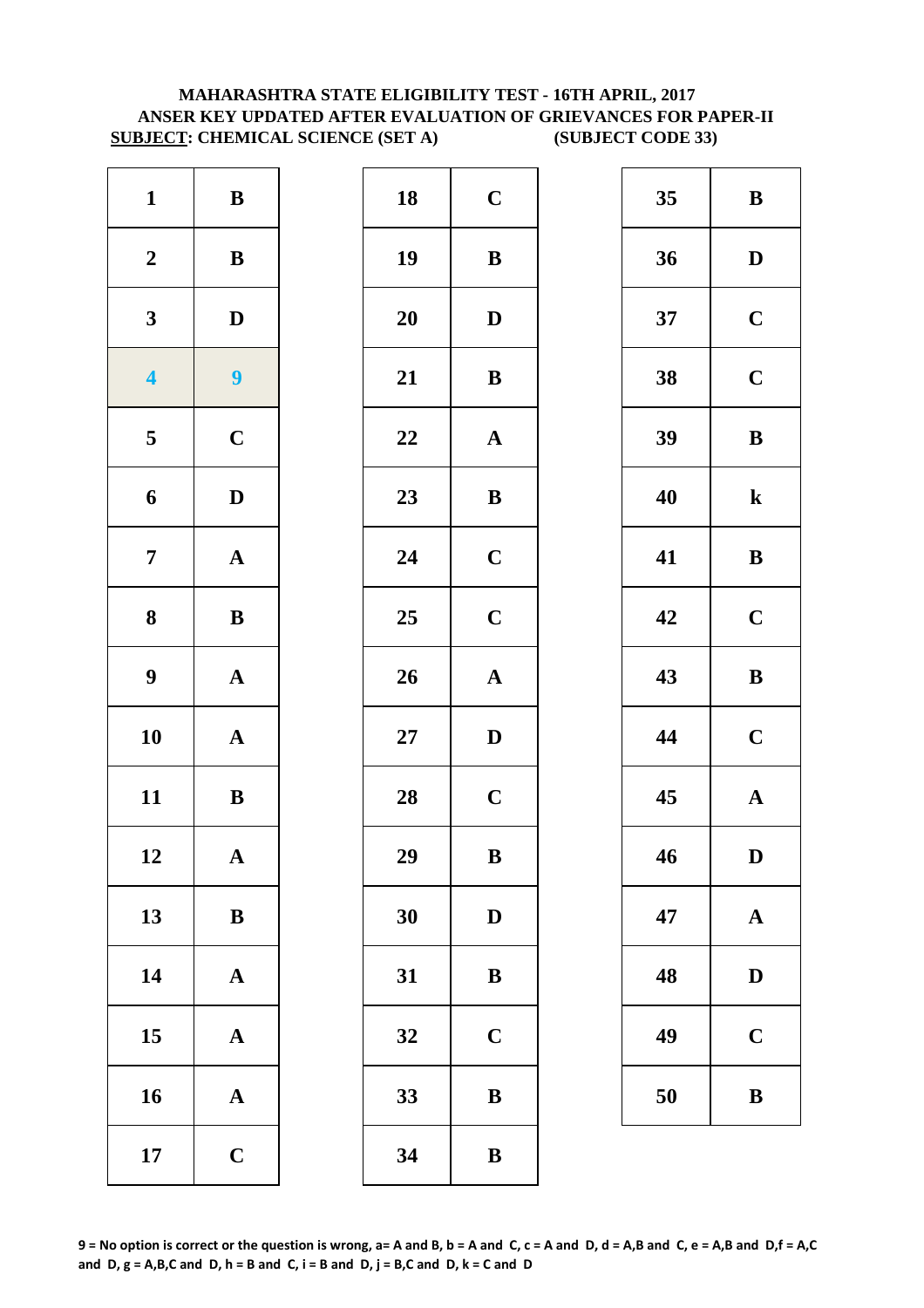# **MAHARASHTRA STATE ELIGIBILITY TEST - 16TH APRIL, 2017 ANSER KEY UPDATED AFTER EVALUATION OF GRIEVANCES FOR PAPER-II SUBJECT: CHEMICAL SCIENCE (SET B) (SUBJECT CODE 33)**

| $\mathbf{1}$            | $\, {\bf B}$          | 18        | $\mathbf C$  |
|-------------------------|-----------------------|-----------|--------------|
| $\boldsymbol{2}$        | $\boldsymbol{\rm{A}}$ | 19        | $\bf{B}$     |
| $\mathbf{3}$            | $\bf{B}$              | <b>20</b> | $\mathbf k$  |
| $\boldsymbol{4}$        | $\mathbf C$           | 21        | $\bf{B}$     |
| $\overline{\mathbf{5}}$ | $\mathbf C$           | 22        | $\mathbf C$  |
| 6                       | ${\bf A}$             | 23        | $\bf{B}$     |
| $\overline{7}$          | $\mathbf D$           | 24        | $\mathbf C$  |
| $\boldsymbol{8}$        | $\mathbf C$           | 25        | $\mathbf{A}$ |
| $\boldsymbol{9}$        | $\, {\bf B}$          | 26        | $\bf{D}$     |
| 10                      | $\mathbf D$           | $27\,$    | $\mathbf{A}$ |
| 11                      | $\bf{B}$              | 28        | $\bf{D}$     |
| 12                      | $\mathbf C$           | 29        | $\mathbf C$  |
| 13                      | $\bf{B}$              | 30        | $\bf{B}$     |
| 14                      | $\, {\bf B}$          | 31        | $\bf{B}$     |
| 15                      | $\bf{B}$              | 32        | B            |
| 16                      | $\mathbf D$           | 33        | $\mathbf{D}$ |
| 17                      | $\mathbf C$           | 34        | 9            |

| $\mathbf{1}$            | ${\bf B}$    | 18 | $\mathbf C$           | 35 | $\mathbf C$  |
|-------------------------|--------------|----|-----------------------|----|--------------|
| $\boldsymbol{2}$        | ${\bf A}$    | 19 | ${\bf B}$             | 36 | $\mathbf{D}$ |
| $\mathbf{3}$            | $\, {\bf B}$ | 20 | ${\bf k}$             | 37 | $\mathbf A$  |
| $\overline{\mathbf{4}}$ | $\mathbf C$  | 21 | $\, {\bf B}$          | 38 | $\bf{B}$     |
| $\overline{\mathbf{5}}$ | $\mathbf C$  | 22 | $\mathbf C$           | 39 | $\mathbf A$  |
| $\boldsymbol{6}$        | ${\bf A}$    | 23 | $\, {\bf B}$          | 40 | $\mathbf A$  |
| $\overline{7}$          | $\mathbf{D}$ | 24 | $\mathbf C$           | 41 | $\bf{B}$     |
| 8                       | $\mathbf C$  | 25 | $\boldsymbol{\rm{A}}$ | 42 | $\mathbf A$  |
| $\boldsymbol{9}$        | $\, {\bf B}$ | 26 | $\mathbf{D}$          | 43 | $\bf{B}$     |
| 10                      | $\mathbf D$  | 27 | ${\bf A}$             | 44 | $\mathbf A$  |
| 11                      | ${\bf B}$    | 28 | $\mathbf D$           | 45 | $\mathbf A$  |
| 12                      | $\mathbf C$  | 29 | $\mathbf C$           | 46 | $\mathbf A$  |
| 13                      | $\, {\bf B}$ | 30 | $\, {\bf B}$          | 47 | $\mathbf C$  |
| 14                      | $\, {\bf B}$ | 31 | ${\bf B}$             | 48 | $\mathbf C$  |
| 15                      | $\, {\bf B}$ | 32 | $\, {\bf B}$          | 49 | $\bf{B}$     |
| 16                      | $\mathbf D$  | 33 | $\mathbf D$           | 50 | $\mathbf{D}$ |
| 17                      | $\mathbf C$  | 34 | $\boldsymbol{9}$      |    |              |
|                         |              |    |                       |    |              |

| 35 | $\mathbf C$  |
|----|--------------|
| 36 | D            |
| 37 | $\mathbf A$  |
| 38 | B            |
| 39 | $\mathbf A$  |
| 40 | $\mathbf A$  |
| 41 | B            |
| 42 | $\mathbf A$  |
|    |              |
| 43 | $\bf{B}$     |
| 44 | $\mathbf A$  |
| 45 | $\mathbf{A}$ |
| 46 | ${\bf A}$    |
| 47 | $\mathbf C$  |
| 48 | $\mathbf C$  |
| 49 | B            |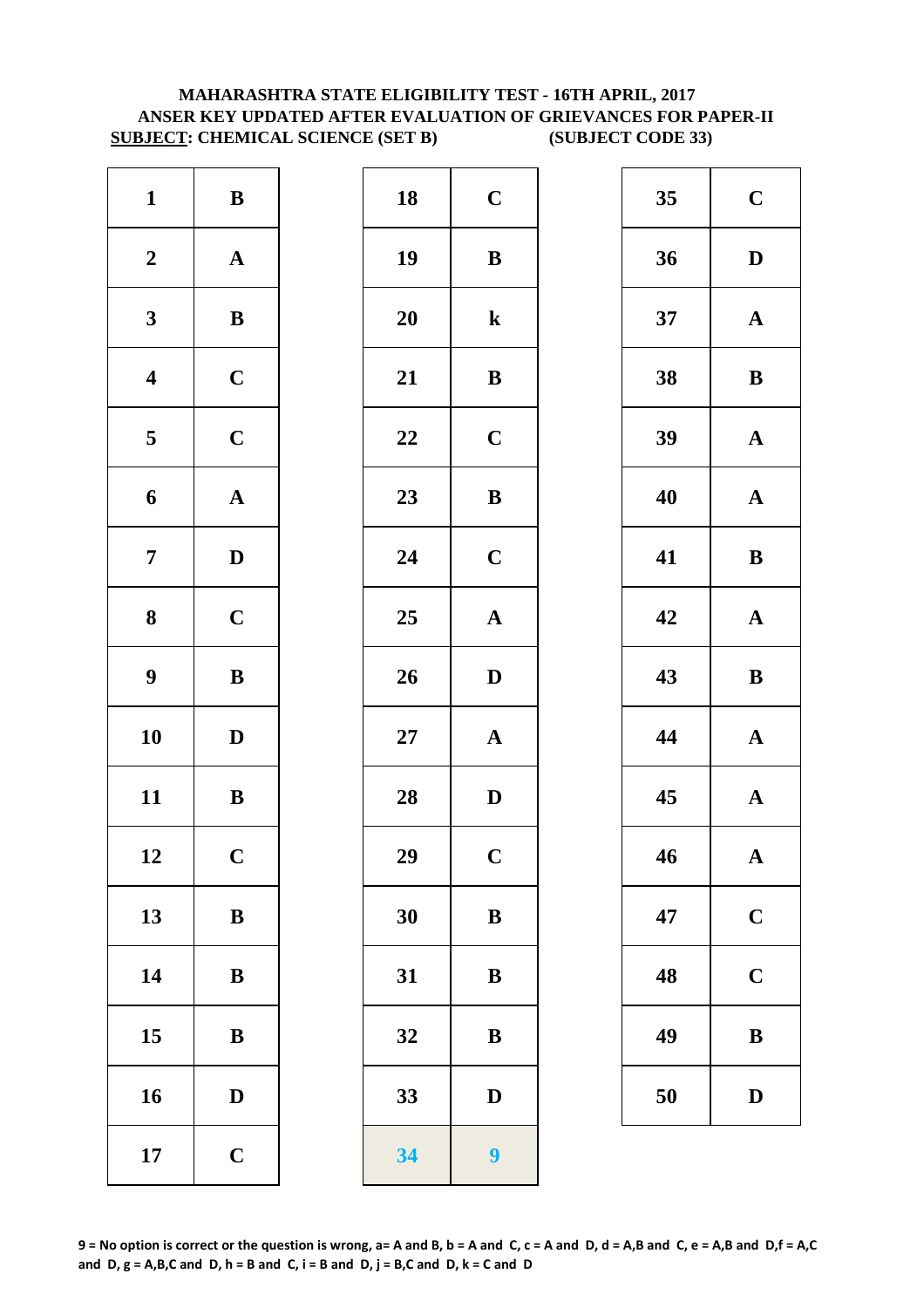# **MAHARASHTRA STATE ELIGIBILITY TEST - 16TH APRIL, 2017 ANSER KEY UPDATED AFTER EVALUATION OF GRIEVANCES FOR PAPER-II SUBJECT: CHEMICAL SCIENCE (SET C) (SUBJECT CODE 33)**

| $\mathbf{1}$            | $\bf{B}$     | 18        | $\mathbf{D}$   |
|-------------------------|--------------|-----------|----------------|
| $\boldsymbol{2}$        | $\mathbf C$  | 19        | $\mathbf C$    |
| $\mathbf{3}$            | $\bf{B}$     | <b>20</b> | $\bf{B}$       |
| $\overline{\mathbf{4}}$ | ${\bf B}$    | 21        | $\bf{B}$       |
| $\overline{\mathbf{5}}$ | $\bf{B}$     | 22        | $\bf{B}$       |
| 6                       | $\mathbf D$  | 23        | $\mathbf{D}$   |
| $\overline{7}$          | $\mathbf C$  | 24        | $\overline{9}$ |
| $\boldsymbol{8}$        | $\mathbf C$  | 25        | $\mathbf C$    |
| $\boldsymbol{9}$        | $\bf{B}$     | 26        | D              |
| 10                      | $\bf k$      | $27\,$    | $\mathbf A$    |
| 11                      | $\, {\bf B}$ | 28        | $\bf{B}$       |
| 12                      | $\mathbf C$  | 29        | A              |
| 13                      | $\bf{B}$     | 30        | $\mathbf{A}$   |
| 14                      | $\mathbf C$  | 31        | $\bf{B}$       |
| 15                      | $\mathbf A$  | 32        | $\mathbf A$    |
| 16                      | $\mathbf D$  | 33        | $\bf{B}$       |
| 17                      | ${\bf A}$    | 34        | $\mathbf A$    |

| $\mathbf{1}$            | $\, {\bf B}$ | 18 | $\mathbf D$      | 35 | $\mathbf A$  |
|-------------------------|--------------|----|------------------|----|--------------|
| $\boldsymbol{2}$        | $\mathbf C$  | 19 | $\mathbf C$      | 36 | $\mathbf A$  |
| $\mathbf{3}$            | ${\bf B}$    | 20 | ${\bf B}$        | 37 | $\mathbf C$  |
| $\overline{\mathbf{4}}$ | $\, {\bf B}$ | 21 | $\, {\bf B}$     | 38 | $\mathbf C$  |
| $\overline{\mathbf{5}}$ | $\, {\bf B}$ | 22 | $\, {\bf B}$     | 39 | $\bf{B}$     |
| $\boldsymbol{6}$        | $\mathbf D$  | 23 | $\mathbf D$      | 40 | $\mathbf{D}$ |
| $\overline{7}$          | $\mathbf C$  | 24 | $\boldsymbol{9}$ | 41 | $\bf{B}$     |
| $\boldsymbol{8}$        | $\mathbf C$  | 25 | $\mathbf C$      | 42 | $\mathbf A$  |
| $\boldsymbol{9}$        | $\, {\bf B}$ | 26 | $\mathbf D$      | 43 | $\bf{B}$     |
| 10                      | ${\bf k}$    | 27 | $\mathbf A$      | 44 | $\mathbf C$  |
| 11                      | ${\bf B}$    | 28 | $\bf{B}$         | 45 | $\mathbf C$  |
| 12                      | $\mathbf C$  | 29 | $\mathbf A$      | 46 | $\mathbf A$  |
| 13                      | $\bf{B}$     | 30 | $\mathbf{A}$     | 47 | $\mathbf{D}$ |
| 14                      | $\mathbf C$  | 31 | $\, {\bf B}$     | 48 | $\mathbf C$  |
| 15                      | ${\bf A}$    | 32 | $\mathbf{A}$     | 49 | $\bf{B}$     |
| 16                      | $\mathbf D$  | 33 | $\bf{B}$         | 50 | $\mathbf{D}$ |
| 17                      | ${\bf A}$    | 34 | ${\bf A}$        |    |              |
|                         |              |    |                  |    |              |

| 35 | $\mathbf A$             |
|----|-------------------------|
| 36 | $\mathbf A$             |
| 37 | $\mathbf C$             |
| 38 | $\mathbf C$             |
| 39 | B                       |
| 40 | D                       |
| 41 | B                       |
| 42 | $\mathbf A$             |
| 43 | B                       |
| 44 | $\mathbf C$             |
| 45 | $\overline{\mathbf{C}}$ |
| 46 | $\boldsymbol{\Lambda}$  |
| 47 | D                       |
| 48 | $\mathbf C$             |
| 49 | B                       |
| 50 | $\mathbf D$             |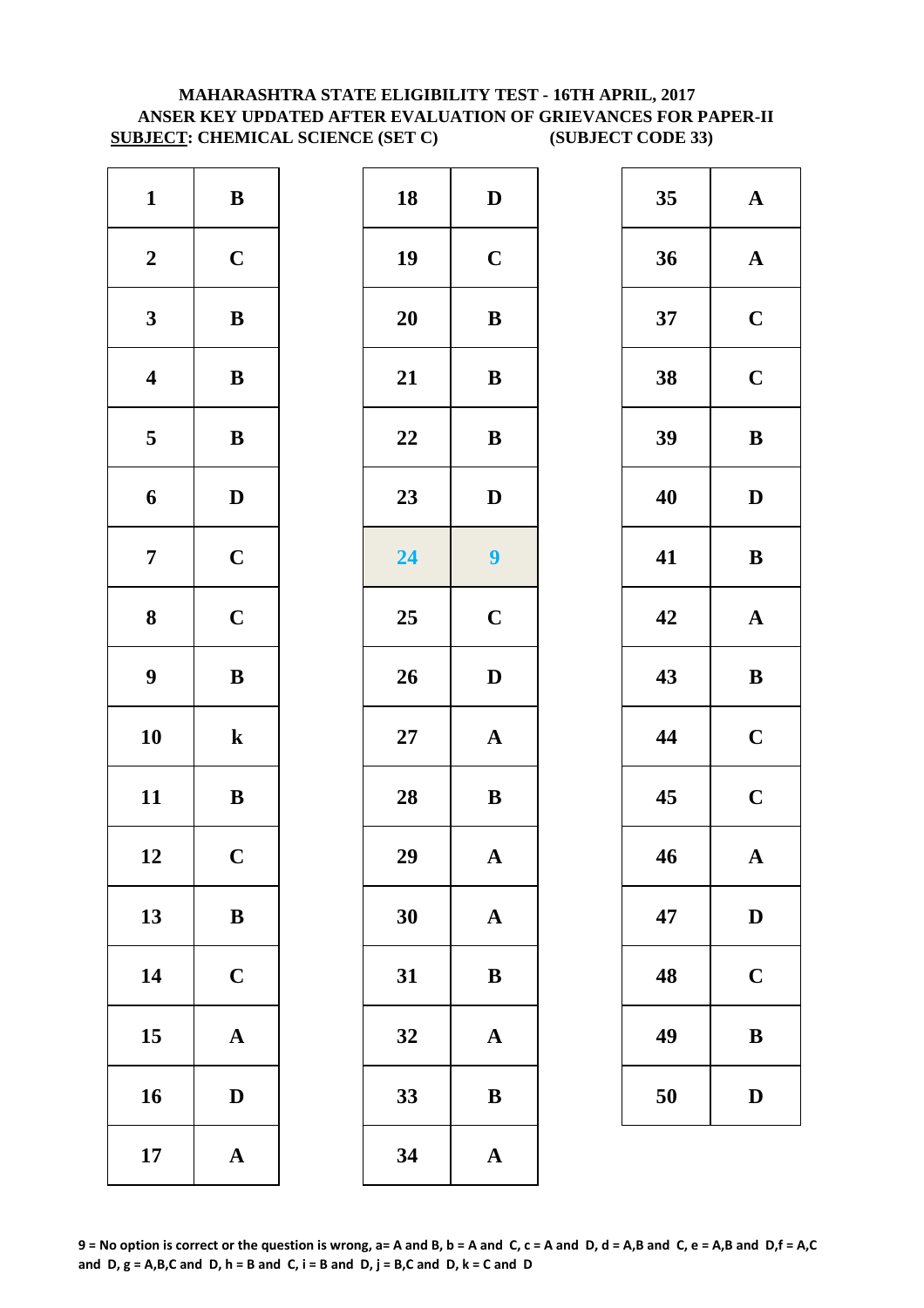# **MAHARASHTRA STATE ELIGIBILITY TEST - 16TH APRIL, 2017 ANSER KEY UPDATED AFTER EVALUATION OF GRIEVANCES FOR PAPER-II SUBJECT: CHEMICAL SCIENCE (SET D) (SUBJECT CODE 33)**

| $\mathbf{1}$     | $\, {\bf B}$          | 18        | $\bf{B}$     |
|------------------|-----------------------|-----------|--------------|
| $\boldsymbol{2}$ | $\mathbf C$           | 19        | $\mathbf A$  |
| $\mathbf{3}$     | $\bf{B}$              | <b>20</b> | $\mathbf A$  |
| $\boldsymbol{4}$ | $\mathbf C$           | 21        | $\bf{B}$     |
| $\sqrt{5}$       | ${\bf A}$             | 22        | $\mathbf A$  |
| 6                | $\mathbf D$           | 23        | $\bf{B}$     |
| $\overline{7}$   | $\boldsymbol{\rm{A}}$ | 24        | $\mathbf A$  |
| 8                | $\mathbf D$           | 25        | $\mathbf A$  |
| $\boldsymbol{9}$ | $\mathbf C$           | 26        | $\mathbf{A}$ |
| 10               | $\bf{B}$              | $27\,$    | $\mathbf C$  |
| 11               | $\, {\bf B}$          | 28        | $\mathbf C$  |
| 12               | B                     | 29        | B            |
| 13               | $\mathbf D$           | 30        | $\mathbf{D}$ |
| 14               | 9                     | 31        | $\bf{B}$     |
| 15               | $\mathbf C$           | 32        | $\mathbf A$  |
| 16               | $\mathbf D$           | 33        | $\bf{B}$     |
| 17               | $\boldsymbol{\rm{A}}$ | 34        | $\mathbf C$  |

| $\mathbf{1}$            | $\, {\bf B}$     | 18 | ${\bf B}$             | 35 | $\mathbf C$  |
|-------------------------|------------------|----|-----------------------|----|--------------|
| $\boldsymbol{2}$        | $\mathbf C$      | 19 | $\mathbf A$           | 36 | $\mathbf A$  |
| $\mathbf{3}$            | $\, {\bf B}$     | 20 | ${\bf A}$             | 37 | $\mathbf{D}$ |
| $\overline{\mathbf{4}}$ | $\mathbf C$      | 21 | $\, {\bf B}$          | 38 | $\mathbf C$  |
| $\overline{\mathbf{5}}$ | ${\bf A}$        | 22 | $\mathbf A$           | 39 | $\bf{B}$     |
| $\boldsymbol{6}$        | $\mathbf D$      | 23 | $\, {\bf B}$          | 40 | $\mathbf{D}$ |
| $\overline{7}$          | ${\bf A}$        | 24 | $\mathbf A$           | 41 | $\bf{B}$     |
| $\boldsymbol{8}$        | $\mathbf D$      | 25 | $\mathbf{A}$          | 42 | $\mathbf C$  |
| $\boldsymbol{9}$        | $\mathbf C$      | 26 | $\boldsymbol{\rm{A}}$ | 43 | $\bf{B}$     |
| 10                      | $\, {\bf B}$     | 27 | $\mathbf C$           | 44 | $\bf{B}$     |
| 11                      | $\, {\bf B}$     | 28 | $\mathbf C$           | 45 | $\bf{B}$     |
| 12                      | $\bf{B}$         | 29 | ${\bf B}$             | 46 | D            |
| 13                      | $\mathbf D$      | 30 | $\mathbf D$           | 47 | $\mathbf C$  |
| 14                      | $\boldsymbol{9}$ | 31 | $\bf{B}$              | 48 | $\mathbf C$  |
| 15                      | $\mathbf C$      | 32 | $\mathbf A$           | 49 | $\bf{B}$     |
| 16                      | $\mathbf D$      | 33 | $\, {\bf B}$          | 50 | $\mathbf k$  |
| 17                      | ${\bf A}$        | 34 | $\mathbf C$           |    |              |
|                         |                  |    |                       |    |              |

| 35 | $\mathbf C$             |
|----|-------------------------|
| 36 | $\mathbf A$             |
| 37 | D                       |
| 38 | $\mathbf C$             |
| 39 | B                       |
| 40 | D                       |
| 41 | B                       |
| 42 | $\overline{\mathbf{C}}$ |
| 43 | B                       |
| 44 | B                       |
| 45 | B                       |
| 46 | D                       |
| 47 | $\mathbf C$             |
| 48 | $\mathbf C$             |
| 49 | B                       |
| 50 | $\bf k$                 |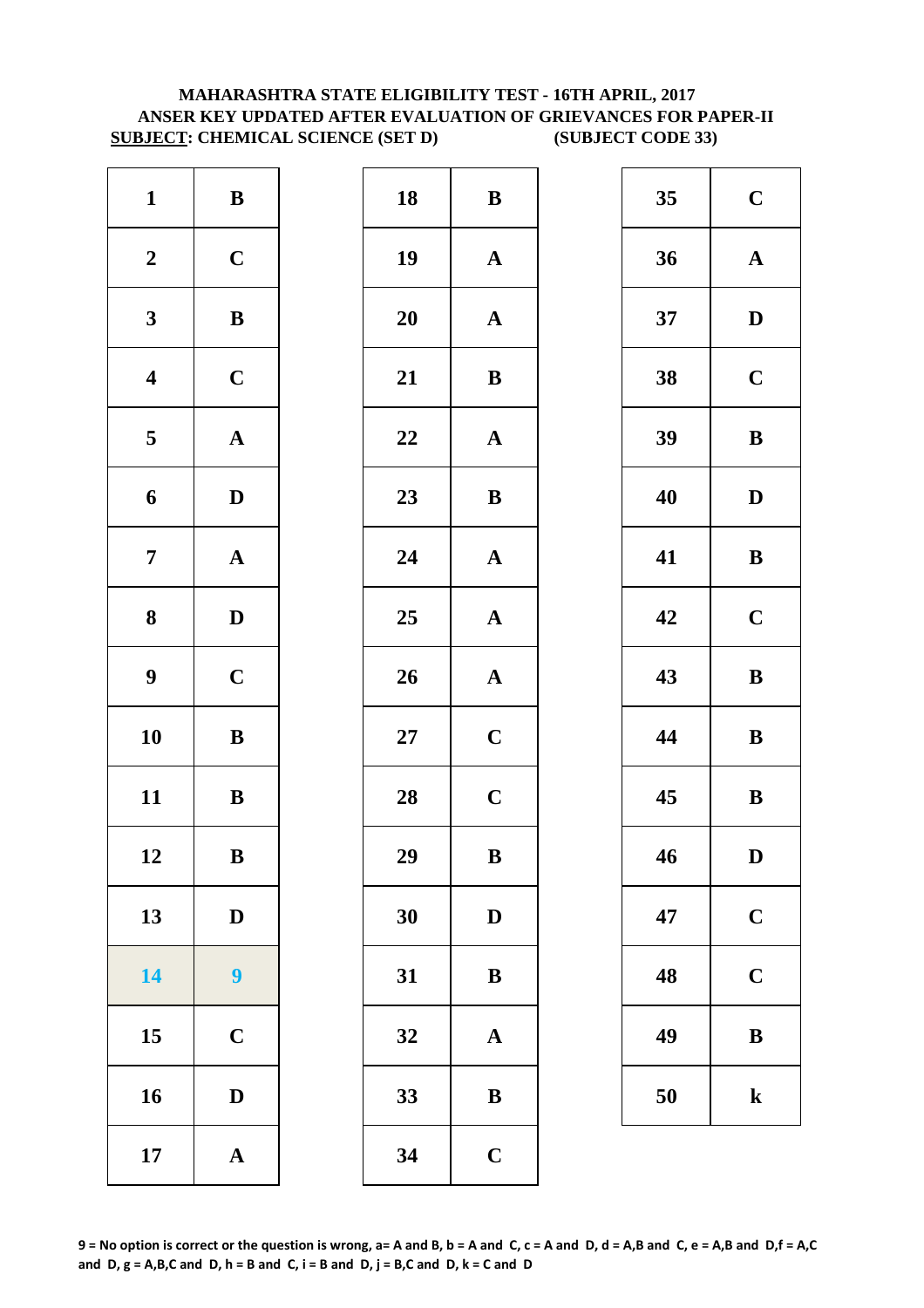# **MAHARASHTRA STATE ELIGIBILITY TEST - 16TH APRIL, 2017 ANSER KEY UPDATED AFTER EVALUATION OF GRIEVANCES FOR PAPER-II SUBJECT: LIFE SCIENCE (SET A) (SUBJECT CODE 34)**

| $\mathbf{1}$            | $\mathbf C$  | <b>18</b> | D/4          |
|-------------------------|--------------|-----------|--------------|
| $\boldsymbol{2}$        | $\mathbf C$  | 19        | $\bf{B}$     |
| $\mathbf{3}$            | $\mathbf D$  | <b>20</b> | $\bf{B}$     |
| $\overline{\mathbf{4}}$ | $\bf{B}$     | 21        | $\mathbf{A}$ |
| $\overline{\mathbf{5}}$ | $\mathbf D$  | 22        | $\mathbf{D}$ |
| 6                       | $\, {\bf B}$ | 23        | $\mathbf{D}$ |
| $\overline{7}$          | $\, {\bf B}$ | 24        | $\mathbf C$  |
| 8                       | $\, {\bf B}$ | 25        | $\mathbf{D}$ |
| $\boldsymbol{9}$        | $\mathbf D$  | 26        | $\bf{B}$     |
| 10                      | $\mathbf C$  | $27\,$    | $\mathbf{D}$ |
| 11                      | $\mathbf C$  | 28        | $\mathbf{D}$ |
| 12                      | $\mathbf C$  | 29        | B            |
| 13                      | $\mathbf C$  | 30        | $\mathbf C$  |
| 14                      | $\mathbf D$  | 31        | $\mathbf{D}$ |
| 15                      | $\bf{B}$     | 32        | $\bf{B}$     |
| 16                      | $\mathbf C$  | 33        | $\bf{B}$     |
| 17                      | $\mathbf D$  | 34        | $\mathbf C$  |

| $\mathbf{1}$            | $\mathbf C$  | <b>18</b> | D/A          | 35 | ${\bf A}$             |
|-------------------------|--------------|-----------|--------------|----|-----------------------|
| $\boldsymbol{2}$        | $\mathbf C$  | 19        | $\, {\bf B}$ | 36 | $\, {\bf B}$          |
| $\mathbf{3}$            | $\mathbf{D}$ | 20        | $\, {\bf B}$ | 37 | $\mathbf D$           |
| $\overline{\mathbf{4}}$ | $\bf{B}$     | 21        | $\mathbf A$  | 38 | $\mathbf D$           |
| $\overline{\mathbf{5}}$ | $\mathbf{D}$ | 22        | $\mathbf D$  | 39 | $\boldsymbol{\rm{A}}$ |
| $\boldsymbol{6}$        | $\bf{B}$     | 23        | $\mathbf{D}$ | 40 | $\mathbf D$           |
| $\overline{7}$          | ${\bf B}$    | 24        | $\mathbf C$  | 41 | $\mathbf{D}$          |
| $\boldsymbol{8}$        | ${\bf B}$    | 25        | $\mathbf D$  | 42 | $\mathbf{D}$          |
| $\boldsymbol{9}$        | $\mathbf{D}$ | 26        | $\bf{B}$     | 43 | $\, {\bf B}$          |
| 10                      | $\mathbf C$  | $27\,$    | $\mathbf{D}$ | 44 | $\mathbf D$           |
| 11                      | $\mathbf C$  | 28        | $\mathbf D$  | 45 | A/C                   |
| 12                      | $\mathbf C$  | 29        | B            | 46 | $\mathbf{C}$          |
| 13                      | $\mathbf C$  | 30        | $\mathbf C$  | 47 | $\mathbf D$           |
| 14                      | $\mathbf{D}$ | 31        | $\mathbf D$  | 48 | $\, {\bf B}$          |
| 15                      | $\bf{B}$     | 32        | $\, {\bf B}$ | 49 | $\mathbf C$           |
| 16                      | $\mathbf C$  | 33        | $\, {\bf B}$ | 50 | $\boldsymbol{9}$      |
| 17                      | $\mathbf{D}$ | 34        | $\mathbf C$  |    |                       |
|                         |              |           |              |    |                       |

| 35 | $\mathbf A$ |
|----|-------------|
| 36 | B           |
| 37 | D           |
| 38 | D           |
| 39 | $\mathbf A$ |
| 40 | D           |
| 41 | D           |
| 42 | D           |
|    |             |
| 43 | B           |
| 44 | D           |
| 45 | A/C         |
| 46 | $\mathbf C$ |
| 47 | $\mathbf D$ |
| 48 | B           |
| 49 | $\mathbf C$ |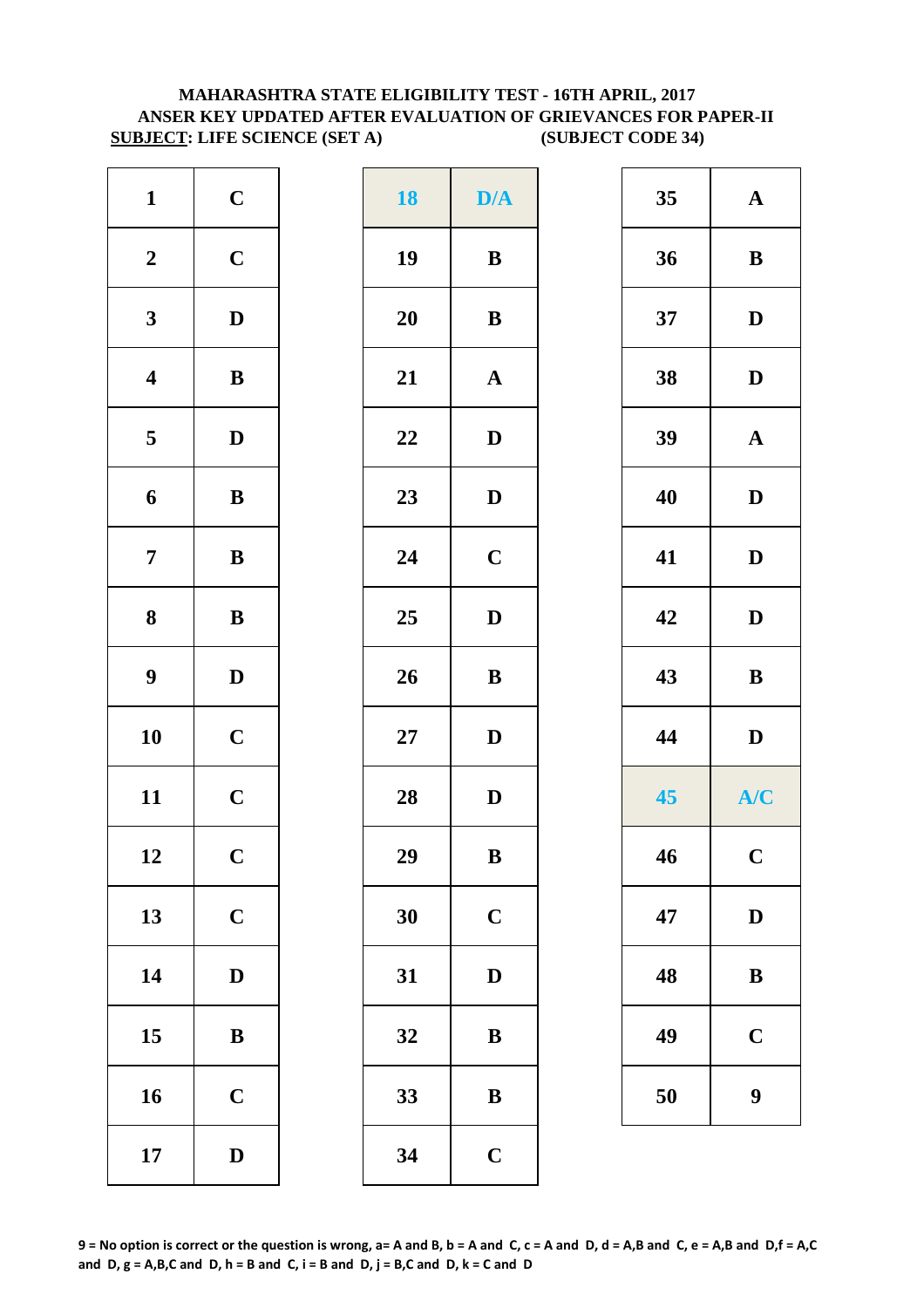# **MAHARASHTRA STATE ELIGIBILITY TEST - 16TH APRIL, 2017 ANSER KEY UPDATED AFTER EVALUATION OF GRIEVANCES FOR PAPER-II SUBJECT: LIFE SCIENCE (SET B) (SUBJECT CODE 34)**

| $\mathbf{1}$            | ${\bf A}$    | 18        | $\mathbf{D}$ |
|-------------------------|--------------|-----------|--------------|
| $\boldsymbol{2}$        | $\mathbf D$  | 19        | $\mathbf{A}$ |
| $\mathbf{3}$            | $\mathbf D$  | <b>20</b> | $\mathbf{D}$ |
| $\overline{\mathbf{4}}$ | $\mathbf C$  | 21        | D            |
| $\overline{\mathbf{5}}$ | $\mathbf D$  | 22        | D            |
| $\boldsymbol{6}$        | $\, {\bf B}$ | 23        | $\bf{B}$     |
| $\boldsymbol{7}$        | $\mathbf D$  | 24        | D            |
| ${\bf 8}$               | $\mathbf D$  | 25        | $A$ /        |
| $\boldsymbol{9}$        | $\bf{B}$     | 26        | $\mathbf C$  |
| 10                      | $\mathbf C$  | $27\,$    | $\mathbf{D}$ |
| 11                      | $\mathbf D$  | 28        | $\bf{B}$     |
| 12                      | $\bf{B}$     | 29        | $\mathbf C$  |
| 13                      | $\, {\bf B}$ | 30        | 9            |
| 14                      | $\mathbf C$  | 31        | $\mathbf C$  |
| 15                      | $\mathbf A$  | 32        | $\mathbf C$  |
| 16                      | $\, {\bf B}$ | 33        | D            |
| 17                      | $\mathbf D$  | 34        | $\bf{B}$     |

| ${\bf A}$    |              | 18 | $\mathbf D$      | 35 | $\mathbf D$  |
|--------------|--------------|----|------------------|----|--------------|
|              |              |    |                  |    |              |
|              |              | 19 | ${\bf A}$        | 36 | $\, {\bf B}$ |
| $\mathbf{D}$ |              | 20 | $\mathbf{D}$     | 37 | $\, {\bf B}$ |
| $\mathbf C$  |              | 21 | $\mathbf D$      | 38 | $\bf{B}$     |
| $\mathbf{D}$ |              | 22 | $\mathbf{D}$     | 39 | $\mathbf{D}$ |
| ${\bf B}$    |              | 23 | $\, {\bf B}$     | 40 | $\mathbf C$  |
| $\mathbf{D}$ |              | 24 | $\mathbf D$      | 41 | $\mathbf C$  |
| $\mathbf{D}$ |              | 25 | A/C              | 42 | $\mathbf C$  |
| $\bf{B}$     |              | 26 | $\mathbf C$      | 43 | $\mathbf C$  |
| $\mathbf C$  |              | 27 | $\mathbf D$      | 44 | $\mathbf{D}$ |
| $\mathbf{D}$ |              | 28 | $\, {\bf B}$     | 45 | $\, {\bf B}$ |
| $\, {\bf B}$ |              | 29 | $\mathbf C$      | 46 | $\mathbf C$  |
| ${\bf B}$    |              | 30 | $\boldsymbol{9}$ | 47 | D            |
| $\mathbf C$  |              | 31 | $\mathbf C$      | 48 | D/A          |
| $\mathbf{A}$ |              | 32 | $\mathbf C$      | 49 | $\bf{B}$     |
| $\, {\bf B}$ |              | 33 | ${\bf D}$        | 50 | $\, {\bf B}$ |
| $\mathbf D$  |              | 34 | $\, {\bf B}$     |    |              |
|              | $\mathbf{D}$ |    |                  |    |              |

| 35 | D                       |
|----|-------------------------|
| 36 | B                       |
| 37 | B                       |
| 38 | B                       |
| 39 | D                       |
| 40 | $\mathbf C$             |
| 41 | $\mathbf C$             |
| 42 | $\mathbf C$             |
| 43 | $\mathbf C$             |
| 44 | $\bf{D}$                |
| 45 | B                       |
| 46 | $\overline{\mathbf{C}}$ |
| 47 | D                       |
| 48 | D/A                     |
| 49 | $\bf{B}$                |
| 50 | B                       |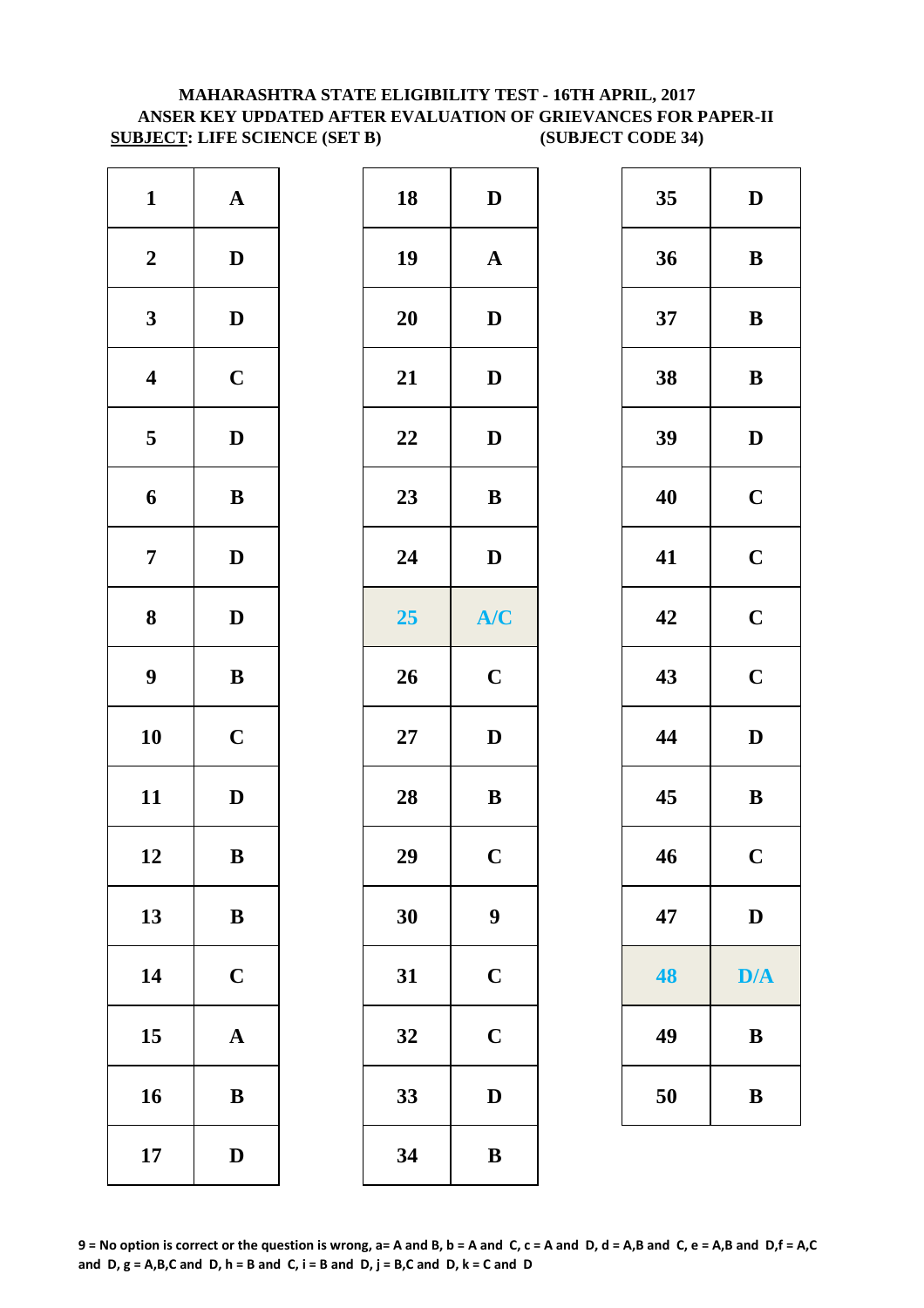# **MAHARASHTRA STATE ELIGIBILITY TEST - 16TH APRIL, 2017 ANSER KEY UPDATED AFTER EVALUATION OF GRIEVANCES FOR PAPER-II SUBJECT: LIFE SCIENCE (SET C) (SUBJECT CODE 34)**

| $\mathbf{1}$            | $\mathbf D$  | 18        | $\bf{B}$         |
|-------------------------|--------------|-----------|------------------|
| $\boldsymbol{2}$        | $\, {\bf B}$ | 19        | $\mathbf C$      |
| $\mathbf{3}$            | $\bf{B}$     | <b>20</b> | $\boldsymbol{9}$ |
| $\overline{\mathbf{4}}$ | $\mathbf C$  | 21        | $\mathbf C$      |
| $\overline{\mathbf{5}}$ | ${\bf A}$    | 22        | $\mathbf C$      |
| 6                       | $\, {\bf B}$ | 23        | $\mathbf{D}$     |
| $\overline{7}$          | $\mathbf D$  | 24        | $\bf{B}$         |
| $\boldsymbol{8}$        | $\mathbf D$  | 25        | $\mathbf{D}$     |
| $\boldsymbol{9}$        | $\mathbf A$  | 26        | $\bf{B}$         |
| 10                      | $\mathbf D$  | $27\,$    | $\bf{B}$         |
| 11                      | $\mathbf D$  | 28        | $\bf{B}$         |
| 12                      | D            | 29        | D                |
| 13                      | $\, {\bf B}$ | 30        | $\mathbf C$      |
| 14                      | $\mathbf D$  | 31        | $\mathbf C$      |
| 15                      | A/C          | 32        | $\mathbf C$      |
| 16                      | $\mathbf C$  | 33        | $\mathbf C$      |
| 17                      | $\mathbf D$  | 34        | $\mathbf{D}$     |

| $\mathbf{1}$            | $\mathbf{D}$ | 18     | $\, {\bf B}$     | 35 | $\bf{B}$              |
|-------------------------|--------------|--------|------------------|----|-----------------------|
| $\boldsymbol{2}$        | $\bf{B}$     | 19     | $\mathbf C$      | 36 | $\mathbf C$           |
| $\mathbf{3}$            | ${\bf B}$    | 20     | $\boldsymbol{9}$ | 37 | $\mathbf D$           |
| $\overline{\mathbf{4}}$ | $\mathbf C$  | 21     | $\mathbf C$      | 38 | D/A                   |
| $5\overline{)}$         | ${\bf A}$    | 22     | $\mathbf C$      | 39 | $\, {\bf B}$          |
| 6                       | ${\bf B}$    | 23     | $\mathbf D$      | 40 | $\, {\bf B}$          |
| $\overline{7}$          | $\mathbf D$  | 24     | $\, {\bf B}$     | 41 | $\boldsymbol{\rm{A}}$ |
| $\boldsymbol{8}$        | $\mathbf{D}$ | 25     | $\mathbf D$      | 42 | $\mathbf{D}$          |
| $\boldsymbol{9}$        | ${\bf A}$    | 26     | $\, {\bf B}$     | 43 | $\mathbf D$           |
| 10                      | $\mathbf{D}$ | $27\,$ | $\bf{B}$         | 44 | $\mathbf C$           |
| 11                      | $\mathbf{D}$ | 28     | $\, {\bf B}$     | 45 | $\mathbf{D}$          |
| 12                      | $\mathbf{D}$ | 29     | $\mathbf{D}$     | 46 | $\bf{B}$              |
| 13                      | $\bf{B}$     | 30     | $\mathbf C$      | 47 | D                     |
| 14                      | $\mathbf{D}$ | 31     | $\mathbf C$      | 48 | D                     |
| 15                      | A/C          | 32     | $\mathbf C$      | 49 | $\, {\bf B}$          |
| 16                      | $\mathbf C$  | 33     | $\mathbf C$      | 50 | $\mathbf C$           |
| 17                      | $\mathbf D$  | 34     | $\mathbf D$      |    |                       |
|                         |              |        |                  |    |                       |

| 35 | B           |
|----|-------------|
| 36 | $\mathbf C$ |
| 37 | D           |
| 38 | D/A         |
| 39 | B           |
| 40 | B           |
| 41 | $\mathbf A$ |
| 42 | D           |
| 43 | D           |
| 44 | $\mathbf C$ |
| 45 | D           |
| 46 | B           |
| 47 | D           |
| 48 | D           |
| 49 | B           |
| 50 | $\mathbf C$ |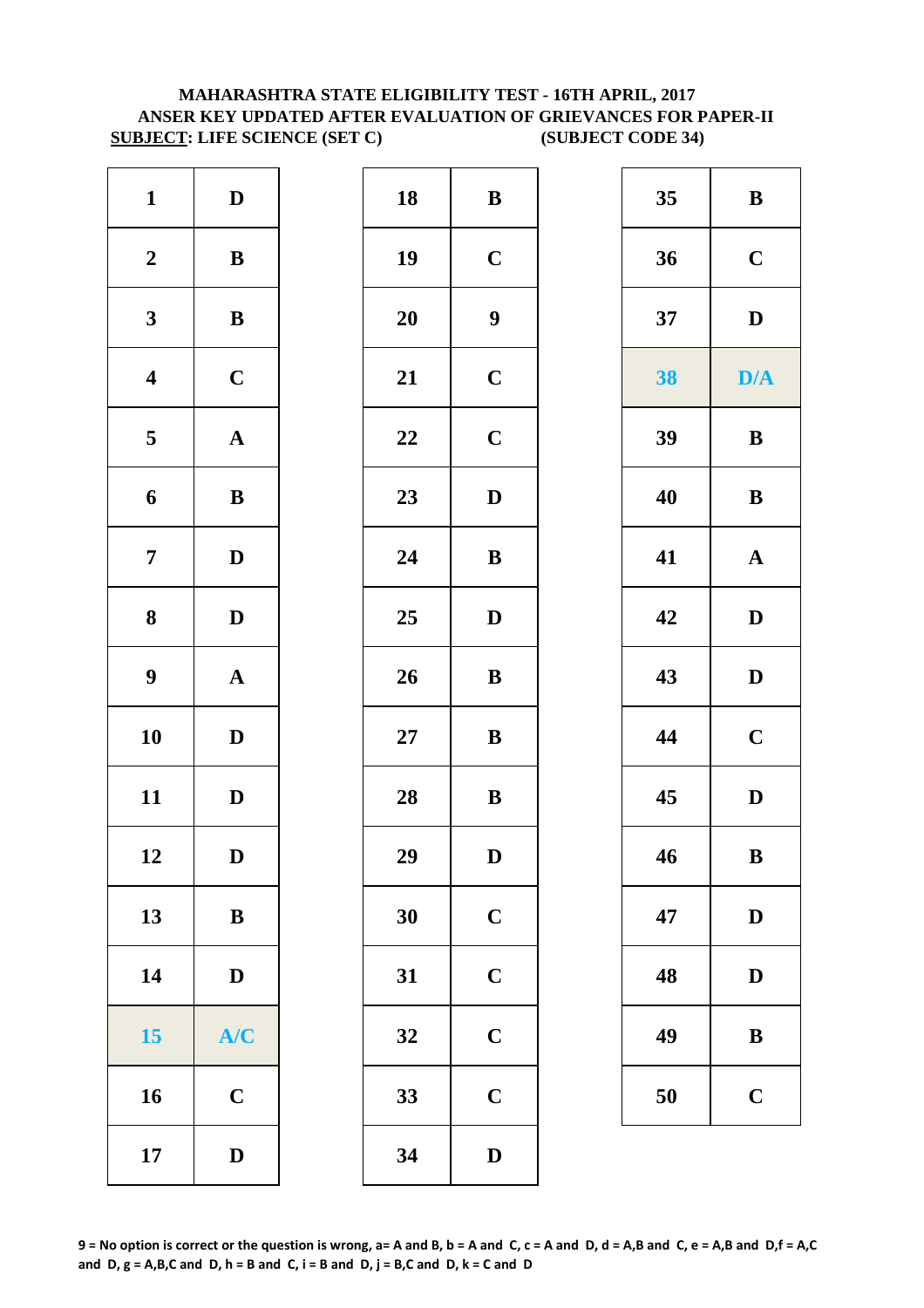# **MAHARASHTRA STATE ELIGIBILITY TEST - 16TH APRIL, 2017 ANSER KEY UPDATED AFTER EVALUATION OF GRIEVANCES FOR PAPER-II SUBJECT: LIFE SCIENCE (SET D) (SUBJECT CODE 34)**

| $\bf{B}$     | 18        | $\mathbf D$  | $\mathbf{1}$            |
|--------------|-----------|--------------|-------------------------|
| $\mathbf{D}$ | 19        | $\mathbf D$  | $\boldsymbol{2}$        |
| $\mathbf C$  | <b>20</b> | $\, {\bf B}$ | $\mathbf{3}$            |
| $\mathbf C$  | 21        | $\mathbf D$  | $\overline{\mathbf{4}}$ |
| $\mathbf C$  | 22        | A/C          | 5                       |
| $\mathbf C$  | 23        | $\mathbf C$  | 6                       |
| $\mathbf{D}$ | 24        | $\mathbf D$  | $\overline{7}$          |
| $\bf{B}$     | 25        | $\, {\bf B}$ | $\boldsymbol{8}$        |
| $\mathbf C$  | 26        | $\mathbf C$  | 9                       |
| D            | $27\,$    | 9            | 10                      |
| D/4          | 28        | $\mathbf C$  | 11                      |
| B            | 29        | $\mathbf C$  | 12                      |
| $\bf{B}$     | 30        | $\mathbf D$  | 13                      |
| $\mathbf{A}$ | 31        | $\, {\bf B}$ | 14                      |
| $\mathbf{D}$ | 32        | $\mathbf D$  | 15                      |
| $\bf{D}$     | 33        | $\bf{B}$     | 16                      |
| $\mathbf C$  | 34        | $\, {\bf B}$ | 17                      |

| $\mathbf{1}$            | $\mathbf D$      | 18     | ${\bf B}$               | 35 | $\mathbf{D}$ |
|-------------------------|------------------|--------|-------------------------|----|--------------|
| $\boldsymbol{2}$        | $\mathbf D$      | 19     | $\mathbf D$             | 36 | $\bf{B}$     |
| $\mathbf{3}$            | ${\bf B}$        | 20     | $\mathbf C$             | 37 | $\mathbf{D}$ |
| $\overline{\mathbf{4}}$ | $\mathbf D$      | 21     | $\mathbf C$             | 38 | $\mathbf{D}$ |
| $\overline{\mathbf{5}}$ | A/C              | 22     | $\mathbf C$             | 39 | $\bf{B}$     |
| $\boldsymbol{6}$        | $\mathbf C$      | 23     | $\mathbf C$             | 40 | $\mathbf C$  |
| $\overline{7}$          | $\mathbf{D}$     | 24     | $\mathbf{D}$            | 41 | $\mathbf{D}$ |
| $\boldsymbol{8}$        | ${\bf B}$        | 25     | ${\bf B}$               | 42 | $\bf{B}$     |
| $\boldsymbol{9}$        | $\mathbf C$      | 26     | $\mathbf C$             | 43 | $\bf{B}$     |
| 10                      | $\boldsymbol{9}$ | $27\,$ | $\mathbf D$             | 44 | $\mathbf C$  |
| 11                      | $\mathbf C$      | 28     | $\mathbf{D}/\mathbf{A}$ | 45 | $\mathbf A$  |
| 12                      | $\mathbf C$      | 29     | ${\bf B}$               | 46 | $\bf{B}$     |
| 13                      | $\mathbf{D}$     | 30     | ${\bf B}$               | 47 | D            |
| 14                      | ${\bf B}$        | 31     | $\mathbf A$             | 48 | D            |
| 15                      | $\mathbf{D}$     | 32     | $\mathbf D$             | 49 | $\mathbf A$  |
| 16                      | $\, {\bf B}$     | 33     | ${\bf D}$               | 50 | D            |
| 17                      | $\, {\bf B}$     | 34     | $\mathbf C$             |    |              |

| 35 | D           |
|----|-------------|
| 36 | B           |
| 37 | D           |
| 38 | D           |
| 39 | B           |
| 40 | $\mathbf C$ |
| 41 | D           |
| 42 | B           |
|    |             |
| 43 | B           |
| 44 | $\mathbf C$ |
| 45 | $\mathbf A$ |
| 46 | $\bf{B}$    |
| 47 | D           |
| 48 | $\mathbf D$ |
| 49 | A           |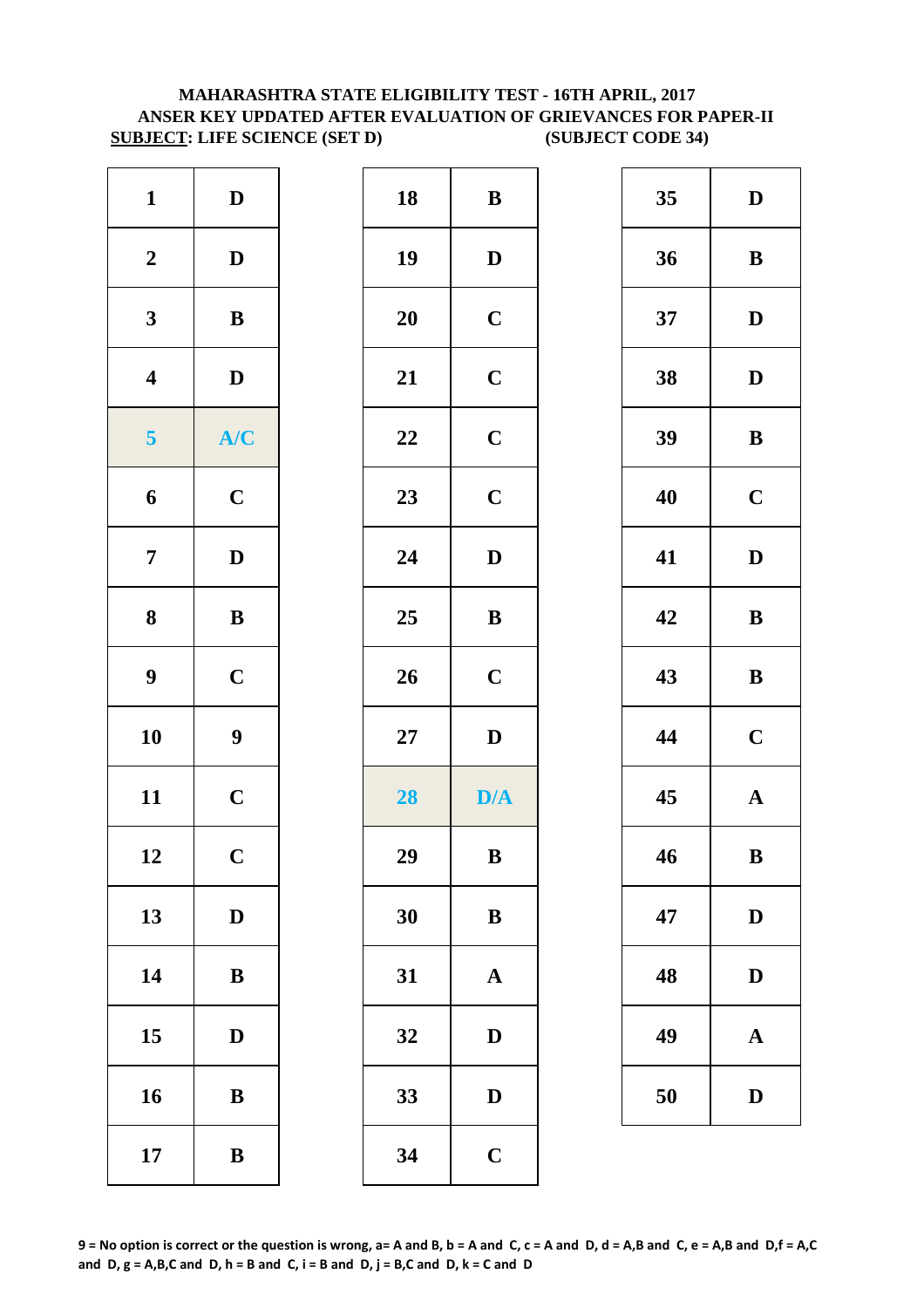# **MAHARASHTRA STATE ELIGIBILITY TEST - 16TH APRIL, 2017 ANSER KEY UPDATED AFTER EVALUATION OF GRIEVANCES FOR PAPER-II SUBJECT:EARTH, ATMOSPHERIC,OCEAN & PLANETARY SCIENCE (SET A) (SUB. CODE 35)**

| $\mathbf{1}$            | $\mathbf C$           | 18        | $\mathbf{A}$ |
|-------------------------|-----------------------|-----------|--------------|
| $\boldsymbol{2}$        | $\boldsymbol{\rm{A}}$ | 19        | $\mathbf C$  |
| $\mathbf{3}$            | $\bf{B}$              | <b>20</b> | $\mathbf C$  |
| $\overline{\mathbf{4}}$ | $\boldsymbol{\rm{A}}$ | 21        | $\bf{B}$     |
| $\overline{\mathbf{5}}$ | $\, {\bf B}$          | 22        | $\mathbf{D}$ |
| 6                       | $\, {\bf B}$          | 23        | $\mathbf{A}$ |
| $\overline{7}$          | ${\bf A}$             | 24        | $\mathbf{D}$ |
| 8                       | $\mathbf C$           | 25        | $\bf{B}$     |
| $\boldsymbol{9}$        | $\mathbf D$           | 26        | $\bf{B}$     |
| 10                      | $\bf{B}$              | $27\,$    | $\bf{B}$     |
| 11                      | $\mathbf D$           | 28        | $\bf{B}$     |
| 12                      | D                     | 29        | A            |
| 13                      | $\mathbf C$           | 30        | $\bf{B}$     |
| 14                      | $\boldsymbol{\rm{A}}$ | 31        | $\mathbf{A}$ |
| 15                      | $\mathbf A$           | 32        | $\mathbf C$  |
| 16                      | $\mathbf A$           | 33        | $\bf{B}$     |
| 17                      | $\bf{B}$              | 34        | $\mathbf{A}$ |

| $\mathbf{1}$            | $\mathbf C$  | 18 | ${\bf A}$             | 35 | $\mathbf C$  |
|-------------------------|--------------|----|-----------------------|----|--------------|
| $\boldsymbol{2}$        | ${\bf A}$    | 19 | $\mathbf C$           | 36 | $\mathbf A$  |
| $\mathbf{3}$            | ${\bf B}$    | 20 | $\mathbf C$           | 37 | $\mathbf C$  |
| $\overline{\mathbf{4}}$ | ${\bf A}$    | 21 | $\, {\bf B}$          | 38 | $\mathbf A$  |
| $\overline{\mathbf{5}}$ | $\, {\bf B}$ | 22 | $\mathbf{D}$          | 39 | $\mathbf A$  |
| $\boldsymbol{6}$        | ${\bf B}$    | 23 | ${\bf A}$             | 40 | $\mathbf A$  |
| $\overline{7}$          | ${\bf A}$    | 24 | $\mathbf D$           | 41 | $\mathbf C$  |
| $\boldsymbol{8}$        | $\mathbf C$  | 25 | ${\bf B}$             | 42 | $\mathbf A$  |
| $\boldsymbol{9}$        | $\mathbf D$  | 26 | $\, {\bf B}$          | 43 | $\mathbf{D}$ |
| 10                      | $\, {\bf B}$ | 27 | $\bf{B}$              | 44 | $\mathbf A$  |
| 11                      | $\mathbf D$  | 28 | ${\bf B}$             | 45 | $\mathbf C$  |
| 12                      | $\mathbf D$  | 29 | $\mathbf A$           | 46 | $\mathbf{D}$ |
| 13                      | $\mathbf C$  | 30 | ${\bf B}$             | 47 | $\mathbf C$  |
| 14                      | ${\bf A}$    | 31 | $\mathbf A$           | 48 | $\mathbf A$  |
| 15                      | ${\bf A}$    | 32 | $\mathbf C$           | 49 | $\mathbf C$  |
| 16                      | ${\bf A}$    | 33 | $\, {\bf B}$          | 50 | $\bf{B}$     |
| 17                      | $\, {\bf B}$ | 34 | $\boldsymbol{\rm{A}}$ |    |              |

| 35 | $\mathbf C$             |
|----|-------------------------|
| 36 | $\mathbf A$             |
| 37 | $\overline{\mathbf{C}}$ |
| 38 | $\mathbf A$             |
| 39 | $\mathbf A$             |
| 40 | $\mathbf A$             |
| 41 | $\overline{\mathbf{C}}$ |
| 42 | ${\bf A}$               |
| 43 | D                       |
| 44 | $\mathbf A$             |
| 45 | $\mathbf C$             |
| 46 | D                       |
| 47 | $\mathbf C$             |
| 48 | ${\bf A}$               |
| 49 | $\mathbf C$             |
| 50 | $\bf{B}$                |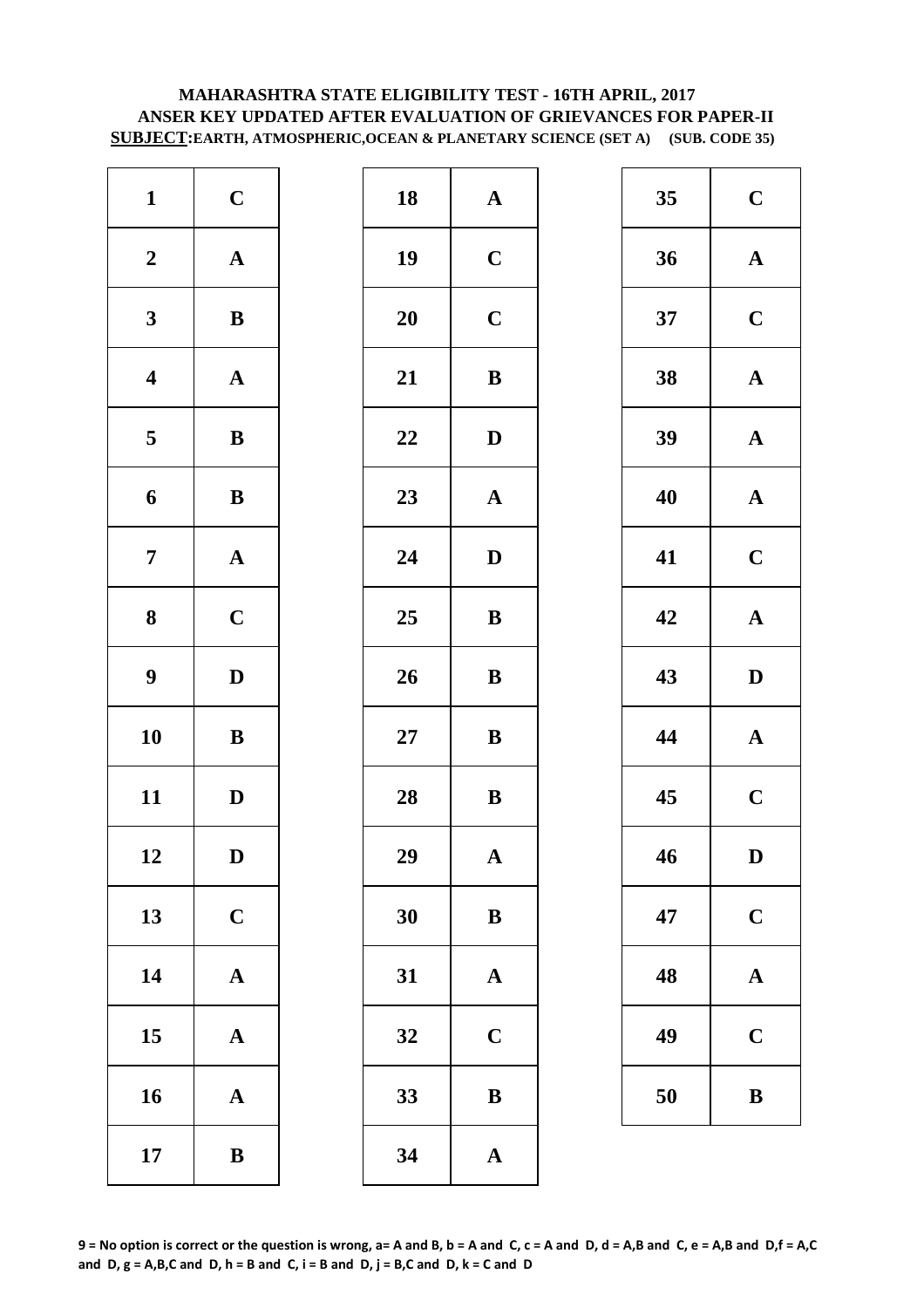# **MAHARASHTRA STATE ELIGIBILITY TEST - 16TH APRIL, 2017 ANSER KEY UPDATED AFTER EVALUATION OF GRIEVANCES FOR PAPER-II SUBJECT:EARTH, ATMOSPHERIC,OCEAN & PLANETARY SCIENCE (SET B) (SUB. CODE 35)**

| $\mathbf{1}$            | $\, {\bf B}$          | 18        | $\mathbf{A}$            |
|-------------------------|-----------------------|-----------|-------------------------|
| $\boldsymbol{2}$        | $\mathbf D$           | 19        | $\mathbf{A}$            |
| $\mathbf{3}$            | $\mathbf A$           | <b>20</b> | $\mathbf{A}$            |
| $\overline{\mathbf{4}}$ | $\mathbf D$           | 21        | $\mathbf C$             |
| $\overline{\mathbf{5}}$ | $\, {\bf B}$          | 22        | $\mathbf{A}$            |
| 6                       | $\, {\bf B}$          | 23        | $\mathbf{D}$            |
| $\boldsymbol{7}$        | $\, {\bf B}$          | 24        | $\mathbf{A}$            |
| $\bf{8}$                | $\bf{B}$              | 25        | $\mathbf C$             |
| $\boldsymbol{9}$        | $\boldsymbol{\rm{A}}$ | 26        | $\mathbf{D}$            |
| 10                      | $\bf{B}$              | $27\,$    | $\mathbf C$             |
| 11                      | ${\bf A}$             | 28        | $\mathbf{A}$            |
| 12                      | $\mathbf C$           | 29        | $\overline{\mathbf{C}}$ |
| 13                      | $\bf{B}$              | 30        | $\bf{B}$                |
| 14                      | $\mathbf A$           | 31        | $\mathbf C$             |
| 15                      | $\mathbf C$           | 32        | $\mathbf{A}$            |
| 16                      | $\mathbf A$           | 33        | $\bf{B}$                |
| 17                      | $\mathbf C$           | 34        | $\mathbf{A}$            |

| $\mathbf{1}$            | $\bf{B}$     | 18     | ${\bf A}$             | 35 | $\bf{B}$     |
|-------------------------|--------------|--------|-----------------------|----|--------------|
| $\boldsymbol{2}$        | $\mathbf D$  | 19     | ${\bf A}$             | 36 | $\bf{B}$     |
| $\mathbf{3}$            | ${\bf A}$    | 20     | $\mathbf{A}$          | 37 | $\mathbf A$  |
| $\overline{\mathbf{4}}$ | $\mathbf D$  | 21     | $\mathbf C$           | 38 | $\mathbf C$  |
| $5\phantom{.0}$         | $\, {\bf B}$ | 22     | $\boldsymbol{\rm{A}}$ | 39 | $\mathbf{D}$ |
| $\boldsymbol{6}$        | ${\bf B}$    | 23     | $\mathbf D$           | 40 | $\bf{B}$     |
| $\overline{7}$          | ${\bf B}$    | 24     | $\boldsymbol{\rm{A}}$ | 41 | $\mathbf{D}$ |
| $\boldsymbol{8}$        | ${\bf B}$    | 25     | $\mathbf C$           | 42 | $\mathbf{D}$ |
| $\boldsymbol{9}$        | ${\bf A}$    | 26     | $\mathbf D$           | 43 | $\mathbf C$  |
| 10                      | $\, {\bf B}$ | $27\,$ | $\mathbf C$           | 44 | $\mathbf A$  |
| 11                      | ${\bf A}$    | 28     | ${\bf A}$             | 45 | $\mathbf A$  |
| 12                      | $\mathbf C$  | 29     | $\mathbf C$           | 46 | $\mathbf A$  |
| 13                      | ${\bf B}$    | 30     | ${\bf B}$             | 47 | $\bf{B}$     |
| 14                      | ${\bf A}$    | 31     | $\mathbf C$           | 48 | $\mathbf A$  |
| 15                      | $\mathbf C$  | 32     | $\mathbf A$           | 49 | $\mathbf C$  |
| 16                      | ${\bf A}$    | 33     | $\, {\bf B}$          | 50 | $\mathbf C$  |
| 17                      | $\mathbf C$  | 34     | $\mathbf A$           |    |              |

| 35 | B            |
|----|--------------|
| 36 | B            |
| 37 | ${\bf A}$    |
| 38 | $\mathbf C$  |
| 39 | D            |
| 40 | B            |
| 41 | D            |
| 42 | D            |
| 43 | $\mathbf C$  |
| 44 | ${\bf A}$    |
| 45 | ${\bf A}$    |
| 46 | $\mathbf{A}$ |
| 47 | B            |
| 48 | ${\bf A}$    |
| 49 | $\mathbf C$  |
| 50 | $\mathbf C$  |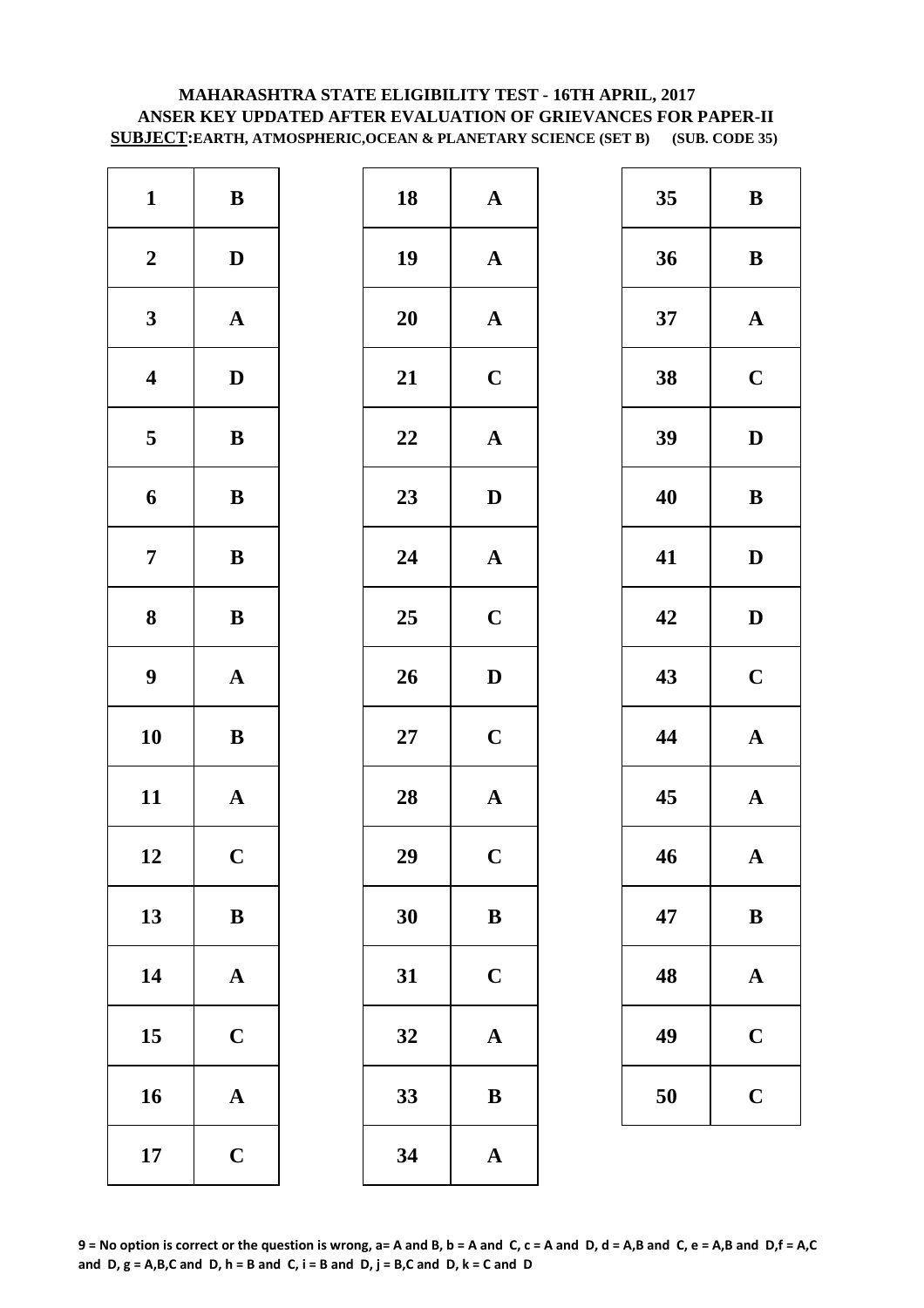# **MAHARASHTRA STATE ELIGIBILITY TEST - 16TH APRIL, 2017 ANSER KEY UPDATED AFTER EVALUATION OF GRIEVANCES FOR PAPER-II SUBJECT:EARTH, ATMOSPHERIC,OCEAN & PLANETARY SCIENCE (SET C) (SUB. CODE 35)**

| $\mathbf{1}$            | ${\bf A}$             | 18     | $\mathbf{A}$ |
|-------------------------|-----------------------|--------|--------------|
| $\boldsymbol{2}$        | $\mathbf C$           | 19     | $\mathbf C$  |
| $\mathbf{3}$            | $\bf{B}$              | 20     | $\bf{B}$     |
| $\overline{\mathbf{4}}$ | $\boldsymbol{\rm{A}}$ | 21     | $\mathbf C$  |
| $\overline{\mathbf{5}}$ | $\mathbf C$           | 22     | $\mathbf{A}$ |
| 6                       | ${\bf A}$             | 23     | $\bf{B}$     |
| $\boldsymbol{7}$        | $\mathbf C$           | 24     | $\mathbf{A}$ |
| $\boldsymbol{8}$        | $\boldsymbol{\rm{A}}$ | 25     | $\bf{B}$     |
| $\boldsymbol{9}$        | ${\bf A}$             | 26     | $\bf{B}$     |
| 10                      | $\mathbf A$           | $27\,$ | $\mathbf{A}$ |
| 11                      | $\mathbf C$           | 28     | $\mathbf C$  |
| 12                      | A                     | 29     | D            |
| 13                      | $\mathbf D$           | 30     | $\bf{B}$     |
| 14                      | $\mathbf A$           | 31     | $\mathbf{D}$ |
| 15                      | $\mathbf C$           | 32     | D            |
| 16                      | $\mathbf D$           | 33     | $\mathbf C$  |
| 17                      | $\mathbf C$           | 34     | $\mathbf{A}$ |

| $\mathbf{1}$            | ${\bf A}$    | 18     | ${\bf A}$             | 35 | $\mathbf A$  |
|-------------------------|--------------|--------|-----------------------|----|--------------|
| $\boldsymbol{2}$        | $\mathbf C$  | 19     | $\mathbf C$           | 36 | $\mathbf A$  |
| $\mathbf{3}$            | ${\bf B}$    | 20     | $\, {\bf B}$          | 37 | $\bf{B}$     |
| $\overline{\mathbf{4}}$ | ${\bf A}$    | 21     | $\mathbf C$           | 38 | $\mathbf A$  |
| $5\overline{)}$         | $\mathbf C$  | 22     | $\boldsymbol{\rm{A}}$ | 39 | $\mathbf C$  |
| 6                       | ${\bf A}$    | 23     | $\, {\bf B}$          | 40 | $\mathbf C$  |
| $\overline{7}$          | $\mathbf C$  | 24     | $\mathbf A$           | 41 | $\bf{B}$     |
| $\boldsymbol{8}$        | ${\bf A}$    | 25     | ${\bf B}$             | 42 | $\mathbf{D}$ |
| $\boldsymbol{9}$        | ${\bf A}$    | 26     | $\, {\bf B}$          | 43 | $\mathbf A$  |
| 10                      | ${\bf A}$    | $27\,$ | ${\bf A}$             | 44 | $\mathbf{D}$ |
| 11                      | $\mathbf C$  | 28     | $\mathbf C$           | 45 | $\bf{B}$     |
| 12                      | $\mathbf A$  | 29     | $\mathbf D$           | 46 | $\bf{B}$     |
| 13                      | $\mathbf{D}$ | 30     | $\bf{B}$              | 47 | $\bf{B}$     |
| 14                      | ${\bf A}$    | 31     | $\mathbf D$           | 48 | $\bf{B}$     |
| 15                      | $\mathbf C$  | 32     | $\mathbf D$           | 49 | $\mathbf A$  |
| 16                      | $\mathbf D$  | 33     | $\mathbf C$           | 50 | $\bf{B}$     |
| 17                      | $\mathbf C$  | 34     | $\mathbf A$           |    |              |
|                         |              |        |                       |    |              |

| 35 | $\mathbf A$ |
|----|-------------|
| 36 | $\mathbf A$ |
| 37 | B           |
| 38 | ${\bf A}$   |
| 39 | $\mathbf C$ |
| 40 | $\mathbf C$ |
| 41 | B           |
| 42 | D           |
| 43 | $\mathbf A$ |
| 44 | D           |
| 45 | B           |
| 46 | B           |
| 47 | $\bf{B}$    |
| 48 | B           |
|    |             |
| 49 | A           |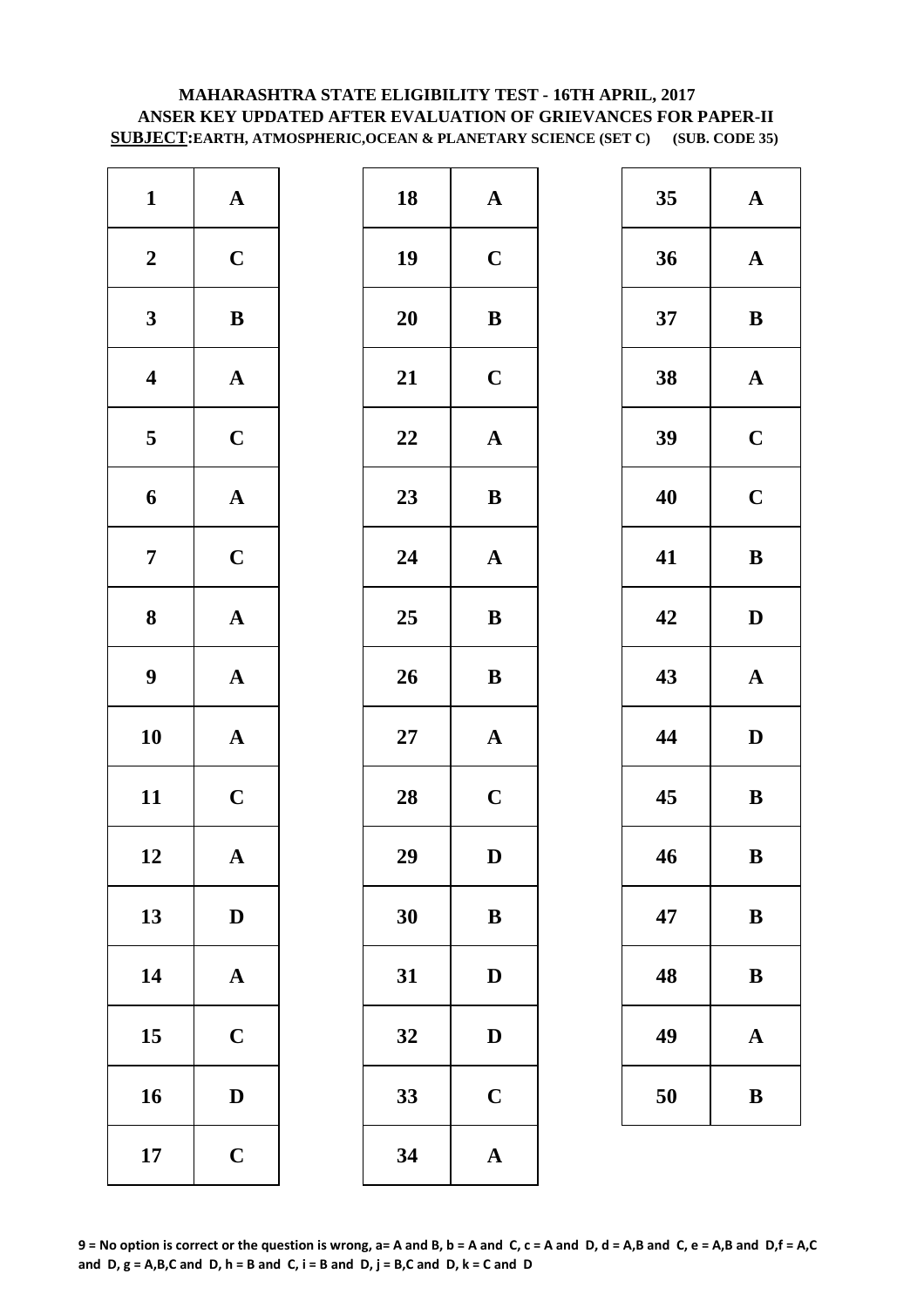# **MAHARASHTRA STATE ELIGIBILITY TEST - 16TH APRIL, 2017 ANSER KEY UPDATED AFTER EVALUATION OF GRIEVANCES FOR PAPER-II SUBJECT: EARTH, ATMOSPHERIC,OCEAN & PLANETARY SCIENCE (SET D) (SUB. CODE 35)**

| $\mathbf{1}$            | $\mathbf C$           | 18     | $\mathbf C$  |
|-------------------------|-----------------------|--------|--------------|
| $\boldsymbol{2}$        | $\boldsymbol{\rm{A}}$ | 19     | $\mathbf{D}$ |
| $\mathbf{3}$            | $\mathbf D$           | 20     | $\bf{B}$     |
| $\overline{\mathbf{4}}$ | $\mathbf{A}$          | 21     | $\mathbf{D}$ |
| $\overline{\mathbf{5}}$ | $\mathbf C$           | 22     | $\mathbf{D}$ |
| 6                       | $\mathbf D$           | 23     | $\mathbf C$  |
| $\boldsymbol{7}$        | $\mathbf C$           | 24     | $\mathbf{A}$ |
| ${\bf 8}$               | $\boldsymbol{\rm{A}}$ | 25     | $\mathbf{A}$ |
| $\boldsymbol{9}$        | $\mathbf C$           | 26     | $\mathbf{A}$ |
| 10                      | $\, {\bf B}$          | $27\,$ | $\bf{B}$     |
| 11                      | $\mathbf C$           | 28     | $\mathbf{A}$ |
| 12                      | A                     | 29     | $\mathbf C$  |
| 13                      | $\, {\bf B}$          | 30     | $\mathbf C$  |
| 14                      | $\mathbf A$           | 31     | $\bf{B}$     |
| 15                      | $\bf{B}$              | 32     | $\mathbf{D}$ |
| 16                      | $\bf{B}$              | 33     | $\mathbf{A}$ |
| 17                      | $\boldsymbol{\rm{A}}$ | 34     | $\mathbf{D}$ |

| $\mathbf{1}$            | $\mathbf C$  | 18     | $\mathbf C$           | 35 | $\bf{B}$    |
|-------------------------|--------------|--------|-----------------------|----|-------------|
| $\boldsymbol{2}$        | ${\bf A}$    | 19     | $\mathbf D$           | 36 | $\bf{B}$    |
| $\mathbf{3}$            | $\mathbf{D}$ | 20     | ${\bf B}$             | 37 | $\bf{B}$    |
| $\overline{\mathbf{4}}$ | ${\bf A}$    | 21     | ${\bf D}$             | 38 | $\bf{B}$    |
| $5\phantom{.0}$         | $\mathbf C$  | 22     | $\mathbf D$           | 39 | $\mathbf A$ |
| $\boldsymbol{6}$        | $\mathbf D$  | 23     | $\mathbf C$           | 40 | $\bf{B}$    |
| $\overline{7}$          | $\mathbf C$  | 24     | $\boldsymbol{\rm{A}}$ | 41 | $\mathbf A$ |
| $\boldsymbol{8}$        | ${\bf A}$    | 25     | ${\bf A}$             | 42 | $\mathbf C$ |
| $\boldsymbol{9}$        | $\mathbf C$  | 26     | ${\bf A}$             | 43 | $\bf{B}$    |
| 10                      | $\, {\bf B}$ | $27\,$ | $\bf{B}$              | 44 | $\mathbf A$ |
| 11                      | $\mathbf C$  | 28     | $\boldsymbol{\rm{A}}$ | 45 | $\mathbf C$ |
| 12                      | ${\bf A}$    | 29     | $\mathbf C$           | 46 | $\mathbf A$ |
| 13                      | $\bf{B}$     | 30     | $\mathbf C$           | 47 | $\mathbf C$ |
| 14                      | ${\bf A}$    | 31     | $\, {\bf B}$          | 48 | $\mathbf A$ |
| 15                      | ${\bf B}$    | 32     | $\mathbf{D}$          | 49 | $\mathbf A$ |
| 16                      | $\bf{B}$     | 33     | ${\bf A}$             | 50 | $\mathbf A$ |
| 17                      | ${\bf A}$    | 34     | $\mathbf D$           |    |             |

| 35 | B                       |
|----|-------------------------|
| 36 | B                       |
| 37 | $\bf{B}$                |
| 38 | B                       |
| 39 | $\mathbf A$             |
| 40 | B                       |
| 41 | $\mathbf A$             |
| 42 | $\mathbf C$             |
| 43 | B                       |
|    |                         |
| 44 | $\mathbf A$             |
| 45 | $\mathbf C$             |
| 46 | $\mathbf{A}$            |
| 47 | $\mathbf C$             |
| 48 | $\mathbf A$             |
| 49 | $\overline{\mathbf{A}}$ |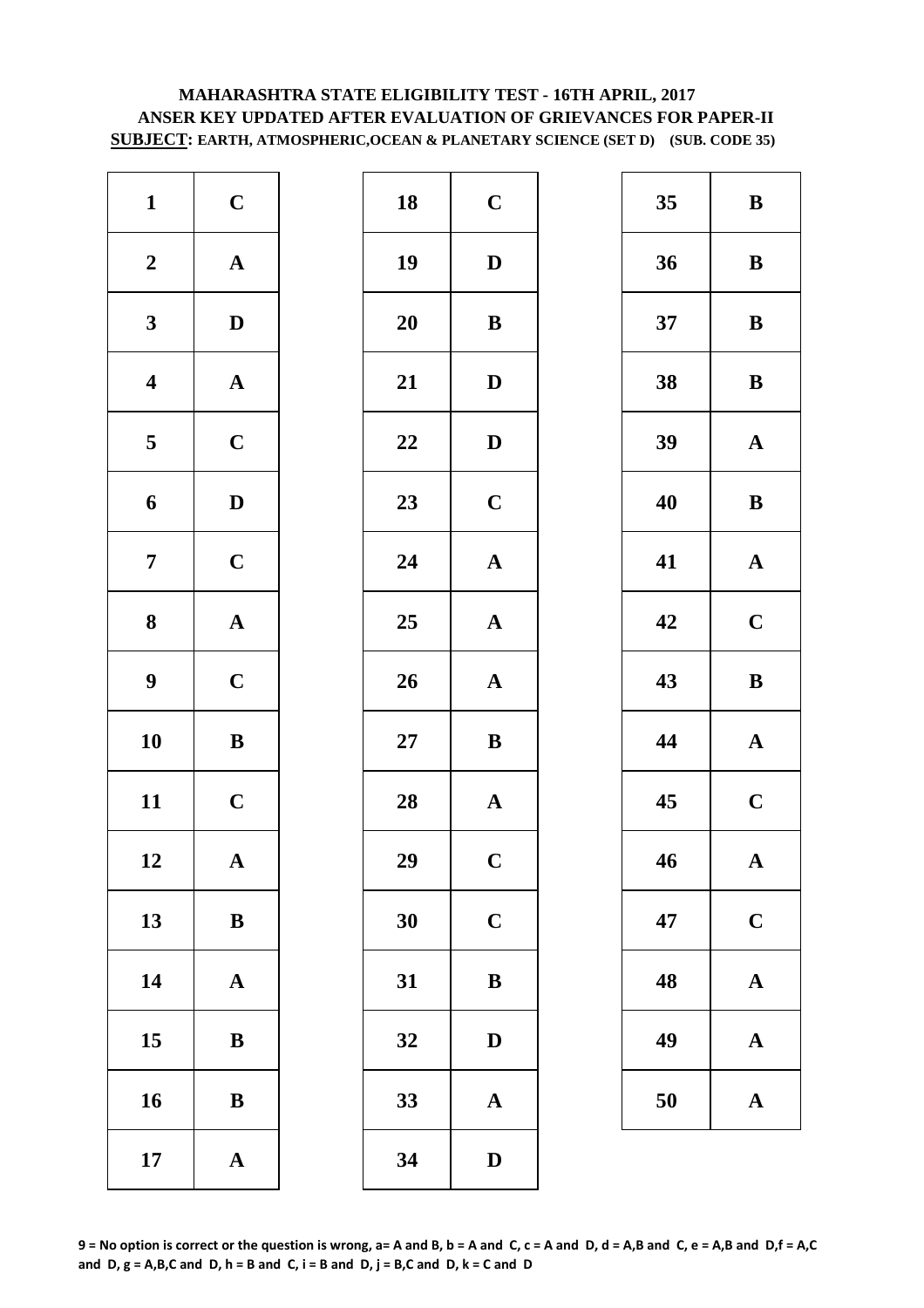# **MAHARASHTRA STATE ELIGIBILITY TEST - 16TH APRIL, 2017 ANSER KEY UPDATED AFTER EVALUATION OF GRIEVANCES FOR PAPER-II SUBJECT: GEOGRAPHY (SET A) (SUBJECT CODE 36)**

| $\mathbf{1}$            | $\, {\bf B}$          | 18     | $\mathbf C$  |
|-------------------------|-----------------------|--------|--------------|
| $\overline{2}$          | D/B                   | 19     | $\bf{B}$     |
| $\mathbf{3}$            | $\boldsymbol{\rm{A}}$ | 20     | $\bf{B}$     |
| $\boldsymbol{4}$        | $\mathbf C$           | 21     | $\mathbf{A}$ |
| $\overline{\mathbf{5}}$ | $\mathbf D$           | 22     | $\mathbf C$  |
| 6                       | $\mathbf A$           | 23     | $\mathbf{A}$ |
| $\overline{7}$          | $\, {\bf B}$          | 24     | $\mathbf{D}$ |
| ${\bf 8}$               | $\mathbf A$           | 25     | $\bf{B}$     |
| $\boldsymbol{9}$        | $\boldsymbol{\rm{A}}$ | 26     | $\bf{B}$     |
| 10                      | $\bf{B}$              | $27\,$ | $\mathbf{A}$ |
| 11                      | ${\bf A}$             | 28     | $\bf{B}$     |
| 12                      | A                     | 29     | A            |
| 13                      | $\, {\bf B}$          | 30     | $\mathbf C$  |
| 14                      | $\mathbf C$           | 31     | $\mathbf{D}$ |
| 15                      | $\mathbf C$           | 32     | $\mathbf A$  |
| 16                      | $\, {\bf B}$          | 33     | $\mathbf C$  |
| 17                      | $\mathbf D$           | 34     | $\mathbf{A}$ |

| $\mathbf{1}$            | $\, {\bf B}$ | 18 | $\mathbf C$           | 35 | ${\bf A}$    |
|-------------------------|--------------|----|-----------------------|----|--------------|
| $\overline{2}$          | D/B          | 19 | $\, {\bf B}$          | 36 | ${\bf A}$    |
| $\mathbf{3}$            | ${\bf A}$    | 20 | $\, {\bf B}$          | 37 | ${\bf A}$    |
| $\overline{\mathbf{4}}$ | $\mathbf C$  | 21 | ${\bf A}$             | 38 | $\mathbf D$  |
| $5\phantom{.0}$         | $\mathbf D$  | 22 | $\mathbf C$           | 39 | B/D          |
| $\boldsymbol{6}$        | ${\bf A}$    | 23 | $\boldsymbol{\rm{A}}$ | 40 | ${\bf A}$    |
| $\overline{7}$          | $\, {\bf B}$ | 24 | $\mathbf D$           | 41 | ${\bf A}$    |
| 8                       | ${\bf A}$    | 25 | ${\bf B}$             | 42 | $\mathbf{A}$ |
| $\boldsymbol{9}$        | ${\bf A}$    | 26 | $\, {\bf B}$          | 43 | $\mathbf C$  |
| 10                      | ${\bf B}$    | 27 | $\boldsymbol{\rm{A}}$ | 44 | $\mathbf D$  |
| 11                      | ${\bf A}$    | 28 | $\, {\bf B}$          | 45 | $\mathbf C$  |
| 12                      | ${\bf A}$    | 29 | ${\bf A}$             | 46 | $\mathbf{B}$ |
| 13                      | $\bf{B}$     | 30 | $\mathbf C$           | 47 | $\mathbf D$  |
| 14                      | $\mathbf C$  | 31 | $\mathbf D$           | 48 | D            |
| 15                      | $\mathbf C$  | 32 | $\mathbf A$           | 49 | $\mathbf D$  |
| 16                      | $\bf{B}$     | 33 | $\mathbf C$           | 50 | $\, {\bf B}$ |
| 17                      | $\mathbf{D}$ | 34 | ${\bf A}$             |    |              |

| 35 | $\mathbf A$  |
|----|--------------|
| 36 | $\mathbf A$  |
| 37 | $\mathbf A$  |
| 38 | $\mathbf{D}$ |
| 39 | <b>B/D</b>   |
| 40 | $\mathbf A$  |
| 41 | $\mathbf{A}$ |
| 42 | $\mathbf{A}$ |
| 43 | $\mathbf C$  |
| 44 | D            |
| 45 | $\mathbf C$  |
| 46 | B            |
| 47 | $\mathbf D$  |
| 48 | $\bf{D}$     |
| 49 | $\mathbf D$  |
| 50 | B            |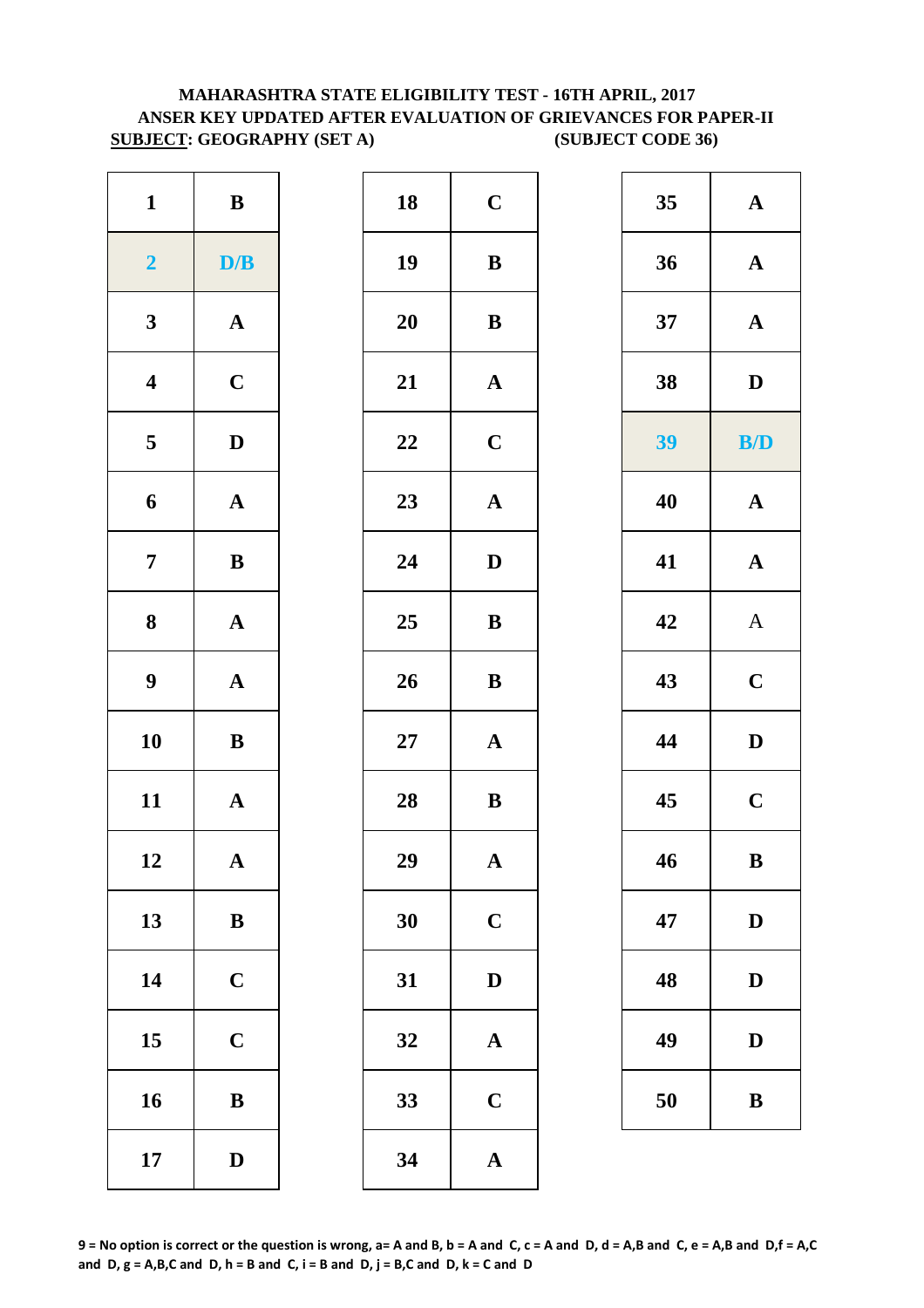# **MAHARASHTRA STATE ELIGIBILITY TEST - 16TH APRIL, 2017 ANSER KEY UPDATED AFTER EVALUATION OF GRIEVANCES FOR PAPER-II SUBJECT: GEOGRAPHY (SET B) (SUBJECT CODE 36)**

| $\mathbf{D}$ | 18        | ${\bf A}$             | $\mathbf{1}$            |
|--------------|-----------|-----------------------|-------------------------|
| B/1          | 19        | $\mathbf C$           | $\boldsymbol{2}$        |
| $\mathbf A$  | <b>20</b> | $\boldsymbol{\rm{A}}$ | $\mathbf{3}$            |
| $\mathbf A$  | 21        | $\mathbf D$           | $\overline{\mathbf{4}}$ |
| $\mathbf A$  | 22        | $\, {\bf B}$          | $\overline{\mathbf{5}}$ |
| $\mathbf C$  | 23        | $\, {\bf B}$          | 6                       |
| $\mathbf{D}$ | 24        | $\boldsymbol{\rm{A}}$ | $\overline{7}$          |
| $\mathbf C$  | 25        | $\, {\bf B}$          | 8                       |
| $\bf{B}$     | 26        | ${\bf A}$             | $\boldsymbol{9}$        |
| $\mathbf{D}$ | $27\,$    | $\mathbf C$           | 10                      |
| $\mathbf{D}$ | 28        | $\mathbf D$           | 11                      |
| D            | 29        | A                     | 12                      |
| $\bf{B}$     | 30        | $\mathbf C$           | 13                      |
| $\bf{B}$     | 31        | $\boldsymbol{\rm{A}}$ | 14                      |
| D/           | 32        | $\mathbf A$           | 15                      |
| $\mathbf A$  | 33        | $\boldsymbol{\rm{A}}$ | 16                      |
| $\mathbf C$  | 34        | $\boldsymbol{\rm{A}}$ | 17                      |

| $\mathbf{1}$            | ${\bf A}$    | 18        | $\mathbf D$             | 35 | $\mathbf{D}$ |
|-------------------------|--------------|-----------|-------------------------|----|--------------|
| $\boldsymbol{2}$        | $\mathbf C$  | <b>19</b> | $\mathbf{B}/\mathbf{D}$ | 36 | $\mathbf A$  |
| $\mathbf{3}$            | ${\bf A}$    | 20        | $\mathbf{A}$            | 37 | $\bf{B}$     |
| $\overline{\mathbf{4}}$ | $\mathbf D$  | 21        | $\boldsymbol{\rm{A}}$   | 38 | $\mathbf A$  |
| $\overline{\mathbf{5}}$ | ${\bf B}$    | 22        | ${\bf A}$               | 39 | $\mathbf A$  |
| $\boldsymbol{6}$        | $\, {\bf B}$ | 23        | $\mathbf C$             | 40 | $\bf{B}$     |
| $\overline{7}$          | ${\bf A}$    | 24        | $\mathbf D$             | 41 | $\mathbf A$  |
| $\boldsymbol{8}$        | $\, {\bf B}$ | 25        | $\mathbf C$             | 42 | $\mathbf A$  |
| $\boldsymbol{9}$        | ${\bf A}$    | 26        | $\bf{B}$                | 43 | $\bf{B}$     |
| 10                      | $\mathbf C$  | 27        | $\mathbf D$             | 44 | $\mathbf C$  |
| 11                      | $\mathbf D$  | 28        | $\mathbf D$             | 45 | $\mathbf C$  |
| 12                      | $\mathbf{A}$ | 29        | D                       | 46 | $\bf{B}$     |
| 13                      | $\mathbf C$  | 30        | ${\bf B}$               | 47 | $\mathbf{D}$ |
| 14                      | ${\bf A}$    | 31        | ${\bf B}$               | 48 | $\mathbf C$  |
| 15                      | ${\bf A}$    | 32        | D/B                     | 49 | $\bf{B}$     |
| 16                      | ${\bf A}$    | 33        | ${\bf A}$               | 50 | $\bf{B}$     |
| 17                      | ${\bf A}$    | 34        | $\mathbf C$             |    |              |
|                         |              |           |                         |    |              |

| 35 | D                       |
|----|-------------------------|
| 36 | $\mathbf A$             |
| 37 | B                       |
| 38 | $\mathbf A$             |
| 39 | $\mathbf A$             |
| 40 | B                       |
| 41 | $\mathbf A$             |
| 42 | $\mathbf A$             |
| 43 | $\bf{B}$                |
| 44 | $\mathbf C$             |
| 45 | $\overline{\mathbf{C}}$ |
| 46 | B                       |
| 47 | $\mathbf D$             |
| 48 | $\mathbf C$             |
|    |                         |
| 49 | B                       |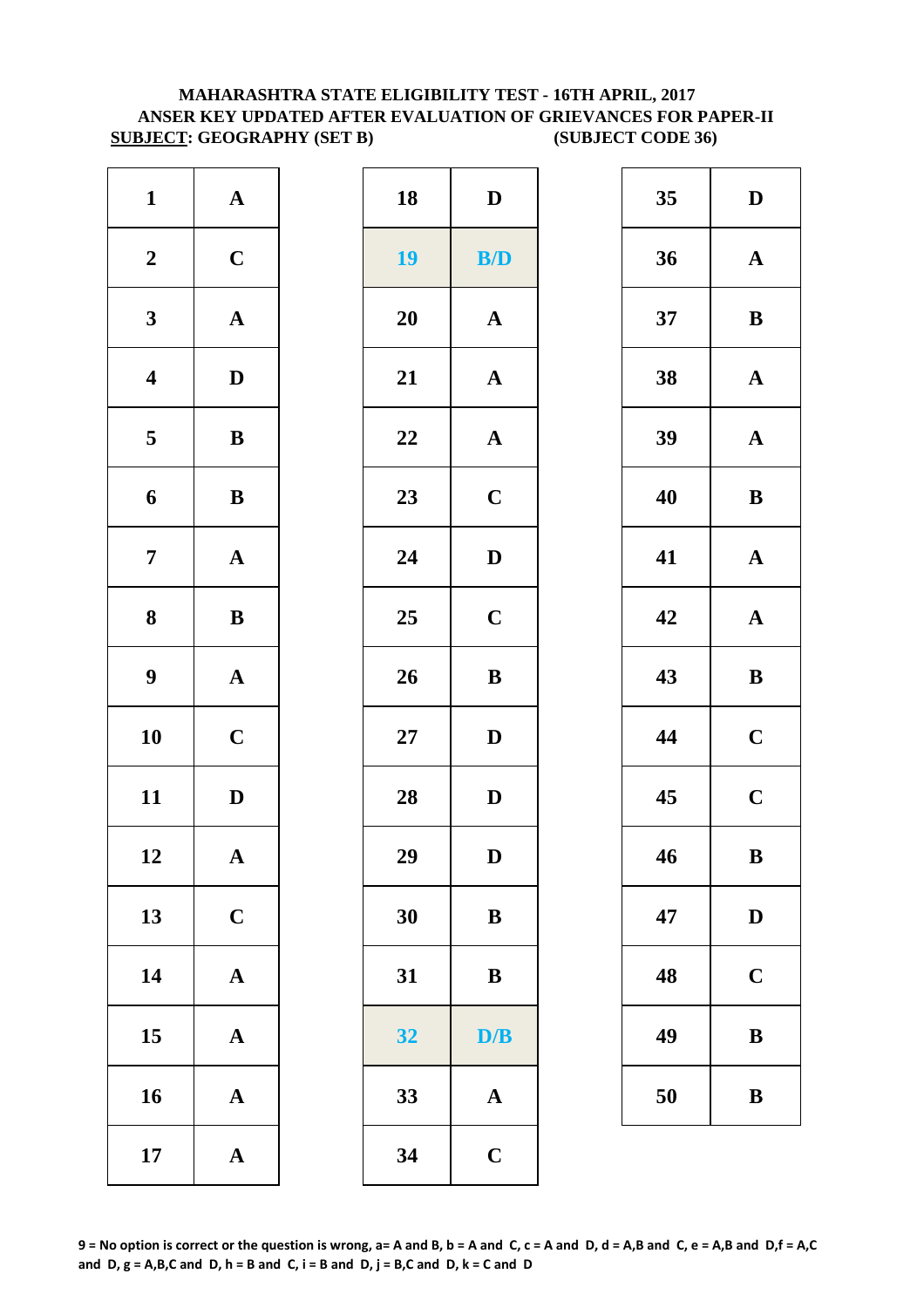# **MAHARASHTRA STATE ELIGIBILITY TEST - 16TH APRIL, 2017 ANSER KEY UPDATED AFTER EVALUATION OF GRIEVANCES FOR PAPER-II SUBJECT: GEOGRAPHY (SET C) (SUBJECT CODE 36)**

| $\mathbf{D}$<br>$\mathbf{D}$<br>$\bf{B}$ |
|------------------------------------------|
|                                          |
|                                          |
|                                          |
| $\bf{B}$                                 |
| D/                                       |
| $\mathbf{A}$                             |
| $\mathbf C$                              |
| $\mathbf{D}$                             |
| $\mathbf{A}$                             |
| $\bf{B}$                                 |
| $\mathbf{A}$                             |
| A                                        |
| $\bf{B}$                                 |
| $\mathbf{A}$                             |
|                                          |
| $\mathbf A$                              |
| $\bf{B}$                                 |
|                                          |

| $\boldsymbol{2}$<br>${\bf A}$<br>19<br>36<br>$\mathbf D$<br>$\mathbf{3}$<br>$\mathbf C$<br>20<br>${\bf B}$<br>37<br>${\bf A}$<br>21<br>$\overline{\mathbf{4}}$<br>$\, {\bf B}$<br>38<br>39<br>${\bf A}$<br>$\overline{\mathbf{5}}$<br>22<br>D/B<br>23<br>${\bf A}$<br>$\mathbf A$<br>40<br>6<br>$\overline{7}$<br>24<br>$\mathbf C$<br>${\bf A}$<br>41<br>$\boldsymbol{8}$<br>$\mathbf{D}$<br>25<br>$\mathbf{D}$<br>42<br>$\boldsymbol{9}$<br>B/D<br>26<br>43<br>${\bf A}$<br>10<br>${\bf A}$<br>27<br>${\bf B}$<br>44<br>11<br>45<br>${\bf A}$<br>28<br>$\mathbf A$<br>29<br>46<br>12<br>$\boldsymbol{\rm{A}}$<br>$\mathbf A$<br>13<br>$\mathbf C$<br>30<br>47<br>${\bf B}$<br>14<br>$\mathbf D$<br>31<br>$\mathbf A$<br>48<br>15<br>$\mathbf C$<br>49<br>32<br>$\mathbf{A}$<br>16<br>$\, {\bf B}$<br>33<br>50<br>$\bf{B}$<br>34<br>17<br>$\mathbf C$<br>$\mathbf D$ | $\mathbf{1}$ | $\mathbf D$ | 18 | $\mathbf D$ | 35 | $\mathbf C$  |
|-----------------------------------------------------------------------------------------------------------------------------------------------------------------------------------------------------------------------------------------------------------------------------------------------------------------------------------------------------------------------------------------------------------------------------------------------------------------------------------------------------------------------------------------------------------------------------------------------------------------------------------------------------------------------------------------------------------------------------------------------------------------------------------------------------------------------------------------------------------------------|--------------|-------------|----|-------------|----|--------------|
|                                                                                                                                                                                                                                                                                                                                                                                                                                                                                                                                                                                                                                                                                                                                                                                                                                                                       |              |             |    |             |    | $\bf{B}$     |
|                                                                                                                                                                                                                                                                                                                                                                                                                                                                                                                                                                                                                                                                                                                                                                                                                                                                       |              |             |    |             |    | $\mathbf{D}$ |
|                                                                                                                                                                                                                                                                                                                                                                                                                                                                                                                                                                                                                                                                                                                                                                                                                                                                       |              |             |    |             |    | $\mathbf C$  |
|                                                                                                                                                                                                                                                                                                                                                                                                                                                                                                                                                                                                                                                                                                                                                                                                                                                                       |              |             |    |             |    | $\bf{B}$     |
|                                                                                                                                                                                                                                                                                                                                                                                                                                                                                                                                                                                                                                                                                                                                                                                                                                                                       |              |             |    |             |    | $\bf{B}$     |
|                                                                                                                                                                                                                                                                                                                                                                                                                                                                                                                                                                                                                                                                                                                                                                                                                                                                       |              |             |    |             |    | $\mathbf A$  |
|                                                                                                                                                                                                                                                                                                                                                                                                                                                                                                                                                                                                                                                                                                                                                                                                                                                                       |              |             |    |             |    | $\mathbf C$  |
|                                                                                                                                                                                                                                                                                                                                                                                                                                                                                                                                                                                                                                                                                                                                                                                                                                                                       |              |             |    |             |    | $\mathbf A$  |
|                                                                                                                                                                                                                                                                                                                                                                                                                                                                                                                                                                                                                                                                                                                                                                                                                                                                       |              |             |    |             |    | $\mathbf{D}$ |
|                                                                                                                                                                                                                                                                                                                                                                                                                                                                                                                                                                                                                                                                                                                                                                                                                                                                       |              |             |    |             |    | $\bf{B}$     |
|                                                                                                                                                                                                                                                                                                                                                                                                                                                                                                                                                                                                                                                                                                                                                                                                                                                                       |              |             |    |             |    | $\bf{B}$     |
|                                                                                                                                                                                                                                                                                                                                                                                                                                                                                                                                                                                                                                                                                                                                                                                                                                                                       |              |             |    |             |    | $\mathbf A$  |
|                                                                                                                                                                                                                                                                                                                                                                                                                                                                                                                                                                                                                                                                                                                                                                                                                                                                       |              |             |    |             |    | $\bf{B}$     |
|                                                                                                                                                                                                                                                                                                                                                                                                                                                                                                                                                                                                                                                                                                                                                                                                                                                                       |              |             |    |             |    | $\mathbf A$  |
|                                                                                                                                                                                                                                                                                                                                                                                                                                                                                                                                                                                                                                                                                                                                                                                                                                                                       |              |             |    |             |    | $\mathbf C$  |
|                                                                                                                                                                                                                                                                                                                                                                                                                                                                                                                                                                                                                                                                                                                                                                                                                                                                       |              |             |    |             |    |              |

| 35 | $\mathbf C$ |
|----|-------------|
| 36 | B           |
| 37 | D           |
| 38 | $\mathbf C$ |
| 39 | B           |
| 40 | B           |
| 41 | $\mathbf A$ |
| 42 | $\mathbf C$ |
| 43 | $\mathbf A$ |
| 44 | D           |
| 45 | B           |
| 46 | B           |
| 47 | $\mathbf A$ |
| 48 | B           |
| 49 | A           |
| 50 | $\mathbf C$ |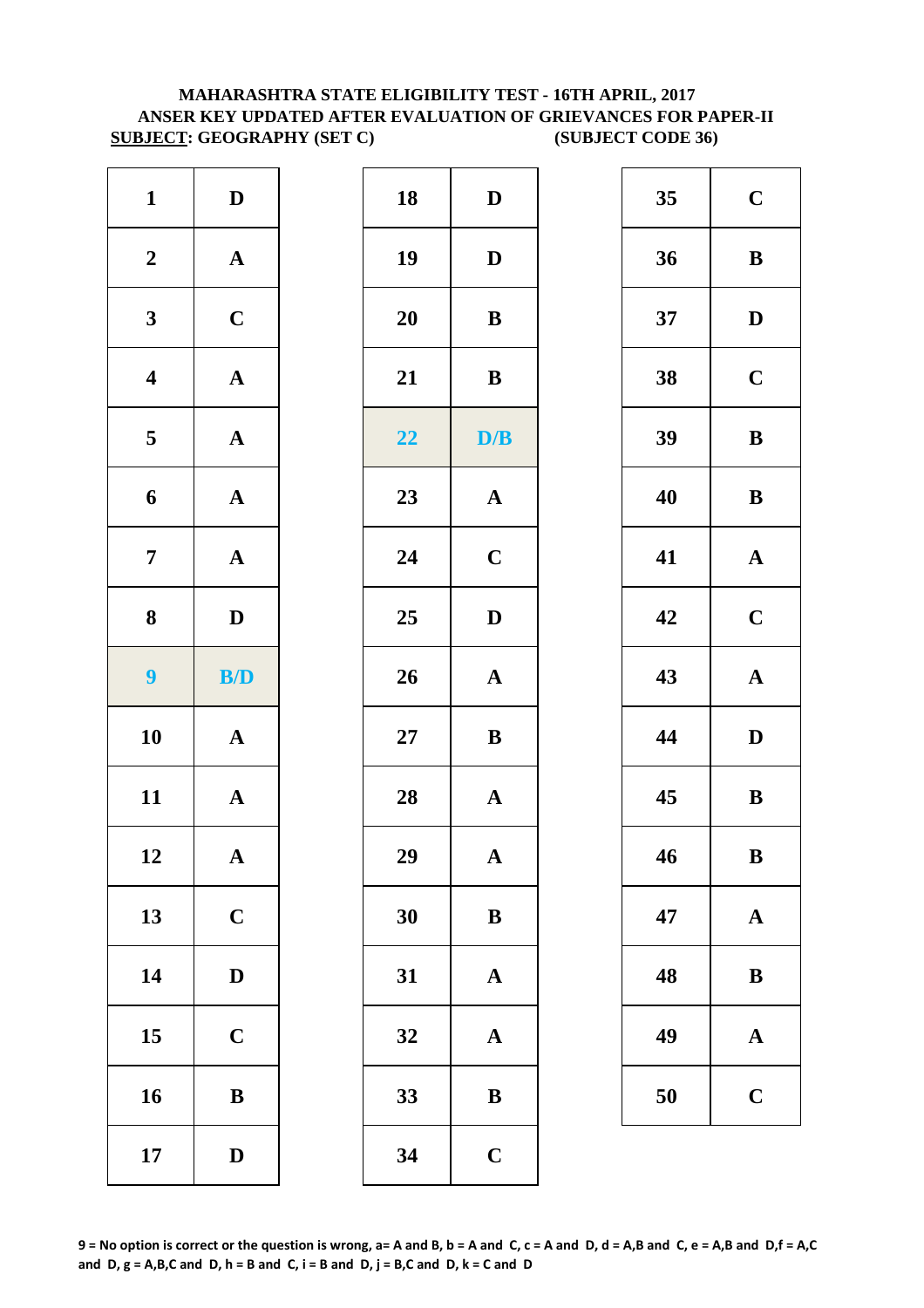# **MAHARASHTRA STATE ELIGIBILITY TEST - 16TH APRIL, 2017 ANSER KEY UPDATED AFTER EVALUATION OF GRIEVANCES FOR PAPER-II SUBJECT: GEOGRAPHY (SET D) (SUBJECT CODE 36)**

| $\mathbf{1}$            | $\boldsymbol{\rm{A}}$ | 18        | $\mathbf A$  |
|-------------------------|-----------------------|-----------|--------------|
| $\boldsymbol{2}$        | $\boldsymbol{\rm{A}}$ | 19        | $\mathbf{A}$ |
| $\mathbf{3}$            | $\mathbf C$           | <b>20</b> | $\bf{B}$     |
| $\overline{\mathbf{4}}$ | $\mathbf D$           | 21        | $\mathbf{A}$ |
| $\overline{\mathbf{5}}$ | $\mathbf C$           | 22        | $\mathbf{A}$ |
| $\boldsymbol{6}$        | $\, {\bf B}$          | 23        | $\bf{B}$     |
| $\overline{7}$          | $\mathbf D$           | 24        | $\mathbf C$  |
| ${\bf 8}$               | $\mathbf D$           | 25        | $\mathbf C$  |
| 9                       | $\mathbf D$           | 26        | $\bf{B}$     |
| 10                      | $\, {\bf B}$          | $27\,$    | $\mathbf{D}$ |
| 11                      | $\, {\bf B}$          | 28        | $\mathbf C$  |
| 12                      | D/B                   | 29        | $\bf{B}$     |
| 13                      | $\mathbf A$           | 30        | B            |
| 14                      | $\mathbf C$           | 31        | $\mathbf{A}$ |
| 15                      | $\mathbf D$           | 32        | $\mathbf C$  |
| 16                      | $\boldsymbol{\rm{A}}$ | 33        | $\mathbf{A}$ |
| 17                      | $\, {\bf B}$          | 34        | $\mathbf{D}$ |

| $\mathbf{1}$            | ${\bf A}$    | 18 | ${\bf A}$             | 35 | $\, {\bf B}$ |
|-------------------------|--------------|----|-----------------------|----|--------------|
| $\boldsymbol{2}$        | ${\bf A}$    | 19 | ${\bf A}$             | 36 | $\, {\bf B}$ |
| $\mathbf{3}$            | $\mathbf C$  | 20 | $\, {\bf B}$          | 37 | ${\bf A}$    |
| $\overline{\mathbf{4}}$ | $\mathbf D$  | 21 | $\mathbf A$           | 38 | $\bf{B}$     |
| $5\overline{)}$         | $\mathbf C$  | 22 | $\mathbf A$           | 39 | ${\bf A}$    |
| 6                       | $\bf{B}$     | 23 | ${\bf B}$             | 40 | $\mathbf C$  |
| $\overline{7}$          | $\mathbf{D}$ | 24 | $\mathbf C$           | 41 | $\mathbf D$  |
| $\boldsymbol{8}$        | $\mathbf{D}$ | 25 | $\mathbf C$           | 42 | ${\bf A}$    |
| $\boldsymbol{9}$        | $\mathbf{D}$ | 26 | $\, {\bf B}$          | 43 | $\mathbf C$  |
| 10                      | $\bf{B}$     | 27 | $\mathbf D$           | 44 | $\mathbf A$  |
| 11                      | $\bf{B}$     | 28 | $\mathbf C$           | 45 | $\mathbf A$  |
| 12                      | D/B          | 29 | $\, {\bf B}$          | 46 | $\mathbf{A}$ |
| 13                      | $\mathbf{A}$ | 30 | $\, {\bf B}$          | 47 | ${\bf A}$    |
| 14                      | $\mathbf C$  | 31 | $\mathbf{A}$          | 48 | $\mathbf D$  |
| 15                      | $\mathbf{D}$ | 32 | $\mathbf C$           | 49 | B/D          |
| 16                      | $\mathbf{A}$ | 33 | $\boldsymbol{\rm{A}}$ | 50 | ${\bf A}$    |
| 17                      | $\bf{B}$     | 34 | $\mathbf D$           |    |              |
|                         |              |    |                       |    |              |

| 35 | B           |
|----|-------------|
| 36 | B           |
| 37 | $\mathbf A$ |
| 38 | B           |
| 39 | $\mathbf A$ |
| 40 | $\mathbf C$ |
| 41 | D           |
| 42 | $\mathbf A$ |
| 43 | $\mathbf C$ |
| 44 | $\mathbf A$ |
| 45 | $\mathbf A$ |
| 46 | $\mathbf A$ |
| 47 | $\mathbf A$ |
| 48 | $\mathbf D$ |
| 49 | <b>B/D</b>  |
| 50 | $\mathbf A$ |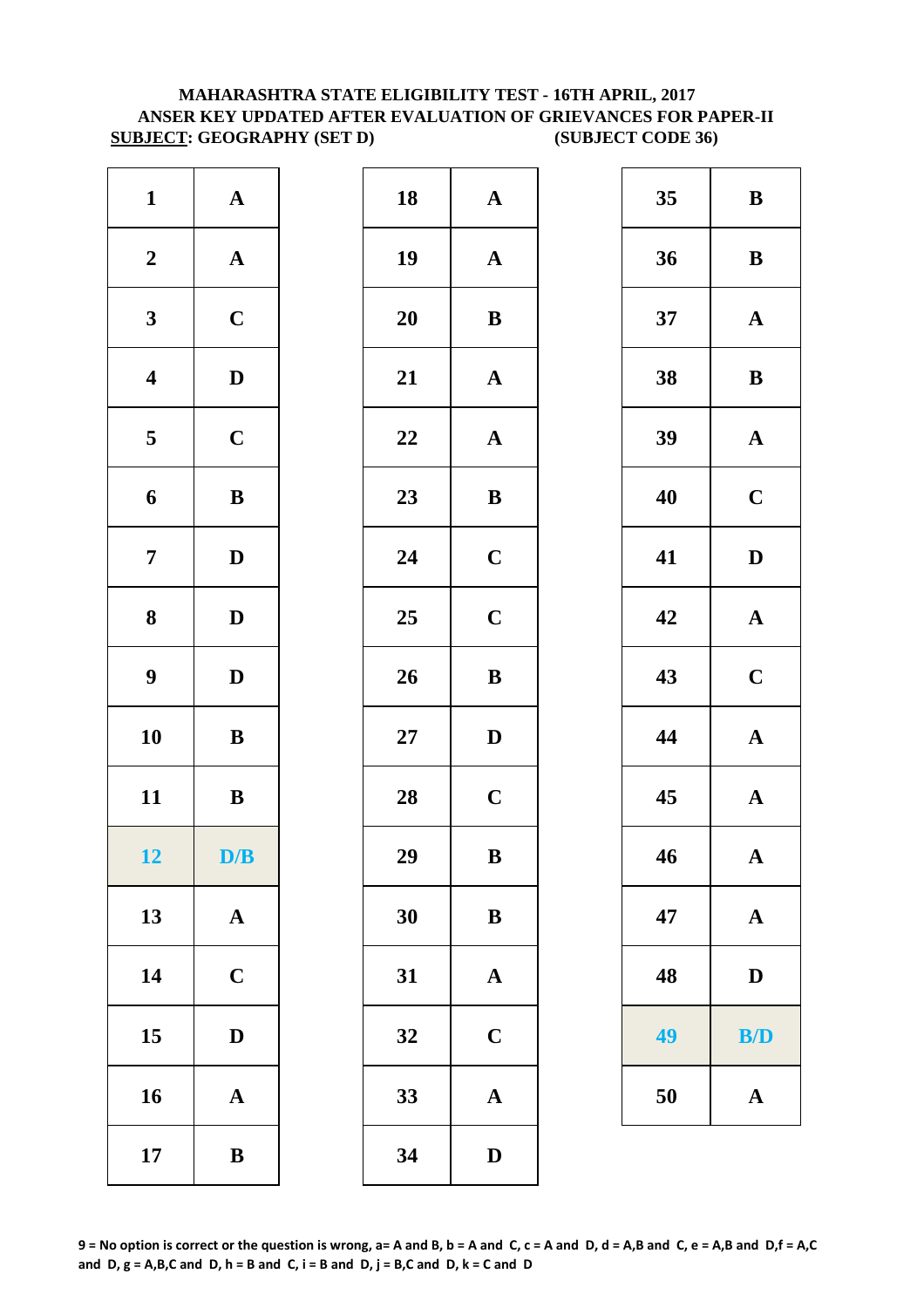# **MAHARASHTRA STATE ELIGIBILITY TEST - 16TH APRIL, 2017 ANSER KEY UPDATED AFTER EVALUATION OF GRIEVANCES FOR PAPER-II SUBJECT: COMPUTER SCIENCE & APPLICATION (SET A) (SUBJECT CODE 37)**

| $\mathbf{1}$            | $\, {\bf B}$          | 18     | $\mathbf{A}$              |
|-------------------------|-----------------------|--------|---------------------------|
| $\boldsymbol{2}$        | $\boldsymbol{\rm{A}}$ | 19     | $\mathbf{D}$              |
| $\mathbf{3}$            | $\mathbf D$           | 20     | $\mathbf{A}$              |
| $\boldsymbol{4}$        | $\, {\bf B}$          | 21     | $\bf{B}$                  |
| $\overline{\mathbf{5}}$ | $\, {\bf B}$          | 22     | $\boldsymbol{\mathsf{A}}$ |
| 6                       | $\, {\bf B}$          | 23     | $\bf{B}$                  |
| $\overline{7}$          | $\boldsymbol{\rm{A}}$ | 24     | $\boldsymbol{A}$          |
| 8                       | B/D                   | 25     | $\mathbf{A}$              |
| $\boldsymbol{9}$        | $\mathbf C$           | 26     | $\mathbf{A}$              |
| 10                      | $\mathbf C$           | $27\,$ | D                         |
| 11                      | $\mathbf D$           | 28     | $\bf{B}$                  |
| 12                      | $\mathbf{A}$          | 29     | D                         |
| 13                      | $\mathbf C$           | 30     | $\bf{B}$                  |
| 14                      | $\boldsymbol{\rm{A}}$ | 31     | $\bf{B}$                  |
| 15                      | $\mathbf D$           | 32     | $\bf{B}$                  |
| 16                      | 9                     | 33     | $\bf{D}$                  |
| 17                      | $\, {\bf B}$          | 34     | 9                         |

| $\mathbf{1}$            | $\bf{B}$                | 18 | ${\bf A}$        | 35 | $\mathbf C$  |
|-------------------------|-------------------------|----|------------------|----|--------------|
| $\boldsymbol{2}$        | ${\bf A}$               | 19 | $\mathbf D$      | 36 | $\bf{B}$     |
| $\overline{\mathbf{3}}$ | $\mathbf D$             | 20 | ${\bf A}$        | 37 | $\mathbf C$  |
| $\overline{\mathbf{4}}$ | $\, {\bf B}$            | 21 | $\, {\bf B}$     | 38 | $\mathbf A$  |
| $\overline{\mathbf{5}}$ | ${\bf B}$               | 22 | ${\bf A}$        | 39 | $\bf{B}$     |
| $\boldsymbol{6}$        | ${\bf B}$               | 23 | ${\bf B}$        | 40 | $\mathbf{D}$ |
| $\overline{7}$          | ${\bf A}$               | 24 | ${\bf A}$        | 41 | $\mathbf A$  |
| $\boldsymbol{8}$        | $\mathbf{B}/\mathbf{D}$ | 25 | ${\bf A}$        | 42 | $\mathbf C$  |
| $\boldsymbol{9}$        | $\mathbf C$             | 26 | ${\bf A}$        | 43 | $\mathbf A$  |
| 10                      | $\mathbf C$             | 27 | $\mathbf D$      | 44 | $\bf{B}$     |
| 11                      | $\mathbf{D}$            | 28 | ${\bf B}$        | 45 | $\mathbf A$  |
| 12                      | $\mathbf{A}$            | 29 | D                | 46 | $\mathbf C$  |
| 13                      | $\mathbf C$             | 30 | $\, {\bf B}$     | 47 | $\mathbf{D}$ |
| 14                      | ${\bf A}$               | 31 | $\bf{B}$         | 48 | $\bf{B}$     |
| 15                      | $\mathbf D$             | 32 | $\, {\bf B}$     | 49 | $\mathbf{D}$ |
| 16                      | $\boldsymbol{9}$        | 33 | $\mathbf D$      | 50 | $\mathbf A$  |
| 17                      | $\, {\bf B}$            | 34 | $\boldsymbol{9}$ |    |              |
|                         |                         |    |                  |    |              |

| 35 | $\mathbf C$             |
|----|-------------------------|
| 36 | B                       |
| 37 | $\mathbf C$             |
| 38 | $\mathbf A$             |
| 39 | B                       |
| 40 | $\mathbf D$             |
| 41 | $\mathbf A$             |
| 42 | $\mathbf C$             |
| 43 | $\mathbf A$             |
| 44 | B                       |
| 45 | $\mathbf A$             |
| 46 | $\overline{\mathbf{C}}$ |
| 47 | D                       |
| 48 | B                       |
| 49 | $\mathbf{D}$            |
| 50 | $\bf A$                 |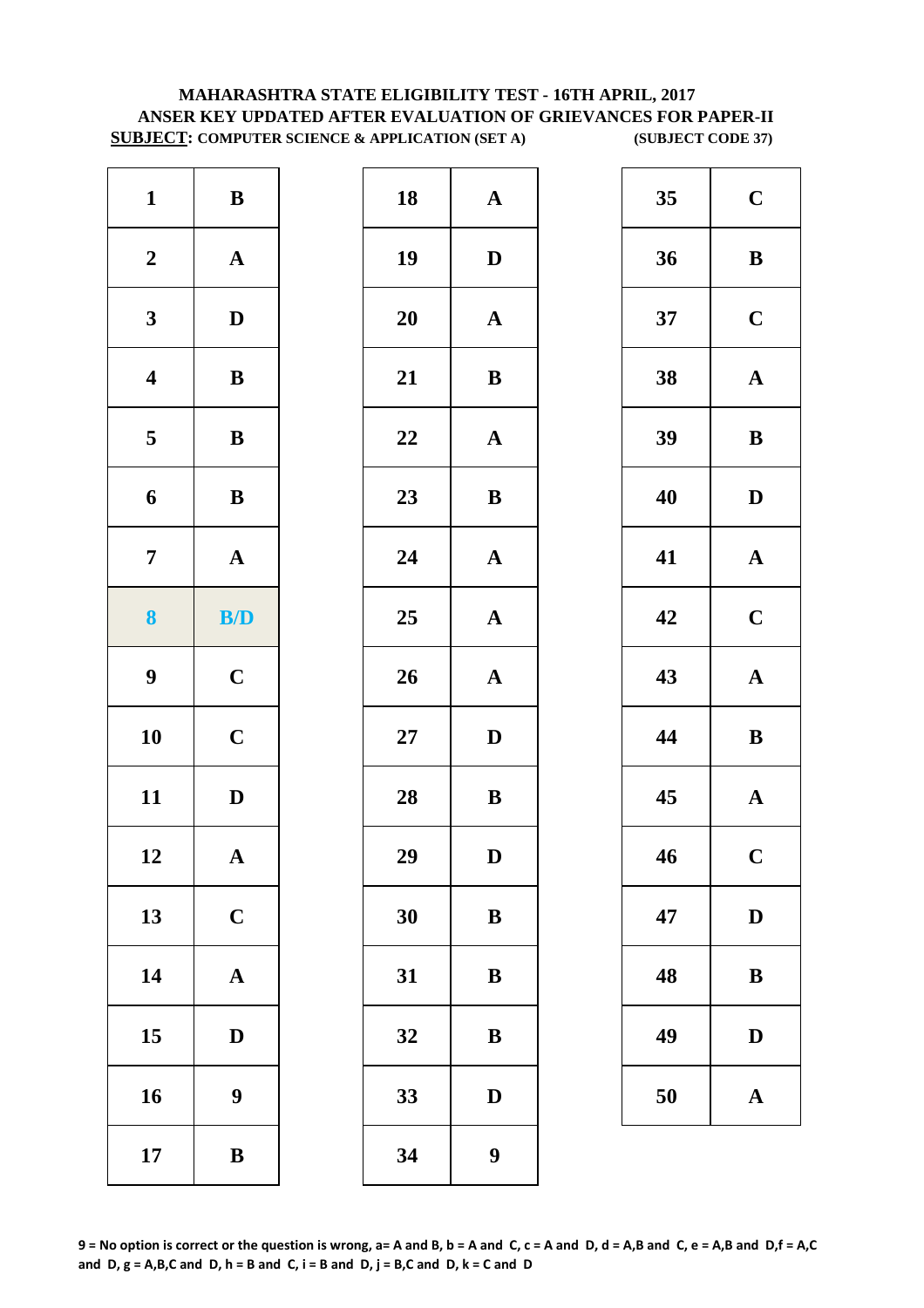# **MAHARASHTRA STATE ELIGIBILITY TEST - 16TH APRIL, 2017 ANSER KEY UPDATED AFTER EVALUATION OF GRIEVANCES FOR PAPER-II SUBJECT: COMPUTER SCIENCE & APPLICATION (SET B) (SUBJECT CODE 37)**

| $\mathbf{1}$            | $\, {\bf B}$          | 18        | $\mathbf A$  |
|-------------------------|-----------------------|-----------|--------------|
| $\boldsymbol{2}$        | $\boldsymbol{\rm{A}}$ | 19        | $\bf{B}$     |
| $\mathbf{3}$            | $\, {\bf B}$          | <b>20</b> | D            |
| $\boldsymbol{4}$        | $\boldsymbol{\rm{A}}$ | 21        | $\mathbf A$  |
| $\overline{\mathbf{5}}$ | $\boldsymbol{\rm{A}}$ | 22        | $\mathbf C$  |
| 6                       | $\boldsymbol{\rm{A}}$ | 23        | $\mathbf{A}$ |
| $\overline{7}$          | $\mathbf D$           | 24        | $\bf{B}$     |
| 8                       | $\, {\bf B}$          | 25        | $\mathbf A$  |
| $\boldsymbol{9}$        | $\mathbf D$           | 26        | $\mathbf C$  |
| 10                      | $\, {\bf B}$          | $27\,$    | D            |
| 11                      | $\, {\bf B}$          | 28        | $\bf{B}$     |
| 12                      | B                     | 29        | D            |
| 13                      | $\mathbf D$           | 30        | $\mathbf A$  |
| 14                      | $\boldsymbol{9}$      | 31        | $\bf{B}$     |
| 15                      | $\mathbf C$           | 32        | $\mathbf A$  |
| 16                      | $\, {\bf B}$          | 33        | D            |
| 17                      | $\mathbf C$           | 34        | ${\bf B}$    |

| $\mathbf{1}$            | ${\bf B}$        | 18 | $\mathbf A$           | 35 | $\bf{B}$              |
|-------------------------|------------------|----|-----------------------|----|-----------------------|
| $\boldsymbol{2}$        | ${\bf A}$        | 19 | $\bf{B}$              | 36 | $\bf{B}$              |
| $\mathbf{3}$            | ${\bf B}$        | 20 | $\mathbf D$           | 37 | $\mathbf{A}$          |
| $\overline{\mathbf{4}}$ | ${\bf A}$        | 21 | $\boldsymbol{\rm{A}}$ | 38 | B/D                   |
| $5\overline{)}$         | ${\bf A}$        | 22 | $\mathbf C$           | 39 | $\mathbf C$           |
| $\boldsymbol{6}$        | ${\bf A}$        | 23 | $\boldsymbol{\rm{A}}$ | 40 | $\mathbf C$           |
| $\overline{7}$          | $\mathbf{D}$     | 24 | $\, {\bf B}$          | 41 | $\mathbf D$           |
| $\boldsymbol{8}$        | ${\bf B}$        | 25 | $\mathbf A$           | 42 | $\mathbf A$           |
| $\boldsymbol{9}$        | $\mathbf{D}$     | 26 | $\mathbf C$           | 43 | $\mathbf C$           |
| 10                      | $\bf{B}$         | 27 | $\mathbf D$           | 44 | $\boldsymbol{\rm{A}}$ |
| 11                      | ${\bf B}$        | 28 | $\, {\bf B}$          | 45 | $\mathbf D$           |
| 12                      | ${\bf B}$        | 29 | D                     | 46 | $\boldsymbol{9}$      |
| 13                      | $\mathbf D$      | 30 | ${\bf A}$             | 47 | $\bf{B}$              |
| 14                      | $\boldsymbol{9}$ | 31 | $\bf{B}$              | 48 | $\mathbf{A}$          |
| 15                      | $\mathbf C$      | 32 | $\mathbf A$           | 49 | D                     |
| 16                      | $\, {\bf B}$     | 33 | ${\bf D}$             | 50 | $\mathbf A$           |
| 17                      | $\mathbf C$      | 34 | $\, {\bf B}$          |    |                       |
|                         |                  |    |                       |    |                       |

| 35 | B           |
|----|-------------|
| 36 | B           |
| 37 | $\mathbf A$ |
| 38 | B/D         |
| 39 | $\mathbf C$ |
| 40 | $\mathbf C$ |
| 41 | D           |
| 42 | $\mathbf A$ |
| 43 | $\mathbf C$ |
| 44 | $\mathbf A$ |
| 45 | D           |
| 46 | 9           |
| 47 | B           |
| 48 | A           |
| 49 | $\mathbf D$ |
| 50 | $\mathbf A$ |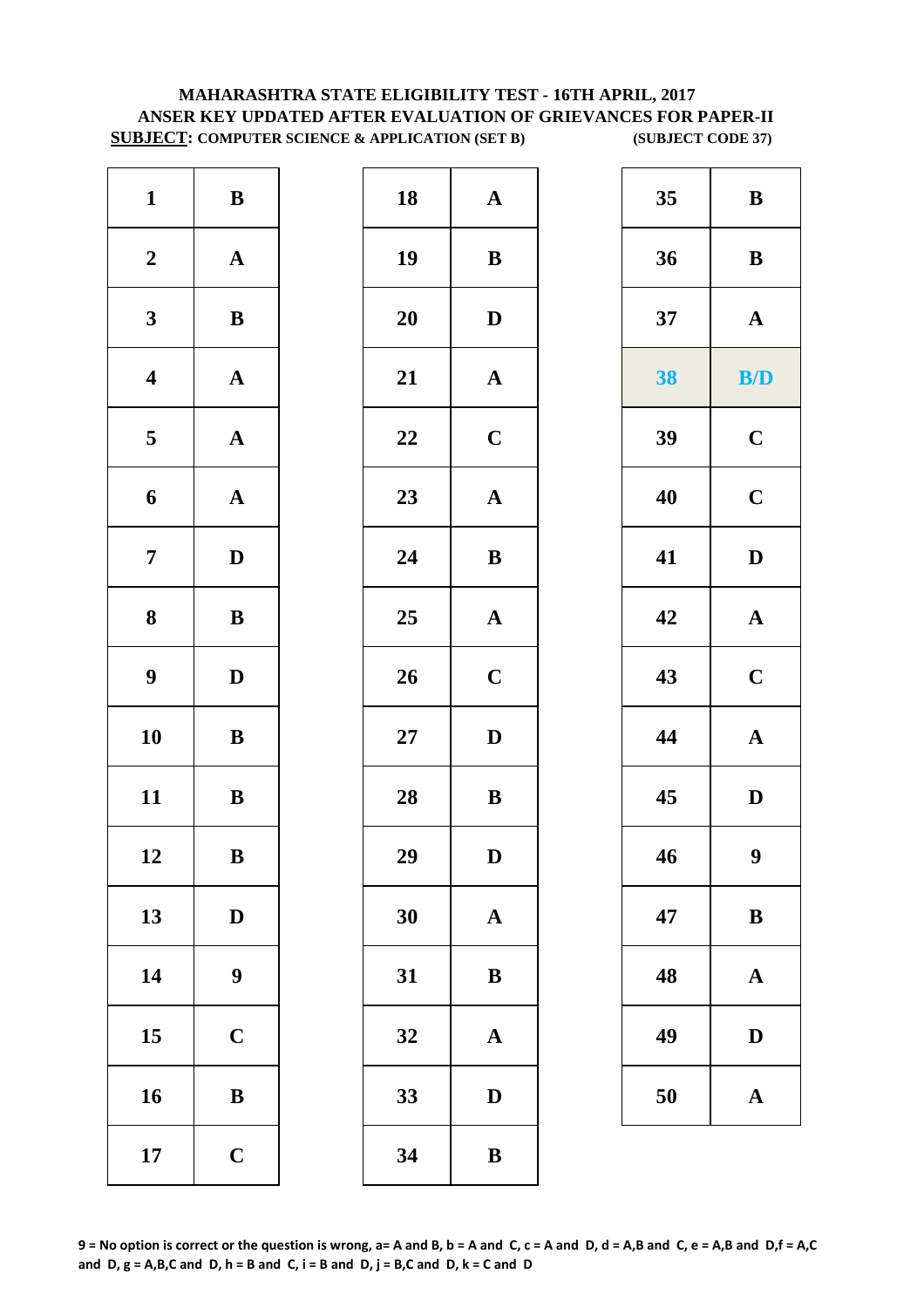# **MAHARASHTRA STATE ELIGIBILITY TEST - 16TH APRIL, 2017 ANSER KEY UPDATED AFTER EVALUATION OF GRIEVANCES FOR PAPER-II SUBJECT: COMPUTER SCIENCE & APPLICATION (SET C) (SUBJECT CODE 37)**

| $\bf{B}$     | 18     | $\, {\bf B}$          | $\mathbf{1}$     |
|--------------|--------|-----------------------|------------------|
| $\mathbf{D}$ | 19     | $\, {\bf B}$          | $\boldsymbol{2}$ |
| $\mathbf A$  | 20     | $\mathbf D$           | $\mathbf{3}$     |
| $\bf{B}$     | 21     | 9                     | $\boldsymbol{4}$ |
| $\mathbf A$  | 22     | $\mathbf C$           | $\mathbf 5$      |
| $\mathbf{D}$ | 23     | $\, {\bf B}$          | 6                |
| $\bf{B}$     | 24     | $\mathbf C$           | $\overline{7}$   |
| $\bf{B}$     | 25     | $\boldsymbol{\rm{A}}$ | 8                |
| $\bf{B}$     | 26     | $\, {\bf B}$          | $\boldsymbol{9}$ |
| $\mathbf A$  | $27\,$ | $\mathbf D$           | 10               |
| B/           | 28     | $\boldsymbol{\rm{A}}$ | 11               |
| $\mathbf C$  | 29     | $\mathbf C$           | 12               |
| $\mathbf C$  | 30     | $\boldsymbol{\rm{A}}$ | 13               |
| $\mathbf{D}$ | 31     | $\, {\bf B}$          | 14               |
| $\mathbf A$  | 32     | $\boldsymbol{\rm{A}}$ | 15               |
| $\mathbf C$  | 33     | $\mathbf C$           | 16               |
| $\mathbf A$  | 34     | $\mathbf D$           | 17               |

| $\mathbf{1}$            | $\, {\bf B}$     | 18 | $\, {\bf B}$ | 35 | $\mathbf{D}$     |
|-------------------------|------------------|----|--------------|----|------------------|
| $\boldsymbol{2}$        | ${\bf B}$        | 19 | $\mathbf D$  | 36 | $\boldsymbol{9}$ |
| $\mathbf{3}$            | $\mathbf{D}$     | 20 | ${\bf A}$    | 37 | $\bf{B}$         |
| $\overline{\mathbf{4}}$ | $\boldsymbol{9}$ | 21 | $\, {\bf B}$ | 38 | $\mathbf A$      |
| $\overline{\mathbf{5}}$ | $\mathbf C$      | 22 | ${\bf A}$    | 39 | $\mathbf{D}$     |
| $\boldsymbol{6}$        | $\, {\bf B}$     | 23 | $\mathbf D$  | 40 | $\mathbf A$      |
| $\overline{7}$          | $\mathbf C$      | 24 | ${\bf B}$    | 41 | $\bf{B}$         |
| $\boldsymbol{8}$        | ${\bf A}$        | 25 | $\, {\bf B}$ | 42 | $\mathbf A$      |
| $\boldsymbol{9}$        | $\, {\bf B}$     | 26 | $\, {\bf B}$ | 43 | $\bf{B}$         |
| 10                      | $\mathbf D$      | 27 | ${\bf A}$    | 44 | $\mathbf A$      |
| 11                      | ${\bf A}$        | 28 | B/D          | 45 | $\mathbf A$      |
| 12                      | $\mathbf C$      | 29 | $\mathbf C$  | 46 | $\mathbf A$      |
| 13                      | ${\bf A}$        | 30 | $\mathbf C$  | 47 | $\mathbf{D}$     |
| 14                      | ${\bf B}$        | 31 | $\mathbf{D}$ | 48 | $\bf{B}$         |
| 15                      | ${\bf A}$        | 32 | $\mathbf A$  | 49 | $\mathbf{D}$     |
| 16                      | $\mathbf C$      | 33 | $\mathbf C$  | 50 | $\bf{B}$         |
| 17                      | $\mathbf D$      | 34 | $\mathbf A$  |    |                  |
|                         |                  |    |              |    |                  |

| 35 | D           |
|----|-------------|
| 36 | 9           |
| 37 | B           |
| 38 | $\mathbf A$ |
| 39 | D           |
| 40 | $\mathbf A$ |
| 41 | B           |
| 42 | $\mathbf A$ |
| 43 | $\bf{B}$    |
| 44 | $\mathbf A$ |
| 45 | $\mathbf A$ |
| 46 | $\mathbf A$ |
| 47 | $\bf{D}$    |
| 48 | B           |
| 49 | D           |
| 50 | B           |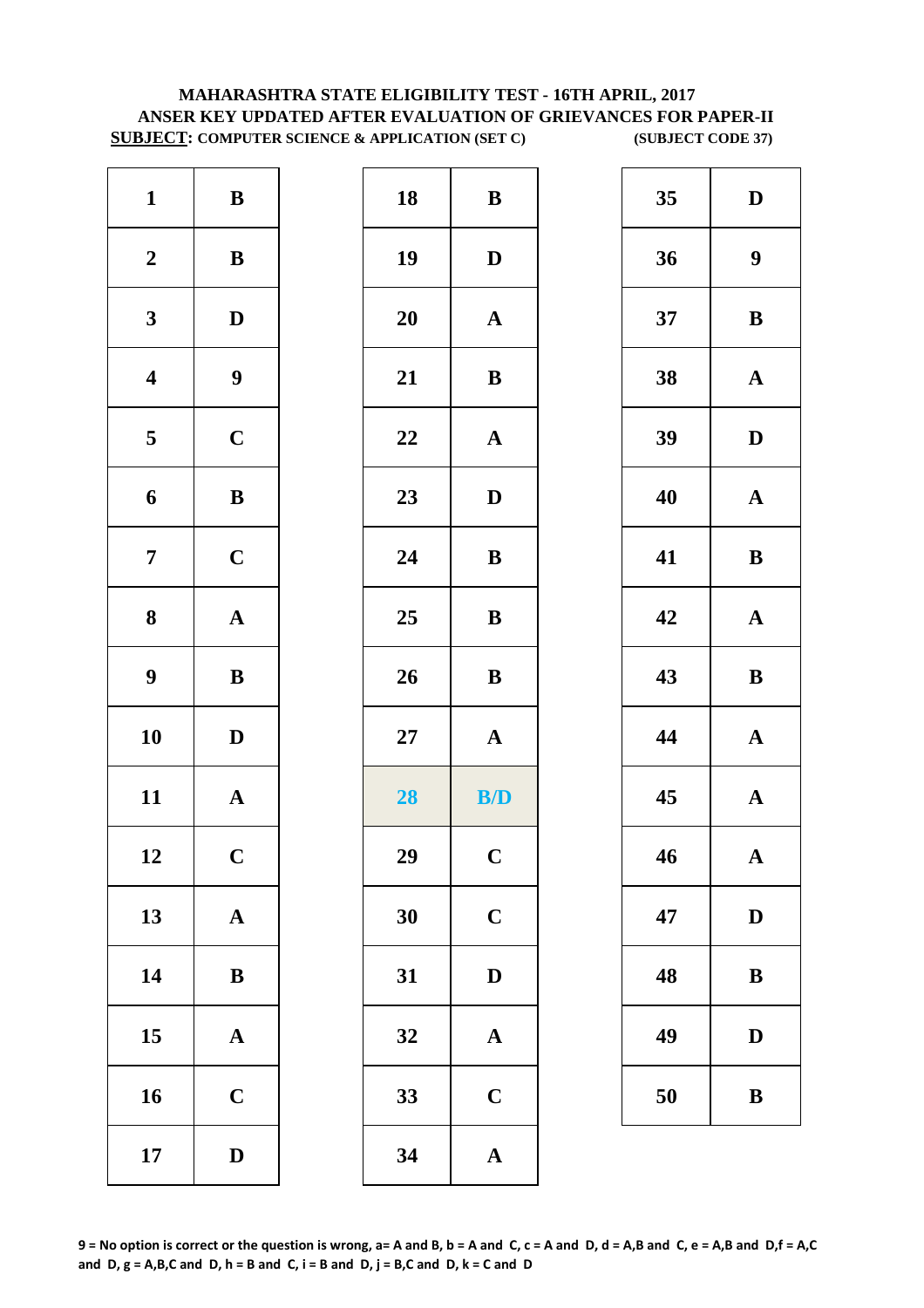# **MAHARASHTRA STATE ELIGIBILITY TEST - 16TH APRIL, 2017 ANSER KEY UPDATED AFTER EVALUATION OF GRIEVANCES FOR PAPER-II SUBJECT: COMPUTER SCIENCE & APPLICATION (SET D) (SUBJECT CODE 37)**

| $\mathbf{1}$            | $\boldsymbol{\rm{A}}$ | <b>18</b> | B/               |
|-------------------------|-----------------------|-----------|------------------|
| $\boldsymbol{2}$        | $\mathbf C$           | 19        | $\mathbf C$      |
| $\mathbf{3}$            | ${\bf A}$             | <b>20</b> | $\mathbf C$      |
| $\overline{\mathbf{4}}$ | $\, {\bf B}$          | 21        | $\mathbf{D}$     |
| $\overline{\mathbf{5}}$ | ${\bf A}$             | 22        | $\mathbf{A}$     |
| 6                       | $\mathbf C$           | 23        | $\mathbf C$      |
| $\overline{7}$          | $\mathbf D$           | 24        | $\mathbf{A}$     |
| 8                       | $\, {\bf B}$          | 25        | $\mathbf{D}$     |
| $\boldsymbol{9}$        | $\mathbf D$           | 26        | $\boldsymbol{9}$ |
| 10                      | $\mathbf A$           | $27\,$    | $\bf{B}$         |
| 11                      | $\bf{B}$              | 28        | $\mathbf A$      |
| 12                      | $\mathbf{A}$          | 29        | D                |
| 13                      | $\mathbf D$           | 30        | $\mathbf{A}$     |
| 14                      | ${\bf B}$             | 31        | $\bf{B}$         |
| 15                      | $\bf{B}$              | 32        | $\mathbf A$      |
| 16                      | $\bf{B}$              | 33        | $\bf{B}$         |
| 17                      | $\mathbf A$           | 34        | $\mathbf{A}$     |

| $\mathbf{1}$            | ${\bf A}$    | <b>18</b> | B/D              | 35 | $\mathbf A$      |
|-------------------------|--------------|-----------|------------------|----|------------------|
| $\boldsymbol{2}$        | $\mathbf C$  | 19        | $\mathbf C$      | 36 | $\mathbf A$      |
| $\mathbf{3}$            | ${\bf A}$    | 20        | $\mathbf C$      | 37 | $\mathbf{D}$     |
| $\overline{\mathbf{4}}$ | $\, {\bf B}$ | 21        | $\mathbf{D}$     | 38 | $\bf{B}$         |
| $\overline{\mathbf{5}}$ | ${\bf A}$    | 22        | ${\bf A}$        | 39 | $\mathbf{D}$     |
| $\boldsymbol{6}$        | $\mathbf C$  | 23        | $\mathbf C$      | 40 | $\bf{B}$         |
| $\overline{7}$          | $\mathbf D$  | 24        | ${\bf A}$        | 41 | $\bf{B}$         |
| $\boldsymbol{8}$        | $\, {\bf B}$ | 25        | $\mathbf D$      | 42 | $\bf{B}$         |
| $\boldsymbol{9}$        | $\mathbf D$  | 26        | $\boldsymbol{9}$ | 43 | $\mathbf{D}$     |
| 10                      | ${\bf A}$    | 27        | $\, {\bf B}$     | 44 | $\boldsymbol{9}$ |
| 11                      | ${\bf B}$    | 28        | ${\bf A}$        | 45 | $\mathbf C$      |
| 12                      | $\mathbf{A}$ | 29        | D                | 46 | B                |
| 13                      | $\mathbf D$  | 30        | ${\bf A}$        | 47 | $\mathbf C$      |
| 14                      | $\bf{B}$     | 31        | $\bf{B}$         | 48 | $\mathbf A$      |
| 15                      | $\, {\bf B}$ | 32        | $\mathbf{A}$     | 49 | $\bf{B}$         |
| 16                      | $\, {\bf B}$ | 33        | $\, {\bf B}$     | 50 | $\mathbf{D}$     |
| 17                      | ${\bf A}$    | 34        | $\mathbf A$      |    |                  |

| 35 | $\mathbf A$             |
|----|-------------------------|
| 36 | $\mathbf A$             |
| 37 | D                       |
| 38 | B                       |
| 39 | D                       |
| 40 | B                       |
| 41 | B                       |
| 42 | $\bf{B}$                |
| 43 | $\mathbf D$             |
| 44 | 9                       |
| 45 | $\overline{\mathbf{C}}$ |
| 46 | B                       |
| 47 | $\mathbf C$             |
| 48 | $\mathbf A$             |
| 49 | B                       |
| 50 | $\mathbf D$             |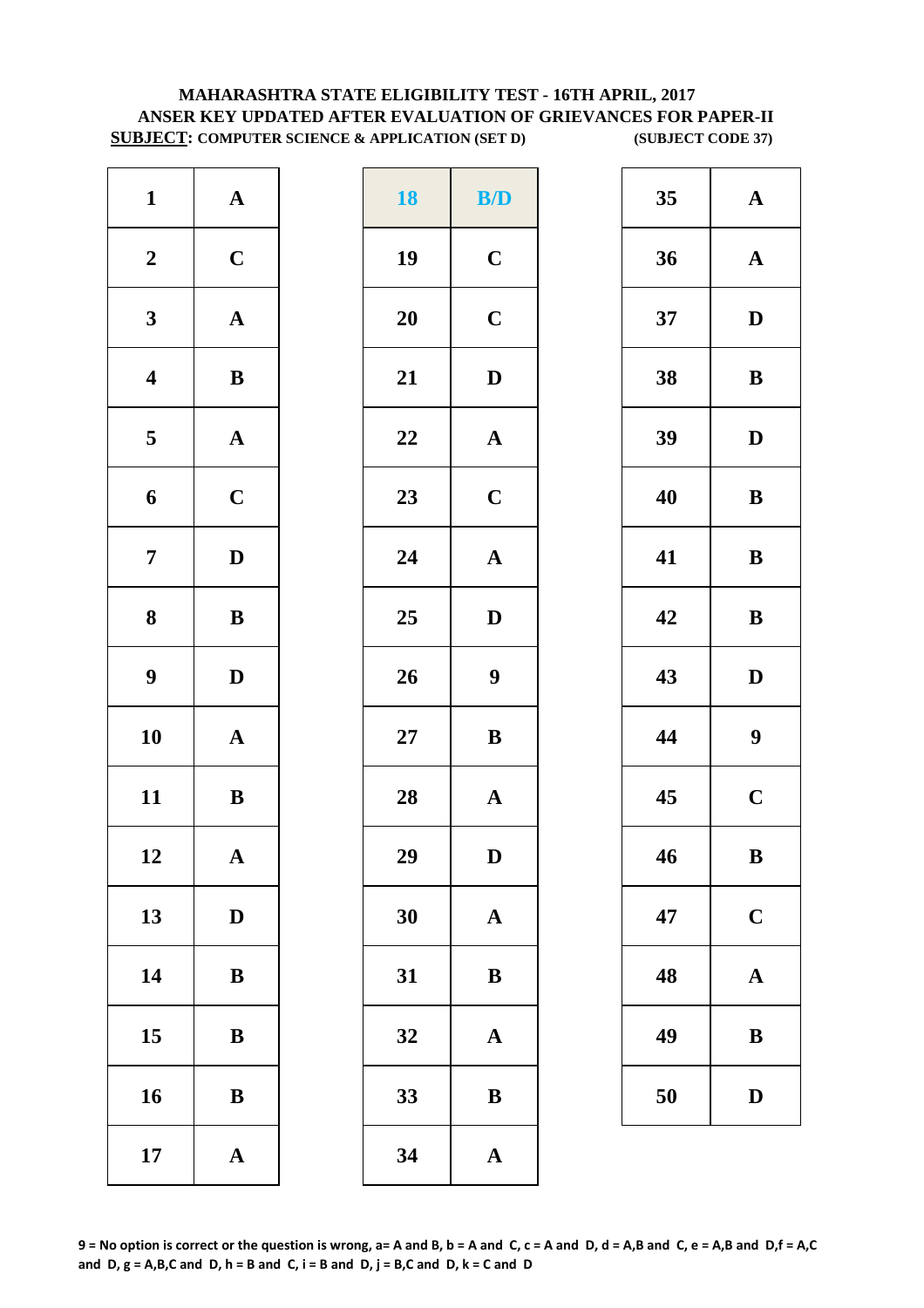# **MAHARASHTRA STATE ELIGIBILITY TEST - 16TH APRIL, 2017 ANSER KEY UPDATED AFTER EVALUATION OF GRIEVANCES FOR PAPER-II SUBJECT: ELECTRONIC SCIENCE (SET A) (SUBJECT CODE 38)**

| $\mathbf{1}$            | $\, {\bf B}$          | 18        | $\mathbf{D}$ |
|-------------------------|-----------------------|-----------|--------------|
| $\boldsymbol{2}$        | $\mathbf C$           | 19        | $\bf{B}$     |
| $\mathbf{3}$            | $\bf{B}$              | <b>20</b> | $\mathbf A$  |
| $\overline{\mathbf{4}}$ | $\mathbf C$           | 21        | $\mathbf{A}$ |
| $\overline{\mathbf{5}}$ | $\bf{B}$              | 22        | $\mathbf C$  |
| 6                       | $\mathbf A$           | 23        | $\bf{B}$     |
| $\overline{7}$          | ${\bf A}$             | 24        | $\mathbf{D}$ |
| $\bf 8$                 | ${\bf B}$             | 25        | $\mathbf C$  |
| $\boldsymbol{9}$        | $\mathbf C$           | 26        | $\mathbf C$  |
| 10                      | $\mathbf D$           | $27\,$    | $\bf{B}$     |
| 11                      | $\mathbf D$           | 28        | $\mathbf{A}$ |
| 12                      | A                     | 29        | D            |
| 13                      | $\mathbf C$           | 30        | $\mathbf C$  |
| 14                      | $\boldsymbol{\rm{A}}$ | 31        | $\mathbf C$  |
| 15                      | $\mathbf D$           | 32        | $\bf{B}$     |
| 16                      | $\mathbf D$           | 33        | $\mathbf{A}$ |
| 17                      | $\boldsymbol{\rm{A}}$ | 34        | $\mathbf{D}$ |

| $\mathbf{1}$            | $\, {\bf B}$ | 18 | $\mathbf D$           | 35 | $\bf{B}$     |
|-------------------------|--------------|----|-----------------------|----|--------------|
| $\boldsymbol{2}$        | $\mathbf C$  | 19 | $\, {\bf B}$          | 36 | $\bf{B}$     |
| $\mathbf{3}$            | $\, {\bf B}$ | 20 | $\mathbf A$           | 37 | $\mathbf C$  |
| $\overline{\mathbf{4}}$ | $\mathbf C$  | 21 | $\boldsymbol{\rm{A}}$ | 38 | $\mathbf C$  |
| $\overline{5}$          | $\, {\bf B}$ | 22 | $\mathbf C$           | 39 | $\mathbf A$  |
| 6                       | ${\bf A}$    | 23 | $\, {\bf B}$          | 40 | $\mathbf{D}$ |
| $\overline{7}$          | ${\bf A}$    | 24 | $\mathbf{D}$          | 41 | $\mathbf A$  |
| $\boldsymbol{8}$        | ${\bf B}$    | 25 | $\mathbf C$           | 42 | $\bf{B}$     |
| $\boldsymbol{9}$        | $\mathbf C$  | 26 | $\mathbf C$           | 43 | $\mathbf{D}$ |
| 10                      | $\mathbf{D}$ | 27 | ${\bf B}$             | 44 | $\mathbf A$  |
| 11                      | $\mathbf D$  | 28 | ${\bf A}$             | 45 | $\mathbf C$  |
| 12                      | $\mathbf A$  | 29 | $\mathbf D$           | 46 | $\mathbf C$  |
| 13                      | $\mathbf C$  | 30 | $\mathbf C$           | 47 | $\bf{B}$     |
| 14                      | ${\bf A}$    | 31 | $\mathbf C$           | 48 | $\bf{B}$     |
| 15                      | $\mathbf D$  | 32 | $\bf{B}$              | 49 | $\mathbf A$  |
| 16                      | $\mathbf D$  | 33 | ${\bf A}$             | 50 | $\mathbf C$  |
| 17                      | ${\bf A}$    | 34 | $\mathbf{D}$          |    |              |
|                         |              |    |                       |    |              |

| 35 | B                       |
|----|-------------------------|
| 36 | B                       |
| 37 | $\mathbf C$             |
| 38 | $\mathbf C$             |
| 39 | $\mathbf A$             |
| 40 | D                       |
| 41 | $\mathbf A$             |
| 42 | B                       |
|    |                         |
| 43 | D                       |
| 44 | $\mathbf A$             |
| 45 | $\mathbf C$             |
| 46 | $\overline{\mathbf{C}}$ |
| 47 | B                       |
| 48 | B                       |
| 49 | $\mathbf A$             |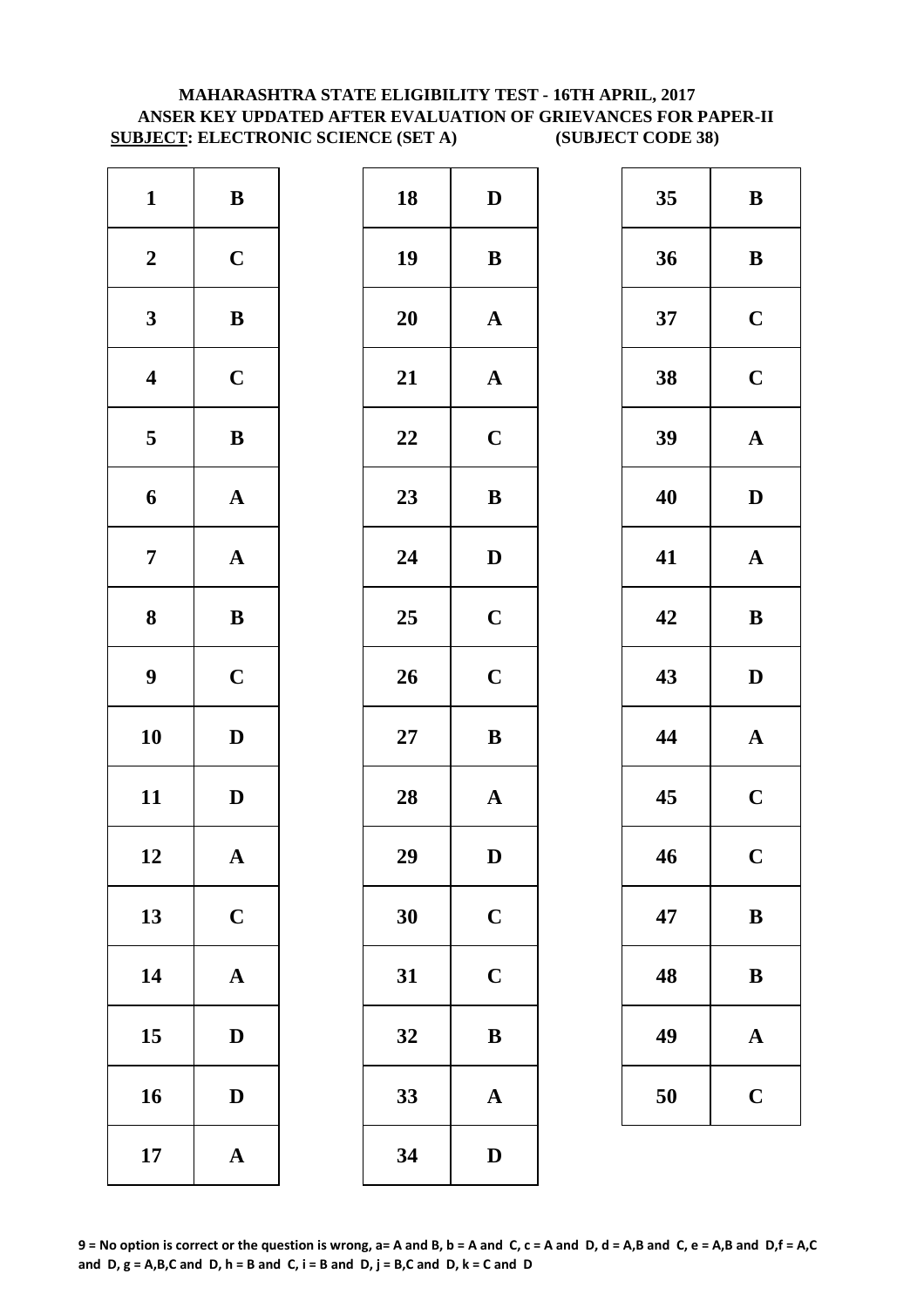# **MAHARASHTRA STATE ELIGIBILITY TEST - 16TH APRIL, 2017 ANSER KEY UPDATED AFTER EVALUATION OF GRIEVANCES FOR PAPER-II SUBJECT: ELECTRONIC SCIENCE (SET B) (SUBJECT CODE 38)**

| $\mathbf{1}$            | ${\bf A}$             | 18        | $\mathbf C$  |
|-------------------------|-----------------------|-----------|--------------|
| $\boldsymbol{2}$        | $\mathbf C$           | 19        | $\mathbf{A}$ |
| $\mathbf{3}$            | $\bf{B}$              | <b>20</b> | $\mathbf{D}$ |
| $\overline{\mathbf{4}}$ | $\mathbf D$           | 21        | $\mathbf{A}$ |
| $\overline{\mathbf{5}}$ | $\mathbf C$           | 22        | $\bf{B}$     |
| 6                       | $\mathbf C$           | 23        | $\mathbf{D}$ |
| $\overline{7}$          | $\bf{B}$              | 24        | $\mathbf{A}$ |
| $\bf 8$                 | $\boldsymbol{\rm{A}}$ | 25        | $\mathbf C$  |
| $\boldsymbol{9}$        | $\mathbf D$           | 26        | $\mathbf C$  |
| 10                      | $\mathbf C$           | $27\,$    | $\bf{B}$     |
| 11                      | $\mathbf C$           | 28        | $\bf{B}$     |
| 12                      | B                     | 29        | A            |
| 13                      | $\mathbf A$           | 30        | $\mathbf C$  |
| 14                      | $\mathbf D$           | 31        | $\bf{B}$     |
| 15                      | ${\bf B}$             | 32        | $\mathbf C$  |
| 16                      | $\, {\bf B}$          | 33        | $\bf{B}$     |
| 17                      | $\mathbf C$           | 34        | $\mathbf C$  |

| $\mathbf{1}$            | ${\bf A}$    | 18 | $\mathbf C$           | 35 | $\bf{B}$     |
|-------------------------|--------------|----|-----------------------|----|--------------|
| $\boldsymbol{2}$        | $\mathbf C$  | 19 | ${\bf A}$             | 36 | $\mathbf A$  |
| $\mathbf{3}$            | $\, {\bf B}$ | 20 | $\mathbf D$           | 37 | $\mathbf A$  |
| $\overline{\mathbf{4}}$ | $\mathbf D$  | 21 | ${\bf A}$             | 38 | $\bf{B}$     |
| $5\overline{)}$         | $\mathbf C$  | 22 | ${\bf B}$             | 39 | $\mathbf C$  |
| $\boldsymbol{6}$        | $\mathbf C$  | 23 | $\mathbf D$           | 40 | $\mathbf{D}$ |
| $\overline{7}$          | ${\bf B}$    | 24 | $\boldsymbol{\rm{A}}$ | 41 | $\mathbf{D}$ |
| $\boldsymbol{8}$        | ${\bf A}$    | 25 | $\mathbf C$           | 42 | $\mathbf A$  |
| $\boldsymbol{9}$        | $\mathbf D$  | 26 | $\mathbf C$           | 43 | $\mathbf C$  |
| 10                      | $\mathbf C$  | 27 | ${\bf B}$             | 44 | $\mathbf A$  |
| 11                      | $\mathbf C$  | 28 | ${\bf B}$             | 45 | $\mathbf{D}$ |
| 12                      | $\, {\bf B}$ | 29 | $\mathbf A$           | 46 | D            |
| 13                      | ${\bf A}$    | 30 | $\mathbf C$           | 47 | $\mathbf A$  |
| 14                      | $\mathbf{D}$ | 31 | $\bf{B}$              | 48 | D            |
| 15                      | ${\bf B}$    | 32 | $\mathbf C$           | 49 | $\bf{B}$     |
| 16                      | $\, {\bf B}$ | 33 | $\, {\bf B}$          | 50 | $\mathbf A$  |
| 17                      | $\mathbf C$  | 34 | $\mathbf C$           |    |              |
|                         |              |    |                       |    |              |

| 35 | B                       |
|----|-------------------------|
| 36 | $\mathbf A$             |
| 37 | $\mathbf A$             |
| 38 | B                       |
| 39 | $\mathbf C$             |
| 40 | D                       |
| 41 | D                       |
| 42 | $\mathbf A$             |
| 43 | $\overline{\mathbf{C}}$ |
| 44 | $\mathbf A$             |
| 45 | D                       |
| 46 | D                       |
| 47 | $\mathbf A$             |
| 48 | $\mathbf D$             |
| 49 | B                       |
| 50 | A                       |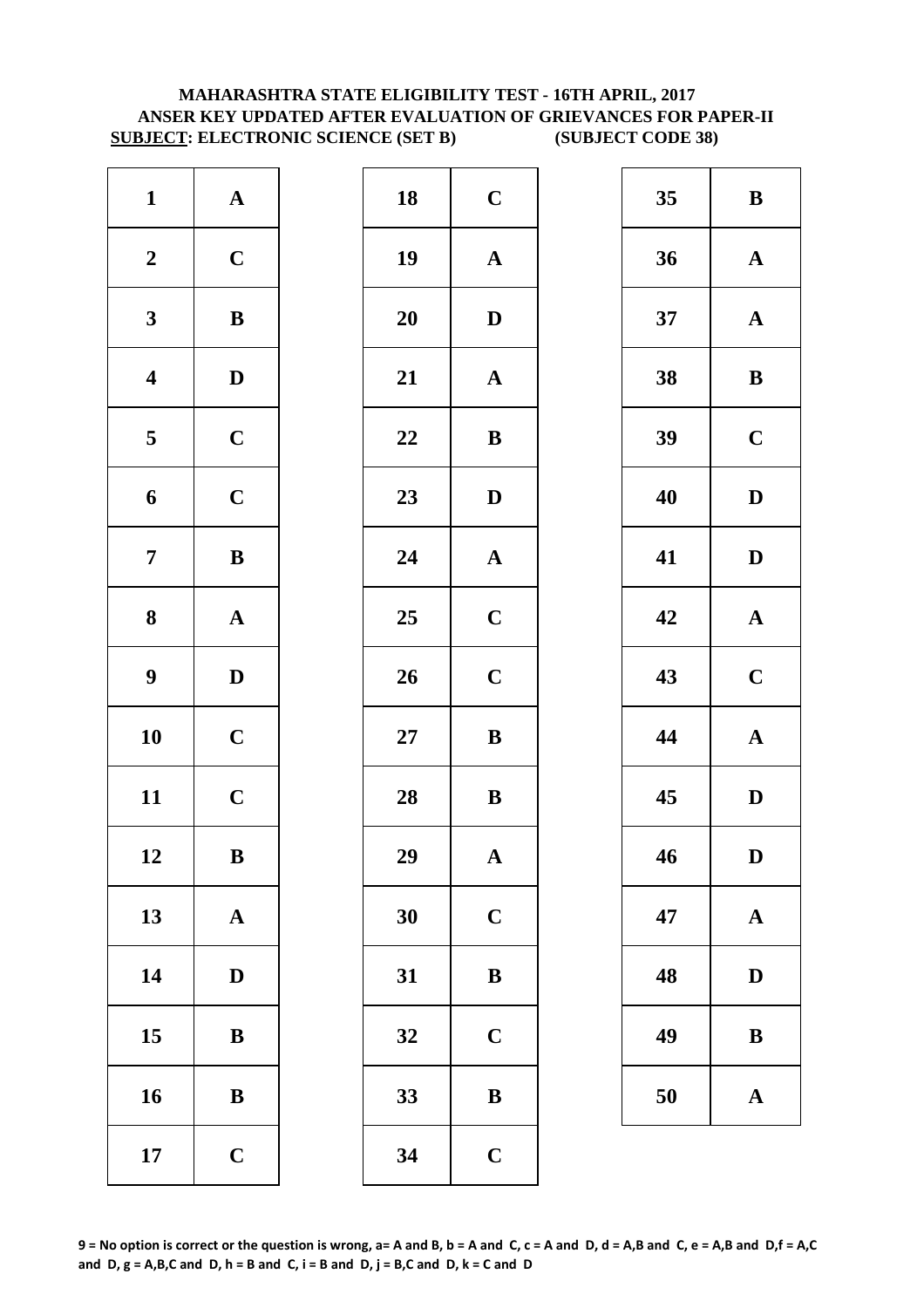# **MAHARASHTRA STATE ELIGIBILITY TEST - 16TH APRIL, 2017 ANSER KEY UPDATED AFTER EVALUATION OF GRIEVANCES FOR PAPER-II SUBJECT: ELECTRONIC SCIENCE (SET C) (SUBJECT CODE 38)**

| $\mathbf{1}$            | $\mathbf C$           | 18        | $\bf{B}$                |
|-------------------------|-----------------------|-----------|-------------------------|
| $\boldsymbol{2}$        | $\, {\bf B}$          | 19        | $\mathbf A$             |
| $\mathbf{3}$            | ${\bf A}$             | <b>20</b> | $\mathbf C$             |
| $\boldsymbol{4}$        | $\mathbf D$           | 21        | $\bf{B}$                |
| $\overline{\mathbf{5}}$ | $\, {\bf B}$          | 22        | $\mathbf C$             |
| 6                       | $\, {\bf B}$          | 23        | $\bf{B}$                |
| $\overline{7}$          | $\mathbf C$           | 24        | $\mathbf C$             |
| 8                       | $\mathbf C$           | 25        | $\bf{B}$                |
| $\boldsymbol{9}$        | ${\bf A}$             | 26        | $\mathbf{A}$            |
| 10                      | $\mathbf D$           | $27\,$    | $\mathbf A$             |
| 11                      | $\mathbf A$           | 28        | $\bf{B}$                |
| 12                      | B                     | 29        | $\overline{\mathbf{C}}$ |
| 13                      | $\mathbf D$           | 30        | $\mathbf{D}$            |
| 14                      | $\boldsymbol{\rm{A}}$ | 31        | $\mathbf{D}$            |
| 15                      | $\mathbf C$           | 32        | $\mathbf A$             |
| 16                      | $\mathbf C$           | 33        | $\mathbf C$             |
| 17                      | $\bf{B}$              | 34        | $\mathbf{A}$            |

| $\mathbf{1}$            | $\mathbf C$  | 18 | ${\bf B}$             | 35 | $\mathbf{D}$ |
|-------------------------|--------------|----|-----------------------|----|--------------|
| $\boldsymbol{2}$        | $\, {\bf B}$ | 19 | ${\bf A}$             | 36 | $\mathbf{D}$ |
| $\mathbf{3}$            | ${\bf A}$    | 20 | $\mathbf C$           | 37 | $\mathbf A$  |
| $\overline{\mathbf{4}}$ | $\mathbf D$  | 21 | $\, {\bf B}$          | 38 | $\mathbf{D}$ |
| $\overline{5}$          | $\, {\bf B}$ | 22 | $\mathbf C$           | 39 | $\bf{B}$     |
| 6                       | $\, {\bf B}$ | 23 | $\, {\bf B}$          | 40 | $\mathbf A$  |
| $\overline{7}$          | $\mathbf C$  | 24 | $\mathbf C$           | 41 | $\mathbf A$  |
| $\boldsymbol{8}$        | $\mathbf C$  | 25 | $\, {\bf B}$          | 42 | $\mathbf C$  |
| $\boldsymbol{9}$        | ${\bf A}$    | 26 | $\boldsymbol{\rm{A}}$ | 43 | $\bf{B}$     |
| 10                      | $\mathbf{D}$ | 27 | ${\bf A}$             | 44 | $\mathbf{D}$ |
| 11                      | ${\bf A}$    | 28 | ${\bf B}$             | 45 | $\mathbf C$  |
| 12                      | $\, {\bf B}$ | 29 | $\mathbf C$           | 46 | $\mathbf C$  |
| 13                      | $\mathbf D$  | 30 | $\mathbf D$           | 47 | $\bf{B}$     |
| 14                      | ${\bf A}$    | 31 | $\mathbf D$           | 48 | $\mathbf A$  |
| 15                      | $\mathbf C$  | 32 | $\mathbf A$           | 49 | $\mathbf{D}$ |
| 16                      | $\mathbf C$  | 33 | $\mathbf C$           | 50 | $\mathbf C$  |
| 17                      | $\, {\bf B}$ | 34 | $\mathbf{A}$          |    |              |

| 35 | D                       |
|----|-------------------------|
| 36 | D                       |
| 37 | $\mathbf A$             |
| 38 | D                       |
| 39 | B                       |
| 40 | $\mathbf A$             |
| 41 | ${\bf A}$               |
| 42 | $\overline{\mathbf{C}}$ |
|    |                         |
| 43 | B                       |
| 44 | D                       |
| 45 | $\overline{\mathbf{C}}$ |
| 46 | $\overline{\mathbf{C}}$ |
| 47 | $\bf{B}$                |
| 48 | $\mathbf A$             |
| 49 | $\mathbf D$             |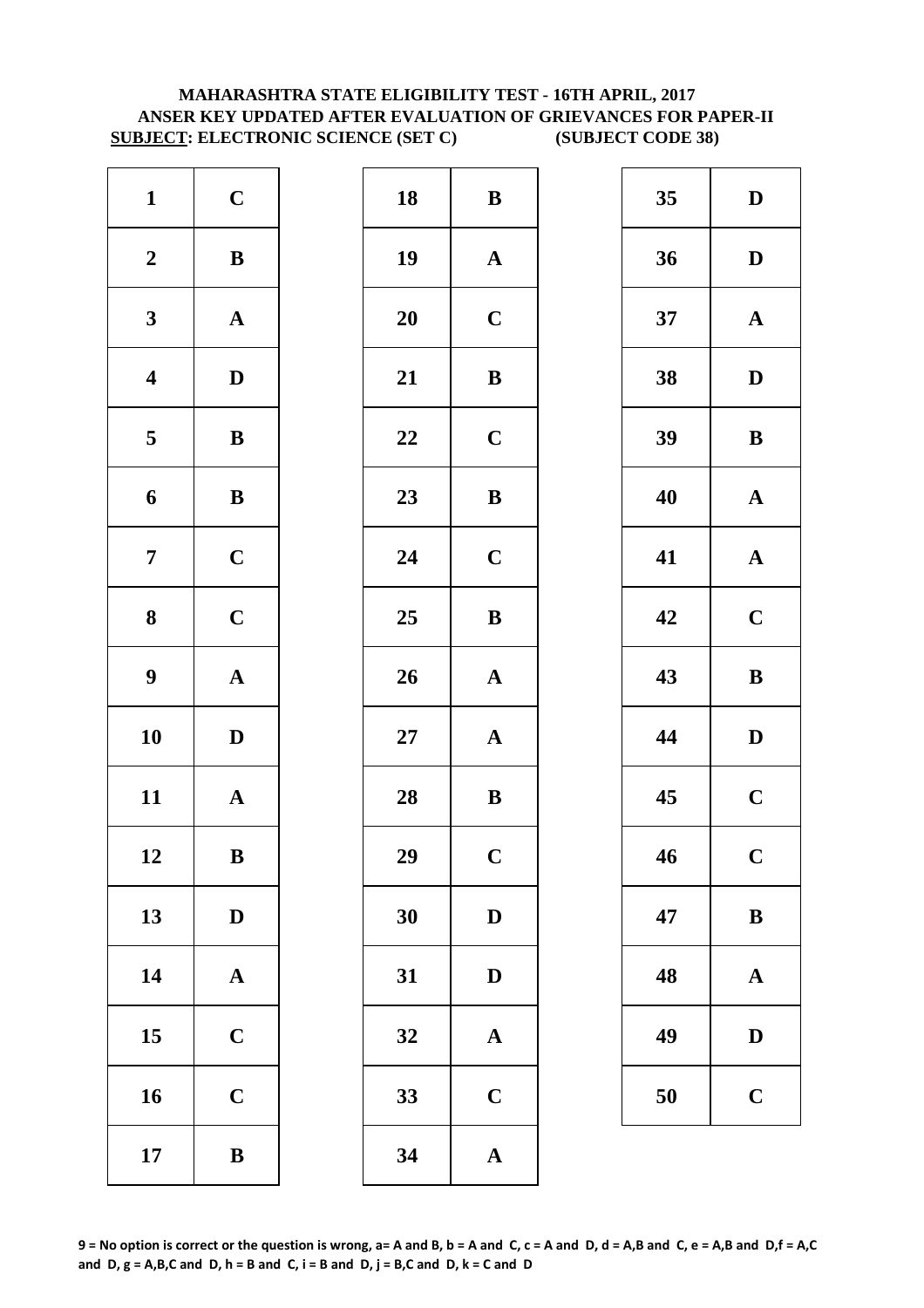# **MAHARASHTRA STATE ELIGIBILITY TEST - 16TH APRIL, 2017 ANSER KEY UPDATED AFTER EVALUATION OF GRIEVANCES FOR PAPER-II SUBJECT: ELECTRONIC SCIENCE (SET D) (SUBJECT CODE 38)**

| $\mathbf{1}$            | ${\bf A}$             | 18        | $\bf{B}$     |
|-------------------------|-----------------------|-----------|--------------|
| $\boldsymbol{2}$        | $\bf{B}$              | 19        | $\mathbf C$  |
| $\mathbf{3}$            | $\mathbf D$           | <b>20</b> | $\mathbf{D}$ |
| $\overline{\mathbf{4}}$ | $\boldsymbol{\rm{A}}$ | 21        | $\mathbf{D}$ |
| $\overline{\mathbf{5}}$ | $\mathbf C$           | 22        | $\mathbf A$  |
| 6                       | $\mathbf C$           | 23        | $\mathbf C$  |
| $\overline{7}$          | $\bf{B}$              | 24        | $\mathbf A$  |
| 8                       | $\bf{B}$              | 25        | $\mathbf{D}$ |
| $\boldsymbol{9}$        | $\boldsymbol{\rm{A}}$ | 26        | $\mathbf{D}$ |
| 10                      | $\mathbf C$           | $27\,$    | $\mathbf{A}$ |
| 11                      | $\, {\bf B}$          | 28        | $\mathbf{D}$ |
| 12                      | $\mathbf C$           | 29        | B            |
| 13                      | $\bf{B}$              | 30        | $\mathbf{A}$ |
| 14                      | $\mathbf C$           | 31        | $\mathbf{A}$ |
| 15                      | $\bf{B}$              | 32        | $\mathbf C$  |
| 16                      | $\mathbf A$           | 33        | $\bf{B}$     |
| 17                      | ${\bf A}$             | 34        | $\mathbf{D}$ |

| $\mathbf{1}$            | ${\bf A}$    | 18 | ${\bf B}$             | 35 | $\mathbf C$  |
|-------------------------|--------------|----|-----------------------|----|--------------|
| $\boldsymbol{2}$        | ${\bf B}$    | 19 | $\mathbf C$           | 36 | $\mathbf C$  |
| $\mathbf{3}$            | $\mathbf{D}$ | 20 | $\mathbf{D}$          | 37 | $\bf{B}$     |
| $\overline{\mathbf{4}}$ | ${\bf A}$    | 21 | $\mathbf{D}$          | 38 | $\mathbf A$  |
| $\overline{\mathbf{5}}$ | $\mathbf C$  | 22 | $\boldsymbol{\rm{A}}$ | 39 | $\mathbf{D}$ |
| $\boldsymbol{6}$        | $\mathbf C$  | 23 | $\mathbf C$           | 40 | $\mathbf C$  |
| $\overline{7}$          | $\, {\bf B}$ | 24 | $\boldsymbol{\rm{A}}$ | 41 | $\mathbf C$  |
| $\boldsymbol{8}$        | ${\bf B}$    | 25 | $\mathbf{D}$          | 42 | $\bf{B}$     |
| $\boldsymbol{9}$        | ${\bf A}$    | 26 | $\mathbf D$           | 43 | $\mathbf A$  |
| 10                      | $\mathbf C$  | 27 | ${\bf A}$             | 44 | $\mathbf{D}$ |
| 11                      | ${\bf B}$    | 28 | $\mathbf{D}$          | 45 | $\bf{B}$     |
| 12                      | $\mathbf C$  | 29 | $\, {\bf B}$          | 46 | $\bf{B}$     |
| 13                      | $\bf{B}$     | 30 | $\mathbf{A}$          | 47 | $\mathbf C$  |
| 14                      | $\mathbf C$  | 31 | $\mathbf A$           | 48 | $\mathbf C$  |
| 15                      | ${\bf B}$    | 32 | $\mathbf C$           | 49 | $\mathbf A$  |
| 16                      | ${\bf A}$    | 33 | $\, {\bf B}$          | 50 | D            |
| 17                      | ${\bf A}$    | 34 | ${\bf D}$             |    |              |
|                         |              |    |                       |    |              |

| 35 | $\mathbf C$ |
|----|-------------|
| 36 | $\mathbf C$ |
| 37 | B           |
| 38 | $\mathbf A$ |
| 39 | D           |
| 40 | $\mathbf C$ |
| 41 | $\mathbf C$ |
| 42 | B           |
|    |             |
| 43 | $\mathbf A$ |
| 44 | D           |
| 45 | B           |
| 46 | B           |
| 47 | $\mathbf C$ |
| 48 | $\mathbf C$ |
| 49 | $\mathbf A$ |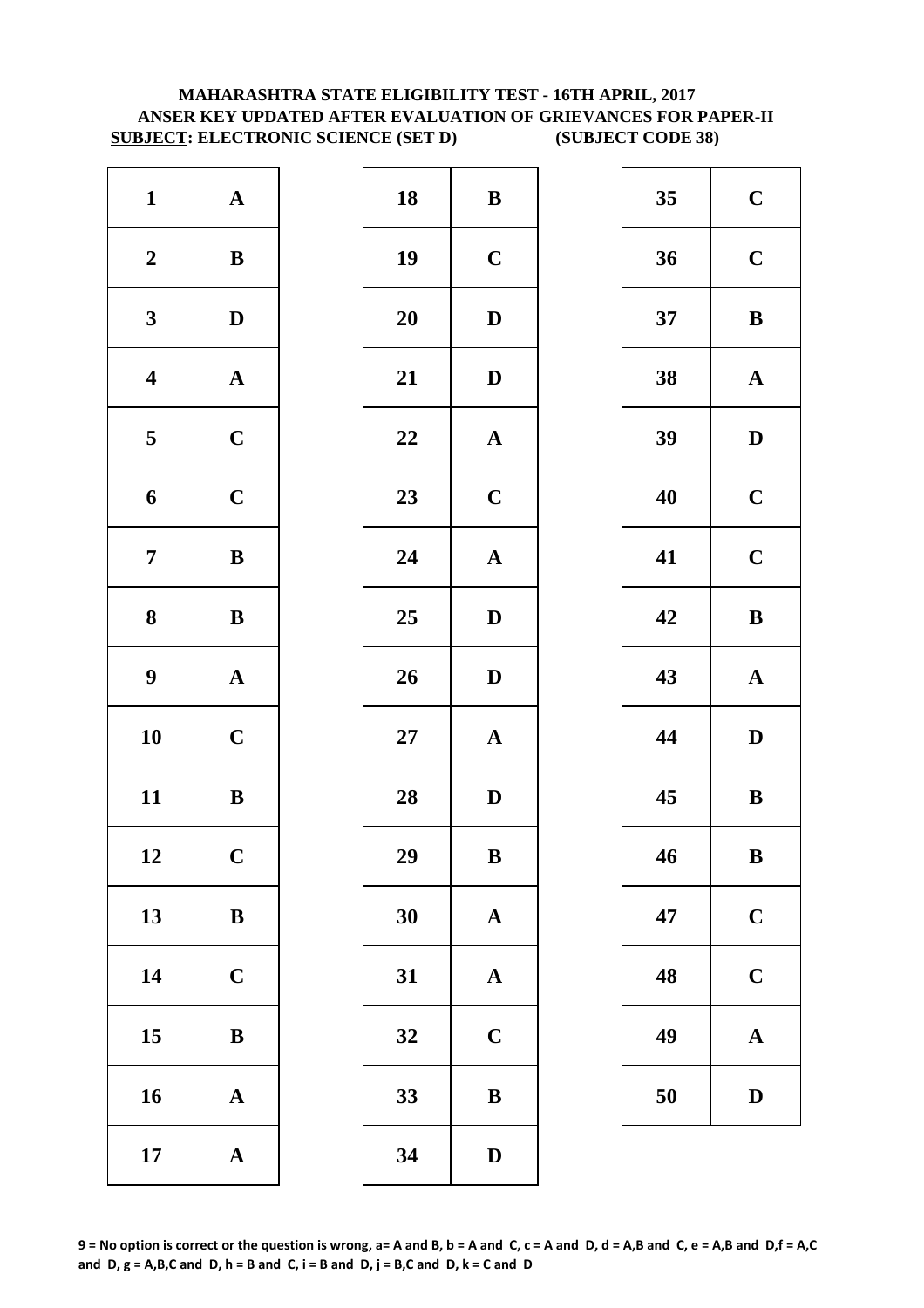# **MAHARASHTRA STATE ELIGIBILITY TEST - 16TH APRIL, 2017 ANSER KEY UPDATED AFTER EVALUATION OF GRIEVANCES FOR PAPER-II SUBJECT: FORENSIC SCIENCE (SET A) (SUBJECT CODE 39)**

| $\mathbf{1}$            | $\mathbf D$           | 18        | $\mathbf{D}$ |
|-------------------------|-----------------------|-----------|--------------|
| $\boldsymbol{2}$        | $\boldsymbol{\rm{A}}$ | 19        | $\mathbf C$  |
| $\mathbf{3}$            | $\bf{B}$              | <b>20</b> | $\mathbf A$  |
| $\overline{\mathbf{4}}$ | $\bf{B}$              | 21        | $\mathbf{D}$ |
| $\overline{\mathbf{5}}$ | ${\bf A}$             | 22        | $\mathbf{D}$ |
| 6                       | $\mathbf A$           | 23        | $\mathbf C$  |
| $\overline{7}$          | $\mathbf D$           | 24        | $\mathbf{D}$ |
| 8                       | $\bf{B}$              | 25        | $\mathbf A$  |
| $\boldsymbol{9}$        | $\boldsymbol{\rm{A}}$ | 26        | $\mathbf{D}$ |
| 10                      | $\boldsymbol{\rm{A}}$ | $27\,$    | $\mathbf{D}$ |
| 11                      | $\mathbf C$           | 28        | $\mathbf{D}$ |
| 12                      | $\mathbf C$           | 29        | D            |
| 13                      | ${\bf B}$             | 30        | $\mathbf{D}$ |
| 14                      | $\bf{B}$              | 31        | $\mathbf{A}$ |
| 15                      | $\bf{B}$              | 32        | $\mathbf C$  |
| 16                      | $\mathbf A$           | 33        | $\bf{B}$     |
| 17                      | $\mathbf D$           | 34        | $\mathbf{D}$ |

| $\mathbf{1}$            | $\mathbf D$  | 18 | $\mathbf D$           | 35 | $\mathbf{D}$ |
|-------------------------|--------------|----|-----------------------|----|--------------|
| $\boldsymbol{2}$        | ${\bf A}$    | 19 | $\mathbf C$           | 36 | $\mathbf{D}$ |
| $\mathbf{3}$            | ${\bf B}$    | 20 | ${\bf A}$             | 37 | $\mathbf C$  |
| $\overline{\mathbf{4}}$ | $\, {\bf B}$ | 21 | ${\bf D}$             | 38 | $\bf{B}$     |
| $5\phantom{.0}$         | ${\bf A}$    | 22 | $\mathbf D$           | 39 | $\mathbf C$  |
| $\boldsymbol{6}$        | ${\bf A}$    | 23 | $\mathbf C$           | 40 | $\mathbf{D}$ |
| $\overline{7}$          | $\mathbf D$  | 24 | $\mathbf{D}$          | 41 | $\mathbf C$  |
| $\boldsymbol{8}$        | ${\bf B}$    | 25 | $\boldsymbol{\rm{A}}$ | 42 | $\mathbf{D}$ |
| $\boldsymbol{9}$        | ${\bf A}$    | 26 | $\mathbf D$           | 43 | $\mathbf C$  |
| 10                      | ${\bf A}$    | 27 | $\mathbf D$           | 44 | $\bf{B}$     |
| 11                      | $\mathbf C$  | 28 | $\mathbf D$           | 45 | $\bf{B}$     |
| 12                      | $\mathbf C$  | 29 | ${\bf D}$             | 46 | $\mathbf C$  |
| 13                      | $\bf{B}$     | 30 | $\mathbf D$           | 47 | $\mathbf A$  |
| 14                      | $\, {\bf B}$ | 31 | $\mathbf A$           | 48 | $\bf{B}$     |
| 15                      | $\bf{B}$     | 32 | $\mathbf C$           | 49 | $\mathbf{D}$ |
| 16                      | ${\bf A}$    | 33 | $\, {\bf B}$          | 50 | $\bf{B}$     |
| 17                      | $\mathbf D$  | 34 | $\mathbf D$           |    |              |
|                         |              |    |                       |    |              |

| 35 | $\mathbf D$ |
|----|-------------|
| 36 | D           |
| 37 | $\mathbf C$ |
| 38 | B           |
| 39 | $\mathbf C$ |
| 40 | D           |
| 41 | $\mathbf C$ |
| 42 | D           |
| 43 | $\mathbf C$ |
| 44 | B           |
| 45 | B           |
| 46 | $\mathbf C$ |
| 47 | $\mathbf A$ |
| 48 | B           |
| 49 | $\mathbf D$ |
| 50 | B           |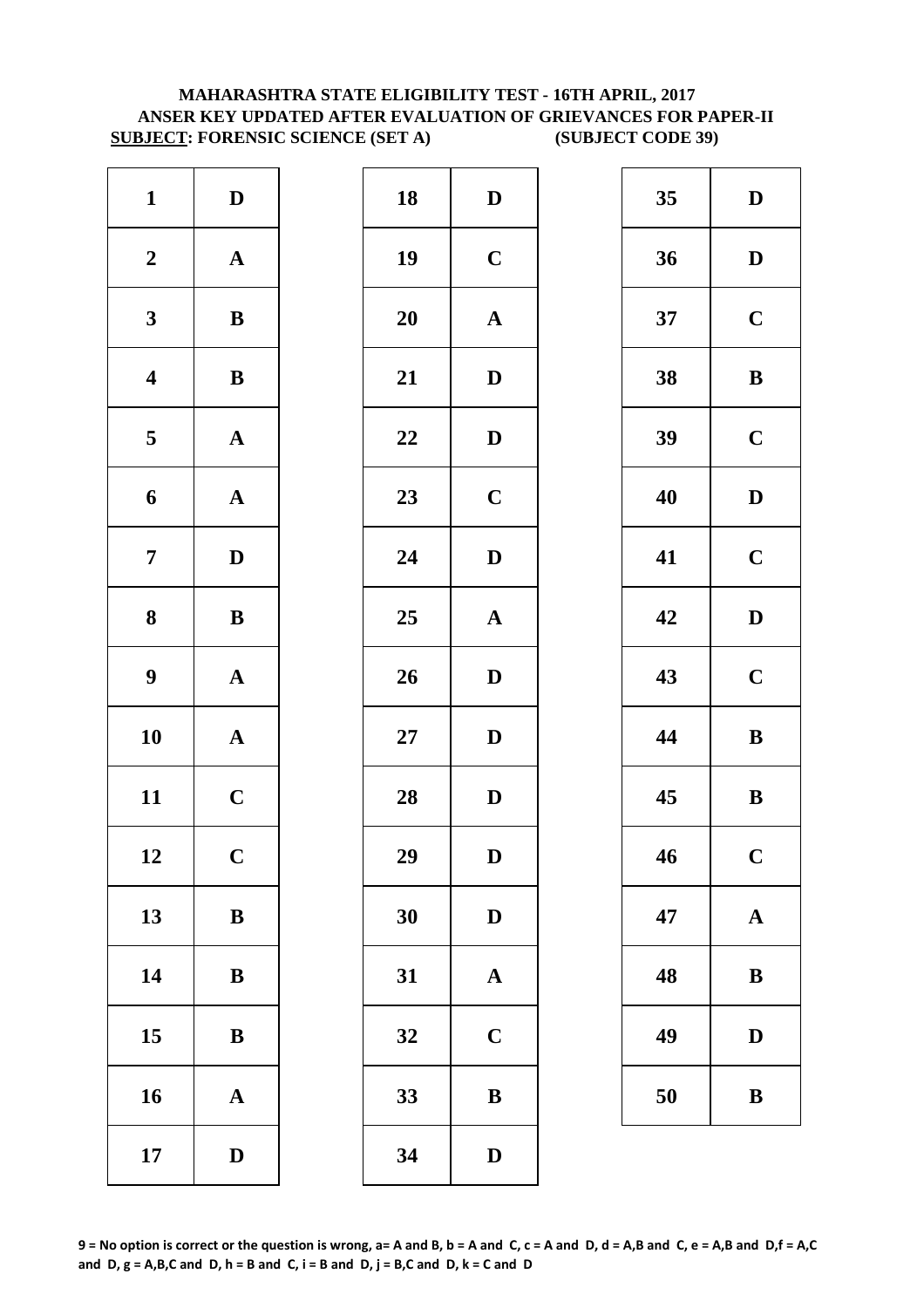# **MAHARASHTRA STATE ELIGIBILITY TEST - 16TH APRIL, 2017 ANSER KEY UPDATED AFTER EVALUATION OF GRIEVANCES FOR PAPER-II SUBJECT: FORENSIC SCIENCE (SET B) (SUBJECT CODE 39)**

| $\mathbf{1}$            | $\mathbf D$           | 18        | $\bf{B}$     |
|-------------------------|-----------------------|-----------|--------------|
| $\boldsymbol{2}$        | $\mathbf D$           | 19        | $\mathbf C$  |
| $\mathbf{3}$            | $\mathbf C$           | <b>20</b> | D            |
| $\overline{\mathbf{4}}$ | $\mathbf D$           | 21        | $\mathbf C$  |
| $\overline{\mathbf{5}}$ | $\boldsymbol{\rm{A}}$ | 22        | $\mathbf{D}$ |
| 6                       | $\mathbf D$           | 23        | $\mathbf C$  |
| $\overline{7}$          | $\mathbf D$           | 24        | $\bf{B}$     |
| 8                       | $\mathbf D$           | 25        | $\bf{B}$     |
| $\boldsymbol{9}$        | $\mathbf D$           | 26        | $\mathbf C$  |
| 10                      | $\mathbf D$           | $27\,$    | $\mathbf{A}$ |
| 11                      | $\mathbf A$           | 28        | $\bf{B}$     |
| 12                      | $\mathbf C$           | 29        | D            |
| 13                      | $\, {\bf B}$          | 30        | $\bf{B}$     |
| 14                      | $\mathbf D$           | 31        | D            |
| 15                      | $\mathbf D$           | 32        | $\mathbf{A}$ |
| 16                      | $\mathbf D$           | 33        | $\bf{B}$     |
| 17                      | $\mathbf C$           | 34        | $\bf{B}$     |

| $\mathbf{1}$            | $\mathbf D$  | 18 | $\, {\bf B}$ | 35 | $\mathbf A$  |
|-------------------------|--------------|----|--------------|----|--------------|
| $\boldsymbol{2}$        | $\mathbf{D}$ | 19 | $\mathbf C$  | 36 | $\mathbf A$  |
| $\mathbf{3}$            | $\mathbf C$  | 20 | $\mathbf D$  | 37 | $\mathbf{D}$ |
| $\overline{\mathbf{4}}$ | $\mathbf D$  | 21 | $\mathbf C$  | 38 | $\bf{B}$     |
| $\overline{\mathbf{5}}$ | ${\bf A}$    | 22 | ${\bf D}$    | 39 | $\mathbf A$  |
| $\boldsymbol{6}$        | $\mathbf D$  | 23 | $\mathbf C$  | 40 | $\mathbf A$  |
| $\overline{7}$          | $\mathbf{D}$ | 24 | $\, {\bf B}$ | 41 | $\mathbf C$  |
| $\boldsymbol{8}$        | $\mathbf{D}$ | 25 | $\, {\bf B}$ | 42 | $\mathbf C$  |
| $\boldsymbol{9}$        | $\mathbf{D}$ | 26 | $\mathbf C$  | 43 | $\bf{B}$     |
| 10                      | $\mathbf{D}$ | 27 | ${\bf A}$    | 44 | $\bf{B}$     |
| 11                      | ${\bf A}$    | 28 | $\bf{B}$     | 45 | $\bf{B}$     |
| 12                      | $\mathbf C$  | 29 | D            | 46 | $\mathbf A$  |
| 13                      | $\, {\bf B}$ | 30 | $\, {\bf B}$ | 47 | $\mathbf{D}$ |
| 14                      | $\mathbf{D}$ | 31 | $\mathbf D$  | 48 | $\mathbf{D}$ |
| 15                      | $\mathbf D$  | 32 | ${\bf A}$    | 49 | $\mathbf C$  |
| 16                      | $\mathbf D$  | 33 | $\bf{B}$     | 50 | $\mathbf A$  |
| 17                      | $\mathbf C$  | 34 | ${\bf B}$    |    |              |
|                         |              |    |              |    |              |

| 35 | $\mathbf A$ |
|----|-------------|
| 36 | $\mathbf A$ |
| 37 | D           |
| 38 | B           |
| 39 | $\mathbf A$ |
| 40 | $\mathbf A$ |
| 41 | $\mathbf C$ |
| 42 | $\mathbf C$ |
| 43 | B           |
| 44 | B           |
| 45 | B           |
| 46 | $\mathbf A$ |
| 47 | $\mathbf D$ |
| 48 | D           |
| 49 | $\mathbf C$ |
| 50 | $\mathbf A$ |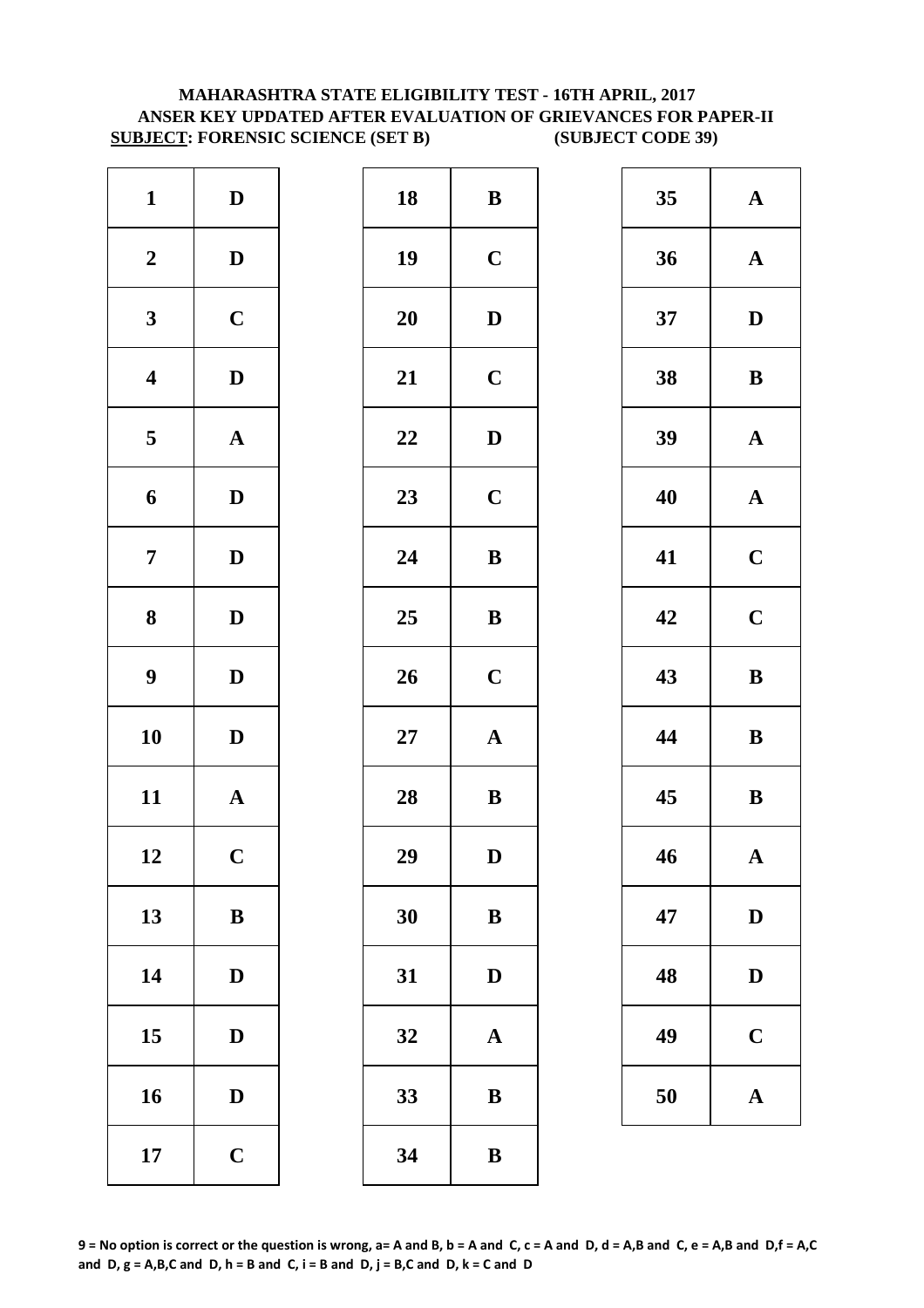# **MAHARASHTRA STATE ELIGIBILITY TEST - 16TH APRIL, 2017 ANSER KEY UPDATED AFTER EVALUATION OF GRIEVANCES FOR PAPER-II SUBJECT: FORENSIC SCIENCE (SET C) (SUBJECT CODE 39)**

| $\mathbf{1}$            | ${\bf A}$             | 18        | ${\bf B}$    |
|-------------------------|-----------------------|-----------|--------------|
| $\boldsymbol{2}$        | $\mathbf C$           | 19        | $\mathbf{D}$ |
| $\mathbf{3}$            | $\bf{B}$              | <b>20</b> | $\bf{B}$     |
| $\overline{\mathbf{4}}$ | $\mathbf D$           | 21        | D            |
| $\overline{\mathbf{5}}$ | $\mathbf D$           | 22        | $\mathbf A$  |
| 6                       | $\mathbf D$           | 23        | $\bf{B}$     |
| $\overline{7}$          | $\mathbf C$           | 24        | $\bf{B}$     |
| 8                       | $\bf{B}$              | 25        | $\mathbf A$  |
| $\boldsymbol{9}$        | $\mathbf C$           | 26        | $\mathbf{A}$ |
| 10                      | $\mathbf D$           | $27\,$    | D            |
| 11                      | $\mathbf C$           | 28        | $\bf{B}$     |
| 12                      | D                     | 29        | A            |
| 13                      | $\mathbf C$           | 30        | $\mathbf{A}$ |
| 14                      | $\bf{B}$              | 31        | $\mathbf C$  |
| 15                      | $\bf{B}$              | 32        | $\mathbf C$  |
| 16                      | $\mathbf C$           | 33        | $\bf{B}$     |
| 17                      | $\boldsymbol{\rm{A}}$ | 34        | $\bf{B}$     |

| $\mathbf{1}$            | ${\bf A}$    | 18     | ${\bf B}$    | 35 | $\bf{B}$     |
|-------------------------|--------------|--------|--------------|----|--------------|
| $\boldsymbol{2}$        | $\mathbf C$  | 19     | $\mathbf D$  | 36 | $\mathbf A$  |
| $\mathbf{3}$            | ${\bf B}$    | 20     | $\bf{B}$     | 37 | $\mathbf{D}$ |
| $\overline{\mathbf{4}}$ | $\mathbf D$  | 21     | ${\bf D}$    | 38 | $\mathbf{D}$ |
| $\overline{5}$          | $\mathbf{D}$ | 22     | ${\bf A}$    | 39 | $\mathbf C$  |
| 6                       | $\mathbf D$  | 23     | ${\bf B}$    | 40 | $\mathbf A$  |
| $\overline{7}$          | $\mathbf C$  | 24     | ${\bf B}$    | 41 | $\mathbf{D}$ |
| $\boldsymbol{8}$        | ${\bf B}$    | 25     | ${\bf A}$    | 42 | $\mathbf{D}$ |
| $\boldsymbol{9}$        | $\mathbf C$  | 26     | ${\bf A}$    | 43 | $\mathbf C$  |
| 10                      | $\mathbf{D}$ | $27\,$ | $\mathbf{D}$ | 44 | $\mathbf{D}$ |
| 11                      | $\mathbf C$  | 28     | $\bf{B}$     | 45 | $\mathbf A$  |
| 12                      | D            | 29     | $\mathbf A$  | 46 | D            |
| 13                      | $\mathbf C$  | 30     | $\mathbf{A}$ | 47 | $\mathbf{D}$ |
| 14                      | ${\bf B}$    | 31     | $\mathbf C$  | 48 | $\mathbf{D}$ |
| 15                      | $\bf{B}$     | 32     | $\mathbf C$  | 49 | $\mathbf{D}$ |
| 16                      | $\mathbf C$  | 33     | $\, {\bf B}$ | 50 | $\mathbf{D}$ |
| 17                      | ${\bf A}$    | 34     | $\bf{B}$     |    |              |
|                         |              |        |              |    |              |

| 35 | B                       |
|----|-------------------------|
| 36 | $\mathbf A$             |
| 37 | D                       |
| 38 | D                       |
| 39 | $\mathbf C$             |
| 40 | $\mathbf A$             |
| 41 | D                       |
| 42 | D                       |
| 43 | $\mathbf C$             |
| 44 | D                       |
| 45 | $\overline{\mathbf{A}}$ |
| 46 | D                       |
| 47 | D                       |
| 48 | D                       |
| 49 | D                       |
| 50 | $\mathbf D$             |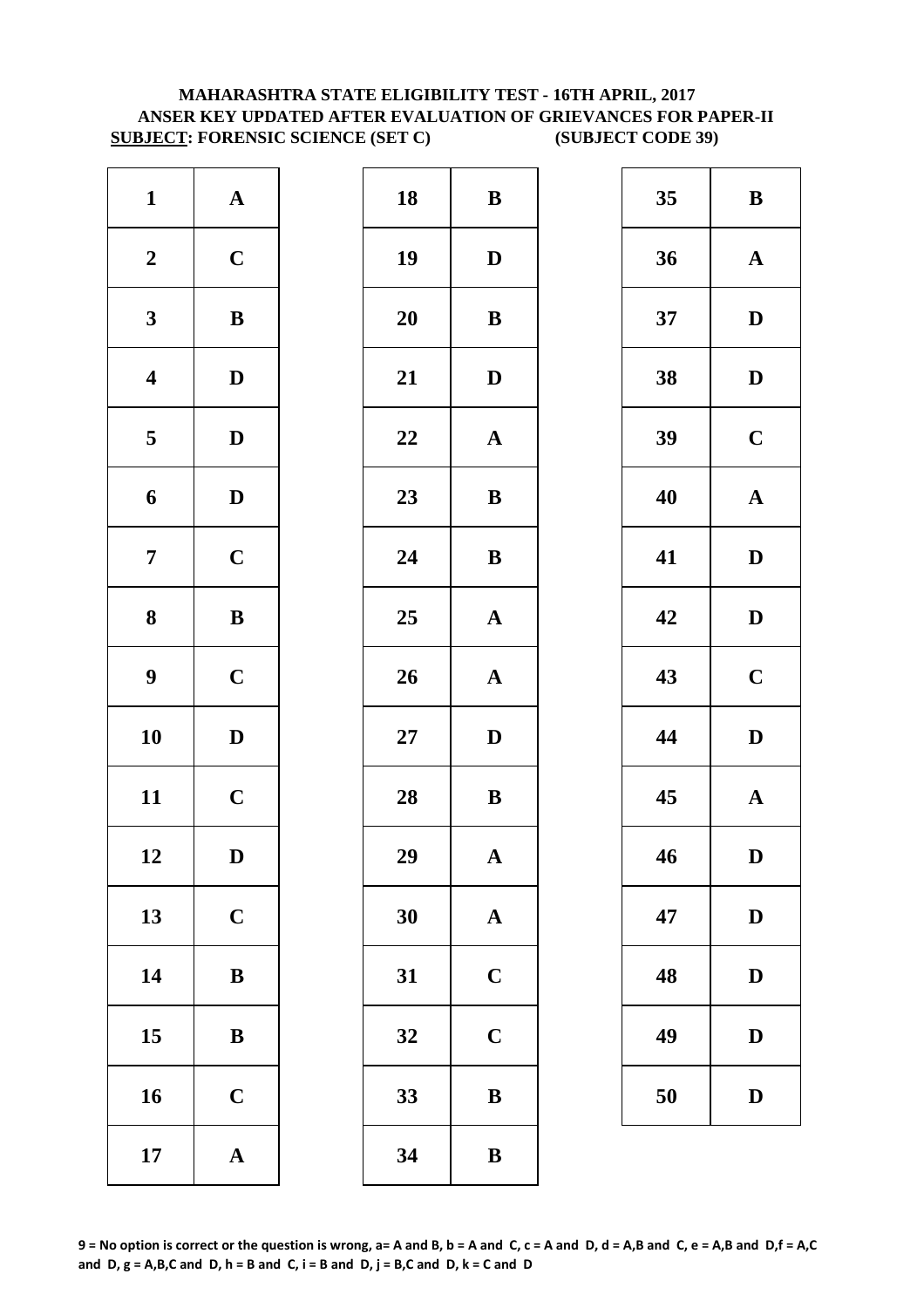# **MAHARASHTRA STATE ELIGIBILITY TEST - 16TH APRIL, 2017 ANSER KEY UPDATED AFTER EVALUATION OF GRIEVANCES FOR PAPER-II SUBJECT: FORENSIC SCIENCE (SET D) (SUBJECT CODE 39)**

| $\mathbf{1}$            | $\mathbf C$  | 18        | $\bf{B}$       |
|-------------------------|--------------|-----------|----------------|
| $\boldsymbol{2}$        | $\mathbf D$  | 19        | $\mathbf{A}$   |
| $\mathbf{3}$            | $\mathbf C$  | <b>20</b> | $\mathbf{A}$   |
| $\overline{\mathbf{4}}$ | $\bf{B}$     | 21        | $\mathbf C$    |
| $\overline{\mathbf{5}}$ | $\bf{B}$     | 22        | $\mathbf C$    |
| 6                       | $\mathbf C$  | 23        | $\bf{B}$       |
| $\overline{7}$          | ${\bf A}$    | 24        | $\bf{B}$       |
| 8                       | ${\bf B}$    | 25        | $\bf{B}$       |
| $\boldsymbol{9}$        | $\mathbf D$  | 26        | $\mathbf{A}$   |
| 10                      | $\bf{B}$     | $27\,$    | $\mathbf{D}$   |
| 11                      | $\mathbf D$  | 28        | $\mathbf{D}$   |
| 12                      | A            | 29        | $\overline{C}$ |
| 13                      | $\, {\bf B}$ | 30        | $\mathbf{A}$   |
| 14                      | ${\bf B}$    | 31        | D              |
| 15                      | $\mathbf A$  | 32        | D              |
| 16                      | $\mathbf A$  | 33        | $\mathbf C$    |
| 17                      | $\mathbf D$  | 34        | $\mathbf{D}$   |

| $\mathbf{1}$            | $\mathbf C$           | 18 | $\bf{B}$     | 35 | $\mathbf A$  |
|-------------------------|-----------------------|----|--------------|----|--------------|
| $\boldsymbol{2}$        | $\mathbf D$           | 19 | ${\bf A}$    | 36 | $\mathbf{D}$ |
| $\mathbf{3}$            | $\mathbf C$           | 20 | $\mathbf{A}$ | 37 | $\mathbf{D}$ |
| $\overline{\mathbf{4}}$ | $\, {\bf B}$          | 21 | $\mathbf C$  | 38 | $\mathbf{D}$ |
| $5\phantom{.0}$         | $\, {\bf B}$          | 22 | $\mathbf C$  | 39 | $\mathbf{D}$ |
| $\boldsymbol{6}$        | $\mathbf C$           | 23 | $\bf{B}$     | 40 | $\mathbf{D}$ |
| $\overline{7}$          | ${\bf A}$             | 24 | $\bf{B}$     | 41 | $\mathbf A$  |
| $\boldsymbol{8}$        | $\, {\bf B}$          | 25 | $\, {\bf B}$ | 42 | $\mathbf C$  |
| $\boldsymbol{9}$        | $\mathbf D$           | 26 | ${\bf A}$    | 43 | $\bf{B}$     |
| 10                      | $\, {\bf B}$          | 27 | $\mathbf D$  | 44 | $\mathbf{D}$ |
| 11                      | $\mathbf D$           | 28 | $\mathbf D$  | 45 | $\mathbf{D}$ |
| 12                      | $\boldsymbol{\rm{A}}$ | 29 | $\mathbf C$  | 46 | $\mathbf{D}$ |
| 13                      | $\bf{B}$              | 30 | $\mathbf A$  | 47 | $\mathbf C$  |
| 14                      | $\, {\bf B}$          | 31 | ${\bf D}$    | 48 | $\bf{B}$     |
| 15                      | ${\bf A}$             | 32 | $\mathbf D$  | 49 | $\mathbf C$  |
| 16                      | ${\bf A}$             | 33 | $\mathbf C$  | 50 | D            |
| 17                      | $\mathbf D$           | 34 | $\mathbf D$  |    |              |
|                         |                       |    |              |    |              |

| 35 | $\mathbf A$             |
|----|-------------------------|
| 36 | D                       |
| 37 | D                       |
| 38 | D                       |
| 39 | D                       |
| 40 | D                       |
| 41 | $\mathbf A$             |
| 42 | $\overline{\mathbf{C}}$ |
| 43 | $\bf{B}$                |
| 44 | D                       |
| 45 | D                       |
| 46 | $\bf{D}$                |
|    |                         |
| 47 | $\mathbf C$             |
| 48 | B                       |
| 49 | $\mathbf C$             |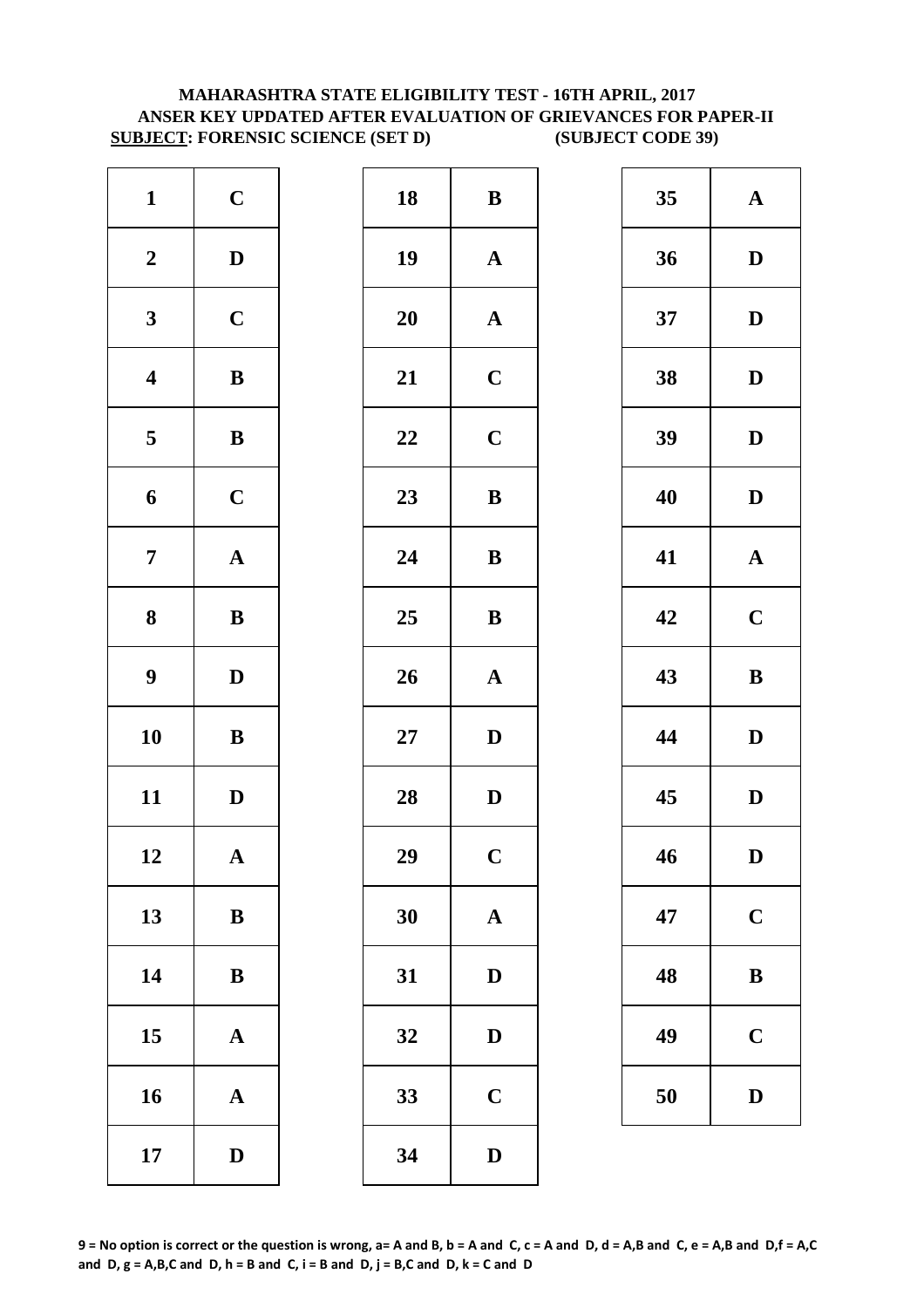# **MAHARASHTRA STATE ELIGIBILITY TEST - 16TH APRIL, 2017 ANSER KEY UPDATED AFTER EVALUATION OF GRIEVANCES FOR PAPER-II SUBJECT: COMMERCE (SET A) (SUBJECT CODE 50)**

| $\mathbf{1}$            | $\, {\bf B}$          | 18        | $\bf{B}$     |
|-------------------------|-----------------------|-----------|--------------|
| $\boldsymbol{2}$        | $\mathbf C$           | 19        | $\bf{B}$     |
| $\mathbf{3}$            | $\mathbf D$           | <b>20</b> | $\mathbf A$  |
| $\overline{\mathbf{4}}$ | $\, {\bf B}$          | 21        | $\bf{B}$     |
| $\overline{\mathbf{5}}$ | $\, {\bf B}$          | 22        | $\mathbf A$  |
| $\boldsymbol{6}$        | ${\bf A}$             | 23        | D            |
| $\boldsymbol{7}$        | $\boldsymbol{\rm{A}}$ | 24        | $\mathbf C$  |
| ${\bf 8}$               | $\mathbf C$           | 25        | $\mathbf{A}$ |
| $\boldsymbol{9}$        | $\mathbf b$           | 26        | $\mathbf C$  |
| 10                      | $\mathbf C$           | $27\,$    | $\mathbf A$  |
| 11                      | $\mathbf D$           | 28        | $\mathbf C$  |
| 12                      | A                     | 29        | $\bf A$      |
| 13                      | $\mathbf C$           | 30        | $\mathbf C$  |
| 14                      | $\mathbf D$           | 31        | $\bf{B}$     |
| 15                      | $\mathbf C$           | 32        | D            |
| 16                      | $\mathbf C$           | 33        | $\mathbf C$  |
| 17                      | $\mathbf C$           | 34        | $\bf{B}$     |

| $\mathbf{1}$            | $\, {\bf B}$          | 18     | $\bf{B}$              | 35 | $\mathbf C$      |
|-------------------------|-----------------------|--------|-----------------------|----|------------------|
| $\boldsymbol{2}$        | $\mathbf C$           | 19     | $\, {\bf B}$          | 36 | $\mathbf C$      |
| $\mathbf{3}$            | $\mathbf{D}$          | 20     | $\mathbf{A}$          | 37 | $\boldsymbol{9}$ |
| $\overline{\mathbf{4}}$ | $\, {\bf B}$          | 21     | $\, {\bf B}$          | 38 | $\boldsymbol{9}$ |
| $5\phantom{.0}$         | $\, {\bf B}$          | 22     | $\boldsymbol{\rm{A}}$ | 39 | $\mathbf A$      |
| $\boldsymbol{6}$        | ${\bf A}$             | 23     | $\mathbf D$           | 40 | $\bf{B}$         |
| $\overline{7}$          | ${\bf A}$             | 24     | $\mathbf C$           | 41 | $\mathbf C$      |
| $\boldsymbol{8}$        | $\mathbf C$           | 25     | $\boldsymbol{\rm{A}}$ | 42 | $\bf{B}$         |
| $\boldsymbol{9}$        | $\mathbf b$           | 26     | $\mathbf C$           | 43 | $\mathbf C$      |
| 10                      | $\mathbf C$           | $27\,$ | ${\bf A}$             | 44 | $\mathbf C$      |
| 11                      | $\mathbf D$           | 28     | $\mathbf C$           | 45 | $\mathbf C$      |
| 12                      | $\boldsymbol{\rm{A}}$ | 29     | $\mathbf A$           | 46 | $\bf{B}$         |
| 13                      | $\mathbf C$           | 30     | $\mathbf C$           | 47 | $\mathbf{D}$     |
| 14                      | $\mathbf D$           | 31     | $\, {\bf B}$          | 48 | $\bf{B}$         |
| 15                      | $\mathbf C$           | 32     | $\mathbf D$           | 49 | $\mathbf{D}$     |
| 16                      | $\mathbf C$           | 33     | $\mathbf C$           | 50 | $\mathbf C$      |
| 17                      | $\mathbf C$           | 34     | $\, {\bf B}$          |    |                  |
|                         |                       |        |                       |    |                  |

| 35 | $\mathbf C$             |
|----|-------------------------|
| 36 | $\mathbf C$             |
| 37 | 9                       |
| 38 | 9                       |
| 39 | $\mathbf A$             |
| 40 | B                       |
| 41 | $\mathbf C$             |
| 42 | B                       |
| 43 | $\mathbf C$             |
| 44 | $\mathbf C$             |
| 45 | $\overline{\mathbf{C}}$ |
| 46 | B                       |
| 47 | $\mathbf{D}$            |
| 48 | B                       |
| 49 | D                       |
| 50 | $\mathbf C$             |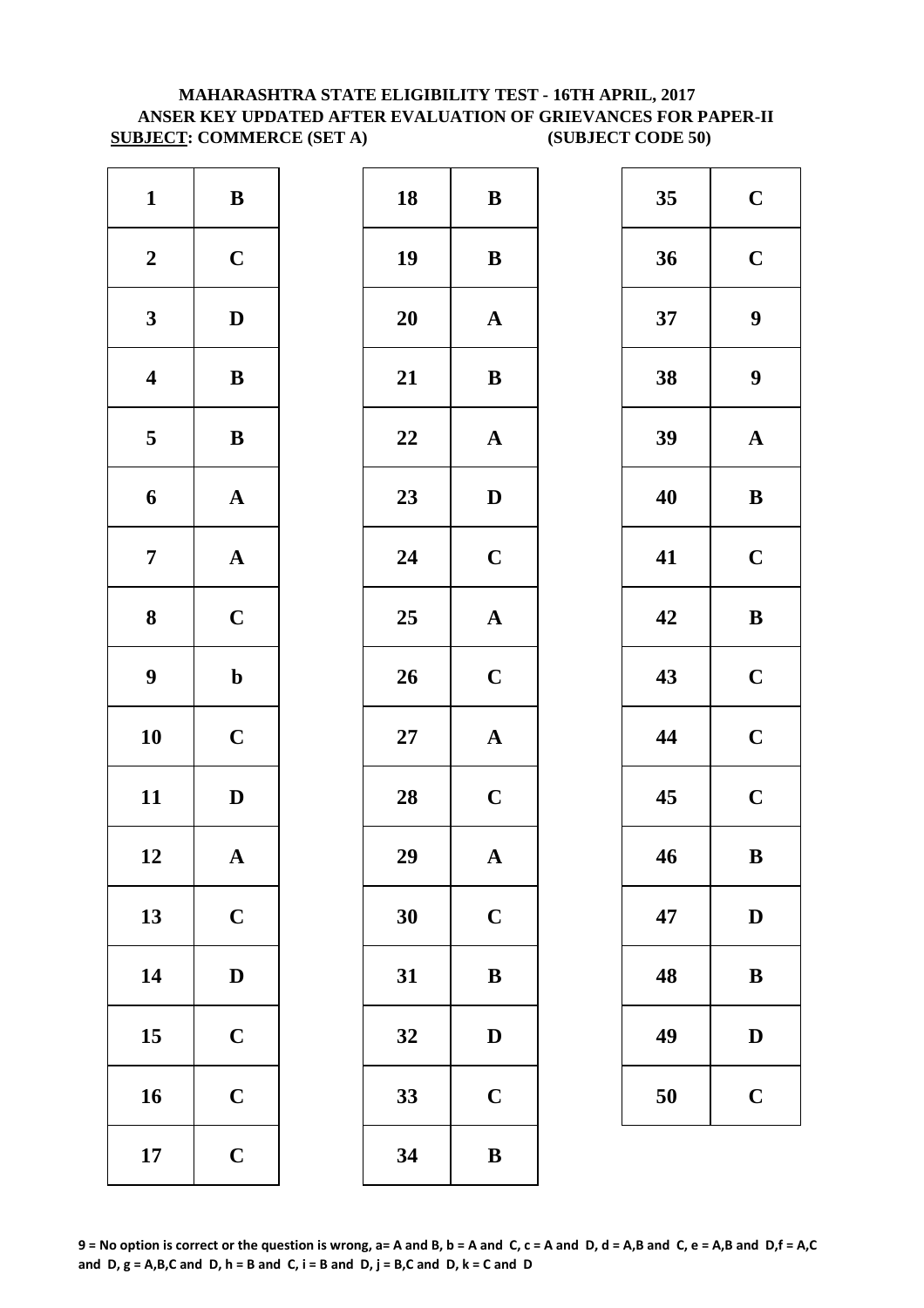# **MAHARASHTRA STATE ELIGIBILITY TEST - 16TH APRIL, 2017 ANSER KEY UPDATED AFTER EVALUATION OF GRIEVANCES FOR PAPER-II SUBJECT: COMMERCE (SET B) (SUBJECT CODE 50)**

| $\mathbf{1}$            | $\, {\bf B}$          | 18        | 9            |
|-------------------------|-----------------------|-----------|--------------|
| $\boldsymbol{2}$        | $\boldsymbol{\rm{A}}$ | 19        | $\mathbf{A}$ |
| $\mathbf{3}$            | $\mathbf D$           | <b>20</b> | $\bf{B}$     |
| $\overline{\mathbf{4}}$ | $\mathbf C$           | 21        | $\mathbf C$  |
| $\overline{\mathbf{5}}$ | $\boldsymbol{\rm{A}}$ | 22        | $\bf{B}$     |
| $\boldsymbol{6}$        | $\mathbf C$           | 23        | $\mathbf C$  |
| $\boldsymbol{7}$        | $\boldsymbol{\rm{A}}$ | 24        | $\mathbf C$  |
| ${\bf 8}$               | $\mathbf C$           | 25        | $\mathbf C$  |
| $\boldsymbol{9}$        | $\boldsymbol{\rm{A}}$ | 26        | $\bf{B}$     |
| 10                      | $\mathbf C$           | $27\,$    | $\mathbf{D}$ |
| 11                      | $\, {\bf B}$          | 28        | $\bf{B}$     |
| 12                      | D                     | 29        | D            |
| 13                      | $\mathbf C$           | 30        | $\mathbf C$  |
| 14                      | $\, {\bf B}$          | 31        | $\bf{B}$     |
| 15                      | $\mathbf C$           | 32        | $\mathbf C$  |
| 16                      | $\mathbf C$           | 33        | D            |
| 17                      | $\boldsymbol{9}$      | 34        | $\bf{B}$     |

| $\mathbf{1}$            | $\bf{B}$         | 18 | $\boldsymbol{9}$ | 35 | $\bf{B}$     |
|-------------------------|------------------|----|------------------|----|--------------|
| $\boldsymbol{2}$        | ${\bf A}$        | 19 | ${\bf A}$        | 36 | $\mathbf A$  |
| $\mathbf{3}$            | $\mathbf{D}$     | 20 | $\bf{B}$         | 37 | $\mathbf A$  |
| $\overline{\mathbf{4}}$ | $\mathbf C$      | 21 | $\mathbf C$      | 38 | $\mathbf C$  |
| $\overline{\mathbf{5}}$ | ${\bf A}$        | 22 | $\bf{B}$         | 39 | $\mathbf b$  |
| $\boldsymbol{6}$        | $\mathbf C$      | 23 | $\mathbf C$      | 40 | $\mathbf C$  |
| $\overline{7}$          | ${\bf A}$        | 24 | $\mathbf C$      | 41 | $\mathbf{D}$ |
| $\boldsymbol{8}$        | $\mathbf C$      | 25 | $\mathbf C$      | 42 | $\mathbf A$  |
| $\boldsymbol{9}$        | ${\bf A}$        | 26 | $\, {\bf B}$     | 43 | $\mathbf C$  |
| 10                      | $\mathbf C$      | 27 | $\mathbf D$      | 44 | $\mathbf{D}$ |
| 11                      | $\bf{B}$         | 28 | ${\bf B}$        | 45 | $\mathbf C$  |
| 12                      | $\mathbf D$      | 29 | $\mathbf D$      | 46 | $\mathbf C$  |
| 13                      | $\mathbf C$      | 30 | $\mathbf C$      | 47 | $\mathbf C$  |
| 14                      | $\, {\bf B}$     | 31 | $\, {\bf B}$     | 48 | $\bf{B}$     |
| 15                      | $\mathbf C$      | 32 | $\mathbf C$      | 49 | $\bf{B}$     |
| 16                      | $\mathbf C$      | 33 | $\mathbf D$      | 50 | $\mathbf A$  |
| 17                      | $\boldsymbol{9}$ | 34 | $\, {\bf B}$     |    |              |

| 35 | B           |
|----|-------------|
| 36 | $\mathbf A$ |
| 37 | $\mathbf A$ |
| 38 | $\mathbf C$ |
| 39 | $\mathbf b$ |
| 40 | $\mathbf C$ |
| 41 | D           |
| 42 | $\mathbf A$ |
| 43 | $\mathbf C$ |
| 44 | D           |
| 45 | $\mathbf C$ |
| 46 | $\mathbf C$ |
| 47 | $\mathbf C$ |
| 48 | B           |
| 49 | B           |
| 50 | $\mathbf A$ |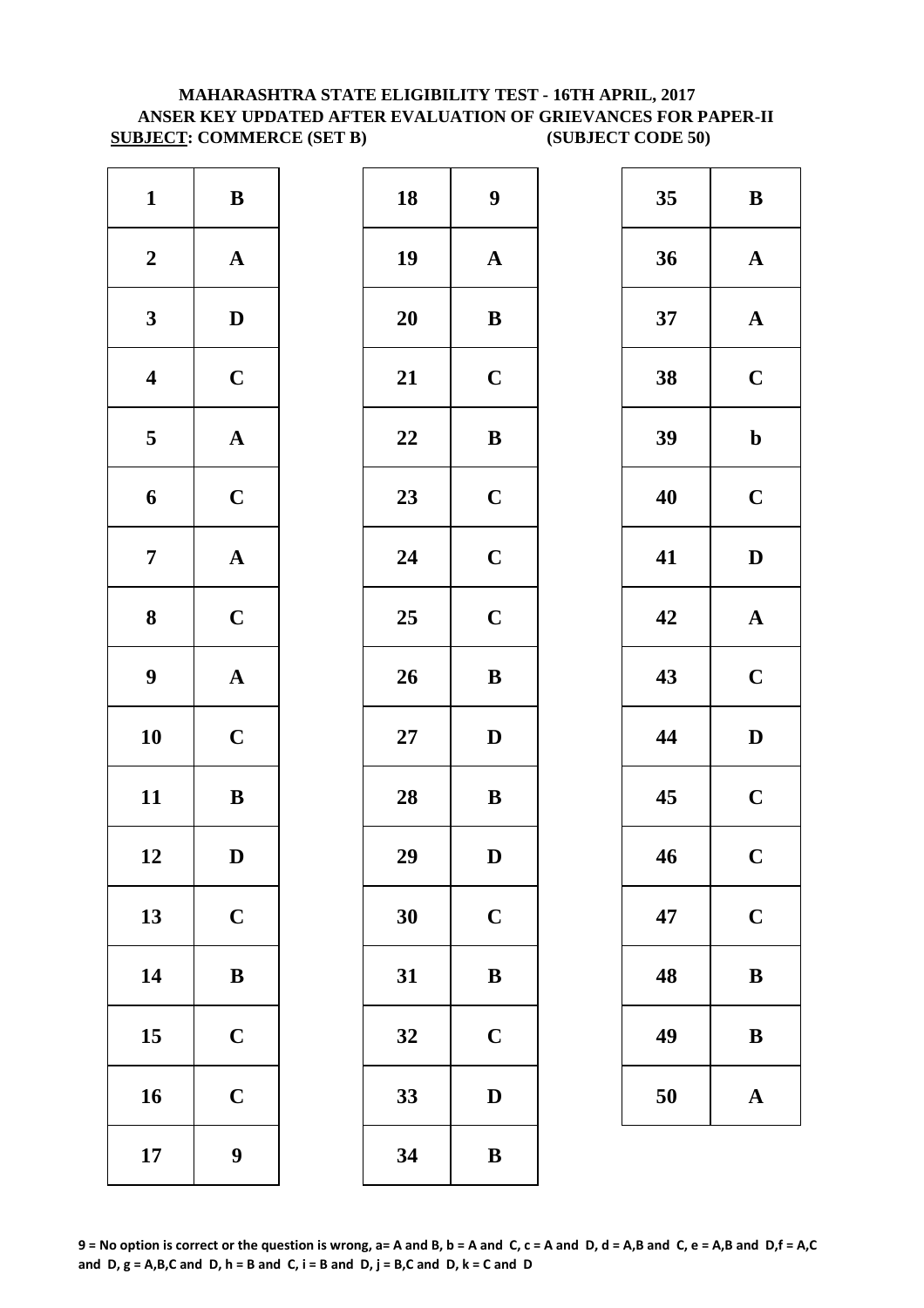# **MAHARASHTRA STATE ELIGIBILITY TEST - 16TH APRIL, 2017 ANSER KEY UPDATED AFTER EVALUATION OF GRIEVANCES FOR PAPER-II SUBJECT: COMMERCE (SET C) (SUBJECT CODE 50)**

| $\mathbf{1}$            | $\bf{B}$         | 18        | $\bf{B}$     |
|-------------------------|------------------|-----------|--------------|
| $\boldsymbol{2}$        | $\mathbf D$      | 19        | $\mathbf{D}$ |
| $\mathbf{3}$            | $\mathbf C$      | <b>20</b> | $\mathbf C$  |
| $\overline{\mathbf{4}}$ | $\, {\bf B}$     | 21        | $\bf{B}$     |
| $\overline{\mathbf{5}}$ | $\mathbf C$      | 22        | $\mathbf C$  |
| 6                       | $\mathbf C$      | 23        | $\mathbf{D}$ |
| $\boldsymbol{7}$        | $\boldsymbol{9}$ | 24        | $\bf{B}$     |
| ${\bf 8}$               | $\boldsymbol{9}$ | 25        | $\bf{B}$     |
| $\boldsymbol{9}$        | ${\bf A}$        | 26        | $\mathbf{A}$ |
| 10                      | $\bf{B}$         | $27\,$    | $\mathbf{A}$ |
| 11                      | $\mathbf C$      | 28        | $\mathbf C$  |
| 12                      | $\bf{B}$         | 29        | $\mathbf b$  |
| 13                      | $\mathbf C$      | 30        | $\mathbf C$  |
| 14                      | $\mathbf C$      | 31        | $\mathbf{D}$ |
| 15                      | $\mathbf C$      | 32        | $\mathbf{A}$ |
| 16                      | $\, {\bf B}$     | 33        | $\mathbf C$  |
| 17                      | $\mathbf D$      | 34        | $\mathbf{D}$ |

| $\boldsymbol{2}$<br>19<br>36<br>$\mathbf D$<br>$\mathbf D$<br>$\mathbf C$<br>20<br>$\mathbf C$<br>$\mathbf{3}$<br>37<br>$\overline{\mathbf{4}}$<br>${\bf B}$<br>21<br>$\, {\bf B}$<br>38<br>$\mathbf C$<br>$\overline{\mathbf{5}}$<br>22<br>$\mathbf C$<br>39<br>$\mathbf C$<br>23<br>$\boldsymbol{6}$<br>$\mathbf D$<br>40<br>$\boldsymbol{9}$<br>$\overline{7}$<br>24<br>41<br>$\, {\bf B}$<br>$\boldsymbol{9}$<br>$\boldsymbol{8}$<br>42<br>25<br>${\bf B}$<br>$\boldsymbol{9}$<br>26<br>43<br>${\bf A}$<br>${\bf A}$<br>10<br>$\, {\bf B}$<br>44<br>27<br>${\bf A}$<br>11<br>$\mathbf C$<br>28<br>$\mathbf C$<br>45<br>12<br>29<br>46<br>$\bf{B}$<br>$\mathbf b$<br>13<br>$\mathbf C$<br>30<br>$\mathbf C$<br>47<br>14<br>$\mathbf C$<br>31<br>$\mathbf D$<br>48<br>$\mathbf C$<br>15<br>49<br>32<br>$\mathbf A$<br>16<br>$\mathbf C$<br>33<br>50<br>$\, {\bf B}$ | $\mathbf{1}$ | $\bf{B}$    | 18 | ${\bf B}$   | 35 | $\mathbf C$  |
|-----------------------------------------------------------------------------------------------------------------------------------------------------------------------------------------------------------------------------------------------------------------------------------------------------------------------------------------------------------------------------------------------------------------------------------------------------------------------------------------------------------------------------------------------------------------------------------------------------------------------------------------------------------------------------------------------------------------------------------------------------------------------------------------------------------------------------------------------------------------------|--------------|-------------|----|-------------|----|--------------|
|                                                                                                                                                                                                                                                                                                                                                                                                                                                                                                                                                                                                                                                                                                                                                                                                                                                                       |              |             |    |             |    | $\mathbf C$  |
|                                                                                                                                                                                                                                                                                                                                                                                                                                                                                                                                                                                                                                                                                                                                                                                                                                                                       |              |             |    |             |    | $\mathbf C$  |
|                                                                                                                                                                                                                                                                                                                                                                                                                                                                                                                                                                                                                                                                                                                                                                                                                                                                       |              |             |    |             |    | $\bf{B}$     |
|                                                                                                                                                                                                                                                                                                                                                                                                                                                                                                                                                                                                                                                                                                                                                                                                                                                                       |              |             |    |             |    | $\bf{B}$     |
|                                                                                                                                                                                                                                                                                                                                                                                                                                                                                                                                                                                                                                                                                                                                                                                                                                                                       |              |             |    |             |    | $\mathbf A$  |
|                                                                                                                                                                                                                                                                                                                                                                                                                                                                                                                                                                                                                                                                                                                                                                                                                                                                       |              |             |    |             |    | $\bf{B}$     |
|                                                                                                                                                                                                                                                                                                                                                                                                                                                                                                                                                                                                                                                                                                                                                                                                                                                                       |              |             |    |             |    | $\mathbf A$  |
|                                                                                                                                                                                                                                                                                                                                                                                                                                                                                                                                                                                                                                                                                                                                                                                                                                                                       |              |             |    |             |    | $\mathbf{D}$ |
|                                                                                                                                                                                                                                                                                                                                                                                                                                                                                                                                                                                                                                                                                                                                                                                                                                                                       |              |             |    |             |    | $\mathbf C$  |
|                                                                                                                                                                                                                                                                                                                                                                                                                                                                                                                                                                                                                                                                                                                                                                                                                                                                       |              |             |    |             |    | $\mathbf A$  |
|                                                                                                                                                                                                                                                                                                                                                                                                                                                                                                                                                                                                                                                                                                                                                                                                                                                                       |              |             |    |             |    | $\mathbf C$  |
|                                                                                                                                                                                                                                                                                                                                                                                                                                                                                                                                                                                                                                                                                                                                                                                                                                                                       |              |             |    |             |    | $\mathbf A$  |
|                                                                                                                                                                                                                                                                                                                                                                                                                                                                                                                                                                                                                                                                                                                                                                                                                                                                       |              |             |    |             |    | $\mathbf C$  |
|                                                                                                                                                                                                                                                                                                                                                                                                                                                                                                                                                                                                                                                                                                                                                                                                                                                                       |              |             |    |             |    | $\mathbf A$  |
|                                                                                                                                                                                                                                                                                                                                                                                                                                                                                                                                                                                                                                                                                                                                                                                                                                                                       |              |             |    |             |    | $\mathbf C$  |
|                                                                                                                                                                                                                                                                                                                                                                                                                                                                                                                                                                                                                                                                                                                                                                                                                                                                       | 17           | $\mathbf D$ | 34 | $\mathbf D$ |    |              |

| 35 | $\mathbf C$ |
|----|-------------|
| 36 | $\mathbf C$ |
| 37 | $\mathbf C$ |
| 38 | B           |
| 39 | B           |
| 40 | $\mathbf A$ |
| 41 | B           |
| 42 | $\mathbf A$ |
| 43 | D           |
| 44 | $\mathbf C$ |
| 45 | $\mathbf A$ |
| 46 | $\mathbf C$ |
| 47 | ${\bf A}$   |
| 48 | $\mathbf C$ |
| 49 | A           |
|    |             |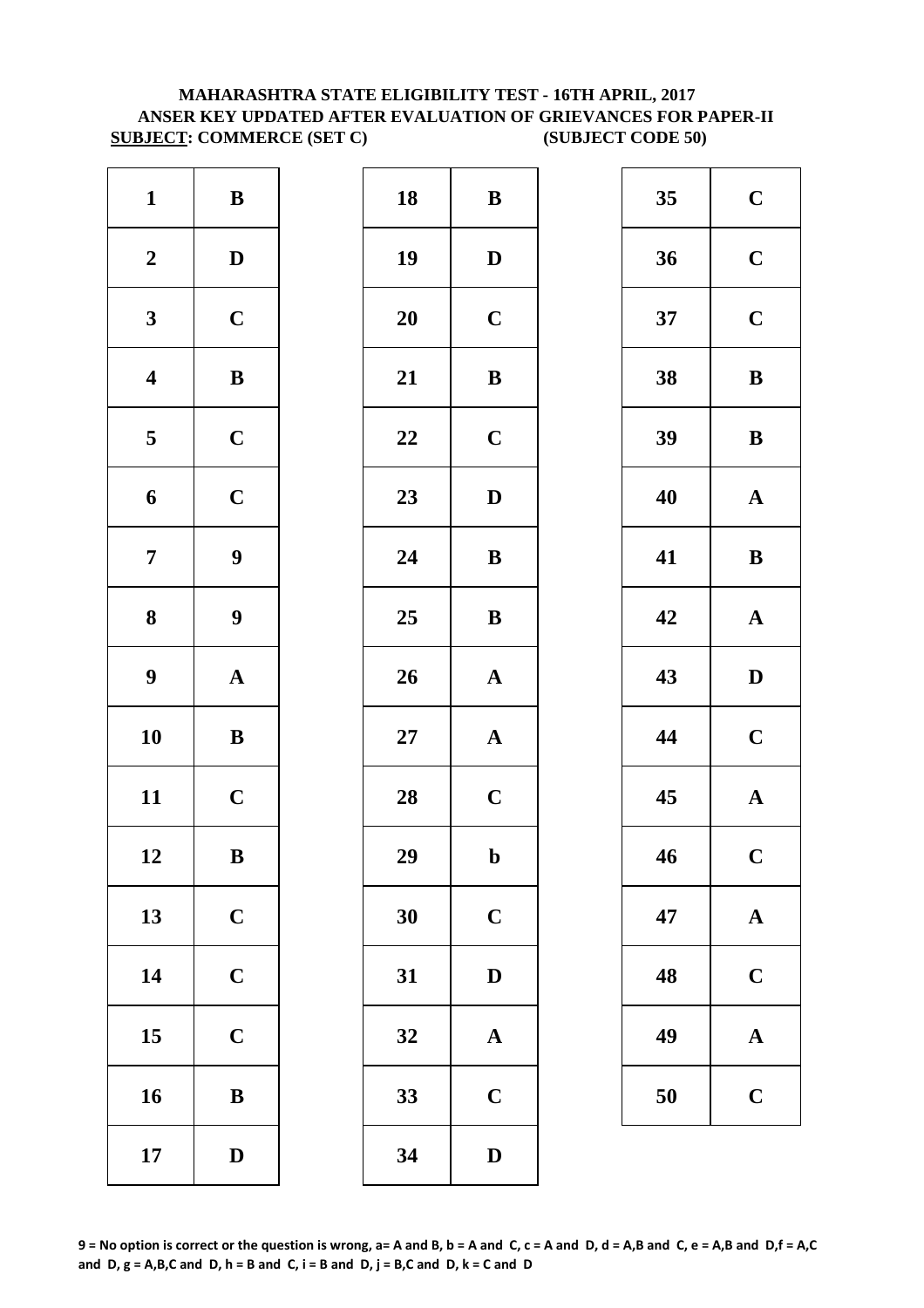# **MAHARASHTRA STATE ELIGIBILITY TEST - 16TH APRIL, 2017 ANSER KEY UPDATED AFTER EVALUATION OF GRIEVANCES FOR PAPER-II SUBJECT: COMMERCE (SET D) (SUBJECT CODE 50)**

| $\mathbf{1}$            | $\mathbf C$           | 18         | $\mathbf C$  |
|-------------------------|-----------------------|------------|--------------|
| $\boldsymbol{2}$        | $\, {\bf B}$          | 19         | $\mathbf b$  |
| $\mathbf{3}$            | $\mathbf C$           | <b>20</b>  | $\mathbf C$  |
| $\overline{\mathbf{4}}$ | $\mathbf C$           | 21         | $\mathbf{D}$ |
| 5                       | $\mathbf C$           | 22         | $\mathbf A$  |
| $\boldsymbol{6}$        | $\, {\bf B}$          | 23         | $\mathbf C$  |
| $\boldsymbol{7}$        | $\mathbf D$           | 24         | $\mathbf{D}$ |
| ${\bf 8}$               | $\bf{B}$              | 25         | $\mathbf C$  |
| $\boldsymbol{9}$        | $\mathbf D$           | 26         | $\mathbf C$  |
| 10                      | $\mathbf C$           | ${\bf 27}$ | $\mathbf C$  |
| 11                      | $\, {\bf B}$          | 28         | $\bf{B}$     |
| 12                      | $\mathbf C$           | 29         | $\bf{B}$     |
| 13                      | $\mathbf D$           | 30         | $\mathbf{A}$ |
| 14                      | $\bf{B}$              | 31         | $\bf{B}$     |
| 15                      | $\bf{B}$              | 32         | $\mathbf A$  |
| 16                      | $\boldsymbol{\rm{A}}$ | 33         | D            |
| 17                      | $\boldsymbol{\rm{A}}$ | 34         | $\mathbf C$  |

| $\mathbf{1}$            | $\mathbf C$  | 18        | $\mathbf C$           | 35 | $\mathbf A$      |
|-------------------------|--------------|-----------|-----------------------|----|------------------|
| $\boldsymbol{2}$        | ${\bf B}$    | 19        | $\mathbf b$           | 36 | $\mathbf C$      |
| $\mathbf{3}$            | $\mathbf C$  | 20        | $\mathbf C$           | 37 | $\mathbf A$      |
| $\overline{\mathbf{4}}$ | $\mathbf C$  | 21        | ${\bf D}$             | 38 | $\mathbf C$      |
| $5\phantom{.0}$         | $\mathbf C$  | 22        | $\boldsymbol{\rm{A}}$ | 39 | $\mathbf A$      |
| $\boldsymbol{6}$        | $\, {\bf B}$ | 23        | $\mathbf C$           | 40 | $\mathbf C$      |
| $\overline{7}$          | $\mathbf D$  | 24        | $\mathbf D$           | 41 | $\bf{B}$         |
| $\boldsymbol{8}$        | ${\bf B}$    | 25        | $\mathbf C$           | 42 | $\mathbf{D}$     |
| $\boldsymbol{9}$        | $\mathbf D$  | 26        | $\mathbf C$           | 43 | $\mathbf C$      |
| 10                      | $\mathbf C$  | <b>27</b> | $\mathbf C$           | 44 | $\bf{B}$         |
| 11                      | $\, {\bf B}$ | 28        | $\, {\bf B}$          | 45 | $\mathbf C$      |
| 12                      | $\mathbf C$  | 29        | $\, {\bf B}$          | 46 | $\mathbf C$      |
| 13                      | $\mathbf D$  | 30        | $\mathbf A$           | 47 | $\boldsymbol{9}$ |
| 14                      | $\, {\bf B}$ | 31        | $\, {\bf B}$          | 48 | $\boldsymbol{9}$ |
| 15                      | $\bf{B}$     | 32        | $\mathbf A$           | 49 | $\mathbf A$      |
| 16                      | ${\bf A}$    | 33        | $\mathbf D$           | 50 | $\bf{B}$         |
| 17                      | ${\bf A}$    | 34        | $\mathbf C$           |    |                  |
|                         |              |           |                       |    |                  |

| 35 | $\mathbf A$ |
|----|-------------|
| 36 | $\mathbf C$ |
| 37 | $\mathbf A$ |
| 38 | $\mathbf C$ |
| 39 | $\mathbf A$ |
| 40 | $\mathbf C$ |
| 41 | B           |
| 42 | D           |
| 43 | $\mathbf C$ |
| 44 | B           |
| 45 | $\mathbf C$ |
| 46 | $\mathbf C$ |
| 47 | 9           |
| 48 | 9           |
| 49 | $\mathbf A$ |
| 50 | B           |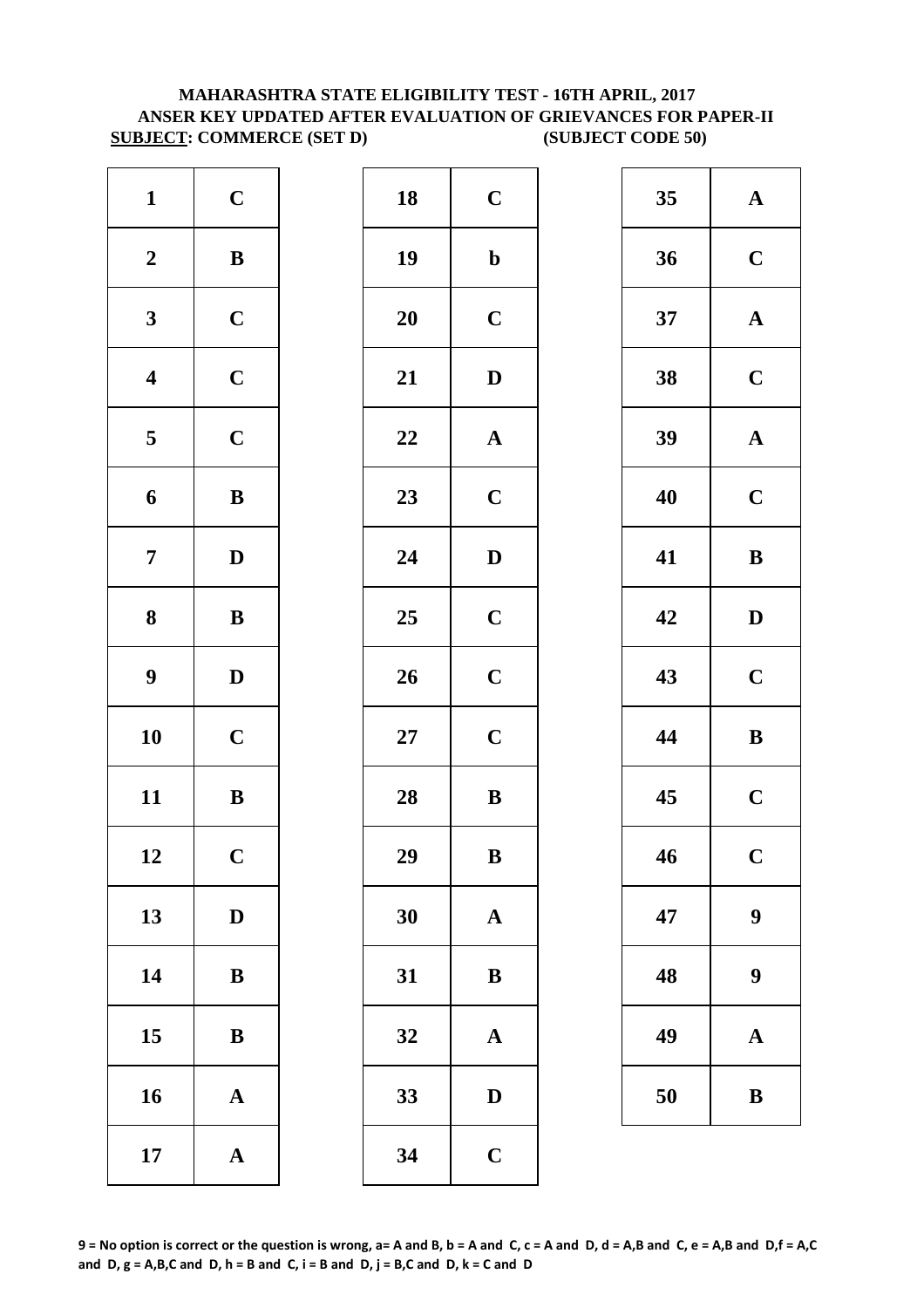## **MAHARASHTRA STATE ELIGIBILITY TEST - 16TH APRIL, 2017 ANSER KEY UPDATED AFTER EVALUATION OF GRIEVANCES FOR PAPER-II SUBJECT: MANAGEMENT (SET A) (SUBJECT CODE 51)**

| $\mathbf D$           | 18        | $\mathbf C$  |
|-----------------------|-----------|--------------|
| $\boldsymbol{\rm{A}}$ | 19        | $\mathbf{A}$ |
| $\, {\bf B}$          | <b>20</b> | $\bf{B}$     |
| $\mathbf A$           | 21        | $\mathbf{A}$ |
| $\mathbf C$           | 22        | $\mathbf{D}$ |
| ${\bf A}$             | 23        | $\mathbf{D}$ |
| $\mathbf C$           | 24        | $\mathbf{A}$ |
| $\boldsymbol{\rm{A}}$ | 25        | $\bf{B}$     |
| $\, {\bf B}$          | 26        | $\mathbf{A}$ |
| $\mathbf D$           | $27\,$    | D            |
| $\, {\bf B}$          | 28        | $\mathbf{A}$ |
| D                     | 29        | D            |
| $\mathbf D$           | 30        | $\bf{B}$     |
| $\boldsymbol{\rm{A}}$ | 31        | $\bf{B}$     |
| $\mathbf D$           | 32        | $\bf{B}$     |
| $\bf{B}$              | 33        | $\mathbf{D}$ |
| $\boldsymbol{\rm{A}}$ | 34        | $\mathbf C$  |
|                       |           |              |

| $\mathbf{1}$            | $\mathbf D$  | 18 | $\mathbf C$           | 35 | $\bf{B}$     |
|-------------------------|--------------|----|-----------------------|----|--------------|
| $\boldsymbol{2}$        | ${\bf A}$    | 19 | $\mathbf A$           | 36 | $\mathbf A$  |
| $\mathbf{3}$            | $\bf{B}$     | 20 | $\, {\bf B}$          | 37 | $\bf{B}$     |
| $\overline{\mathbf{4}}$ | ${\bf A}$    | 21 | $\boldsymbol{\rm{A}}$ | 38 | $\mathbf C$  |
| $\overline{\mathbf{5}}$ | $\mathbf C$  | 22 | $\mathbf D$           | 39 | $\mathbf A$  |
| $\boldsymbol{6}$        | ${\bf A}$    | 23 | $\mathbf D$           | 40 | $\bf{B}$     |
| $\overline{7}$          | $\mathbf C$  | 24 | ${\bf A}$             | 41 | $\mathbf{D}$ |
| $\boldsymbol{8}$        | ${\bf A}$    | 25 | ${\bf B}$             | 42 | $\mathbf A$  |
| $\boldsymbol{9}$        | $\, {\bf B}$ | 26 | $\boldsymbol{\rm{A}}$ | 43 | $\bf{B}$     |
| 10                      | $\mathbf D$  | 27 | $\mathbf D$           | 44 | $\mathbf h$  |
| 11                      | $\, {\bf B}$ | 28 | $\boldsymbol{\rm{A}}$ | 45 | $\mathbf A$  |
| 12                      | D            | 29 | D                     | 46 | $\bf{B}$     |
| 13                      | $\mathbf D$  | 30 | $\, {\bf B}$          | 47 | $\mathbf C$  |
| 14                      | ${\bf A}$    | 31 | $\bf{B}$              | 48 | $\mathbf A$  |
| 15                      | $\mathbf D$  | 32 | $\, {\bf B}$          | 49 | $\bf{B}$     |
| 16                      | $\, {\bf B}$ | 33 | $\mathbf D$           | 50 | $\mathbf{D}$ |
| 17                      | ${\bf A}$    | 34 | $\mathbf C$           |    |              |
|                         |              |    |                       |    |              |

| 35 | B            |
|----|--------------|
| 36 | $\mathbf A$  |
| 37 | B            |
| 38 | $\mathbf C$  |
| 39 | $\mathbf A$  |
| 40 | B            |
| 41 | D            |
| 42 | $\mathbf A$  |
| 43 | B            |
| 44 | h            |
| 45 | $\mathbf{A}$ |
| 46 | $\bf{B}$     |
| 47 | $\mathbf C$  |
| 48 | A            |
| 49 | B            |
| 50 | $\mathbf{D}$ |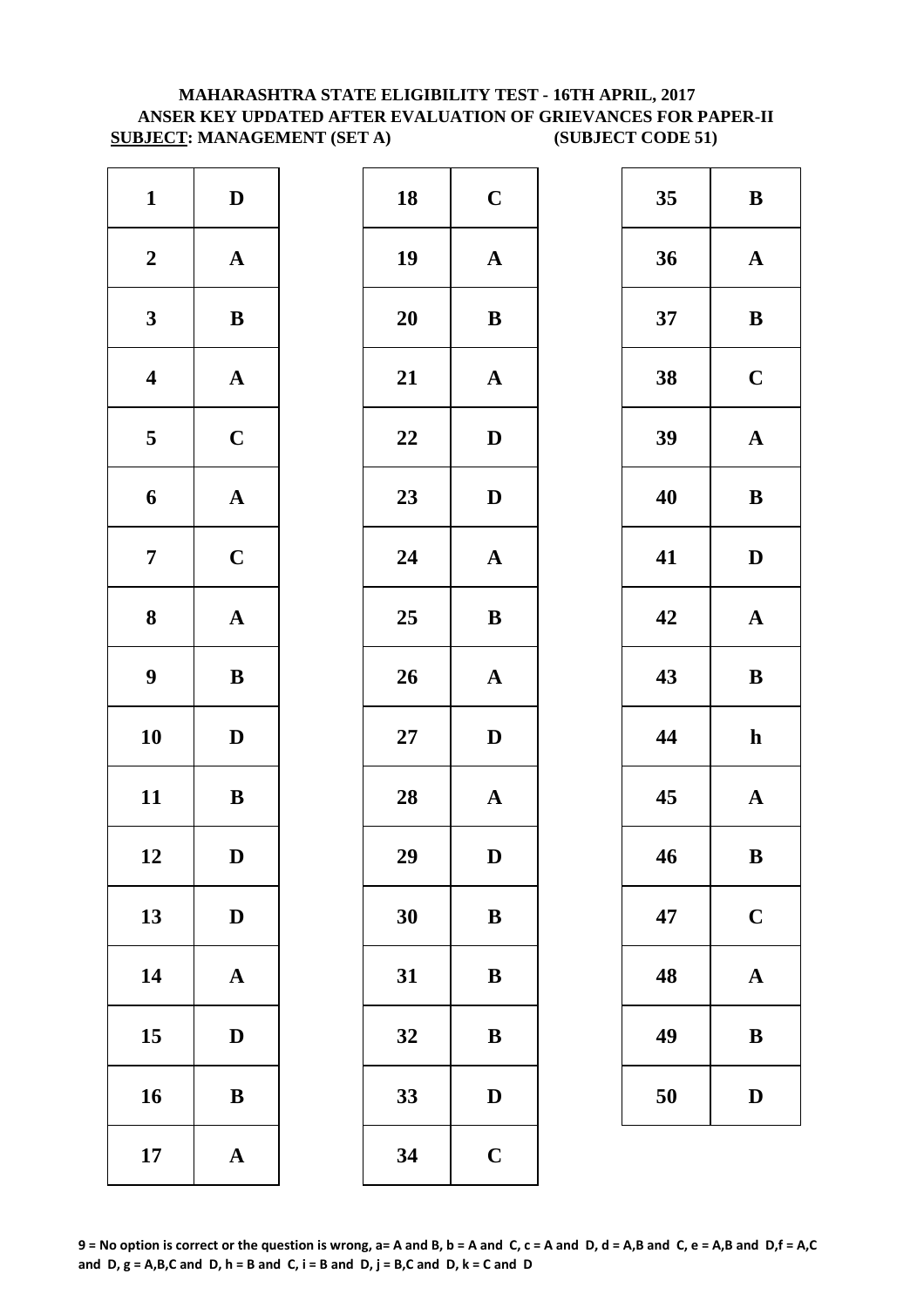# **MAHARASHTRA STATE ELIGIBILITY TEST - 16TH APRIL, 2017 ANSER KEY UPDATED AFTER EVALUATION OF GRIEVANCES FOR PAPER-II SUBJECT: MANAGEMENT (SET B) (SUBJECT CODE 51)**

| $\mathbf{1}$     | ${\bf A}$             | 18     | $\mathbf C$  |
|------------------|-----------------------|--------|--------------|
| $\boldsymbol{2}$ | $\mathbf D$           | 19     | $\mathbf A$  |
| $\mathbf{3}$     | $\mathbf D$           | 20     | $\bf{B}$     |
| $\boldsymbol{4}$ | $\mathbf A$           | 21     | $\mathbf{D}$ |
| 5                | $\, {\bf B}$          | 22     | $\mathbf A$  |
| $\boldsymbol{6}$ | $\mathbf A$           | 23     | $\bf{B}$     |
| $\overline{7}$   | $\mathbf D$           | 24     | $\mathbf h$  |
| $\boldsymbol{8}$ | $\boldsymbol{\rm{A}}$ | 25     | $\mathbf A$  |
| $\boldsymbol{9}$ | $\mathbf D$           | 26     | $\bf{B}$     |
| 10               | $\, {\bf B}$          | $27\,$ | $\mathbf C$  |
| 11               | $\, {\bf B}$          | 28     | $\mathbf{A}$ |
| 12               | B                     | 29     | $\bf{B}$     |
| 13               | $\mathbf D$           | 30     | $\mathbf{D}$ |
| 14               | $\mathbf C$           | 31     | $\mathbf{D}$ |
| 15               | $\bf{B}$              | 32     | $\mathbf A$  |
| 16               | $\mathbf A$           | 33     | $\bf{B}$     |
| 17               | $\, {\bf B}$          | 34     | $\mathbf A$  |

| $\mathbf{1}$            | ${\bf A}$    | 18 | $\mathbf C$           | 35 | $\mathbf C$  |
|-------------------------|--------------|----|-----------------------|----|--------------|
| $\boldsymbol{2}$        | $\mathbf{D}$ | 19 | ${\bf A}$             | 36 | $\mathbf A$  |
| $\mathbf{3}$            | $\mathbf{D}$ | 20 | ${\bf B}$             | 37 | $\mathbf C$  |
| $\overline{\mathbf{4}}$ | ${\bf A}$    | 21 | ${\bf D}$             | 38 | $\mathbf A$  |
| $\overline{\mathbf{5}}$ | $\, {\bf B}$ | 22 | $\mathbf A$           | 39 | $\bf{B}$     |
| $\boldsymbol{6}$        | ${\bf A}$    | 23 | $\, {\bf B}$          | 40 | $\mathbf{D}$ |
| $\overline{7}$          | $\mathbf{D}$ | 24 | $\mathbf h$           | 41 | $\bf{B}$     |
| $\boldsymbol{8}$        | ${\bf A}$    | 25 | $\mathbf A$           | 42 | $\mathbf{D}$ |
| $\boldsymbol{9}$        | $\mathbf D$  | 26 | $\bf{B}$              | 43 | $\mathbf{D}$ |
| 10                      | ${\bf B}$    | 27 | $\mathbf C$           | 44 | $\mathbf A$  |
| 11                      | $\bf{B}$     | 28 | $\boldsymbol{\rm{A}}$ | 45 | $\mathbf{D}$ |
| 12                      | B            | 29 | $\bf{B}$              | 46 | $\bf{B}$     |
| 13                      | $\mathbf D$  | 30 | $\mathbf D$           | 47 | $\mathbf A$  |
| 14                      | $\mathbf C$  | 31 | $\mathbf D$           | 48 | $\mathbf C$  |
| 15                      | $\, {\bf B}$ | 32 | $\mathbf A$           | 49 | $\mathbf A$  |
| 16                      | ${\bf A}$    | 33 | $\, {\bf B}$          | 50 | $\bf{B}$     |
| 17                      | $\, {\bf B}$ | 34 | $\boldsymbol{\rm{A}}$ |    |              |
|                         |              |    |                       |    |              |

| 35 | $\mathbf C$ |  |  |
|----|-------------|--|--|
| 36 | $\mathbf A$ |  |  |
| 37 | $\mathbf C$ |  |  |
| 38 | $\mathbf A$ |  |  |
| 39 | $\bf{B}$    |  |  |
| 40 | D           |  |  |
| 41 | B           |  |  |
| 42 | D           |  |  |
| 43 | D           |  |  |
| 44 | $\mathbf A$ |  |  |
|    |             |  |  |
| 45 | D           |  |  |
| 46 | B           |  |  |
| 47 | $\mathbf A$ |  |  |
| 48 | $\mathbf C$ |  |  |
| 49 | $\mathbf A$ |  |  |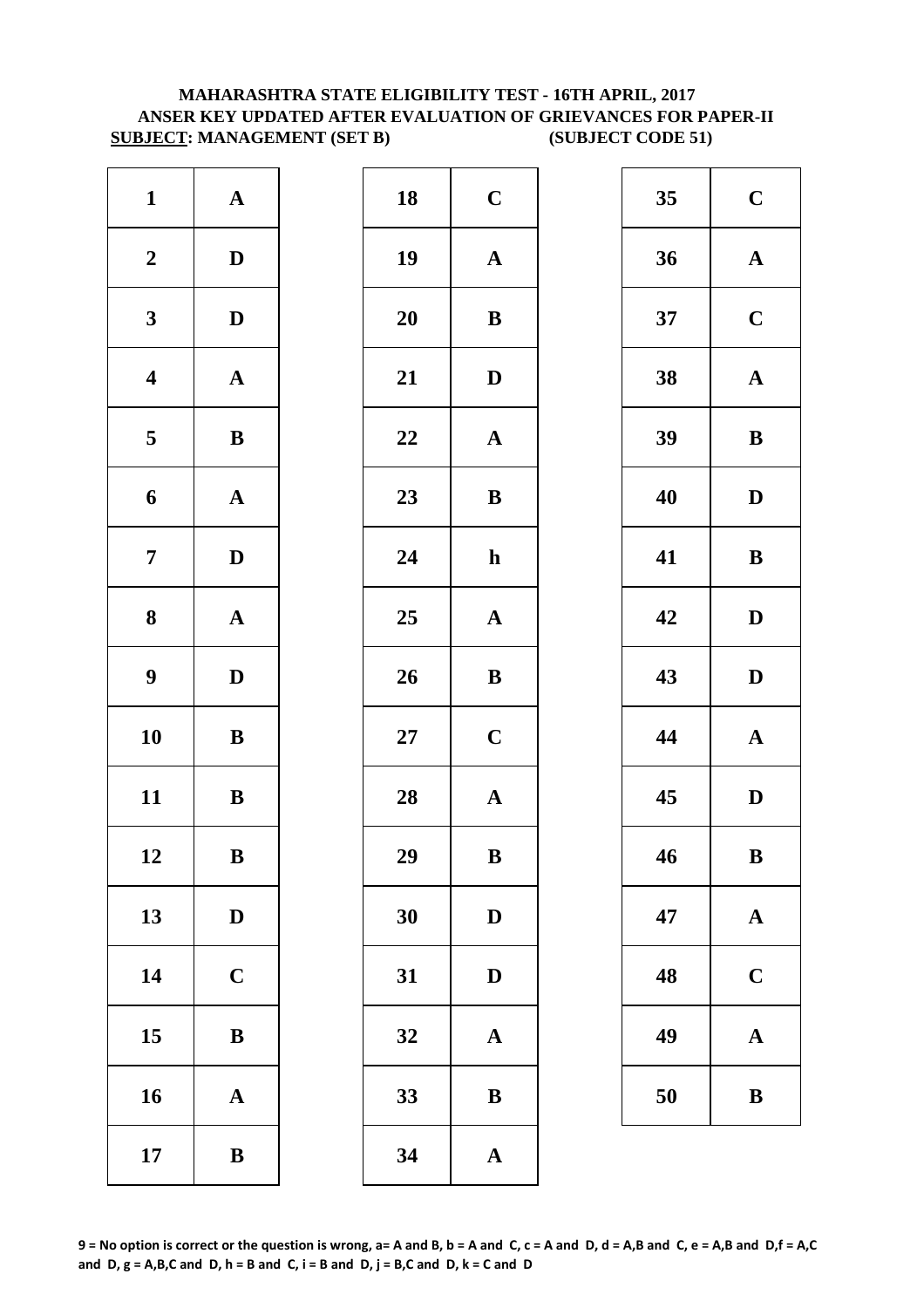# **MAHARASHTRA STATE ELIGIBILITY TEST - 16TH APRIL, 2017 ANSER KEY UPDATED AFTER EVALUATION OF GRIEVANCES FOR PAPER-II SUBJECT: MANAGEMENT (SET C) (SUBJECT CODE 51)**

| $\mathbf{1}$            | $\, {\bf B}$          | 18     | $\mathbf A$  |
|-------------------------|-----------------------|--------|--------------|
| $\boldsymbol{2}$        | $\, {\bf B}$          | 19     | $\bf{B}$     |
| $\mathbf{3}$            | $\mathbf D$           | 20     | $\mathbf{D}$ |
| $\overline{\mathbf{4}}$ | $\mathbf C$           | 21     | $\mathbf{D}$ |
| 5                       | $\, {\bf B}$          | 22     | $\mathbf A$  |
| $\boldsymbol{6}$        | $\mathbf A$           | 23     | $\bf{B}$     |
| $\overline{7}$          | $\, {\bf B}$          | 24     | $\mathbf{A}$ |
| $\bf{8}$                | $\mathbf C$           | 25     | $\mathbf C$  |
| $\boldsymbol{9}$        | $\boldsymbol{\rm{A}}$ | 26     | $\mathbf{A}$ |
| 10                      | $\bf{B}$              | $27\,$ | $\mathbf C$  |
| 11                      | $\mathbf D$           | 28     | $\mathbf{A}$ |
| 12                      | A                     | 29     | $\bf{B}$     |
| 13                      | $\bf{B}$              | 30     | $\mathbf{D}$ |
| 14                      | $\mathbf h$           | 31     | $\bf{B}$     |
| 15                      | ${\bf A}$             | 32     | $\mathbf{D}$ |
| 16                      | ${\bf B}$             | 33     | D            |
| 17                      | $\mathbf C$           | 34     | $\mathbf{A}$ |

| $\mathbf{1}$            | $\, {\bf B}$ | 18     | $\mathbf{A}$          | 35 | $\mathbf{D}$ |
|-------------------------|--------------|--------|-----------------------|----|--------------|
| $\boldsymbol{2}$        | $\, {\bf B}$ | 19     | $\, {\bf B}$          | 36 | $\bf{B}$     |
| $\mathbf{3}$            | $\mathbf{D}$ | 20     | $\mathbf D$           | 37 | $\mathbf A$  |
| $\overline{\mathbf{4}}$ | $\mathbf C$  | 21     | ${\bf D}$             | 38 | $\mathbf C$  |
| $5\overline{)}$         | $\, {\bf B}$ | 22     | ${\bf A}$             | 39 | $\mathbf A$  |
| $\boldsymbol{6}$        | ${\bf A}$    | 23     | $\, {\bf B}$          | 40 | $\bf{B}$     |
| $\overline{7}$          | $\, {\bf B}$ | 24     | $\boldsymbol{\rm{A}}$ | 41 | $\mathbf A$  |
| $\boldsymbol{8}$        | $\mathbf C$  | 25     | $\mathbf C$           | 42 | $\mathbf{D}$ |
| $\boldsymbol{9}$        | ${\bf A}$    | 26     | ${\bf A}$             | 43 | $\mathbf{D}$ |
| 10                      | ${\bf B}$    | $27\,$ | $\mathbf C$           | 44 | $\mathbf A$  |
| 11                      | $\mathbf{D}$ | 28     | $\boldsymbol{\rm{A}}$ | 45 | $\bf{B}$     |
| 12                      | $\mathbf A$  | 29     | $\, {\bf B}$          | 46 | $\mathbf A$  |
| 13                      | $\, {\bf B}$ | 30     | $\mathbf D$           | 47 | D            |
| 14                      | $\mathbf h$  | 31     | $\bf{B}$              | 48 | $\mathbf A$  |
| 15                      | ${\bf A}$    | 32     | $\mathbf D$           | 49 | $\mathbf{D}$ |
| 16                      | $\, {\bf B}$ | 33     | $\mathbf D$           | 50 | $\bf{B}$     |
| 17                      | $\mathbf C$  | 34     | $\mathbf{A}$          |    |              |

| 35 | D           |
|----|-------------|
| 36 | B           |
| 37 | $\mathbf A$ |
| 38 | $\mathbf C$ |
| 39 | $\mathbf A$ |
| 40 | $\bf{B}$    |
| 41 | $\mathbf A$ |
| 42 | D           |
| 43 | D           |
| 44 | $\mathbf A$ |
| 45 | B           |
| 46 | $\bf A$     |
| 47 | D           |
| 48 | A           |
| 49 | D           |
| 50 | B           |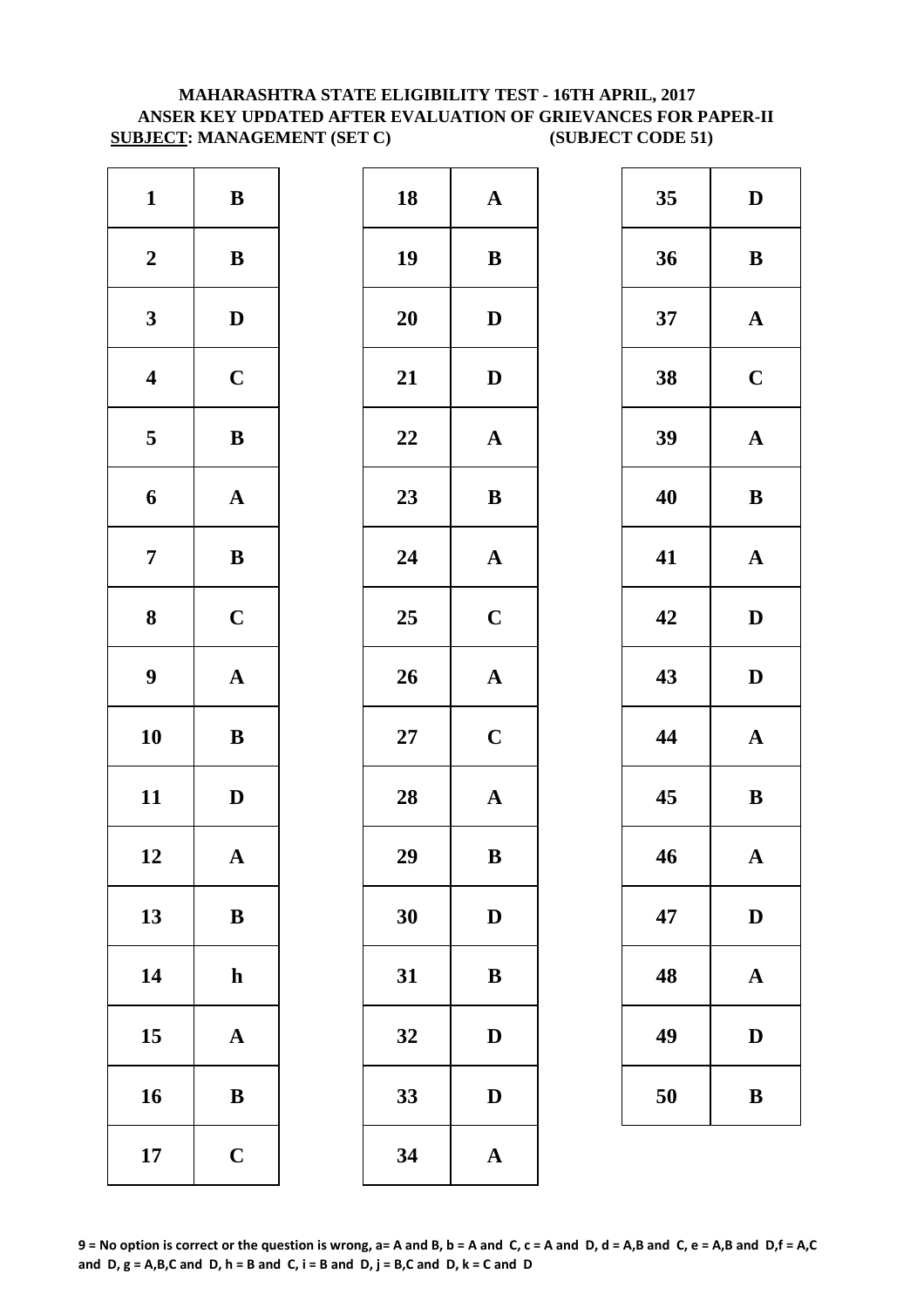## **MAHARASHTRA STATE ELIGIBILITY TEST - 16TH APRIL, 2017 ANSER KEY UPDATED AFTER EVALUATION OF GRIEVANCES FOR PAPER-II SUBJECT: MANAGEMENT (SET D) (SUBJECT CODE 51)**

| $\mathbf{1}$            | ${\bf D}$             | 18     | $\mathbf A$  |
|-------------------------|-----------------------|--------|--------------|
| $\boldsymbol{2}$        | $\boldsymbol{\rm{A}}$ | 19     | $\bf{B}$     |
| $\mathbf{3}$            | $\bf{B}$              | 20     | $\mathbf{D}$ |
| $\overline{\mathbf{4}}$ | $\mathbf h$           | 21     | $\bf{B}$     |
| $\overline{\mathbf{5}}$ | ${\bf A}$             | 22     | $\mathbf{D}$ |
| 6                       | $\, {\bf B}$          | 23     | $\mathbf{D}$ |
| $\overline{7}$          | $\mathbf C$           | 24     | $\mathbf{A}$ |
| $\bf{8}$                | $\mathbf A$           | 25     | $\mathbf{D}$ |
| $\boldsymbol{9}$        | $\bf{B}$              | 26     | $\bf{B}$     |
| 10                      | ${\bf D}$             | $27\,$ | $\mathbf{A}$ |
| 11                      | $\mathbf D$           | 28     | $\mathbf C$  |
| 12                      | A                     | 29     | A            |
| 13                      | $\bf{B}$              | 30     | $\bf{B}$     |
| 14                      | $\mathbf A$           | 31     | $\mathbf{A}$ |
| 15                      | $\mathbf C$           | 32     | D            |
| 16                      | ${\bf A}$             | 33     | D            |
| 17                      | $\mathbf C$           | 34     | $\mathbf{A}$ |

| $\mathbf{1}$            | $\mathbf D$  | 18 | ${\bf A}$    | 35 | $\bf{B}$     |
|-------------------------|--------------|----|--------------|----|--------------|
| $\boldsymbol{2}$        | ${\bf A}$    | 19 | $\bf{B}$     | 36 | $\mathbf A$  |
| $\mathbf{3}$            | $\bf{B}$     | 20 | $\mathbf D$  | 37 | $\mathbf{D}$ |
| $\overline{\mathbf{4}}$ | $\mathbf{h}$ | 21 | $\, {\bf B}$ | 38 | $\mathbf A$  |
| $\overline{\mathbf{5}}$ | ${\bf A}$    | 22 | $\mathbf D$  | 39 | $\mathbf{D}$ |
| $\boldsymbol{6}$        | $\, {\bf B}$ | 23 | $\mathbf D$  | 40 | $\bf{B}$     |
| $\overline{7}$          | $\mathbf C$  | 24 | ${\bf A}$    | 41 | $\bf{B}$     |
| $\boldsymbol{8}$        | ${\bf A}$    | 25 | $\mathbf D$  | 42 | $\bf{B}$     |
| $\boldsymbol{9}$        | $\, {\bf B}$ | 26 | $\, {\bf B}$ | 43 | $\mathbf{D}$ |
| 10                      | $\mathbf D$  | 27 | ${\bf A}$    | 44 | $\mathbf C$  |
| 11                      | $\mathbf D$  | 28 | $\mathbf C$  | 45 | $\bf{B}$     |
| 12                      | $\mathbf{A}$ | 29 | $\mathbf{A}$ | 46 | $\mathbf A$  |
| 13                      | $\, {\bf B}$ | 30 | $\, {\bf B}$ | 47 | $\bf{B}$     |
| 14                      | ${\bf A}$    | 31 | $\mathbf A$  | 48 | $\mathbf C$  |
| 15                      | $\mathbf C$  | 32 | $\mathbf D$  | 49 | $\mathbf A$  |
| 16                      | ${\bf A}$    | 33 | $\mathbf D$  | 50 | $\bf{B}$     |
| 17                      | $\mathbf C$  | 34 | $\mathbf A$  |    |              |

| 35 | B            |
|----|--------------|
| 36 | $\mathbf A$  |
| 37 | D            |
| 38 | $\mathbf{A}$ |
| 39 | D            |
| 40 | B            |
| 41 | B            |
| 42 | B            |
| 43 | D            |
| 44 | $\mathbf C$  |
| 45 | B            |
| 46 | $\mathbf A$  |
| 47 | B            |
| 48 | $\mathbf C$  |
| 49 | A            |
| 50 | B            |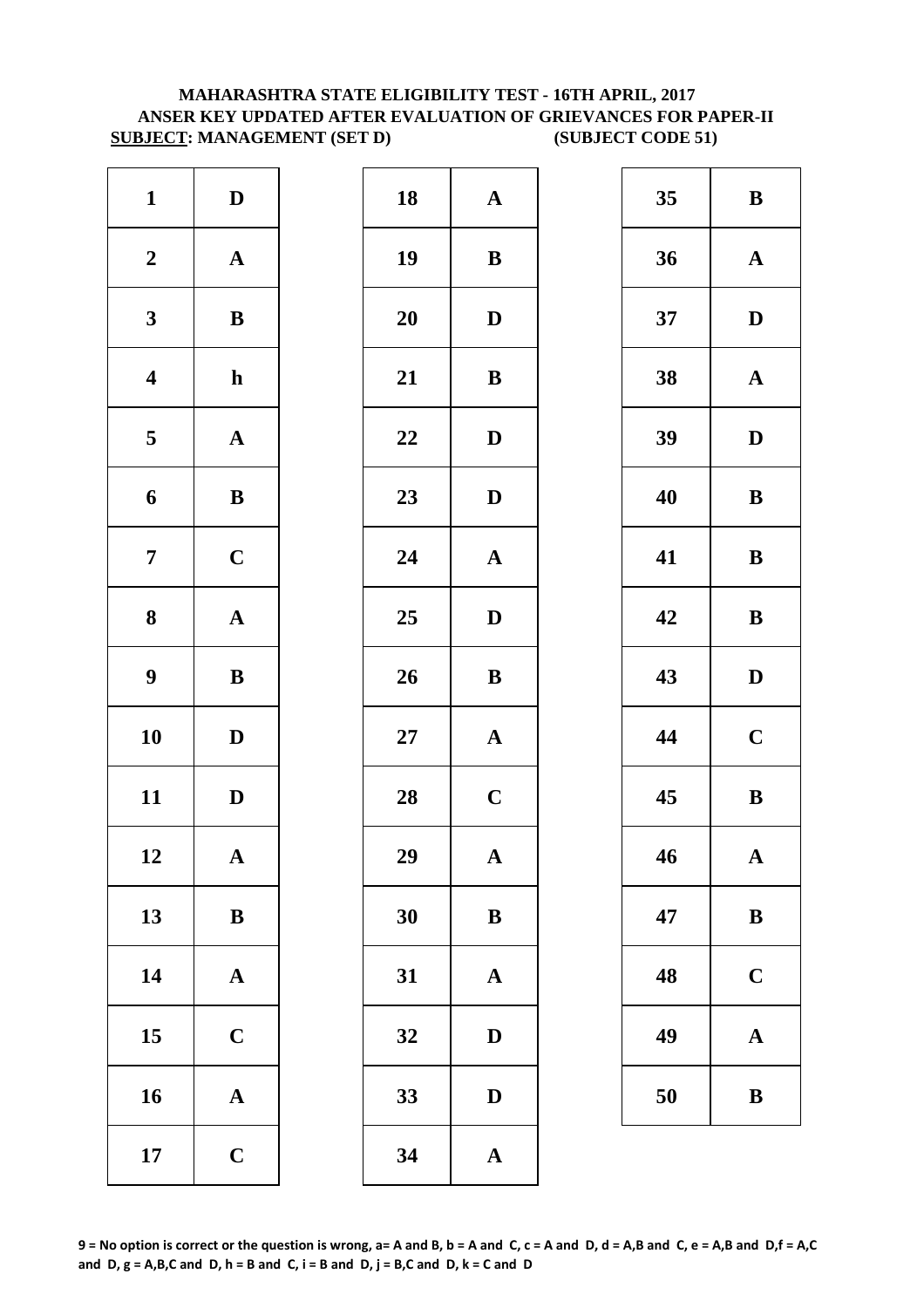## **MAHARASHTRA STATE ELIGIBILITY TEST - 16TH APRIL, 2017 ANSER KEY UPDATED AFTER EVALUATION OF GRIEVANCES FOR PAPER-II SUBJECT: LAW (SET A) (SUBJECT CODE 60)**

| $\mathbf{1}$            | $\mathbf D$           | 18     | $\bf{B}$     |
|-------------------------|-----------------------|--------|--------------|
| $\boldsymbol{2}$        | $\, {\bf B}$          | 19     | $\mathbf C$  |
| $\mathbf{3}$            | $\mathbf C$           | 20     | $\mathbf C$  |
| $\overline{\mathbf{4}}$ | $\boldsymbol{\rm{A}}$ | 21     | $\bf{B}$     |
| 5                       | $\mathbf A$           | 22     | $\mathbf C$  |
| $\boldsymbol{6}$        | $\mathbf D$           | 23     | $\bf{B}$     |
| $\boldsymbol{7}$        | $\mathbf C$           | 24     | $\bf{B}$     |
| $\bf{8}$                | $\mathbf D$           | 25     | $\mathbf{A}$ |
| $\boldsymbol{9}$        | $\mathbf C$           | 26     | $\bf{B}$     |
| 10                      | $\mathbf A$           | $27\,$ | $\bf{B}$     |
| 11                      | $\mathbf C$           | 28     | $\mathbf{A}$ |
| 12                      | A                     | 29     | A            |
| 13                      | $\mathbf D$           | 30     | $\mathbf{A}$ |
| 14                      | $\bf{B}$              | 31     | $\bf{B}$     |
| 15                      | $\mathbf D$           | 32     | D            |
| 16                      | $\boldsymbol{\rm{A}}$ | 33     | $\mathbf C$  |
| 17                      | $\boldsymbol{\rm{A}}$ | 34     | $\mathbf C$  |

| $\mathbf{1}$            | $\mathbf D$  | 18 | ${\bf B}$    | 35 | $\mathbf A$  |
|-------------------------|--------------|----|--------------|----|--------------|
| $\boldsymbol{2}$        | $\, {\bf B}$ | 19 | $\mathbf C$  | 36 | $\bf{B}$     |
| $\mathbf{3}$            | $\mathbf C$  | 20 | $\mathbf C$  | 37 | $\bf{B}$     |
| $\overline{\mathbf{4}}$ | ${\bf A}$    | 21 | $\, {\bf B}$ | 38 | $\mathbf{D}$ |
| $\overline{5}$          | ${\bf A}$    | 22 | $\mathbf C$  | 39 | $\mathbf A$  |
| 6                       | $\mathbf D$  | 23 | $\, {\bf B}$ | 40 | $\bf{B}$     |
| $\overline{7}$          | $\mathbf C$  | 24 | $\bf{B}$     | 41 | $\mathbf C$  |
| $\boldsymbol{8}$        | $\mathbf D$  | 25 | ${\bf A}$    | 42 | $\bf{B}$     |
| $\boldsymbol{9}$        | $\mathbf C$  | 26 | $\, {\bf B}$ | 43 | $\mathbf{D}$ |
| 10                      | ${\bf A}$    | 27 | ${\bf B}$    | 44 | $\bf{B}$     |
| 11                      | $\mathbf C$  | 28 | ${\bf A}$    | 45 | $\mathbf A$  |
| 12                      | $\mathbf A$  | 29 | $\mathbf A$  | 46 | $\mathbf A$  |
| 13                      | $\mathbf D$  | 30 | $\mathbf A$  | 47 | $\mathbf C$  |
| 14                      | ${\bf B}$    | 31 | $\bf{B}$     | 48 | $\mathbf C$  |
| 15                      | $\mathbf D$  | 32 | $\mathbf D$  | 49 | $\mathbf{D}$ |
| 16                      | ${\bf A}$    | 33 | $\mathbf C$  | 50 | $\bf{B}$     |
| 17                      | ${\bf A}$    | 34 | $\mathbf C$  |    |              |
|                         |              |    |              |    |              |

| 35 | $\mathbf A$ |
|----|-------------|
| 36 | B           |
| 37 | B           |
| 38 | D           |
| 39 | $\mathbf A$ |
| 40 | B           |
| 41 | $\mathbf C$ |
| 42 | B           |
|    |             |
| 43 | D           |
| 44 | B           |
| 45 | $\mathbf A$ |
| 46 | $\mathbf A$ |
| 47 | $\mathbf C$ |
| 48 | $\mathbf C$ |
| 49 | D           |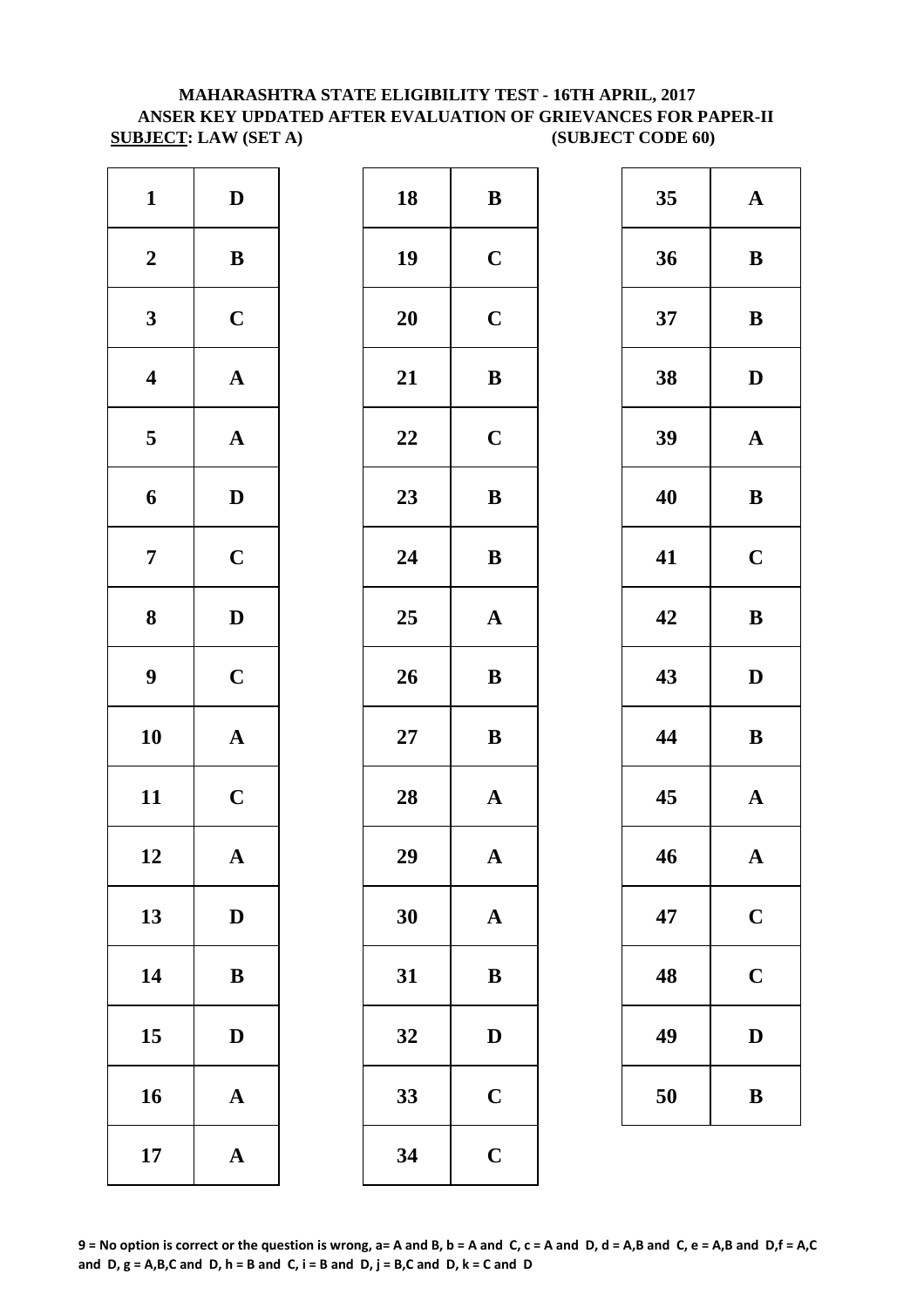# **MAHARASHTRA STATE ELIGIBILITY TEST - 16TH APRIL, 2017 ANSER KEY UPDATED AFTER EVALUATION OF GRIEVANCES FOR PAPER-II SUBJECT: LAW (SET B) (SUBJECT CODE 60)**

| $\mathbf{1}$            | $\bf{B}$              | 18        | $\mathbf{D}$ |
|-------------------------|-----------------------|-----------|--------------|
| $\boldsymbol{2}$        | $\mathbf C$           | 19        | $\mathbf{A}$ |
| $\mathbf{3}$            | $\bf{B}$              | <b>20</b> | $\bf{B}$     |
| $\boldsymbol{4}$        | $\, {\bf B}$          | 21        | $\mathbf C$  |
| $\overline{\mathbf{5}}$ | ${\bf A}$             | 22        | $\bf{B}$     |
| 6                       | $\bf{B}$              | 23        | $\mathbf{D}$ |
| $\overline{7}$          | $\bf{B}$              | 24        | $\bf{B}$     |
| ${\bf 8}$               | $\boldsymbol{\rm{A}}$ | 25        | $\mathbf{A}$ |
| $\boldsymbol{9}$        | $\boldsymbol{\rm{A}}$ | 26        | $\mathbf{A}$ |
| 10                      | $\mathbf A$           | $27\,$    | $\mathbf C$  |
| 11                      | $\, {\bf B}$          | 28        | $\mathbf C$  |
| 12                      | $\mathbf D$           | 29        | D            |
| 13                      | $\mathbf C$           | 30        | $\bf{B}$     |
| 14                      | $\mathbf C$           | 31        | $\mathbf{D}$ |
| 15                      | $\mathbf A$           | 32        | $\bf{B}$     |
| 16                      | ${\bf B}$             | 33        | $\mathbf C$  |
| 17                      | $\, {\bf B}$          | 34        | $\mathbf{A}$ |

| $\mathbf{1}$            | $\, {\bf B}$ | 18 | ${\bf D}$    | 35 | $\mathbf A$  |
|-------------------------|--------------|----|--------------|----|--------------|
| $\boldsymbol{2}$        | $\mathbf C$  | 19 | ${\bf A}$    | 36 | $\mathbf{D}$ |
| $\mathbf{3}$            | ${\bf B}$    | 20 | ${\bf B}$    | 37 | $\mathbf C$  |
| $\overline{\mathbf{4}}$ | $\, {\bf B}$ | 21 | $\mathbf C$  | 38 | $\mathbf{D}$ |
| $5\phantom{.0}$         | ${\bf A}$    | 22 | $\, {\bf B}$ | 39 | $\mathbf C$  |
| $\boldsymbol{6}$        | $\bf{B}$     | 23 | $\mathbf D$  | 40 | $\mathbf A$  |
| $\overline{7}$          | $\bf{B}$     | 24 | ${\bf B}$    | 41 | $\mathbf C$  |
| $\boldsymbol{8}$        | ${\bf A}$    | 25 | ${\bf A}$    | 42 | $\mathbf A$  |
| $\boldsymbol{9}$        | ${\bf A}$    | 26 | ${\bf A}$    | 43 | $\mathbf{D}$ |
| 10                      | ${\bf A}$    | 27 | $\mathbf C$  | 44 | $\bf{B}$     |
| 11                      | ${\bf B}$    | 28 | $\mathbf C$  | 45 | $\mathbf{D}$ |
| 12                      | $\mathbf D$  | 29 | ${\bf D}$    | 46 | $\mathbf A$  |
| 13                      | $\mathbf C$  | 30 | ${\bf B}$    | 47 | $\mathbf A$  |
| 14                      | $\mathbf C$  | 31 | ${\bf D}$    | 48 | $\bf{B}$     |
| 15                      | ${\bf A}$    | 32 | $\bf{B}$     | 49 | $\mathbf C$  |
| 16                      | $\bf{B}$     | 33 | $\mathbf C$  | 50 | $\mathbf C$  |
| 17                      | $\, {\bf B}$ | 34 | $\mathbf{A}$ |    |              |
|                         |              |    |              |    |              |

| 35 | $\mathbf A$  |
|----|--------------|
| 36 | D            |
| 37 | $\mathbf C$  |
| 38 | D            |
| 39 | $\mathbf C$  |
| 40 | $\mathbf A$  |
| 41 | $\mathbf C$  |
| 42 | $\mathbf A$  |
| 43 | $\mathbf{D}$ |
| 44 | B            |
| 45 | $\mathbf D$  |
| 46 | ${\bf A}$    |
|    |              |
| 47 | $\mathbf A$  |
| 48 | B            |
| 49 | $\mathbf C$  |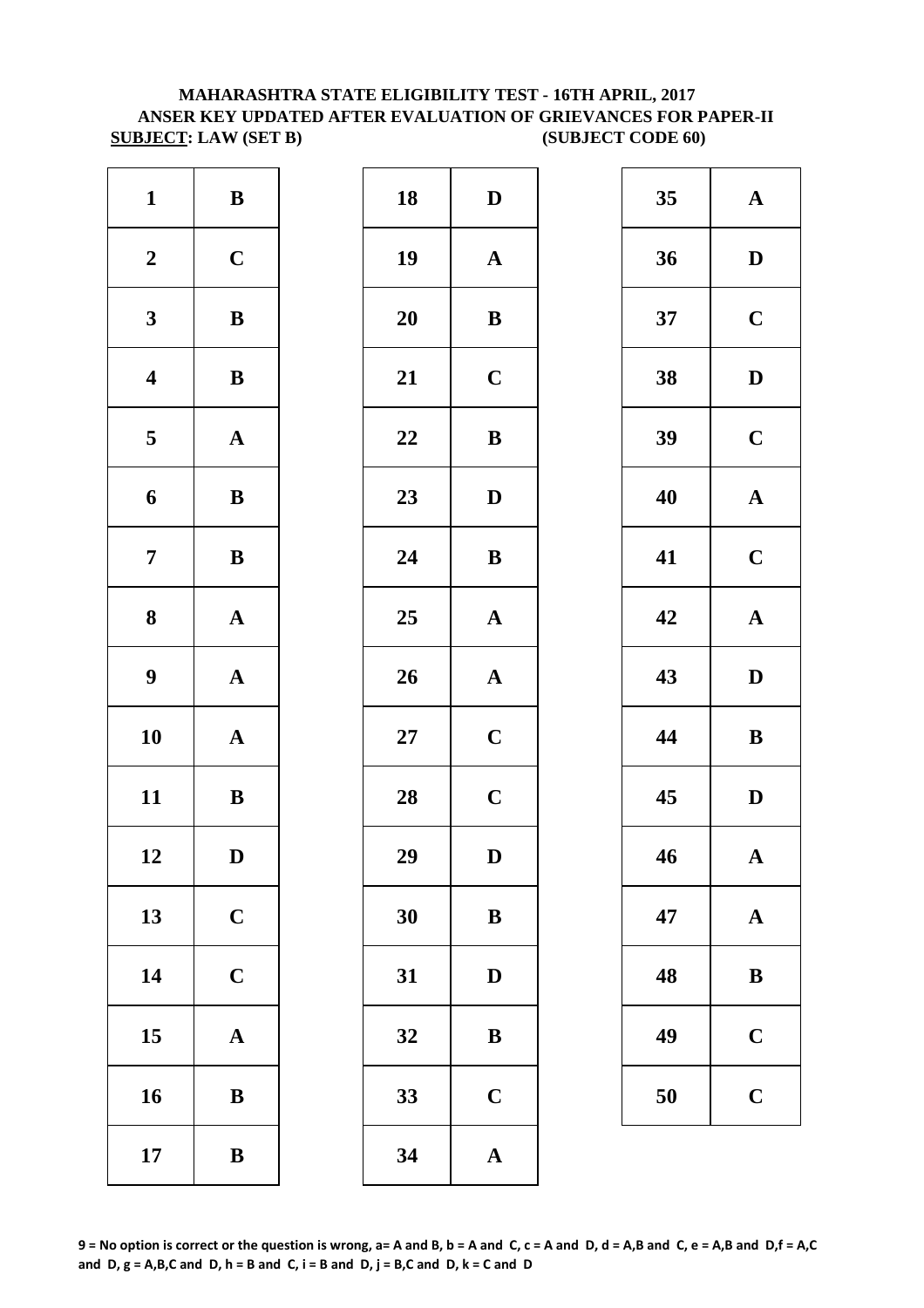# **MAHARASHTRA STATE ELIGIBILITY TEST - 16TH APRIL, 2017 ANSER KEY UPDATED AFTER EVALUATION OF GRIEVANCES FOR PAPER-II SUBJECT: LAW (SET C) (SUBJECT CODE 60)**

| $\mathbf{1}$            | $\, {\bf B}$          | 18        | $\mathbf C$             |
|-------------------------|-----------------------|-----------|-------------------------|
| $\boldsymbol{2}$        | $\mathbf D$           | 19        | $\mathbf{D}$            |
| $\mathbf{3}$            | $\mathbf C$           | <b>20</b> | $\bf{B}$                |
| $\overline{\mathbf{4}}$ | $\mathbf C$           | 21        | $\mathbf{D}$            |
| $\overline{\mathbf{5}}$ | ${\bf A}$             | 22        | $\bf{B}$                |
| 6                       | $\, {\bf B}$          | 23        | $\mathbf C$             |
| $\overline{7}$          | $\bf{B}$              | 24        | $\mathbf{A}$            |
| 8                       | $\mathbf D$           | 25        | $\mathbf A$             |
| $\boldsymbol{9}$        | $\boldsymbol{\rm{A}}$ | 26        | D                       |
| 10                      | $\bf{B}$              | $27\,$    | $\mathbf C$             |
| 11                      | $\mathbf C$           | 28        | $\mathbf{D}$            |
| 12                      | B                     | 29        | $\overline{\mathbf{C}}$ |
| 13                      | $\mathbf D$           | 30        | $\mathbf{A}$            |
| 14                      | $\bf{B}$              | 31        | $\mathbf C$             |
| 15                      | $\mathbf A$           | 32        | $\mathbf{A}$            |
| 16                      | $\mathbf A$           | 33        | $\mathbf{D}$            |
| 17                      | $\mathbf C$           | 34        | $\bf{B}$                |

| $\mathbf{1}$            | ${\bf B}$    | 18     | $\mathbf C$           | 35 | $\mathbf{D}$ |
|-------------------------|--------------|--------|-----------------------|----|--------------|
| $\boldsymbol{2}$        | $\mathbf D$  | 19     | $\mathbf D$           | 36 | $\mathbf A$  |
| $\mathbf{3}$            | $\mathbf C$  | 20     | ${\bf B}$             | 37 | $\mathbf A$  |
| $\overline{\mathbf{4}}$ | $\mathbf C$  | 21     | $\mathbf D$           | 38 | $\bf{B}$     |
| $\overline{\mathbf{5}}$ | ${\bf A}$    | 22     | $\, {\bf B}$          | 39 | $\mathbf C$  |
| $\boldsymbol{6}$        | $\bf{B}$     | 23     | $\mathbf C$           | 40 | $\mathbf C$  |
| $\overline{7}$          | ${\bf B}$    | 24     | $\boldsymbol{\rm{A}}$ | 41 | $\bf{B}$     |
| $\boldsymbol{8}$        | $\mathbf{D}$ | 25     | $\mathbf A$           | 42 | $\mathbf C$  |
| $\boldsymbol{9}$        | ${\bf A}$    | 26     | $\mathbf{D}$          | 43 | $\bf{B}$     |
| 10                      | $\, {\bf B}$ | $27\,$ | $\mathbf C$           | 44 | $\bf{B}$     |
| 11                      | $\mathbf C$  | 28     | $\mathbf D$           | 45 | $\mathbf A$  |
| 12                      | $\, {\bf B}$ | 29     | $\mathbf C$           | 46 | $\bf{B}$     |
| 13                      | $\mathbf D$  | 30     | $\mathbf{A}$          | 47 | $\bf{B}$     |
| 14                      | $\, {\bf B}$ | 31     | $\mathbf C$           | 48 | $\mathbf A$  |
| 15                      | ${\bf A}$    | 32     | $\mathbf A$           | 49 | $\mathbf A$  |
| 16                      | $\mathbf A$  | 33     | $\mathbf D$           | 50 | $\mathbf A$  |
| 17                      | $\mathbf C$  | 34     | $\, {\bf B}$          |    |              |
|                         |              |        |                       |    |              |

| 35 | D           |
|----|-------------|
| 36 | $\mathbf A$ |
| 37 | $\mathbf A$ |
| 38 | B           |
| 39 | $\mathbf C$ |
| 40 | $\mathbf C$ |
| 41 | B           |
| 42 | $\mathbf C$ |
| 43 | B           |
| 44 | B           |
| 45 | $\mathbf A$ |
| 46 | B           |
| 47 | $\bf{B}$    |
| 48 | $\mathbf A$ |
| 49 | A           |
| 50 | A           |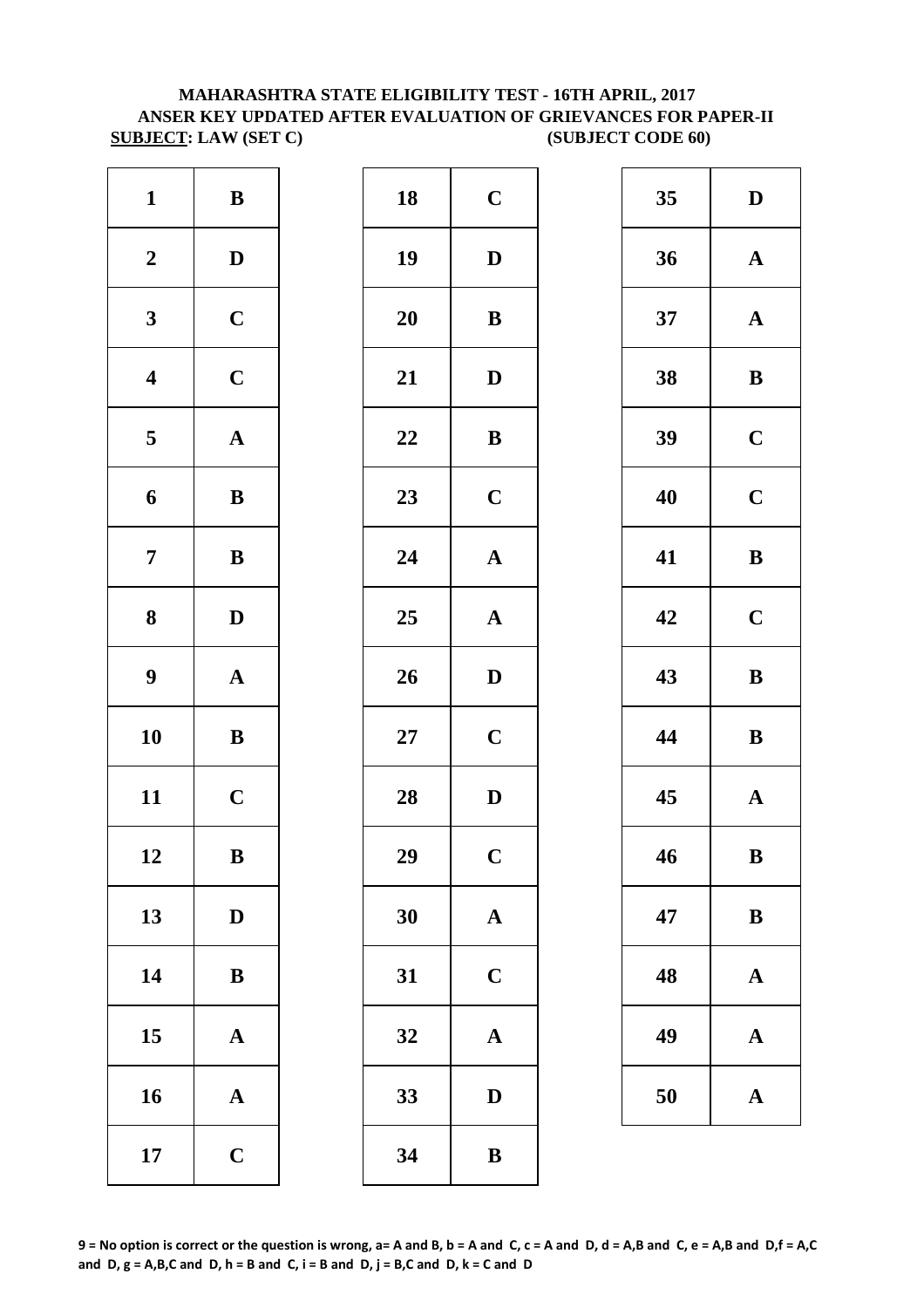# **MAHARASHTRA STATE ELIGIBILITY TEST - 16TH APRIL, 2017 ANSER KEY UPDATED AFTER EVALUATION OF GRIEVANCES FOR PAPER-II SUBJECT: LAW (SET D) (SUBJECT CODE 60)**

| $\mathbf C$           | 18        | $\bf{D}$     |
|-----------------------|-----------|--------------|
| $\, {\bf B}$          | 19        | $\mathbf C$  |
| $\mathbf D$           | <b>20</b> | $\mathbf A$  |
| $\, {\bf B}$          | 21        | $\mathbf C$  |
| $\boldsymbol{\rm{A}}$ | 22        | $\mathbf{A}$ |
| $\mathbf A$           | 23        | D            |
| $\mathbf C$           | 24        | $\bf{B}$     |
| $\mathbf C$           | 25        | $\mathbf{D}$ |
| $\mathbf D$           | 26        | $\mathbf A$  |
| $\, {\bf B}$          | $27\,$    | $\mathbf A$  |
| $\mathbf D$           | 28        | $\bf{B}$     |
| $\bf{B}$              | 29        | $\mathbf C$  |
| $\mathbf C$           | 30        | $\mathbf C$  |
| $\boldsymbol{\rm{A}}$ | 31        | $\bf{B}$     |
| ${\bf A}$             | 32        | $\mathbf C$  |
| $\mathbf D$           | 33        | $\bf{B}$     |
| $\mathbf C$           | 34        | $\bf{B}$     |
|                       |           |              |

| $\mathbf{1}$            | $\mathbf C$  | 18     | $\mathbf D$           | 35 | $\mathbf A$  |
|-------------------------|--------------|--------|-----------------------|----|--------------|
| $\boldsymbol{2}$        | $\, {\bf B}$ | 19     | $\mathbf C$           | 36 | $\bf{B}$     |
| $\mathbf{3}$            | $\mathbf{D}$ | 20     | $\boldsymbol{\rm{A}}$ | 37 | $\bf{B}$     |
| $\overline{\mathbf{4}}$ | $\, {\bf B}$ | 21     | $\mathbf C$           | 38 | $\mathbf A$  |
| $\overline{5}$          | ${\bf A}$    | 22     | $\boldsymbol{\rm{A}}$ | 39 | $\mathbf A$  |
| 6                       | ${\bf A}$    | 23     | $\mathbf D$           | 40 | $\mathbf A$  |
| $\overline{7}$          | $\mathbf C$  | 24     | $\bf{B}$              | 41 | $\bf{B}$     |
| $\boldsymbol{8}$        | $\mathbf C$  | 25     | $\mathbf{D}$          | 42 | $\mathbf{D}$ |
| $\boldsymbol{9}$        | $\mathbf D$  | 26     | $\boldsymbol{\rm{A}}$ | 43 | $\mathbf C$  |
| 10                      | $\, {\bf B}$ | $27\,$ | $\mathbf A$           | 44 | $\mathbf C$  |
| 11                      | $\mathbf D$  | 28     | $\bf{B}$              | 45 | $\mathbf A$  |
| 12                      | $\, {\bf B}$ | 29     | $\mathbf C$           | 46 | $\bf{B}$     |
| 13                      | $\mathbf C$  | 30     | $\mathbf C$           | 47 | $\bf{B}$     |
| 14                      | ${\bf A}$    | 31     | $\bf{B}$              | 48 | $\mathbf{D}$ |
| 15                      | ${\bf A}$    | 32     | $\mathbf C$           | 49 | $\mathbf A$  |
| 16                      | ${\bf D}$    | 33     | $\, {\bf B}$          | 50 | $\bf{B}$     |
| 17                      | $\mathbf C$  | 34     | $\, {\bf B}$          |    |              |
|                         |              |        |                       |    |              |

| 35 | $\mathbf A$  |
|----|--------------|
| 36 | B            |
| 37 | B            |
| 38 | $\mathbf A$  |
| 39 | $\mathbf{A}$ |
| 40 | $\mathbf A$  |
| 41 | B            |
| 42 | D            |
| 43 | $\mathbf C$  |
| 44 | $\mathbf C$  |
| 45 | $\mathbf A$  |
| 46 | B            |
| 47 | B            |
| 48 | $\mathbf D$  |
| 49 | $\mathbf A$  |
| 50 | B            |

**9 = No option is correct or the question is wrong, a= A and B, b = A and C, c = A and D, d = A,B and C, e = A,B and D,f = A,C**  and  $D$ ,  $g = A$ ,  $B$ ,  $C$  and  $D$ ,  $h = B$  and  $C$ ,  $i = B$  and  $D$ ,  $j = B$ ,  $C$  and  $D$ ,  $k = C$  and  $D$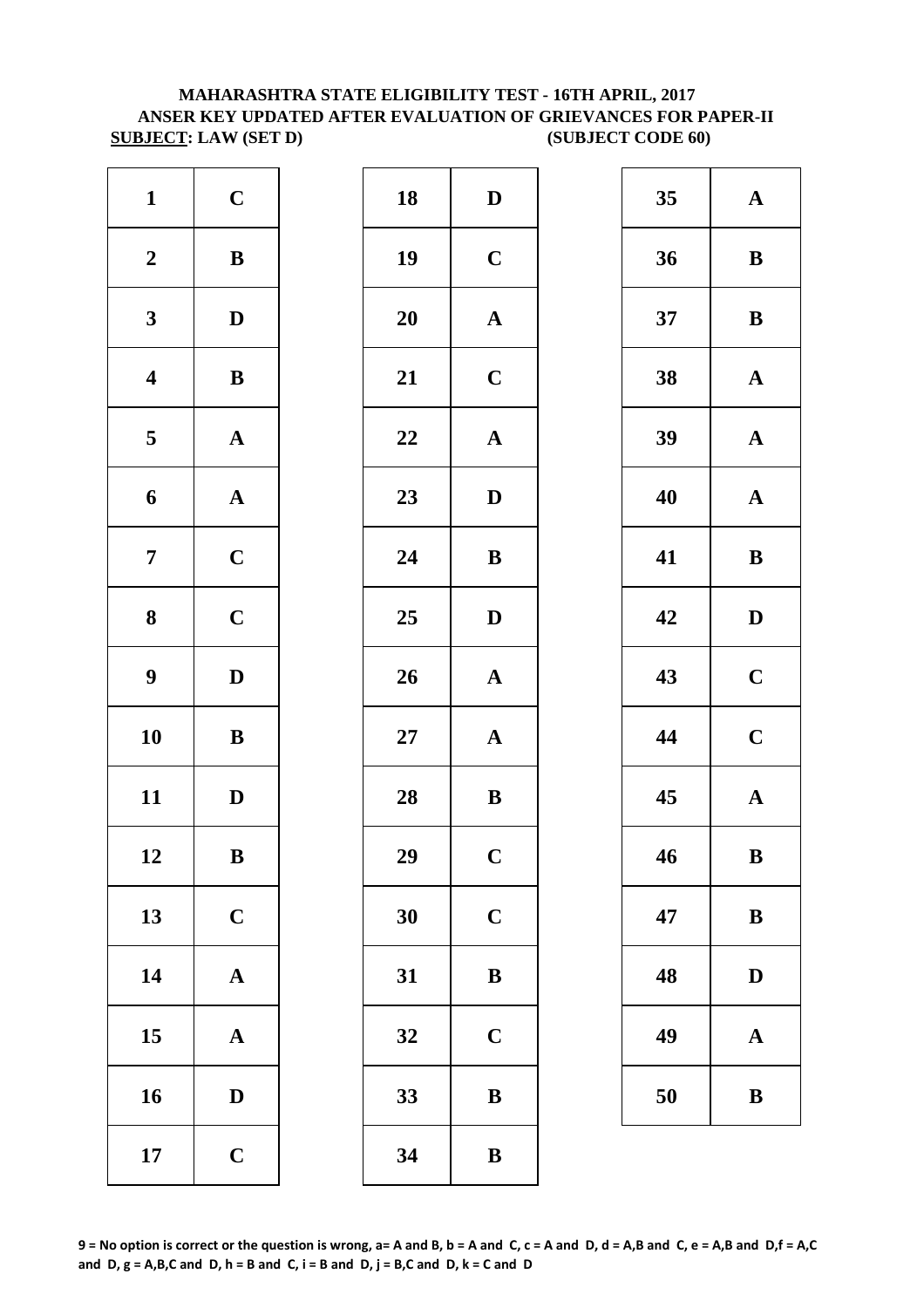## **MAHARASHTRA STATE ELIGIBILITY TEST - 16TH APRIL, 2017 ANSER KEY UPDATED AFTER EVALUATION OF GRIEVANCES FOR PAPER-II SUBJECT: EDUCATION (SET A)** (SUBJECT CODE 70)

| $\mathbf{1}$            | ${\bf A}$             | 18         | $\bf{B}$     |
|-------------------------|-----------------------|------------|--------------|
| $\boldsymbol{2}$        | $\boldsymbol{\rm{A}}$ | 19         | $\bf{B}$     |
| $\mathbf{3}$            | $\mathbf D$           | 20         | $\mathbf{D}$ |
| $\overline{\mathbf{4}}$ | $\mathbf D$           | 21         | $\mathbf C$  |
| $\overline{\mathbf{5}}$ | ${\bf A}$             | 22         | $\bf{B}$     |
| $\boldsymbol{6}$        | $\boldsymbol{\rm{A}}$ | 23         | $\mathbf C$  |
| $\boldsymbol{7}$        | $\mathbf C$           | 24         | $\mathbf C$  |
| ${\bf 8}$               | $\mathbf C$           | 25         | $\mathbf{D}$ |
| 9                       | $\mathbf C$           | 26         | $\mathbf{D}$ |
| 10                      | $\mathbf C$           | ${\bf 27}$ | $\bf{B}$     |
| 11                      | $\mathbf D$           | 28         | $\mathbf A$  |
| 12                      | D/C                   | 29         | D            |
| 13                      | $\, {\bf B}$          | 30         | $\mathbf{D}$ |
| 14                      | $\boldsymbol{\rm{A}}$ | 31         | $\mathbf{D}$ |
| 15                      | $\mathbf A$           | 32         | B            |
| 16                      | $\mathbf D$           | 33         | $\bf{B}$     |
| 17                      | $\mathbf C$           | 34         | $\mathbf{A}$ |

| $\mathbf{1}$            | ${\bf A}$             | 18 | $\bf{B}$              | 35 | $\mathbf C$           |
|-------------------------|-----------------------|----|-----------------------|----|-----------------------|
| $\boldsymbol{2}$        | ${\bf A}$             | 19 | $\, {\bf B}$          | 36 | D/B                   |
| $\mathbf{3}$            | $\mathbf{D}$          | 20 | $\mathbf D$           | 37 | $\mathbf C$           |
| $\overline{\mathbf{4}}$ | $\mathbf{D}$          | 21 | $\mathbf C$           | 38 | ${\bf A}$             |
| $5\overline{)}$         | ${\bf A}$             | 22 | $\, {\bf B}$          | 39 | $\, {\bf B}$          |
| $\boldsymbol{6}$        | ${\bf A}$             | 23 | $\mathbf C$           | 40 | $\bf{B}$              |
| $\overline{7}$          | $\mathbf C$           | 24 | $\mathbf C$           | 41 | $\bf{B}$              |
| 8                       | $\mathbf C$           | 25 | $\mathbf D$           | 42 | $\bf{B}$              |
| $\boldsymbol{9}$        | $\mathbf C$           | 26 | $\mathbf D$           | 43 | $\mathbf C$           |
| 10                      | $\mathbf C$           | 27 | $\, {\bf B}$          | 44 | $\boldsymbol{\rm{A}}$ |
| 11                      | $\mathbf D$           | 28 | $\mathbf A$           | 45 | $\mathbf D$           |
| 12                      | D/C                   | 29 | D                     | 46 | $\bf{B}$              |
| 13                      | $\bf{B}$              | 30 | $\mathbf D$           | 47 | $\mathbf D$           |
| 14                      | $\boldsymbol{\rm{A}}$ | 31 | $\mathbf{D}$          | 48 | $\mathbf D$           |
| 15                      | $\mathbf{A}$          | 32 | $\, {\bf B}$          | 49 | $\mathbf{A}$          |
| 16                      | $\mathbf D$           | 33 | $\, {\bf B}$          | 50 | $\mathbf C$           |
| 17                      | $\mathbf C$           | 34 | $\boldsymbol{\rm{A}}$ |    |                       |
|                         |                       |    |                       |    |                       |

| 35 | $\mathbf C$ |
|----|-------------|
| 36 | D/B         |
| 37 | $\mathbf C$ |
| 38 | $\mathbf A$ |
| 39 | B           |
| 40 | B           |
| 41 | B           |
| 42 | B           |
| 43 | $\mathbf C$ |
| 44 | $\mathbf A$ |
| 45 | D           |
| 46 | $\bf{B}$    |
| 47 | D           |
| 48 | D           |
| 49 | A           |
| 50 | $\mathbf C$ |

**9 = No option is correct or the question is wrong, a= A and B, b = A and C, c = A and D, d = A,B and C, e = A,B and D,f = A,C**  and  $D$ ,  $g = A$ ,  $B$ ,  $C$  and  $D$ ,  $h = B$  and  $C$ ,  $i = B$  and  $D$ ,  $j = B$ ,  $C$  and  $D$ ,  $k = C$  and  $D$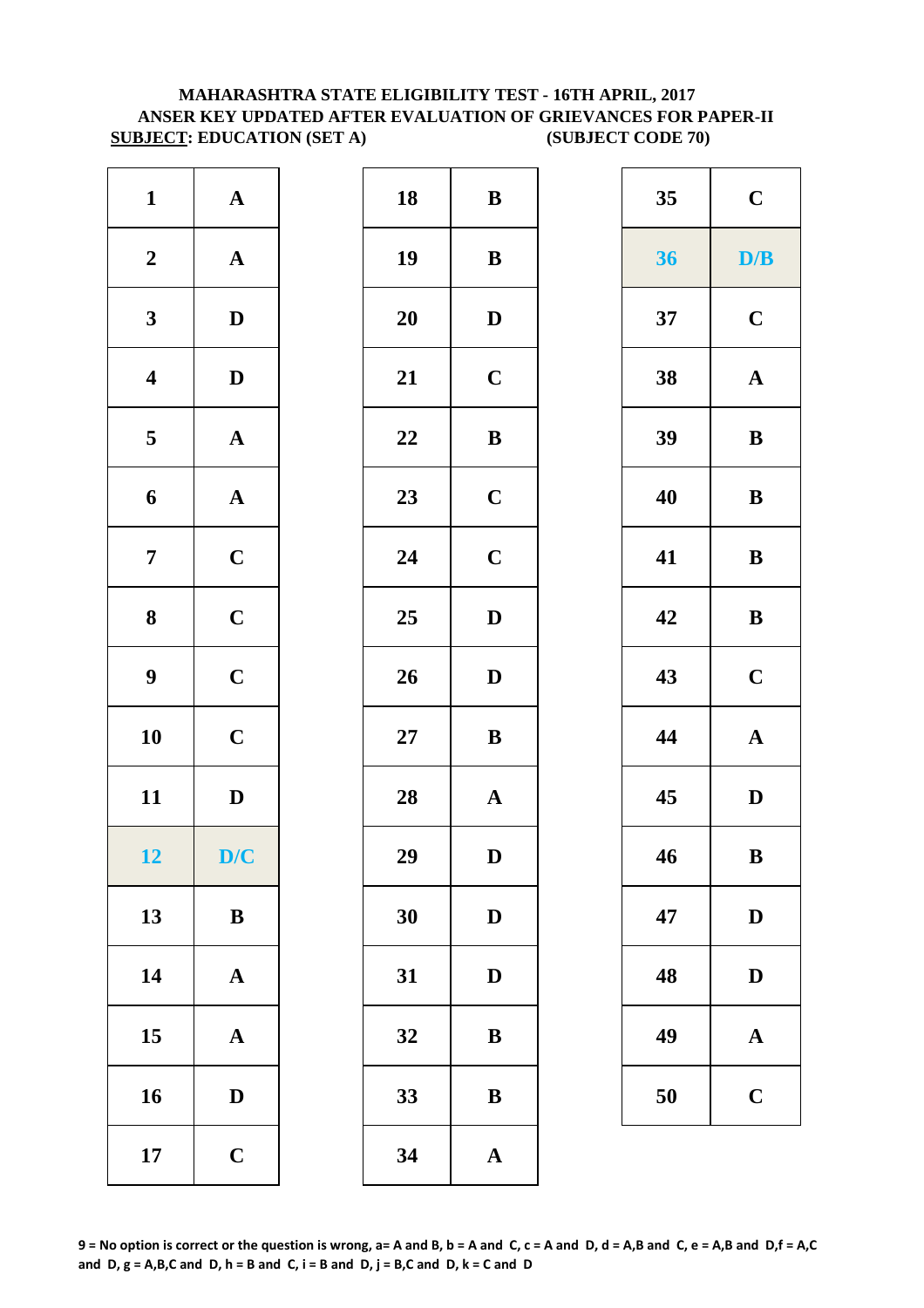## **MAHARASHTRA STATE ELIGIBILITY TEST - 16TH APRIL, 2017 ANSER KEY UPDATED AFTER EVALUATION OF GRIEVANCES FOR PAPER-II SUBJECT: EDUCATION (SET B)** (SUBJECT CODE 70)

| $\mathbf{1}$            | $\mathbf C$           | 18     | $\mathbf A$  |
|-------------------------|-----------------------|--------|--------------|
| $\boldsymbol{2}$        | $\bf{B}$              | 19     | $\bf{B}$     |
| $\mathbf{3}$            | $\mathbf C$           | 20     | $\bf{B}$     |
| $\overline{\mathbf{4}}$ | $\mathbf C$           | 21     | $\bf{B}$     |
| 5                       | $\mathbf D$           | 22     | $\bf{B}$     |
| $\boldsymbol{6}$        | $\mathbf D$           | 23     | $\mathbf C$  |
| $\boldsymbol{7}$        | $\, {\bf B}$          | 24     | $\mathbf{A}$ |
| ${\bf 8}$               | $\boldsymbol{\rm{A}}$ | 25     | $\mathbf{D}$ |
| 9                       | $\mathbf D$           | 26     | $\bf{B}$     |
| 10                      | $\mathbf D$           | $27\,$ | $\mathbf{D}$ |
| 11                      | $\mathbf D$           | 28     | $\mathbf{D}$ |
| 12                      | $\bf{B}$              | 29     | A            |
| 13                      | $\, {\bf B}$          | 30     | $\mathbf C$  |
| 14                      | $\boldsymbol{\rm{A}}$ | 31     | $\mathbf{A}$ |
| 15                      | $\mathbf C$           | 32     | $\mathbf A$  |
| 16                      | D/B                   | 33     | D            |
| 17                      | $\mathbf C$           | 34     | $\mathbf{D}$ |

| $\mathbf{1}$            | $\mathbf C$  | 18     | $\mathbf A$           | 35 | ${\bf A}$             |
|-------------------------|--------------|--------|-----------------------|----|-----------------------|
| $\boldsymbol{2}$        | ${\bf B}$    | 19     | $\, {\bf B}$          | 36 | ${\bf A}$             |
| $\mathbf{3}$            | $\mathbf C$  | 20     | ${\bf B}$             | 37 | $\mathbf C$           |
| $\overline{\mathbf{4}}$ | $\mathbf C$  | 21     | $\, {\bf B}$          | 38 | $\mathbf C$           |
| $5\overline{)}$         | $\mathbf D$  | 22     | ${\bf B}$             | 39 | $\mathbf C$           |
| 6                       | $\mathbf{D}$ | 23     | $\mathbf C$           | 40 | $\mathbf C$           |
| $\overline{7}$          | $\bf{B}$     | 24     | $\boldsymbol{\rm{A}}$ | 41 | $\mathbf D$           |
| $\boldsymbol{8}$        | ${\bf A}$    | 25     | $\mathbf D$           | 42 | D/C                   |
| $\boldsymbol{9}$        | $\mathbf{D}$ | 26     | $\, {\bf B}$          | 43 | $\, {\bf B}$          |
| 10                      | $\mathbf{D}$ | $27\,$ | $\mathbf D$           | 44 | $\boldsymbol{\rm{A}}$ |
| 11                      | $\mathbf{D}$ | 28     | $\mathbf D$           | 45 | ${\bf A}$             |
| 12                      | $\bf{B}$     | 29     | $\mathbf{A}$          | 46 | $\mathbf{D}$          |
| 13                      | $\bf{B}$     | 30     | $\mathbf C$           | 47 | $\mathbf C$           |
| 14                      | $\mathbf{A}$ | 31     | $\mathbf A$           | 48 | $\bf{B}$              |
| 15                      | $\mathbf C$  | 32     | $\mathbf{A}$          | 49 | $\bf{B}$              |
| 16                      | D/B          | 33     | $\mathbf D$           | 50 | $\mathbf{D}$          |
| 17                      | $\mathbf C$  | 34     | $\mathbf D$           |    |                       |
|                         |              |        |                       |    |                       |

| 35 | $\mathbf A$  |
|----|--------------|
| 36 | $\mathbf A$  |
| 37 | $\mathbf C$  |
| 38 | $\mathbf C$  |
| 39 | $\mathbf C$  |
| 40 | $\mathbf C$  |
| 41 | D            |
| 42 | D/C          |
|    |              |
| 43 | B            |
| 44 | $\mathbf{A}$ |
| 45 | $\mathbf{A}$ |
| 46 | $\bf{D}$     |
| 47 | $\mathbf C$  |
| 48 | B            |
| 49 | B            |

**9 = No option is correct or the question is wrong, a= A and B, b = A and C, c = A and D, d = A,B and C, e = A,B and D,f = A,C**  and  $D$ ,  $g = A$ ,  $B$ ,  $C$  and  $D$ ,  $h = B$  and  $C$ ,  $i = B$  and  $D$ ,  $j = B$ ,  $C$  and  $D$ ,  $k = C$  and  $D$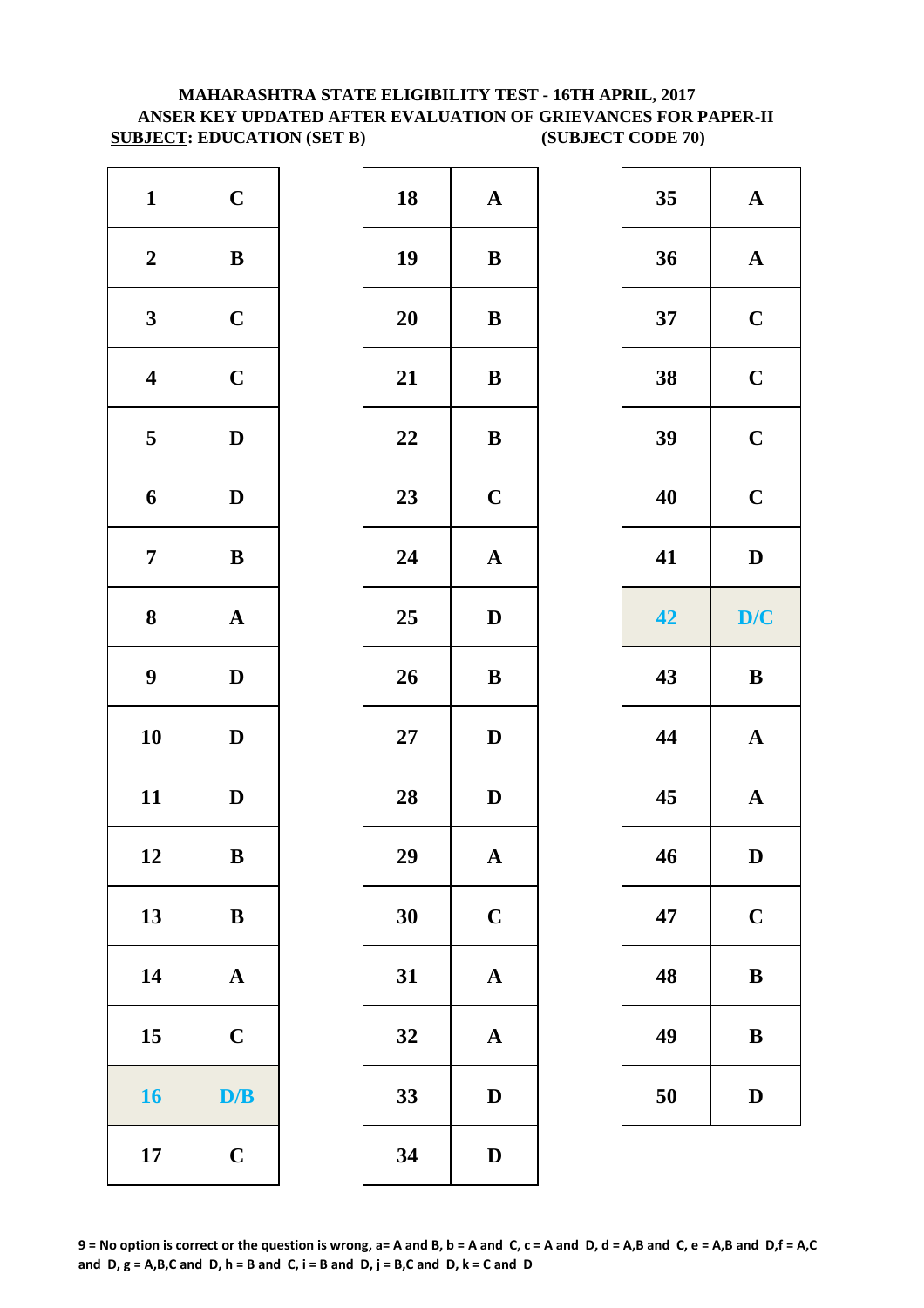## **MAHARASHTRA STATE ELIGIBILITY TEST - 16TH APRIL, 2017 ANSER KEY UPDATED AFTER EVALUATION OF GRIEVANCES FOR PAPER-II SUBJECT: EDUCATION (SET C) (SUBJECT CODE 70)**

| $\mathbf{1}$     | $\mathbf D$           | 18     | $\mathbf{D}$            |
|------------------|-----------------------|--------|-------------------------|
| $\boldsymbol{2}$ | $\, {\bf B}$          | 19     | $\mathbf A$             |
| $\mathbf{3}$     | $\, {\bf B}$          | 20     | $\mathbf C$             |
| $\boldsymbol{4}$ | ${\bf A}$             | 21     | $\mathbf{A}$            |
| 5                | $\mathbf C$           | 22     | $\mathbf A$             |
| $\boldsymbol{6}$ | D/B                   | 23     | $\mathbf{D}$            |
| $\boldsymbol{7}$ | $\mathbf C$           | 24     | $\mathbf{D}$            |
| $\boldsymbol{8}$ | $\boldsymbol{\rm{A}}$ | 25     | $\mathbf{A}$            |
| $\boldsymbol{9}$ | $\, {\bf B}$          | 26     | $\mathbf{A}$            |
| 10               | $\, {\bf B}$          | $27\,$ | $\mathbf C$             |
| 11               | $\, {\bf B}$          | 28     | $\mathbf C$             |
| 12               | $\bf{B}$              | 29     | $\overline{\mathbf{C}}$ |
| 13               | $\mathbf C$           | 30     | $\mathbf C$             |
| 14               | $\boldsymbol{\rm{A}}$ | 31     | $\mathbf{D}$            |
| 15               | $\mathbf D$           | 32     | D/                      |
| 16               | ${\bf B}$             | 33     | $\bf{B}$                |
| 17               | $\mathbf D$           | 34     | $\mathbf A$             |

| $\mathbf{1}$            | $\mathbf{D}$ | 18 | $\mathbf D$           | 35 | $\mathbf A$  |
|-------------------------|--------------|----|-----------------------|----|--------------|
| $\boldsymbol{2}$        | ${\bf B}$    | 19 | ${\bf A}$             | 36 | $\mathbf{D}$ |
| $\mathbf{3}$            | ${\bf B}$    | 20 | $\mathbf C$           | 37 | $\mathbf C$  |
| $\overline{\mathbf{4}}$ | ${\bf A}$    | 21 | $\boldsymbol{\rm{A}}$ | 38 | $\bf{B}$     |
| 5                       | $\mathbf C$  | 22 | $\boldsymbol{\rm{A}}$ | 39 | $\bf{B}$     |
| $\boldsymbol{6}$        | D/B          | 23 | $\mathbf D$           | 40 | $\mathbf{D}$ |
| $\overline{7}$          | $\mathbf C$  | 24 | $\mathbf D$           | 41 | $\mathbf C$  |
| $\boldsymbol{8}$        | ${\bf A}$    | 25 | ${\bf A}$             | 42 | $\bf{B}$     |
| $\boldsymbol{9}$        | ${\bf B}$    | 26 | ${\bf A}$             | 43 | $\mathbf C$  |
| 10                      | ${\bf B}$    | 27 | $\mathbf C$           | 44 | $\mathbf C$  |
| 11                      | ${\bf B}$    | 28 | $\mathbf C$           | 45 | $\mathbf{D}$ |
| 12                      | $\, {\bf B}$ | 29 | $\mathbf C$           | 46 | $\mathbf{D}$ |
| 13                      | $\mathbf C$  | 30 | $\mathbf C$           | 47 | $\bf{B}$     |
| 14                      | ${\bf A}$    | 31 | ${\bf D}$             | 48 | $\mathbf A$  |
| 15                      | D            | 32 | D/C                   | 49 | $\mathbf{D}$ |
| 16                      | $\, {\bf B}$ | 33 | $\bf{B}$              | 50 | D            |
| 17                      | $\mathbf D$  | 34 | $\mathbf A$           |    |              |
|                         |              |    |                       |    |              |

| 35 | $\mathbf A$ |
|----|-------------|
| 36 | D           |
| 37 | $\mathbf C$ |
| 38 | B           |
| 39 | B           |
| 40 | D           |
| 41 | $\mathbf C$ |
| 42 | B           |
| 43 | $\mathbf C$ |
| 44 | $\mathbf C$ |
| 45 | D           |
| 46 | D           |
| 47 | B           |
| 48 | A           |
| 49 | D           |
| 50 | D           |

**9 = No option is correct or the question is wrong, a= A and B, b = A and C, c = A and D, d = A,B and C, e = A,B and D,f = A,C**  and  $D$ ,  $g = A$ ,  $B$ ,  $C$  and  $D$ ,  $h = B$  and  $C$ ,  $i = B$  and  $D$ ,  $j = B$ ,  $C$  and  $D$ ,  $k = C$  and  $D$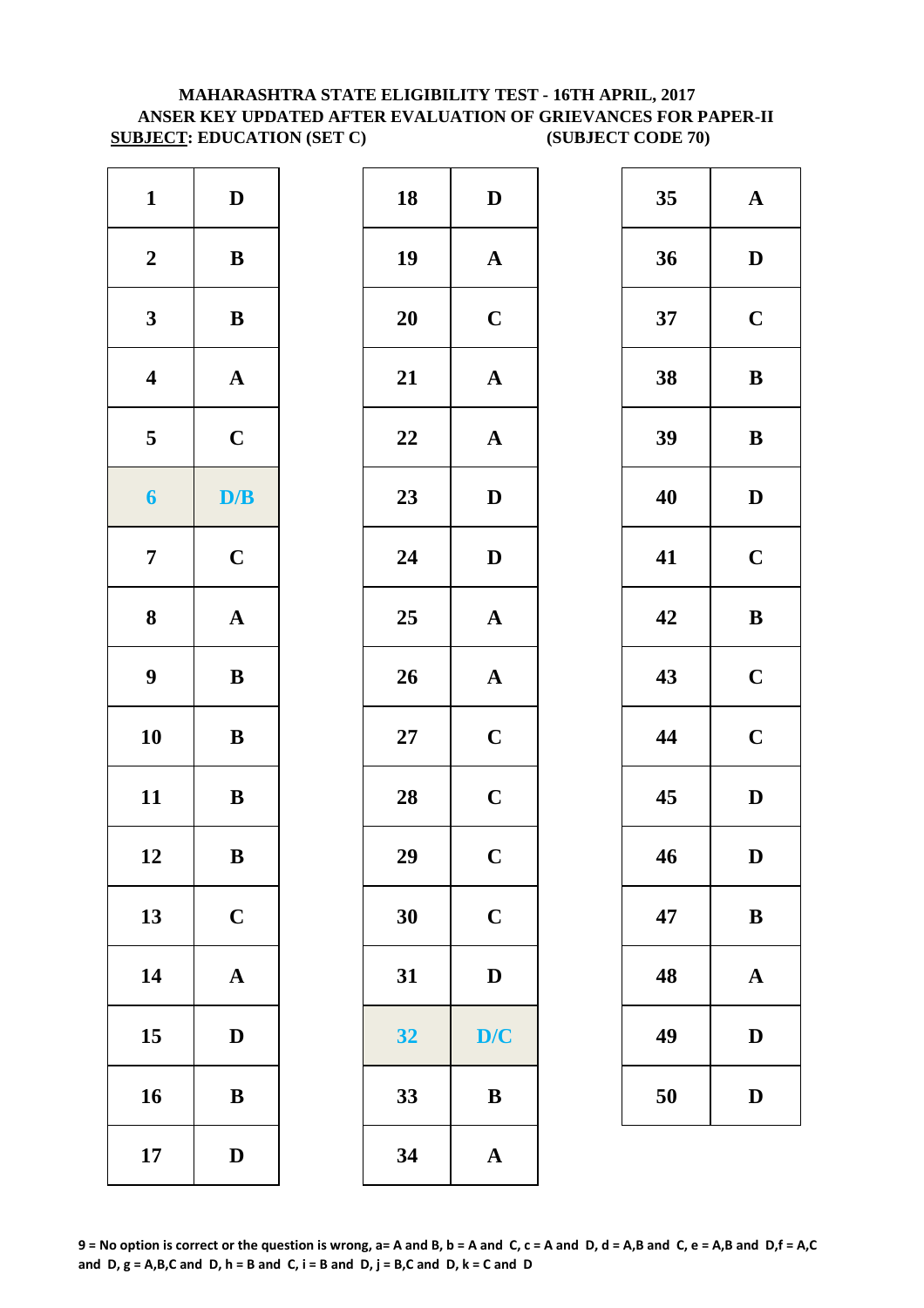## **MAHARASHTRA STATE ELIGIBILITY TEST - 16TH APRIL, 2017 ANSER KEY UPDATED AFTER EVALUATION OF GRIEVANCES FOR PAPER-II SUBJECT: EDUCATION (SET D) (SUBJECT CODE 70)**

| $\mathbf C$  | 18        | $\, {\bf B}$          | $\mathbf{1}$     |
|--------------|-----------|-----------------------|------------------|
| $\mathbf C$  | 19        | $\, {\bf B}$          | $\boldsymbol{2}$ |
| $\mathbf C$  | <b>20</b> | $\mathbf C$           | $\mathbf{3}$     |
| $\mathbf{D}$ | 21        | $\boldsymbol{\rm{A}}$ | $\boldsymbol{4}$ |
| D/           | 22        | $\mathbf D$           | 5                |
| $\bf{B}$     | 23        | $\, {\bf B}$          | $\boldsymbol{6}$ |
| $\mathbf{A}$ | 24        | $\mathbf D$           | $\boldsymbol{7}$ |
| $\mathbf{A}$ | 25        | $\mathbf D$           | $\boldsymbol{8}$ |
| $\mathbf{D}$ | 26        | $\boldsymbol{\rm{A}}$ | $\boldsymbol{9}$ |
| $\mathbf C$  | $27\,$    | $\mathbf C$           | 10               |
| $\bf{B}$     | 28        | $\mathbf{A}$          | 11               |
| $\bf{B}$     | 29        | A                     | 12               |
| $\mathbf{D}$ | 30        | $\mathbf D$           | 13               |
| $\mathbf C$  | 31        | $\mathbf D$           | 14               |
| $\bf{B}$     | 32        | $\boldsymbol{\rm{A}}$ | 15               |
| $\mathbf C$  | 33        | $\boldsymbol{\rm{A}}$ | 16               |
| $\mathbf C$  | 34        | $\mathbf C$           | 17               |

| $\mathbf{1}$            | $\bf{B}$              | 18     | $\mathbf C$  | 35 | $\mathbf D$           |
|-------------------------|-----------------------|--------|--------------|----|-----------------------|
| $\boldsymbol{2}$        | ${\bf B}$             | 19     | $\mathbf C$  | 36 | $\mathbf D$           |
| $\mathbf{3}$            | $\mathbf C$           | 20     | $\mathbf C$  | 37 | $\bf{B}$              |
| $\overline{\mathbf{4}}$ | $\boldsymbol{\rm{A}}$ | 21     | $\mathbf D$  | 38 | ${\bf A}$             |
| $\overline{\mathbf{5}}$ | $\mathbf{D}$          | 22     | D/C          | 39 | $\mathbf D$           |
| 6                       | ${\bf B}$             | 23     | $\bf{B}$     | 40 | ${\bf D}$             |
| $\overline{7}$          | $\mathbf D$           | 24     | ${\bf A}$    | 41 | $\mathbf D$           |
| $\boldsymbol{8}$        | $\mathbf D$           | 25     | ${\bf A}$    | 42 | $\, {\bf B}$          |
| $\boldsymbol{9}$        | ${\bf A}$             | 26     | $\mathbf D$  | 43 | ${\bf B}$             |
| 10                      | $\mathbf C$           | $27\,$ | $\mathbf C$  | 44 | $\boldsymbol{\rm{A}}$ |
| 11                      | ${\bf A}$             | 28     | $\, {\bf B}$ | 45 | $\mathbf C$           |
| 12                      | $\boldsymbol{\rm{A}}$ | 29     | $\, {\bf B}$ | 46 | D/B                   |
| 13                      | $\mathbf{D}$          | 30     | $\mathbf D$  | 47 | $\mathbf C$           |
| 14                      | $\mathbf D$           | 31     | $\mathbf C$  | 48 | $\mathbf A$           |
| 15                      | ${\bf A}$             | 32     | $\, {\bf B}$ | 49 | $\bf{B}$              |
| 16                      | ${\bf A}$             | 33     | $\mathbf C$  | 50 | $\bf{B}$              |
| 17                      | $\mathbf C$           | 34     | $\mathbf C$  |    |                       |

| 35        | $\mathbf D$ |
|-----------|-------------|
| 36        | D           |
| 37        | B           |
| 38        | $\mathbf A$ |
| 39        | D           |
| 40        | D           |
| 41        | D           |
| 42        | B           |
| 43        | B           |
| 44        | $\mathbf A$ |
| 45        | $\mathbf C$ |
| <b>46</b> | D/B         |
| 47        | $\mathbf C$ |
| 48        | A           |
|           | B           |
| 49        |             |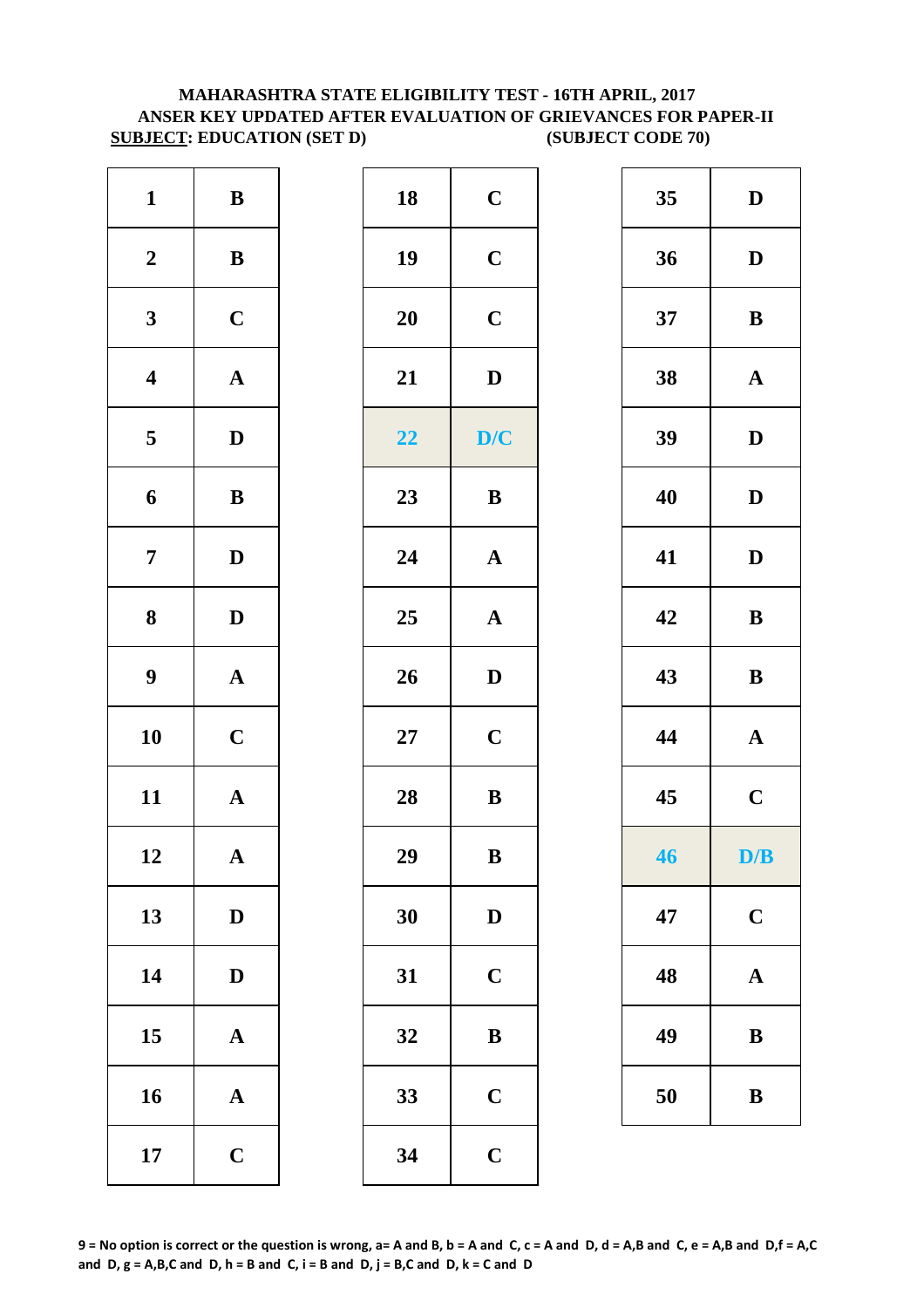## **MAHARASHTRA STATE ELIGIBILITY TEST - 16TH APRIL, 2017 ANSER KEY UPDATED AFTER EVALUATION OF GRIEVANCES FOR PAPER-II SUBJECT: PHYSICAL EDUCATION (SET A) (SUBJECT CODE 71)**

| $\mathbf{1}$            | $\mathbf D$             | 18     | $\mathbf{D}$ |
|-------------------------|-------------------------|--------|--------------|
| $\boldsymbol{2}$        | $\mathbf D$             | 19     | $\mathbf C$  |
| $\mathbf{3}$            | $\, {\bf B}$            | 20     | $\mathbf{D}$ |
| $\boldsymbol{4}$        | $\boldsymbol{\rm{A}}$   | 21     | $\bf{B}$     |
| $\overline{\mathbf{5}}$ | $\boldsymbol{\rm{A}}$   | 22     | $\bf{B}$     |
| $\boldsymbol{6}$        | $\overline{\mathbf{9}}$ | 23     | $\mathbf C$  |
| $\overline{7}$          | $\mathbf C$             | 24     | $\mathbf{A}$ |
| 8                       | $\, {\bf B}$            | 25     | $\bf{B}$     |
| $\boldsymbol{9}$        | $\boldsymbol{\rm{A}}$   | 26     | $\mathbf{A}$ |
| 10                      | ${\bf A}$               | $27\,$ | $\bf{B}$     |
| 11                      | $\, {\bf B}$            | 28     | $\mathbf C$  |
| 12                      | $\mathbf C$             | 29     | $\mathbf C$  |
| 13                      | $\mathbf A$             | 30     | A/           |
| 14                      | $\, {\bf B}$            | 31     | $\bf{B}$     |
| 15                      | $\mathbf C$             | 32     | $\mathbf{D}$ |
| 16                      | $\mathbf A$             | 33     | $\mathbf C$  |
| 17                      | $\mathbf C$             | 34     | $\mathbf{D}$ |

| $\mathbf{1}$            | $\mathbf D$             | 18 | $\mathbf D$  | 35 | $\mathbf A$  |
|-------------------------|-------------------------|----|--------------|----|--------------|
| $\boldsymbol{2}$        | $\mathbf D$             | 19 | $\mathbf C$  | 36 | $\bf{B}$     |
| $\mathbf{3}$            | ${\bf B}$               | 20 | $\mathbf{D}$ | 37 | $\mathbf A$  |
| $\overline{\mathbf{4}}$ | ${\bf A}$               | 21 | $\, {\bf B}$ | 38 | $\mathbf C$  |
| $5\phantom{.0}$         | ${\bf A}$               | 22 | $\, {\bf B}$ | 39 | $\bf{B}$     |
| $\boldsymbol{6}$        | $\overline{\mathbf{9}}$ | 23 | $\mathbf C$  | 40 | $\bf{B}$     |
| $\overline{7}$          | $\mathbf C$             | 24 | $\mathbf A$  | 41 | $\mathbf{D}$ |
| $\boldsymbol{8}$        | $\, {\bf B}$            | 25 | $\, {\bf B}$ | 42 | $\mathbf A$  |
| $\boldsymbol{9}$        | ${\bf A}$               | 26 | ${\bf A}$    | 43 | $\mathbf A$  |
| 10                      | ${\bf A}$               | 27 | $\bf{B}$     | 44 | $\bf{B}$     |
| 11                      | ${\bf B}$               | 28 | $\mathbf C$  | 45 | $\mathbf A$  |
| 12                      | $\mathbf C$             | 29 | $\mathbf C$  | 46 | $\mathbf{D}$ |
| 13                      | ${\bf A}$               | 30 | A/C          | 47 | $\mathbf{D}$ |
| 14                      | ${\bf B}$               | 31 | $\bf{B}$     | 48 | $\mathbf A$  |
| 15                      | $\mathbf C$             | 32 | $\mathbf D$  | 49 | $\mathbf{D}$ |
| 16                      | ${\bf A}$               | 33 | $\mathbf C$  | 50 | $\bf{B}$     |
| 17                      | $\mathbf C$             | 34 | $\mathbf D$  |    |              |
|                         |                         |    |              |    |              |

| 35 | $\mathbf A$ |
|----|-------------|
| 36 | B           |
| 37 | $\mathbf A$ |
| 38 | $\mathbf C$ |
| 39 | B           |
| 40 | B           |
| 41 | D           |
| 42 | $\mathbf A$ |
| 43 | $\mathbf A$ |
| 44 | $\bf{B}$    |
| 45 | $\mathbf A$ |
| 46 | D           |
| 47 | D           |
| 48 | A           |
| 49 | D           |
| 50 | B           |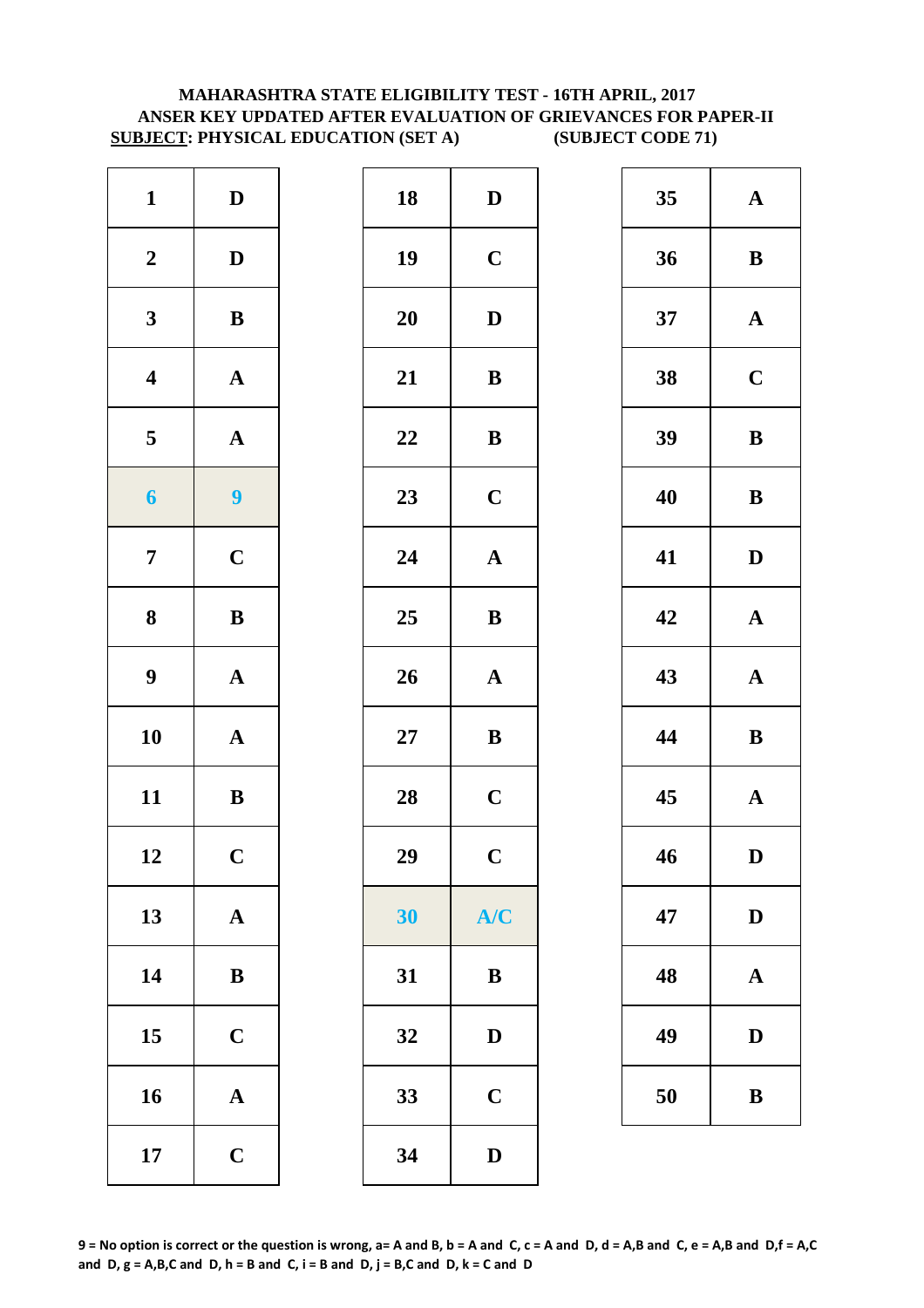## **MAHARASHTRA STATE ELIGIBILITY TEST - 16TH APRIL, 2017 ANSER KEY UPDATED AFTER EVALUATION OF GRIEVANCES FOR PAPER-II SUBJECT: PHYSICAL EDUCATION (SET B) (SUBJECT CODE 71)**

| $\mathbf{1}$            | $\, {\bf B}$          | 18        | $\mathbf C$  |
|-------------------------|-----------------------|-----------|--------------|
| $\boldsymbol{2}$        | $\, {\bf B}$          | 19        | $\bf{B}$     |
| $\mathbf{3}$            | $\mathbf C$           | <b>20</b> | $\bf{B}$     |
| $\overline{\mathbf{4}}$ | $\boldsymbol{\rm{A}}$ | 21        | $\mathbf{D}$ |
| $\overline{\mathbf{5}}$ | $\, {\bf B}$          | 22        | $\mathbf{A}$ |
| 6                       | ${\bf A}$             | 23        | $\mathbf{A}$ |
| $\overline{7}$          | $\bf{B}$              | 24        | $\bf{B}$     |
| 8                       | $\mathbf C$           | 25        | $\mathbf{A}$ |
| $\boldsymbol{9}$        | $\mathbf C$           | 26        | $\mathbf{D}$ |
|                         |                       |           |              |
| 10                      | A/C                   | $27\,$    | $\mathbf{D}$ |
| 11                      | $\bf{B}$              | 28        | $\mathbf{A}$ |
| 12                      | D                     | 29        | D            |
| 13                      | $\mathbf C$           | 30        | $\bf{B}$     |
| 14                      | $\mathbf D$           | 31        | $\mathbf{D}$ |
| 15                      | $\mathbf A$           | 32        | D            |
| 16                      | $\bf{B}$              | 33        | $\bf{B}$     |

| $\mathbf{1}$            | ${\bf B}$    | 18 | $\mathbf C$           | 35 | $\mathbf A$    |
|-------------------------|--------------|----|-----------------------|----|----------------|
| $\boldsymbol{2}$        | $\, {\bf B}$ | 19 | $\, {\bf B}$          | 36 | $\overline{9}$ |
| $\mathbf{3}$            | $\mathbf C$  | 20 | ${\bf B}$             | 37 | $\mathbf C$    |
| $\overline{\mathbf{4}}$ | ${\bf A}$    | 21 | $\mathbf D$           | 38 | $\bf{B}$       |
| $5\overline{)}$         | $\, {\bf B}$ | 22 | $\boldsymbol{\rm{A}}$ | 39 | $\mathbf A$    |
| $\boldsymbol{6}$        | ${\bf A}$    | 23 | ${\bf A}$             | 40 | $\mathbf A$    |
| $\overline{7}$          | $\bf{B}$     | 24 | $\bf{B}$              | 41 | $\bf{B}$       |
| $\boldsymbol{8}$        | $\mathbf C$  | 25 | $\boldsymbol{\rm{A}}$ | 42 | $\mathbf C$    |
| $\boldsymbol{9}$        | $\mathbf C$  | 26 | $\mathbf D$           | 43 | $\mathbf A$    |
| 10                      | A/C          | 27 | $\mathbf D$           | 44 | $\bf{B}$       |
| 11                      | ${\bf B}$    | 28 | ${\bf A}$             | 45 | $\mathbf C$    |
| 12                      | $\mathbf D$  | 29 | ${\bf D}$             | 46 | $\mathbf A$    |
| 13                      | $\mathbf C$  | 30 | ${\bf B}$             | 47 | $\mathbf C$    |
| 14                      | $\mathbf D$  | 31 | ${\bf D}$             | 48 | $\mathbf{D}$   |
| 15                      | ${\bf A}$    | 32 | $\mathbf D$           | 49 | $\mathbf C$    |
| 16                      | $\, {\bf B}$ | 33 | $\, {\bf B}$          | 50 | $\mathbf{D}$   |
| 17                      | ${\bf A}$    | 34 | $\mathbf{A}$          |    |                |
|                         |              |    |                       |    |                |

| 35 | $\mathbf A$ |
|----|-------------|
| 36 | 9           |
| 37 | $\mathbf C$ |
| 38 | B           |
| 39 | $\mathbf A$ |
| 40 | $\mathbf A$ |
| 41 | B           |
| 42 | $\mathbf C$ |
| 43 | $\mathbf A$ |
| 44 | B           |
| 45 | $\mathbf C$ |
| 46 | $\mathbf A$ |
|    |             |
| 47 | $\mathbf C$ |
| 48 | $\bf{D}$    |
| 49 | $\mathbf C$ |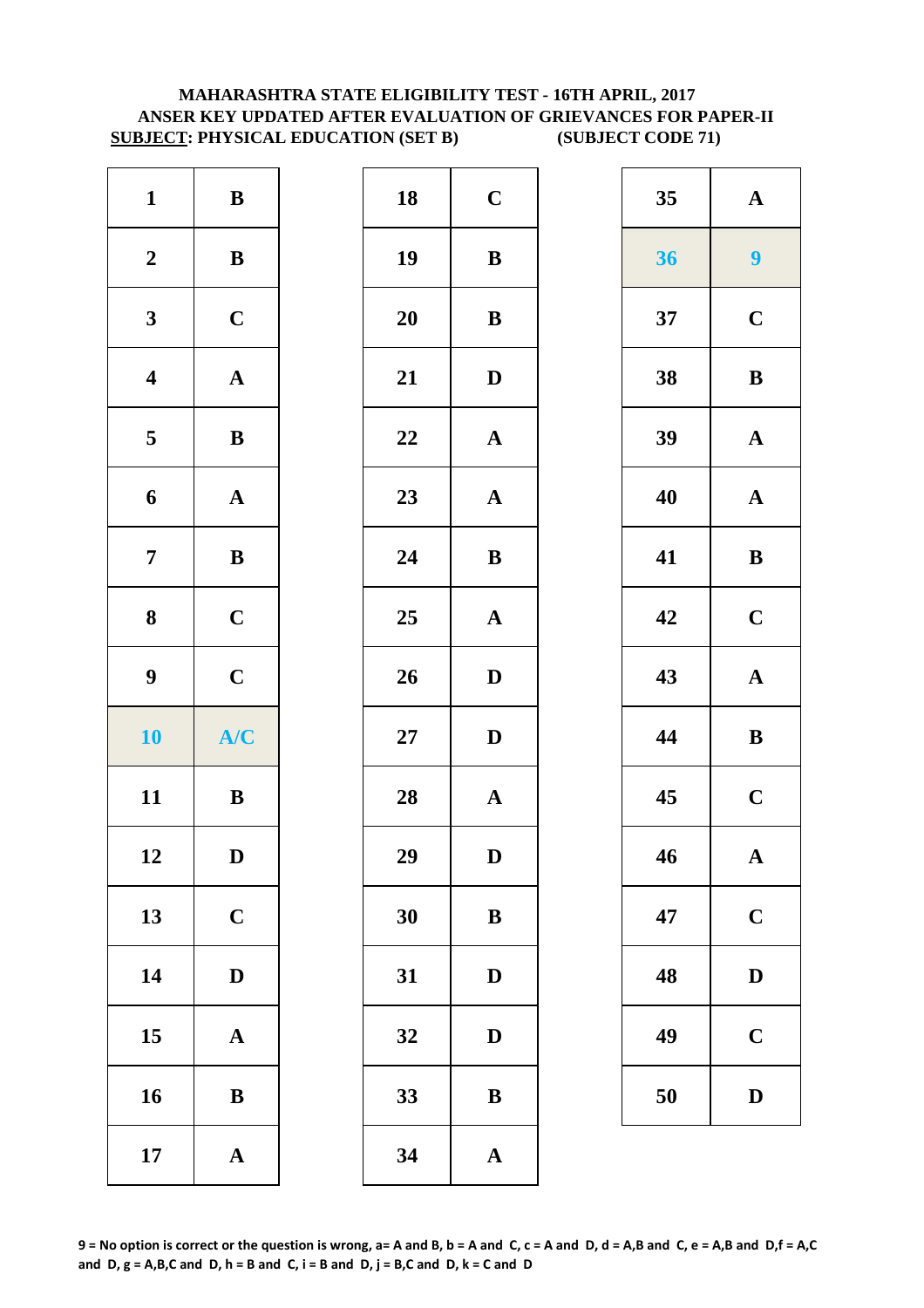## **MAHARASHTRA STATE ELIGIBILITY TEST - 16TH APRIL, 2017 ANSER KEY UPDATED AFTER EVALUATION OF GRIEVANCES FOR PAPER-II SUBJECT: PHYSICAL EDUCATION (SET C) (SUBJECT CODE 71)**

| $\mathbf{1}$            | $\, {\bf B}$          | 18        | $\mathbf A$  |
|-------------------------|-----------------------|-----------|--------------|
| $\boldsymbol{2}$        | $\mathbf D$           | 19        | D            |
| $\mathbf{3}$            | $\mathbf C$           | <b>20</b> | $\bf{B}$     |
| $\overline{\mathbf{4}}$ | $\mathbf D$           | 21        | $\mathbf{D}$ |
| $\overline{\mathbf{5}}$ | $\boldsymbol{\rm{A}}$ | 22        | $\mathbf{D}$ |
| 6                       | $\, {\bf B}$          | 23        | $\bf{B}$     |
| $\overline{7}$          | ${\bf A}$             | 24        | $\mathbf A$  |
| 8                       | $\mathbf C$           | 25        | $\mathbf A$  |
| $\boldsymbol{9}$        | $\, {\bf B}$          | 26        | 9            |
| 10                      | $\bf{B}$              | $27\,$    | $\mathbf C$  |
| 11                      | $\mathbf D$           | 28        | $\bf{B}$     |
| 12                      | A                     | 29        | A            |
| 13                      | $\mathbf A$           | 30        | $\mathbf A$  |
| 14                      | $\bf{B}$              | 31        | $\bf{B}$     |
| 15                      | $\mathbf A$           | 32        | $\mathbf C$  |
| 16                      | $\mathbf D$           | 33        | $\mathbf A$  |
| 17                      | $\mathbf D$           | 34        | $\bf{B}$     |

| $\mathbf{1}$            | ${\bf B}$    | 18 | $\mathbf A$             | 35 | $\mathbf C$           |
|-------------------------|--------------|----|-------------------------|----|-----------------------|
| $\boldsymbol{2}$        | $\mathbf{D}$ | 19 | $\mathbf{D}$            | 36 | ${\bf A}$             |
| $\mathbf{3}$            | $\mathbf C$  | 20 | $\, {\bf B}$            | 37 | $\mathbf C$           |
| $\overline{\mathbf{4}}$ | $\mathbf D$  | 21 | $\mathbf D$             | 38 | $\mathbf D$           |
| $5\overline{)}$         | ${\bf A}$    | 22 | $\mathbf D$             | 39 | $\mathbf C$           |
| $\boldsymbol{6}$        | $\bf{B}$     | 23 | $\, {\bf B}$            | 40 | $\mathbf D$           |
| $\overline{7}$          | ${\bf A}$    | 24 | ${\bf A}$               | 41 | $\, {\bf B}$          |
| $\boldsymbol{8}$        | $\mathbf C$  | 25 | $\boldsymbol{\rm{A}}$   | 42 | $\, {\bf B}$          |
| $\boldsymbol{9}$        | $\, {\bf B}$ | 26 | $\overline{\mathbf{9}}$ | 43 | $\mathbf C$           |
| 10                      | ${\bf B}$    | 27 | $\mathbf C$             | 44 | $\boldsymbol{\rm{A}}$ |
| 11                      | $\mathbf D$  | 28 | $\, {\bf B}$            | 45 | ${\bf B}$             |
| 12                      | $\mathbf{A}$ | 29 | $\mathbf A$             | 46 | $\mathbf{A}$          |
| 13                      | ${\bf A}$    | 30 | ${\bf A}$               | 47 | $\bf{B}$              |
| 14                      | $\bf{B}$     | 31 | $\bf{B}$                | 48 | $\mathbf C$           |
| 15                      | ${\bf A}$    | 32 | $\mathbf C$             | 49 | $\mathbf C$           |
| 16                      | $\mathbf D$  | 33 | $\boldsymbol{\rm{A}}$   | 50 | A/C                   |
| 17                      | $\mathbf{D}$ | 34 | $\, {\bf B}$            |    |                       |
|                         |              |    |                         |    |                       |

| 35 | $\mathbf C$  |
|----|--------------|
| 36 | $\mathbf A$  |
| 37 | $\mathbf C$  |
| 38 | D            |
| 39 | $\mathbf C$  |
| 40 | D            |
| 41 | B            |
| 42 | B            |
| 43 | $\mathbf C$  |
| 44 | $\mathbf A$  |
| 45 | B            |
| 46 | $\mathbf{A}$ |
| 47 | B            |
| 48 | $\mathbf C$  |
| 49 | $\mathbf C$  |
| 50 | A/C          |